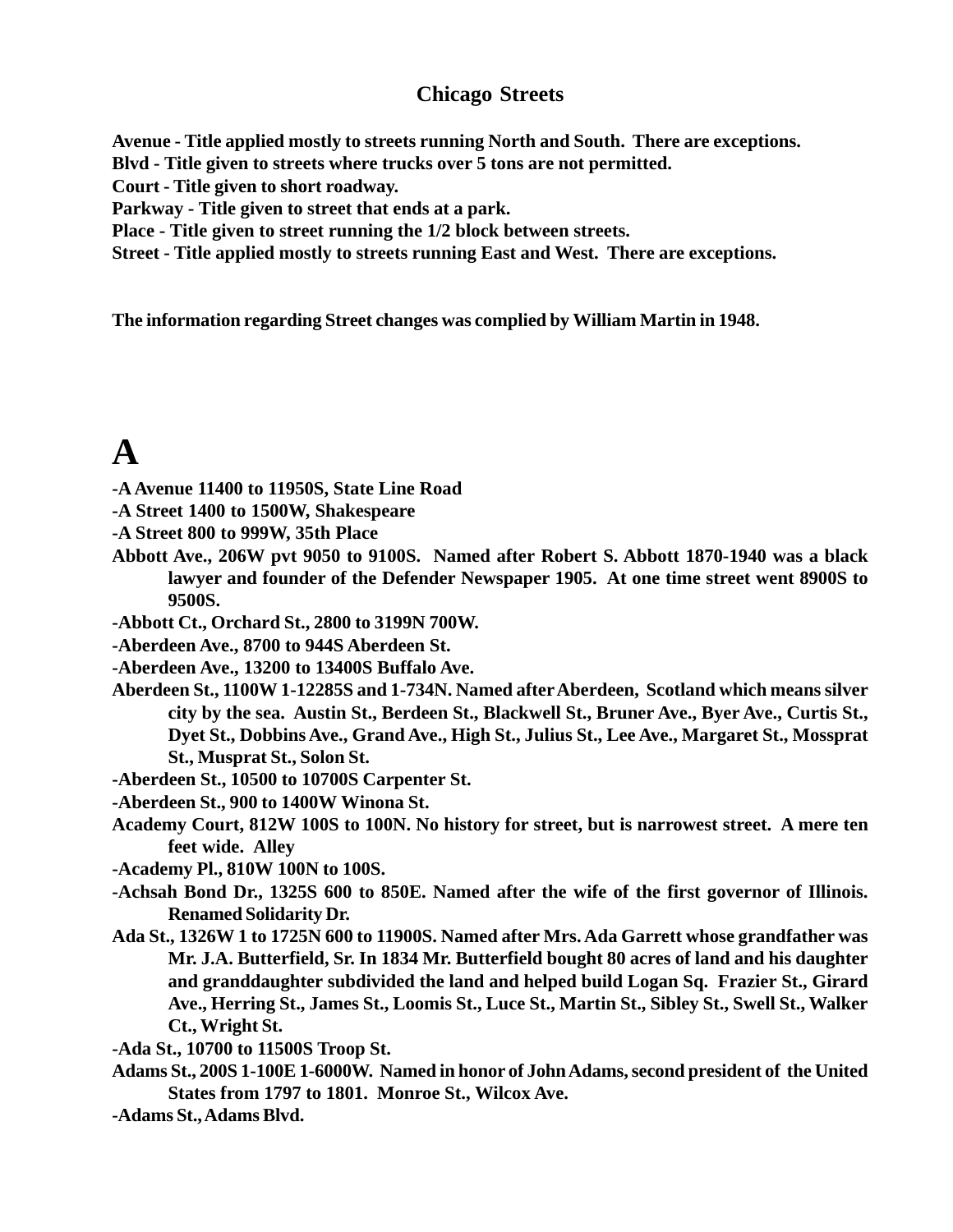### Adams **Adams** Aldine

**-Adams Blvd., Adams St. 210S 5600 to 5999W.**

**-Adams St., 4650 to 4800W Cullom Ave.**

**-Adams Ave., 6800 to 9300 Dante Ave.**

**-Adams Park, 7550 to 7600S 1050 to 1100E**

**-Adams St., 10800 to 10900S Bishop St.**

**-Adams St. & Ave., 4850 to 5900S 5100 to 5500S Blackstone Ave.**

**-Adams St. 4800 to 5600 W Quincy St.**

**-Adams St. 800 to 1200W now W. Madison St.**

**Addison St., 3600N 500-8400W. Named after Thomas Addison English physican born in 1793. He discovered the cure for the kidney problem known as Addisonian anemia. 43rd St., Gray**

**St., Hunter Ave., Thatchet Rd & Ave., Warner Ave.**

**-Addison St., 550 to 2400W and 7200 to 8400W Addison Ave.**

- **-Addison Ave. 8700 to 8800S Kimbark Ave.**
- **-Addison Ave. 6900 to 7100S Woodlawn Ave.**
- **-Addison St., 5850W 5400 to 5600N Monitor Ave.**
- **-Addison Terr., 1600 to 1800E 92nd Pl.**
- **-Addison Ave., 7600 to 9400S Avalon Ave.**
- **-Adelaide Ct., 3300 to 3500N Bell Ave.**
- **-Adelaide St., Fillmore St.**
- **-Adelheid Ave., 4130 to 4250W Melrose St.**
- **-Adele St., 2400 to 2600W 40th St.**

**-Adeptus Ct., Liano Ave.**

**Administration Drive Blvd., Street is located in Washington Park. 5620S.**

**Agatite Ave., 4443N 800-8600W. Once thought to be named after the Agitate tree of the West Indies, but there is no such tree so the name remains a mystery. Galt Ave., Potwyne Pl.**

**-Agnes Ave. 4134 to 4240W School St.**

**-Agnes Ave., 800 to 1200N Oakley Blvd.**

**Ainslie St.4900N 818-5875W. Named after a small community known as Ainslie. The street was named after a real estate subdivider. In 1848, after his death, Mary Ainslie remarried and left Chicago. Cheney St., Cherry, Clay St., Dwight St., Elm St., Grant Pl., Grimm Ave., Leo Pl., North Ct., Perry Ave., Rome Ave., Short Pl., Tuttle St.,**

**-Ainslie St., Strong St.**

- **-Airdrie Pl., 900 to 1000W 4175N. Gordon Terrace.**
- **Airport Dr. 4700W 5536 (SW).**
- **-Alaska St., 600 to 650W 1550N. Weed St.**
- **Albany Ave. 3100W 1-7600N 1-11300S. Named after the Capital of New York. Formerly Ft. Orange under the Dutch. St., Catalpa Ct & Pl., Clarkson Ave., Douglas Park Ave., Grace Ave., Lake St., Leddy St., Mitchell Ave., Pierson Ave., Pullman Ave., Wallace St. & Ave., Yager, 2nd Ave.**
- **-Albany St., 5500 to 8700S Albany Ave.**
- **-Albert St., 1800 to 1900S 1450W. Bishop St.**
- **-Albert St., Irving Park Road**
- **Albion Ave., 6600N 460-7225W. Named after Albion, England. It was the oldest name by which the Island of Great Britain was known to the Greeks and the Romans. Fulton Ave., Hamilton St., Lake Ave., Norwood Park St., Nutwood Ave.,**

**-Alda Ave., Loring Ave.**

**Aldine Ave., 3300N 400-870W. Named after the town Aldine, England. Armstrong Ave., Edmond**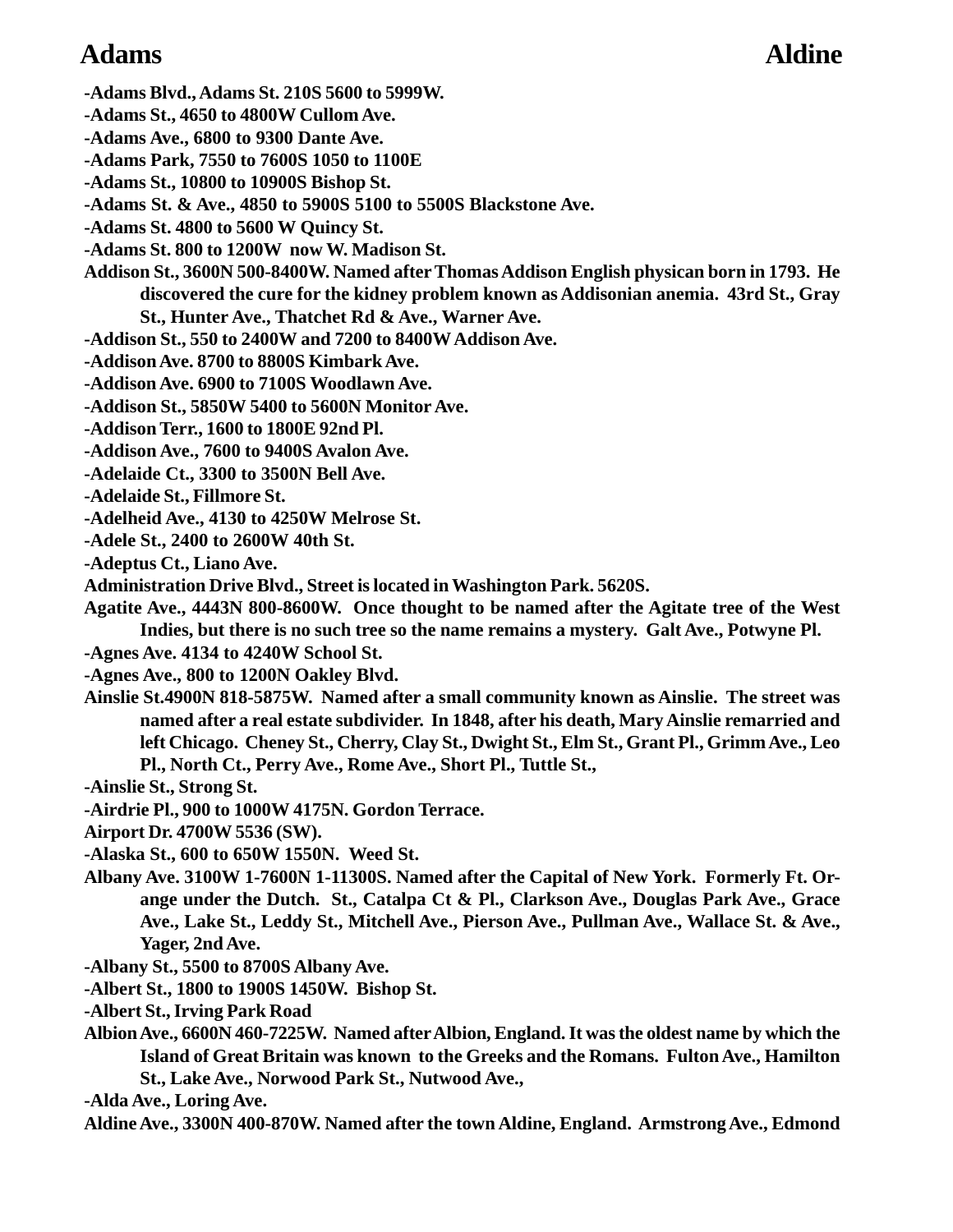**St., School St.**

- **-Aldine Ave., 7300 to 800W School St.**
- **-Aldine Sq., DeSaible Sq. 3775 S 550 to 599E.**
- **-Aldine St & Pl., 3800 to 3900S Lawrence Ave. prominent landowner in the village of Morgan Park, Morgan County, Illinois.**
- **Alexander St., 2245S 200-350W. Named after Alexander Wolcott one of the early settlers and pioneers in the city. Another possibility is the street is named after John Alexander a XXX**
- **-Alexander Pl., 800 to 1000W Belle Plaine Ave.,**
- **-Alexander Ave., 4000 to 4400N Kenmore Ave.,**
- **Algonquin Ave., 5640W 6416-6724N.E. Named after the powerful Indian tribe. Also called the Algomekin meaning the people on the other side.**
- **-Alice Ave. & Pl., 10700 to 10750S Bell Ave.**
- **-Alice Ave., 13400 to 13800S Clyde Ave.**
- **-Alice Pl & Ct., 2400 to 2550W Belden Ave.**
- **-Alice Pl & Ct., 2050 to 2200W Concord Pl.**
- **-Alice St., 9500 to 12300S Green St.**
- **Allen Ave., 3500W 2900-3040 N.E. Named after O.H. Allen a subdivider and landowner. The street name appeared in his subdivision.**
- **-Allen Ave., 11600 to 12000S Calhoun Ave.**
- **-Allen ?., 114th St**
- **-Allen's Slip, 2200 to 2400S at 1140W**
- **Allport St., 1236W 1600-2200S. Named after D. Walter Allport who was born in Chicago. He was a captain in the medical corps. His mother (Sarah) was the founder of the YWCA. Dr. Allport is known as the father of dentistry.**
- **-Allport St., 100 to 350S Hamilton Ave.**
- **-Alma Ave., 600 to 1000N Latrobe Ave.**
- **-Alma Ave., 3800 to 4000W Sunnyside Ave.**
- **Almond St., 2124W 1000-1034S. Named after the Almond tree.**
- **Alpine Dr.**
- **Alta Vista Terrace, 1050W 3800-3900N. Named after a town in Kansas. The name means high point. The town received its name from the Rock Island Railroad employees where the railroad crossed the water between the Kansas and Neosho rivers.**
- **Altgeld St., 2500N 800-1368W. Named after Gov. John Altgeld (1893-97). Gov. Altgeld was involved in the Haymarket pardon and the Pullman Strike. Commercial St., DaTamble St., Dunning St., Greenwood Ave., St., Terr., Montana Ave., Princeton St., 2nd St.**
- **-Altgelt St., 3100 to 3150W Randolph St.**
- **-Alton Ave., Bishop St. 5500 to 5900S 6100 to 6300S**
- **-Alton Ave., 6250 to 6650 N & NW Nordica Ave.**
- **-Ambrose St., 1800 to 3000W 22nd Pl**
- **-Amelia St., 23rd St. 1600W.**
- **-Ames St., 600 to 750E E38th St.**
- **Ancona St., 656N 832 to 1368W. Named after the first American transport sunk in WWI. Originally a city in Italy. Bismark Pl., Phillip St.**
- **-Anderson St., 5350 N 5400N 5450W Larned Ave.**
- **-Anderson St. 3550 to 3600W 45th St.**
- **-Andrew Ave., 3200 to 3400W Warner Ave.**
- **-Andrew St. 1025 to 1075W Gladys Ave.**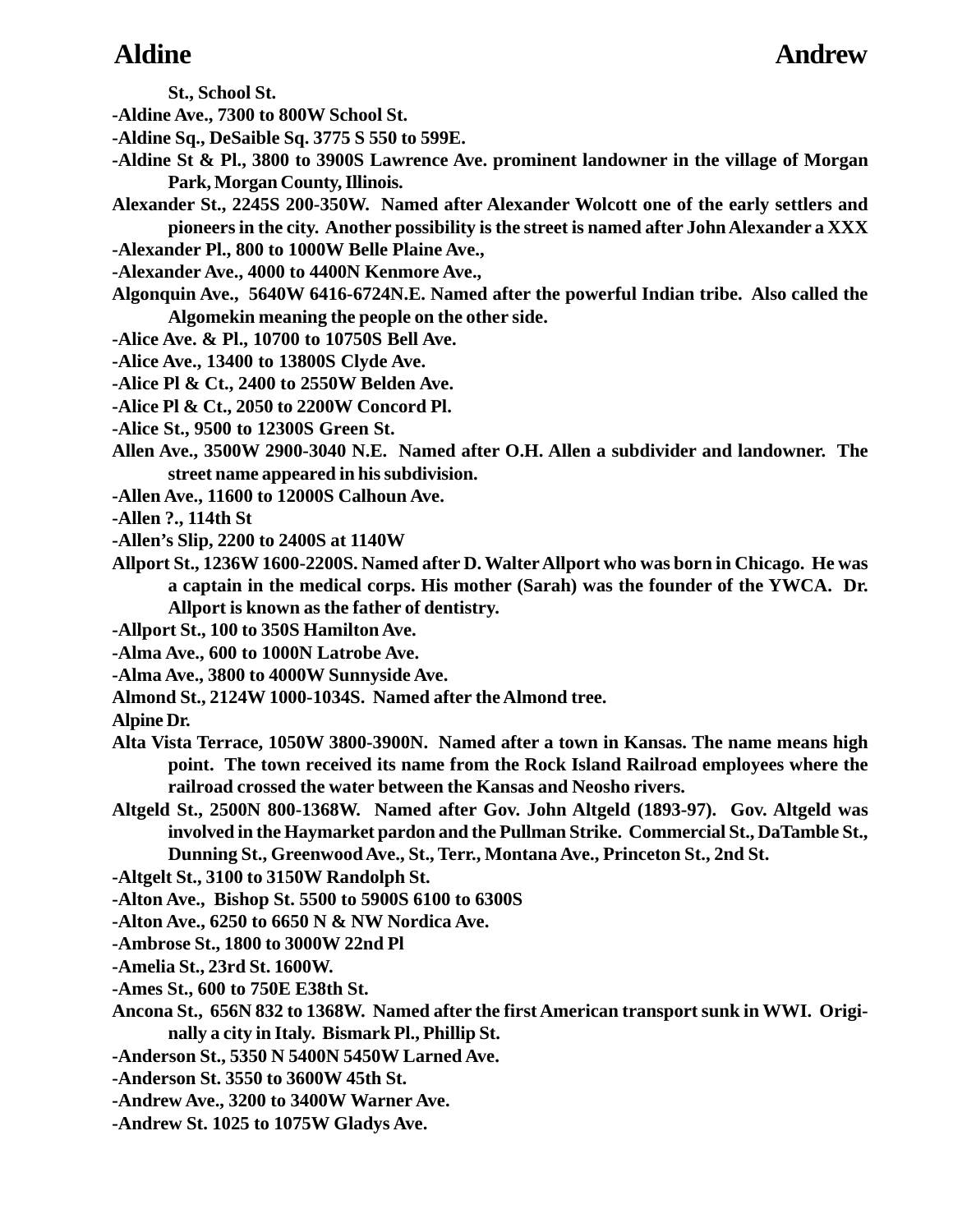### Andrews **Arlington**

**-Andrews Ave., 1 to 400W 125th St.**

**-Andrews St., 2400 to 2800W 106th St.**

**-Anita Terr & Ct., 300 to 400W Grant Pl.**

**-Ann St., 1 to 400N 1200W., Philo Carpenter a landowner and the first druggist in Chicago named Ann Street after his wife. The street first appeared in his subdivision. Racine Ave.**

**-Anna Ave., 3300 to 3500N Claremont Ave.**

**-Anna Pl., 11810 to 11900S Wolcott Ave.**

**-Anna St., 2400 to 2800W 29th Pl.**

**Anson Pl., 418N 2200 to 2258W. Named after Capt. Adrain Anson veteran baseball player and manager of the original Chicago White Stockings. He was later city clerk of Chicago.**

**Anthon Ave., 8532N. Named in honor of Charles Anthon father of Walter R. Anthon, Superintendent of Maps. He was associated with the Southwestern Milling Company for 34 years and a former president of the Flour Club of Chicago and other civic groups in the Old Town area.**

**Anthony Ave., 400E-6800S and 3000E at 9400S. Elliott Anthony was a South side subdivider from the Anthony and Harvey subdivision. Street first appeared in 1874. Clement Ave.**

**-Antoinette St. or Ave., 10300 to 11000S Lawndale Ave.**

**Apparel Center 645N.**

**-Appenrade St., 2800 to 3000W Shakespeare Ave.**

**-Arboretum 9500 to 9700S Vanderpoel Ave.**

**Arbour Place, 337N 1355 to 1567W. Its name comes from theinterception of the rays of light meaning "A shaded nook or walk or flower arbour". The street was shaded by the railroad constructions high wall. Depot Pl.**

**-Arcade Ct., 100 to 150W Arcade Pl.**

**-Arcade Park Rear of 500E 35th St.**

**Arcade Place, 26S 100 to 1756W. Derives its name from the Arcade over the eastern end at south Clark Street. Church Pl., Ogden Pl., Photo Pl., School Pl., Smith St.**

**-Arcade Row 550 to 600E 112th St.**

- **Arch St., 1316W 2900 to 3030 S.E. Named after Arch Beach a village in Orange County, Calif. Named from the natural arches in the cliffs by the ocean. Cass St., Cross St.**
- **Archer Ave., 1W at 1900S 6400W at 5500S. Col. William Archer was a strong backer of the canal project during the 1830s. Rd., Brighton Ave., State Rd., Hubbard's Trail Road to Widow Brown's.**

**-Archer Pl., 2650 to 2700W, 40th St.**

**-Archer St., vacated Canalport 2300S at 1600W.**

**-Archibald St., 2800 to 2900W 24th Blvd.**

- **Ardmore Ave., 5800N 1000 to 7900W. The name was the same as a train stop of Philadelphia's main line. It was named by developer in the firm Cochran and McClures who came from Philadelphia. Crescent Ave., Francis St., Nickerson Ave., Vine St., 65th St.,**
- **Argyle St., 5000N 832 to 8600W. Named in honor of Archibald Campbell Marquis and the 2nd Duke of Argyle England. Known in Chicago as the community of Argyle named by subdivider James Campbell. Ave., Clay Ave., Elston Ct., Huntington St., Jackson St., Oak St. -Argyle Ave., 13300 to 13400S Avenue N**
- **-Arizona Ave., 4800 to 5000W Montana St.**
- **ArlingtonPlace, 2468N 400 to 658W. Arlington on the Potomac River. Home of Robert E. Lee. Frederick St. or Pl.**
- **-Arlington Ave., 5400 to 5650N Marmora Ave.**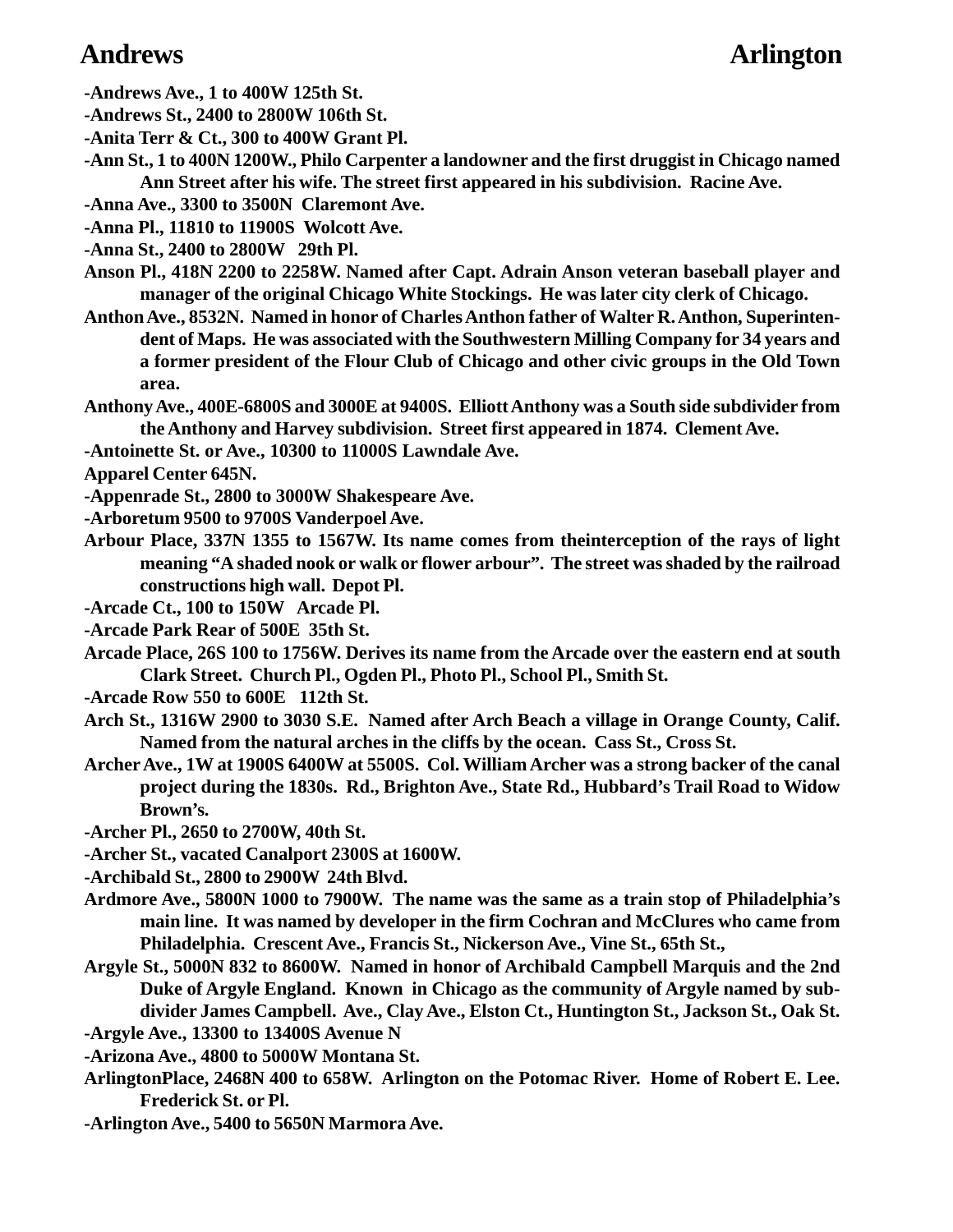## Arlington Ash

- **-Arlington Ave., 1 to 200S Mayfield Ave.**
- **-Arlington Ave., 2000 to 2400W 110th Pl.**
- **-Arlington Ct., 6700 to 6800N Bosworth Ave.**
- **-Arlington St., 4500 to 4800N Magnolia Ave.**
- **-Armandale Ave & St., Montrose Ave.**
- **-Armida St., 10100 to 10700S and 11100 to 11150S Hoyne Ave.**
- **-Armin Ave., 1600 to 1775W Thorndale Ave.**
- **Armitage Ave., 2000N 231 to 7194W. In honor of A. Armitage father of Alderman Edward R. Armitage. Another possible choice is Thomas Armitage, a clergyman who was founder of the American Bible Union. Rd., Center Ave., Center St., Lawrence St., St. Charles Street.**
- **-Armitage Ct., 3150 to 3200W Homer St.**
- **-Armitage Rd. 1600 to 2400W Armitage Ave.**
- **Armory Drive, 5200S in Washington Park, This street located by the National Guard Armory.**
- **Armour St., 1500W 400 to 765N. George Armour subdivided and was the brother of Philip. Waller St., Walter ?.**
- **-Armour Ave., 1600 to 5500S Federal St.**
- **-Armour Ave., 5500 to 7900S 11100 to 11500S Sperry Ave.**
- **-Armour Ave., 200 to 400N Justine St.**
- **-Armour St., 1600 to 2200W Webster Ave.**
- **Armstrong Ave., 5700N 5400 to 5600W. Named for Thomas Armstrong who subdivide and helped develop the land.**
- **-Armstrong Street 780N 125 to 150E. Named after Maitland Armstrong and artist and helped designed XXX the 1893 Fair. Sherman Pl., Evans Court**
- **-Armstrong Ave., 400 to 600W Aldine Ave.**
- **-Arnold Ave., 6800 to 7700N Ashland Ave.**
- **-Arnold Ave., 6700 to 6800N Bosworth Ave.,**
- **-Arnold St., 1600 to 7900S LaSalle St.**
- **-Arnold's Slip 1544W 2200 to 2600S**
- **Artesian Ave., 2428W 200 to 7500N 300 to 11900S. An artesian well at Chicago and Western in 1865 is said to have supplied one half of a million gallons of the purest water every day. Ash St., Ashland Ct., Campbell Ave., Cossitt St., Dania Ave., Fairview Ave., Foltz Ct., Gage Pl., Kuhn Ct., Park Ave., Sackett Ave., Stanley Terr., Tullock Ct., Ward St. & Ave., Warel Ave., -Arthing St., 1200 to 1400W Arthington Pl.**
- **-Arthington Pl., 1200 to 1400W Arthington St.**
- **Arthington St., 900S 500 to 6000W. Was named after the small town of Arthington, England by Mrs. Henry D. Gilpin, landowner and subdivider in 1859. Mrs. Gilpinl came from Arthington, England. Arthing St., Arthington Pl., Birch St., Cedar St., Damon St., Forquer St., Harvard St., Lilla St., Taylor St.,**
- **-Arthur Ave., 7900 to 8350S Coles Ave.,**
- **-Arthur St., 1600 to 1900S Stewart Ave.**
- **Arthur Ave., 6500N 1200 to 7542W. Arthur T. Galt was a subdivider and art collector. He purchased ancient Greek manuscripts and then donated them to the city. Bradley Ave., Frances Ave., Haynes Ave., Ignatius St., Loyola Ave.**
- **-Arundel Ave., ran NE &SW 5400W & 6025N to 5280W & 6225N**
- **-Asbury Ave., 6400 to 7300N Western Ave.**
- **-Asbury Terr. 650 to 800W Hutchinson St.**
- **-Ash St., 3850 to 4000N Neenah Ave.**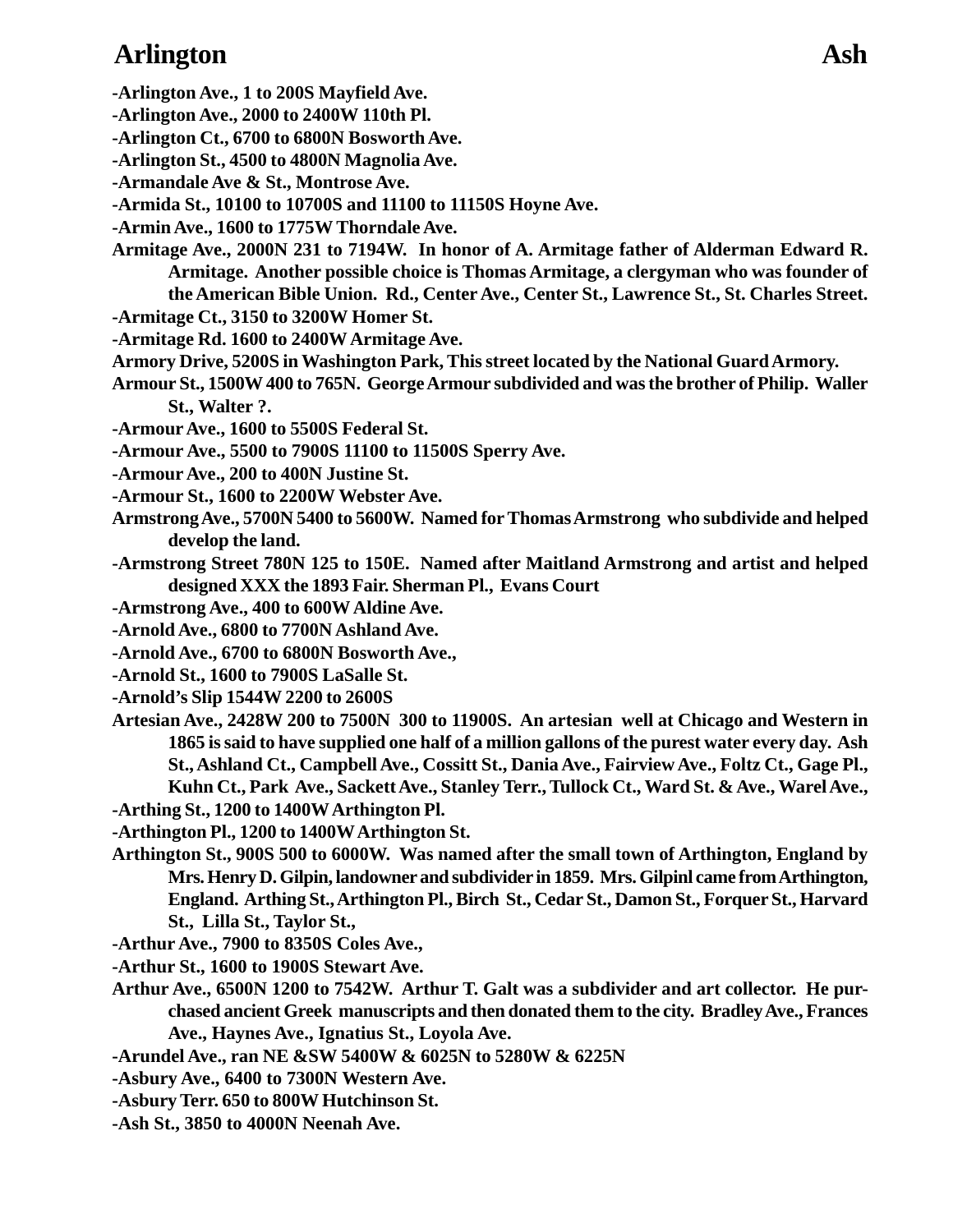- **-Ash St., 3100 to 3250S Artesian Ave.**
- **-Ash St., 56th St.**
- **-Ash St., 110th St**
- **-Ashford Ave., 4500 to 4700W Homer St.**
- **-Ashkum Ave., 9500 to 9900S Hoxie Ave.**
- **Ashland Ave., 1600W 1 to 7759N 1-200S and 1200 to 12300S. Named for the Kentucky home of Henry Clay. Ash and timber were plenty on the land. Arnold Ave., Eastern Ave., 1st St., Grand Ave., N. Fay Ave., Lisle St., Reuben St., 2nd St., Woodstock St.,**
- **-Ashland Ave., 6700 to 6800N Campbell Ave.**
- **-Ashland Ave., 4300 to 4800N Kenneth Ave.**
- **-Ashland Ave., 7600 to 7800N Marshfield Ave.**
- **-Ashland Ave., Spaulding Ave.**
- **-Ashland Ave., 6700 to 6800N Bosworth Ave.**
- **-Ashland Ave., 6375N NW 6600N Northwest Highway**
- **-Ashland Ave., Paulina St.**
- **-Ashland Ave., Ashland Blvd.**
- **-Ashland Blvd., 1200S to 200N 6800 to 7450N Ave.**
- **Ashland Blvd., 1600W 6800 to 7426N.**
- **-Ashland Ct., 2500 to 2575S Artesian Ave.**
- **-Ashland Pl. & Ct., 1525 to 1599W Race Ave.**
- **-Ashland St. 2000 to 2161W Granshaw St.**
- **-Ashley St. 1800 to 2300W Race Ave.**
- **-Ashton St. 2200 to 2399W 92nd Pl.**
- **-Ashton St. 8700 to 8899S Sangamon St.**
- **Astor St., 40E 1200 to 1600N. John Jacob Astor (1763-1848) a fur trader for the American Fur Company. He helped finance early buildings in the city. Only name for this street.**
- **-Asylum Pl., 1775 to 2199W in 1860s 300 to 1600W, Webster Ave.**
- **-Atlantic Ave., 6300 6800N Oketo Ave.**
- **-Atlantic Ave., 3200 to 3900W 63rd Pl.**
- **-Atlantic St., 3900 to 5800S Wells St.**
- **-Atlantic St., 6700 to 7100S later 8000 to 8200S and 8330 to 8500S Yale Ave.**
- **-Attica St., 900 to 999W 32nd Pl**
- **-Attica St., 900 to 999W 32nd St.**
- **-Attica St., 800 to 999W 33rd St.**
- **Attrill St., 2125N 2631 to 2700 S.W. Henry Attrill was a pioneer builder and subdivider and the street ran through the center of his farm. No other name for this street.**
- **-Aubert Ave. 2000 to 2499W 4250N. Hutchinson St.**
- **-Auburn Ave. 400 to 799W 81st Pl.**
- **-Auburn Ave. 7700 to 7800W North Shore Ave.**
- **-Auburn St., 3100 to 3850S Lituanica Ave.**
- **Augusta Blvd., 1000N 1200 to 6000W. Philo Carpenter, a subdivider named this street after his daughter, Augusta. Furlong St., Janet St.,**
- **-Augusta St., 400 to 550E 40th St.**
- **-Augusta St., Augusta Blvd.**
- **-Augusta St., Fairfield Ave.**
- **-Augusta St., Honore St.**
- **-Aurora St., 45th Pl. 1600 to 1700W.**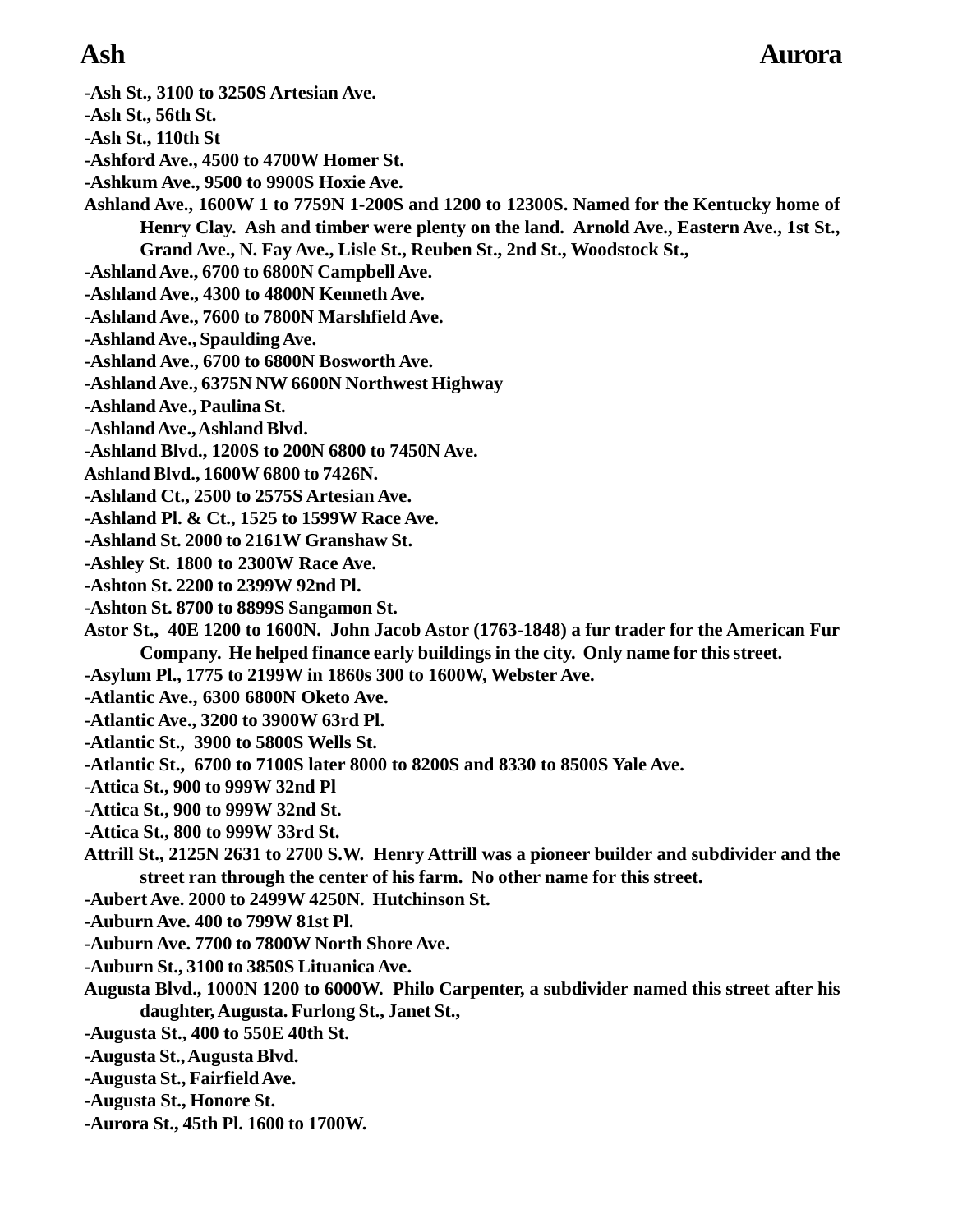- **Austin Ave. & Blvd. 6000W 5200 to 6458S 1 to 1559N. Henry W. Austin a builder of the Austin Community then in the Cicero Township. Chicago annexed the land in 1899. 5th Ave., King Ave., Maynard Ave., Michigan St., 60th Ave. -Austin Ave., 1200S to 1599N Austin Blvd. -Austin Ave., Hubbard St. -Austin Ave. & St., 6800 to 7000W School St. -Austin St., 1600 to 5800N Central Ave. -Austin Rd., 1600 to 5800N Central Ave. -Austin St., 1100 to 1200S on a line with S. Aberdeen Avalon Ave., 1234E 7600 to 9900S. Burial place of the legendary King Arthur. Addison Ave., Chauncey Ave., Madison ?., Avenue O: 3432E, N: 3500E, M: 3532E, L: 3600E, K: 3624E, J: 3700E, H: 3733E, G: 3800E, F: 3826E, E: 3900E, D: 3922E, C: 4000E, B: 4033E, A: 4100E. Lettered Avenues in a system from A to O on the Southeast side of Chicago devised by Frank Lewis. The system has never been extended. -Avenue "A" 11200 to 11600S Avenue B -Avenue "A" 6900 to 7099S Cornell Ave. -Avenue "A" 4200E 10600 to 11950S Illinois Ave., A Ave. State Line Rd. -Avenue "B" 6900 to 7099S South East End Ave. -Avenue "B" 10500 to 11600S Avenue C -Avenue "B" 1st Ave., Avenue A, B Avenue -Avenue "C" 11200 to 11600S and 10000 to 10200S Avenue D -Avenue "C" 2nd Ave., Avenue B, 12th Ave., C Avenue -Avenue "C" 6900 to 7099S Cregier Ave. -Avenue "D" 9900 to 11699S Avenue E -Avenue "E" 9800 to 12000 Avenue F -Avenue "E" Avenue D, 10th Avenue, E Avenue -Avenue "F" 10250 to 10999S 11400 to 11800S Avenue G -Avenue "F" Avenue E, f Avenue, 9th Ave., 4th Ave. -Avenue "G" 10200 to 10999S 11400 to 11800S Avenue H -Avenue "G" Avenue F, 8th Ave., G Avenue -Avenue "H" 10200 to 10999S 11400 to 11700S Avenue J -Avenue "H" Avenue G, H Avenue, 7th Ave., Avenue I -Avenue "I" 11400 to 11800S Avenue H -Avenue "I" 10200 to 10999S Ewing Ave. -Avenue "J" 9500 to 10999S 11400 to 11700S Avenue L -Avenue "J" Avenue H, J Avenue, 6th Ave., I Avenue -Avenue "K" 9600 to 11800S Ewing Ave. -Avenue "K" 9500 to 11750S Avenue M -Avenue "K" Goethe Ave. -Avenue "L" 9500 to 11800S Avenue N -Avenue "L" Avenue J, 4th Ave., L Avenue, Moltke Avenue -Avenue "M" 10200 to 11800S Avenue O -Avenue "M" Avenue K, Bismark Avenue, M Avenue, 3rd Ave. -Avenue "N" S. Green Bay Ave. -Avenue "N" Argyle Ave., Avenue L, N Avenue, 2nd Ave. Austin Avenue**
- **-Avenue "O" Avenue M, 1st Ave., O Avenue, The Strand, Cheltenham Ave.**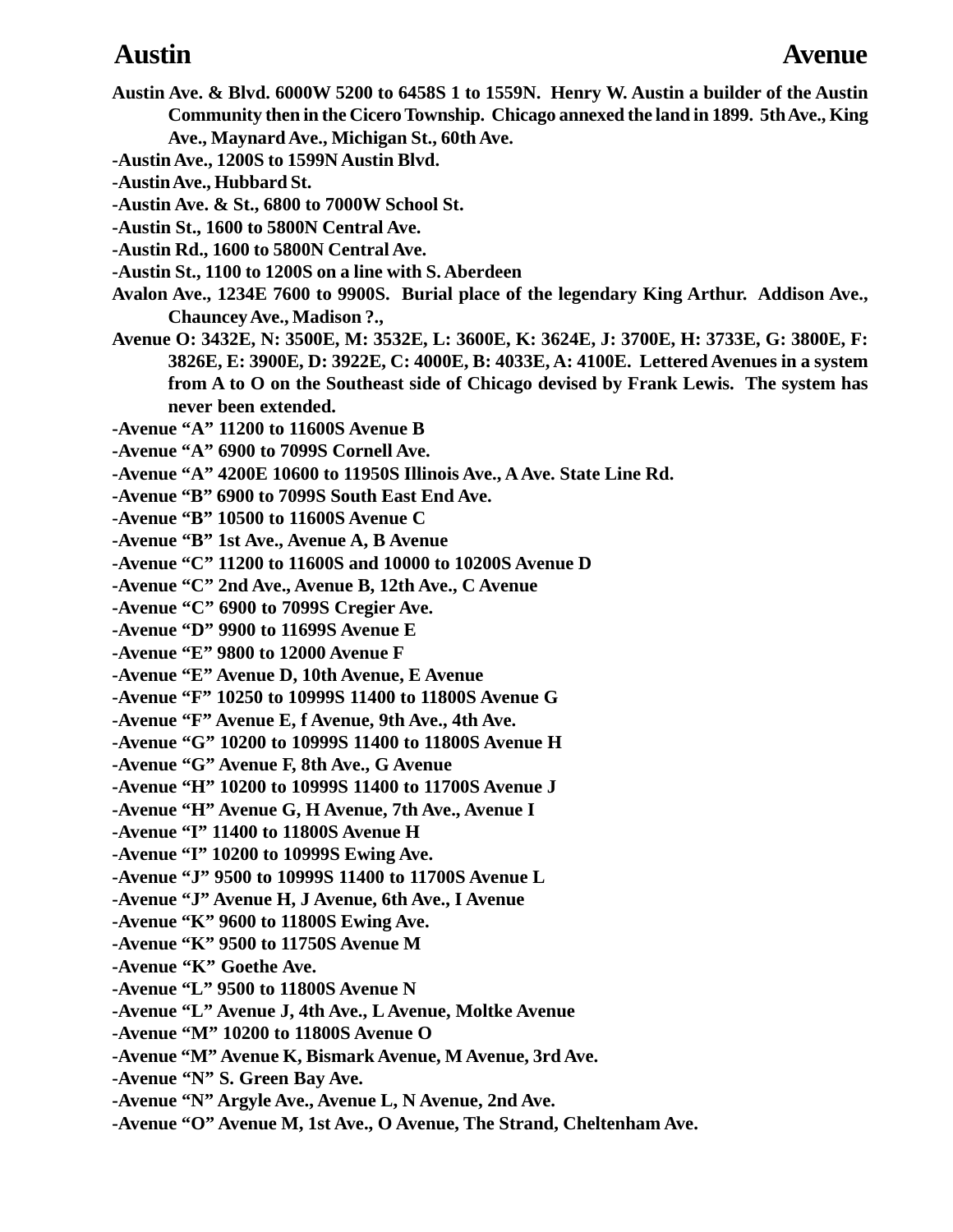**-Avenue "P" 10600 to 11400S Green Bay Ave.**

**-Avenue "Q" 10600 to 11400S Mackinaw Ave.**

- **Avers Ave., 3834W 1200N to 10600S. Frederick Avers was born in New York in 1831 he came to Chicago and surveyed and subdivided the property in 1872. He was the builder of the Sherman House before the Chicago Fire and also the home of Marshall Field. He took a prominent role in the re-building of the city after the fire. Blvd., Bethel St., Crandall Ave., Davlin St., Harding Ave., Genevieve Ave., Glover Ave., Omar Ave., Guttenberg Ave., Columbia Pl., Castello Ave.**
- **-Avers Ave. or Blvd., 3600 to 3725N Avers Ave.**
- **-Avery ?., 1 to 399W, 34th St.**
- **-Avon Ave. 6300 to 7100S and 10300 to 11500S Fairfield Ave.**
- **-Avon Ave. 5900 to 6299S Kedvale Ave.**
- **-Avon Pl. 2000 to 2150W Tilden St.**
- **Avondale Ave., 2800W 2900NW to 6800. Named for the community of Avondale in the NW corner of the Logan District. Named by subdivider John Lewis Cochran after Avondale, PA. Chicago Ave., Holcomb Ave., Roberts Ave., Euclid Ave., Railroad Ave., (Libby St. at 4800N 5200W)**
- **-Avondale Ave., 3650W 3600 to 3900N NW Parkview Terr.**
- **-Avondale Ave., N. Irene Ave. 3136W 3215 to 3245N**
- **-Avonshire Ave., 3000 to 3600W 107th St. (1874)**
- **-Ayer St. 1750 to 1800W Quincy St.**
- **-Ayers Ct., 700 to 799N at 1235W Willard Ct.**

# **B**

- **-B Street 1400 to 1450W Dickens Ave.**
- **-B Avenue 11400 to 11950S Aveneue B**
- **-B Street 800 to 1000W 36th St.**
- **-Babette St. 1100 to 1200W Drummond Pl.**
- **-Bailey St., Campbell Ave.**
- **-Baird Ave., 1 to 390 N Lorel Ave.**
- **-Baker Ave., 4900 to 5000N Kildare Ave.**
- **-Baker Ave., Wallace Street**
- **-Baker Ave., 400 to 600W 45th Pl.**
- **Baker Ave., 3015E 8300 to 8500SE. Named after D.W. Baker a subdivider in 1873 and director of the Board of Trade. Illinois Ave.**
- **-Baker St., 1200 to 1600W 71st Pl**
- **Balbo Ave., 700S 1 to 86E Drive 700S and in Grant Park, Italo Balbo an Italian aviator. On July 15, 1933, he led 24 seaplanes that landed off Navy Pier for the World's Fair.**
- **8th St., Hubbard Pl., 7th St.**
- **-Balbo Dr E. Runs E & W at 700S 100 to 400E**
- **-Baldwin Ave., 7500 to 7900S Bennett Ave.**
- **Baldwin Ave., 1901E 7400 to 7458S. Named after John Baldwin a southside subdivider in 1878. Bennett Ave.**
- **-Baldwin St., 400 to 450N Winchester Ave.**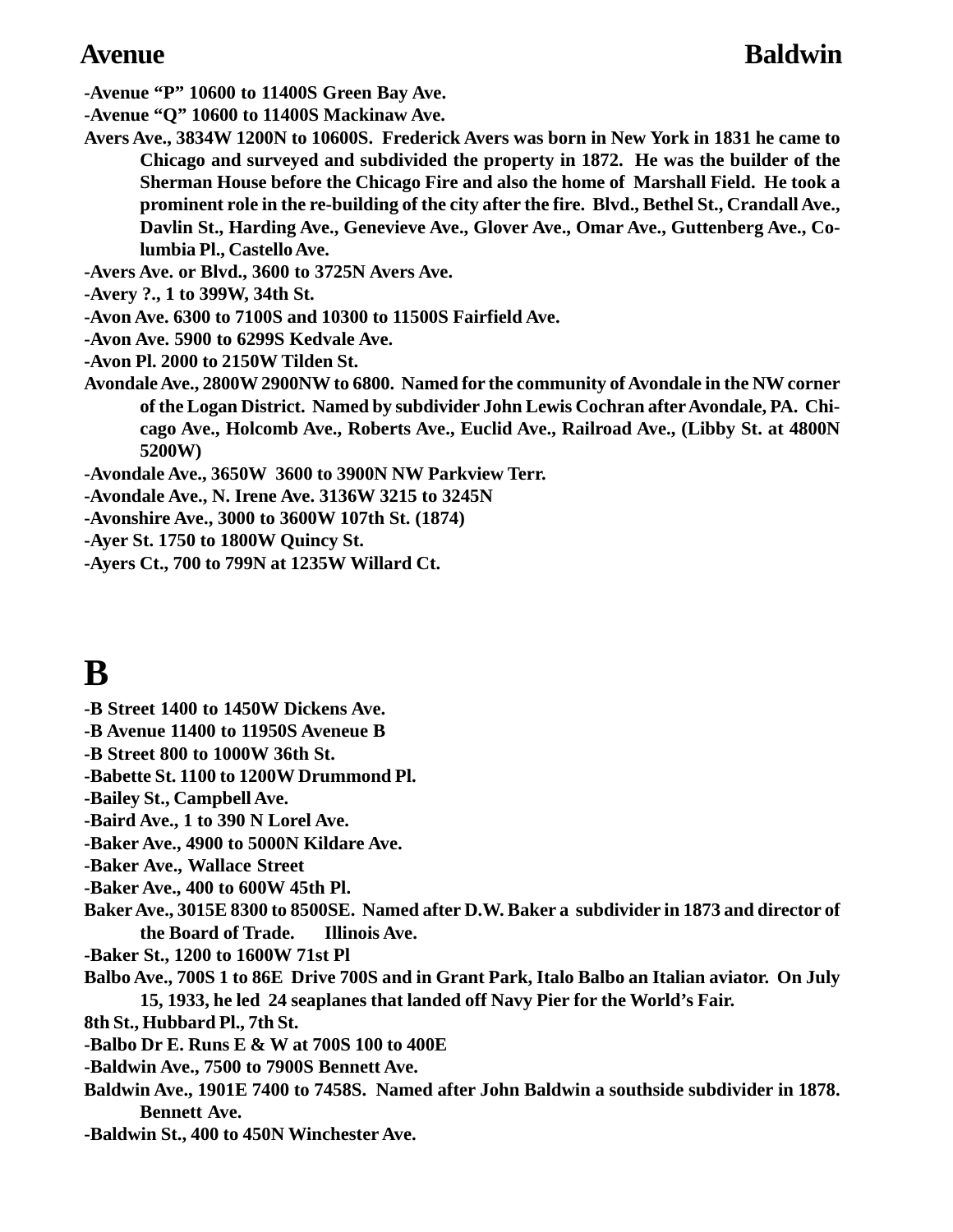### **Balesteir Beach**

**-Balesteir ?., Wolcott Ave.**

**-Ball Pl. 1630 to 2000W 92nd Pl.**

**-Ball Field Dr., 50W 1650 to 1825N (Lincoln Park)**

- **-Ballou St., 1600 to 2800N St. Louis Ave.**
- **Balmoral Ave., 5400N 1000-7900W. A British castle in Scotland that was greatly favored by Queen Victoria. Balmoral means "majestic dwelling" in Gaelic. Street was named by subdivider John Cochran. Elm St., Erie Ave., Hyndman St.**
- **-Baltic St., 4600 to 5500S Princeton Ave.**
- **-Baltic St., 3900 to 5600S Wells St.**
- **Baltimore Ave., 2825E 8300 to 13517 S.E. Named after the largest city in Maryland which was named after Cecilius Calvert Lord Baltimore who settled in the Maryland providence in 1635. Chambers Ave., Chicago Ave., Erie Ave., South Chicago Ave.**
- **Banks St., 1335N 1 to 78E. In honor of Army Gen. Nathaniel Banks of Civil War. Division St.**

**Barber St., 1425S 540 to 800W. Named after P.S. Barber subdivider. (originally 400 to 550W).**

**-Barclay 800 to 1200N Richmond St.**

**-Bard St. vacated, Canalport**

- **-Barkcley 10600 to 11300S Carondolet Ave.**
- **-Barnett St. Leavitt St.**
- **-Barney St., 400 to 600W 61st Pl.**
- **Barron Drive, 4100E in Calumet Park.**
- **Barry Ave., 3100N 314 to 7600W. Named after John Barry Commander of the Lexington during the Revolutionary War. He was born in Ireland and entered the U.S. service in 1776. He is considered the Father of the American Navy. Centre Ave., Dempster Pl., Mobile Ave., Noble Ave.**

**-Barry Ct., Fifth Ave.**

**-Barry Point Rd., 1S 2800W to 850S 4800W Fifth Ave.**

**-Bartlett Ave., 3200 to 3400W Evergreen Ave.**

- **-Bartlett St., 3200 to 3400W Evergreen Ave.**
- **-Barton Ave., 7200 to 7600N Claremont Ave.**
- **-Basil Ave., 1600 to 1800N Whipple St.**
- **-Bassett St., 3450 to 3850E 115th St.**
- **-Batavia Ave., Magnet Ave. 5635W 5300 to 5449N.**

**-Bateman Ave., 3450 to 3600N Kedvale Ave.**

- **-Bates Ave., Lieb Ave. 5444W 5200 to 5446NE.**
- **-Bates Ave., 8700 to 10300S Parnell Ave.**

**-Bates St., 300 to 400W 12th Pl.**

- **Bauwans St., 1600W 1300 to 1375 N.W. Ivon Bauwan was a subdivider. He was member of the firm Bauwan and Hoffmann in 1853.**
- **-Baxter St., 3000 to 3400N Kenmore Ave.**
- **-Bayson St., 4200 to 4400W Potomac Ave.**

**-Beach Ave., 3000 to 3200N Oriole Ave.**

**-Beach St., 2450 to 2600W 32nd St.**

- **-Beach St., 600 to 1200S Stewart Ave.**
- **-Beach Ct., 3950 to 4000N Frontier Ave.**
- **-Beach Dr., 1600N 100E to 3200N 350W (Lincoln Park)**
- **Beach Ave., 1433N 1600 to 5000W. E.A. Beach was a subdivider in 1872. He was also the builder of the Chicago Beach Hotel. Brigham St.**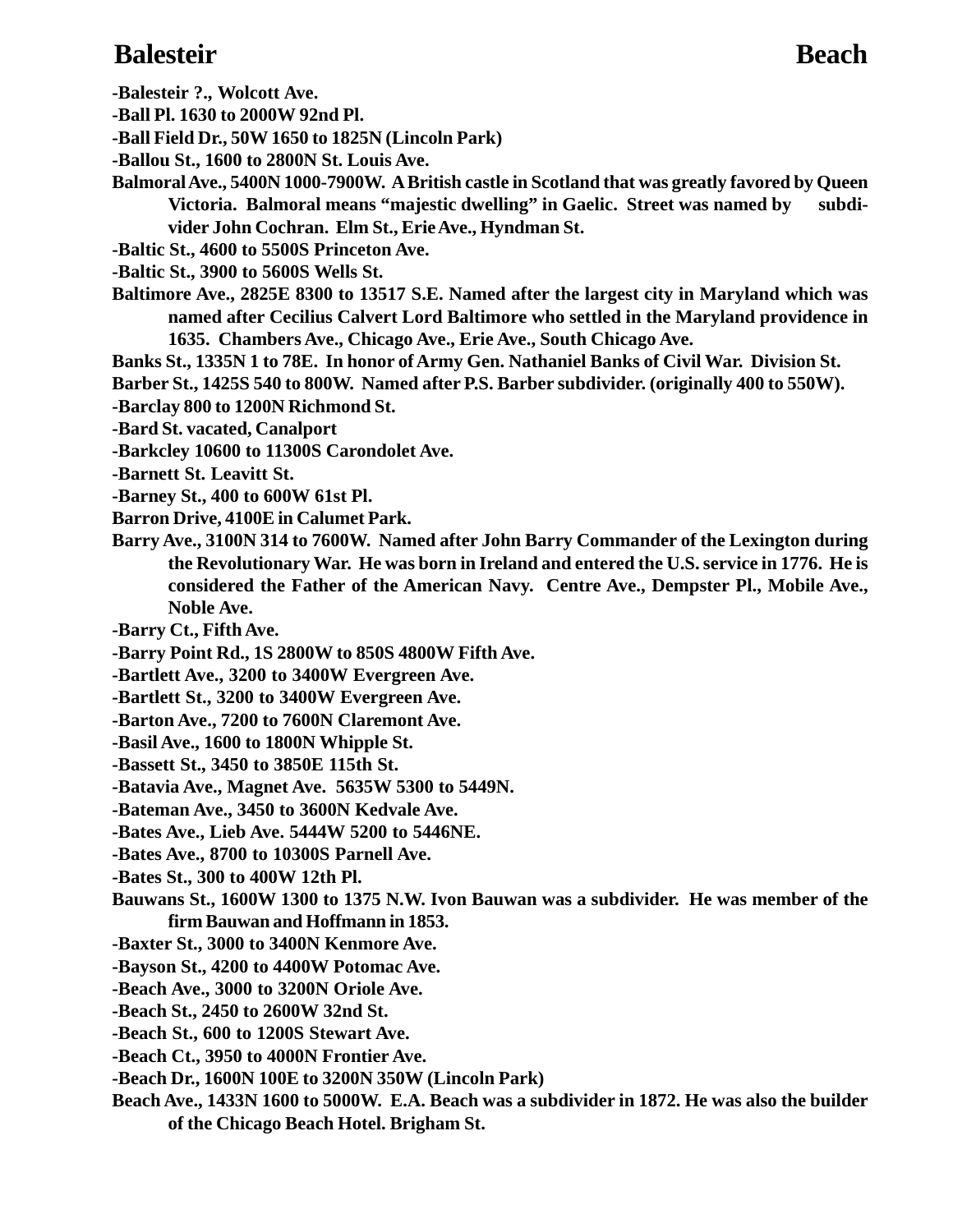- **Beacon St., 1337W4400to 4800N. Beacon Street was named for the street in Boston which was named in honor of Lord Beaconfield.**
- **Beaubien Ct., 117E 150 to 300N. Mark Beaubien, Town Trustee in 1833 and he was also subdivider and landowner. Central St.**
- **-Beekman Ave., 7850 to 7900S on line with Burley Ave.**
- **-Beers St., 3100 to 3900S Wood St.**
- **-Beethoven Pl., 200 to 450W 1250N. Scott St.**
- **Belden Ave., 2300N 300 to 7200W. Named after J. P. Belden a subdivider or Belden Culver one time secretary of CHS and a prominent real estate investor. Alice Pl., Belder Ave., Coyne St., Edgewood Ave., Hanover, Linden St., McGovern St., Mentmore Ave., Rhine St., Tuomey St.**
- **-Belden Ave., 3400 to 3600W Lyndale Ave.**
- **-Belden Ct., 2300 to 2350 N then 520 to 550W Cambridge Ave.**
- **-Belden Pl., 2300 to 2350 N then 520 to 550W Cambridge Ave.**
- **-Belder Ave., 4500 to 5200W Belden Ave.**
- **-Belknap St., 1000 to 1030W Grenshaw St.**
- **Bell Ave., 2234W 100 to 11900S and 300 to 7600N. Named after Maj. Gen. George Bell, Jr. of WWI and also Alexander Graham Bell. Adelaide Ave., Alice Ave., & Pl., Collins St., Crescent Ave., East Park St., East Crescent Ave., Hazel Ave., Irving Ave., Irving Pl., Leipzig St., Lothair Ave., Palifax Ct., Pedro St., Av., & Pl., Perch St., Pine Ave., Pingree St., Rice Pl., Shober St., Summit St., Vail St., Vial Ave., York ?., Yorktown St.**
- **-Bell Ave., 3850 to 4000W Bloomingdale Ave.,**
- **-Bell Ave., 9500 to 9900S Seeley Ave.**
- **-Bella St., 1100 to 1200N Kildare Ave.**
- **-Belle Plaine Ave., 52nd St.**
- **Belle Plaine Ave., 4100N 800 to 8400W. Named after Town of Belle Plaine which means "Fine Field" from the French. Alexander Pl., Crescent Pl., 48th St., Prescott St.,**
- **-Bellevue Ave., 4200 to 5000S Champlain Ave.**
- **-Bellevue Ave., 6225 to 6600N Sayre Ave.**
- **-Bellevue Ave., 51st St.**
- **Bellevue Pl., 1021N 1 to 135E. From the French means Beautiful View. From the famous Bellevue near Castle, Germany. Many rare paintings are kept there. Oak St., Oakwood St.**
- **-Belmont Ave., 4300 to 4800N Kilbourn Ave.**
- **-Belmont Ave., 10300 to 10850S Seeley Ave.**
- **-Belmont St., Belmont Ave.**
- **Belmont Ave., 3200N 400 to 9000W. First Civil War battle in which Grant commanded the Union Army at Belmont, Mo. Davis St., Seeley Ave.**
- **Belmont Harbor Dr., 3600N 300 to 400W In Lincoln Park.**
- **-Belt Line Ave. 1 to 200N Kenton Ave.**
- **-Belwyn Ave., 5100 to 5900S Kildare Ave.**
- **-Bennett St., 5350 to 5800W West End Ave.**
- **-Bennett St., 3359 to 3400N West End Ave.**
- **Bennett Ave., 1900E 6700 to 9600S. Named after John Ira Bennett a city alderman from 1897 to 1909. He was also commissioner of public works and a partner in the firm of Cochran and Bennett and a member of the Board of Education. Baldwin Ave., Levant Ave., Pridmore Ave.**
- **-Bensley Ave., Luella Ave.**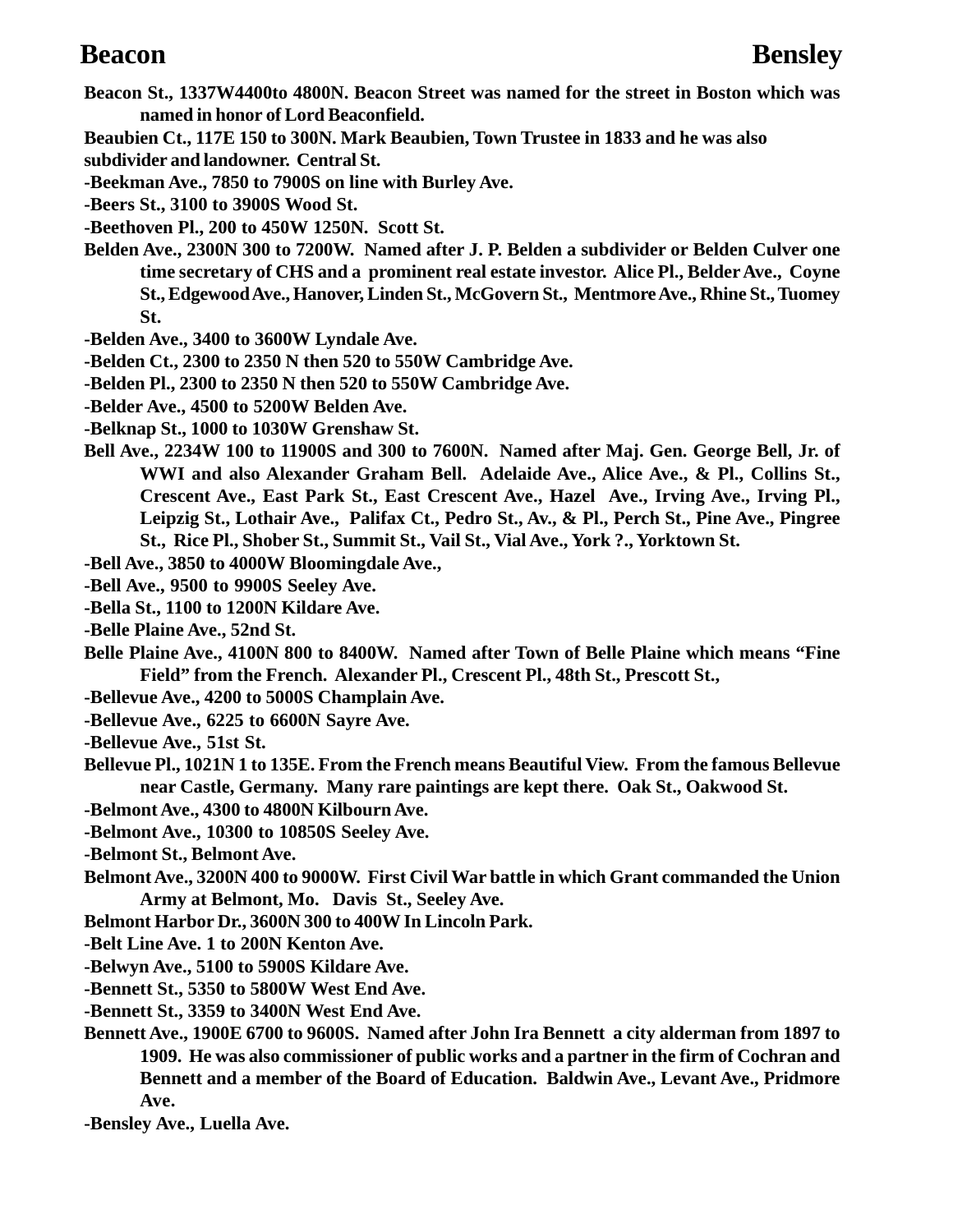- **Bensley Ave., 2500E 9500 to 13800S. Named after A.F. Bensley a south side subdivider in 1886. He is known for his work in the Cleaverville subdivision. Calumet Ave., Central Ave., Luella Ave., Phillips Ave., Whittier Ave., Linn Ave.**
- **Benson St., 1400W 3100 to 3300 S.E. Named after Charles E. Benson a land owner in Chicago and founder of Rosehill Cemetery. East Water, Waterville St.**
- **-Benton Ave., Princeton Ave.**
- **Benton Pl.,170N 1 to 100E. Named after Thomas Hart Benton, U.S. Senator from Mo. for thirty years 1782 to 1858.**
- **-Berdeen St., 1 to 600S Aberdeen St.**
- **Berenice Ave., 3832N 1800 to 6400W. Named by Charles F. Ford a subdivider in this section in 1888. Named after his daughter. Schuettler St.**
- **-Berg Pl., 1900 to 2000W Montana St.**
- **-Berkley Ave., 2250 to 2400W 111th Pl.**
- **Berkeley Ave., 1025E 4025 to 5300 S.E. In remembrance for \$10,000 gift from Boston after the Chicago Fire. Named for a principal Boston thoroughfare. Originally Lord Berkeley of London. Chappel Pl., Hyde Park Terr.**
- **-Berkshire 10300 to 11500S Kedzie Ave.**
- **-Berlin Ave., 2000 to 2200W 69th Pl.**
- **-Berlin St. 2100 to 2800W Medill Ave.**
- **Bernard St., 3432W 2400 to 6300N. Named after J.L.S. Bernard builder of costly suburban homes in Oak Park. Dresden Ave., Smalley Ct., Trumbull Ave., Huron St., Hernart St.,**
- **-Berney St., Burling St.**
- **-Berry St., 5500 to 5600W Farragut Ave.**
- **Berteau Ave., 4200N 1400 to 8400W. Named after F.G. Berteau a French socialist and later an American citizen. Societe Francaise de Bienfaisance De Illinois important French residents of city were members. St., Centre Ave., 49th St., Reid St.**
- **-Berteau St., Berteau Ave. 2000 to 2400W & 2800 to 3200W.**
- **Berwyn Ave., 5300N 1000 to 8300W. Named by John Cochran for a railroad station on the Philadelphia main line. Bowen St., Maple St., Walnut St., Pine Ave., St. Joe Ave.**
- **Besly Ct., 1400W 1600 to 1900 N.W. Named after E.D. Besly a brewery proprietor and subdivider in Chicago and Waukegan. Coventry St.**
- **-Bessemer Ave., 10300 to 10599S on a line with Drexel Ave. Pullman Dr.,**
- **-Best Ave., 950W 2600 to 2800N Wilton Ave.**
- **Best Dr. 5900S in Washington Park, Named after William Best president of the South Park Board from 1887 to 1891.**
- **-Beston Ave., 5500 to 5600S Kilpatrick Ave. Also spelled Boston.**
- **-Beta St., 3500 to 3600N Reta Ave.**
- **-Bethuel St., 1600 to 1900S Avers Ave.**
- **-Better St., 820S 1050 to 1150W School on property.**
- **-Beveridge Ave., 6700 to 7100S Paxton Ave.**
- **-Beverley Ct., 2150 to 2200W 89th St.**
- **Beverly Ave., 2000W 8700 to 10300 S.E. Named after Beverly Hills which was Beverly in**
- **Yorkshire, England. Michael Ave., Oak Ave.**
- **Beverly Glen Pkwy, 9934S 1699 to 1800W. Named after the village of Beverly and the community of Beverly Hills.**
- **-Bickerdike Ave., 8500 to 8600S S. East End Ave.**
- **-Bickerdike Sq., 600N 1475 to 1525W Ohio St.**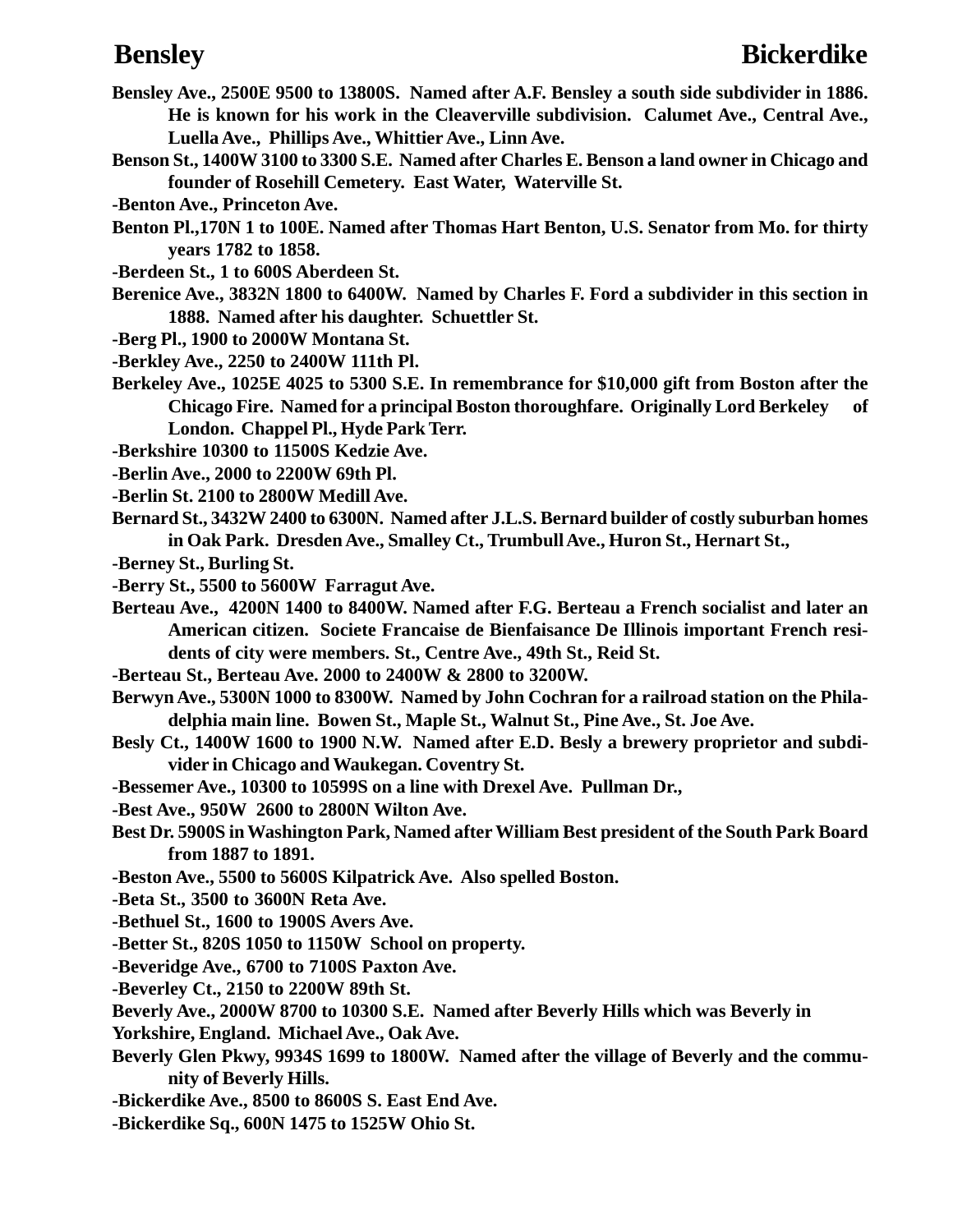## **Bickerdike Blanchard**

**-Bickerdike St., 500 to 800N Bishop St.**

- **Bingham St., 2516W 2000 to 2148 N.W. Named after Henry W. Bingham an early Chicago real estate dealer and subdivider in 1875.**
- **-Binzo St., 2300 to 2350 N & NE Wolcott Ave.**
- **-Birch Ave., 13400 to 13800S Chappel Ave.**
- **-Birch St., 2000 to 2075 W Arthington St.**
- **Birchwood Ave., 7500N 1300 to 7800W. Named for the Birch tree. Cherry St., Edward Ave., Margaret Pl.**
- **-Birchwood Terr., Juneway Terr. 7800N 1440 to 1840W.**
- **Birkhoff Ave., 650W 8300 to 8410 S.E. Named after George Birkhoff Sr., a subdivider in 1886.**
- **-Bishop Ct., 1 to 99N Bishop St.**
- **Bishop St., 1438W 800 to 12300S and 1 to 900N. Named after an early Chicago real estate man, Henry Bishop. He was trustee of the will of John Crerar who left \$2,500,000 for the Crerar Library. Adams St., Albert St., Alton Ave., Bickerdike St., Jasper St., Caroline Ave., St., 4th St., Kane Ct., Rose St., Bixby Ct., Ross St., Sheldon St., Thompkins St., Winthrop Ct., Pl., Elizabeth St.**
- **-Bishop 1 to 100E, Division St.**
- **-Bismark Ave., 13300 to 13400S Avenue M.**
- **-Bismark Pl., 1225 to 1400W at 675N Ancona St.**
- **-Bismark St., 2600 to 2800W Evergreen Ave.**
- **-Bissell Ave., 3500 to 3900N Wilton Ave.**
- **-Bissell Ave., 7300 to 7500S Phillips Avenue.**
- **-Bissell Ave., 8300 to 9300S Cregier Ave.**
- **-Bissell Ave., 3900 to 4300S Normal Ave.**
- **-Bissell St., 3900 to 4300S Normal Ave.**
- **-Bissell St., 2600 to 3300N Wilton Ave.**
- **Bissell St., 924W 1630 to 2300 N.W. William H. Bissell was the first Republican Governor of Illinois. He was a captain during the Mexican War and a member of the Second Illinois Volunteers. He died March 18, 1860. Williams St.**
- **Bittersweet Pl., 4100N 614 to 800W. Named for the protected wild flower.**
- **-Bixby Ct. & Pl. 400 to 450N Bishop St.**
- **-Blackhawk St., 1200 to 1600W LeMoyne St.**
- **Blackhawk St., 1400N 400 to 1700W. Indian chief of the Sauk and Fox Indians. The Blackhawk War was fought in 1832. Schiller St., Tucker St.**
- **Blackstone Ave., 1436E 4840 to 9300S. Timothy B. Blackstone was an I.C.R.R. executive and the Blackstone Hotel was built on land of his homestead. He was an incorporator of the stockyards and a major donor to the Art Institute. Adams St., Hope Ave., Jefferson Ave., Park Ct., Washington Ave., South Park Ct.**
- **-Blackwell St., 1800 to 2000S Wells St.**
- **-Blackwell St., 4950 to 5100S Aberdeen St.**
- **-Blaine Ave., 5600N & 5850W to 5825N and 5800W Miltimore Ave.**
- **-Blaine Ct., 1200 to 1400W Quincy St.**
- **-Blaine Pl., 2400 to 3100W, 4450 to 4500W, 4800 to 4900W Gunnison St.**
- **-Blaine Pl., 1200 to 1400W Quincy St.**
- **Blake St., 2200W 3600 to 3700 S.E. Patrick Blake was a subdivider of the McKinley Park neighborhood.**
- **Blanchard Ct., Probably named for Samuel Blanchard Chase, the developer of an area near Belmont**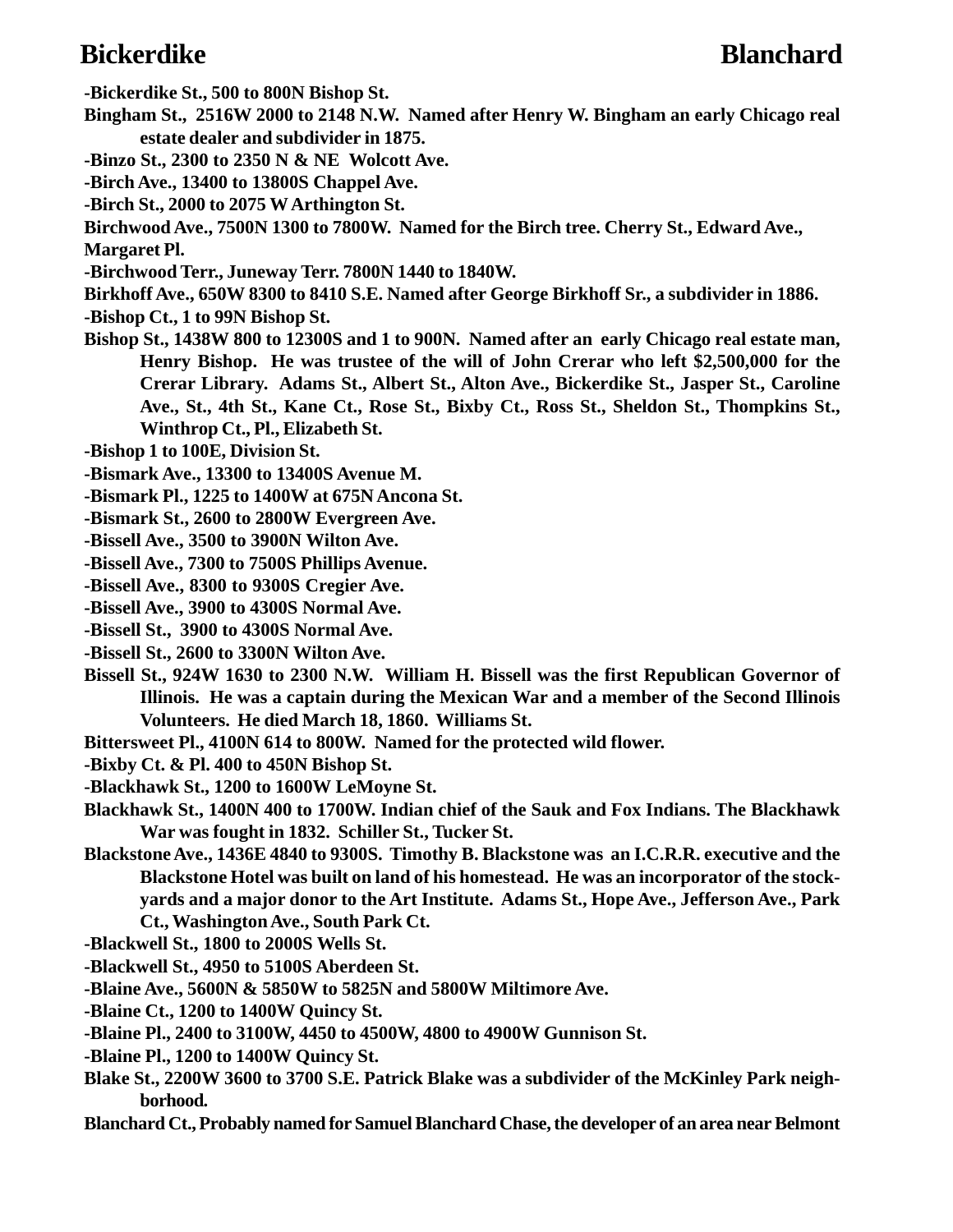**Ave. and the Lake. 25E 2412 to 2446S.**

- **Bliss St., 1041N 824 to 928 N.E. M.M.S. Bliss was an active member of the firm Bliss and Waite subdividers in 1890.**
- **-Blocks a,b,c,d,e,f,g,h,s,t 11100 to 11500S The blockhouses were lettered A to T on the east side of the street. Local name only from about 1895 to 1906.**
- **-Blaine St. Hayes Ave. 6300 S.**
- **-Blaine St. 25th Pl 2600 to 2800W**
- **-Blanchard Ave. 3300 to 7550S and 10300 to 11500S Rockwell St.**
- **-Blanchard Ct., Pl., 15E 2410 to 2446S**
- **-Blanche St., 1200 to 1600W LeMoyne St.**
- **-Blanche St., Pl., 1200 to 1300W 61st St., Pl.**
- **-Bliss St., Lawrence Ave.**
- **-Blair St. 1811 to 2000S Clinton St.**
- **-Blake St.,**
- **-Block St., Meyer Ave., Ct.**
- **-Bloom St., 3400 to 3799S Hermitage Ave.**
- **Bloomingdale Ave., 1800N 1600 to 7200W. Named after the road to Bloomingdale, Ill. Came from a field of blooming flowers in a glen. Road, St., Bell Ave., Galena Ave., Bloomington St., Frankford St.**
- **-Bloomingdale Road, 1500 to 6800W Bloomingdale Ave.**
- **-Bloomingdale Street, 1500 to 4800W Bloomindale Ave.**
- **-Bloomington St., 2400 to 4000W Bloomingdale Ave.**
- **-Blucher St., 1300N 1750 to 1800W Potomac Ave.**
- **-Blucher St., 3000 to 3100W Wilton Ave.**
- **Blue Island Ave., 800W 600 to 2600 S.W. The name comes from the color of a mist from the swamp surrounding the ridge on which the city is located created a blue haze and hence the name. Hoosier Ave.**
- **-Blue Island Ave., Plank Rd. 2200 to 3100S5500 to 11900S Western Ave.**
- **-Blue Island Ave., Plank Rd. 2200 to 3100S5500 to 11900S Western Blvd.**
- **-Blue Island Rd., 600 to 800 SW Vermont St.**
- **-Blue Island Rd., 200E to 200W 127th St.**
- **-Boardman Pl., 1400 to 1450W Drummond Pl.**
- **-Boardman St., 3600 to 3650 S and SE Oakley Ave.**
- **-Boardman St., 2300 to 3225W 36th St.**
- **Board of Trade Ct., 324S 141W. Named after the building at the location.**
- **-Boldenweck Ave., 4150 to 4250W Roscoe St.**
- **-Bolvin Ave., 55th Pl.**
- **Bonaparte St., 1300W 2932 to 2998 S.W. Was named after Napoleon Bonaparte.**
- **-Bond Ave., 7100 to 8350S South Shore Drive**
- **Bond Ave., 3132E 8245 to 8411S Named after Shadrach Bond the first governor of the State. Governor Bond was a subdivider in the city.**
- **-Bond St., 500 to 5300S Ridgeway Ave.**
- **-Bond St., 4000 to 4700W Waveland Ave.**
- **-Bond St., 2000 to 2300W Homer St.**
- **-Bond St., 3600 to 4000W 77th St.**
- **-Bond St., 1 to 100E 28th St.**
- **-Bond St., 1600 to 1700W SW at 3000S ?**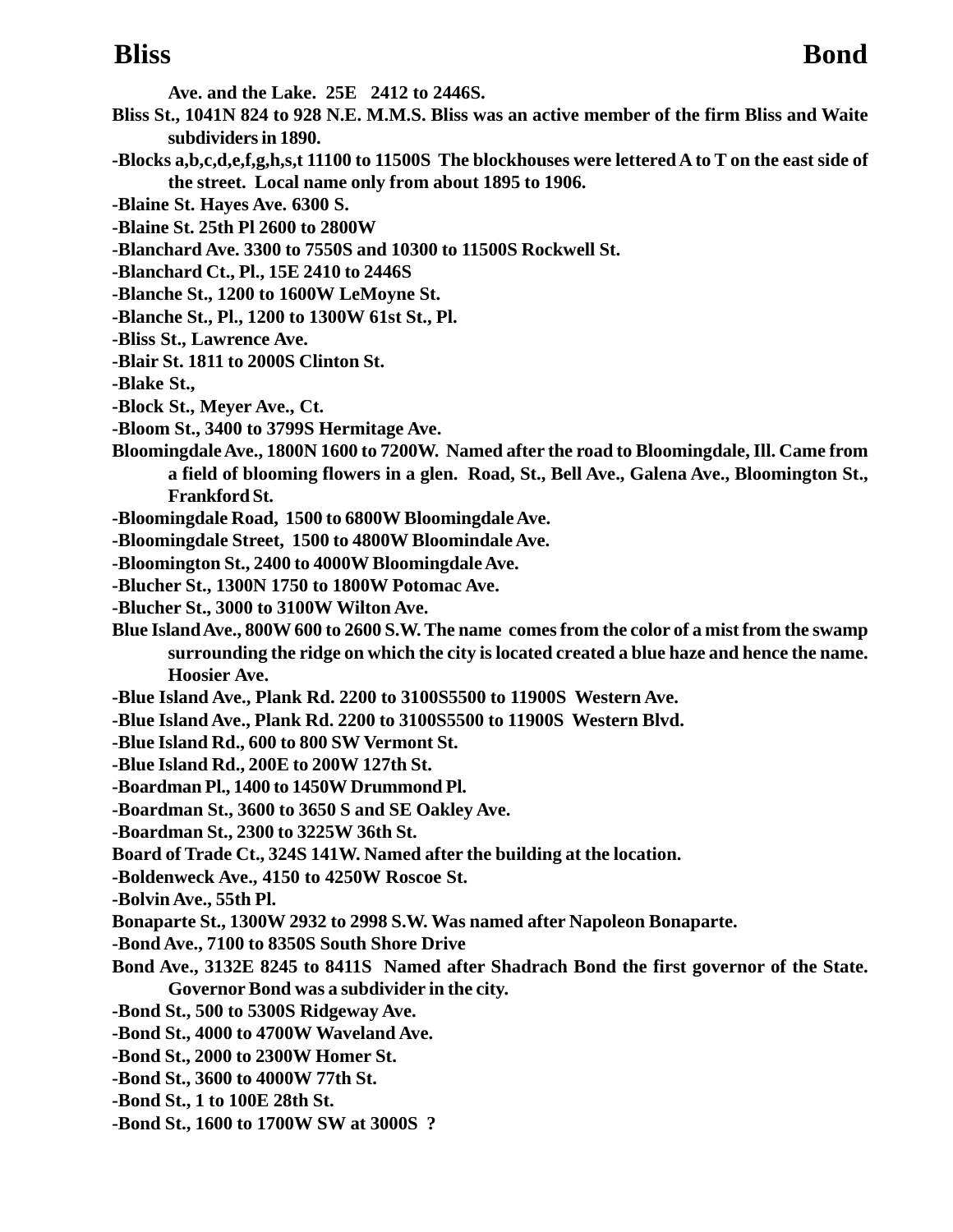# **Bonfield Bradley**

**Bonfield St., 1300W 2700 to 3100 S.E. John Bonfield led the police detachment at the Haymarket Riot.**

- **-Bonney Ave., 500 to 600S Lawndale Ave.**
- **-Bonney Ave., 600 to 5300S Ridgeway Ave.**
- **-Bonny St., 3700 to 3800W on a line with 23rd Pl.**
- **-Boomer St., 3900 to 4000S Shields Ave.**
- **-Boone St., 2155 to 2200W DeKalb St.**
- **Boone St., 3300 to 3500S Dearborn St.**
- **-Borso Pl., 2000 to 2100W 110th St.**
- **-Booth Ave., 2865E 11050 to 11400S Charles St. or Ct. gone**
- **Bosak Ave., 9800 S 2400W. Named after William Bosak CPD killed March 3, 1979, with his partner Roger Van Schaik.**
- **-Boston Ave., 5500 to 5600S Kilpatrick Ave.**
- **-Boston Ave., 650 to 800W Gladys Ave.**
- **Bosworth Ave., 1535W 1200 to 7656N. Named after H.P. Bosworth a subdivider with Ravenswood Land Company in 1860. Cooper St., Dickson St., Dixon St., Leavenworth St., Schurtz Ave., Arlington Ct.**
- **-Both Ave., Pacific Ave. 3200**
- **-Boulevard Pl., 400 to 538 E 46th Pl.**
- **-Boulevard St., 600 to 650N Fairbanks Ct.**
- **-Boulevard St., 11500 to 11800S Lowe Ave.**
- **Boulevard Way, 2934W 2421 to 2457S. Named for a short cut to Marshall Blvd.**
- **-Boursauld St., 2000 to 2150W Cullom Ave.**
- **-Bowen Ave., Lynch Ave. 5500W 5259 to 5590NE.**
- **-Bowen Ave., 9100 to 9500S Peoria St.**
- **-Bowen Ave., 1000 to 1050 E. 41st Pl**
- **Bowen Ave., 4125S400 to 900E. Named in honor of Joseph T. Bowen a subdivider. His wife Louise Dekoven Bowen was a philanthropist and civic leader and advocate of juvenile reform. Silva St.**
- **-Bowen St., 5500 to 5600W Berwyn Ave.**
- **-Bowen St., 900 to 1750 E. 54th St., Lynch Ave.**
- **Bowler St., 746S 2011 to 2200 S.W. Named for Alderman James Bowler of the 25th Ward 1906 to 1937.**
- **Bowling Green Dr., 5800S.**
- **-Bowman Ave., 4000 to 4400N Troy St.**
- **-Bowman St., 2200 to 2400W 82nd St.**
- **Bowmanville Ave., 2344W 5300 to 5540 N.E. Named after the community of Bowmanville which was named by early settler Jessie B. Bowman in 1854. He sold lots he did not own and then skipped town. Road**
- **-Bowmanville Rd., Bowmanville Ave. 5300 N & 2400W**
- **-Boyd Ave., 2939E 11600 to 11700S, East River Street**
- **-Boylston St., 50W to 150E Walton St.**
- **-Brackett St., 1 to 200E 66th St.**
- **-Bradley Ave., 7100 to 7200W Arthur Ave.**
- **-Bradley Pl., 6200 to 6400W Warwick Ave.**
- **Bradley Pl.,3750N 800 to 2700W. Named after Capt. Hugh Bradley. He came to Chicago in 1816 to rebuild Ft. Dearborn. Turner St., Warwick Ave.**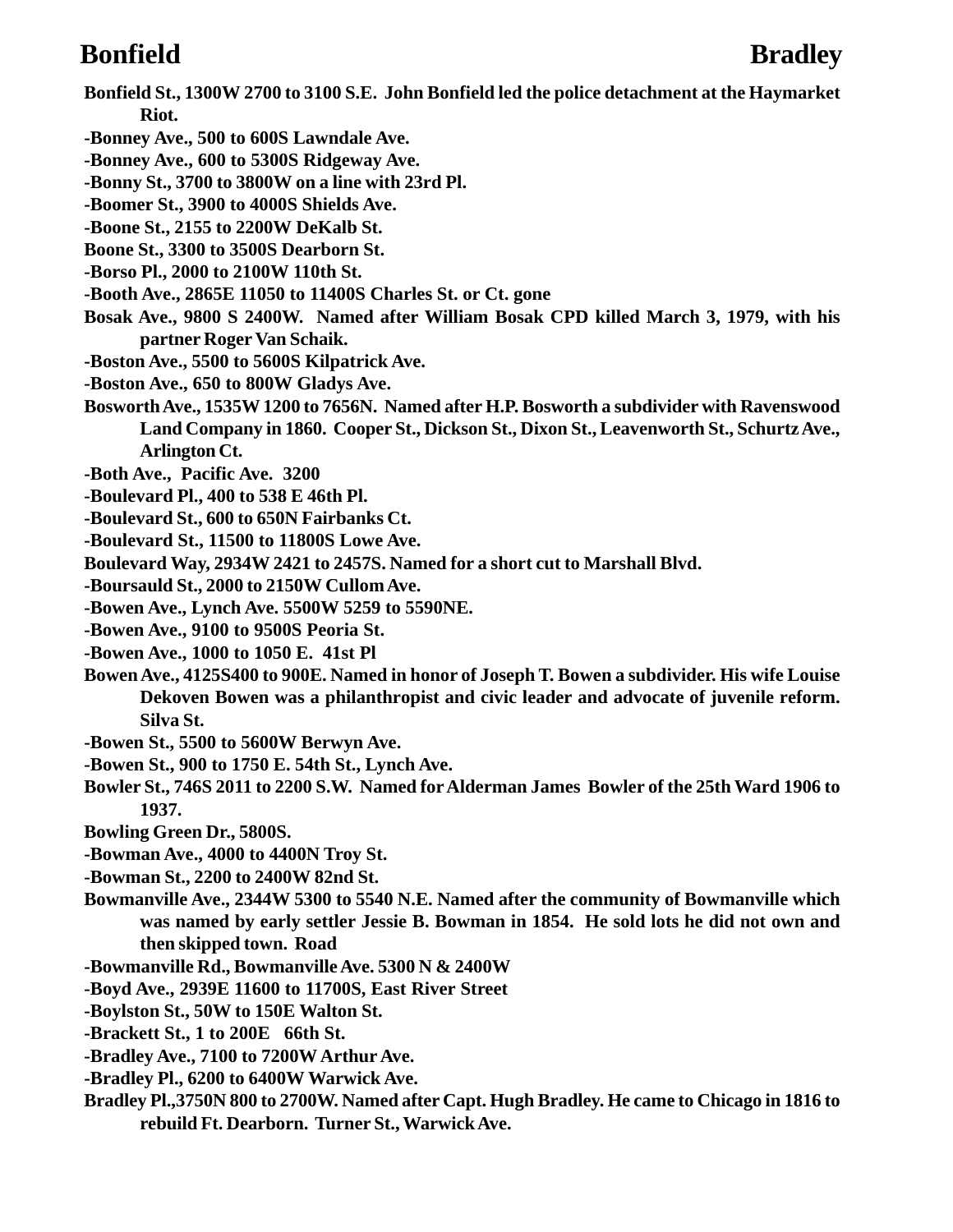### **Bradley Broadway**

- **-Bradley St., 1300 to 1500W Potomac Ave.**
- **-Bradley St., Millard Ave. 1400 to 1600S**
- **-Bradner Smith Ct., 70W 50 to 100S**
- **-Bradwell Ave., 1700 to 2200N Hoyne Ave.**
- **Brainard Ave., 2635E 13000 to 13800 S.E. Named after Dr. Daniel Brainard who was one of the founders of the Rush Medical College. Howard Ave.**
- **-Branch St., North Branch Street**
- **-Brand Ave., 3025 to 3200N Kimball Ave.**
- **-Brand St., 2400 to 2450N then NW to 2500N at 1900W Wolcott Ave.**
- **-Brand St., 400 to 600W 58th St.**
- **Brandon Ave., 3200E 7900 to 13558S. Named after Stephen Douglas' birthplace in Brandon, Vermont. Centre St., Hegewisch Ave., Ontario Ave., Russell Ave.**
- **-Brant St., 3024E 11450 to 11800S & SW River St., West River Street**
- **-Brantwood Ave., Kercheval Ave., 4600W 5700 to 5858NW.**
- **Brayton St., 12562S 1to 100E 1to 200W. Named after Brayton Richards who was one of the partners in the construction firm of Boyer and Richards. The firm built all the homes in**

**Brayton Manor.**

- **-Breckenridge Ave., 3800 to 5200W Wabansia Ave.**
- **-Breemen St., Mendell St. 2331N 1200 to 7190W.**
- **-Bremen Pl., 2200 to 2400W Lyndale Ave.**
- **-Bremen Ct., 2200 to 2275N at 2675W Washtenaw Ave.**
- **-Bremen St., 2200 to 2550 W 2650 to 2700W Lyndale St.**
- **-Bremer St., 800 to 1200N Cleveland Ave.**
- **Brennan Ave., 2300E 9500 to 9800S. Named after Edward Brennan a city council member in the 1930s. He helped change street number system in Chicago. In 1901 he suggested State and Madison be the base lines for the city which was adopted in 1908. He died in 1942.**
- **-Brenan St., 50 to 100W Delaware Place**
- **-Breslav St., 2150 to 2250N Claremont Ave.**
- **-Brewery Ave., Johnson Ave.**
- **-Brickyard Cottages, E116th St. 500 to 650E**
- **Briar Pl., 3136N 328 to 800W. Named for the root from which pipes are made.**
- **-Brice Ave., 6800 to 6950 N Wayne Ave.**
- **-Bridge St., Cullerton St. 1 to 400E & 1 to 400W.**
- **-Bridge St., Fuller St.**
- **-Brier Pl., Fletcher St., George Ave**
- **-Brigham St., 1600 to 1800W Beach Ave.**
- **-Brighton Ave., Archer Ave.**
- **Brighton Pl., 2700W 4000W to 4100 S.E. Named after a town in England meaning "Queen of watering places."**
- **-Bristol Ave., 800 to 900N Tripp Ave.**
- **-Bristol St., 200 to 400W, 45th Pl.**
- **Broad St., 1400W 2900 to 3100 S.E. Named after Louis P. Broad a subdivider. The street ran through his property. He was a member of the firm Broad and Pitney. Stark St.**
- **-Broad Oak Ave., 5450 W 6075N to 5310W to 6250N**
- **-Broadway 800 to 1200W Congress St.**
- **Broadway, 600W 2800 to 6400NW. The theatrical street in New York. Clarendon Ave., Dummy Rd., Evanston Ave., Rd., Lake Shore Plank Rd.**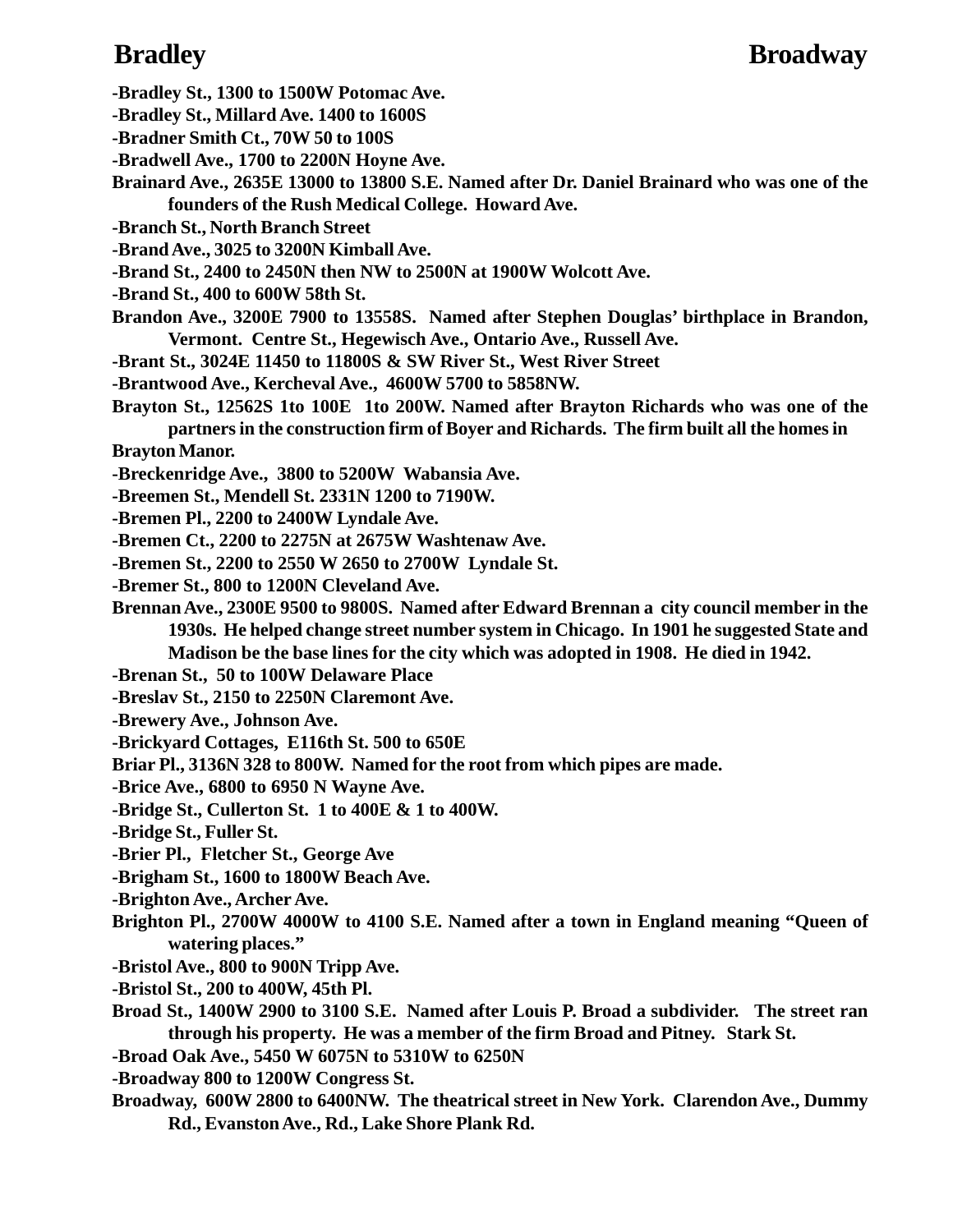### **Broadway Buffalo**

- **-Broadway Ave., Iglehart Pl. 500 E 2612 to 4742 SE.**
- **-Brock Ave., LeMai Ave. 5234W 6234 to 6450 NE.**
- **Brodman Ave., 4430N 8500 to 8650W. Howard Brodman was a city council member in 1930. He simplified street names by giving only one name to a street.**
- **Brompton Ave., 3547N 500 to 800SW. Named after a suburb of Chatham, England. Bronson St.**
- **-Bronson St., 1200 to 1500W 49th Pl.**
- **-Bronson St., 700 to 800W Brompton Ave.**
- **-Brook St., 850 to 1000E 40th St.**
- **-Brookes Ave., 7300 to 8300S Kenwood Ave.**
- **-Brooks Ave., 8350 to 8500S Princeton Ave.**
- **-Brooks Ave. 7300 to 7600S Kenwood Ave.**
- **-Brookfield Ave., 5500 to 5900S Justine St.**
- **-Broom St., Hartland Ct. 1735W 500 to 545N.**
- **-Brophy Ave., 4000 to 4200N Pittsburgh Ave.**
- **Bross Ave., 3200S 2100 to 2500SW. Named after William Bross, city alderman and Lt. Governor of Illinois.**
- **-Bross Ct., Hoyt Ave. 2250W 3200 to 3299S.**
- **-Brown Ave., Mobile Ave.**
- **-Brown St., Bryn Mawr Ave.**
- **-Brown St., 1000 to 2200S, Sangamon St.**
- **Browning Ave., 3549 S 500 to 650E. Capt Browning was a black man and an early Union officer killed during the Civil War. Bryant Ave., St., 35th Pl.**
- **-Bruce St., 3600 to 3700W 44th Pl.**
- **-Bruner Ave., Aberdeen St. 10700 to 11500S.**
- **-Brunswick Ave., 3050 to 3475 N Drake Ave.**
- **-Bryan Ave., 1200 to 1700W Jarvis Ave.,**
- **-Bryan Pl., 150N 1425W to 200N 1560W Randolph St.**
- **-Bryant Ave., Browning Ave. 3549S 500 to 599E.**
- **-Bryant St., Browning Ave. 3549S 500 to 599E.**
- **Bryn Mawr Ave., 5600N 950 to 8600W. Famous college in Penn. and an exclusive school for girls in Maryland. Named after Market Town of Breckneckshire, Wales. Brown St., Fremont St., South Ave., St.**
- **-Bryson St., 4200 to 4400W Potomac Ave.**
- **-Buchanan Ave., 4300 to 4700S Drake Ave.**
- **-Buchanan St., 1600 to 2000N Washtenaw Ave.**
- **Buckingham Pl., 3334N 600 to 900W. Named after Clarence Buckingham a subdivider and brother of Kate Buckingham. Otto St.**
- **-Buddan St., 2200 to 3300S Princeton Ave.**
- **-Buddan St., 4150 to 4500S Shields Ave.**
- **-Buell Ave., 8900 to 9100S Cornell Ave.**
- **Buena Ave., 4200N 640 to 1039W. Mexican town of Buena Vista means Beautiful View which was named in the city by Edward Waller for his boyhood home.**
- **Buena Circle, 4200N 1042 to 1050W. Same as above.**
- **-Buena Park Terr., 900 to 950W Cullom Ave.**
- **-Buena Vista Pl., 700 to 750W 25th St**
- **-Buena Vista Terr., 4310 to 4400N Dayton St.**
- **Buffalo Ave., 3300E 8250 to 13700S. Named after the American animal. Aberdeen Ave., Phillips**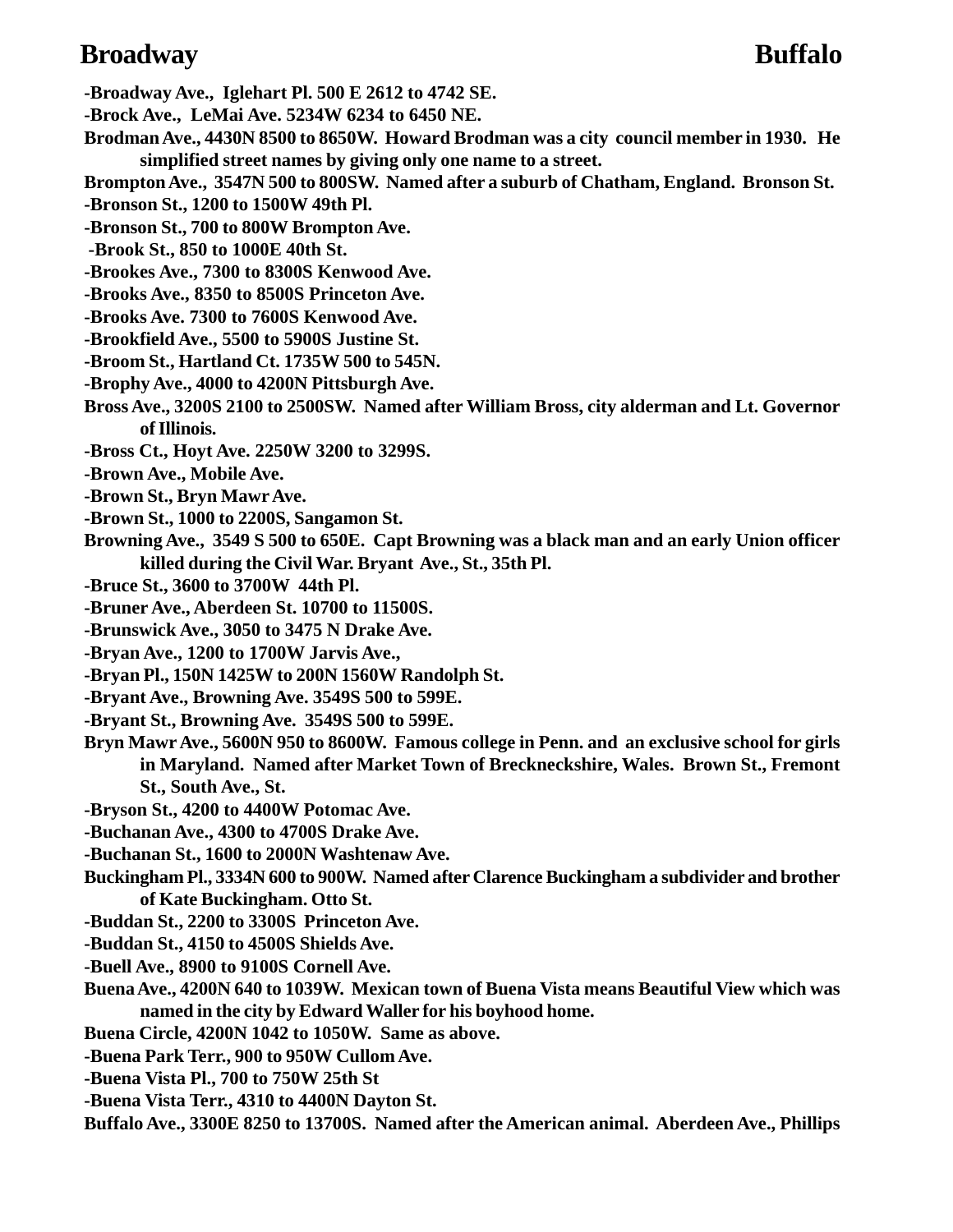## **Buffalo Byron**

**Ave., Farragot Ave.**

- **-Buffalo St., & Pl., 300 to 1400S Federal St.**
- **-Bullock Pl., 2608 W 1 to 40N, vacated.**
- **-Bull's Head Pl., 3700 to 3800 W 31st St.**
- **-Bunker St., 1100S 500 to 1600W Grenshaw St.**
- **-Burchell Ave., 2400 to 2800N Francisco Ave.**
- **-Burhans Ave., 5800 to 6100N Oconto Ave.**
- **Burkhard Dr., Douglas Park. Named for Henry Burkhardt a commissioner of the West Park District from 1884 to 1891.**
- **Burley Ave., 3224E 8250 to 13600S. August Harris Burley organized the city's first fire com-pany. He secured funds from the county for recruiting purposes at the opening of the Civil War. He was a member of the Board of Public Works and was city comptroller. Russell Ave., St., Superior Ave., Beekman Ave.**
- **Burling St., 735W 1200 to 2934N. Named after Edward Burling, Cook County Board member. He was a subdivider and the street ran through his property named by H. Best. Barney, Grace St., Hale St., Hall St., Munich, Towns Ct., Crosby St.**
- **-Burlington Ave., 4050S 900 to 1200W in Stock Yards.**
- **-Burlington St., 1600 to 1800S Clinton St.**
- **-Burnett St., 2000 to 2200W Cortez St.**
- **Burnham Ave., 2800E 7640 to 8700S. Named after Daniel Burnham. Duncan Ave., Sherman Ave.**
- **Burnside Ave. 200E 9100 to 9500SE. Named after General Ambrose Burnside in Civil War and a treasurer of the I.C.R.R.**
- **-Burnside St., 1400 to 5500S Dearborn St.**
- **-Burnside St., 7500 to 7900S LaFayette Ave.**
- **-Burroughs St., 4700 to 5300S Marshfield Ave.**
- **-Burtis St., 4700 to 5100S and 7500 to 7900S Seeley Ave.**
- **Burton Pl., 1500N 2 to 62E, 2 to 200W. Named after John Burton landowner. In 1840 he bought some land for \$50 per acre and in 1857 he sold the land for \$50,000 per acre. Carl St., High St.**
- **-Bush Ave., 13400 to 13800S Jeffery Ave.**
- **-Bushnell St., 500 to 550WW 23rd Pl.**
- **-Bushnell St., 200 to 500W 23rd St.**
- **Busse Ave., 6750W 5000 to 5050N. Named after Mayor Fred Busse.**
- **-Butchell Ave., 3300 to 3700W Shakespeare Ave.**
- **Butler Dr., 1250E 12800 to 12858S. Named after Lorin G. Butler.**
- **-Butler St., 2200 to 3100S Keeler Ave.**
- **-Butler St., 2350 to 12500S Normal Ave.**
- **-Butler St., 4300 to 4400S and 8400 to 8700S Parnell Ave.**
- **-Butterfield St., 1600 to 5500S Federal St., Armour**
- **-Butterfield Alley, 700 to 800W Schiller St.**
- **-Butterfield St., 5500 to 7900S 11100 to 11500S Perry Ave. Named after Justin Butterfield.**
- **-Byer Ave., 8700 to 9400S Aberdeen St.**
- **-Byer St., 8700 to 9400S Aberdeen St.**
- **-Byford Ave., 1400 to 1600S Drake Ave.**
- **-Byrne Ave., 2800 to 3200N Spaulding Ave.**
- **-Byron Ave., 2800 to 3000N McLean Ave.**
- **-Byron St., 800 to 1000W Sheridan Rd.**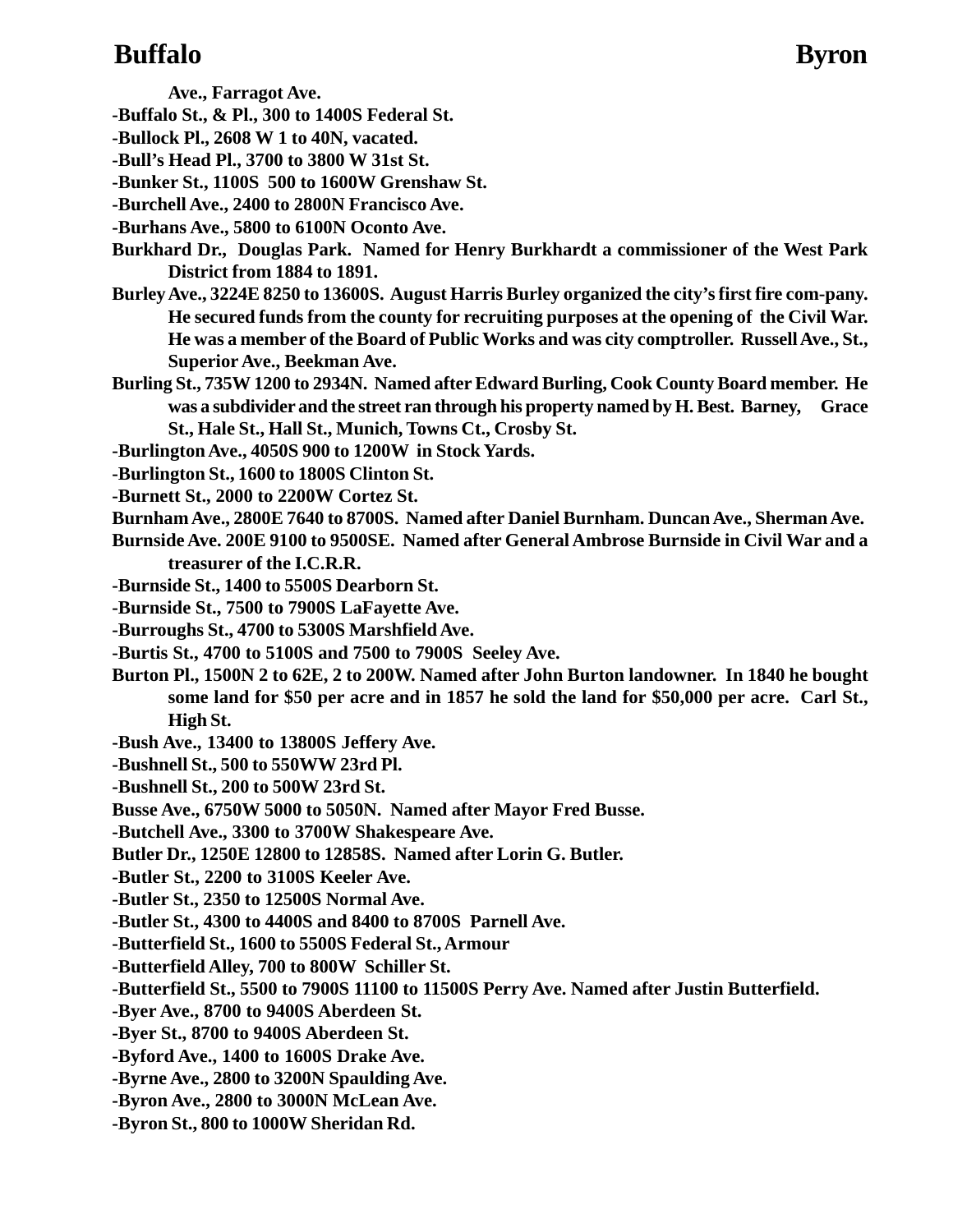**-Byron St., 200 to 400W 45th St.**

**Byron St., 3900N 1000 to 8400W. Named after Gordon Byron English poet. Douglas St., Pine St.**

# **C**

- **"C" Avenue 11400 to 11900S Avenue C**
- **"C" Street 1400 to 1425W McLean Ave.**
- **"C" Street 800 to 1000W 37th St**
- **-Cable St. 415W 400 to 599S was Charles St.**
- **Cable Pl.and Ct. 5622S 1500W prv. Named in honor of Ramson R. Cable, President of the Rock Island R.R. in 1857.**
- **Cabrini St., 828S 500 to 1400W. Named after Mother Francis Cabrini founder of the Missionary Sisters of the Sacred Heart in 1880 and also founder of the hospital. Ewing St., Gilpin Pl., Good St.**
- **-Cahokia Ave. 6700 to 13800S Clyde Ave.**
- **-Cairo St. 400 to 800E, 150 to 300W, 600 to 800W 62nd St.**
- **Caldwell Ave., 4500W 7200N. Named after Billy Caldwell. His Indian name meant Straight Tree. Caldwell Road, Miami Ave.**
- **Calhoun Ave., 2526E 9500 to 13700S. Allen Ave., Elizabeth Ave., Elleanor Ave., Essex Ave.**
- **Calhoun Pl., 20N 1 to 400W. Named after John C. Calhoun editor of the Chicago Democrat the city's first paper. He died in Chicago on 20 Feb 1859 at the age of 51 years old. Nick names but nothing official: Whitechapel, Gamblers, and Newsboy's Alley.**
- **California Ave. 2800W 2 to 7600N 1 to 11500S. Named after the State. Blvd., Chippewa Ave., Cook St., Heyclon St., Dodge Ave., Kinkade St., Ogden Ave., Park Ave., Gennesee Ave.**
- **-California Ave., 7200 to 7400W Thorndale Ave.**
- **-California Blvd., 1200 to 1800S California Ave.**
- **California Blvd., 2800W 2400 to 3100S Douglas Pk or Blvd, Marshall Blvd.**
- **California Terr.,3100N 714 to 758W. Named after the State. Woolacott Pl., Fletcher St.**
- **-Calland Ct., 1600 to 1720N Kenton Ave.**
- **-Calumet Ave., 11600 to 11800S Bensley Ave.**
- **-Calumet Ave., 13400 to 13500S Forest Ave.**
- **-Calumet Ave., Lake Park Ave. 4300 to 4700S.**
- **-Calumet Ave., Oliphant Ave 7800W 6425 to 6763NE.**
- **Calumet Ave., 327E 1800 to 13600S. Means Pipe of Peace. The pipe used by the Indians to seal peace treaties. Norman-French form of the literary French "chalumet" meaning a shepard's pipe. Valliquette St.**
- **-Cambridge Ave. 83rd Pl., 3800 to 4000W.**
- **Cambridge Ave. 506W 800 to 3200N. Named after the education center. Belden Ct., Belden Pl., Diana Terr., Frank St., Gault Ct., Pl., Linden Ct., Wesson St., West Ct., Hawk St.,**
- **Fullerton Ct.**
- **-Camp St., Campbell St. vacated 1700 at 3100S.**
- **-Campbell Ave., 5500 to 5600S Artesian Ave.**
- **Campbell Ave., 2500W 1 to 7500N 2 to 11900S. Named after John Campbell alderman of the old 12th Ward in 1869. He was active in real estate and the building business and erected more than 1000 buildings. Ashland Ave., Bailey St., Clifton Ave., Hart Ave., N. Forest Ave.,**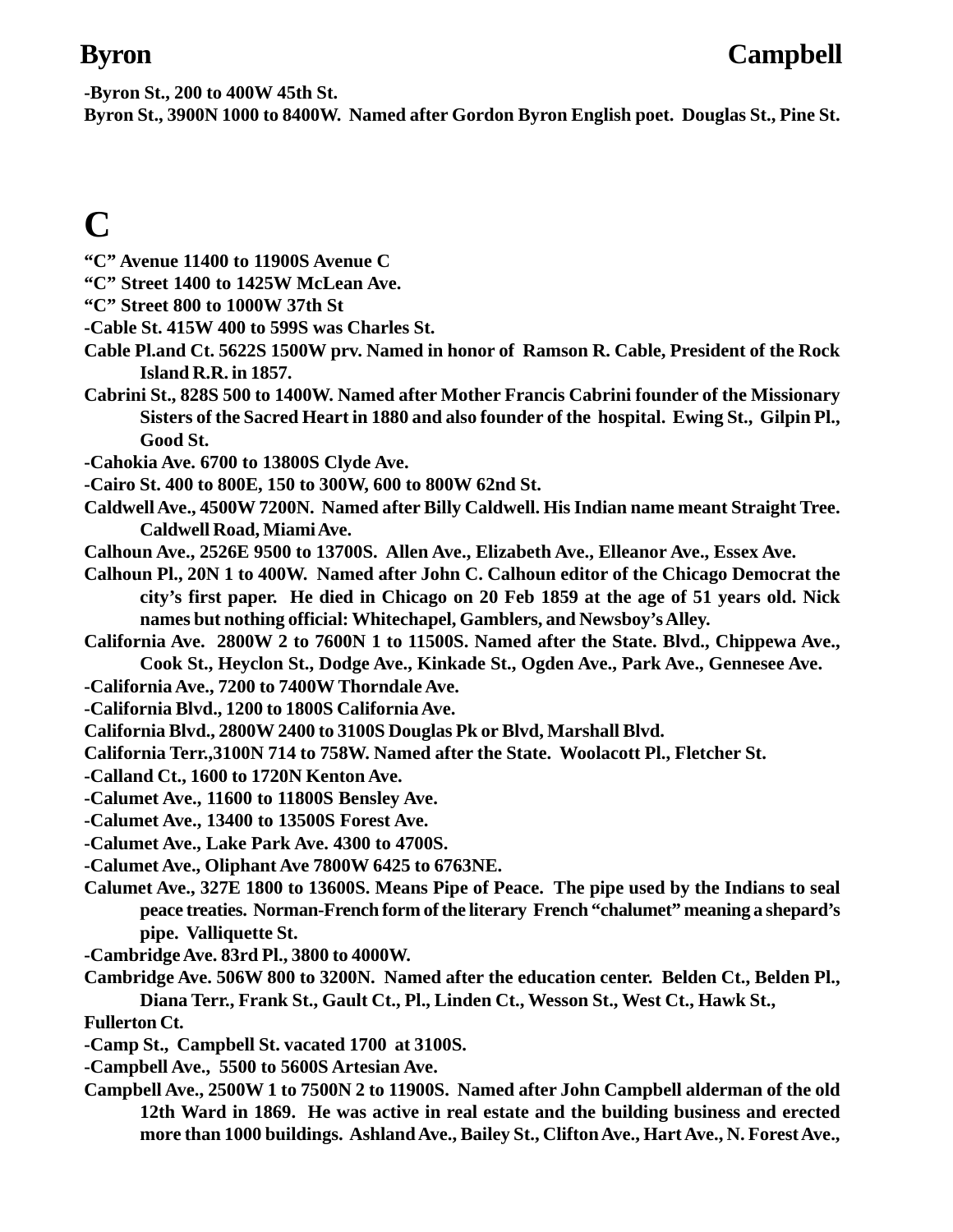### **Campbell Carter**

**St., Oak St., Powell Ave., Railroad St., Saunton St., Seymour Ave., Staunton St. Campbell Park, Named for John Campbell. 708S 2200 to 2300W. Evergreen Pl., Woodbine Pl. -Campbell St. vacate was Camp St., 1700W at 3100S. -Campbell St. Hoyne Ave. 1200 to 2199S 2100W. -Canal Pl 1500 to 1575W McLean Ave. -Canal St. Eggleston Ave. 8700 to 10299S 431W -Canal St. vacated was Richard St. -Canal St. Normal Ave. 11500 to 11899S. -Canal St. Wallace St. Canal St., 500W 2 to 372N 2 to 4400S. Named after the Illinois and Michigan Canal. Crawford St., Green St., Hanover St., Richard St., Canalport Ave., 500W 1748 to 2200S. Named after the community of Canalport, as known in 1860 meaning the port on the Canal. -Candis Ave., Lacey Ave. 4700W 5700 to 5900NW. -Cane St. Grant Pl. 400 to 599 W 2250N. Canfield Ave., 7900W 5200 to 7500N. Named after Bernard Canfield a subdivider who built 300 homes in the area. He was an active member of the firm of Gilben and Canfield. Rd., Ridgelawn Ave. -Canfield Rd., Canfield Ave. 7900W 5200 to 7500N. Cannon Drive in Lincoln Park. Named after John C. Cannon superintendent and secretary of the Lincoln Park District from 1917 to 1920. -Canton St., Medill Ave. 2343N 2100 to 2799W. Canton, 1636N 2100 to 2200W. -Carl St. 1500N Burton Pl. 144 to 200W 1500N. -Carlin Ave., Marquette Ave. 7600 to 7899W. -Carlisle Pl., 1550S 3100 to 3199W, 15th Pl. -Carl Martin, Concord Pl. 3700 to 3800W. -Carlson St., 1 to 150E, 122nd Pl.**

- **Carmen Ave., 5100N 838 to 7000W. Named after the heroine in Bizet's Opera. Center St., Centre St., Elderkin St., Glengyle Pl., Glenwood Ave., Hansen Ave., San Jose Ave.**
- **-Carolina St., Dickens Ave. 2000 to 2399W 2048N.**
- **-Caroline Ave., Bishop St. 8700 to 9500S.**
- **-Caroline St., Bishop St. 8700 to 9500S.**
- **Carondolet Ave., 3000E 1 to 922N 12200 to 13500S. Named after Baron Carondolet governor and commander in charge of Spanish forces in Lousiana in 1791. Barclay St., Houston Ave.**
- **-Carpenter Ct. Lovejoy Ave. 5434W 5104 to 5468NW.**
- **-Carpenter Rd., Central Ave. 5814 to 6699N & NE.**
- **Carpenter St., 1032W 1 to 922N 400 to 12300S. Named after Philo Carpenter the first druggist in Chicago. Carpenters St., Egerton Ave., Fisk St., Glenwood St., Julius St., Lauretta Ct., Sholto St., The Bowery, William St.**
- **-Carpenters St., Carpenter St. 600 to 1100S**
- **Carroll Ave., 334N 1 to 4800W. Named after Charles Carroll signer of the Declaration of Independence. He was the last survivor and died on 14 Nov 1832 at the age of 95. Philadelphia Pl.**
- **-Carroll St., George St., Washington Ave., 3600 to 4000W**
- **-Carse Ave., Paxton Ave., 8700 to 9099S.**
- **-Carter Pl., Thorndale Ave. 5840N 7250 to 7300W.**
- **-Carter St., Holbrook St. 6100N 6200 to 6360W.**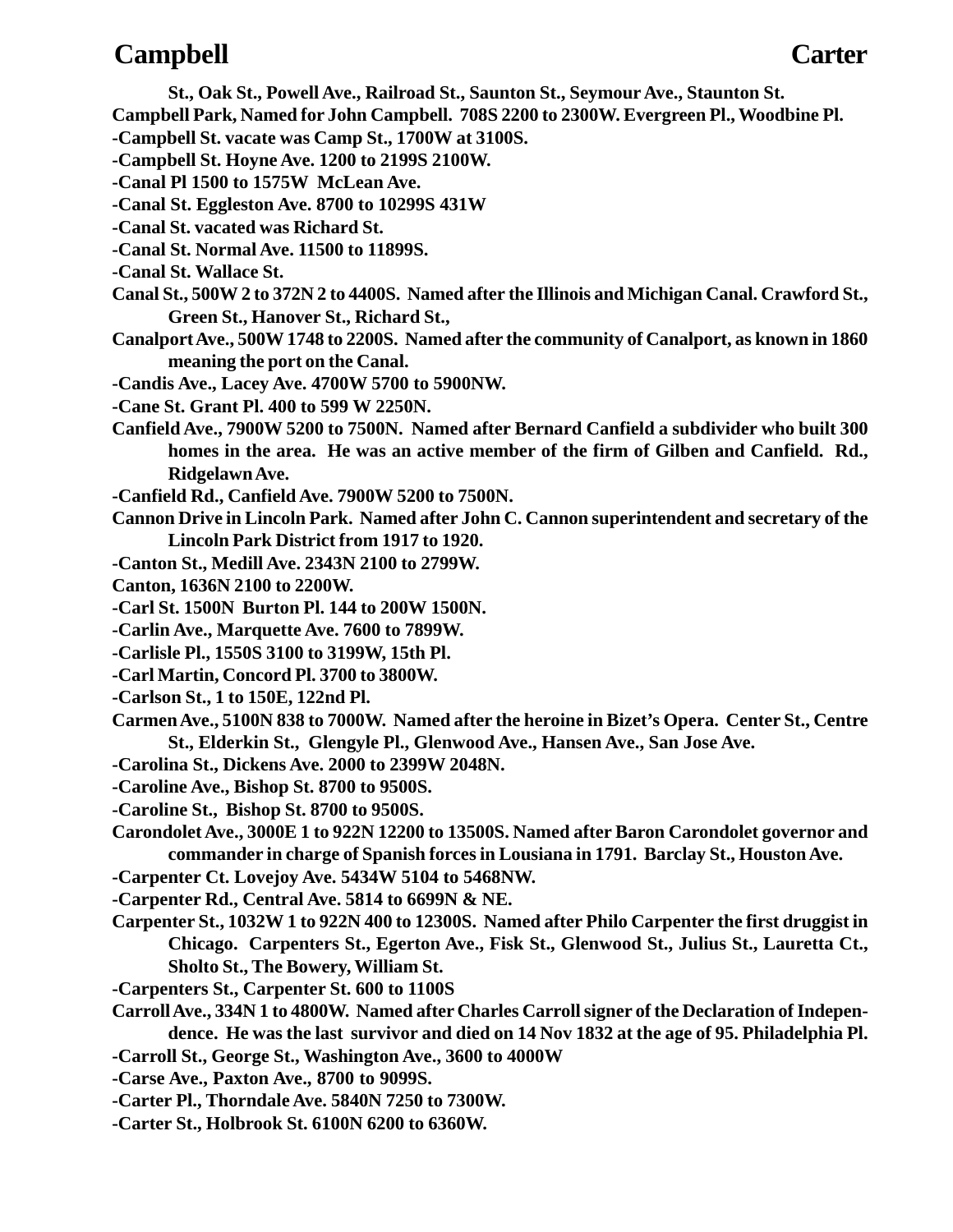- **-Carver St., McLean Ave. 2020N 2000 to 2399W.**
- **Carver Drive 1200E 13000 to 13200S, Named after George Washington Carver.**
- **Carver Plaza pvt. 3700S.**
- **-Cary Ave., 7500S 1100E**
- **-Cass St. Arch St., 2935S 1350W.**
- **-Cass St., Wabash Ave. 400 to 908N at 30E.**
- **-Castello Ave., Shakespeare Ave. 2138N 3400 to 4900W.**
- **Castleisland Ave., 4540N 8422 to 8532W. Named for the town in Ireland.**
- **Castlewood Terr., 4900N 800 to 957W. Named after Charles W. Castle a north side developer and subdivider. He laid out Castle subdivision in 1875. Woods were on the north side of the subdivision and he called the street Castlewood.**
- **CatalpaAve. 5500N1000 to 7900W. Named after a town in Penn by Cochran and McClure. It is also a type of tree. Claremont Ave., St., Depot St., Gordon St., Williams St.**
- **-Catalpa Ct., Albany Ave. 2300N 3100W to 2500N and 3200W.**
- **-Catalpa St., Warner Ave. 1400 to 1500W**
- **-Catharine St., Iowa St. 3350 to 3400W**
- **-Catherine St., 15th St., 400 to 3599W**
- **-Catherine St., 34th St.**
- **Catherine St., 5358N 8100 to 8400W. Named for Catherine Schorsch the wife of Albert Schorsch a real estate developer.**
- **-Cathedral Square, 20E 800 to 999N.**
- **-Catherwood Ave. 79th Pl 3600 to 3800W.**
- **Caton St., 1653N 2100 to 2162W. Named after John Caton who saw last war dance of the Potawatomis. He was a lawyer and Chicagoan historian. He was also Ill. Supreme Court Justice. Born 18 March 1812 and died in Illinois in 1895. Columbia St.**
- **-Cayuga St., 34th Pl.**
- **-Cedar St., Ellis Ave.**
- **-Cedar St., Hill St. 175 to 399W.**
- **-Cedar St., 2000 to 2075W Arthington St.**
- **-Cedar St., Maple St. 1 to 175W.**
- **-Cedar St., 5510 to 5800N Newcastle Ave.**
- **-Cedar St., Superior St. 5700 to 5999W.**
- **-Cedar St., 76th St. 3600 to 3999W.**
- **-Cedar St., 58th St.**
- **-Cedar St., 59the Pl., 200 to 399W.**
- **-Cedar St., 109th Pl. 3000 to 3050E.**
- **-Cedar St., 117th St. 3450 to 4100E.**
- **-Cedar St., Houston Ave., 11100 to 11299S.**
- **Cedar St., 1121N 2 to 94E. Named after the red bark tree that Indians used for canoes.**
- **-Cemetery Drive Rosehill Dr. (priv) 5741N 1600 to 1799W.**
- **-Centennial Pl., Ontario St. 612N 1600 to 1699W.**
- **-Center Ave., Armitage Ave. 2000N 225 to 1475W.**
- **-Center St., 2000N Armitage Ave. 2000N 225 to 1475W.**
- **-Center St., Carmen Ave. 850 to 1799W.**
- **-Central Ave., Exchange Ave., Stockyards.**
- **-Central Ave., Bensley Ave. 12300 to 12600S.**
- **-Central Ave., Kedvale Ave., 2000 to 2400N.**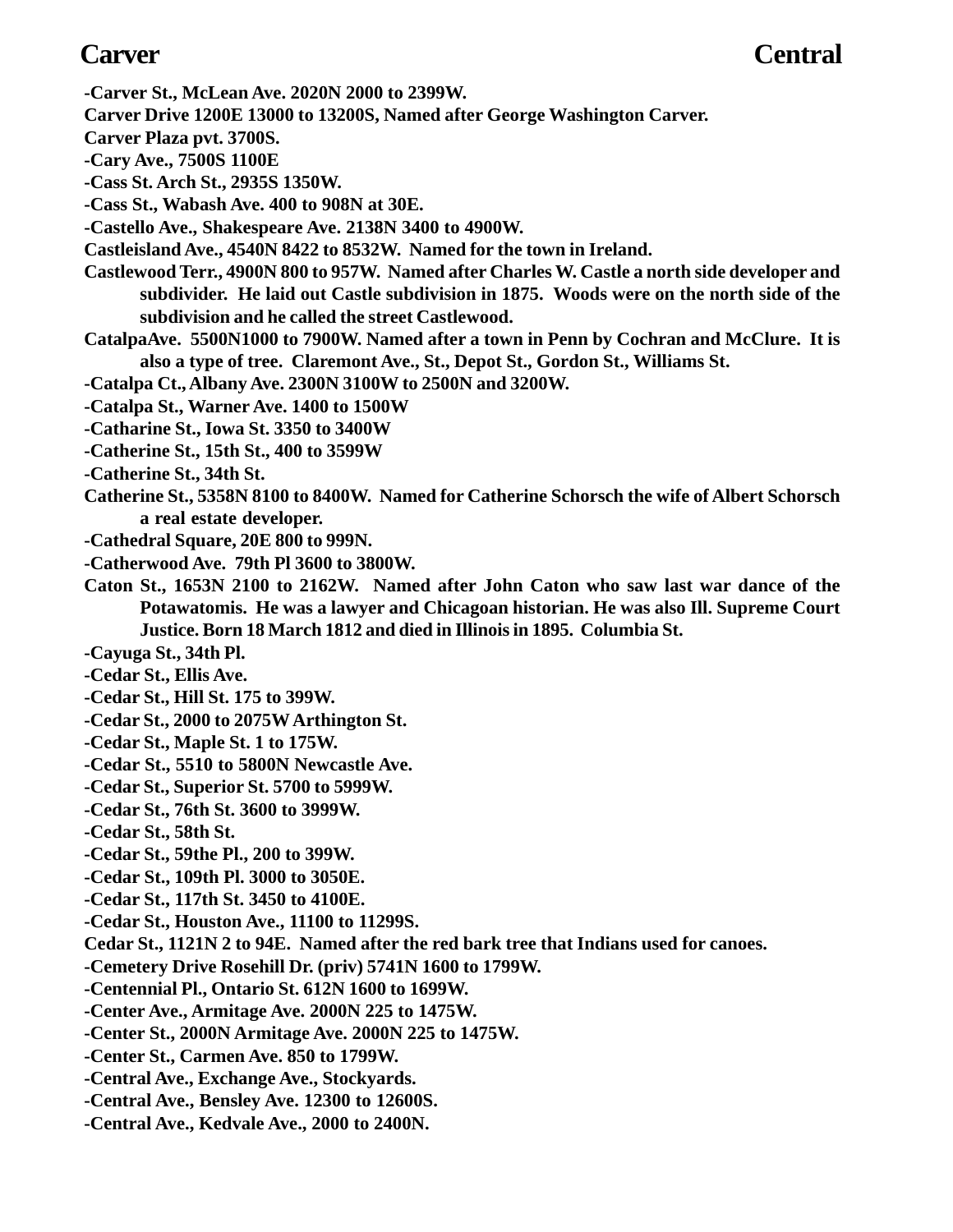### **Central Chalmers**

- **-Central Ave., Chappel Ave. 6700 to 13800S.**
- **-Central Ave., Luella Ave. 12200 to 12600S.**
- **-Central Ave., Narragansett Ave. 1600 to 4000N.**
- **-Central Ave., Nashotah Ave. 6535W 5850 to 6034NE.**
- **-Central Ave., Nina Ave. 7200W 5747 to 6027NW.**
- **-Central Ave., Racine Ave., 1200W 10700 to 11500S.**
- **Central Ave., 5600W 2 to 6700N 2 to 6500S. Named by Henry Austin the founder of Austin Village. The street ran through the middle of his village. Road, Austin Road, Carpenter Rd., 56th Ave., St., Lillard Ave., West St., Austin Ave.**
- **-Central and Humboldt Parks Blvd., Franklin Blvd. 3000 to 3600W.**
- **-Central Blvd., Central Park Blvd., 400 to 500N.**
- **-Central Blvd., Sacramento Blvd., 500 to 999N.**
- **Central Park Ave., 3600W 1 to 11700S 100 to 6400N. The street was midway between the Loop and the city limits. It ran to Garfield Park. Half way to the city limits of 7200W. Charles Street, Davis Ave., Euclid Ave., Mamie St., Meeker St., Morton Ave., Park Ave., Walker Pl., Central Blvd.**
- **Central Park Blvd., 3600W 449N to 400S, Franklin Blvd.**
- **-Centralia St., Francis Pl., 2050N and 2725W to 2150N and 2600W.**
- **-Central Rd., Central Ave.**
- **-Central St., Beaubien Ct. 117E 150 to 300N.**
- **-Central St., Wolcott Ave. 6735 to 7350N.**
- **-Centre Ave., Barry Ave. 2950 to 3599W and 4200 to 4400W.**
- **-Centre Ave., Berteau Ave. 3200 to 3399W 4000 to 4400W.**
- **-Centre Ave., Everell Ave. 6127N 7200 to 7561W.**
- **-Centre Ave., Kenton Ave. 4400 to 4799N.**
- **-Centre Ave., Racine Ave. 400 to 1000N 1 to 12300S.**
- **-Centre Ave. & St., Wood St. 10700 to 10999S.**
- **-Centre Pl., Court Pl. 650 to 800W.**
- **-Centre St., Brandon Ave. 10800 to 11999S.**
- **-Centre St., Carmen Ave. 850 to 1999W.**
- **-Centre St., Chelsea Pl. 11040S 1600 to 1800NW.**
- **-Centre St., Court Pl. 600 to 799W.**
- **-Centre St., Loomis St. Blvd. 8300 to 8500S.**
- **-Centre St., North Shore Ave. 2400 to 2600W.**
- **-Centre St., Racine Ave. 8300 to 8500S.**
- **-Centre St., Touhy Ave. 7200 to 7250W.**
- **-Centre St., Waterloo Ct. 646W 3000 to 3035N.**
- **-Centre St., Wayne Ave. 3950 to 3999N.**
- **-Centre St., 109th St., 1000 to 1200W.**
- **-Centre St., Long Ave., 4700 to 4799N.**
- **-Centre St., 136th Pl., 200 to 400E.**
- **-Centre St., 112th St.**
- **Cermak Rd., 2200S 1 to 400E 1 to 4600W. Named after Mayor Anton Cermak who died in Florida in 1933. He was born in Bohemia on 8 May 1873. Ringold Pl., Riverside Blvd., Riverside Pwky., Smith ?., South St., 22nd St.**
- **-Ceylon Ave., Nina Ave. 7200W 5747 to 6027NW.**
- **Chalmers Pl.,900W 2300 to 2400N. Named after George Chalmers of the firm of Chalmers and**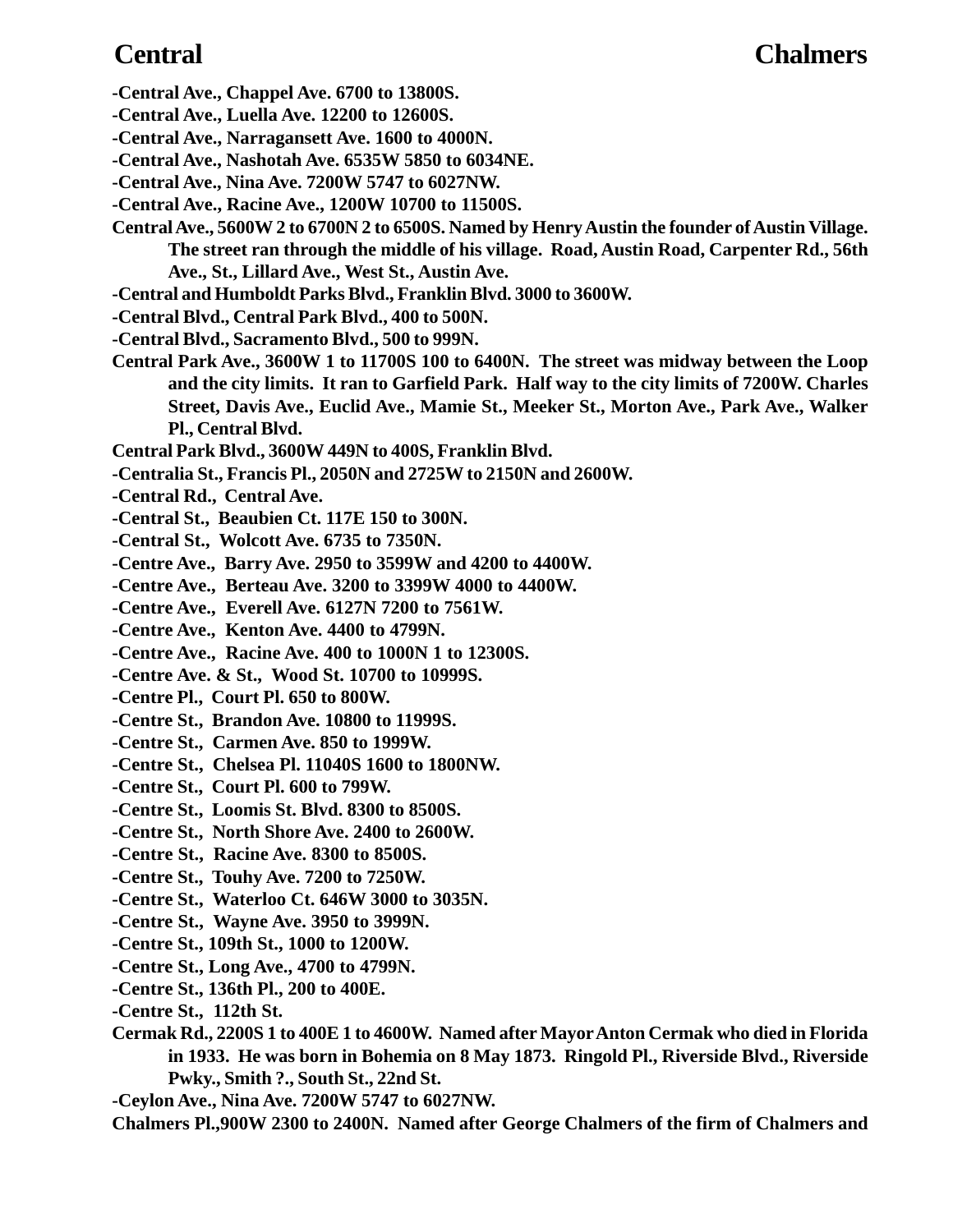### **Chamberlin Chauncey**

- **McBean. The firm was responsible for many of the Loop buildings after the fire.**
- **-Chamberlin St., Kenosha Ave., 2900 to 3199N.**
- **-Chambers Ave., Baltimore Ave. 10800 to 11999S.**
- **Champlain Ave., 625E 4200 to 11950S. Named after Samuel de Champlain (1567-1635) the French navigator who founded Quebec and Lake Champlain. Bellevue Ave., Farwell Ave., Langley Ave., McChesney Ave., Stephenson Ave., Summit St.**
- **-Champlain St., Hamilton Ave. 3200 to 3699S.**
- **-Champlaine Ave., Langley Ave.**
- **Chanay St., 2100N 1733 to 2800SW. Named after a town in Maryland.**
- **-Chapel St., Midway Park, 5700 to 6000W.**
- **-Chapin St., St. Louis Ave., 3350 to 3425N.**
- **-Chapin St., Haddon Ave. 1124N 1300 to 1399W.**
- **Chappel Ave., 2026E 6700 to 13800S. Named after Eliza Chappel teacher who opened a school in 1833. She was the wife of Rev. Jeremiah Porter and early preacher in the city. The school was partially financed by revenue from the sale of canal land. Birch Ave., Central Ave., Rupp Ave., Seymour Ave.**
- **-Chappel Pl., Berkeley Ave. 4300 to 4400S.**
- **-Chappin St., Haddon Ave. 1124N 1300 to 1399W.**
- **-Charles Ave., Karlov Ave.**
- **-Charles Ave., St. Lawrence Ave.**
- **-Charles Ct., Booth Ave. vacated 11050 to 11299S 2865E.**
- **-Charles Ct., Gunnison St., 5800 to 5900W.**
- **-Charles Ct., Loomis St., 10300 to 10399S.**
- **-Charles Pl., Lomax Place, 528S 200 to 300W.**
- **-Charles St., vacated was Cable St.**
- **-Charles St., Central Park Ave., 2200 to 2600S.**
- **-Charles St., Lowe Ave., 6900 to 7100S.**
- **-Charles St., vacated 400 to 599S 415W.**
- **-Charles St., St. Lawrence Ave. 6000 to 6900S.**
- **Charles St., 1700W 9400 to 10550SE. Named after Oscar Charles subdivider of the Oscar Charles subdivision in 1895. Evergreen Place.**
- **Charleston St., 2120N 2000 to 2540W. Named after the capital of West Virginia. Named after Charles Clendman father of George Clendman, the founder of West Virginia. Frankfort St., Jefferson Ct.**
- **-Charlott St., Grenshaw St. 3600 to 4550W.**
- **-Charlotte Ave., Medill Ave. 4800 to 5200W.**
- **-Charlotte St., 94th St.**
- **-Charlton St., Justine St. 1535W 3300 to 3499S.**
- **-Charlton St., Magnolia Ave. 5650 to 5999N.**
- **Chase Ave., 7300N 1300 to 7700W. Named after Samuel B. Chase Sec. of Treasury under Lincoln. May St., Morris St., Phillip Ave., State St.**
- **-Chase Ct., Claremont Ave. 2500 to 2550S.**
- **-Chase St., Elizabeth St. 800 to 899N.**
- **-Chase St., Harding Ave. 1600 to 1799N.**
- **-Chatham Ct., Howe St. 620W 1075 to 1199N.**
- **-Chauncey Ave., Avalon Ave. 1244E 9100 to 9900S.**
- **-Chauncey Ave., Woodlawn Ave. 1210E 6900 to 7099S.**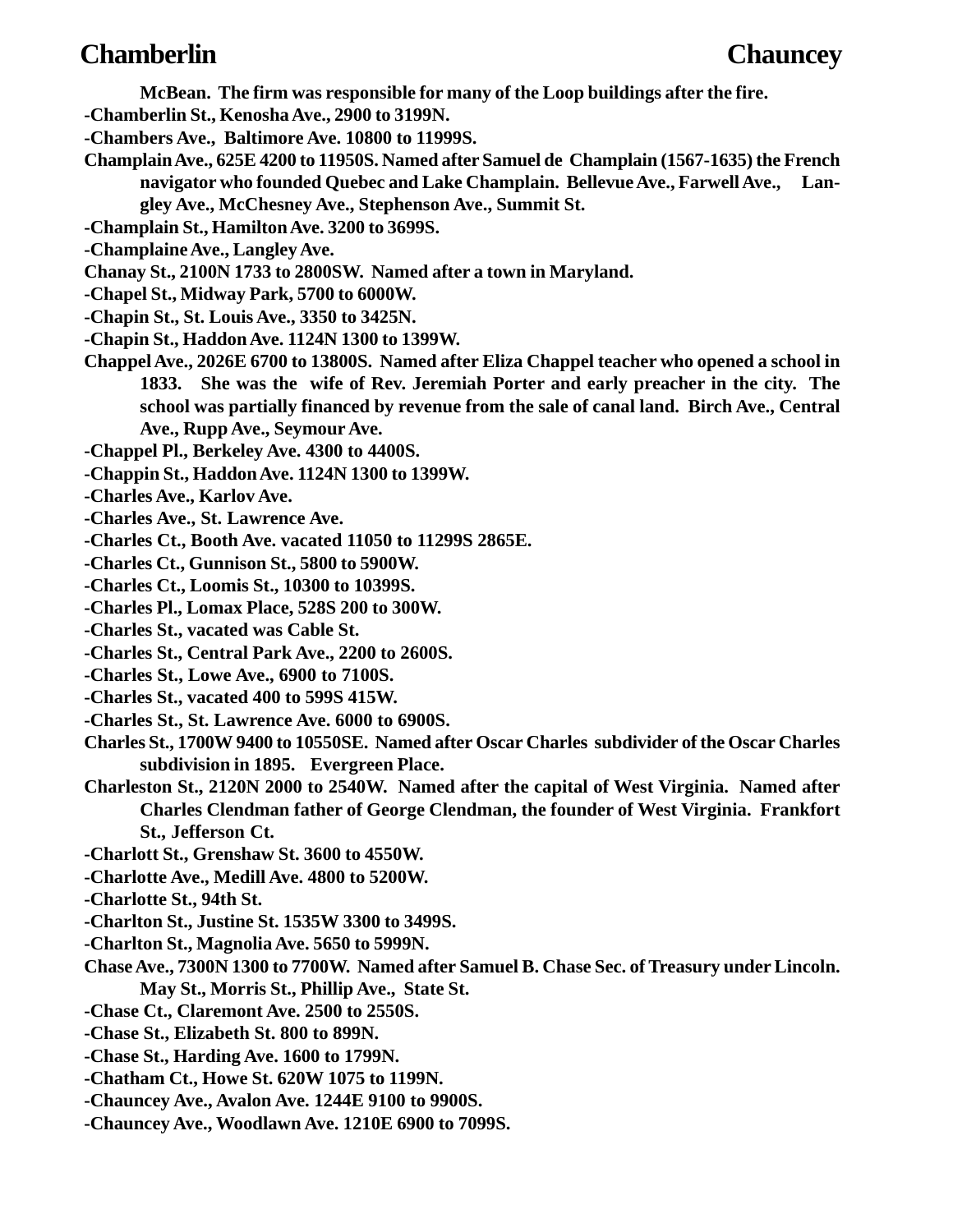### **Chauncey Chicago**

**-Chauncey Ave., Kimbark Ave., 8700 to 8800S.**

- **Chelsea Pl., 11040S 1600 to 1800NW. Named after town in Mass. Which is from a watering place of Chelsea, England. Centre St., Wood St.**
- **-Cheltenham Ave., Avenue O 8300 to 8400S.**
- **Cheltenham Pl., 7879S 3000 to 3164NE. Named after a community in Philadelphia. Named by R.W. Bridge subdivider who came from that community. 79th St.**
- **-Cheney Ave., Ludlam Ave. 5471W 5200 to 5464NE.**
- **-Cheney Ave., New Hampshire Ave. 700W 5628 to 5744NE.**
- **-Cheney St., Ludlam Ave. 5471W 5200 to 5464NE.**
- **-Cheney St., Ainslie St., 4300 to 4400W.**
- **-Cherry Ave., Natchez Ave. 3950 to 4000N.**
- **Cherry Ave., 1100W 1100 to 1600NW. Named after the tree.**
- **Cherry St., 1100W 1100 to 1600NW. Named after the tree.**
- **-Cherry Pl., Shakespeare Ave. 2500 to 2550W.**
- **-Cherry St., Birchwood Ave. 7200 to 7799W.**
- **-Cherry St., 118th Pl., 1700 to 1750W.**
- **-Cherry St., 78th Pl. 3600 to 4000W.**
- **-Cherry ?, Ainslie St.**
- **-Chesnam Ave., Justine St., 8700 to 9500S.**
- **-Chester St., Medill Ave. 2346N 1625 to 1799W.**
- **-Chester ?, Normal Ave.**
- **Chester Ave., 8500W 4400 to 5556N.**
- **Chestnut St., 860N 2 to 400E 2 to 1600W. Named after the tree and a throughfare in Phil. Cornell St., George St., Hinsdale ?**
- **-Chestnut Pl., Ernst Ct. 64E 848 to 922N.**
- **-Chestnut Pl., Chestnut St., 1 to 150W.**
- **-Chestnut St., Neva Ave., 2200 to 2800N.**
- **-Chestnut St., 53rd St., 800 to 900E.**
- **-Chestnut St., Concord Pl. 4800 to 5150W.**
- **-Chestnut St., New Hampshire Ave., 700W 5628 to 5744NE.**
- **-Chestnut St., Olcott Ave., 6800 to 7199N.**
- **-Chestnut St., Race Ave., 5200 to 5699W.**
- **-Chestnut St., 53rd Pl., 3000 to 3050W.**
- **-Chestnut St., 53rd St.**
- **-Chestnut St., 54th St., 900 to 1750E.**
- **-Chestnut St., Ferdinand St., 5000 to 5200W.**
- **-Chestnut St., 61st Pl., 200 to 399W.**
- **-Chestnut St., 110th St., 3200 to 3800W.**
- **-Chestnut St., Seeley Ave. 900 to 1100S.**
- **Chicago Ave., 800N 2 to 410E 2 to 5968W. Named after the city.**
- **-Chicago Ave., Baltimore Ave., 13000 to 13510S.**
- **-Chicago Ave., Avondale Ave. 5700N and 6400W to 6800N and 7800W.**
- **-Chicago Ave., Clark St., 6400 to 7600N.**
- **-Chicago Ave., Milwaukee Ave., 5150N and 5500W to 5800N and 6000W.**
- **Chicago Beach Dr., 1730E 4900 to 5100S. Street ran along the old Chicago Beach Hotel.**
- **-Chicago Rd., Michigan Ave.**
- **-Chicago & Michigan City Rd., Leyden Ave., 200E 13700 to 13798SE.**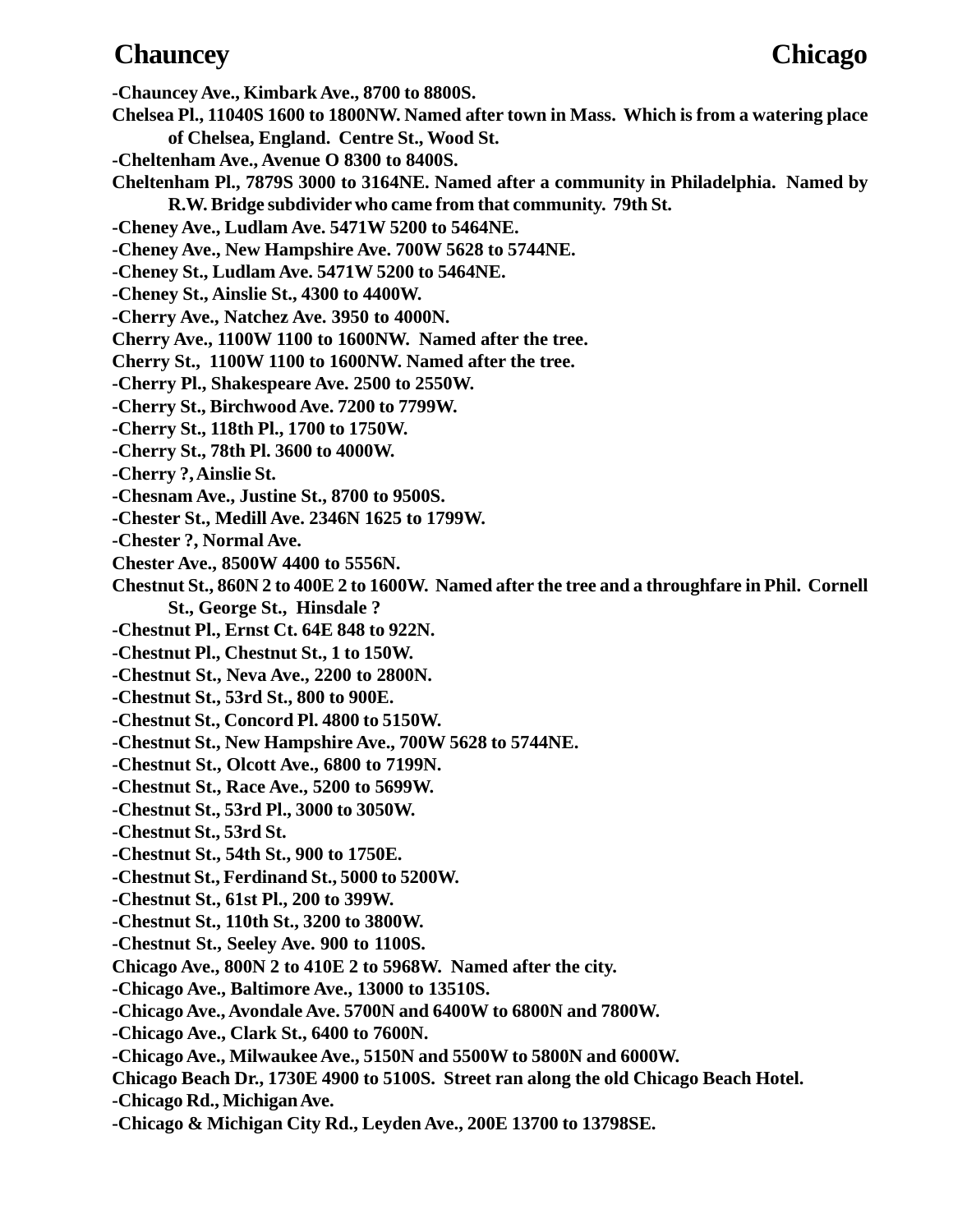## **Chicago City**

- **-Chicago & Michigan City Rd., Michigan Ave.**
- **-Chicago & Michigan Rd., Michigan Ave.**
- **-Chicago & Thornton Rd., Michigan Ave.**
- **-Chicago Terr., Erie St. 3935 to 3999W.**
- **-Chicago & Vincennes Rd., Vincennes Ave. 3500 to 3900S and SW.**
- **Chicora Ave., 5700W 6500 to 6758NE. Named taken from the Indians meaning "over there" from a Mississippi tribe. Boat owned by Graham Morton SS Lines named the Chicora sank in Lake Michigan in 1895.**
- **Children's Plaza pvt. 2320N 719W. Named after the hospital.**
- **-Chippewa Ave., California Ave. 8100 to 8300S.**
- **Chippewa Ave., 2000E. 11600 to 12200SE. Named from the Indians meaning "puckered up from roasting" referred to their moccasins. Most powerful of the Indian Nations in the Great Lake regions. Lakeside Ave.**
- **-Chittenden St., vacated 2834E 12000 to 12999S.**
- **-Choctaw Ave., Francisco Ave. 8100 to 8299S.**
- **-Choctaw Ave., Kasson Ave. 4030W 4432 to 4800NW.**
- **-Chopin Pl., West 22nd Pl. 450 to 499W.**
- **Christiana Ave., 3334W 600 to 6200N 300 to 11200S. Named after the capital city in Norway now Oslo. The street ran through a Norweigan District. Maple Ave., Ontario St., Park Ave., Phinney Ave., Stewart Ave., Turner Ave.**
- **-Christopher St., 43rd Pl., 3600 to 3700W.**
- **-Church Ct., Grady Ct. 1400W 2800 to 2860SE.**
- **-Church Ct., now an alley 550N 5600 to 5650W.**
- **-Church Pl., Arcade Pl. 1000 to 1199W**
- **-Church Pl., Grady Ct. 1400W 2800 to 2860SE.**
- **-Church Rd., Devon Ave. 950 to 2399W.**
- **-Church St., Churchill St. 1823S 2000 to 2100W.**
- **-Church St., Devon Ave. 950 to 6399W.**
- **-Church St., Homer St. 2400 to 2500W.**
- **-Church St., Hudson Ave. 1350 to 2000N.**
- **-Church St., Giddings St., 5300 to 5400W.**
- **-Church St., Schiller St. 400W to 100E.**
- **ChurchSt., 1500W10200to 11900SW. Named afterThomasChurcha subdivider who was born in New York on 8 Nov 1801 and he was a member of the U.S. land offices on Lake Street. He was the owner of the first brick building in Chicago. Linden Pl., Oak St.**
- **-Churchill Ave., 116th Pl., 1600 to 1800W.**
- **Churchill St., 1823S 2000 to 2100W. Named after M. E. Churchill subdivider who laid out a large amount of city property in the 1890s. Church St.**
- **-Cicero Ave., McVicker Ave. 5525 to 5600N.**
- **Cicero Ave., 4800W 2 to 6400N 2 to 8700S. Named after Roman orator, Marcus Cicero. 48th Ave., St., Hyman Ave., Jefferson Ave., Blvd.**
- **-Cicero Ct., Maplewood Ave. 300 to 599S.**
- **-Cicero St., vacated 24th Pl at 1600 to 2199W.**
- **-Circle Ave. E**
- **-Circle Ave. W**
- **City Front Plaza Drive, 164E 400 to 500N. A new street following the construction of the NBC Tower. Would have been an extension of St Clair St.**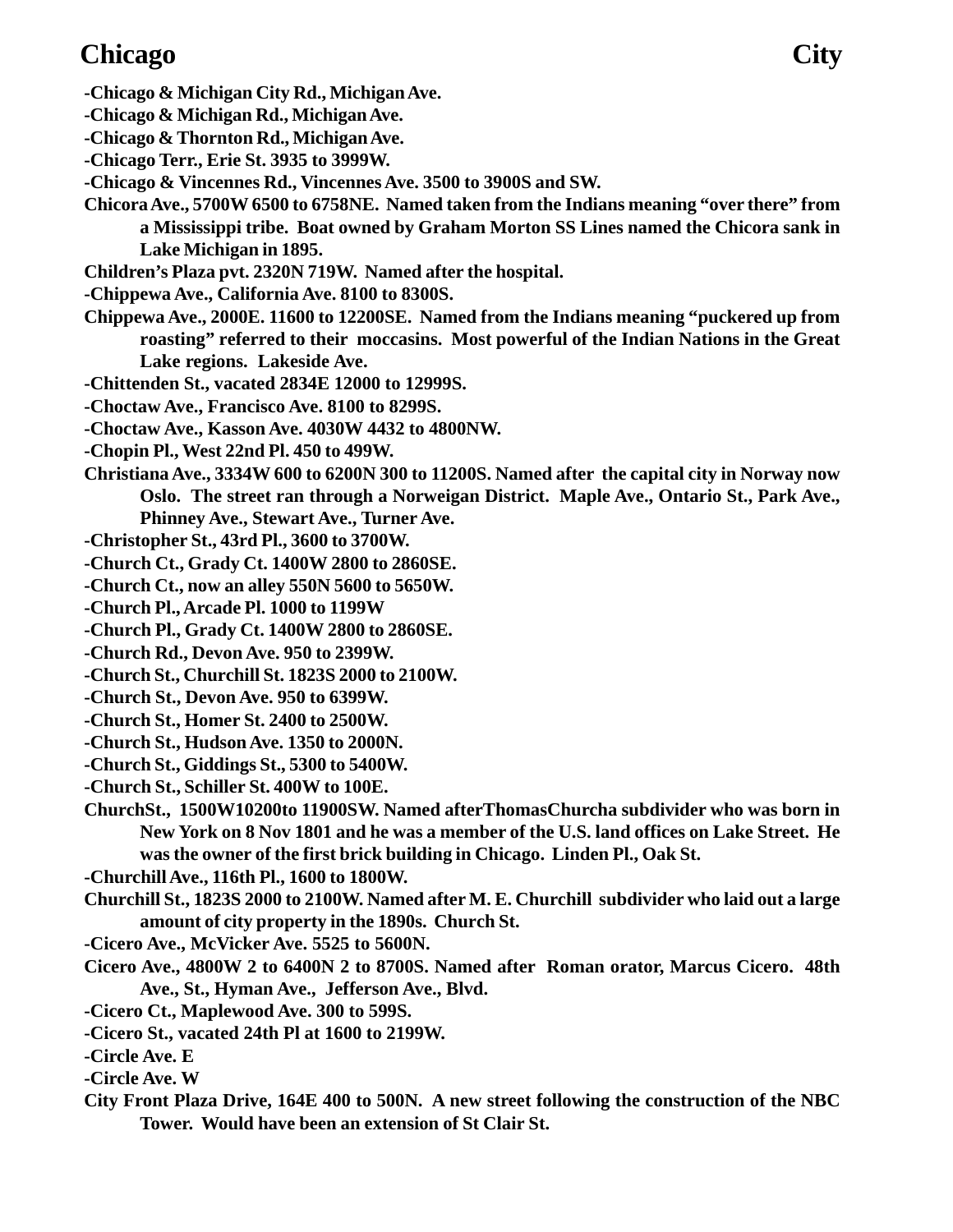- **-City Rd., Michigan Ave.**
- **-Clara Pl., Medill Ave. 2400 to 2550W.**
- **-Clare Ave., Markham Ave. 5900 to 5999NE.**
- **-Claremont Ave., Catalpa Ave. 5800 to 5950W.**
- **-Claremont Ave., Palatine Ave. 7200 to 7599W.**
- **ClaremontAve., 2322W300 to 7600N 400 to 10700S. Named after the first steamboat of Robert Fulton. Anna Ave., Barton Ave., Breslav St., Chase Ct., Davis St., Diller St., Gage Pk Ave., Idaho St., Irving Ave., Lockport St., McAlpine St., Oak Ave., Raleigh Ct., Summit Ave. -Claremont Blvd., Palatine Ave. 7200 to 7599W.**
- **-Claremont St., Catalpa Ave. 1000 to 1750W.**
- **-Clarence Ave., Kenmore Ave. 3700 to 3900N.**
- **-Clarence Ave., Natoma Ave. 5100 to 5900S.**
- **-Clarence St., Fillmore St., 4300 to 4400W.**
- **Clarence Ave., 6230N 7200 to 7800W. Named after the river Clarence located in Australia.**
- **-Clarendon Ave., Broadway 3800 to 3921N.**
- **Clarendon Ave., 800W 3800 to 4800N. Named after Edward Hyde, Earl of Clarendon and English royalist statesman, historian, premier and Lord Chancellor. Halsted St.**
- **-Clarendon St., Newcastle Ave. 5510 to 5799N.**
- **-Clarinda St., Pearson St. 844N 1500 to 1799W.**
- **-Clark Ave., Crandon Ave.**
- **-Clark Ave., Latrobe Ave. 1 to 350N.**
- **-Clark Ave., 80th Pl.**
- **-Clarke Ct., Devon Ave. 7000 to 7199W.**
- **-Clarke Pl., Devon Ave. 7000 to 7199W.**
- **-Clark Pl., 97th Pl.**
- **-Clark St., 2200 to 3900S vacated**
- **-Clark St., 6400 to 12000S Perry Ave.**
- **Clark St., 100W 1 to 7600NW 1 to 2200S. Named after George Rogers Clark born in 1752. He captured Ft. Sackville at Vincennes and Kaskaskia during the Revolutionary War. The street was once called Green Bay Road since it connected Ft. Dearborn to Ft. Howard in Green Bay, Wisconsin. Chicago Ave., Green Bay Ave., Green Bay Rd.**
- **-Clarke St., Foster Ave. 4800 to 5550W.**
- **-Clarkson Ave., Albany Ave. 1800 to 2200N.**
- **-Clarkson Ct., Mozart St. 2832W 100 to 250N.**
- **-Clarkson St., 122nd Pl.**
- **-Clay Ave., Argyle St. 1800 to 2400W.**
- **-Clay St., Ainslie St. 2400 to 2900W.**
- **-Clay St., Wisconsin St. 1900N 800 to 1000W. 1100 to 1150W SW.**
- **-Clayton Ct., Honore St. 1810W 6700 to 7360 N.**
- **-Clayton St., 21st St. 1150W to 2400W.**
- **-Clayton St., 20th Pl. 900 to 950W & 1000 to 1100W.**
- **-Clayton St., 52nd St. 2000 to 2400W.**
- **Cleaver St., 1425W 1100 to 1500N. Named after Charles Cleaver the first soap manufacturer in Chicago & real estate promoter.**
- **-Cleavland St., 60th St., 200 to 700W**
- **-Clement Ave., Anthony Ave. 400E at 6825S SE to 585E & 7000S.**
- **-Clement Ave., Fairfied Ave. 4200 to 4500S.**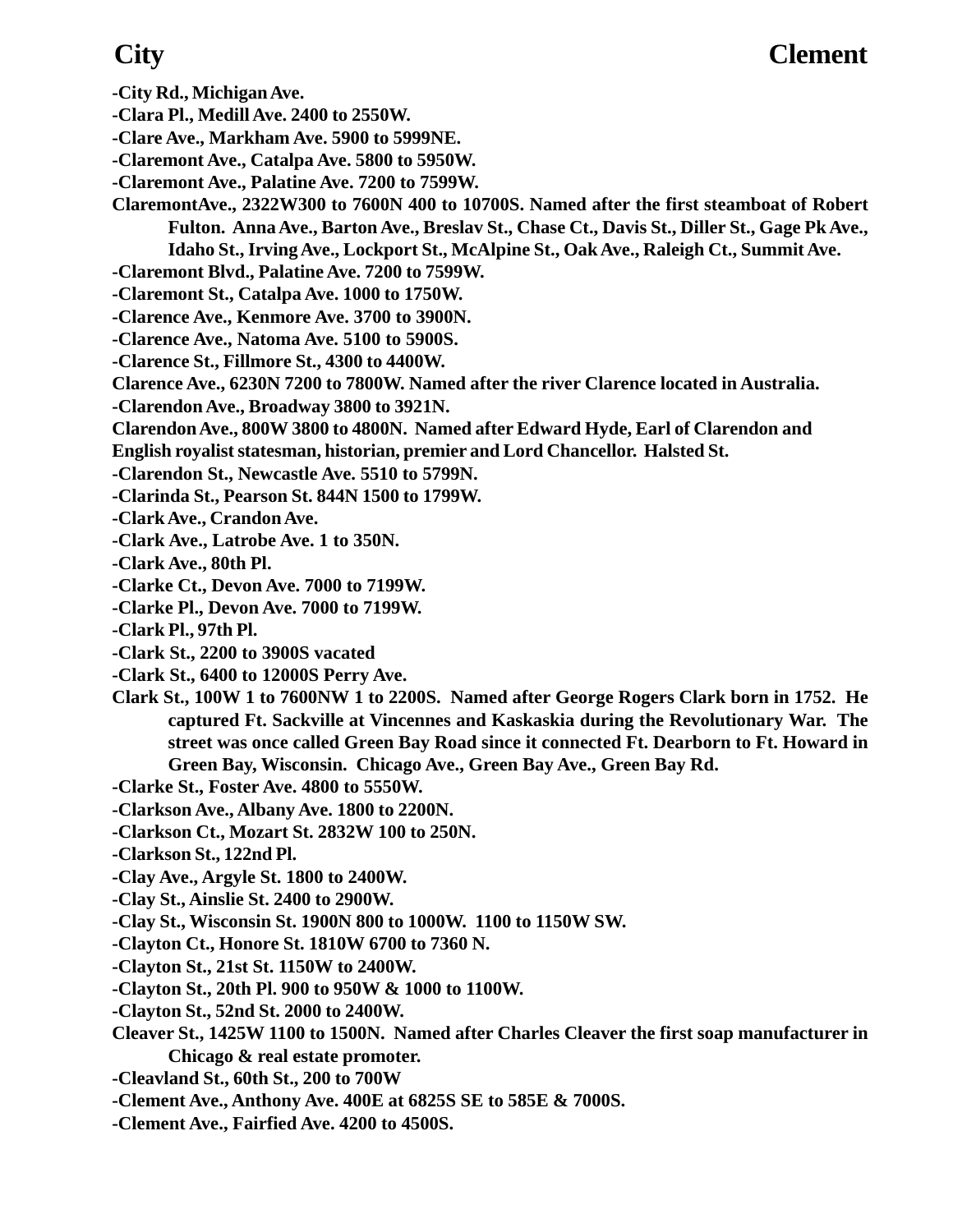## **Cleveland Coles**

- **-Cleveland Ave., Lawndale Ave.**
- **-Cleveland Ave., Newport Ave. 1000 to 1200W.**
- **-Cleveland Ave., 56th St. 4600 to 4700W.**
- **Cleveland Ave., 500W 800 to 2400N. Named after Franklin A. Cleveland subdivider and landscape architect of South Chicago and Hyde Park. Bremer St., Hurlbut St., Milton Ave.**
- **-Cleveland Ave., Kolin Ave. 800 to 900N and 1400 to 1600N.**
- **-Clifford Ave., Peoria St.**
- **Clifford Ave., 5100W 5700 to 6000 N.E. Named after William J. Clifford subdivider in 1872. He was a member of the firm of Clifford and Wadbrigh. Jay St., Olga St., Snyder St., Wabansia Ave., Waveland Ct.**
- **-Clifton St., 24th Pl. 4000 to 4400W.**
- **Clifton Ave., 1136W 1800 to 4800N. Named after the city in New Hampshire which was the home town of the subdivider.**
- **-Clifton Ave., Campbell Ave., 10300 to 11500S.**
- **-Clifton Ave., Mozart St., 2400 to 2800N.**
- **-Clifton Park Ave., Drake Ave. 1400 to 11250S.**
- **-Clinton Ave., Naper Ave. 6600W 5900 to 6234N.**
- **-Clinton Ave., Newland Ave. 5100 to 5899S.**
- **-Clinton Ave., Richmond St. 5100 to 5900S & 6300 to 6700S.**
- **-Clinton Ave., 42nd Pl. 800 to 1200E.**
- **-Clinton St., Normal Ave., 8700 to 10400S.**
- **-Clinton St., Parnell Ave. 11500 to 12300S.**
- **Clinton St., 530W 1 to 2000S 1 to 400N. Named after DeWitt Clinton. He was born in New York and later was the state governor. He worked to approve the building of the Erie Canal. Blair St., Burlington St.**
- **-Clinton St., Vacated (Bridgeport)**
- **-Cloud Ave., Merrill Ave. 8800 to 9400S.**
- **-Cloud Ct., 57th Pl. 1 to 200W.**
- **-Cough St., 61st St. 400 to 599W.**
- **Clover St., 4630W 4000 to 4100NW. Named after the flower.**
- **-Clybourn St., Vacated (Bridgeport)**
- **-Clybourn Ave., Cortland St. 1200 to 1999W.**
- **-Clybourn Ave., Pulaski Rd. 5200 to 6399N**
- **Clybourn Ave., 430W 1200 to 3200NW. Named after Archibald Clybourn a butcher at Ft. Dearborn and in 1835 became the first police constable in Chicago.**
- **-Clybourn Pl., Cortland St. 3750 to 4000W.**
- **-Clyde Ave., 107th Pl. 1800 to 1875W.**
- **Clyde Ave., 2100E 6700 to 13800S. Named after John W. Clyde a real estate promoter, investor, and subdivider. Alice Ave., Cahokia Ave., Colfax Ave., Elizabeth Ave., Garvin Ave., Carolin Ave.**
- **-Clyde St., Kenmore Ave. 1900 to 2000NE.**
- **Coast Guard Drive 2030E in Jackson Park.**
- **-Coblentz St., McLean Ave. 2000 to 2399W.**
- **-Coburn St., 62nd St., 6400 to 6700W.**
- **-Cochran St., Damen Ave. 1200 to 2199S.**
- **-Cohen St., Vacated (Bridgeport)**
- **Coles Ave., 2443E 7100 to 8300 S.E. Named after Edward Coles the second governor of Illinois.**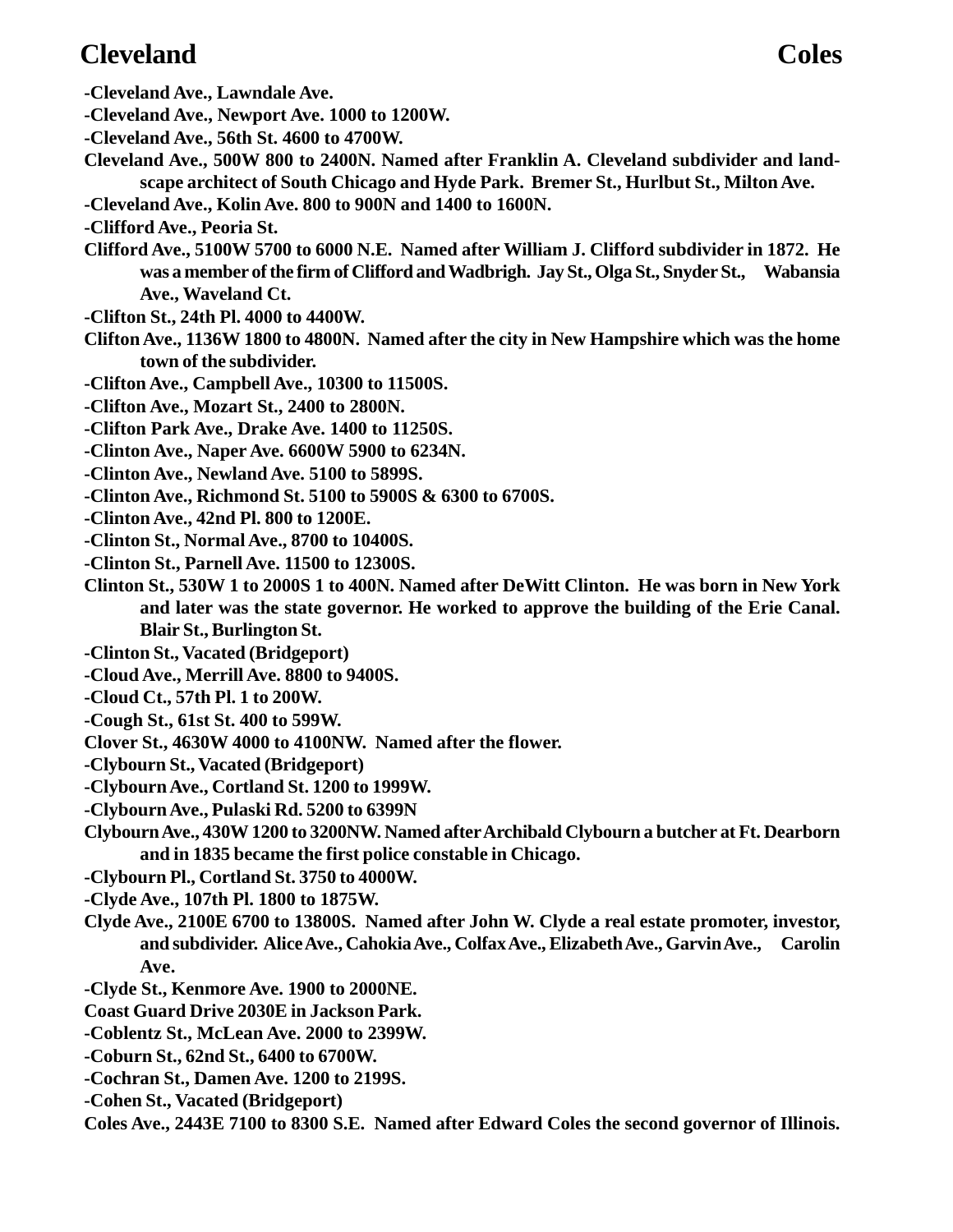- **He kept the State free from slavery. Arthur Ave.**
- **-Coles Ave., Now South Shore Country Club 7000 to 7100S 2475E.**
- **-Coleton Ave., 80th Pl. 2200 to 2399W.**
- **-Colfax Ave., Clyde Ave. 11400 to 11999S.**
- **-Colfax Ave., Hoxie Ave. 11400 to 12000S.**
- **Colfax Ave., 2600E 7400 to 9500S. Named after Schuyler Colfax president of the I.C.R.R. in 1858 and Vice-President under Grant. Ashkum Ave., Colfax Ave., French St.**
- **-Colfax Ct., Manistee Ave. 11800 to 12800S.**
- **-Colfax Pl., Peterson Ave. 7050 to 7250W.**
- **-Colfax St., Manistee Ave. 11800 to 12800S.**
- **-Colfax St., Vernon Ave. 6300 to 6700S.**
- **-College Ave., Naper Ave. 6200N to 6400N at 6450W.**
- **-College Pl., 33rd Pl. 500 to 600E.**
- **-College St., Hamilton Ave. 8800 to 9500S and 10500 to 10700S.**
- **-College St., 62nd St. 400 to 1000W.**
- **-Collins St., Bell Ave. 2400 to 2450S.**
- **-Collins St., 15th St. 3100 to 3200W.**
- **-Cologne St., Eleanor St. 1200W 2500 to 2870SW.**
- **-Cologne St., 25th St. 1000 to 1200W.**
- **-Colon St., Giddings St. 5050 to 5100W and 5300 to 5400W**
- **-Colorado Ave., Fifth Ave. 2800W to 5600W.**
- **-Columbia Ave., Kostner Ave. 1600 to 3200N.**
- **-Columbia Ave., 105th St., 3600 to 3800W.**
- **Columbia Ave., 6726N 1040 to 7800W. Named by A.W. Waller for the university he attended in New York. Ellis Ave., Iroquois Ave., Iroquois Ct.**
- **-Columbia Ct., Columbia Ave. 2000 to 2050W.**
- **Columbia Drive 1782E and 5858S in Jackson Park. Named for the Fair held in the Park in 1893.**
- **Columbia Malt Drive, 3960E 10456 to 10548S Street facing the Columbia Malting Company the closed in 1964.**
- **-Columbia Pl., Avers Ave., 200 to 400N.**
- **-Columbia St., Caton St. 1653N.**
- **-Columbia St., Concord Pl. 3700 to 5199W.**
- **-Columbia St., 33rd St. 1600 to 2300W.**
- **-Columbia Terr., 48th Pl. 2200 to 2300W.**
- **-Columbus Ave., Kasson Ave. 4030W 4432 to 4800NW.**
- **Columbus Ave., 7400S 2400 to 4000SW. Named after Christopher Columbus.**
- **Columbus Dr. 254E 530N to 1200S. Named after Christopher Columbus. West Drive.**
- **-Colvin St., Palmer St. 2200N 2200 to 2550W.**
- **-Commerce Ct., Washington Arcade, 50 to 100N.**
- **-Commerce St., 21st St. 368E to 368W.**
- **-Commercial Ave., Exchange Ave. 7900 to 8300S.**
- **-Commercial Ave., Hale Ave. 11000 to 11100S.**
- **Commercial Ave., 3000E 7900 to 13350S. Named because of the principal business throughfare of South Chicago. Notre Dame Ave., Railroad Ave.**
- **Commercial Ct. 2948E.**
- **-Commercial St., Altgeld St. 1600 to 1775W.**
- **-Commercial St., Paulina St. 2600 to 3100N.**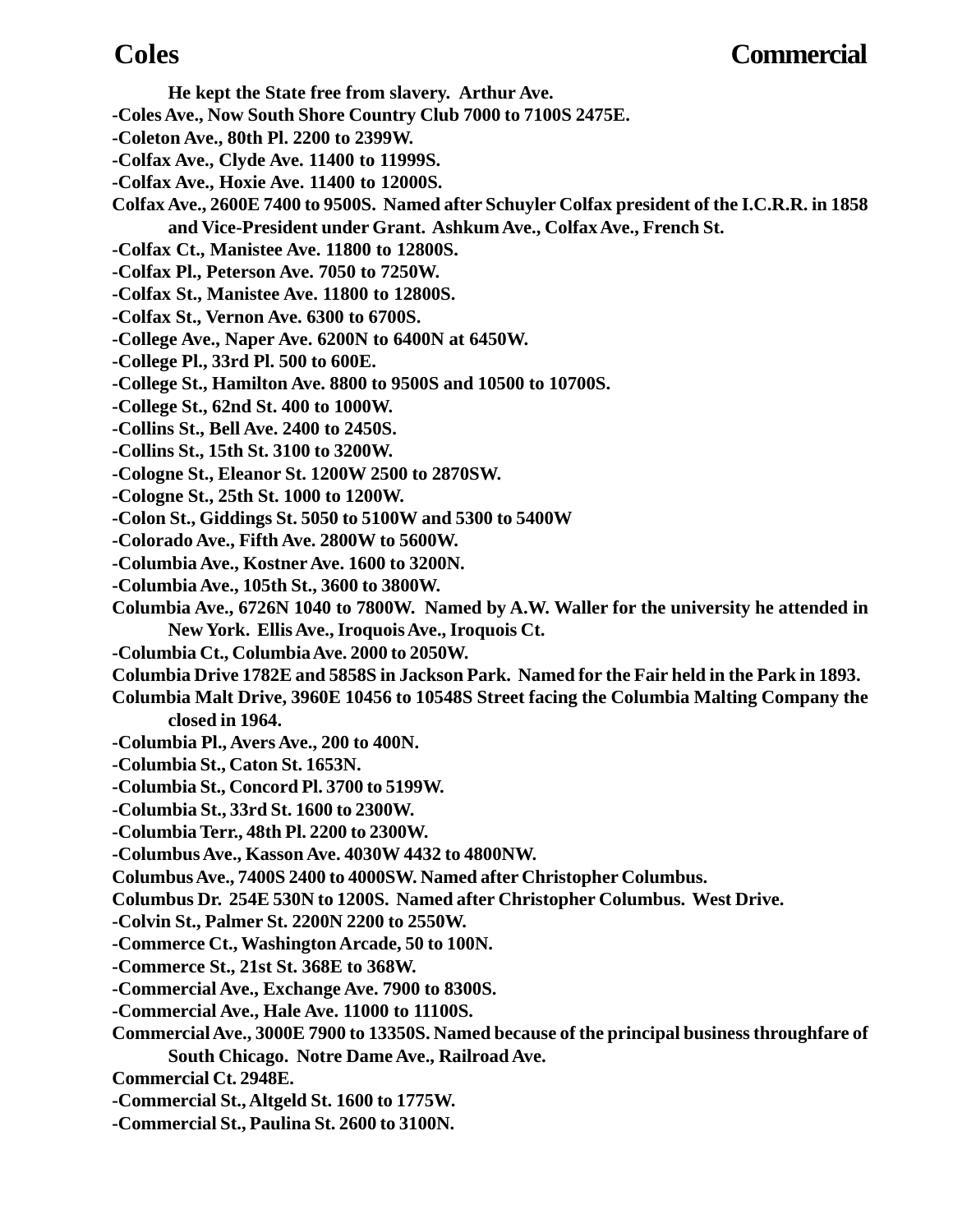## **Commercial Cork**

**-Commercial St., Hermitage Ave., 1600 to 2050N and 3500 to 5050N and 5800 to 6000N. Commodore Whalon Drive 2200E in Jackson Park. William Whalen was the yachting editor for the Chicago American. He played center for the Chicago Cardinals 1924-6. -Commonwealth Ave., Longwood Dr. Commonwealth Ave., 330W 2300 to 2936N. Named after Boston street. Concord Pl.,1700N 300 to 5200W. Named after Revolution War battle. Alice Pl., Carl Martin ?, Chestnut St., Columbia St., Cox St., Knern ?, Knerr St., Rawson St., Raymond St., Starr St., Walnut St., Shades Pl. -Concord St., 49th Pl. 400 to 1000W. E. Congress Dr., 500S in Grant Park. -Congress Expressway, Dwight Eisenhower Expressway. Congress Parkway, 500S 2 to 100E 2 to 5600W. Named after the body of government. The street name was changed from Tyler to Congress after President Tyler turned against the Whig Party. Broadway, Charles St., DePuyster St., 1st St., 6th St., Tyler St., Congress St. -Congress Park, Talman Ave. 400 to 600S. -Conneaut Ave., Schubert Ave. 2400 to 4000W. -Connors St., Schiller St. 1340N 400 to 499W. -Conrad St., 19th Pl. 675 to 699W. Conservatory Drive 3600W in Garfield Park. The street runs along the park conservatory. Constance Ave., 1835E 6700 to 9600S. Named after one of the oldest towns in Germany. Foster Ave. -Cook Pl., 33rd St. -Cook St., vacated (Bridgeport) -Cook St., Hollywood Ave., 1600 to 1750W -Cook St., Waveland Ave., 2850 to 3000W. -Cook St., Carpenter St., 5000 to 5100S. -Cook St., 1300W 4150 to 4600S. -Cook St., Rock St., -Cook St., vacated 440N 450 to 599W. -Cook St., 440E 4124 to 4299S. -Cook St., California Ave. 1500 to 1600S. -Cook St., Elizabeth St. 4700 to 5100S. -Cook St., Gennesee Ave., Lawndale Ave. 2800 to 2899N. -Cook St., vacated 440N 450 to 599W -Cook St., vacated 440E 4124 to 4299S -Cook St., Wasburne Ave. -Cooley St., Thorndale Ave., 2000 to 2200W. -Coolidge Ave., Panama Ave. 8100W 3700 to 3999N. -Coolidge St., Washburne Ave. 1050 to 2100W. -Cooper Ave., Hamilton Ave. 5500 to 7900S. -Cooper St., Bosworth Ave. 2300 to 2400N. and 2600 to 2800N. -Cooper St., Hamilton Ave. 5500 to 7900S. Corbett St., 950W 2500 to 2600SE. Named in honor of James Corbett. He was born November**

**17, 1869, in Chicago and died September 11, 1949. He founded the J.M. Corbett Company**

**in 1896 and the firm constructed several large sewer projects. Hough Pl. & Ct., Salt St.**

**Corcoran Pl. 400N 6000W. Source unknown.**

**-Cork St., Ontario St. 1600 to 1699W.**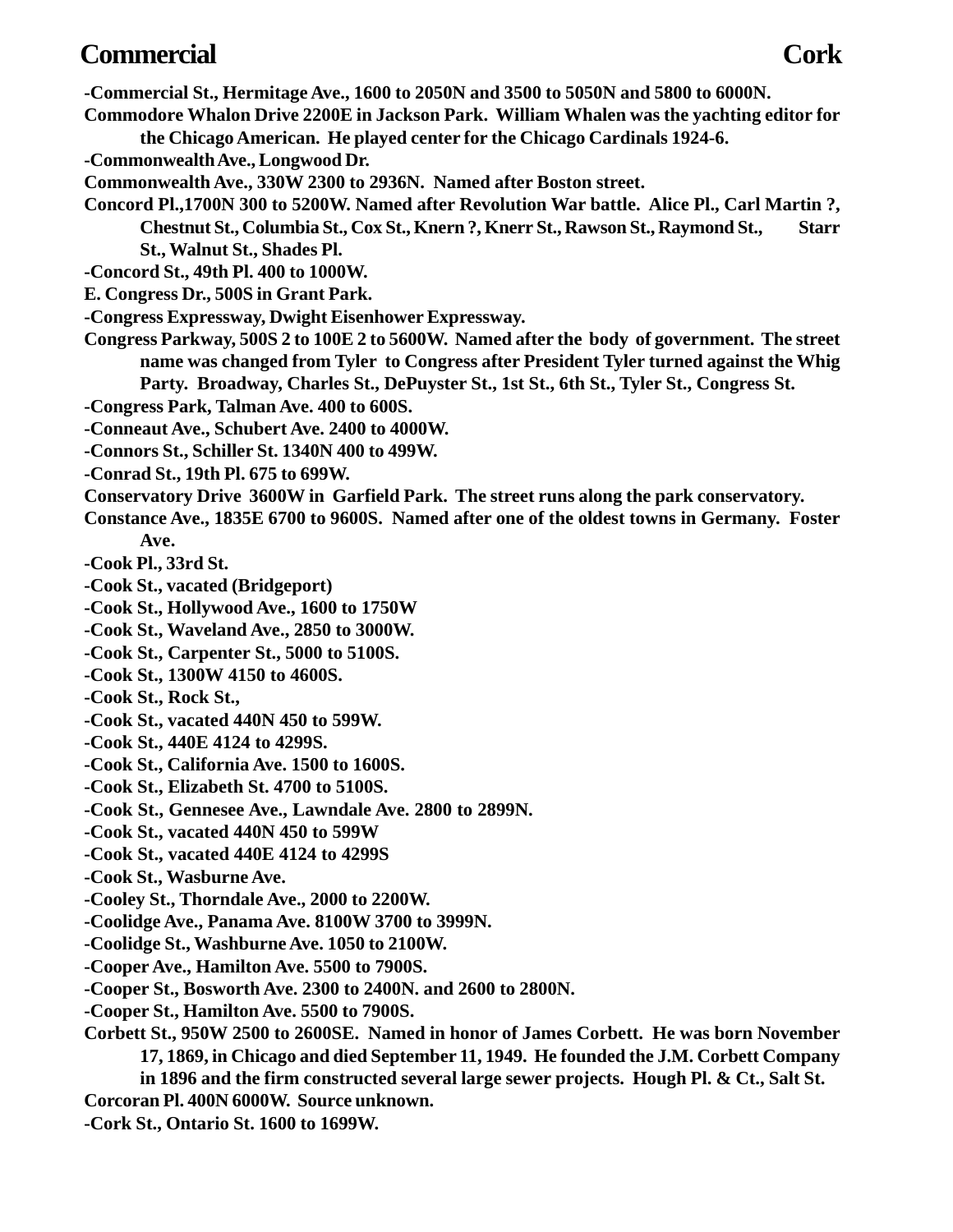### **Corliss Court**

- **Corliss Ave., 800E 10300 to 13500S. Named after Corliss Engine which was manufactured by the Pullman Company. Cottage Grove Ave.**
- **Cornelia Ave., 3500N 500 to 8400W. See Walton for name information. St., 42nd St., Kane St., Slocum St.**

**-Cornelia Ct., Francis Pl. 2725W and 2050N to 2600W and 2150N.**

- **-Cornelia St., Cornelia Ave. 500 to 2400W and 3600 to 4000W and 6800 to 7000W.**
- **-Cornelia St., Francis Pl. 2725W and 2050N to 2600W and 2150N.**
- **-Cornelia St., Walton St. 1300 to 1799W.**
- **-Cornelia St., Wolcott Ave. 1200N to 600S.**
- **-Cornelius St., 103rd Pl., 1 to 200W.**
- **CornellAve., 1600E 4900 to 9324S. Named after Paul Cornell who pioneered in land development in Hyde Park. Avenue A, Buell Ave., Kinney Ave., Nestledown Ave.,**
- **Cornell Dr., 1632 E in Jackson Park.**
- **-Cornell St., Chestnut St. 900N 925 to 1599W.**
- **-Cornell St., Iowa St. 1800 to 2000W.**
- **-Cornise St., Dunning**
- **Cortez Dr., 3200W in Humboldt Park.**
- **Cortez St., 1032N 1200 to 5600W. Named after Hernando Cortez Spanish conqueror of Mexico. Burnett St., Emily St., Emma St., Gerard St., Humboldt Ave., McCollum St., McIlvoy St., Oak St., Ray St., Wade St.**
- **-Cortland Ct., Moffat St. 3100 to 3200W.**
- **-Cortland Ave., Cortland St., 4000 to 6800W.**
- **-Cortland St., May St. 6700 to 7100S.**
- **-Cortland ?., Leavitt St.**
- **Cortland St., 1900N 1200 to 7200W. Named after city of Cortland in Courtland County New York, the seat of the Normal school. Clybourn Ave., Pl., Rhodes Ave.**
- **-Corvin St., Winchester Ave. 1500 to 1600S.**
- **-Corvin Pl., Winchester Ave., 2300 to 2350S.**
- **-Cosgrove Ave., Cullom Ave. 1425 to 1800W. and 2400 to 2500W and 2800 to 5600W.**
- **-Cosgrove St., Cullom Ave. 1425 to 5600W.**
- **-Cossitt St., Artesian Ave. 200 to 600N.**
- **-Cossitt Ave., Keating Ave. 4500 to 4800N.**
- **-Cottage Pl., Ellis Ave. 2800 to 3300S.**
- **Cottage Pl., 234S 1300 to 1400W. Named because of a small cottage house on a short street. It was named by the city council.**
- **-Cottage ?. Cottage Grove Ave.**
- **-Cottage Grove Ave., Corliss Ave. 800E 10300 to 10650S.**
- **Cottage Grove Ave., 200E 2200 to 12998SE. Named because of a small cottage home in a picturesque grove. Named by Charles Cleaver, later the cottage became a resort home for Charles Cleaver. Cottage**
- **-Cottage Grove Rd., vacated in Jackson Park 6200S and 2200E to 6500S to 2300E.**
- **Couch Pl., 166N 2 to 806W. Named after Ira Couch. Eagle St.**
- **Coulter St., 2336S 2000 to 2300SW. Named after Professor James Coulter founder of Coulterville, Illinois. 25th St.**
- **-Coulter St., 25th St., 2300 to 2800W.**
- **-Coulton Ave., 84th Pl. 3800 to 4000W.**
- **Court of Honor, 14th Blvd.**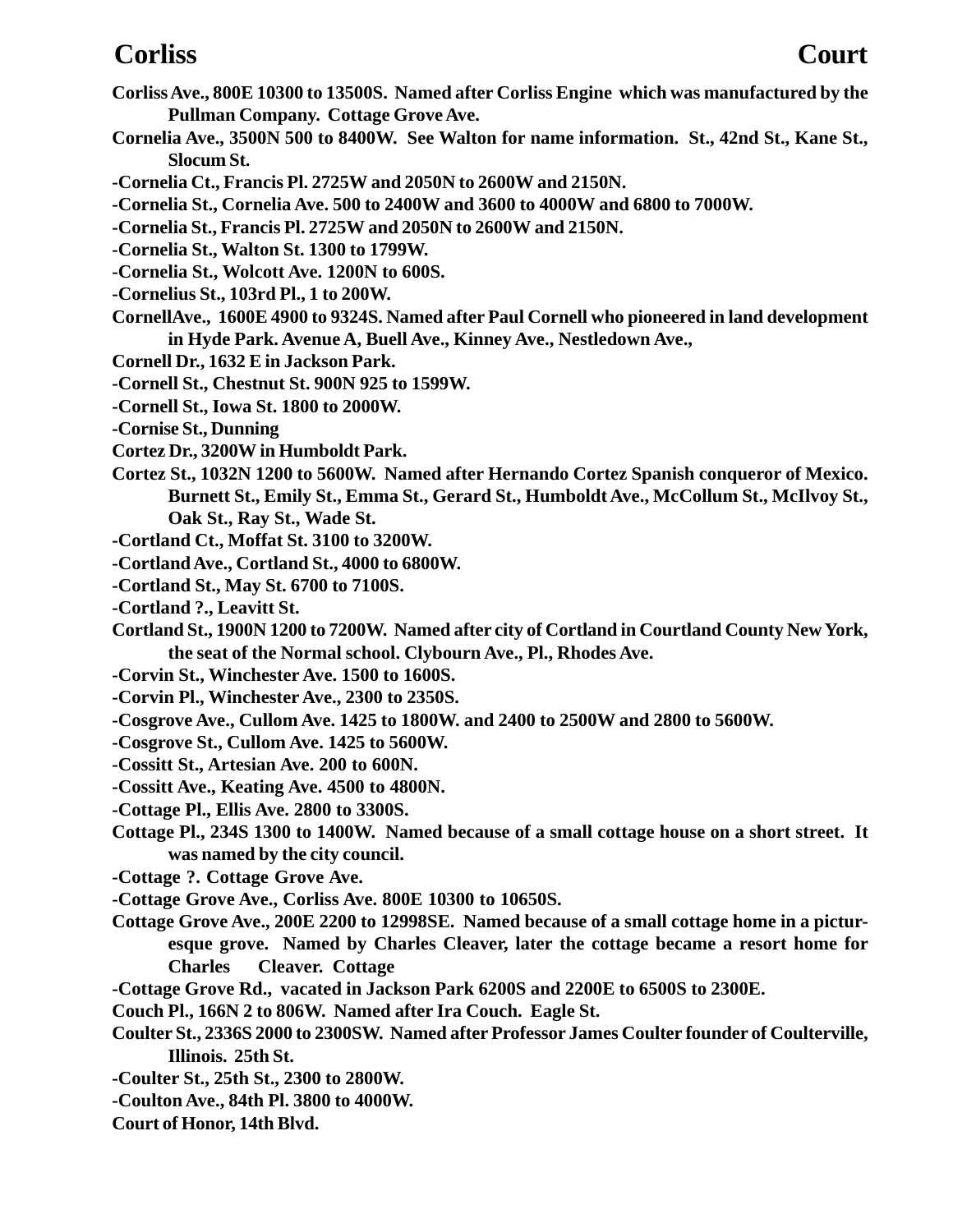- **Court Pl., 135N 1 to 740W. Named after the old Court House and was an alley running to the County Building in the Loop. Centre Pl., St., Waldo Pl.**
- **-Court Pl., 70th Pl. 300 to 350W.**
- **-Court ?., Pierce Ave. 4100 to 4150W.**
- **-Court St., 108th Pl., 1600 to 1699W.**
- **-Court St., Now alley East of Halsted from Monroe St. to Arcade Pl.**
- **-Courtis St., 35th St. 2400 to 3000W.**
- **-Coventry St., Besly Court 1400W 1600 to 1900NW.**
- **-Cowpath, West end of Monroe Bld. running 90 feet**
- **-Cox St., Concord Pl. 2000 to 2050 W.**
- **Coyle Ave., 7000N 2400 to 7400W. Named after A.S. Coyle who subdivided the land where the street first appeared.**
- **-Coyne St., Belden Ave. 2300N 2200 to 2799W.**
- **-Craft St., Dayton St. 3200 to 3299N.**
- **-Craig St., Nashville Ave. 5900 to 6300S.**
- **-Crandall Ave., Avers Ave. 3300 to 3500N.**
- **Crandon Ave., 2300E 6700 to 13800S. Named after Frank Crandon who was a prohibitionist in the State. Clark Ave., Eleanor Ave., Elizabeth Ave., Farragut Ave., Hews Ave., Palmer Ave., Pennsylvania Ave.**
- **-Crane St., Grant Pl., 400 to 600W.**
- **-Crawford Ave., Taylor St., 4000 to 4199W.**
- **-Crawford Ave., Pulaski Rd. 1 to 6400N and 1 to 8700S.**
- **-Crawford Ave., Haussen Ct. 3900W 3000 to 3128NE.**
- **-Crawford Ave., Rhodes Ave., 7700 to 7900S.**
- **-Crawrord Pl & Ct., 22nd Pl. 422 to 499W.**
- **-Crawford St., Canal St. 2210 to 2250S.**
- **Cregier Ave., 1735E 6700 to 9350S. Named after Mayor DeWitt Cregier. Avenue C, Bissell Ave., McFarlane Ave., Earl Ave.,**
- **-Crescent Ave., Ardmore Ave. 6600 to 6899W.**
- **-Crescent Ave., Bell Ave. 11050 to 11599S.**
- **-Crescent Ave., Homewood Ave. 10920 to 11050S and SW at 1820W to 1850W.**
- **-Crescent Ave., Nickerson Ave. 5875 to 6199N.**
- **-Crescent Pl., Belle Plaine Ave. 4164N 800 to 999W.**
- **-Crescent Rd., Hennepin St. 6000N 5400 to 5580W.**
- **-Crescent Rd., McClellan Ave. 5600W 6200 to 6398NW.**
- **Crestline St., 8146S 4100 to 4230W. The median line of a head or skull corresponding to the median tranverse plane of the body. Highland Crestline.**
- **Crilly Ct., 218W 1700 to 1723N. Named after Daniel Crilly builder.**
- **Crilly Dr., 3900 E in Calumet Park.**
- **-Crimea St., Shields Ave. 4300 to 4500S.**
- **-Crippen St., 36th St. 1 to 200E.**
- **-Crittenden Ave., 34th St. 400 to 500E.**
- **-Crittenden St., Thomas St. 1052N 1300 to 1399W.**
- **-Crocker Ave., Sangamon St. 6100 to 6300S.**
- **-Cromwell St., Washtenaw Ave. 2700W 2200 to 2399N.**
- **-Crooked St., 2000N 1300 to 1366W. Takes its name as it is crooked.**
- **Crosby St., 600W 900 to 1200NW. Named after Isaac Crosby subdivider.**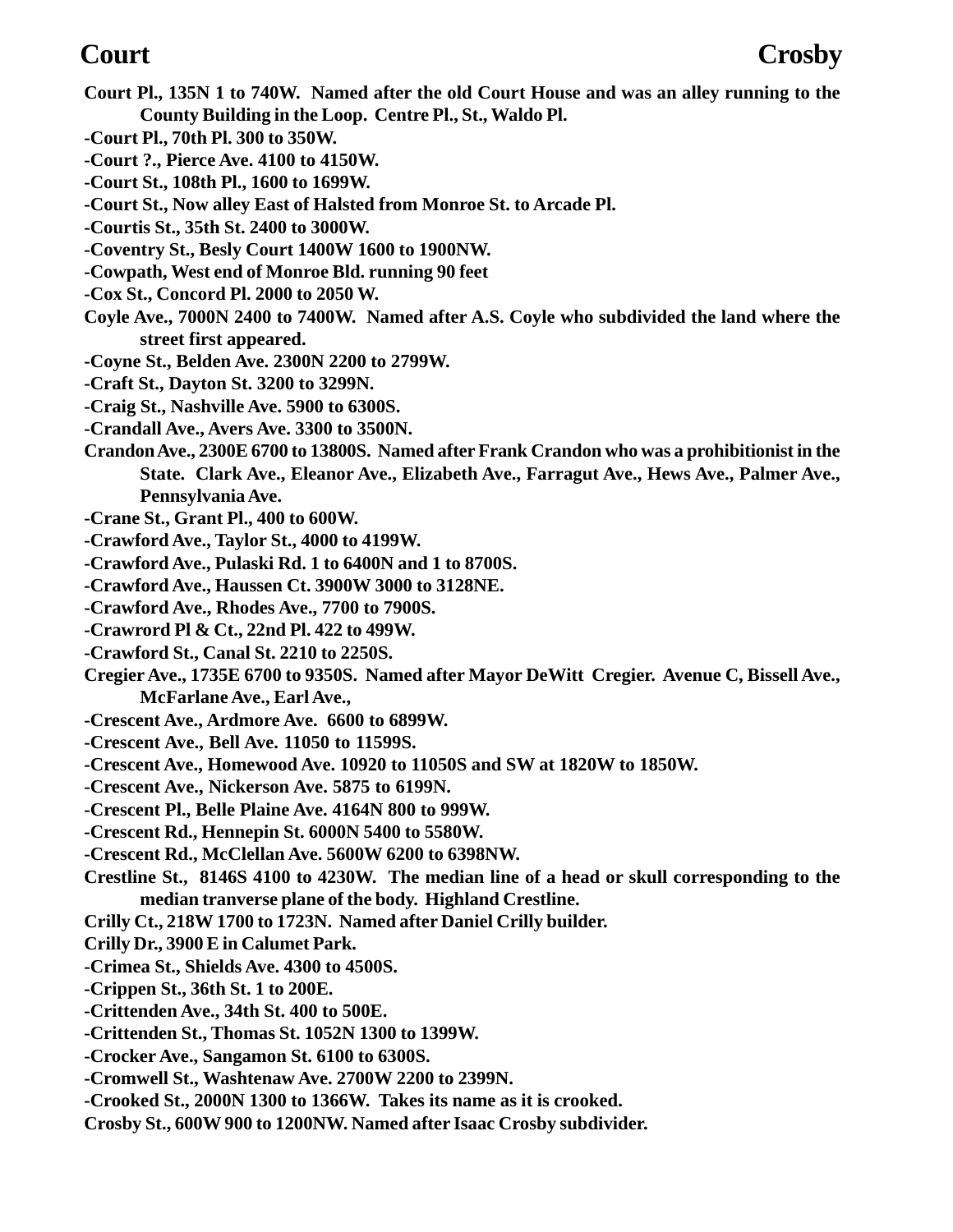## **Crosby Cyril**

- **-Crosby St., Burling St., 1200 to 1250N.**
- **-Cross Ave., Paxton Ave.**
- **-Cross Parkway, Haddon Ave. 2000 to 2200W and 2300 to 2800W.**
- **-Cross St., Arch St. 2935S and 1350W**
- **-Cross St., Leavitt St. 1 to 999S.**
- **-Cross St., Cullerton St., vacated 3100 to 3200W.**
- **-Cross St., St. Louis Ave. 350 to 599S.**
- **-Cross St., 19th St. 1 to 350W.**
- **-Crossing St., Homer St. 1930N 1525 to 1699W.**
- **Crowell St., 1300W 2700 to 2800SE. Named after S.B. Crowell an early merchant and landowner in 1868. Logan St.**
- **-Crowell St., Washtenaw Ave., 2200 to 2399N.**
- **-Crown Pl., Fairfield Ave., 2600 to 2750S.**
- **Crystal St., 1233N 1300 to 5600W. Named after Lake Geneva considered to be the most beautiful lake in the mid-west. Eberhart Ave., St., Gold St., Jasper St., Lull Pl., Sloan St., Strahorn St., Wexder St., Sedan St.,**
- **Cullerton St., 2000S 1 to 356E 1 to 4400W. Named after city alderman Edward Cullerton. Bridge St., 20th St., Walsh St., Welsh St., Dorman St., Cross St.**
- **Cullom Ave., 4300N 700 to 6100W. Named after Shelby M. Cullom governor of Illinois in 1877 to 1883. Boursauld St., Buena Park Terr., Buena Terr., Cosgrave Ave., St., Adams St., 50th St., Grove Ave., Willis St.**
- **-Culver St., Wellington Ave. 300 to 600W.**
- **Cumberland Ave., Pueblo Ave. 3350 to 4900N.**
- **-Cummings Pk., 719E 5050 to 5099S.**
- **-Curran Pl.,34th Pl., vacated 3700 to 3800W.**
- **-Currier St., Elizabeth St. 1250W 1000 to 1150N.**
- **-Currier St., Throop St. 1300W 1000 to 1150N.**
- **-Curtis Ave., Edbrooke Ave. 10500 to 11450S. and 12000 to 12700S.**
- **-Curtis St., Aberdeen St. 1100W 1 to 775N and 600 to 1100S.**
- **-Curtiss St., 35th St., 2400 to 3000W.**
- **-Cushman Pl., vacated was Custer Ave., 3410N 4600 to 4799W.**
- **-Cushman St., 47th Pl., 400 to 800W.**
- **-Custer Ave., Cushman Pl. 3416N 4650 to 4750W.**
- **-Custer Ave., Richmond St., 8100 to 8300S.**
- **-Custer Ct., Shakespeare Ave.**
- **-Custer St., Shakespeare Ave.**
- **-Custom House Pl. & Ct., Federal St. 300 to 1399S.**
- **-Cutler St., Washtenaw Ave. 200 to 300S.**
- **-Cutler St., 135th Pl.,200 to 350E.**
- **Cuyler Ave., 4035N 800 to 6400W. Named after Edward Cuyler engineer and builder of the railroad between Chicago and Janesville, Wis. Edgecomb Pl., Fay St., 47th Pl., Hedges St., Sherwood Terr., Mayfair St., Phillips Ave.**
- **-Cynthia Ct., Drake Ave. 1925 to 2200S.**
- **-Cypress St., Hoyne Ave. 2100W 900 to 1199S.**
- **Cyril Ave., 1950E 7125 to 7200S. Named after St. Cyril by the subdivider in this section also school and church in this district. St. Cyril was the Apostle of the slaves and a native of Thessalonica.**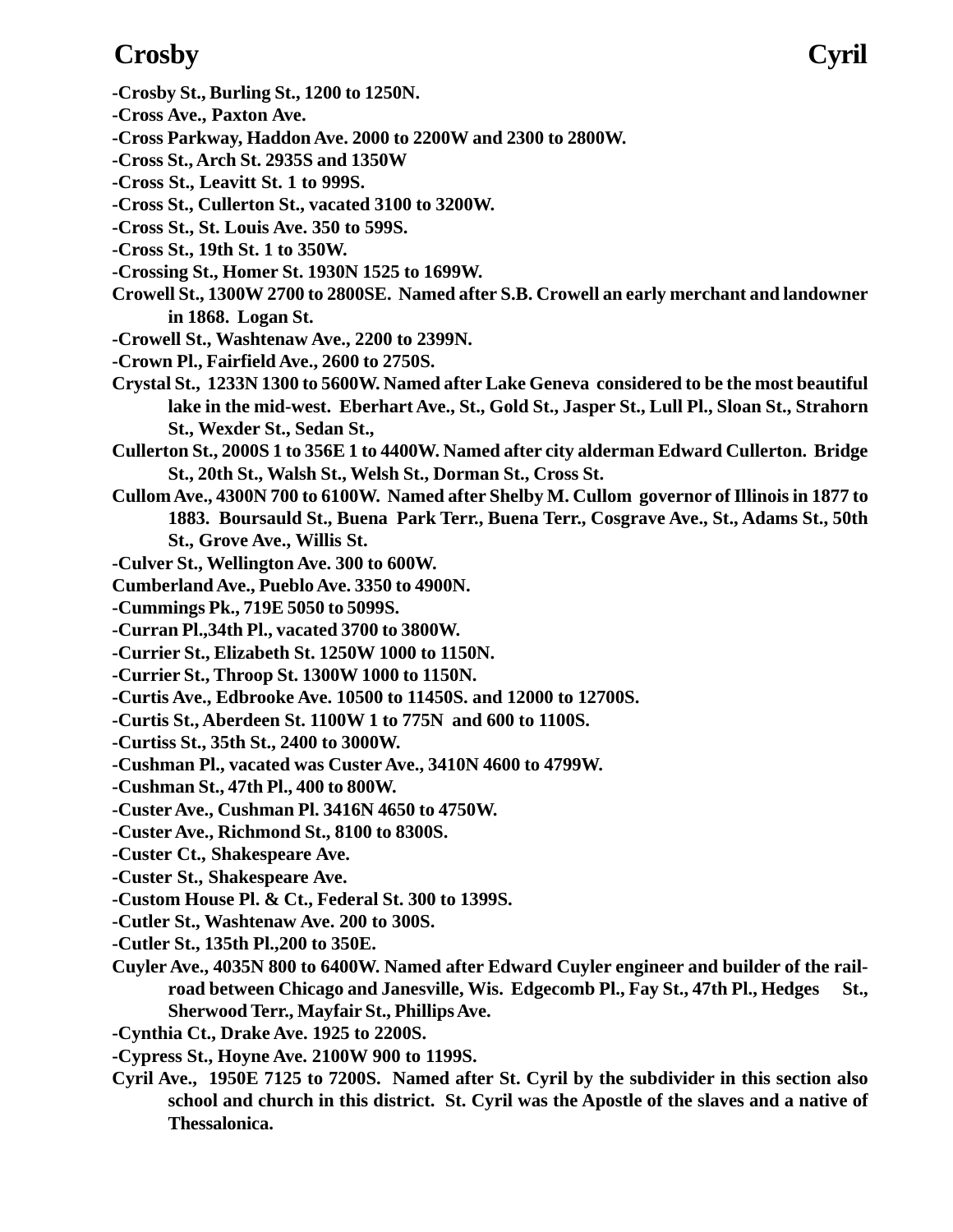# **D**

- **-D Avenue, Avenue D11400 to 11900S.**
- **-D Street, 37th Pl. 800 to 999W.**
- **-Daily News Plaza 460W 1 to 50N.**
- **-Daily St., Maplewood Ave. 3500 to 3799S.**
- **-Dakin Ave., Dakin St. 800 to 6800W.**
- **-Dakin Ave., Larchmont Ave. 3931N 1800 to 1944W.**
- **Dakin St., 3920N 800 to 6800W. Named after R.L. Dakin a subdivider and investor in real estate. He was a member of the Calumet Club and the Real Estate Promoters Association.**
- **Ave., Haynes Ave., Henderson St., Spruce Ave., St.**
- **-Dakota Ave., 67th Pl. 2000 to 22ooW.**
- **-Dakota Ave., Lake Park Avenue.**
- **-Dale Ct., vacated was Grant Ct 1733W 2200S.**
- **-Dale St., Eddy St. 4150 to 4200W.**
- **Damen Ave., 2000W 1 to 7547N 1 to 10057S. Named after Fr. Arnold Damen. In 1857 Fr. Damen founded Holy Family Parish and it was the fourth largest church in the country when it was built. He was also the founder of St. Ignatius College which became Loyola Univer-sity. Cochran St., Fon Du Lac Ave., Grove Ave., Laurel St., Long John ?., Robey St., Whitney Ave., 1st St., Walnut St.**
- **-Damon St., Arthington St. 900S 1050 to 1150W.**
- **-Danford St., vacated 3006E, 10800 to 10999S.**
- **-Danforth St., Northwestwest Highway, NW from 4850N to 5200W to 5000N and 5400W.**
- **-Dania Ave., Artesian Ave. 1200 to 1800N.**
- **Daniel Pvt. 13000S to 13116S 300E.**
- **-Daniel Pl., Pierce Ave., 4600 to 4700W.**
- **-Daniels St., 44th St., 3550 to 3600W.**
- **Dan Ryan Expressway. Named after the president of the Board of County Commissioners 1954 to 1961. Dan Ryan at 59th is the busiest section of road traffic during rush hour.**
- **Dante Ave., 1432E 6330 to 9200S. Named after Dante Atighiern an Italian Poet 1265 to 1321. Adams Ave., Ridge Ave., Star Ave.**
- **-Danube Ave., Monitor Ave.**
- **-Darwin Terr., Medill Ave. 2318N 2850 to 3199W.**
- **-Darwin St., Sunnyside Ave.**
- **-Dashiel St., Union Ave. 2600 to 4700S.**
- **-DaTamble St., Altgeld St. 800 to 7200W.**
- **Dauphin Ave., 900E 8700 to 10900SW. Named after French title of government or after Dauphin County, Pennsylvania.**
- **-Davidson ?., 14th St.**
- **-Davis Ave., vacated Moreland Ave.**
- **-Davis Ave., Central Park Ave.**
- **-Davis St., Belmont Ave. 6800 to 7200W.**
- **-Davis St., Claremont Ave. 1200 to 1699N 4800 to 4950N and 5700 to 5900S and 6300 to 6700S.**
- **-Davis Ave., vacated, Moreland Ave.**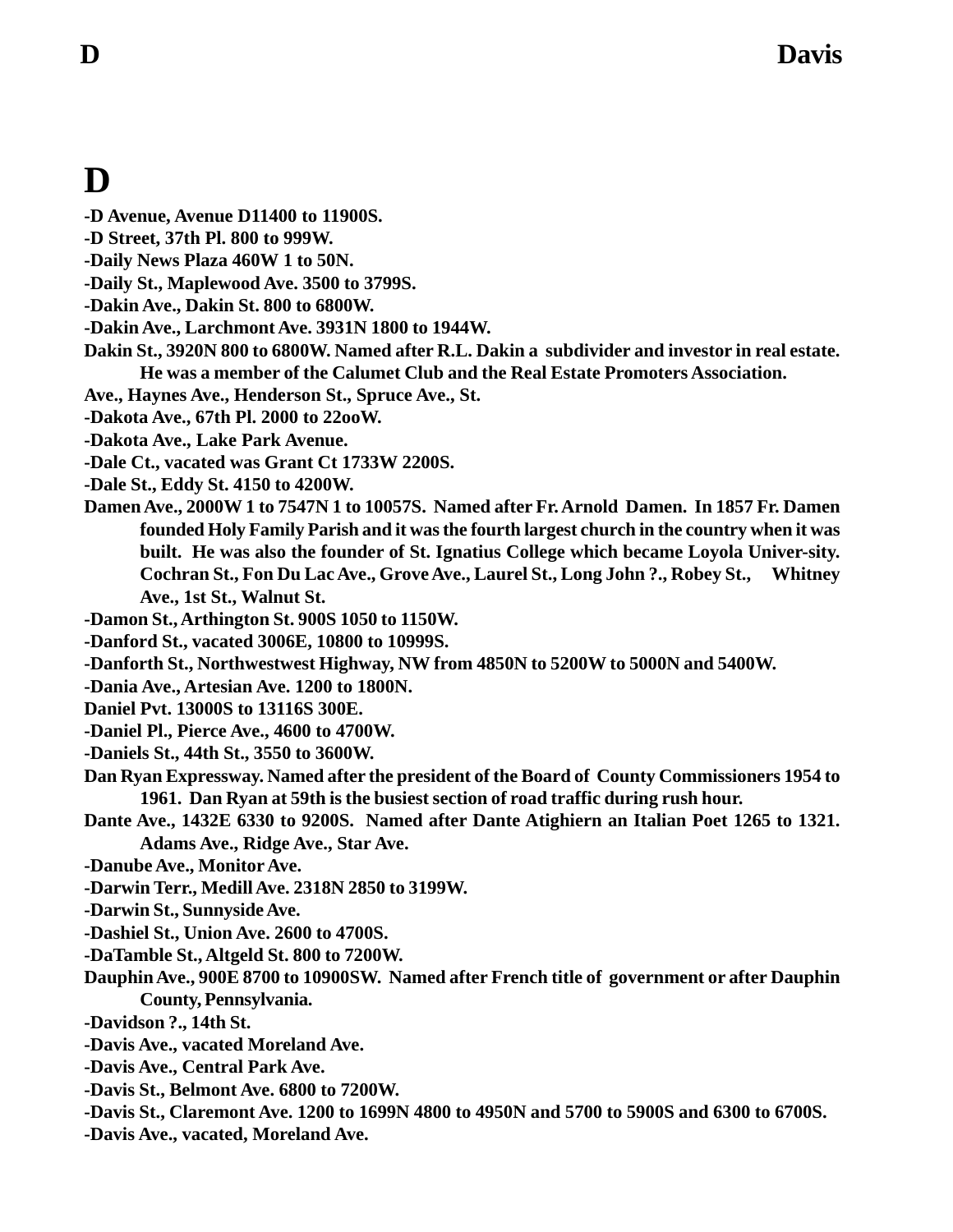### **DavlinCourt Deming**

- **DavlinCourt, 3934W 3000 to 3175NE. Named after John Davlin subdivider and builder of many homes in this section.**
- **-Davlin St., Avers Ave. 200 to 399N.**
- **Davol St., 1600W 11200 to 11500SW. Named after J.A. Davol subdivider and member of the Blue Island land and Building Company. Short St.**
- **-Davol St., vacated 11500 to 11700 S SW.**
- **Dawson Ave. 3435W 2834 to 3000NE. Named after J.B. Dawson a real estate owner in 1865.**
- **-Day Ave., Manistee Ave. 7900 to 8100S.**
- **-Day St., Escanaba Ave. 11300 to 12000S.**
- **-Dayson St., Kennicott Ave., 4500N and 4225W to 4700N and 4100W.**
- **-Dayton St., Reta Ave. 825W 3500 to 3558N.**
- **Dayton St., 830W 1300 to 4400N. Named after W. L. Dayton first vice-president candidate of the Republican Party. Buena Vista Terr., Craft St., Florence Ave., Sault St., Vista Terr., Wheeler St.**
- **Dean St., 1700W 1334 to 1380NW. Named after Judge John Dean civic leader in 1830 and contractor and builder or Munson Dean a subdivider.**
- **-Dearborn Ave., Dearborn St.**
- **-Dearborn Ave., Dearborn Pkwy.**
- **-Dearborn Ave., Greenleaf Ave.**
- **-Dearborn Blvd., Dearborn Pkwy.**
- **-Dearborn Ct., an alley now. 25W 1600 to 2199S.**
- **-Dearborn Pkwy., Blvd., St.**
- **Dearborn Parkway, 36W 1500 to 1556N.**
- **-Dearborn St., Dearborn Pkwy.**
- **Dearborn Ave., 50W 1 to 1454N 1 to 5500S. Named after Gen. Henry Dearborn Sec of War in 1813. Ave., Boone St., Burnside St., Morton ?.**
- **-Decatur Ave., St. Louis Ave.**
- **-Deering St., Loomis St., 2430 to 3099S.**
- **-Deerpath Ave., Rockwell St. 400 to 2000N.**
- **-Dekalb St., Boone St., Smith ?. 650S and 2050W to 900S 2199W.**
- **DeKoven St., 1120S 500 to 800W. Named after John DeKoven financier and civic leader between 1833 and 1898. Founder of the Northern Trust Company.**
- **-Dekoven St., Fillmore St., 1300 to 1600W.**
- **-Delaware Ave., Kildare Ave. 2200 to 2599S.**
- **-Delamater Pl., Monticello Ave. 1800 to 2000N.**
- **Delaware Pl., 900N 1 to 350E 1 to 100W. Named given by English to the Lenni Lanape Indians who lived in the river valley of the same name which was named by Lord Delaware. St., Brenan St., Washington Pl., White St.**
- **Delaware Place (pvt) 944N 516 to 532W.**
- **-Delaware St., Delaware Pl. 1 to 50W.**
- **-Delaware St., Walton St. 4300 to 5000W.**
- **-Della St., Polk St. 4600 to 5000W.**
- **-Delman St., Patterson Ave. 4475 to 4700W.**
- **Delphia Ave., 8600W 4500 to 5646N.**
- **-Deming Ct., Deming Pl. 400 to 700W.**
- **Deming Pl. 2551N 400 to 5400W. Named after Frederick Deming a subdivider in 1860. St., Fecker Pl., Greenwood Ave., Manitou Pl., Montana St., Nevada St., Paulina Pl., Deming Ct.**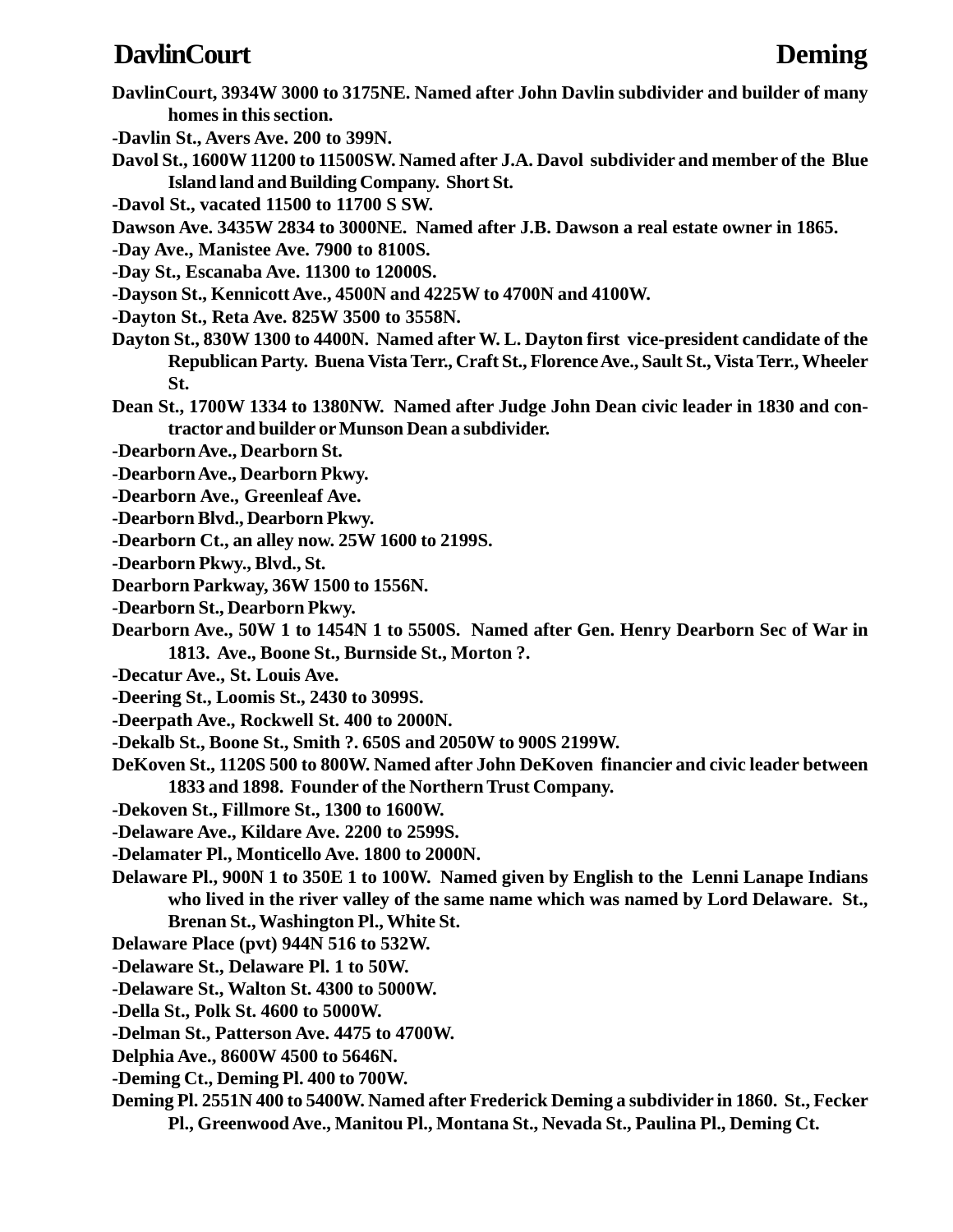- **-Deming St., Deming Pl. 400 to 700W.**
- **-Dempster Pl., Barry Ave. 600 to 800W.**
- **-Denver Ave., Menard Ave., 2000 to 2400N.**
- **Denvir Ave., 2530W 500 to 532S. Named after James C. Denvir assistant sheriff of Cook County. Inanda Ave., Union Ct., Pl.,**
- **-Depot Ave., Kilbourn Ave. 3750 to 4000N.**
- **-Depot Pl., Arbour Pl. 1350 to 1600W.**
- **DePot Pl., 1550S 500 to 800W. Street fronts Chicago, Burlington & Quincy Railroad. Depot St.**
- **-Depot St., Catalpa Ave. 5000 to 5220W.**
- **-Depot St., Rockwell St. 1 to 99S.**
- **-Depot St., Depot Pl., 400 to 500W. vacated.**
- **-Depot St., Loomis St. 10300 to 10400S.**
- **-DePuyster St., Congress St. 650 to 799W. and 550 to 600W**
- **-Derby St., Sacramento Blvd.**
- **-Derrick St., 38th Pl.**
- **-DeSaible Ct., Washington Park Ct.**
- **DeSaible St., 3738S 236 to 258W. Named after Jean Baptite du Sable the first black settler in Chicago. Aldine Sq.,**
- **-DeSaible Sq., Aldine Sq., 3775S 550 to 600E.**
- **-DeSota Ave., Kimbark Ave., 1239E 7400 to 7599S**
- **-DesPlaines St., Wallace St.**
- **-DesPlaines St., Lowe Ave. 4400 to 11900S.**
- **DesPlaines St., 630W 1 to 530N 1 to 2018S. First boundary street of town. Named derived from the presence of a species of maple called by the French (Plaine). Lowe Ave., String St.**
- **-Detroit Ave., Kildare Ave. 800 to 900N.**
- **-Dever Ave., University Ave., Wellington Ct., & Pl. 1132E 4500S.**
- **-Devon Ave., Highland Ave. 6330N 7134 to 7199W.**
- **-Devon Ave., Sheridan Rd. 1000 to 1200W.**
- **Devon Ave., 6400N 1100 to 7700W. Devonshire, England which was named for a French family by the name Devonne. Subdivider John Lewis Cochran gave name. Church Rd., St., Clarke Ct., Pl., Homan Ave., Isham Ave., Nieman Ave., North Ave., 71st St.**
- **-Dewey Ct., Schubert Ave. 2720N 600 to 799W.**
- **-Dewey Pl., Schubert Ave. 2720N 600 to 799W.**
- **-Dewey Pl., 90th Pl. 1700 to 1750W.**
- **-DeWitt Ct., Dewitt Pl. 245E 835 to 913N.**
- **DeWitt Pl., 245E 835 to 913N. John DeWitt subdivided the land.**
- **-Dexter Ave., 46th Pl.**
- **-Dexter Pl., St., Lawrence Ave. 3120 to 3200S.**
- **-Dexter St., vacated (Bridgeport)**
- **-Dexter Park Ave., 815W 4123 to 4300S. S.N. Dexter investor in real estate and member of B.W. Raymond and Co. When Raymond was elected mayor of the city, Dexter was placed in charge of the company. Morgan St.**
- **-Diamond Ave., Kostner Ave. 1200 to 1599N.**
- **-Diana Ave., 116th Pl., 600 to 800W.**
- **-Diana Ct., Geneva Terr. 2400 to 2550N.**
- **-Diana Terr., Cambridge Ave. 2800 2899N.**
- **Dickens Ave., 2100N 300 to 7200W. Named after Charles Dickens. B St., Carolina St., Garfield**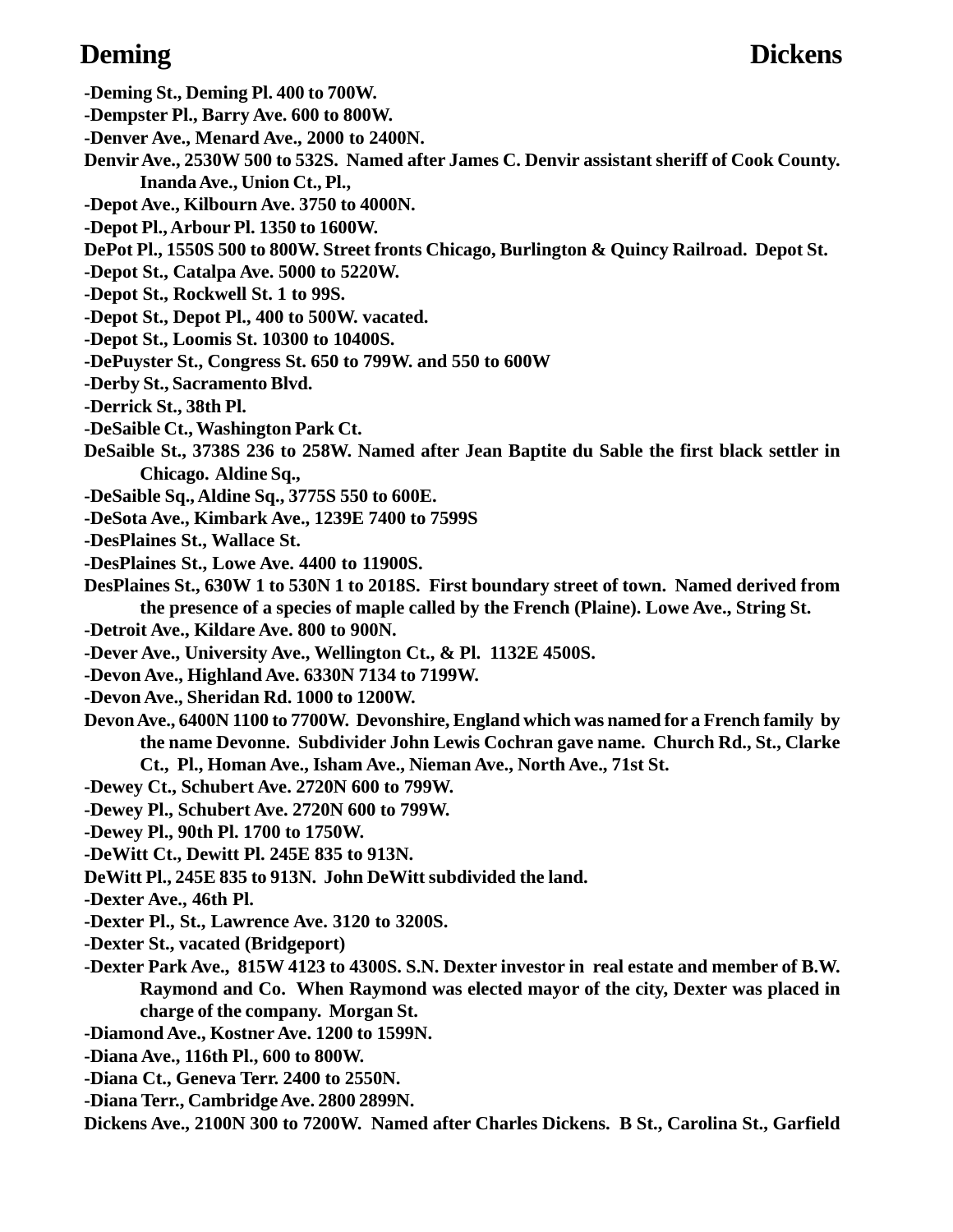- **Ave., Ct., Grape St., Harvey St., Hussum St., Luback St., Morgan St., Pleasant Ave., Sophia St., Dyer St.**
- **Dickens Drive 2100N in Lincoln Park.**
- **-Dickens Ave., & Blvd. Garfield Ave. Blvd 2100N 225 to 325W.**
- **-Dickey Ave., LeMoyne St. 3200 to 3599W.**
- **-Dickey St., Eggleston Ave. 5900 to 8050S and 8300 to 8700S.**
- **-Dickey St., LeMoyne St. 3200 to 3599W.**
- **-Dickey St., Normal Ave. 6500 to 6700S.**
- **Dickinson Ave., 4930W 4100 to 4200NW. Named after Arthur Dickinson pioneer north side contractor and realty broker. Lamon Ave.**
- **-Dickson St., Bosworth Ave. 1523W 1200 to 1800N.**
- **-Dieden St., vacated 1100N and 1300W to 1150N and 1160W.**
- **-Diller St., Claremont Ave. 300 to 599N.**
- **-Dinet St., 1550N 1300 to 1350W vacated.**
- **District Boulevard (Pvt), 4220S 4000 to 4558W. Street runs through the community of Archer Heights which was known as Archer Road District before 1900.**
- **-Diversey Ave., Diversey Pkwy.**
- **Diversey Ave., 2800N 2230 to 7200W. Named after Michael Diversey a German Catholic who donated land and built St. Michael Church. He was a city alderman in 1858. St., 35th St.**
- **-Diversey Blvd., Diversey Pkwy.**
- **-Diversey Ct., Magnolia Ave. 2600 to 2800N.**
- **-Diversey Pkwy., Ave., St.**
- **Diversey Parkway, 2800N 244 to 2228W.**
- **Diversey School Court, 2756N 1100 to 1140W.**
- **-Diversey St., Diversey Ave.,**
- **-Diversey St., Diversey Pkwy.**
- **-Division Ave., 6300W 6200 to 6399N vacated Marietta Ave.**
- **-Division Ave., Kennicott Ave. Dayso Ave. 4235W 4500 to 4730NE.**
- **-Division Ave., Banks St. 1 to 99E.**
- **-Division St., Kennicott Ave. 4235W 4500 to 4730NE.**
- **-Division St., Law Ave. 500 to 800S**
- **Division St., 1200N 1 to 88E 1 to 6000W. Divided Goose Island and marked the northern boundary of the city. Bishop ?.**
- **-Dixon St., Bosworth Ave. 1600 to 1800N.**
- **-Dixon Ave., Livermore Ave. 5535W 6200 to 6359N.**
- **-Dobbins St., Aberdeen St., 9800 to 9900S.**
- **Dobson Ave., 1026E 7100 to 13400S. Named after R.W. Dobson subdivider. Harrison Ave.**
- **-Dobyns St., 13th St. 1050 to 1100W.**
- **-Dock St., Wacker Drive**
- **Dr. Martin Luther King Drive, 400E 2300 to 13450S. Named after the slain civil rights leader. South Parkway.**
- **-Dodge Ave., California Ave. 5725 to 6400N.**
- **-Dodge St., vacated 300W 1400S**
- **-Dole Ave., Drummond Pl. 2700N 575 to 699W.**
- **-Dole St., vacated Bridgeport. 28th Pl.**
- **-Dolton Ave., Forrestville Ave. 520E 13400 to 13500S.**
- **Dominick St., 1430W 2051 to 2243NW. Named after William F. Dominick a landowner and subdi-**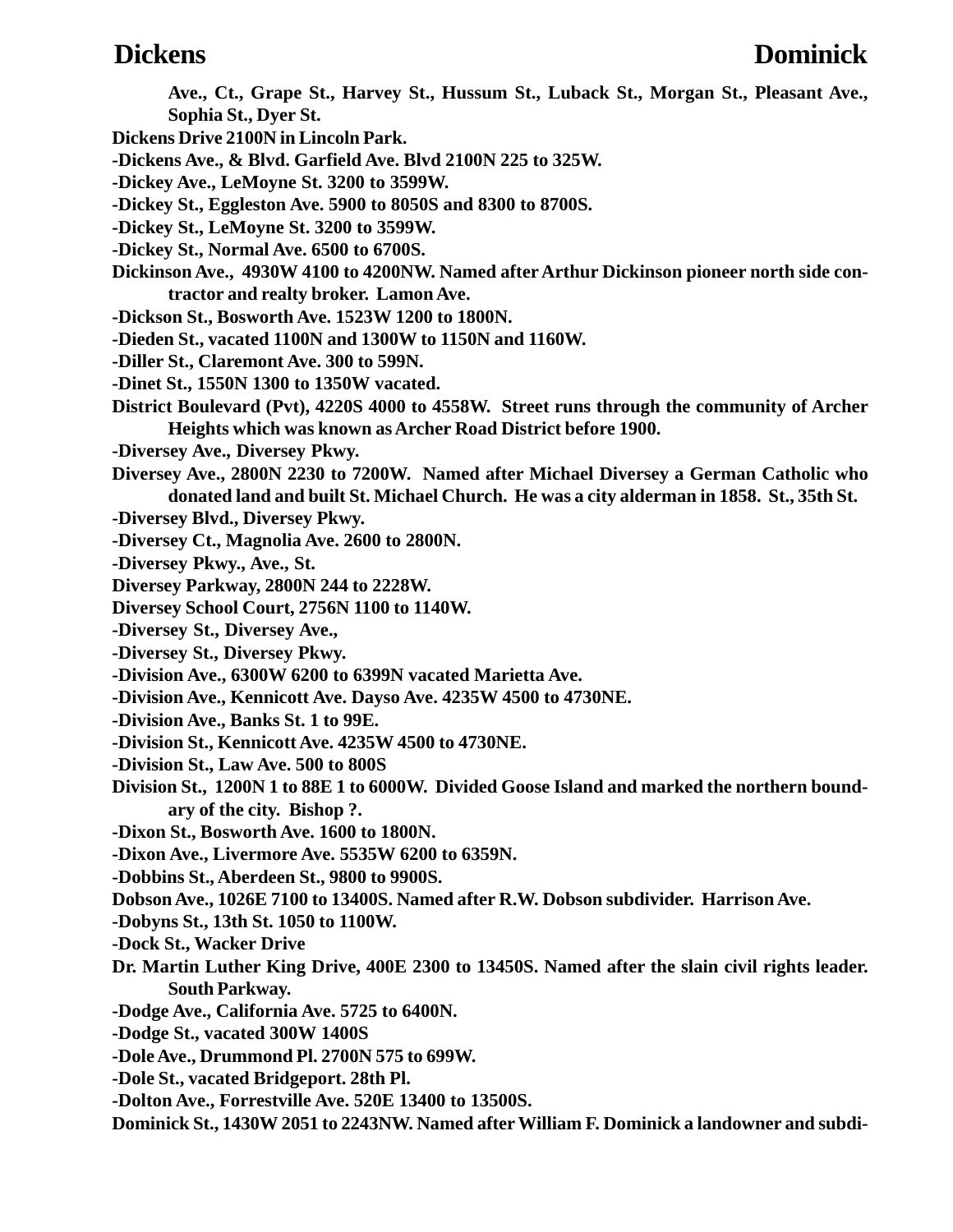### **Donney Draper**

**vider.**

**-Donney Ave., Lawndale Ave. 500 to 600S.**

- **Dorchester Ave., 1400E 4731 to 9000S. Named after Earl of Dorchester and Boston battle during the American Revolution at Dorchester Heights. Madison Ave., Ct., Rossano St., Star Ave.**
- **Dorchester Ave., (Pvt) 1400E 9500 to 9858S.**
- **-Dorman Ct., Cullerton St., 550 to 600W.**
- **-Dorr Pl., Potomac Ave. 3900 to 4000W.**
- **Doty (East) Ave., 1750E 10300 to 13000SW. Named after Duane Doty who came to Chicago from Detroit in 1875 where he had been superintendent of schools. He became superintendent**

**of schools in Chicago in 1877 and was the engineer who laid out the Town of Pullman in 1880.**

**Doty (West) Ave., 1200E 10700 to 13000S.**

**Douglas Blvd., 1330S 3100 to 3735W. Named after Stephen Douglas. Park ?.**

**Douglas Drive, 3500S 735 to 751E.**

- **-Douglas Arcade E. private 800 to 899E 3859S.**
- **-Douglas Ave., Mackinaw Ave. 106th to 114th St and 13000 to 13200S.**
- **-Douglas Ave., Sangamon St. 9100 to 9900S.**
- **-Douglas Ave., South Parkway 2200 to 3900S.**
- **-Douglas Ave., 35th Ave. 1 to 800E. 1 to 2400W.**
- **-Douglas Ave., 34th Pl. 500 to 568E.**
- **-Douglas Blvd., Independence Blvd. 3800W 503 to 1400S.**
- **-Douglas Blvd., 31st St. Blvd. 2400 to 2799W.**
- **-Douglas Blvd., Douglas Park Blvd., 1400S 3100 to 3799W.**
- **-Douglas Blvd., California Blvd. 2400 to 3099S.**
- **-Douglas Pl., South Park Way 2200 to 3900S.**
- **-Douglas Pl., 27th St. 200 to 400W.**
- **-Douglas Pl., 35th St. 800E to 2400W.**
- **-Douglas Pl., 34th Pl. 500 to 568E**
- **-Douglas St., Byron St. 2950 to 4600W.**
- **-Douglas St., Grenshaw St.**
- **-Douglas St., Mackinaw Ave.**
- **-Douglas Park Ave., Albany Ave. 1400 to 2200S. and 7500 to 7899S.**
- **-Douglas Park Pl., 14th St. 2750 to 2799W.**
- **-Douglas Park Pl., Washburne Ave., 12th Pl.**
- **-Dover Ave., Kolmar Ave. 4000 to 4200N.**
- **Dover St., 1400W 4400 to 4800N. Named after capital of Delaware.**
- **Dowagiac Ave., 5338W 6700 to 6758NW. Named after town in Michigan by the subdivider. It is a Potawatomi word for "scoop up" apparently referring to the abundant fish in the river.**
- **-Dowling Pl., Drummond Pl. 3400 to 5599W.**
- **-Downey Ave., Lawndale Ave., 500 to 600S.**
- **-Doyles Ct., 94th Pl. 3000 to 3050E.**
- **-Doyles Pl., E. 94th Pl. 3000 to 3050E.**
- **Drake Ave., 3535W 1400 to 11400S 400 to 6350N. Named after John B. Drake owner of the Tremont at the time of the ChicagoFire. He became the city fire commissioner in 1873. Brunswick ?., Buchanan Ave., Byford Ave., Clifton Park Ave., Cynthia Ct., Hancock St., Virgil Ave., Oglesby St., Hinkley Ave.**
- **Draper St., 2540N 1200 to 1260W. Named after Lyman Copeland Draper 1815-1891 a Wisconsin historian and biographer of Daniel Boone. Racine Ct., Wrightwood Pl.**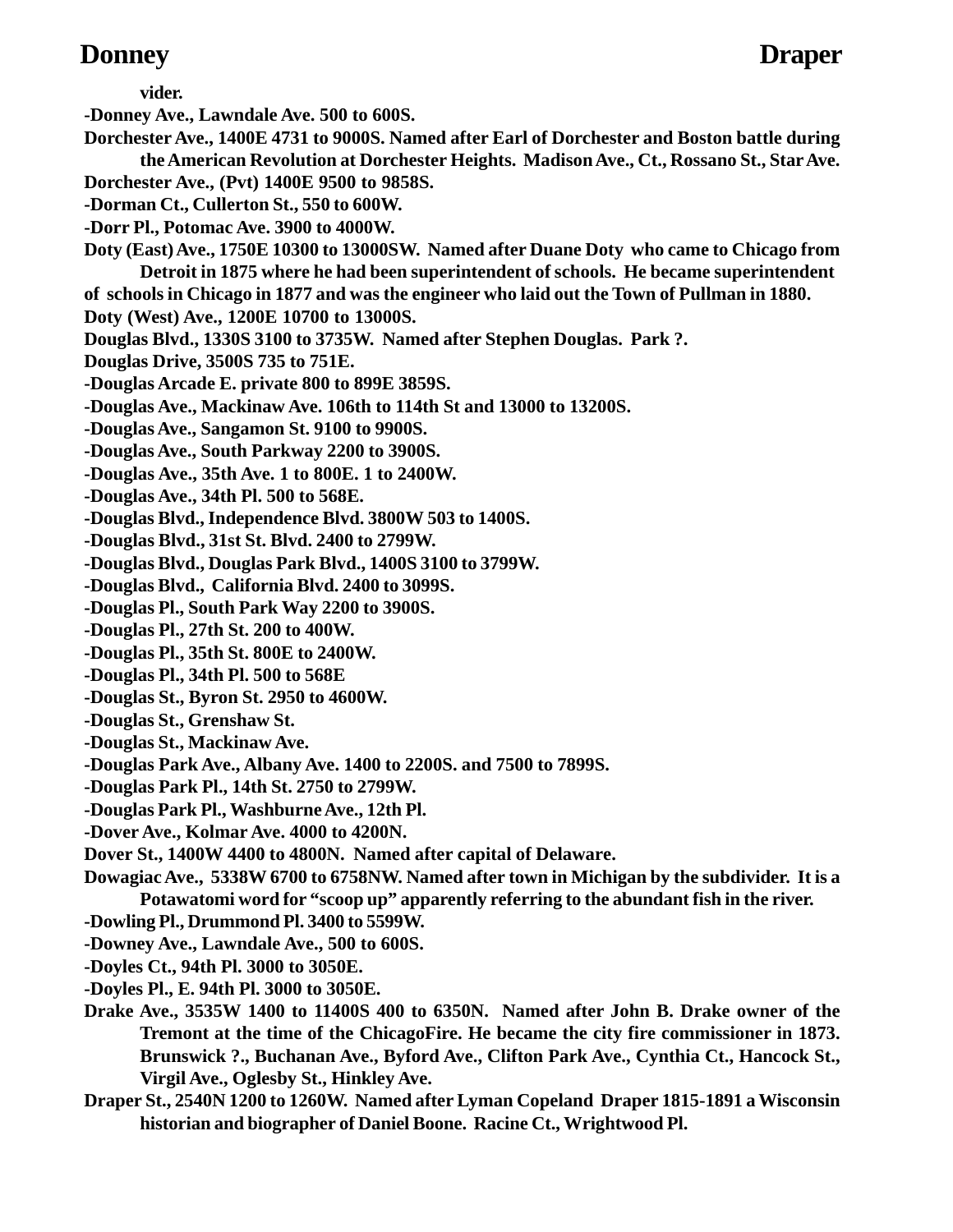**-Dresden Ave., Bernard St. 3100 to 3200N.**

**-Dresden St., Wabansia Ave. 1720N 5600 to 5999W.**

- **Drew St., 1700W 10500 to 10838S. Named after Charles W. Drew President of Chicago Fire Underwriter in 1885. Groveland Ct.**
- **-Drew St., Harvard Ave., 6900 to 7000S.**
- **Drexel Ave., 900E 5100 to 9858S. Bessemer Ave., Faraday Ave., Lake Ave.**
- **-Drexel Ave., Drexel Blvd.**
- **-Drexel Blvd., Olmsted Ave.**
- **Drexel Blvd. 900E 3900 to 5052S. Named after Francis Martin Drexel an American banker and philanthropist. He was the founder of the Philadelphia Banking House. Ave., Pkwy., Elm St., Grove Pkwy.**
- **-Drexel Ct., Maryland Ave. 4900 to 4950S.**
- **-Drexel Pkwy., Drexel Blvd.**
- **Drexel Square Drive, 5100S 801 to 857E. Same as above.**
- **-Dreyer St., Marshfield Ave. 4500 to 5500S and 6300 to 7100S.**
- **-Drive St., Pullman Dr. 9500S and 1425E to 10400S and 900E. vacated**
- **Drummond Pl., 2634N 530 to 5600W. Named after Thomas Drummond. He was judge in the U.S. District Court 1850-1854. Babetta St., Boardman Pl., Dole Ave., Hayes St., Dowling Pl., Huck Ct., Pine St., Seminary Pl., Sherman Pl., 33rd Pl.,**
- **-Drummond Ave., Sacramento Ave. 1000 to 1200N.**
- **-Dryburgh St., 45th Pl. 3600 to 3700W.**
- **-Duane St., 116th St. 1600 to 1775W and 2000 to 2199W.**
- **-Dudley Ave., 56th St.**
- **-Dudley St., Winchester Ave. 800 to 1200N and 1600 to 2200N.**
- **-Dudley ?., Honore St.**
- **-Dummy Rd., Broadway**
- **Dunbar Ave., 245E 9200 to 9300S. Named after Paul Lawrence Dunbar a black poet from Dayton Ohio.**
- **-Duncan Ave., Burnham Ave. 7650 to 8200S.**
- **-Duncan Ave., Princeton Ave.**
- **-Duncan Park, 42nd Pl. 300 to 600W.**
- **-Dundee Rd., Talcott Ave.**
- **-Dunham Ave., Gano Ave., 30th St. 300 to 499E.**
- **-Dunham Ave., Harvard Ave., 11500 to 11899S.**
- **-Dunn St., vacated 600W 400N**
- **-Dunning St., Altgeld St. 800 to 7200W.**
- **-Dupont Slip 2210 to 2399S 1250W.**
- **-Durham Ave., Harvard Ave. 11500 to 11899S. (same as Dunham).**
- **-Durham Ave., Kilpatrick Ave. 1600 to 2400N.**
- **-Dussold St., 12th Pl. 600 to 799W.**
- **-Dutton Ave., Maryland Ave., 7200 to 8700S.**
- **-Dwight St., Ainslie St. 4800 to 5225W.**
- **-Dyer St., Halsted St. 2200 to 3900S.**
- **-Dyer St., Lovejoy Ave. 5100N and 5450W to 5225N and 5550W.**
- **-Dyer St., Aberdeen St., 8700 to 9400S.**
- **-Dyer St., Dickens Ave., 300 to 800W.**
- **-Dymond Pl., Gettysburg St., 5334 to 5400W vacated.**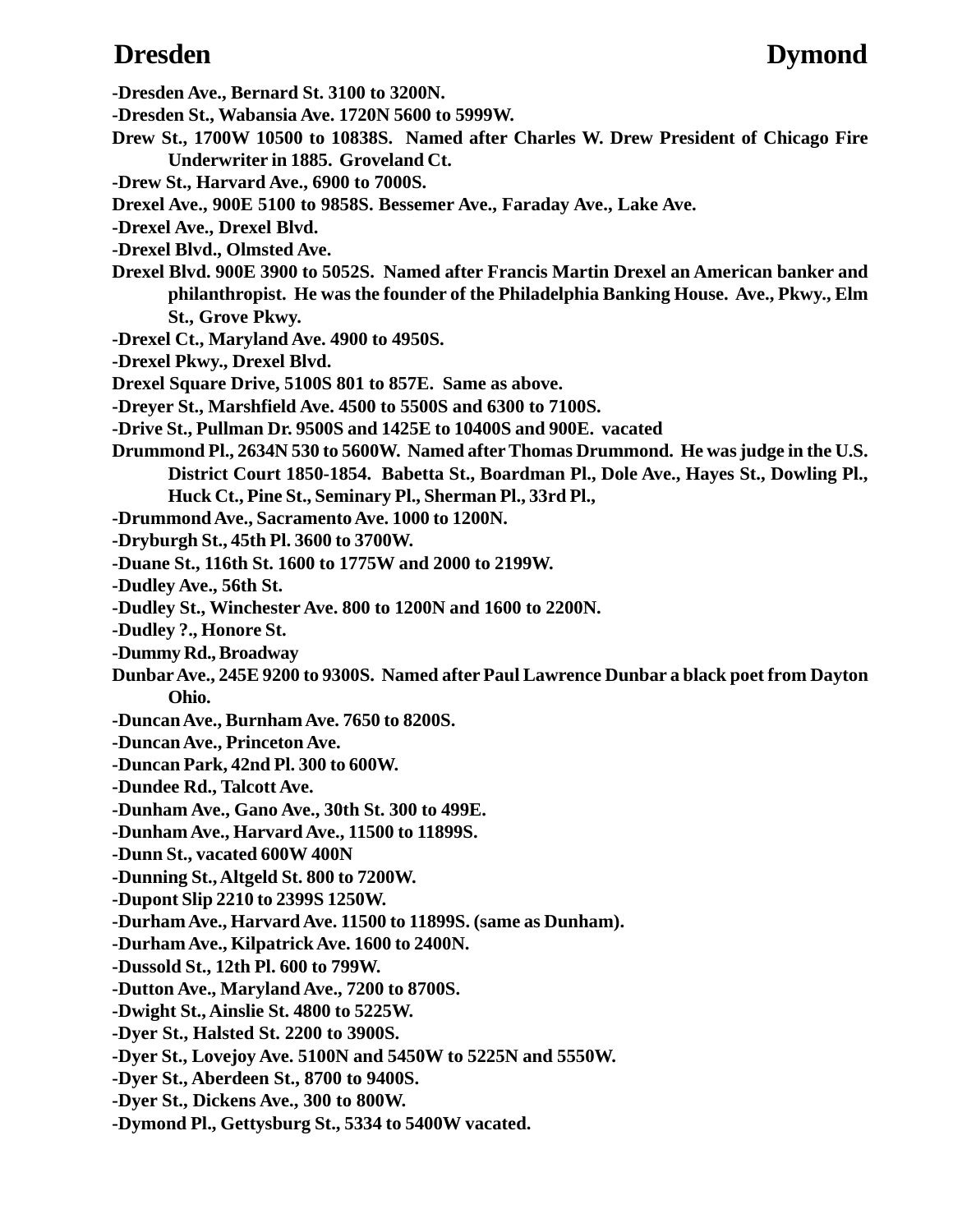# **E**

- **-E Avenue, Avenue E., 11400 to 12000S.**
- **-E St., 38th St. 800 to 999W.**
- **-Eagan Ave., Pershing Rd. Same as Egan 800E to 2400W.**
- **-Eagle St., Couch Pl. 175N 650 to 799W.**
- **-Earl Ave., Cregier Ave., 7450 to 7900S and 7100 to 7450S vacated**
- **-Earl St., 29th Pl. 330 to 399W.**
- **-Earle Pl., Green St.**
- **Early Ave., 5700N 1200 to 1400NW. Named after Rev. J.H. Early President of Loyola College in 1867. Named by John Lewis Cochran subdivider.**
- **-East Ct., Hudson Ave. 3150 to 3200N.**
- **-East St., Lavergne Ave. 4800 to 5199N.**
- **East Circle Ave., 7100W 5700 to 6000NE. Street forms a circle.**
- **-East Crescent Ave., Bell Ave. 10700 to 11050S.**

**East Dr., Field Dr.**

- **-East End Ave., Everett Ave. 5500 to 5600S**
- **-East End Ave., Hyde Park Blvd. 5100 to 5600S at 1650E.**
- **East End Ave., 1700E 4800 to 9350S. From East End Park named by Paul Cornell subdidver. Located on the east side of town. Avenue B, Reynolds Ave., Ridgeland Ave., Bickerdike Ave., Seipp Ave., Transit Ave.**

**East River Drive, 400N**

- **-Eastern Ave., Ashland Ave. 5200 to 5300N.**
- **-Eastern Ave., Francisco Ave. 6900 to 7100S.**
- **-Eastern Ave., Nagle Ave. 5600 to 6400N.**
- **-East Gross Ave., Ravenswood Ave.**
- **-East Lake Ave., East Lake Terr.**
- **East Lake Terr., 1300W 7500 to 7800N. Named by subdivider because its position next to the Lake. Garrison Ave., Lakeside Terr.**
- **-East Park St., Bell Ave., 2150 to 2250N.**
- **-East River St., Boyd St vacated 2939E 11600S.**
- **-Eastman Ave., Olympia Ave. 6643 to 6800N**
- **-Eastman St., Edmunds St. 5000N and 5450W to 4925N and 5600W.**
- **Eastman St., 1440N 800 to 1100SW. Named after Zebina Eastman the first man to send a slave from Chicago to Canada via the Underground Railroad. He was born in North Amhert, Mass. on 5 September 1815 and died in Maywood, IL. 14 June 1883. Edmunds St.**
- **-East Prairie Rd.**
- **East River Rd., 8800W 4400 to 6000N. Street marks the eastern boundary of a forest preserve through which the DesPlaines River flows.**
- **Eastview Pk., 1726E 5400 to 5418S. Named for its east view.**
- **-East Water St., Benson St. 1400W and 3200S to 1300W and 3300S.**
- **-East Water St., Stone St. 79E 1200 to 1350N.**
- **-East Water St., 400W 1 to 200N vacated.**
- **-East Water St., Wacker Dr.**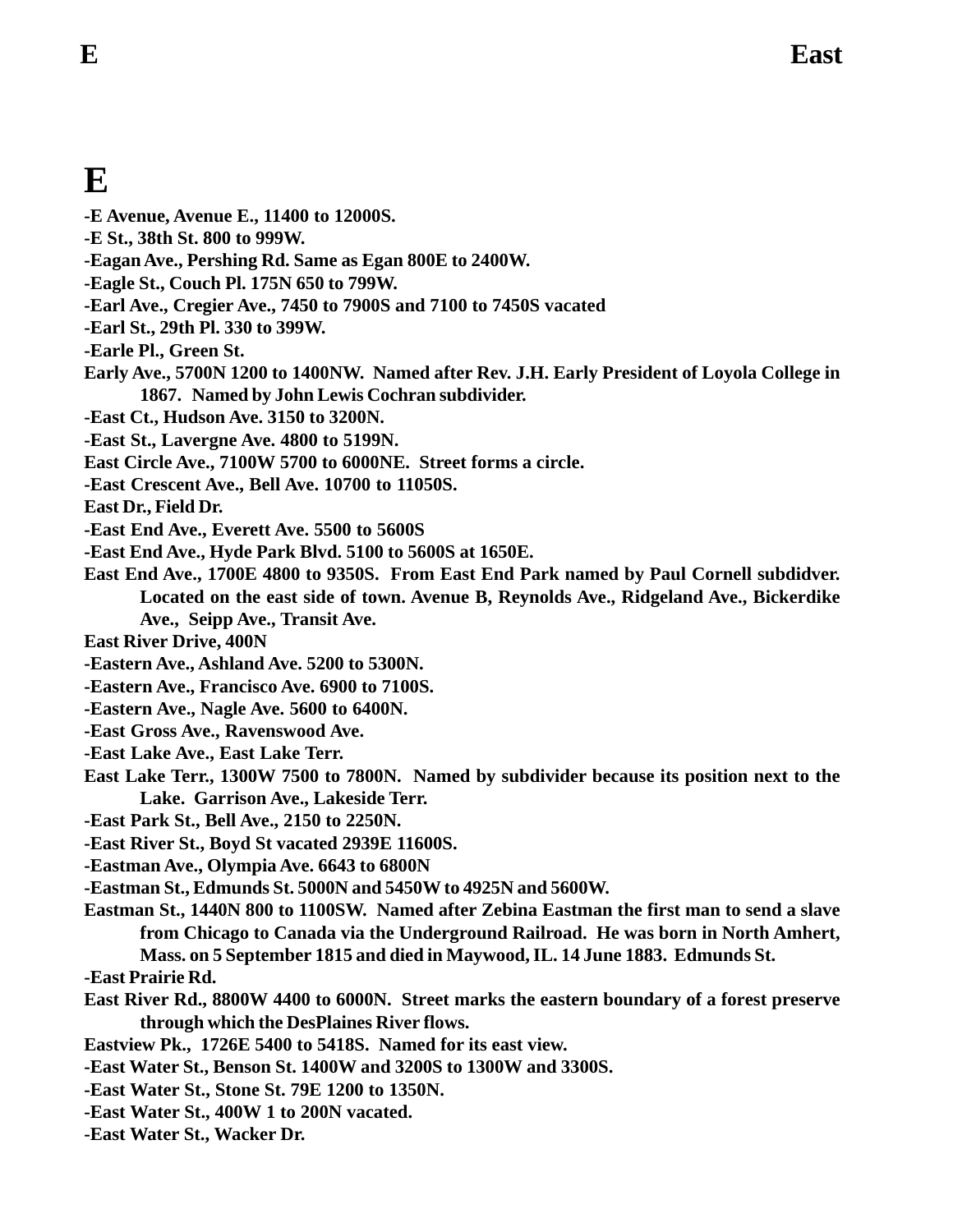**-East Wharf ?., Libby Ave. 5200W 4800 to 4864NW.**

- **Eastwood Ave., 4635N 800 to 6400W, Named by subdivider, Northwest Land Association due to a small pine woods at east end of the subdivision. Gegenheimer Ave., Isabella Ave., Jamot St., Leland Ave., Mitchell St., Slocum St.**
- **-Eberhard Ave., St. Louis Ave. 5500 to 6700S**
- **-Eberhart Ave., Vincennes Ave. 3900 to 5100S.**
- **-Eberhart Ave., Crystal St. 3200 to 3400W.**
- **Eberhart Ave., 500E 3150 to 11125S. Named after John Eberhart superintendent of schools in Cook County. Grace St., Moo-Nah-Way Pl., Stanton Ave., Vincennes Ave., 9th Ave., Rhodes Ave.**
- **-Eberhart St., Crystal St. 3200 to 3400W.**
- **-Eberly Ave., St. Louis Ave. 3100 to 5400N.**
- **-Ebuda Ave., 109th St. 2000 to 2399W.**
- **-Ebuda Ave., 108th Pl. 1900 to 1999W.**
- **-Echols St., Greenview Ave.**
- **-Eda St., 36th Pl. 1 to 200E.**
- **-Edbrook Pl., Palmer St. 2400 to 2550W.**
- **Edbrooke Ave., 126E 10500 to 12658S. Named after Wilboughby J. Edbrooke early Chicago architect born in Chicago on 3 Sept 1843. He submitted plans for a new Court House in 1871. Curtis Ave., Michigan Pl., Rouland Ave., Young St., Roseland Ave.**
- **Eddy St., 3538N 1100 to 6359W. Named after D.C. Eddy who laid out Lake View subdivision in 1888. Dale St., Kenwood Ave., McMaster St., Morton St.**
- **-Eden Ave., St. Lawrence Ave. 520E 3800 to 3900S.**
- **Edens Expressway, Named after William G. Edens banker and pioneer road developer. He led the fight in 1918-20 for the first Illinois highway bond issue. Edens Superhighway.**
- **Edens Parkway, 4812W 5400 to 5500N.**
- **-Edgar St., Marshfield Ave. 1600 to 1900N.**
- **Edgebrook Terr., 5925W 6650 to 6700NW. Street is in Edgebrook Neighborhood.**
- **-Edgecomb Pl., Cuyler Ave. 4114N 800 to 999W.**
- **-Edgemont Ave., Grenshaw St. 1100S 1300 to 1599W.**
- **-Edgerton Ave., Harper Ave. 6000 to 6100S.**
- **Edgewater Ave., 5732N 1200 to 1700W. Named after the community of Edgewater which was laid out by Cochran and McClure. It was at the edge of the water of Lake Michigan.**
- **Edgewater Beach Dr., 940W 5400 to 5424N. This street ran alongside the Edgewater Beach Hotel that was demolished in 1970.**
- **-Edgewater Pl., Highland Ave. 1400 to 2000W.**
- **-Edgewater Terr., Gregory St. 1400 to 1799W.**
- **-Edgewood Ave., Belden Ave. 2314N 2800 to 3199W.**
- **-Edina Pl., Plymouth Ct. 300 to 1400S.**
- **-Edison Blvd., Olcott Ave. 6150 to 6450N.**
- **-Edison St., Olcott Ave. 6150 to 6450N.**
- **-Edison Park Ave., Northwest Highway 6600 to 6965N 7400 to 7800W.**
- **-Edith St., Rice St. 3350 to 3400W.**
- **-Edmair St., Edmaire St.11400S 1700 to 2100NW.**
- **Edmaire St., 11400S 1700 to 2100NW. Named after Edmaire Family who were early settlers and landowners in this section of town. Edmair St., Wesley St., Weston St., 114th St.**
- **-Edmond St., Aldine Ave. 600 to 900W.**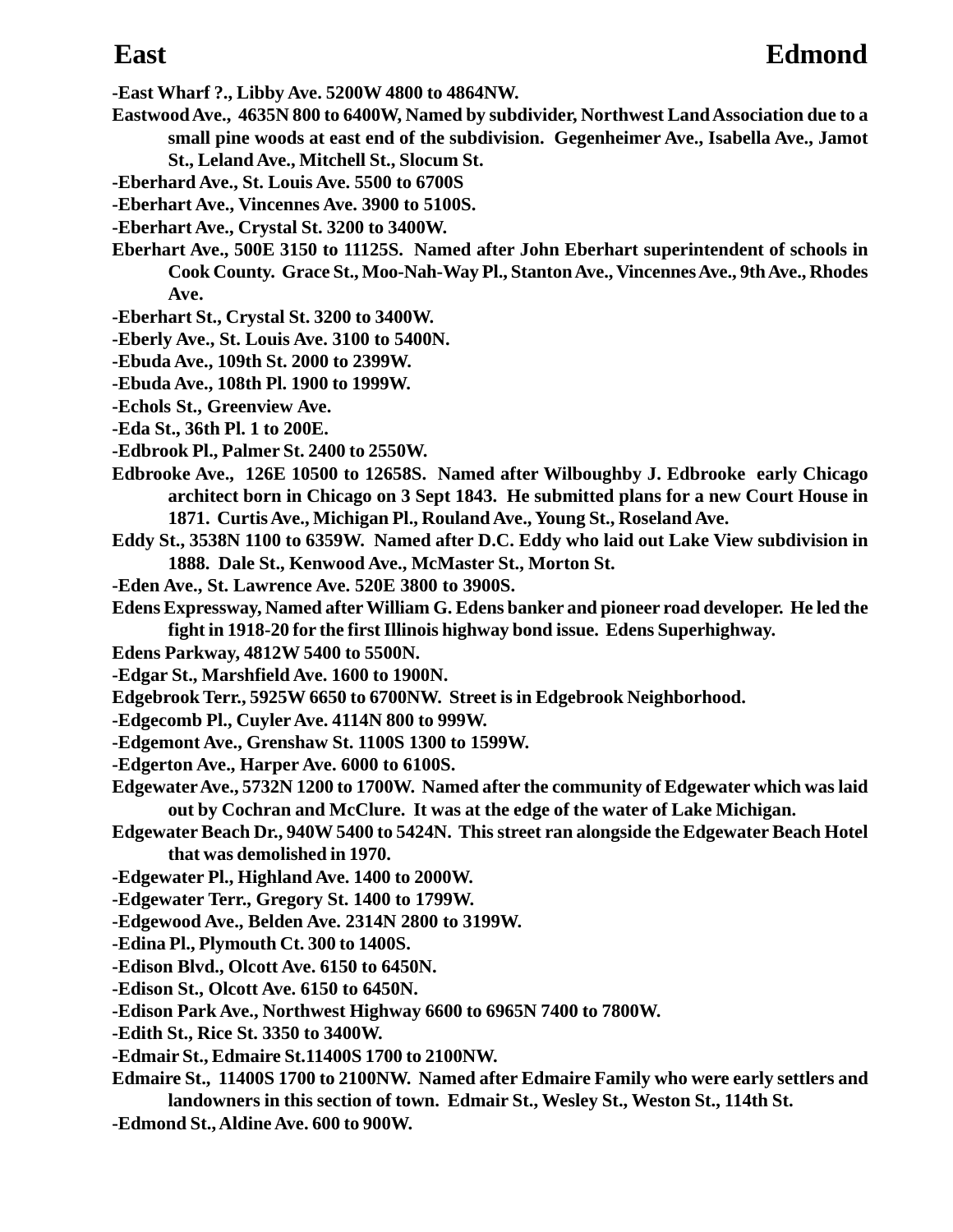# **Edmond 82nd**

- **-Edmond St., School St. 900 to 1200W.**
- **-Edmunds St., Eastman St.**
- **Edmunds St., 5000N 5500 to 5574SW. Named after George Edmunds a subdivider and politician. He was U.S. Senator from Illinois from 1866 to 1891. Eastman St.**
- **-Edson Ave., Kenmore Ave. 2660 to 2800N.**
- **-Edward Ave., Birchwood Ave. 1700 to 2000W.**
- **-Edward Ave., Escanaba Ave. 7800 to 8300S.**
- **Edward Ct., 743W 2100 to 2158N. Named after Ninian Myron Edwards Illinois governor in 1809. He was instrumental in building the Illinois and Michigan Canal. The "s" in his name was dropped on the street. Edward St.**
- **-Edward St., Edward Ct. 743W 2100 to 2158N.**
- **-Edwards St., Linder Ave., 4700 to 4900N.**
- **-Edwards St., Vacated Canalport.**
- **-Edwards St., Gale St. 4942N 5400 to 5500SW.**
- **-Egan St., Pershing Rd. 800E to 2399W.**
- **-Egandale Ave., Ellis Ave. 4300 to 6700S.**
- **-Egania Pl., Superior St. 2000 to 2199W.**
- **-Egerton Ave., Carpenter St. 6700 to 7100S.**
- **Eggleston Ave., 431W 5900 to 12950S. Named after Charles B. Eggleston land owner and south side subdivider. He was a member of the Board of Trade in 1871. Canal St., Dickey St., James ?., Park Ave., Westcott Ct., St., Fernwood Park, Hanover St.**
- **-Egyptian Rd., Halsted St. (1830 to 1837 map).**
- **-Eich St., vacated 1468N 675W to 1400N 725W.**
- **Eisenhower Expressway 500S., Named after 34th President of the U.S.**
- **-8th Ave., Avenue G 9700 to 10200S.**
- **-8th Ave., Maryland Ave. 850E 10300 to 10599S.**
- **-8th Ave., Vernon Ave., 3950 to 4000S.**
- **-8th St., Balbo Ave. 1 to 99E.**
- **8th St., 9th St., Peck Ct., Pl.**
- **18th Pl., St., Van Horn St., Zion Pl., Isabel Ct.**
- **-18th St., 18th Pl.**
- **18th St., Evans St., Old St.**
- **80th Ave.**
- **-80th Ave., Pacific Ave., 3200 to 3900N.**
- **-80th Ct., 80th Pl.**
- **-80th Ct., Page Ave. 3514 to 3999N.**
- **80th Pl., Clark Ave., Coleton Ave., Elizabeth Ct.**
- **80th St., Parent Ave.**
- **-81st Ave., Panama Ave. 3446 to 3999N.**
- **-81st Ct., 81st Pl.**
- **-81st Ct., Paris Ave. 3410 to 3999N.**
- **81st Pl., Ct., Auburn Ave., Maude Ave., Peirce St. or Pierce St.**
- **81st St.**
- **-82nd Ave., Pioneer Ave. 3340 to 3999N.**
- **-82nd Ct., 82nd Pl.**
- **-82nd Ct., Pittsburgh Ave. 3300 to 3999N.**
- **82nd Pl., Ct., Marston Ave.**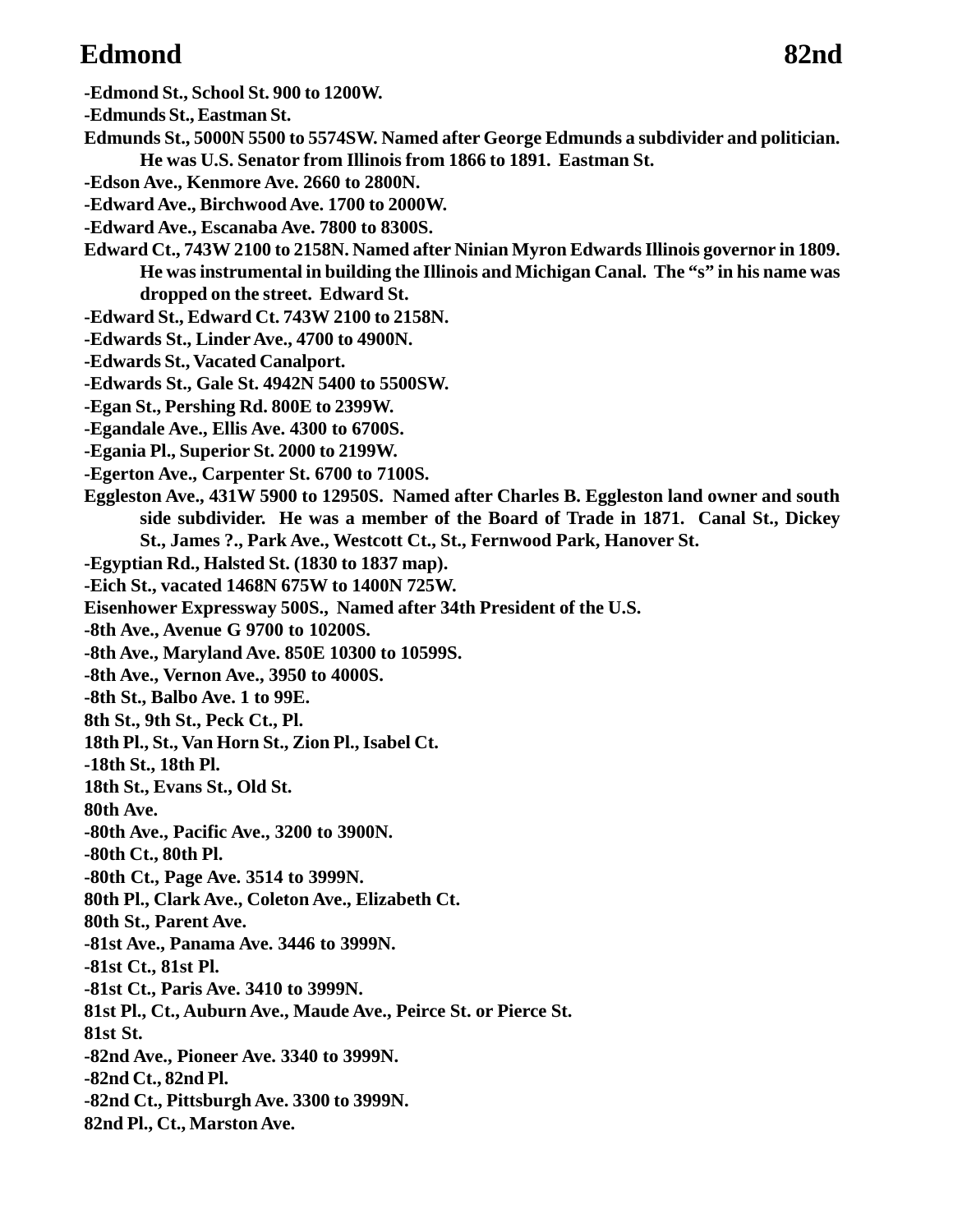### **82nd Elizabeth**

**-82nd St., Bowman ?. -83rd Ave., Plainfield Ave. 3228 to 3999N. -83rd Ct., Pontiac Ave., 3200 to 3999N. 83rd Pl., Cambridge Ave. 83rd St. -84th Ave., Pueblo Ave. 3200 to 3999N. 84th Pl., Coulton Ave. 84th St. 85th Pl. 85th St. 86th Pl. 86th St. 87th Pl. 87th St., Blvd. 1 to 800W. 87th St. Blvd., 87th St. 88th Pl. 88th St. 89th Pl. -89th Pl., 89th St., 2150 to 2200W. 89th St., Beverley Ct., 89th Pl. Elaine Pl., 700W 3400 to 3460N. Named after Elaine Hundley the wife of subdivider E. Hundley. Orchard St., Elaine St. -Elaine St., Elaine Pl., 3400 to 3500N. Elbridge Ave., 3600W 3000 to 3100N. Named after Elbridge Hanery a prominent member of the Chicago Bar Association. -Elburn Ave., Fillmore St. 1020S 1300 to 1599W. -Elda Ave., Torrence Ave. -Elderkin St., Carmen Ave. 5000 to 5500W. -Eldred Ave., Jeffery Ave. 6700 to 8700S. -Eldred Ave., Paxton Ave. -Eldredge Ct., 9th St. 1 to 99E. -Eldredge Ct., 9th St. 1 to 99E. -Eleanor Ave., Crandon Ave. 8300 to 8550S and 11600 to 12600S. Eleanor St., 1200W 2500 to 2870SW. Named after Eleanor Kinzie the wife of John Kinzie.** Cologne St., Heldmaier Ave., 25th St., Water St. **-Elevator St., vacated (Bridgeport) 1600W 2700S to 1800W 2800SW. -11th Ave., Avenue D 10100 to 10200S vacated. 11th Pl., Lake Park Pl., Park Row, Park Pl. -11th St., Grenshaw St. 1300 to 1599W. 11th St., Harmon Ct., Pl., Mather St., 1050S 1000 to 1150W. -Elexander Ave., Kenmore Ave. 4000 to 4399N -Elgin St., 21st Pl. 255 to 500W vacated. Elias Ct., 1200W 2900 to 2978SE. Named after Elias Kane the first Sec. of State of Illinois under Gov. Bond in 1824. Elias St. -Elias St., Elias Ct. -Elixabeth Ave., Calhoun Ave. 12300 to 12500S. -Elizabeth Ave., Clyde Ave. 7000 to 13799S.**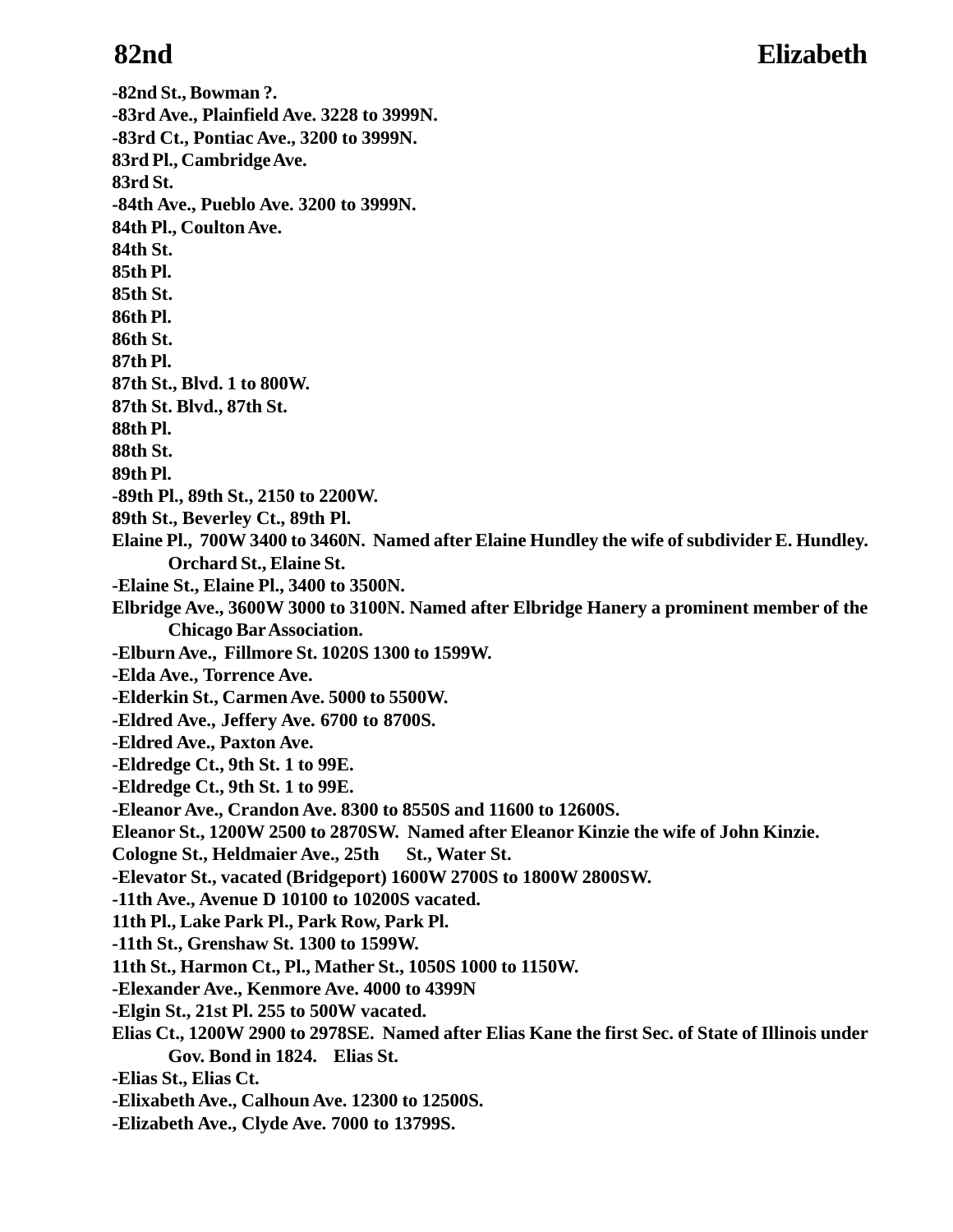# **Elizabeth Elm**

- **-Elizabeth Ave., Crandon Ave. 11600 to 12600S.**
- **-Elizabeth Ave., 115th St. 2100 to 2399W.**
- **-Elizabeth Ct., 80th Pl. 600 to 650W.**
- **-Elizabeth St., 53rd Pl., 400 to 499W.**
- **-Elizabeth St., 33rd St.**
- **-Elizabeth St., Bishop St. 9500 to 9700S and SE.**
- **Elizabeth St., 1238W 1 to 858N 4700 to 12300S. Named after Mrs. Elizabeth May Curtiss wife of the subdivider. She was the daughter of Mayor Curtiss. Chase St., Cook St., Currier St., Keith St., Loring Ave., School St., Throop St., Richard Ave., Bassett St., John St.**
- **-Elk St., Evergreen Ave. 1330N 1650 to 1699W.**
- **-Elk Grove Ave., Wolcott Ave. 1600 to 2200N.**
- **Elk Grove Ave., 1800W 1400 to 1600N. Named after the town of Elk Grove which was a meeting place for the early settlers. Name was given because of the presence of elk.**
- **-Elk Grove St., Elk Grove Ave. 1800W 1400 to 1600N.**
- **-Elk Grove St., Wolcott Ave. 1600 to 2200N.**
- **-Elkart St., 46th St. 200 to 400W.**
- **-Ella St., Keeler Ave. 1100 to 1200N.**
- **-Elleanor Ave., Calhoun Ave. 12200 to 12499S.**
- **-Ellen Ave., Ellen St., 1700 to 1800W.**
- **-Ellen St., Sangamon St. 6700 to 6900S**
- **Ellen St., 1282N 1700 to 1900W. Named after Ellen Kinzie the daughter of John and Eleanor Kinzie. Ridgely St., Ellen Ave., Lee St.**
- **-Ellerton Ave., Louis Ave. 6025N 5150W to 6400N 5700W.**
- **-Ellery Ave., Hoyne Ave. 7900 to 8300S.**
- **-Ellington Ave., Merrill Ave. 7000 to 7500S.**
- **Elliott Ave., 1800E 8100 to 8200SW. Named after Elliott Anthony south side subdivider.**
- **-Ellis Ave., Columbia Ave. 6735N 7700 to 7799W.**
- **-Ellis Ave., Ingleside Ave.**
- **Ellis Ave., 600E 2600 to 13500SE. Named after Samuel Ellis subdivider of that section in 1835. Cedar St., Cottage Pl., Egandale Ave., Greenwood Ave., Groveland Park Ave., Nebraska Pl., Wharton Ave., Thornton Ave.**
- **-Ellis Ct., 38th Pl. 425 to 500E.**
- **-Ellis Pl., 36th St. 600 to 700E.**
- **Ellis Park, 3600S 625E.**
- **-Ellis St., 38th Pl. 425 to 500E.**
- **-Ellsworth St., Shields Ave. 600 to 1000S 1200 to 1400S.**
- **Ellsworth Drive, Washington Park. Named after Civil War hero or James Ellsworth a commissioner of the South Park District from 1889 to 1899.**
- **-Ellwood St., Oakley Ave. 2300W 6800 to 7599N.**
- **-Elm St., Oakley Ave., 6950 to 7050N and 7200 to 7350N.**
- **-Elm St., Ainslie St. 3850 to 4250W.**
- **-Elm St., Balmoral Ave. 4950 to 5100W.**
- **-Elm St., Drexel Blvd.**
- **-Elm St., Grace St. 6600 to 6800W**
- **-Elm St., Union Ave.**
- **-Elm St., Hobart Ave. 5636N 6800 to 7100W.**
- **-Elm St., Neva Ave. 5900 to 6290N.**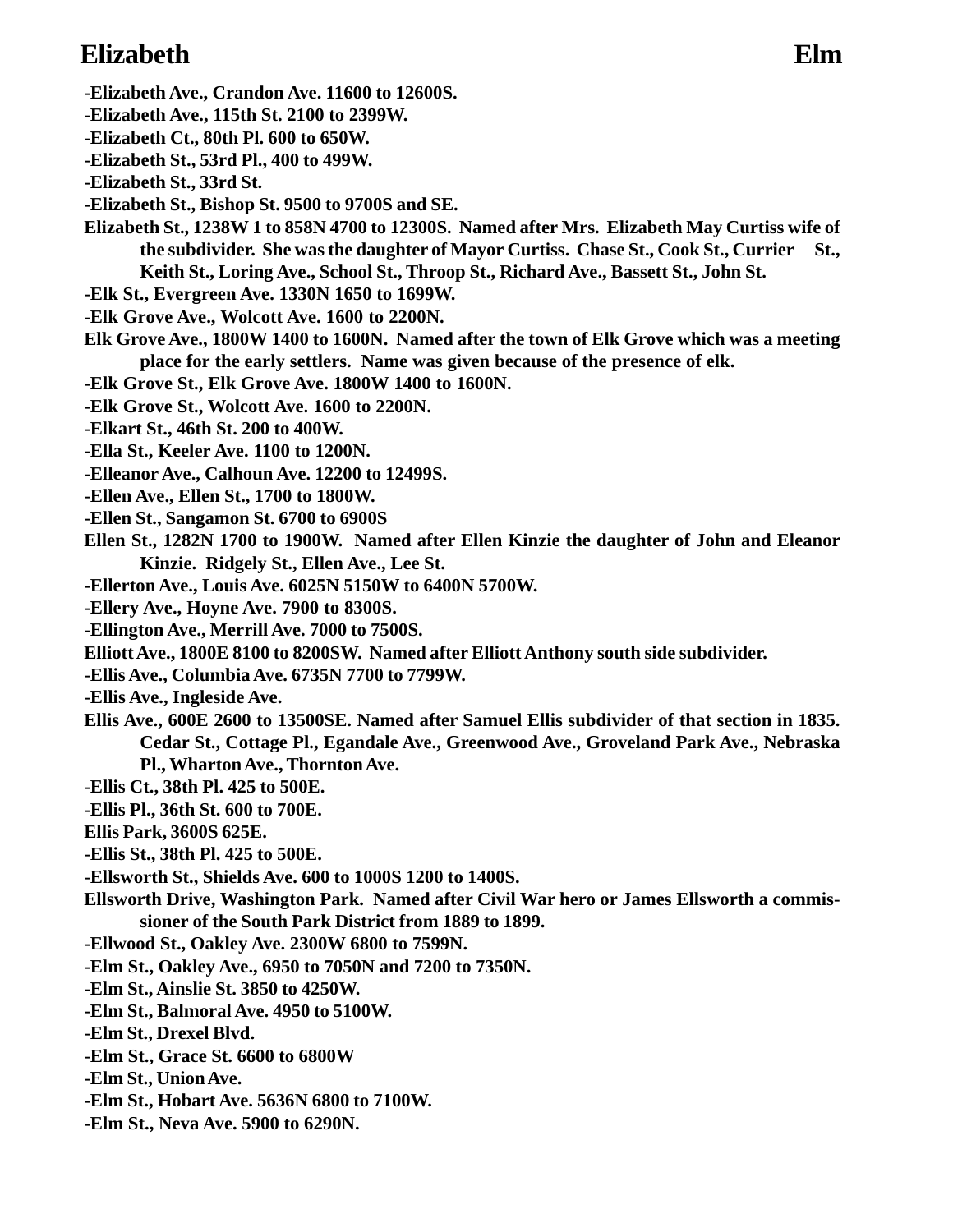- **-Elm St., Ohio St. 5100 to 6000W.**
- **-Elm St., 55th St. 800 to 1700E.**
- **-Elm St., 78th St.**
- **-Elm St., 105th St. 800 to 3475W.**
- **Elm St., 1138N 1 to 92E 1 to 752W. Named after the tree. Thorn St.**
- **Elmdale Ave., 6000N 1200 to 1600W. Swedish people named it after town of Elmdale in Sweden. The name was supported by alderman who represented a large Swedish population. Peterson Ave.**
- **-Elmer Ave., Manton Ave. 5850W 5900N to 5950W 6000N.**
- **-Elmhurst Ave., Thorndale Ave., 950 to 1200W.**
- **Elmhurst Rd., 12800W 6645 to 6759N. This street at one time originated in Elmhurst. It runs**
- **within Chicago city limits only for a couple blocks along the western edge of O'Hare.**
- **-Elmira St., 32nd St.**
- **-Elmore Ave., South Park Way 2200 to 2900S.**
- **-Elmwood Ave., Natchez Ave. 6434W 5450 to 5599N.**
- **-Elmwood Ave., Ct., Johnson Pl., Vincennes Pl. 600E 3700 to 3900S.**
- **-Elmwood Ct., Elmwood Ave. 3700 to 3900S.**
- **-Elmwood Pl., Elmwood Ave., 600E 3700 to 3900S.**
- **-Elon St., Union Ave. 6900 to 7100S.**
- **Elsdon Ave., 3610W 5415 to 5445S. Eldson was a small railroad workers' settlement before WW I in what is now Gage Park.**
- **-Elston Ave., Indian Rd. 5850W 6100N to 6250W 6350N.**
- **Elston Ave., 825N at 1132W 6200N at 6200W. Named after Daniel Elston a soap manufacturer and alderman from the fourth ward in 1837 until 1848. He was a landowner and subdi-vider. Rd., Low Rd.**
- **-Elston Ct., Argyle St. 4750 to 4800W**
- **-Elston Rd., Elston Ave. 825N at 1132W 6200N at 6200W.**
- **-Elwood St., Wood St. 1320NE to 1360N.**
- **-Emerald Ave., 108th St. 3000 to 3600W.**
- **Emerald Ave., 732W 2501 to 13600S. Irish settlers named the street after homeland "Emerald Isle." St., Lewis St., Murray St., Regina St., Richardson Ave.**
- **Emerald Drive, 724W 6200S to 746W at 6438S.**
- **-Emerald St., Emerald Ave.**
- **-Emerald St., Kamerling Ave. 4200 to 4399W 5000 to 5250W 5450 to 5600W.**
- **-Emerald St., Poplar Ave. 2900S 950W to 3100S 850W.**
- **-Emerson Ave., Race Ave. 524N 1800 to 2299W and 1525N 1600W.**
- **-Emerson Rd., Lehigh Ave., 6200N 5410W to 6399N 5450W.**
- **-Emery St., Roscoe St. 3500 to 3550W.**
- **-Emery St., Thomas St. 3200 to 3300W and 3500 to 3900W.**
- **-Emily St., Cortez St. 1040N 1600 to 1799W.**
- **-Emmet St., Kostner Ave. 4700 to 5500S.**
- **Emmett St., 3200W 2600 to 2638N. Named after John Emmett subdivider in 1883 named by John Staples another subdivider who were partners. Evergreen St.**
- **-Empire Slip, 750W 2200 to 2330S.**
- **-Emmier Ct.**
- **-Emma St., Cortez St. 1043N 1400 to 1599W.**
- **-Ems St., Palmer St. 2200 to 2550W.**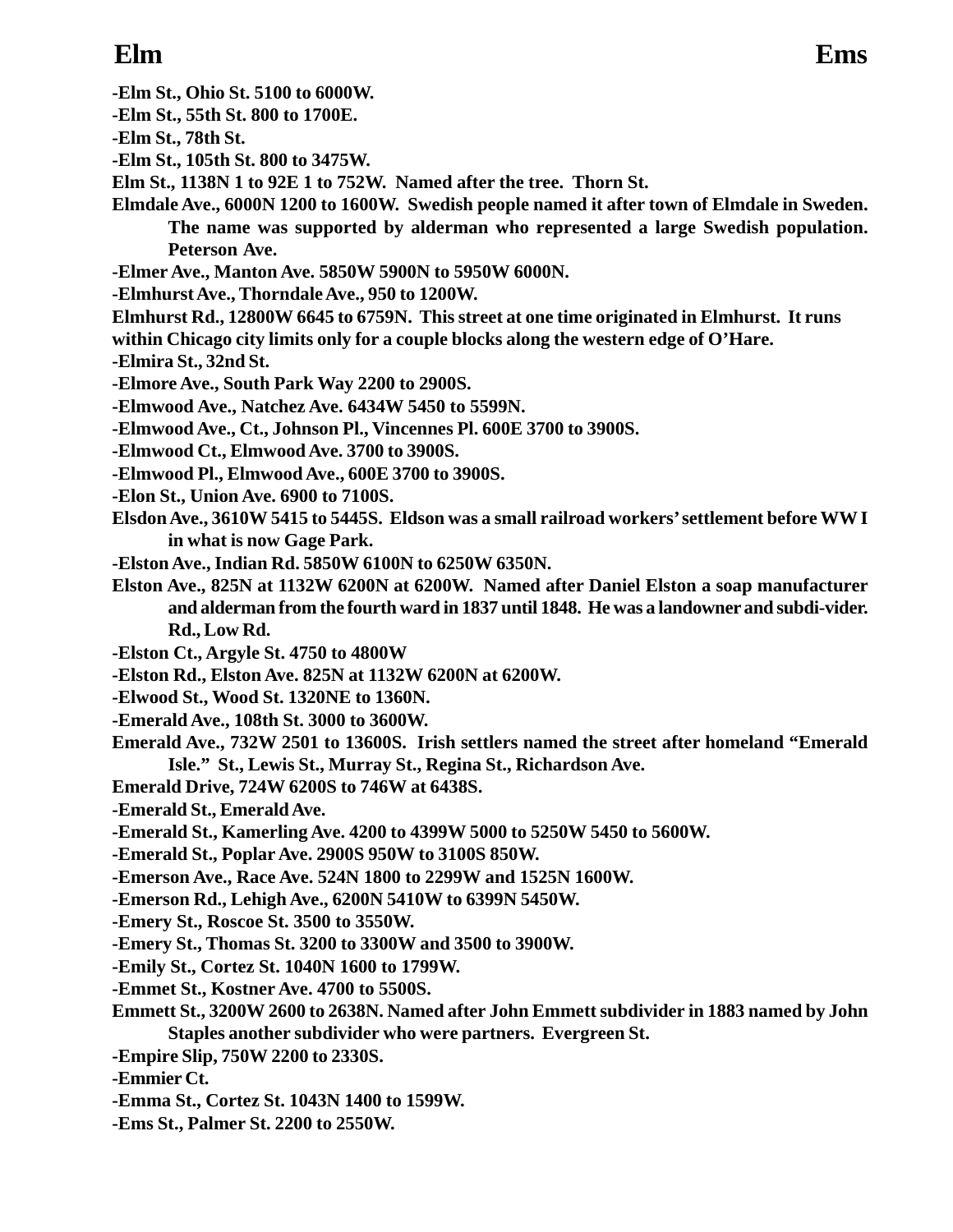# **Enfield Euclid**

- **-Enfield Ave., Lundy Ave. 5565W 6201 to 6362N.**
- **-Englewood Ave., 62nd Pl. 3200 to 4000W.**
- **-Englewood Ave., 70th St.**
- **Englewood Ave., 6224S 200 to 800W. Named by H.B. Lewis pioneer resident in the district after his return from a trip to Englewood, New Jersey. 62nd Pl.**
- **-English St., 21st St. 600 to 1200W.**
- **-Erickson Ave., Maryland Ave. 825E 10300 to 10599S.**
- **Ericson Drive 200E 1100 to 5500SE.**
- **-Ericsson St., Hobart Ave. 5636N 6800 to 7100W.**
- **-Ericsson St., Neva Ave. 5900 to 6290N.**
- **-Erie Ave., Balmoral Ave.**
- **-Erie Ave., Baltimore Ave. 8700 to 13520S.**
- **-Erie St., Spaulding Ave. 3650 to 4400N.**
- **Erie St., 660N 1 to 454E 1 to 6000W. Named after the Lake. It is an Indian word for "wildcat". Chicago Terr., Maple Ave., 3rd St.**
- **-Eriksen Dr., Lake Shore Dr. 1 to 2350S.**
- **-Erina St., Kenneth Ave.**
- **-Ernst Ave., Rosemont Ave. 1400 to 1599W.**
- **Ernst Court, 64E 848 to 922N. Named after Ferdinand Ernst who was an author of travel books. Chestnut Pl.**
- **Escanaba Ave., 2900E 7800 to 13300S. Named after the town of Escanabe, Michigan. An Indian word meaning "flat rock". Day St., Edward Ave., Pay St.**
- **Esmond St., 1800W 10929 to 11181SW. Named by Blue Island Land and Building Company who were subdividers of that section in 1872. Named in honor of the Esmond Family owner of the farm through which the street ran.**
- **-Esplande St., 36th St. 600 to 799W.**
- **-Essex Ave., Calhoun Ave. 13400 to 13800S.**
- **-Essex St., Saginaw Ave. 11800 to 12000S. and 12600 to 12800S.**
- **Essex Ave., 2500E 7500 to 9400S. Named by the subdivider home county of Essex, New York.**
- **Estes Ave., 7100N 1200 to 7600W. Named after the Estes family who settled in the area in 1869. Sheriff Estes held office for 4 terms in Keokuk, Iowa. During his term in office he hanged four men convicted of riotous incidents involving Mormanism in Naunoo, Illinois were Joseph Smith was killed. Estes was related to Robert E. Lee. Godefroy Ave., Jackson Ave., Willard Ave., Wabash Ave.**
- **-Euclid Ave., Central Park Ave. 10300 to 11500S.**
- **-Euclid Ave., Avondale Ave., 6600 to 6699W.**
- **-Euclid Ave., Maplewood Ave. 10300 to 10900S and 11100 to 11300S.**
- **-Euclid Ave., Wayne Ave. 6200 to 6399N.**
- **-Euclid Ave., Walnut St. 2800 to 3600W.**
- **-Euclid Ave., Green St. 6200 6299S.**
- **-Euclid Ave., Newcastle Ave. 6200 to 6600N.**
- **-Euclid Ave., North Shore Ave. 7700 to 7799W.**
- **-Euclid Ave., Rutherford Ave. 5100 to 5900S.**
- **Euclid Ave., 1934E 6700 to 9700S. Named after the Greek writer and mathematician. Lucian Ave., Victoria Ave.**
- **Euclid Pkwy., 1908E 7412 to 7452S.**
- **-Euclid Pl., 97th Pl. 425 to 500W.**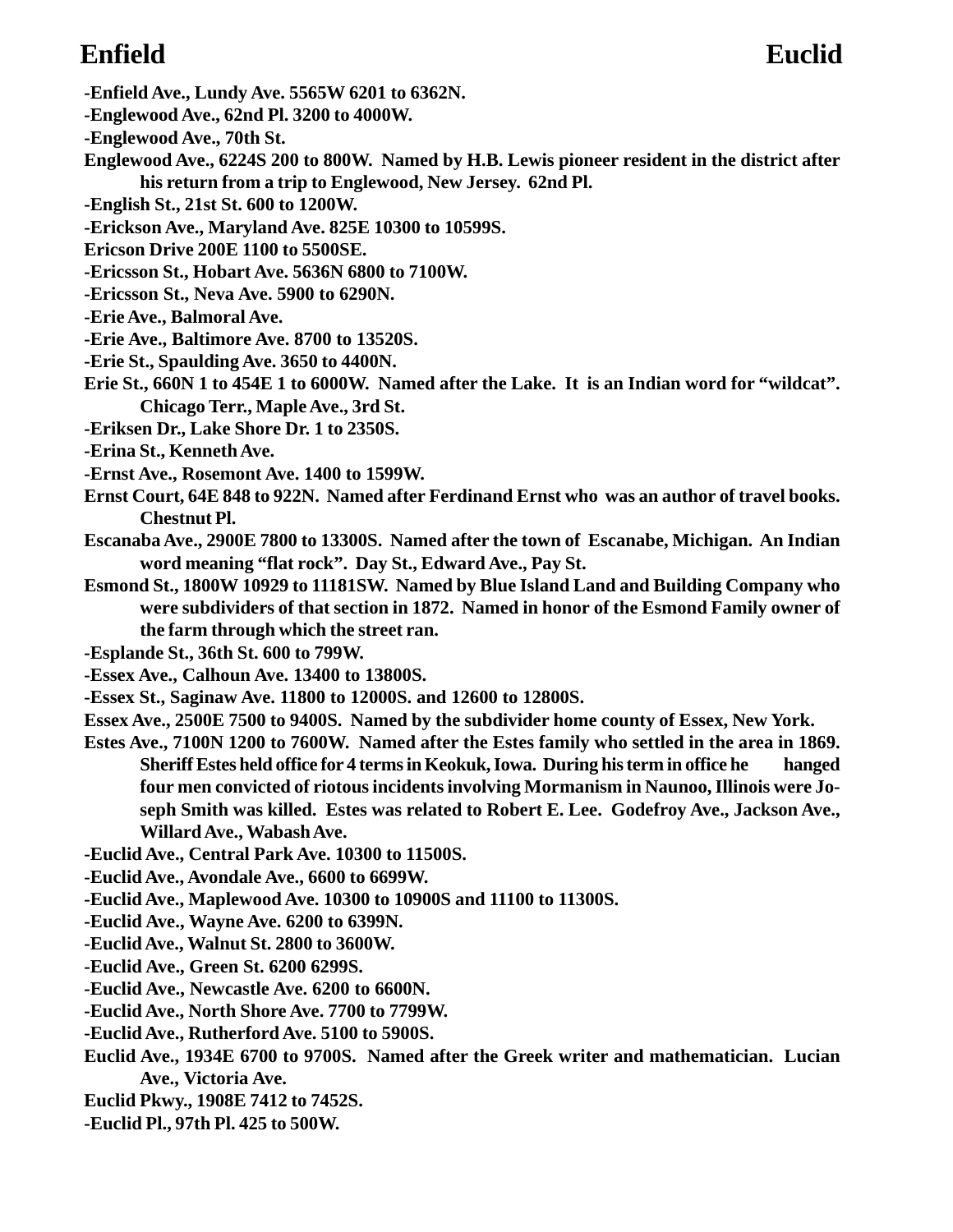- **-Euclid St., Newcastle Ave. 6200 to 6600N.**
- **-Euclid St., Normal Ave. 7900 to 8699S.**
- **-Eugenie Ct., Fern Ct. 412W 1700 to 1800N.**
- **Eugenie St., 1700N 127 to 558W. Named by Frederick William Wolf a landowner, architect, and brewer. He named the street after his daughter, Eugenie. Linden St.**
- **-Eulette Ave., Paulina St., 11650 to 11899S.**
- **-Eunice Ave., Isham Ave. 7400 to 7650W.**
- **-Eva St., 68th Pl. 4000 to 4100W.**
- **Evans Ave., 726E 4200 to 13450S. Named after Dr. John Evans investor in real estate in 1883. He was born in Waynesville, Ohio on 9 March 1814 and died in Denver, Colo. on 3 July 1897. St., Whitney Ave., 6th Ave., Cummings Park.**
- **-Evans Court, 740N 114 to 120E., Named for Evans Inc., a furrier. Armstrong Court**
- **-Evans Ct., 17th Pl. 700 to 800W.**
- **-Evans St., Evans Ave.**
- **-Evans St., 18th St. 700 to 2800W.**
- **-Evanston Ave., Broadway (ALL)**
- **-Evanston Ave., Sheridan Rd. 6400 to 6550N at 1200W.**
- **-Evanston Rd., Broadway (ALL).**
- **-Evarts Ave., Hermitage Ave. 4200 to 6699S.**
- **Evelyn Lane, 5358N 8600 to 8800W.**
- **Everell Ave., 6127N 7200 to 7561W. Named after George Everell Dutton president of the First Trust and Savings Bank of Chicago. Centre Ave.**
- **-Everett Ave., Ridgeland Ave.**
- **-Everett Ave., Laramie Ave. 4800 to 5199N.**
- **Everett Ave., 1725E 4400 to 5600S. Named after Edward Everett an American statesman and orator. He was Sec. of State in the cabinet of Pres. Fillmore. He was a strong supporter of the Union. Everett's name headed the list of Presidential electors of Mass. and he cast the vote for Lincoln in 1864. He spoke for two and a half hours before Lincoln at Gettysburg. East End Ave.**
- **-Everett St., Grace St. 4000 to 4500W.**
- **-Everett St., Laramie Ave. 4800 to 5200N.**
- **-Everett St., 64th St. 1100 to 1200E.**
- **-Evergreen Ave., Kamerling Ave.**
- **-Evergreen Ave., Newark Ave. 5700 to 6550N.**
- **-Evergreen Ave., Schubert Ave. 2100 to 4000W**
- **Evergreen Ave., 1325N 200 to 3600W. Named after the tree. Bartlett Ave., St., Bismark St., Elk St., Green ?., Ingraham St., Rees St., Sigel St.**
- **-Evergreen Ct., Holly Ave. 2333W and 2700N to 2300W and 2600N.**
- **-Evergreen Pl., Campbell Park, 708S 2200 to 2300W.**
- **-Evergreen Pl., Charles St. 9400 to 9499S.**
- **-Evergreen St., Emmett St. 3200W 2600 to 2638N.**
- **-Evergreen St., Newark Ave. 5700 to 6550N.**
- **Ewing Ave., 3600E 9200 to 11800SE. Named after William Ewing governor and senator from Illinois. Indian Ridge, K Ave., Avenue I, Avenue K.**
- **-Ewing Pl., Pierce Ave. 2000 to 2100W.**
- **-Ewing St., Cabrini St. 400 to 899W.**
- **-Ewing St., vacated Wing St. (Bridgeport) 26th Pl.**

# **Euclid Ewing**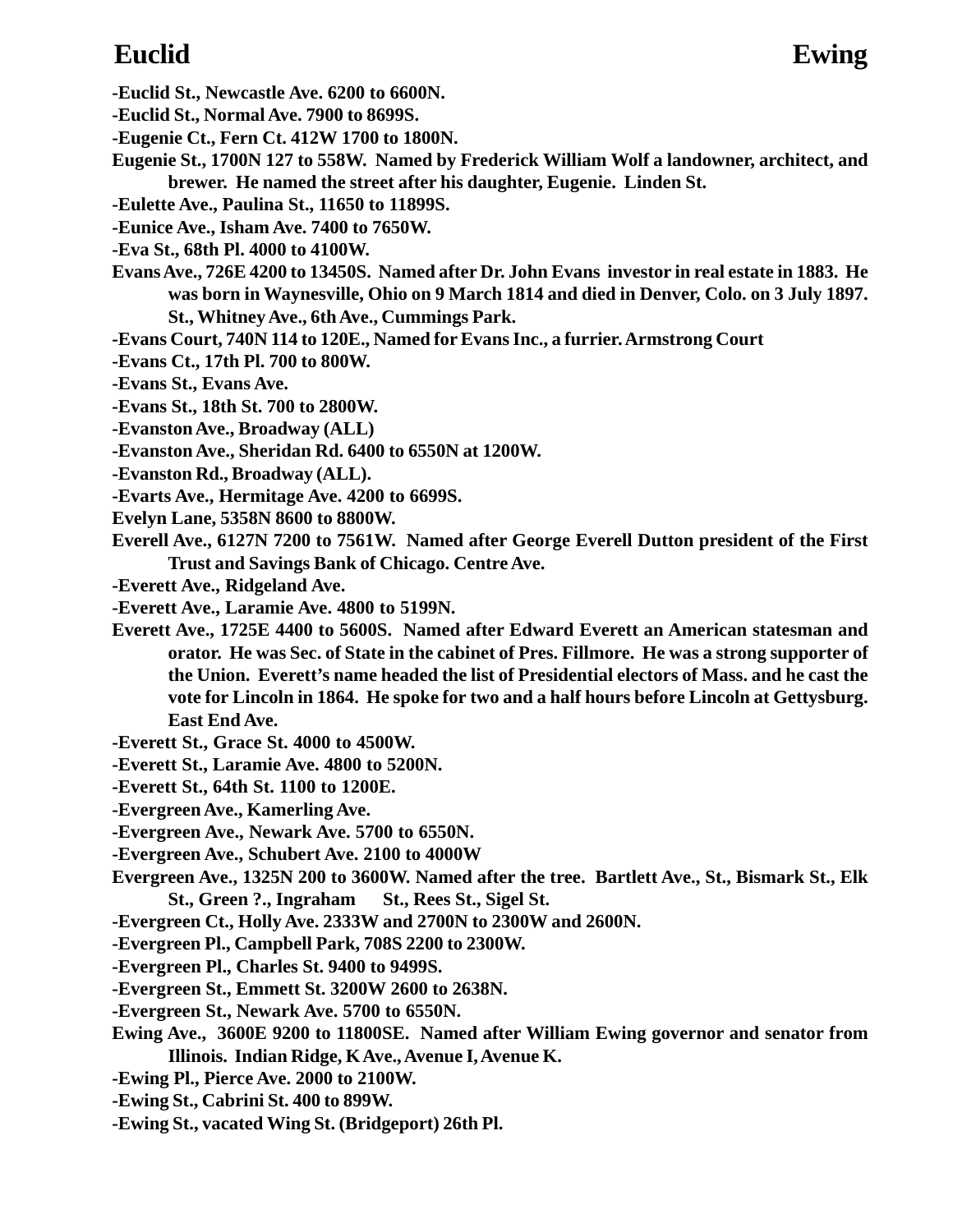**-Ewing St., Polk St. 2900 to 2950W.**

**-Ewing St., 12th Pl. 250W to 400W.**

- **Exchange Ave., 2400E 7100S 2934E 13300S. Named for the prosperous business section located at 92nd Street. A place where merchants met and exchanged goods. Commercial Ave., Railroad Ave., South Shore Ave.**
- **Exchange Ave., 4124S 800W private. Named after Exchange building of Stockyards all business done. Central Ave.**
- **Exchange Ct., 126W 1 to 20N. It is called a court, but it is more of a narrow alley alongside the American National Bank & Trust Company.**

# **F**

- **-F Ave., Avenue F, 11400 to 11999S.**
- **-F St., 38th Pl. 800 to 999W.**
- **-Fabins St., Seminary Ave. (Fabius St.) 2000 to 27000N**
- **-Fair Ave., Oglesby Ave. 6700 to 13800S.**
- **Fair Pl., 1413N 732 to 754W. Named to commemorate the World Fair of 1893 of the 50th anniversary by the city council.**
- **Fairbanks Court, 254E 535 to 800N. Named after N.K.Fairbanks an early settler of Chicago in 1856. He was born in New York in 1829. He was a partner of A.C. McClurg a prominent business man. These men built up a large section of Streeterville, Fairbanks had several battles with Streeter over the land. Boulevard St.**

**-Fairfax Ave., 110th St. 2100 to 2399W.**

- **-Fairfield Ave., Homewood Ave. 11500 to 11700S.**
- **-Fairfield Ave., Artesian Ave. 11500 to 11699S.**
- **-Fairfield Ave., Hermosa Ave. 10850 to 11450S.**

**-Fairfield Ave., Manor Ave. 4400 to 4500N.**

**-Fairfield Ave., Fairfield Ct.**

- **Fairfield Ave., 2733W 200 to 9200N 900 to 111500S. Named after Asa C. Fairfield a subdivider. Ave., Augusta St., Avon Ave., Clement Ave., Geddes St., Linden Ave., Crown Pl.**
- **-Fairmount Ave., Kedvale Ave. 2200 to 2599S.**
- **-Fair Oaks St., Pensacola Ave. 4345N 900 to 999W.**
- **-Fairview Ave., Artesian Ave. 2400 to 2799N., 9900 to 11500S.**
- **-Fairview Ave., Las Casas Ave. 4940W 5701 to 5799SW.**
- **-Fairview Ave., Pontiac Ave. 4000 to 4200N.**
- **Fairview Ave., 8300W 5543 to 5660N.**
- **Fairview St., North Ave. 5600 to 5999W.**
- **-Fake St., Lloyd Ave. 1300W 3000 to 3039S.**
- **-Falcon St., Hamlin Ave. 4400 to 4500N.**
- **-Fall St., Talman Ave. 50 to 199N.**
- **-Faraday Ave., Bessemer Ave vacated 10300 to 10400S 900E.**
- **-Faraday Ave., Kewanee Ave.4134W 4700 to 4795NE.**
- **Fargo Ave., 7500N 1300 to 7700W. Named after J.C. Fargo agent for the American Express**
- **Company. He later became president of the Wells Fargo Company. Home Ave.**
- **-Farmer St., May St. 11200 to 11500S.**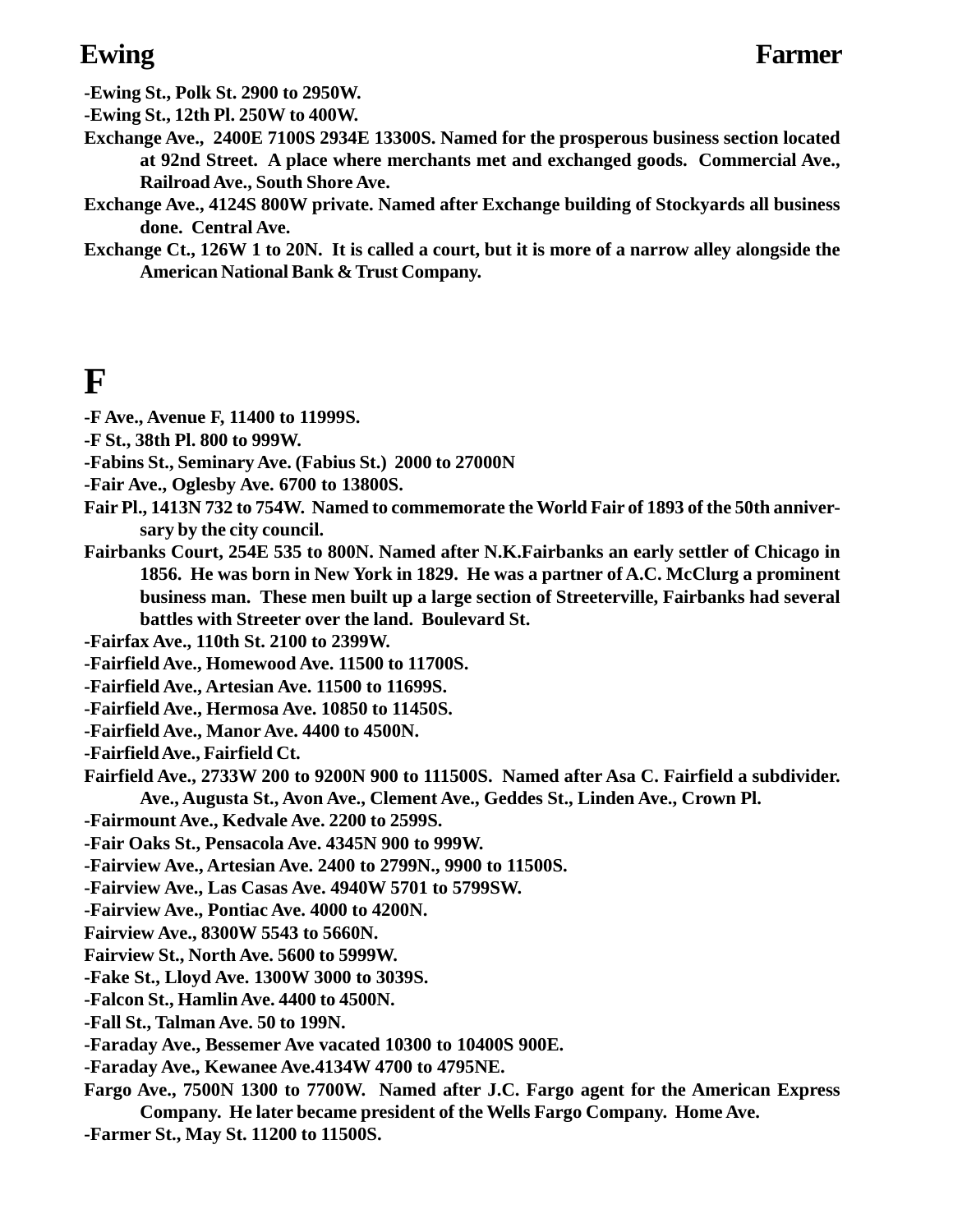# **Farragut Fielding**

**-Farragut Ave., Grandon Ave. 7100 to 9099S.**

**-Farragut Ave., Buffalo Ave. 7875 to 7900S.**

- **Farragut Ave., 5225N 1400 to 8200W. Named after David Glasgow Farragut 1801-1870 who was the first Rear Admiral in the U.S. Navy. He was the hero of the battle of Vicksburg. Berry St., 59th Pl., Pine St.**
- **Farrar Drive in Douglas park 3300W Edwin Farrar was a commissioner of the West Park Dis-trict from 1923 until he died on November 29, 1925.**
- **Farrell St., 1200W 2600 to 3100SE. Named after William V. Farrell a landowner and subdivider.**
- **-Farwell Ave., Champlain Ave. 6300 to 6900S.**
- **-Farwell Ave., Rhodes Ave.**
- **Farwell Ave., 6837N 1100 to 7348W. Named after John V. Farwell a pioneer Chicago merchant, civil and religious leader. He helped Pat Touhy carry out the will of Philip Rogers another**
- **pioneer. Worked as a partner of Marshall Field.**

**Farwell Avenue Circle Drive 6900N in Loyola Park. Named after John Farwell.**

**-Faxon St., 96th St., 1750 to 1800W.**

- **-Fay Ave., Ashland Ave. 6700 to 6800N.**
- **-Fay St., Cuyler Ave. 4650 to 4800W.**
- **-Fay St., Peoria St. 900W 650 to 700N.**
- **-Faye St., Larchmont Ave. 3931N 1800 to 1944W.**
- **-Fayette Ct., Throop St. 600 to 650S.**
- **-Fecker Pl., Deming Pl. 2325 to 2400W.**
- **Federal St., 65W 300 to 5500S. Street led directly to the Federal Building. Armour Ave., Buffalo St., Butterfield St., 4th Ave., Morax Pl., Custom House Pl., Ct.**
- **-Federal St., Perry Ave. 5500 to 7900S.**
- **-Feinberg Ave., Rascher Ave. 1400 to 1550W.**
- **Felton Court, 400W 1128 to 1200N. Named after Charles E. Felton who the Supt. of Bridewell. He introduced the concept of prison labor. Sedgwick Ct.**
- **-Fenimore St., 13th St. 1 to 150E.**
- **Ferdinand St., 462N 1600 to 5500W. Named by Stanley H. Fleetwood a subdivider by his son. Indiana St., Linden Ave., Ferinand Alley, Linden Grove Ave., Chestnut St.**
- **-Ferdinand Alley, Ferdinand St. 1600 to 2350W.**
- **-Fergus Ave., Winneconna Pkwy. 7801S 400 to 1893W.**
- **Fern Court, 412W 1700 to 1800N. Named after the plant. Eugenie Ct.**
- **-Fern St., Meade Ave. 1600 to 1800N.**
- **-Fern St., Moody Ave. 1800 to 2000N.**
- **-Fernwood Ave., Yale Ave. 9500 to 10300S.**
- **-Fernwood Park, Eggleston Ave., 9500 to 10300S.**
- **-Ferry St., Kingsbury St. 350 to 400N at 400W.**
- **-Ferry St., Meade Ave., 1600 to 1800N.**
- **-Ferry St., Moody Ave., 1800 to 2000N.**
- **-Feuerborn Ave., Page Ave. 8050W 3700 to 3999N.**
- **-Ficher Ave., Highland Ave. 1600 to 1999W.**
- **Field House Circle 1200W in Sherman Park. Chicago Park District street runs alongside the Sherman Park Fieldhouse.**
- **Field Plaza Drive 400E 1150S. Named after Marshall Field.**
- **Fielding Ave., 518W 7700 to 7900SW. Named after William Fielding an early member of the Chicago Real Estate Board. Goldsmith Ave.**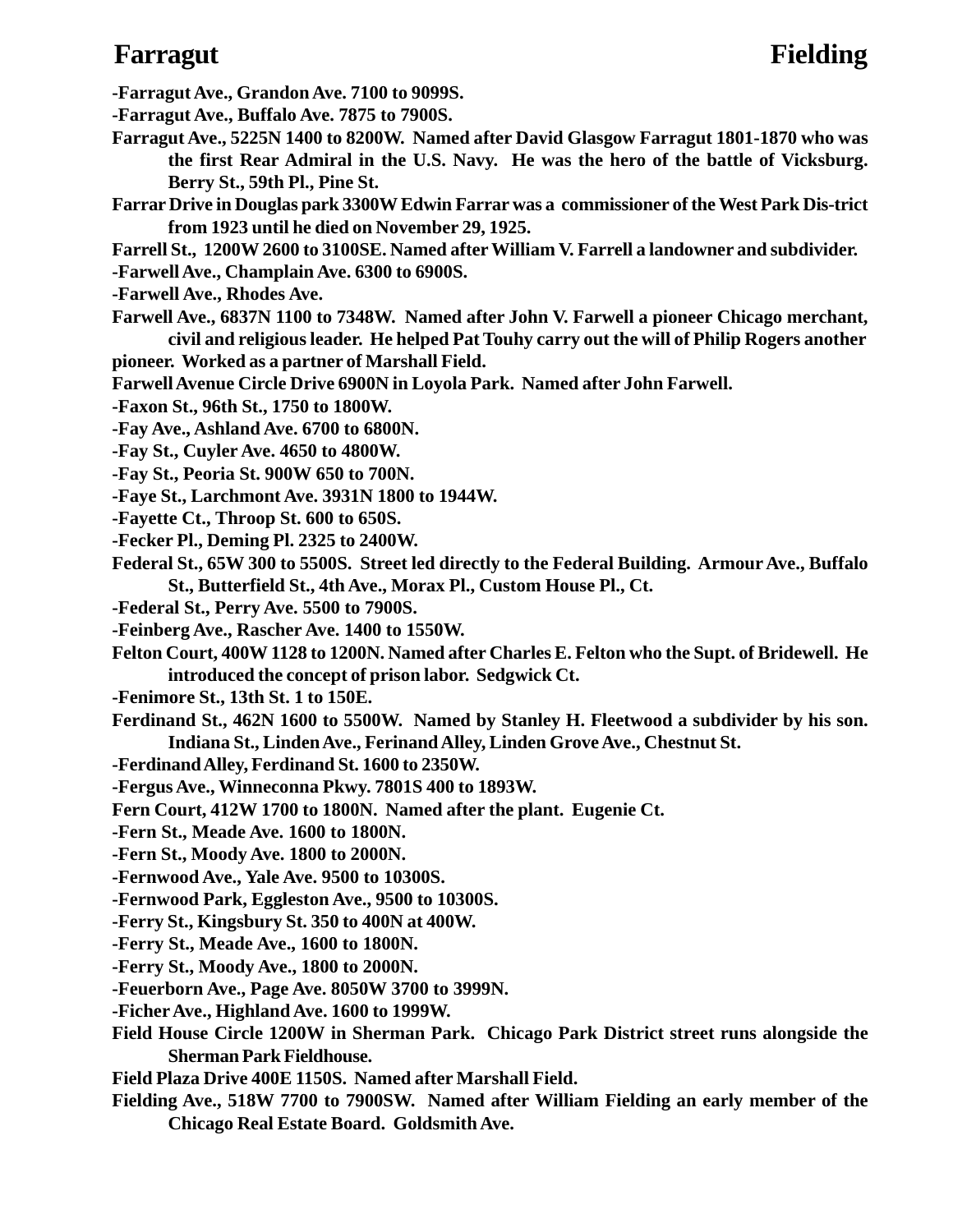# **15th 54th**

- **-15th Pl., 16th St. 15th Pl., Carlisle Pl., Meagher St., Rebecca St., Truro St. 15th St., 14th Pl., Catharine St., Collins St., Springer St. -5th Ave., Langley Ave. 700E 10550 to 10799S. and 11100 to 11399S. -5th Ave., Austin Ave. -5th Ave., Wells St. Atlantic St., 1 to 310N and 1 to 5899S. -5th Ave., Yale Ave. 9900 to 10300S. Fifth Ave. 2800W to 5600SW. Originally called Colorado but name was changed to attract business. Barry Ct., Barry Point Rd., Colorado Ave. -5th St., Loomis St. 10700 to 11499S. -5th St., Sangamon St. 800 to 950N. -5th St., Van Buren St. 1 to 100E. -50th Ave., Lavergne Ave. 1 to 911S and 1 to 5200N. -50th Ct., 50th Pl. 800E to 500E and 400 to 600W, 700 to 1000W and 2100 to 2400W. -50th Ct., Lawler Ave. 400 to 5550N -50th Pl., 50th St. -50th Pl., Pennsacola Ave. 50th Pl., Ct., St., Hoard St., Niagara St. -50th Pl., Lawler Ave. 1500 to 1600N 2000 to 2300N. -50th St., Cullom Ave. -50th St., 50th Pl. -50th St., Lavergne Ave. 1 to 900S 1 to 1200N 1500 to 1600N 2000 to 2400N. 50th St., Pl., Pacific St., Mohawk St. -51st Ave., Leamington Ave. 1 to 900S. -51st Ave., LeClaire Ave. 1 to 5450N. -51st Ct., 51st Pl. 800 to 1000W 2100 to 2200W. -51st Ct., Leamington Ave. 100 to 5350N. -51st Pl., Leamington Ave. 1400 to 1600N 2000 to 2300N. 51st Pl., Ct., Mound Ave., Sturtevant Pl. -51st St., Hyde Park Blvd. 900 to 1650E. -51st St., LeClaire Ave. 150 to 1600N 2000 to 2400N. 51st St., Bellevue Ave. -52nd Ave., Everett Ave., Laramie Ave. 1 to 5375N and 1 to 1200S. -52nd Ct., Latrobe Ave. 1400 to 6500N. -52nd Ct., Leamington Ave. -52nd Pl., Latrobe Ave. 2000 to 2400N. 52nd Pl., Oak St. -52nd St., Laramine Ave. 1 to 2400N 3800 to 4400N 1 to 600S. 52nd St., Belle Plaine Ave., Clayton St., Grove St. -53rd Ave., Lockwood Ave. 1 to 5200N 1 to 812S. -53rd Ct., 53rd Pl. 3450 to 3500W. -53rd Ct., Lorel Ave. 1350 to 2500N. -53rd Pl., Lorel Ave. 2050 to 2400N. 53rd Pl., Ct., Hickling Ave., Work Ave., York Ave., Elizabeth St., Chestnut St. -53rd St., Lockwood Ave. 2000 to 2400N. 53rd St., Lemon St., Oak St., Chestnut St., Indiana St.**
- **-54th Ave., Long Ave. 1350 to 5250N.**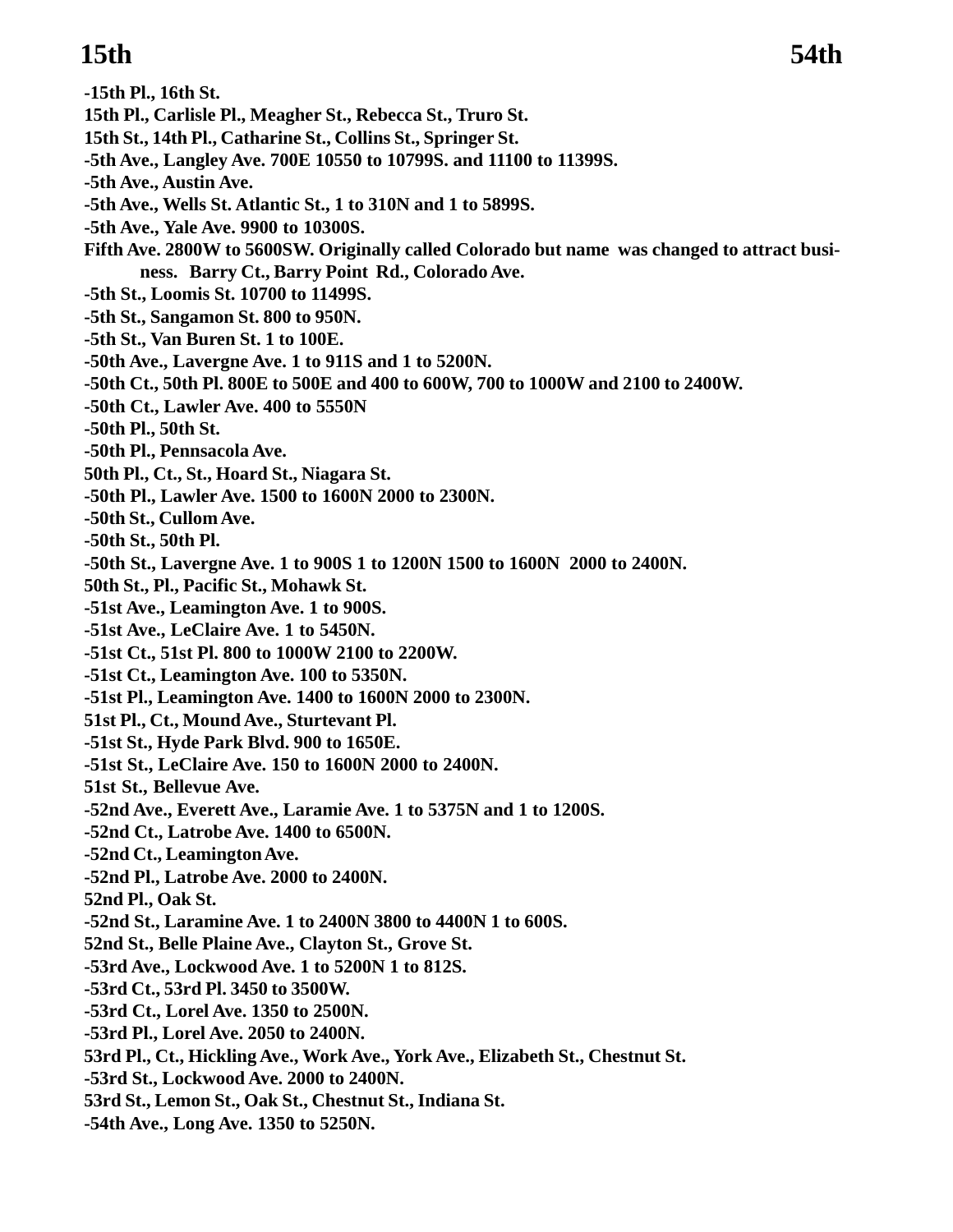# **54th Finnell**

- **-54th Ct., 54th Pl. 800 to 1000W and 3450 to 3500W.**
- **-54th Ct., Lind Ave. 5200 to 5350N.**
- **-54th Ct., Lotus Ave. 1500 to 5555N. and 5100 to 5500S.**
- **-54th Ct., Linder Ave. 5775 to 5899N.**
- **-54th Pl., Ct., Morris St., Walnut St., E. Frederick Pl., Gage Ct. or Pl.**
- **-54th St., Long Ave., 2025 to 2800N 3800 to 3850N and 4000 to 4400N.**
- **54th St., Bowen ?, Chestnut St., Gilbert Ave., Jackson St.**
- **-55th Ave., Linder Ave. 1500 to 5550N and 5100 to 6500S.**
- **-55th Ct., Luna Ave. 1500 to 55550\n 5100 to 5500S.**
- **55th Pl., Bolvin Ave., Ross Ave.**
- **-55th St., Garfield Blvd. 1 to 400E and 1 to 2400W.**
- **-55th St., Lawrence Ave.**
- **-55th St., Linder Ave.**
- **-55th St., Elm St.**
- **-56th Ave., Austin Ave., Central Ave. 1600 to 5829N and 5100 to 6500S.**
- **-56th Ct., 56th Pl. 400 to 600W.**
- **-56th Ct., Parkside Ave. 2000 to 5730N. 5100 to 6300S.**
- **56th Pl., Ct., Pierce St.**
- **-56th St., Central Ave.**
- **56th St., Ash St., Cleveland Ave., Dudley Ave., Gage Pl.**
- **-57th Ave., Major Ave. 1600 to 5800N 5100 to 6500S.**
- **-57th Ct., Mango Ave. 2000 to 5810N.**
- **-57th Ct., Massoit Ave. 5950 to 6300S.**
- **-57th Ct., 57th Pl., 1 to 200W.**
- **57th Pl., Cloud Ct., Rosenmarkel St., 57th Ct., Green St.**
- **-57th St., Major Ave.**
- **57th St., George ?, Northumberland St., Rock Island St., Willow ?**
- **-58th Ave., Menard Ave. 1600 to 5967N. 5100 to 6500S.**
- **-58th Ct., 58th Pl. 400 to 600W. 4000 to 4200W**
- **-58th Ct., Monitor Ave. 2100 to 5550N 5100 to 6300S.**
- **58th Pl., Ct., Ford St., Railroad St.**
- **58th St., Brand St., Cedar St., Richmond St.**
- **-59th Ave., Marmora Ave. 2100 to 5650N.**
- **-59th Ave., Mayfield Ave. 5100 to 6500S.**
- **-59th Ct., Mason Ave. 2100 to 5725N. 5100 to 6300S.**
- **-59th Ct., 59th Pl. 200 to 400W.**
- **-59th Pl., Farragut Ave. 5500 to 5600W**
- **59th Pl., Maple Ave., Small St., Cedar St., 59th Ct.**
- **-59th St., Gettysburg St. 5218N 5400 to 6000W.**
- **-59th St., Foster Ave. 900 to 2400W.**
- **59th St., Junction Ave., Midway Plaisance, Small St., Park Ave. -Fig St., Thomas St. 1425 to 1600W.**
- **Fillmore St., 1025S 1300 to 7200W. Named after 13th President of U.S. Adelaide St., Dekoven St., Elburn Ave., Kies Pl., Nebraska St., Selden St., Sheldon St., Clarence St.**
- **Financial Place, 157W 300 to 1000S. Named for the Midwest Stock Exchange. Sherman St.**
- **-Finch Ave., Oleander Ave. 7534W 3000 to 4000N.**
- **-Finch St., Kildare Ave. 2900 to 3150N.**
- **-Finnell St., 22nd Pl. 200 to 350W.**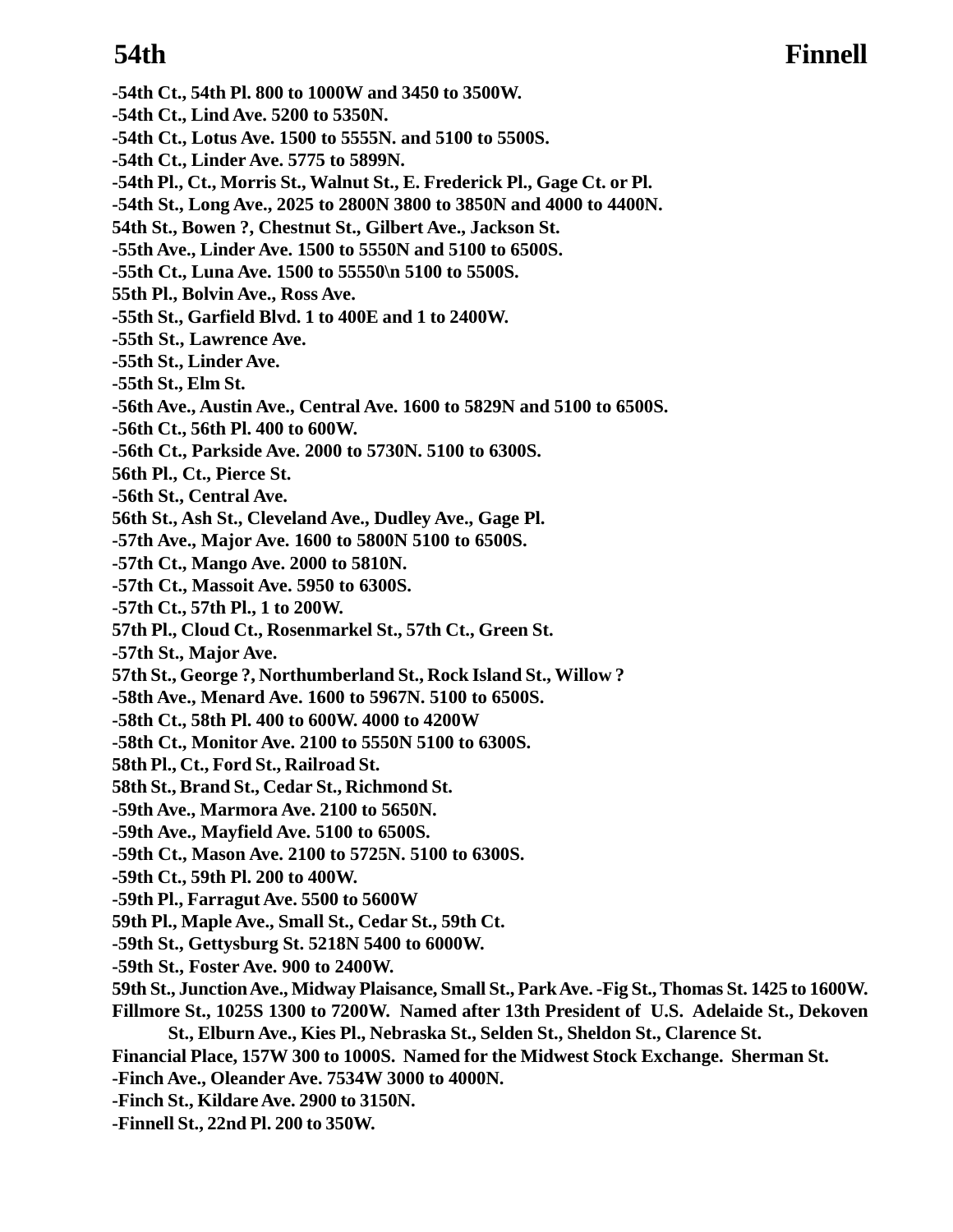### **1st Fontaine**

- **-1st Ave., Avenue O. 9500 to 11799S.**
- **-1st Ave., Avenue B 13350 to 13399S.**
- **-1st Ave., Halsted St. 800N or 1600N to 2200S.**
- **-1st Ave., Cottage Grove Ave. 11200 to 11500S.**
- **-1st Ave., Linden Pl. 3000W 2400 to 2564NW.**
- **-1st St., Ashland Ave. 10850 to 11250S.**
- **-1st St., Congress St. 1934 to 2099W.**
- **-1st St., Foster Ave.**
- **-1st St., Honore St. 6750 to 6800N.**
- **-1st St., Damen Ave. 7300 to 7600N.**
- **-1st St., Hermitage Ave.**
- **-1st St., Montana St. 2225 to 2400W.**
- **-1st St., Neva St. 5600 to 5700N.**
- **-1st St., Superior St. 650 to 2300W**
- **-Fischer Ave., Lakewood Ave. 5950 to 6000N and 6250 to 6400N.**
- **-Fisher Ave., Highland Ave. 1600 to 1999W.**
- **-Fisk Ave., Olcott St. 3000 to 4000N.**
- **-Fisk St., Carpenter St. 1100W 1600 to 3410S**
- **Fitch Ave., 7135N 2400 to 7350W. Named after J.A. Fitch prominent landowner. St., Ivy St., Michigan Ave.**
- **-Fitch St., Fitch Ave.**
- **-Fitzhue St., 46th St. 3550 to 3600W.**
- **-Fleetwood St., Magnolia Ave. 1246W 1400 to 1750N.**
- **-Fleming St., 74th St.**
- **-Flensburg St., Richmond St. 2000 to 2200N.**
- **-Fletcher Ave., Fletcher St. 1200 to 2300W.**
- **-Fletcher St., Briar Pl. 600 to 800W.**
- **Fletcher St., 3126N 820 to 7000W. Named after Abraham and Isaac Fletcher who erected many buildings on Washington and Odgen. Ave., Gehrke Ave., Lee Ave., 38th Pl., Woollacott Pl., California Terr.**
- **-Floral Ave., Neva Ave. 6550 to 6600N.**
- **-Florence Ave., 2250E 6500 to 6700S now vac ran in Jackson Park.**
- **-Florence Ave., Dayton St. 850W 2600 to 2800N and 3000 to 3100N.**
- **-Florence Ave., Maplewood Ave. 4000 to 6700S.**
- **-Florence Ave., Reta Ave. 825W 3500 to 3558N.**
- **-Florence Ave., Rockwell St. 6700 to 6800N.**
- **-Florence Ave., 104th Pl. 1600 to 1800W.**
- **-Florence Blvd., 111th St. 200 to 850E.**
- **-Florence Ct., Hermitage Ave., 7450 to 7600N.**
- **-Florimond St., St. Paul Ave. 1728N 200 to 299W.**
- **Flournoy St., 621S 1200 to 5600W. Named after Lafayette M. Flournoy a landowner and active subdivider in 1857. Ida St., Iowa St., Kissam St., Oregon Ave., Plum St., Scott St., Sycamore St., Vernon Park Pl., York St.**
- **-Follansbee St., Medill Ave. 2850 to 3199W.**
- **-Foltz Ct., Artesian Ave., 3350 to 3400N.**
- **-Fond DuLac Ave., Damen Ave. 1600 to 2399N.**
- **-Fontaine St., 37th Pl. 1 to 200E.**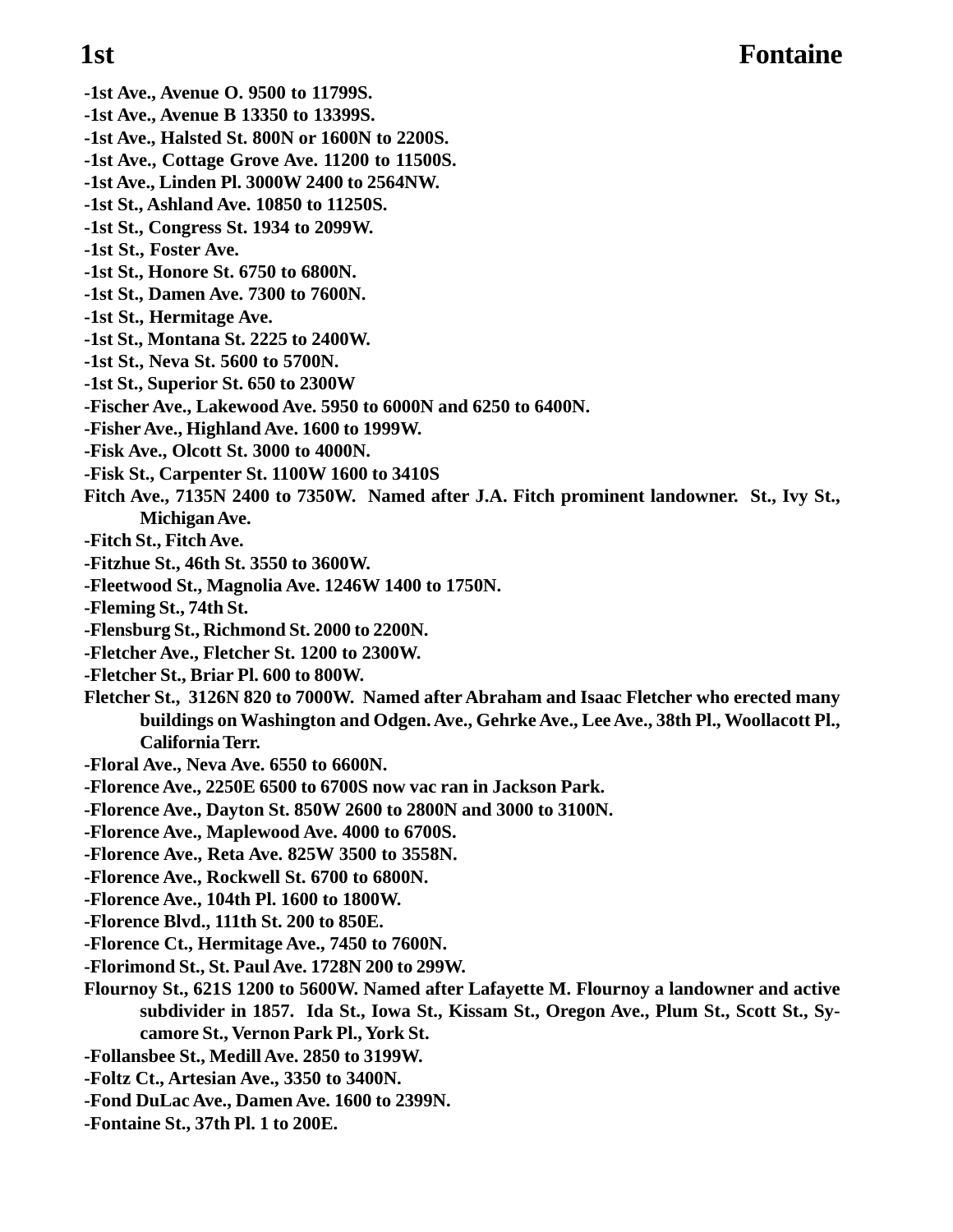### **Fontenoy 40th**

- **-Fontenoy Ct., and Pl., Honore St. 1450 to 1500N.**
- **-Ford Ave., Saginaw Ave. 7500 to 8300S.**
- **Ford Ave., 658W 2200 to 2239SW. Named after Thomas Ford an Illinois governor and author of the history of Illinois. Union Ct., Pl.**
- **-Ford St., 58th Pl. 400 to 600W.**
- **-Ford St., Garfield Blvd. 400 to 800W.**
- **Ford City Drive 7700S 4000 to 4800W Named for the shopping center.**
- **Foreman Drive, 9500S in Calumet Park. Henry Foreman was a commissioner of the South Park District from 1902 to 1912.**
- **-Foreman's Row, 104th St. 800 to 900E.**
- **-Forest Ave., Giles Ave. 3100 to 3899S.**
- **-Forest Ave., Kewanee Ave. 4134W 4700 to 4795NE.**
- **-Forest Ave., Campbell Ave., 2400 to 3200N.**
- **-Forest Ave., Lamon Ave. 4350 to 4800N.**
- **-Forest Ave., Longwood Dr. 8700 to 9500S and SE.**
- **-Forest Ave., Natchez Ave. 1600 to 2000N.**
- **-Forest Ave., Oketo Ave., 6600N to 6800N.**
- **-Forest Ave., Newland Ave. 3200 to 3600N**
- **-Forest Ave., Paulina St. 6950 to 7440N.**
- **Forest Ave., 318E 9100 to 13600S. Named after James Forest clerk in the recorders office. He was city clerk in 1873. Calumet Ave., Prairie Ave.**
- **-Forest St., Race Ave. 5700 to 6000W.**
- **-Forest Glen Ave., LeClaire Ave. 5300 to 5450N.**
- **Forest Glen Ave., 5100W 5400 to 6300NE. Named by W.C. Hazelton. The street was named after the community.**
- **Forest Preserve Ave., 4000N 7300 to 8400SW. Named after the forest preserves it runs through. Rd., Indian Boundary Line Road.**
- **-Forest Preserve Road, Forest Preserve Ave.**
- **-Forest View Ave. or Ridge, Hamilton Ave.**
- **Forestview Ave., 8650W 4500 to 4800NW. This street offers a view**
- **of the Cook County Forest Preserve.**
- **Fork Dr., 1000N in Humboldt Park. This street creates a fork in the park.**
- **-Fork St., Post Pl. 250W 200 to 299N.**
- **-Formosa Terr., 91st Pl.**
- **-Forquer St., Arthington St. 900S 400 to 950W and 3600 to 3700W.**
- **-Forrester Ave., Princeton Ave. 9900 to 10300S.**
- **Forrestville Ave., 532E 4300 to 13500S. Named by Paul Cornell subdivider in 1861. He named the street after a little hamlet that was known as Forrestville. Dolton Ave., Morse Ave., 10th Ave., 2nd Ave.**
- **-Forsyth Ave., 343W 1200 to 1399S vacated Stewart Ave.**
- **-Forsyth St., 23rd St. 3700 to 3800W.**
- **-Fort St., Short St. 1430W 2700 to 2835SE.**
- **-40th Ave., Pulaski Rd. 1 to 6400N. and 1 to 8700S.**
- **-40th Ct., 40th Pl. 500 to 600W. and 2800 to 3000W.**
- **-40th Ct., Keystone Ave. 125 to 5025N.**
- **-40th Ct., Komensky Ave. 1200 to 6700S.**
- **-40th Pl., Komensky Ave. 1200 to 1600S and 2600 to 3300S.**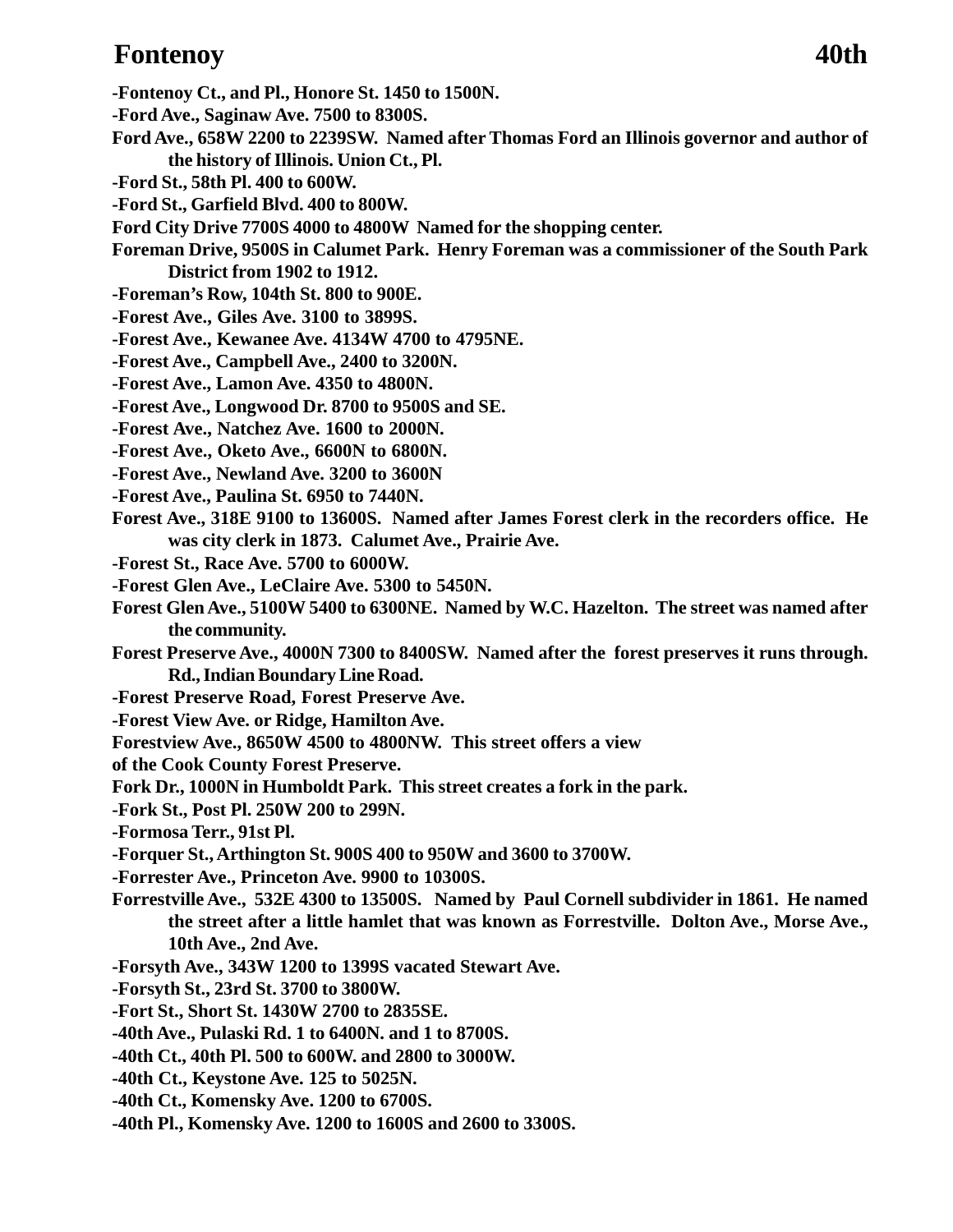# **40th 44th**

**-40th Pl., Keystone Ave. 1425 to 1600N.**

**40th Pl., Ct.**

- **-40th St., School St., 4500 to 4700W.**
- **-40th St., Pulaski Rd. 1 to 8700S 1 to 1200N and 2400 to 3200N.**
- **40th St., Archer Pl., Augusta St., Brook St., Union Ave., Adele St.,**
- **-41st Ave., Karlov Ave. 1 to 5025N and 1 to 6300S.**
- **-41st Ave., Keystone Ave. 3800 to 5000N.**
- **-41st Ct., Karlov Ave. 4500 to 5000N.**
- **-41st Ct., Kedvale Ave. 800 to 5000N and 600 to 6300S.**
- **-41st Pl., Kedvale Ave. 1200 to 1600S and 2600 to 2800S.**
- **41st Pl., Bowen Ave.**
- **-41st St., Karlov Ave. 1 to 400N 2700 to 2800N 3300 to 3375N 1 to 600S 1200 to 1600S 2600 to 2700S and 5800 to 5900S.**
- **-41st St., Roscoe St. 4300 to 4600W.**
- **41st St., Maple Ave., Snyder St., Washington Ave., Oakland Ct.**
- **-42nd Ave., Kedvale Ave. 4550 to 4650N and 4800 to 5000N.**
- **-42nd Ave., Keeler Ave. 1 to 5200N and 1 to 6500S.**
- **-42nd Ct., Tripp Ave. 800 to 5200N 600 to 6500S.**
- **-42nd Ct., Keeler Ave. 4800 to 5000N.**
- **-42nd Ct., Kenosha Ave. 4234W 2900 to 3200N.**
- **-42nd Ct., 42nd Pl. 300 to 600W.**
- **-42nd Ct., Kennicott Ave. 4235W 4500 to 4730NE.**
- **-42nd Pl., 42nd St. 800 to 900E.**
- **-42nd Pl., Tripp Ave. 5000 to 5199N**
- **42nd Pl., St., Clinton Ave., Duncan Park., Pierce St., 42nd Ct.**
- **-42nd St., Cornelia Ave. 4300 to 4600W.**
- **-42nd St., Keeler Ave. 1 to 400N 800 to 1200N 1400 to 2700N 1 to 1600S 2600 to 3100S 5700 to 6300S**
- **-42nd St., 42nd Pl. 800 to 1200E.**
- **-42nd St., Tripp Ave. 3000 to 3200N.**
- **42nd St., Pl., Koerner St., Myrtle Ave., Langley Terr.**
- **-43rd Ave., Kildare Ave. 1 to 5200N and 1 to 6500S.**
- **-43rd Ct., Kolin Ave. 200 to 1600N and 1200 to 6500S.**
- **-43rd Ct., 43rd Pl. 450 to 700W.**
- **-43rd Ct., Lowell Ave. 1600 to 5200N.**
- **-43rd Pl., Kolin Ave. 1200 to 1400S and 2200 to 2900S.**
- **-43rd Pl., Lowell Ave. 3400 to 3600N.**
- **43rd Pl., Gordon St., Christopher St., 43rd Ct.**
- **-43rd St., Addison St.**
- **-43rd St., Kildare Ave. 1 to 1600N 3400 to 3600N 1 to 1400S 2600 to 3100S 5900 to 6300S.**
- **-43rd St., Tripp Ave.**
- **43rd St., Trumbull St.**
- **-44th Ave., Kostner Ave. 1 to 6000N 1 to 6500S.**
- **-44th Ct., 44th Pl. 1 to 50W 200 to 600W.**
- **-44th Ct., Kenneth Ave. 200 to 4800N 600 to 6500S.**
- **-44th Pl., Kenneth Ave., 600 to 800S 1400 to 1600S 2200 to 2400S.**
- **44th Pl., Ct., 45th St., Layton St., Orchard St., Bruce St.**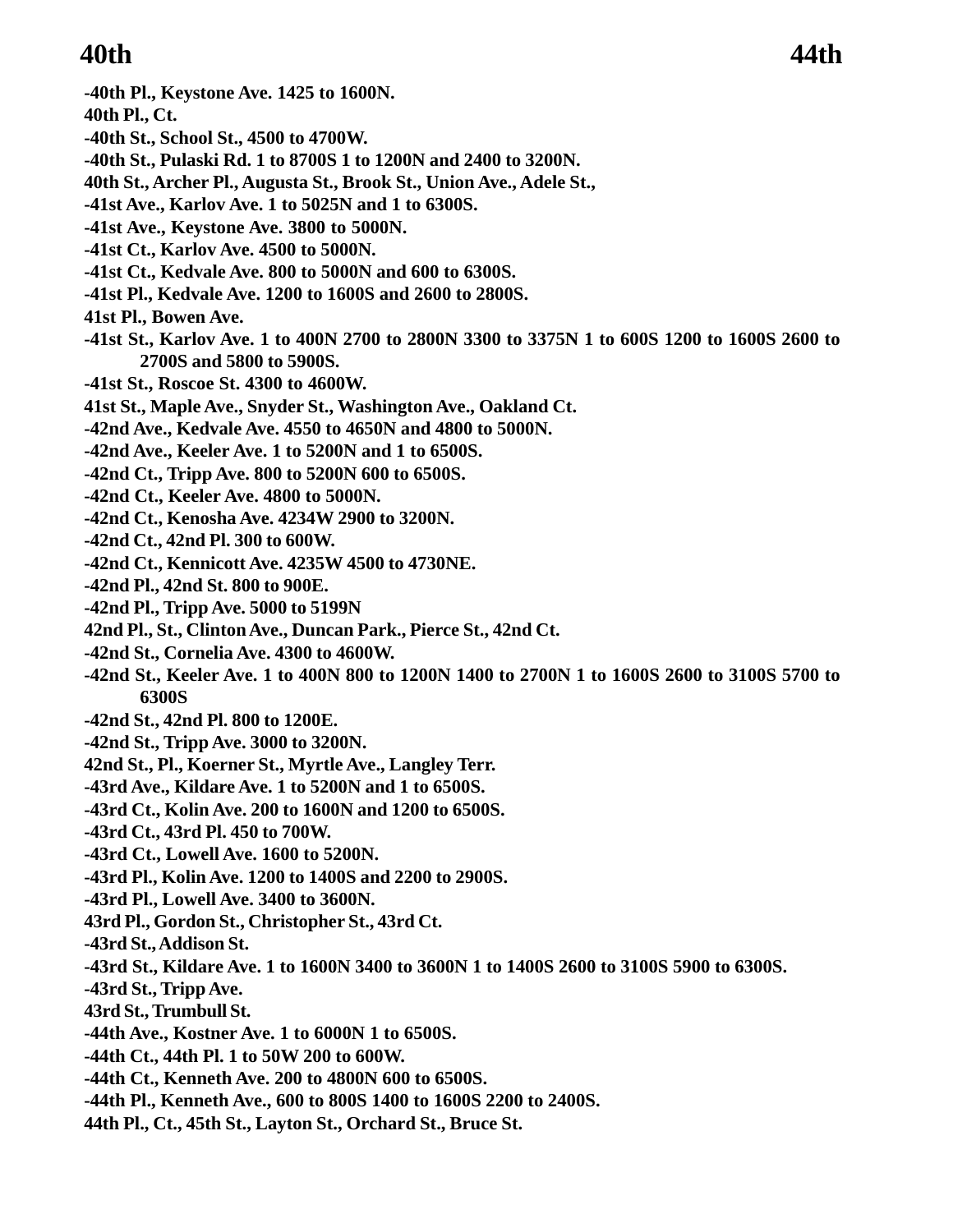# **44th 49th**

- **-44th St., Kostner Ave. 1 to 1600N 2400 to 2800N 3400 to 3600N 1 to 3100S.**
- **44th St., Daniels St., Morgan Pl., Stone St., Wilson St.**
- **-45th Ave., Kilbourn Ave. 1 to 5200N 300 to 6300S.**
- **-45th Ct., 45th Pl. 1 to 200W 3600 to 3700W.**
- **-45th Ct., Kilbourn Ave.**
- **-45th Ct., Kolmar Ave. 200 to 5200N 300 to 6300S.**
- **-45th Pl., Kilbourn Ave. 300 to 1600S.**
- **45th Pl., Ct., Baker Ave., Bristol St., Dryburgh St., Kenwood Pl., Aurora St.**
- **-45th Pl., Kolmar Ave., 300 to 1200S 1500 to 1600S.**
- **-45th St., 44th Pl.**
- **-45th St., Kilbourn Ave. 2800N to 3100S 3300 to 3600N.**
- **-45th St., Anderson St., Byron St.**
- **-46th Ave., Kenton Ave. 1 to 4800N 1 to 5600S.**
- **-46th Ct., Knox Ave. 2200 to 4800N 4200 to 6300S.**
- **-46th Ct., Swann St., 120 to 400W.**
- **-46th Ct., 46th Pl., 600 to 700W. 2400 to 2600W 3600 to 3700W.**
- **46th Pl., St., Boulevard Pl., Dexter Ave., Goshen St., McLennan St., University Ter., 46th Ct.**
- **-46th Pl., Knox Ave., 300 to 600S.**
- **-46th St., 46th Pl.125 to 200W. 125 to 200W.**
- **-46th St., Kenton Ave. 2800N to 3100S.**
- **46th St., Elkhart St., Fitzhue St., Railroad Ave.**
- **-47th Ave., Kilpatrick Ave. 1 to 4925N 1 to 6300S.**
- **-47th Ct., 47th Pl. 400 to 800W 2400 to 2500W.**
- **-47th Ct., Keating Ave. 1400 to 5200N 4200 to 6300S.**
- **-47th Pl., Cuyler Ave.**
- **-47th Pl., Keating Ave. 1400 to 1600N**
- **47th Pl., Ct., Matteson St., Park Ct., Stone St., Kenwood Park Pl., Cushman St.**
- **-47th St., Kilpatrick Ave. 3600 to 3700N and 2800N to 950S.**
- **47th St., Mason St.**
- **-48th Ave., Cicero Ave. 1 to 6400N 1 to 8700S.**
- **-48th Ct., 48th Pl. 400 to 800W 3500 to 3550W.**
- **48th Ct., LaCrosse Ave. 200 to 5200N and 5100 to 6500S.**
- **-48th Pl., Warner Ave. 5200 to 5400W.**
- **48th Pl., Ct., Columbia Terr., Graylock Ave., Logan St., Vincennes Pl., Rodney St., Eione Pl.**
- **-48th St., Belle Plaine Ave.**
- **-48th St., Cicero Ave. 3800 to 4000N 3200N to 1200S.**
- **48th St.**
- **-49th Ave., Lamon Ave. 1 to 5000N 900 to 950S 5100 to 6500S.**
- **-49th Ct., 49th Pl. 800 to 1000W 2100 to 2300W.**
- **-49th Ct., Laporte Ave. 200 to 4800N 5100 to 6500S.**
- **-49th Pl., 49th St.**
- **-49th Pl., LaPorte Ave., 2000 to 2300N.**
- **49th Pl., Ct., St., Bronson St., Concord St., Van Osdell St.**
- **-49th Pl., Hutchinson St. 5200 to 5600W.**
- **-49th St., Berteau Ave.**
- **-49th St., 49th Pl.**
- **-49th St., Lamon Ave. 1 to 1100N 2000 to 2200N 2300 to 2800N and 3800 to 4000N.**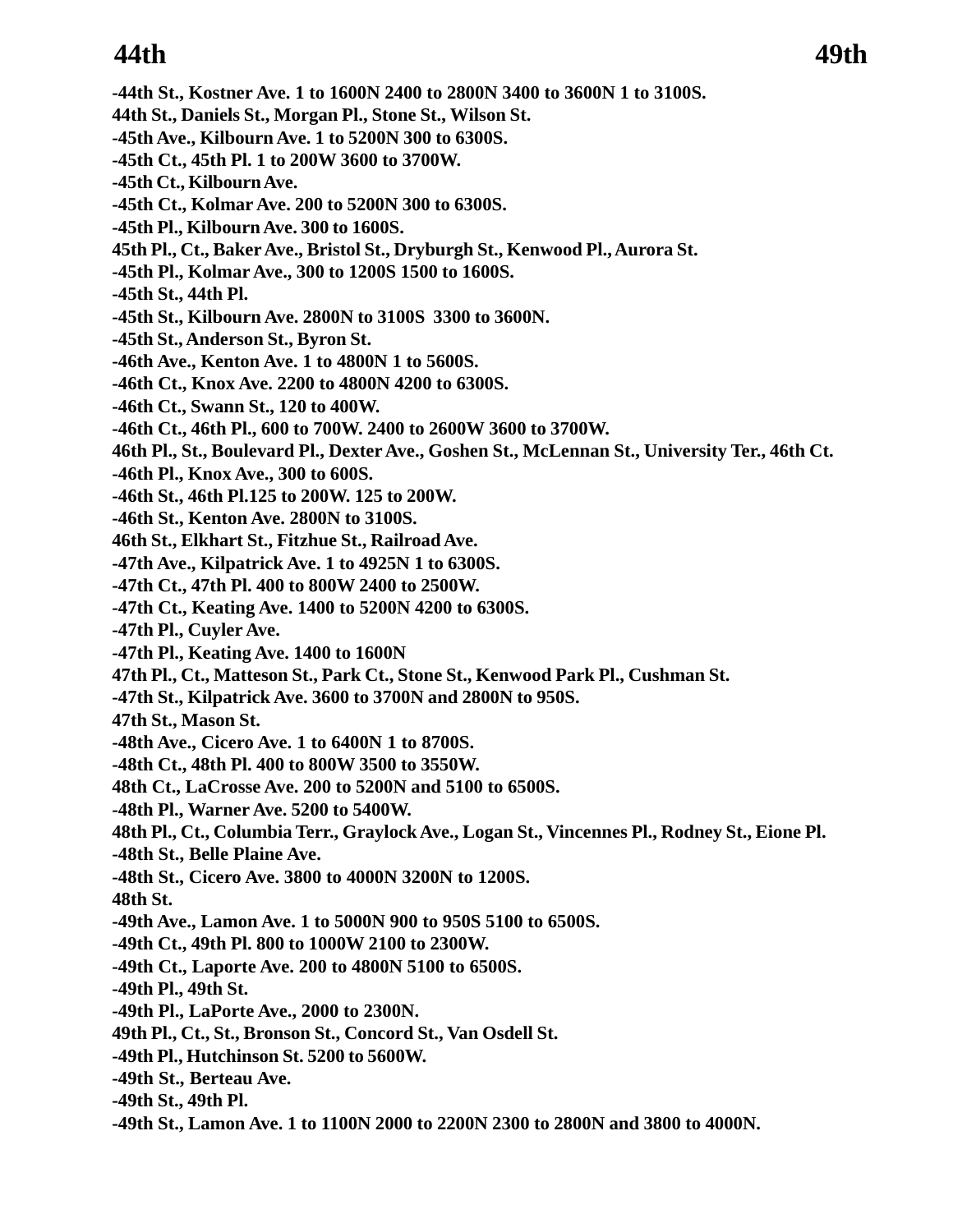**49th St., Pl., Hudson Ave.**

- **-Fosler St., Hermitage Ave. 1250 to 1325N.**
- **-Foster Ave., Constance Ave.**
- **-Foster Ave., Gettysburg St. 5218N 5400 to 6000W.**
- **Foster Ave., 5200N 900 to 8300W. Named after Dr. John H. Foster educator and former trustee of the Board of Education. In the 1830s he set aside \$1,000 to buy medals for students of special merit. Clarke St., 59th St., 1st St., Gettysburg Ave., Gettysburg St., Lydia Ct., Foster St.,**
- **Foster Drive, 5200N in Lincoln Park.**
- **Foster Pl., 5200N 7000 to 7200SW.**
- **-Foster St., Law Ave. 500 to 800S.**
- **-Foster St., Foster Ave. 1550 to 4800W.**
- **-Fountain Ave., Meredith Ave. 5600W 6200 to 6361N.**
- **-Fountain St., Catalpa Ave., 1000 to 1200W.**
- **-4th Ave., Avenue L 9500 to 10200S.**
- **-4th Ave., Federal St., from 300 to 1400S.**
- **-4th Ave., Mayfield Ave.**
- **-4th Ave., Avenue F 13100 to 13399S.**
- **-4th Ave., Champlain Ave. 650E 10600 to 10799s and 11100 to 11499S.**
- **-4th St., Bishop St. 10800 to 11499S.**
- **-4th St., Lessing St. 924W 800 to 866N.**
- **-4th St., Ohio St. 650 to 4000W**
- **14th Blvd., Drive. 1350S 350 to 600E Also was Court of Honor.**
- **-14th Pl., 15th St. 3100 to 3199W.**
- **14th Pl., Henry St., Wright St., Jordon Ct.**
- **14th St., Davidson ?., Douglas Park Pl., Mitchell St., William St., Liberty St., Halleck St.**
- **-Fowler St., Hermitage Ave. 1250 to 1325N.**
- **-Fowler St., Schiller St. 1400N 1900 to 2199W.**
- **-Fox Ct., Nottingham Ave. 5701 to 5719 NE at 5750N.**
- **-Fox St., Julian St. 1320 to 1400W.**
- **-Fox St., Throop St. 1300W 3100 to 3299S.**
- **-Frances Ave., Arthur Ave. 1400 to 1500W.**
- **-Francis Ct., now part of Francis Pl. and California Ave.**
- **Francis Pl., 2100N 2600 to 2800SW. Named after John R. Francis born in New York on 18 July 1832. He died in Wheaton, Ill in 1866. He was editor of the Chicago Evening Journal and author of many books. Cornelia Ct., St.**
- **-Francis St., Ardmore Ave. 1234 to 1554W.**
- **Francisco Ave., 2900W 1 to 7600N 1 to 10300S. Named after San Francisco. St., Burchell Ave., Choctaw Ave., Eastern Ave., Heine St., Leggate St., Oglesby St., San Francisco Ave., Underwood Ave., Gambrinus St.**
- **-Francisco St., Francisco Ave. 1 to 1200N, 4000 to 4400N and 4800 to 5200N then 1 to 3900S, 7100 to 7300S, and 8100 to 8300S.**
- **-Frank Ct., Napoleon Ave. 6425W 5800 to 5874N.**
- **-Frank Pl., Roslyn Pl. 500 to 550W at 2500N.**
- **-Frank St., Cambridge Ave. 2800 to 2900N.**
- **-Frank St., Liberty St. 1338S 1050 to 1150W.**
- **-Frankfort St., Charleston St. 2120N 2000 to 2540W.**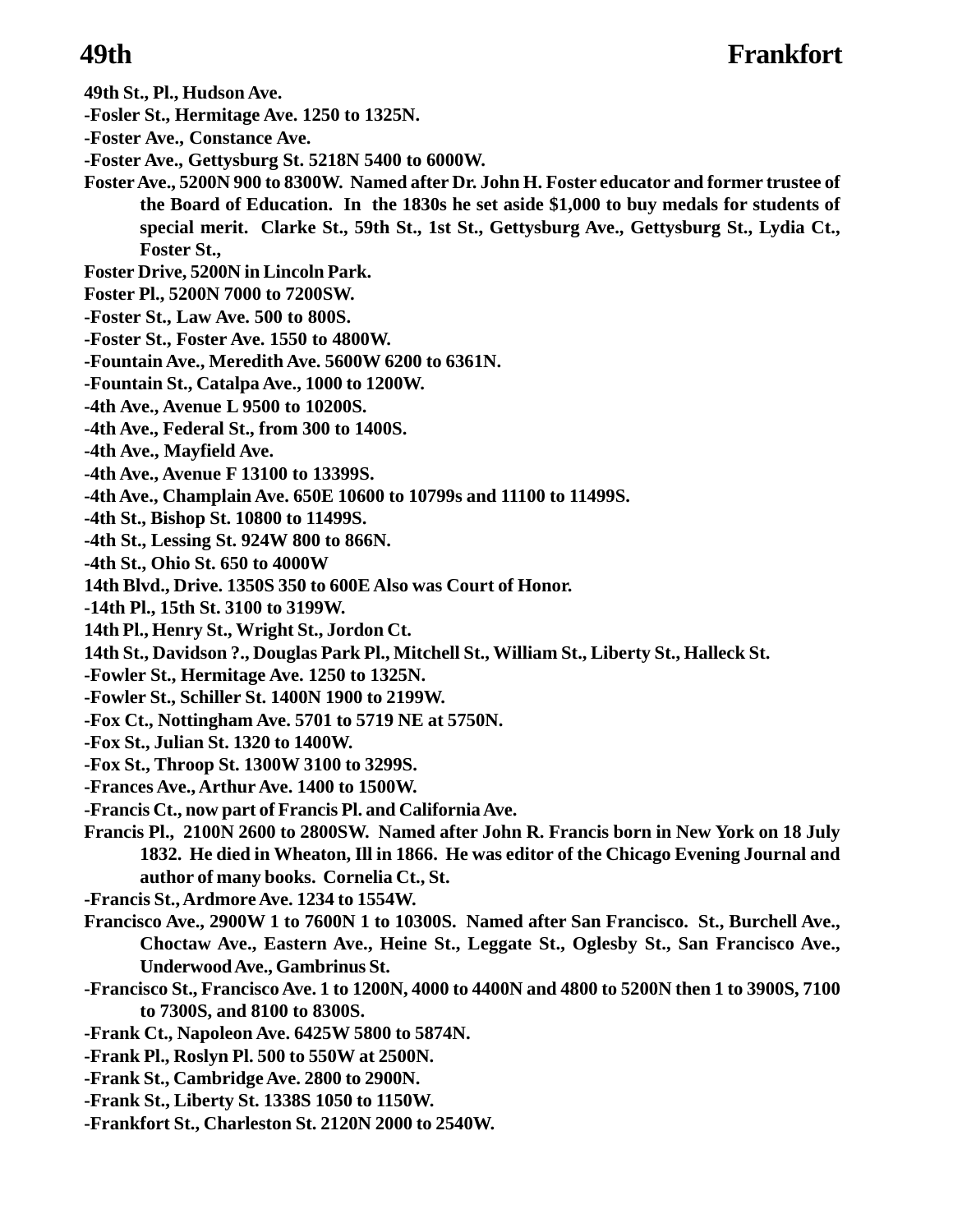### **Franklin Fullerton**

**-Franklin Ave., George St. 2400 to 3350W.**

- **-Franklin Ave., Mayfield Ave. 1 to 1400N 1 to 200S and 900 to 1200S.**
- **-Franklin Blvd., Central Park Blvd. 400 to 500N.**
- **-Franklin Blvd., Sacramento Blvd. 500 to 1000N.**
- **Franklin Blvd., 500N 3028 to 3600W. Named after Ben Franklin. Central & Humboldt Parks Blvd., Indiana St., Central Blvd.**
- **-Franklin St., Lincoln Park West, 1800 to 2400N.**
- **-Franklin St., Marmora Ave. 5400 to 5650N.**
- **-Franklin St., Mayfield Ave. 1 to 1400N 1 to 200S and 900 to 1200S.**
- **-Franklin St., North Park Ave. 1350 to 1799N.**
- **-Franklin St., Sunnyside Ave. 4300 to 5150W.**
- **Franklin St., 300W 1 to 1200N 1 to 600S. Named after Ben Franklin.**
- **-Frazier St., Ada St. 4700 to 4900S.**
- **-Frederick Ave., Kenwood Ave. 1342E 4700 to 9431S.**
- **-Frederick Pl., E. 54th Pl. 5452S 1300 to 1399E.**
- **-Frederick St. or Pl., Arlington Pl. 2468N 400 to 658W.**
- **-Frederick St., Hirsch St. 3600 to 3950W.**
- **-Frederick St., Talman Ave. 1600 to 1900N.**
- **-Free St., Menard Ave., 4800 to 4975N.**
- **-Free St., Wabash Ave. 11060 to 11100S.**
- **-Freeman St., 34th St. 2000 to 2599W.**
- **-Freemont St., Mildred Ave. 900W 2600 to 3000N.**
- **-Freemont St., Hazel St. 900W 4200 to 4658N.**
- **-Fremont St., Bryn Mawr Ave. 5850 to 6000W**
- **Fremont St., 900W 1400 to 4000N. Named after Gen. John Fremont. Judson St., Louis St., Rokeby St., Smith Ave.**
- **-French St., Colfax Ave. 7500 to 8300S.**
- **-Frink St., Fulton St. 4400 to 6000W.**
- **Front Ave., 415E 11300 to 12128SW. The street runs parallel with and faces the I.C.R.R. tracks. St., Schlitz Ave.**
- **-Front St., Front Ave. 11500 to 11800S.**
- **-Front St., Goodrich Dock, 100 to 250E at 350N.**
- **-Front St., Fry St. 800 to 1150W at 850N and 1200 to 1300W.**
- **-Front St., Loomis St., Loomis Blvd. 9500 to 9899S and 10600 to 10699S.**
- **-Front St., Ravenswood Ave. 5600 to 6000N.**
- **Frontenac Ave., 558W 6000 to 6028S. Named after Count Dr. Frontenac Governor of New France. He was a supporter of LaSalle in an effort to establish a colony in the modern state of Illinois.**
- **Frontier Ave., 642W 1200 to 4000N. Name comes from Ft. Dearborn which was called Frontier Post. Beach Ct., Pleasant St., Town St.**
- **-Fry St., Rice St. 3100 to 3150W.**
- **Fry St., 832N 928 to 1600W. Named after Col. Jacob Fry a canal commissioner. Front St., School St.**
- **Fuller St., 2800S 1301 to 1600W. Named after H.H. Fuller a real estate operator and builder. Bridge St.**
- **-Fullerton Ave., Fullerton Pkwy.**
- **Fullerton Ave., 2400N 300 to 7200W. Named after Alexander Fullerton a pioneer Chicago attor-**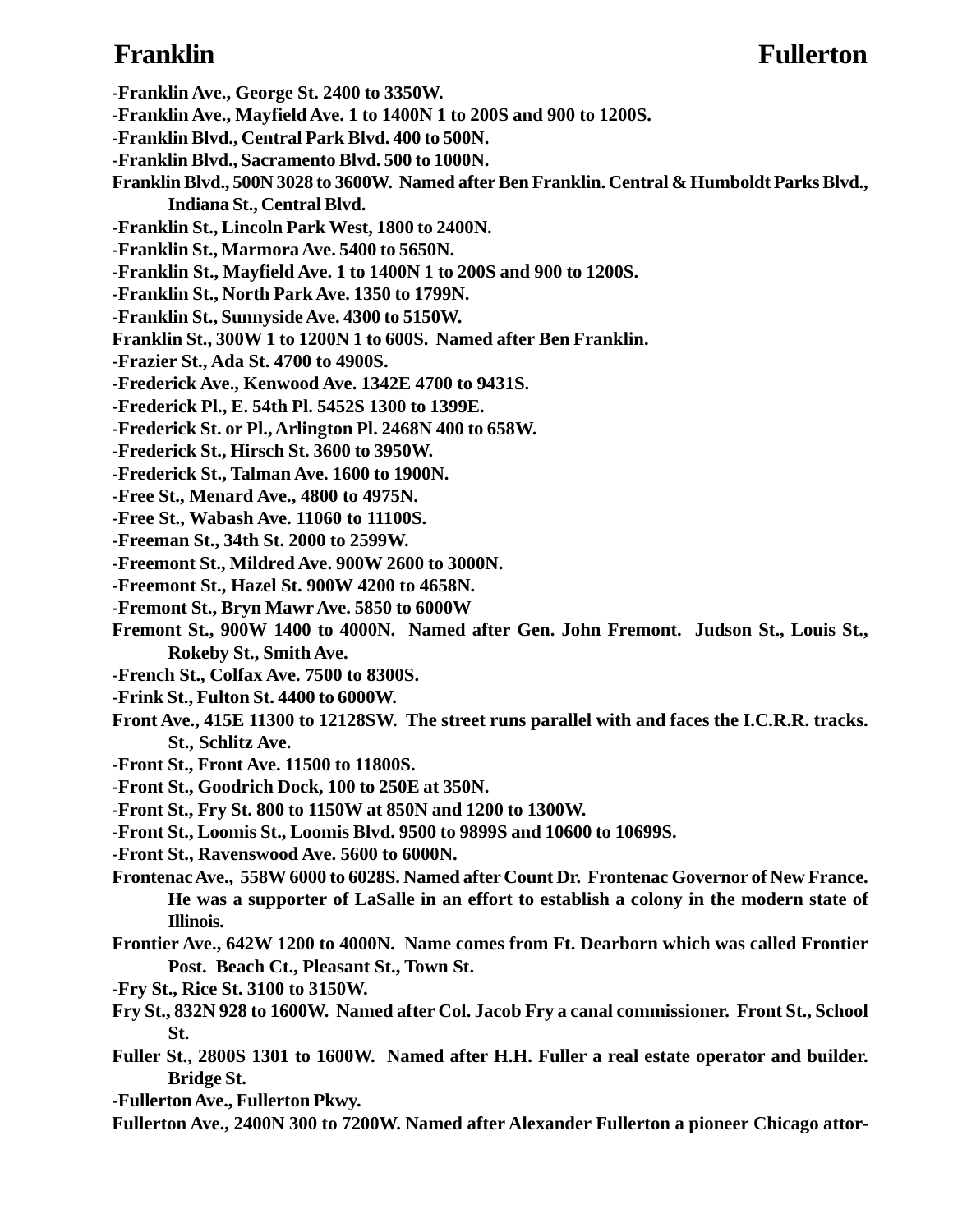### **Fullerton Garfield**

**ney. He was a member of the first Board of Health and the first clerk of the Town Trustees. Hamburg St. 2400N 700 to 7100W. -Fullerton Blvd., Fullerton Pkwy. 150W to 700W. -Fullerton Ct., Cambride Ave., 2360 to 2400N. Fullerton Drive, 2400N in Lincoln Park. Fullerton Pkwy., Ave. Blvd. 150 to 700W. -Fulton Ave., Albion Ave. 6600 to 6799W. -Fulton Ave., Hayes Ave. 6800 to 7150W. -Fulton Ave., Langley Ave. 10300 to 10800S and 11100 to 11500S -Fulton Ave., Kilbourn Ave. 150 to 400N. -Fulton Ave., Norwood St. 1800 to 1999W. Fulton Blvd, Mkt., 300N 438 to 6000W. Named after Robert Fulton, who invented the steamboat in 1807. St. Fulton Drive, 300N in Garfield Park. Fulton Market, St., 600 to 1299W 300N. Fulton St., 300N 438 to 6000W Frink St., Pleasant St. -Fur St., 30th Pl., -Furlong St., Augusta Blvd. 3200 to 3250W.**

# **G**

- **-G Ave., Avenue G 11400 to 11799S.**
- **-Gage Ct., Artesian Ave. 5400 to 5499S.**
- **-Gage Pl., 56th St 2400 to 2400W.**
- **-Gage St., Sangamon St. 944W 3500 to 3875S.**
- **-Gage St., 37th St. 2200 to 2350W.**
- **-Gage Park Ave., Claremont Ave. 5400 to 5599S.**
- **Gale St., 4942N 5400 to 5500SW. Named after Abram Gale a subdivider. Edwards St.**
- **-Galena AVe., Bloomingdale Ave. 1800N 5600 to 5999W**
- **-Galt Ave., Agatite Ave. 4434N 800 to 999W.**
- **-Gambrinus St., Francisco Ave., 3800 to 4000N.**
- **-Gano Ave., Dunham Ave., W 30th St. 300 to 400E.**
- **-Gano St., 30th St. 300 to 400E.**
- **-Gano St., Harvard Ave. 11100 to 11800S.**
- **-Garden St., and Pl., Gladys Ave. 318S 1025 to 1400W.**
- **-Garden St., Merrimac Ave. 1600 to 2000N and NE**
- **-Garden St., Wellington Ave. 2600 to 3400W.**
- **-Gardiner Ave., Richmond St. 3600 to 4000N.**
- **-Gardner St., Goethe St. 1326N 616 to 799W**
- **-Gardfield Ave., Dickens Ave. 2100N 325 to 1300W and 1400 to 1450W.**
- **-Garfield Ave., Seeley Ave. 4800 to 5000N.**
- **-Garfield Ave., Shakespeare Ave. 3400 to 3600W.**
- **Garfield Blvd., 5500S 1 to 358E 1 to 2400W. Named after James Garfield the 20th President of the U.S. who was nominated in Chicago and was the second president assassinated. 55th St., Lake Shore & Summit Rd., Pavillion Blvd., Summit & Lake Shore Rd.,**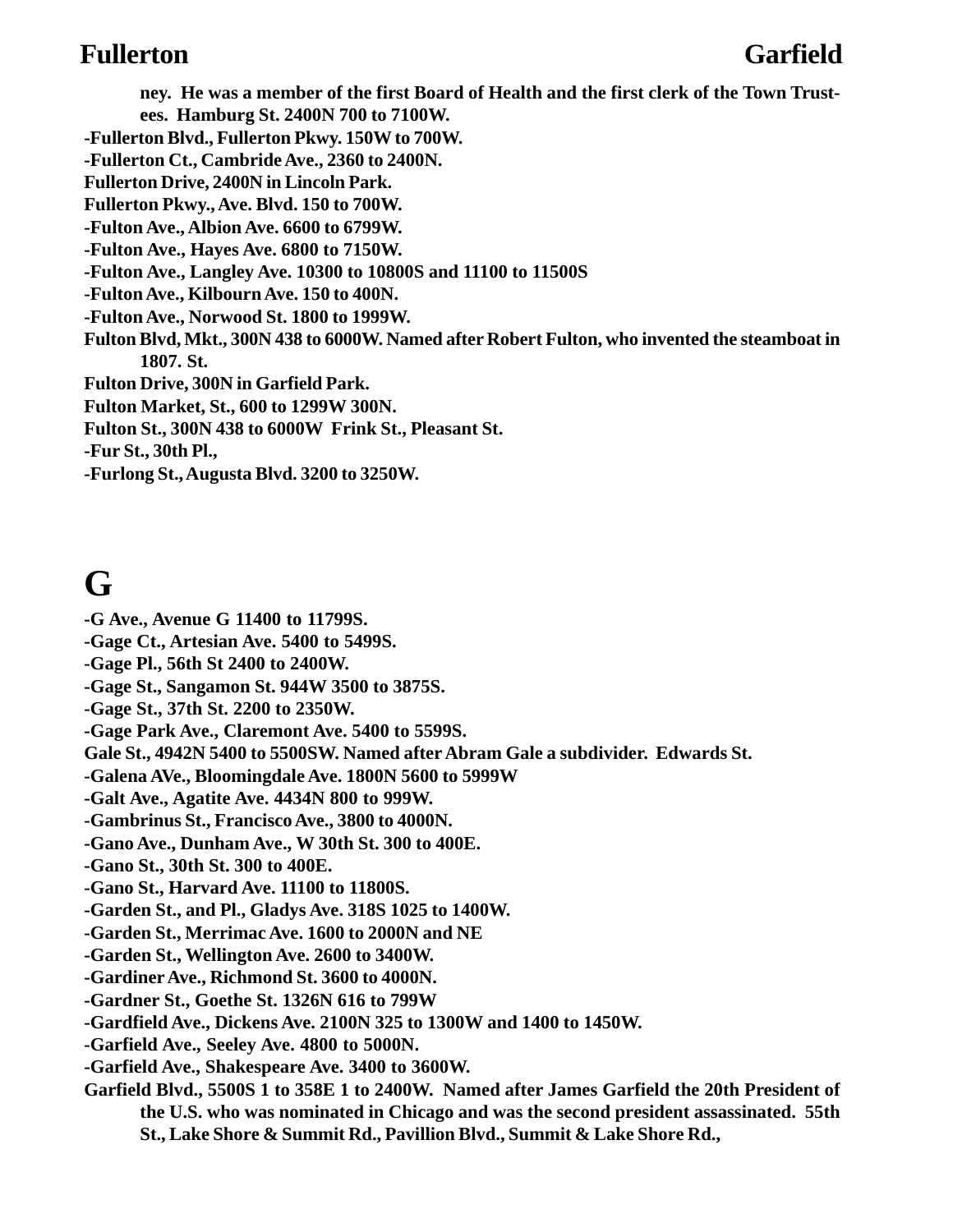# **Garfield George**

- **-Garfield Blvd., Independence Blvd. 3800W.**
- **-Garfield Ct., Dickens Ave. 1400 to 1450W.**
- **Garfield Drive 5900S in Washington Park.**
- **Garfield Sq. 500N 3600 to 3650W. Same as above.**
- **Garibaldi Pl. 1534W 800 to 963S. Named after the Italian patriot Giuseppe Garbaldi. Lowell St., Nixon Pl., St.,**
- **-Garibaldi Ct., Dearborn St.**
- **-Garibaldi St., Shields Ave. 2600 to 3300S.**
- **GarlandCourt, 70E 1 to 136N. Named by the Michigan Stove Co. after their trade brand, the Garland Stove. The Garland Building was on the street. Dearborn St.**
- **-Garland Pl., Garland Ct. 1 to 150N.**
- **-Garrard ?., Hamilton Ave.**
- **-Garrard ?., Winchester Ave.**
- **-Garrett St., Vacated Canalport 1700W and 3035S to 1730W and 3100S.**
- **-Garrison Ave., Eastlake Terr.**
- **GarveyCt., 75W 200 to 250N. Named by the city council after E. Garvey President of E. Garvey Company of Chicago.**
- **-Garvin Ave., Clyde Ave. 8700 to 9500S**
- **-Gary Pl., Patterson Ave. 3630N 600 to 699W.**
- **-Gault Ct., Cambridge Ave., 800 to 1200N**
- **-Gault Pl., Cambridge Ave., 1000 to 1200N**
- **-Geary St., Huguelet Ct. 124E 900 to 930N.**
- **-Geddes St., Fairfield Ave. 200 to 350N**
- **-Gegenheimer Ave., Eastwood Ave. 4634N 3722 to 3799W.**
- **-Gehrke Ave., Fletcher St. 820 to 1000W.**
- **-Gennessee Ave., Cook St., Lawndale Ave. 600 to 6600S.**
- **-Gennesse Ave., Millard Ave. 500 to 600S.**
- **-Gennesee Ave., N. California Ave. 4000 to 4400N in 1874 1000 to 2800N.**
- **-Geneva St., 35th Pl. 2600 to 2799W. and 3600 to 3800W.**
- **Geneva Terr., 600W 2200 to 2550N. Named after the Wisconsin resort which received its name from the city in Switzerland. Diana Ct., Hamilton Ct., Larrabee St., Louis St.**
- **-Genevra Ave., Oakley Ave., 11150 to 11500S.**
- **-Genevieve Ave., Avers Ave. 2000 to 2400N.**
- **-Genevieve St., May St. 1132W 1 to 922N.**
- **Genoa Ave., 807W 8700 to 9900SW. Named after the birthplace of Christoper Columbus. Logan Ave.**
- **-George Ave., Knox Ave. 2200 to 2399N.**
- **-George Ave., Briar Pl. 350 to 600W.**
- **-George Ct., Seeley Ave. 400 to 450N.**
- **-George Pl., Kenwood Ave. 5200 to 5300S.**
- **-George Pl., Seeley Ave. 400 to 450N.**
- **-George St., Chestnut St. 925 to 1150W.**
- **-George St., Waveland Ave. 4075 to 4250W and 4500 to 4700W.**
- **-George St., Iowa St. 900 to 999W.**
- **George St., 2900N 800 to 7200W. Named because Sam George killed the last bear at Adams and LaSalle on 6 Oct 1834. Carroll St., Franklin Ave.**
- **-George ?., 57th St.**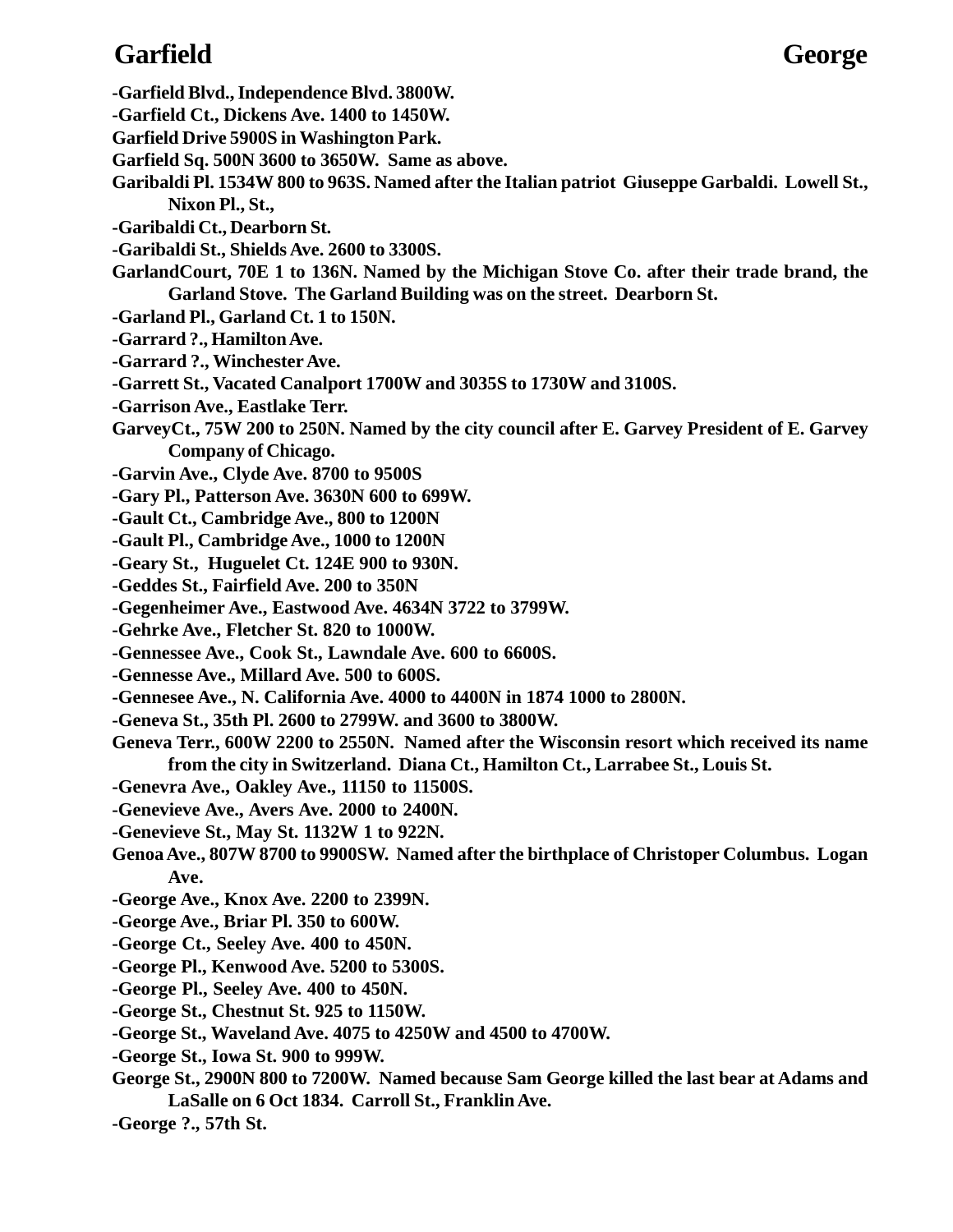# **Georgiana Glenwood**

- **-Georgiana Pl., 32nd St. 3700 to 3800W.**
- **-Geraldine Ave., Kilbourn Ave. 4500W 1 to 6200N.**
- **-Gerard St., Cortez St. 1032N 1200 to 5600W.**
- **-Germania Ave., Jonquil Terr 1420 to 1750W.**
- **-Germania Ave., Greenview Ave. 7600 to 7700N.**
- **Germania Pl., 1536N 100 to 132W. Named in honor of the German people. Named after Germania Place in Germany by the German landowners in this section. Grant St., Nebraska Ave., Dale Pl.**
- **-Gettysburg Ave., Foster Ave. 5600 to 600W.**
- **-Gettysburg Pl., Gettysburg St.**
- **Gettysburg St., 5218N 5400 to 6000W. Named after the Civil War battle. Foster Ave., Lydia St., Gettysburg Pl., Dymond Pl., 59th St.**
- **-Gibbs St., Lind Ave. 5300W 5202 to 5335NW.**
- **-Gibbs St., Lotus Ave. 5350 to 5500N.**
- **Giddings St., 4724N 2000 to 6400W. Named after L.R. Giddings a real estate man in Chicago in 1883. Hills Ct., Roberts Ave., Church St., Colon St., Rebecca St.**
- **-Gifford St., Racine Ave. 1200W.**
- **-Gilbert Ave., 54th St. 800 to 1000W.**
- **-Gilbert Ave., Harvard Ave., 8350 to 8499S.**
- **Gilbert Court, 700W 8401 to 8479SE. Named after James K. Gilbert real estate and subdivider whose firm Gilbert and Givins developed much of the North side in 1872. Pl.**
- **-Gilbert Pl., Gilbert Ct. 700W 8401 to 8479SE.**
- **-Gilbert Pl., 13th Pl., 2650 to 2700W.**
- **Giles Ave., 318E 3100 to 3900S. Named in memory of Lt. George L. Giles the only officer in the Eighth Infantry killed during WWI. Forest Ave., Prairie ?.,**
- **-Gillett Ave., Yates Ave. 9900 to 11400S**
- **-Gilman Ave., Winchester Ave. 4400 to 5200N.**
- **-Gillman St., 65th St. 800 to 1250E.**
- **-Gilpin Pl., Cabrini St. 820S 400 to 1399W.**
- **-Girard Ave., Ada St. 8700 to 9499S.**
- **-Girard St., Ada St. 8700 to 9499S.**
- **-Girard St., Honore St. 1850W. 1450 and 1950W to 1550N and 1850W then 1550N to 2150N.**
- **Givins Court, 721W 8401 to 8600SE. Named after Robert C. Givins a subdivider and one of Chicago's leading realtors. Member of Gilbert and Givins firm.**
- **Gladys Ave., 320S 700 to 5600W. Named by S.T. Gunderson subdivider in Rogers Park after his daughter Gladys. Boston Ave., Garden St., Jackson Pl., St., Loomis Pl., Owasco St., Pratt Pl., Price Pl., Scott St., Scott Pl., Studio Pl., Van Buren St., Whipple Ct., Andrew St.**
- **-Glendale Ave., Trumbull Ave. 5500 to 5900S.**
- **-Glengyle Pl., Carmen Ave., 850 to 999W 5034N**
- **-Glenlake Ave., Hiawatha Ave. 4530W and 6000N to 4800W and 6175N.**
- **Glenlake Ave., 6100N 1000 to 7800W. Named by John Lewis Cochran subdivider of the section after Glenlake, New York. Kemper St.**
- **GlenRoy Ave., 1425W 10700 to 10859S. Named for Glen-Roys the historical lateral roads in Glenmore, Scotland. LaSalle St.,**
- **-Glenside St., Glenwood St., Carpenter St., 8700 to 9100S**
- **-Glenview Ave., Iowa St. 3600 to 4000W.**
- **-Glenwood Ave., Carmen Ave. 5100N 838 to 7000W.**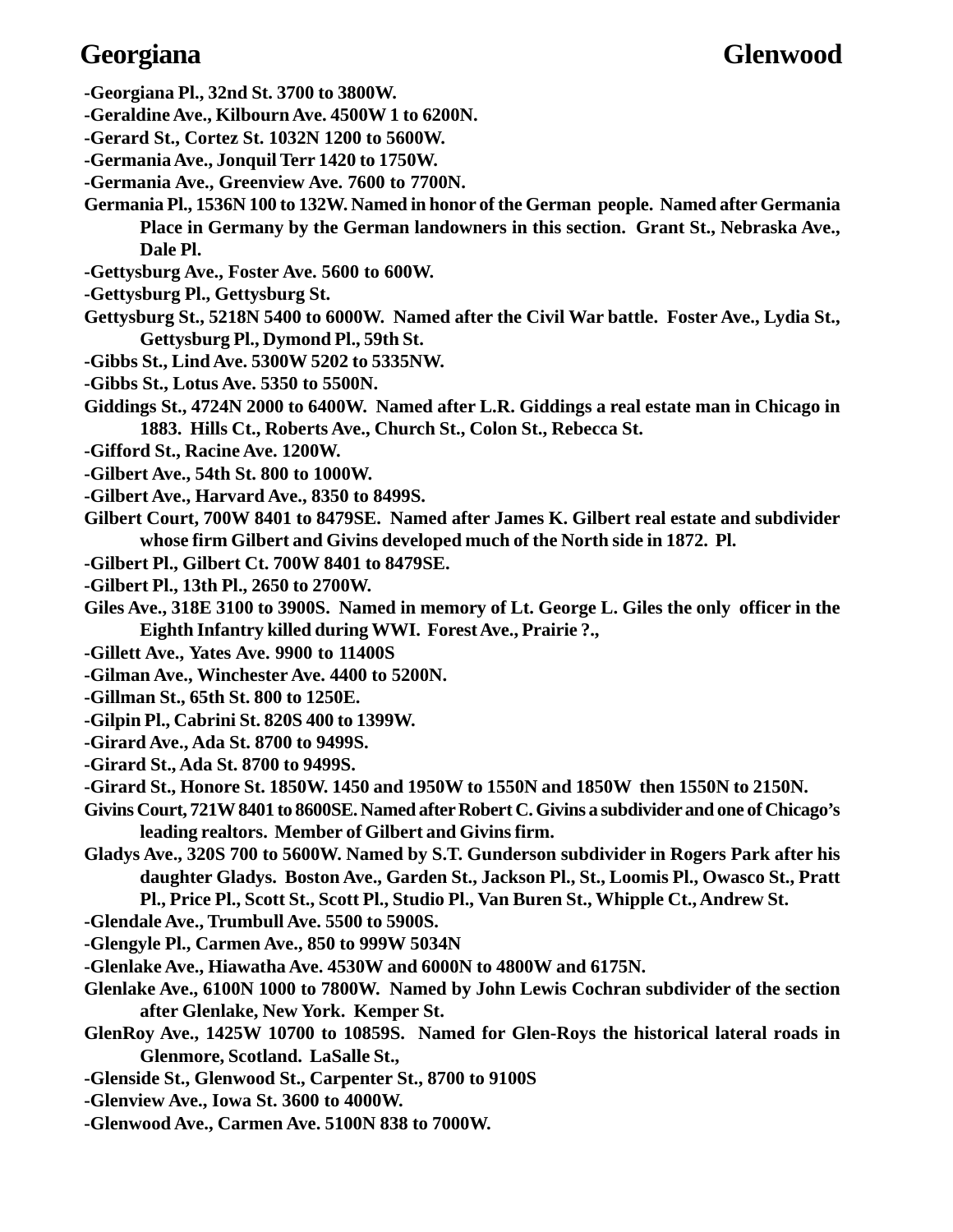**-Glenwood Ave., Winchester Ave. 800 to 1200N and 1600 to 2200N.**

- **Glenwood Ave., 1400W 4900 to 7200N. Named after glens and woods located in the section through which the street is built. Southport Ave.**
- **-Glenwood Pl., Walton St. 3000 to 3200W**
- **-Glenwood St., Carpenter St. 8700 to 9100S.**
- **-Glover Ave., Avers Ave. 2200 to 2600S**
- **-Gloy Pl., Honore St., 1835W 2200 to 2299N**
- **-Godefroy Ave., Estes Ave. 7100N 7400 to 7600W**
- **-Goethe Ave., Avenue K 13300 to 13399S**
- **Goethe St., 1300N 1 to 81E 1 to 800W. Named after Johann Goethe a German writer and poet. Gardner St., Grand Haven Slip, Hein Pl., St., Lincoln St.**
- **-Gold St., Crystal St. 1725 to 1800W.**
- **-Gold St., Monitor Ave., 1600 to 2000N**
- **-Gold St., Sangamon St. 600 to 699S.**
- **-Goldsmith Ave., Fielding Ave. 518W 7700 to 7900SW.**
- **-Goldsmith Ave., Normal Ave. 7500 to 7700S.**
- **-Good St., Cabrini St. 808S 1000 to 1199W.**
- **Goodman St., 4930N 5600 to 5726NW. Named after Charles Goodman real estate and subdivider in 1868. He was member of the canal commission. Kept records at Camp Douglas when it was a POW camp.**
- **-Goodrich Dock 348N 150 E to 140 W.**
- **-Goodspeed Ave., Honore St. 4300 to 5100S, 6300 to 8700S.**
- **-Goodwin St., Kenmore Ave. 4800 to 6400N**
- **-Goodwin St., 12th Pl. 3400 to 3600W.**
- **-Gordon St., Catalpa Ave.-Gordon St., 43rd Pl. 5500N 1000 to 7900W**
- **-Gordon St., 43rd Pl., 200 to 399W.**
- **GordonTerr., 4140N 634 to 1000W. Named after Gen George Henry Gordon of the Civil War. He organized the 2nd Massachusetts Volunteers for the Union. He was a member of the firm of Simon and Gordon subdividers. Airdrie Pl.**
- **-Gormont Ave., Lakewood Ave., 1315W 3900 to 3999N**
- **-Goshen St., 46th Pl. 200 to 399W.**
- **-Gould St., 60th St., 6400 to 6700W.**
- **Governors Parkway, 400N 3400 to 3600W. Named in commemoration of Governor's Palace of Old Vincennes Ind. The first capital of the Northwest Territory.**
- **-Grab St., Stewart Ave. 420W 1921SE to 1975S.**
- **-Grace Ave., Albant Ave. 4000 to 4400N.**
- **-Grace Ave., Columbia Ave. 1800 to 1950W.**
- **-Grace Ave., Maplewood Ave., 6300 to 6600S.**
- **-Grace Ave., Grace St. 3800N 600 to 8400W.**
- **-Grace Ave., Harper Ave. 6200 to 6500S.**
- **-Grace St., Burling St. 1200 to 1250N.**
- **-Grace St., Eberhart Ave. 7300 to 7500S and 7700 to 7900S.**
- **Grace St., 3800N 600 to 8400W. Named after Grace Gurnee, daughter of Walter S. Gurnee** mayor of Chicago in 1851 and a subdivider. Ave., Elm St., Everett St., Webster St., Wood**land Ave.**
- **-Graceland Ave., Irving Park Rd. 700 to 2399W**
- **-Graceland Rd., Irving Park Rd. 700 to 2399W**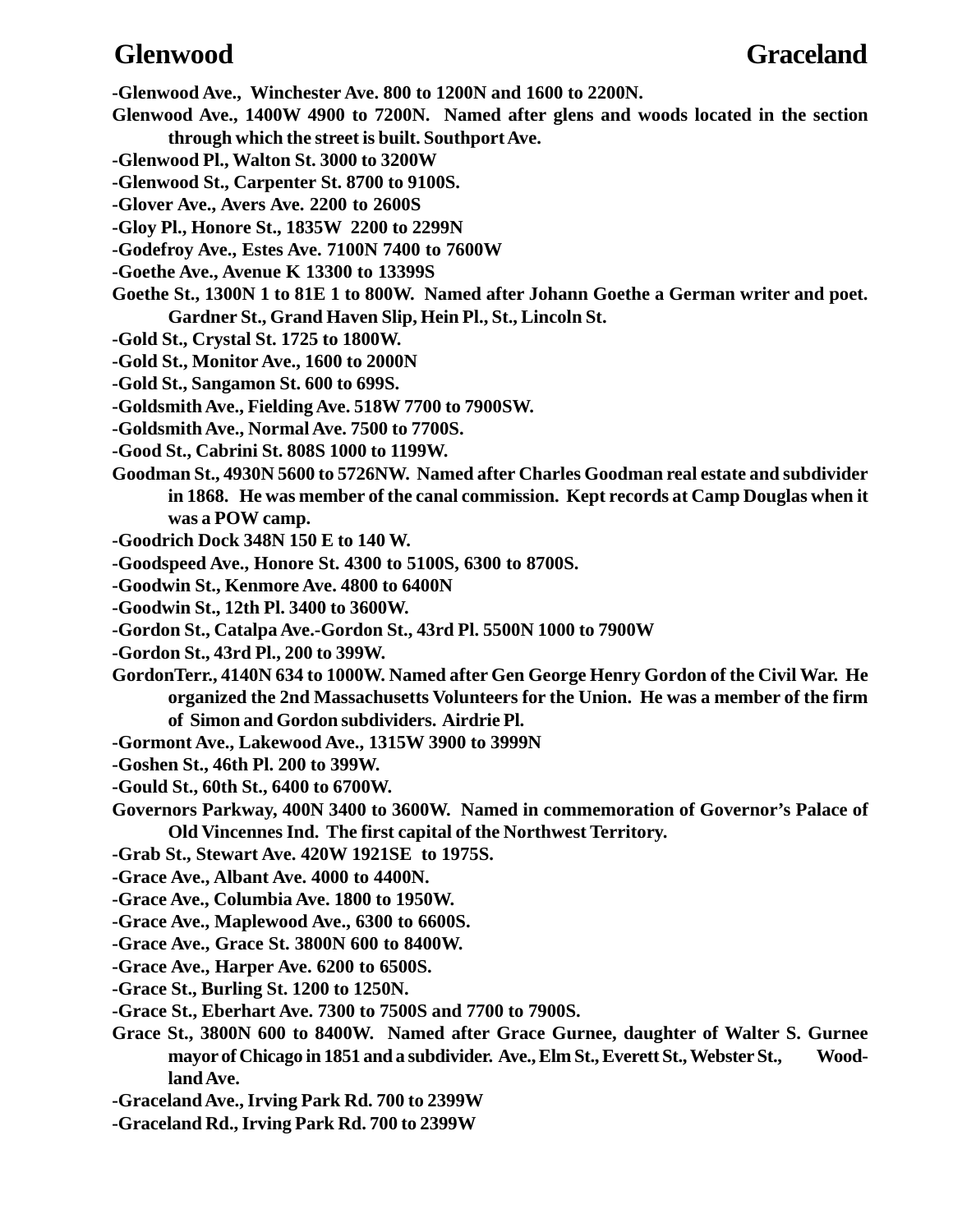- **Grady Court, 1400W 2800 to 2860SE. Named after T.J. Grady a subdivider. Church Ct., Pl.**
- **-Grafton Ave., Rhodes Ave. 3500 to 3900S.**
- **-Graham Ave., Justine St. 1534W 200 to 356N 3400 to 12300S**
- **-Graham Ave., Meade Ave. 5100 to 5900S**
- **GrahamCourt, 48E and 1335N. Named after Ernest Graham, Daniel Burnham's assistant architect.**
- **-Graham St., Houston Ave. 10600 to 10699S.**
- **-Graham St., Major Ave. 4700 to 4900N**
- **-Grand Ave., Aberdeen St. 1100W 1 to 734N.**
- **-Grand Ave., Ashland Ave. 6700 to 7450N**
- **-Grand Ave., Granville Ave. 950 to 2399W**
- **-Grand Ave., Oshkosh Ave. 7759W 6501 to 6763NE.**
- **-Grand Ave., Pratt Ave. 7400 to 7599W**
- **-Grand Ave., Washtenaw Ave. 9900 to 11499S**
- **Grand Ave., 521N 1 to 495E 1 to 2400NW. Named by Col. Thomas V. Owen Indian Agent 1830- 1833 and member of the first Board of Town Trustee. Owen said, "Chicago was a grand place to live." Indiana St., Owen St., Whiskey Point Rd.**
- **-Grand Blvd., South Parkway, Dr. Martin Luther King Dr. 400E 3500 to 5599S.**
- **-Grand Haven Slip., Goethe St. 1 to 99E**
- **-Grand St., Oakley Ave. 3200 to 3650S**
- **-Grand Terr., 76th Pl. 1500 to 1600E**
- **-Grand View Terr., Nagle Ave. 5100 to 5900S**
- **-Granger Ave., Vernon Ave. 420E 2740 to 13458S**
- **-Granger St., Scott St. 200 to 400W**
- **-Grant Ave., Gunnison St. 5600 to 5900W.**
- **-Grant Ave., Karlov Ave. 1600 to 2400N**
- **-Grant Ave., Washtenaw Ave. 3500 to 3900S**
- **-Grant Ct., Dale Ct. vacated 1733W 2200S Hermitage Ave.**
- **-Grant Pl., Ainslie St. 2000 to 2100W**
- **-Grant Pl., Harvard Ave. 6900 to 6999S**
- **Grant Pl., 2235N 300 to 600W. Named after Gen. U.S. Grant. Anita Terr., Cane St., Lay's Ave.**
- **-Grant St., Germania Pl. 1536N 100 to 132W**
- **-Grant St., Hood Ave., 7100 to 7300W.**
- **-Granville Ave., Ionia Ave. 4400W and 6010N to 4740W and 6240N**
- **-Granville Ave., Hood Ave. 3000 to 3200W.**
- **-Granville Ave., Springfield Ave. 3900W**
- **Granville Ave., 6200N 940 to 4400W. Named after Granville, N.Y. by John Lewis Cochran a subdivider. Grand Ave., Logan Ave., Thome Ave., Weber Ave., Grape St., Dickens Ave.**
- **-Grape St., Dickens Ave. 1200 to 1300W.**
- **-Grassie Ave., Talman Ave. 4200 to 5500S**
- **-Grassmere Rd., Massac Ave. both vacated 5700W 6200 to 6100N**
- **Gratten Ave., 1200W 3000 to 3100S. Named after Henry Gratten Irish statesman and orator. Named by the Irish landowners of the area. Selma St., Sullivan Ct.**
- **-Gratten Pl., 35th St., 3700 to 3800W.**
- **-Grave Ave., Newcastle Ave. 6834W 1600 to 6558N 5200 to 5858S**
- **-Graves Ct., St., Lawrence Ave., 530E 3200 to 3299S.**
- **-Graves Pl., St., Lawrence Ave. 530E 3200 to 3299S**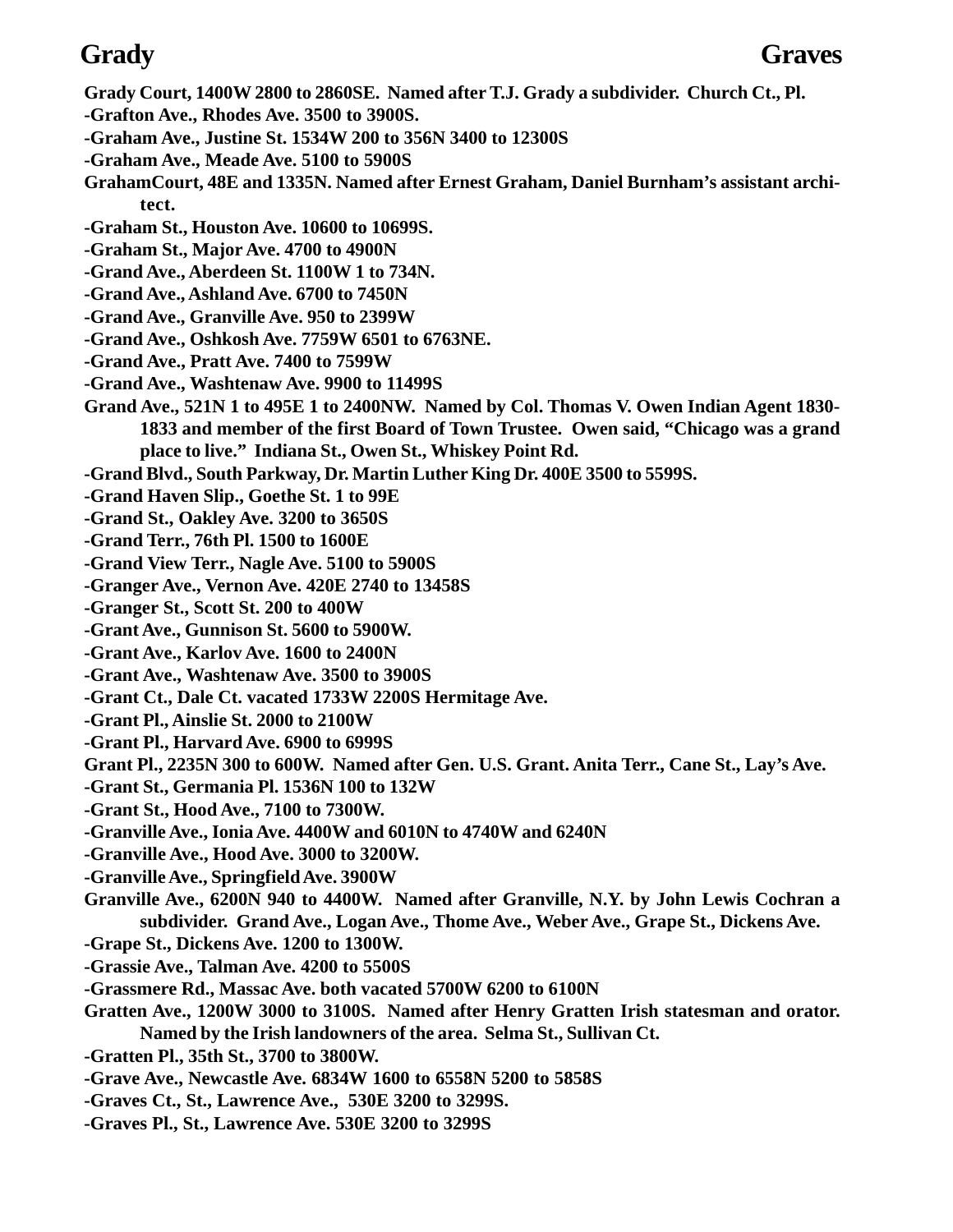### **Gray Grenshaw**

- **-Gray St., Addison St. 3600N**
- **-Gray St., Winnemac Ave. 5000 to 5400W**
- **-Graylock Ave., 48th Pl. 200 to 399W**
- **-Greeley Ave., Lloyd Ave. 1300W 3000 to 3039S**
- **-Greeley Ct., 820W vacated 900 to 925N Morgan St.**
- **-Greeley St., McDermott St. 1400W 2900 to 2940S**
- **-Green St., Canal St. 4300 to 4399S**
- **-Green St., Loomis St. 2430 to 3099S**
- **-Green St., 38th St. 2500 to 3700W**
- **-Green St., 57th Pl., 1 to 200W**
- **-Green St., Peoria St. 11600 to 11699S**
- **-Green St., Newberry St. 822W**
- **Green St., 834W 1 to 831N. Named after Capt. Russell Green a milita officer from Chicago with the 60th Regiment of Illinois Militia from 1842 to 1847. Alice St., Earle Pl., Euclid Ave., Hough Ave., Lime St., Malott Ave., 2nd St., Siegel St., Illinois Ct., Peoria St., Tucker St.,**
- **-Green ?., Evergreen Ave. 1325N**
- **-Green ?., Loomis St., Blvd. 1400W**
- **-Green Bay Ave., Clark St. 1600N to city limits**
- **-Green Bay Ave., Rush St., 800 to 1199N**
- **Green Bay Ave., 3400E 8300 to 13600S. Named after the Indian trail and city in Wisconsin. Was Chicago's first road north made by the Northwest Indian trail. Avenue N, Helena Ave., High Ave., St.**
- **-Green Bay Rd., Clark St.**
- **-Greenlake Ave., Norwood St 1200 to 1400W**
- **Greenleaf Ave., 7048N 1210 to 7500W. Named after Luther Greenleaf subdivider in 1835. Mr. Greenleaf helped Pat Touhy carry out the will of Phillip Rogers. St., Dearborn Ave.**
- **-Greenleaf St., Greenleaf Ave. 7048N**
- **Greenview Ave., 1500W 800 to 7658N. Named after the town of Greenview, Illinois. Echols St., Germanie Ave., Hewes St., Holt St., Maple Ave., Maple Pl., Myrtle St., Perry Ave., St., Redgewood Ave., Rubens Ave.**
- **-Greenwich St., Moffat St., 1852N 2000 to 2199W.**
- **-Greenwood Ave., Altgeld St. 2300 to 5600W**
- **-Greenwood Ave., Deming Pl. 4800 to 5000W**
- **-Greenwood Ave., Ellis Ave. 500E**
- **-Greenwood Ave., Keystone Ave. 3800 to 5000N**
- **Greenwood Ave., 1100E 4216 to 13300S. Named after the noted Indian Chief of the Choctaw Tribe. Lexington Ave.**
- **-Greenwood Pl., Walton St. 3000 to 3200W**
- **-Greenwood St., Altgeld St. 800 to 7200W**
- **-Greenwood Terr., Altgeld St. 800 to 7200W**
- **-Greer St., 38th St. 2500 to 3699W**
- **-Gregord St., Gregory St. 5530N**
- **-Gregory Ave., Gregory St. 5530N**
- **Gregory St., 5530N 1400 to 7900W. Named to commemorate St. Gregory Church on this street. Ave., Edgewater Terr., Gregord St., Gregory Ave.**
- **Grenshaw St., 1100S 500 to 4524W. Named in honor of Honorable B. Willis Grenshaw who for a number of years was judge of the Circuit Court and afterwards judge of the Court of**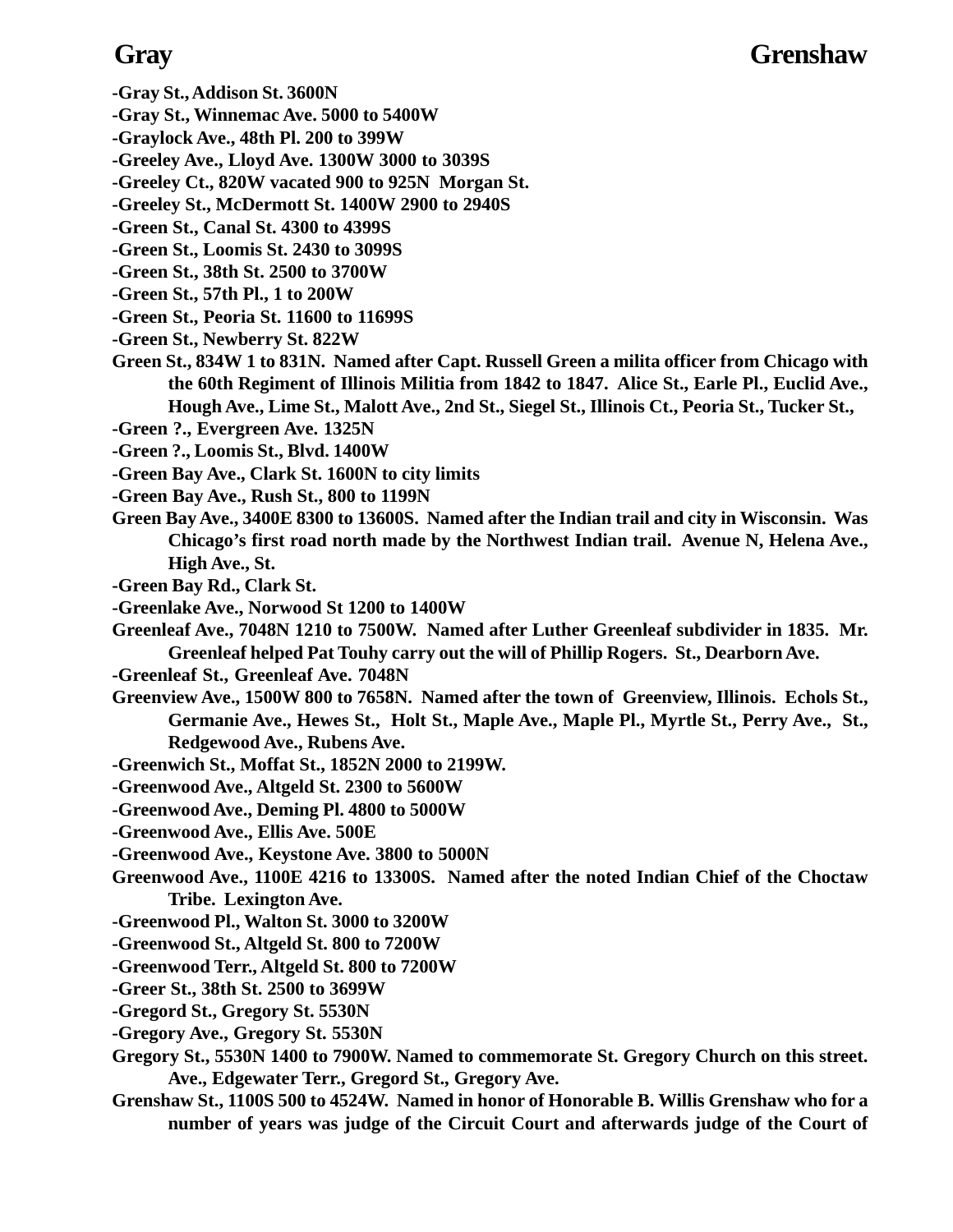**Appeals of Ky. He was Chief Justice at the time of his death. Ashland St., Belknap St., Bunker St., Charlott St., Douglas St., Edgemont Ave., 11th St., Kansas St., Koszta ?., Roe St., Yeaton St., Ransom St. -Gresham Ave., Justine St. 8700 to 9500S. Gresham Ave., 3534W 2900 to 3069NE. Named after federal judge Walter Gresham judge of the 7th Judicial Circuit court. -Griffin St., Manila Ave. 5800W 5301 to 5360NE -Griffin St., Parker Ave. 3400 to 3500W Walter Burley Griffin Place, 10432S 1600 to 1756W, This short street is named after a local architect who helped plan the capital of Australia. -Grimm Ave., Ainslie St 4827N 5200 to 5399W -Griswald St., LaSalle St. 300 to 1050S -Gross Ave., Paxton Ave. 9100 to 9499S -Gross Ave., McDowell Ave. 1410W 4500 to 4699S -Gross Ave., Talman Ave. 1600 to 1900N -Gross Pk., Henderson St., 1700 to 1800W -Gross St., Lester Ave. 5500W 4900 to 4948N -Gross Terr., Whipple St. 1 to 120S. -Gross Pkwy., Haddon Ave. 2000 to 2199W and 2300 to 2800W -Gross Park Ave., Ravenswood Ave. 3200 to 3600N -Grove Ave., Grover St. 4900N 5620 to 5747NW -Grove Ave., Cullom Ave. 2800 to 3250W -Grove Ave., Damen Ave. 2000W 7000 to 7600N -Grove Ave., Huron St. 700N 5100 to 5999W -Grove Ave., Newcastle Ave. 6834W 1600 6558N -Grove Ave., S Perry Ave., 100W 5500 to 6499S. -Grove Ct. & Pl., Shakespeare Ave. 600 to 700W -Grove Pkwy., S. Drexel Blvd. 900E -Grove Pwky., South Parkway 3500 to 4000S -Grove Pl., Perry Ave., 6400 to 6499S -Grove St., Larrabee St. 600W 800 to 1200N -Grove St., Hale Ave. 10900 to 11000S -Grove St., Huron St. 700N 5100 to 6000W -Grove St., May St. 800 to 950N and 400 to 450N -Grove St., 52nd St. 800 to 1550E -Grove St., 104th St. 700 to 3475W -Grove St., 108th Pl. 1800 to 2000W -Grove St., Nagle Ave. 1600 to 2000N -Grove St., Iowa St. 5100 to 5200W -Grove St., Cullerton St. vacated 3100 to 3200W Grove St., 220W 2000S to 2298SW. Named after John P. Grove south side subdivider and landowner back in 1889. -Groveland Ave., Parker Ave. 4400 to 5000W -Groveland Ct., Drew St. 10700 to 10850S -Groveland Ct., Lowe Ave. 8400 to 8524S -Groveland Ct., 36th Pl. 500 to 600E Groveland Park, 3326S 600 to 658E. Named by Stephen Douglas. The street was so named be-**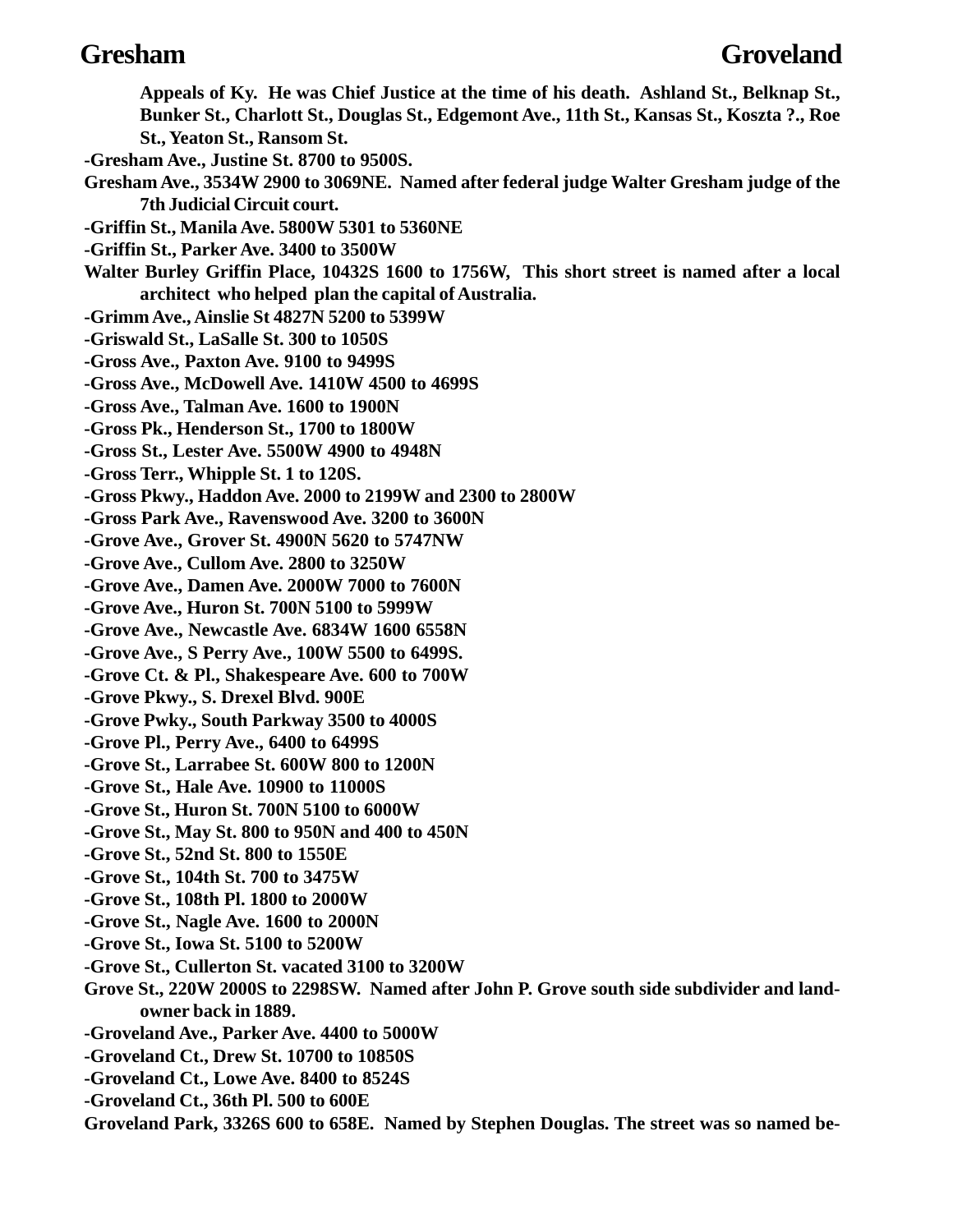# **Groveland Halsted**

**cause it was a grove in the days of the settlers.**

**-Groveland Park Ave., Ellis Ave. 2800 to 3299S**

**-Groveland Terr., Howland Ave. 8800S 2100 to 2150SW**

**-Grover St., May St. 1132W 800 to 950N**

**Grover St., 4900N 5620 to 5747NW. Named after Pres. Grover Cleveland. Grove Ave.**

**Grower Drive 1534N 2832W Humboldt Park.**

**-Guernsey Ave., Kimberly Ave. 5000 to 5100N**

**-Guernsey Ave., Kenton Ave. 5100 to 5199N**

**-Guilford Ave. Madrid both vacate ran from 4950W to Caldwell Ave.**

**GulliksonRoad, 7000W 6140 to 6300SW. Named after Henry D. Gullikson who built a subdivision through which the street ran.**

**-Gunn St., 60th Pl. 400 to 799W**

**Gunnison St., 4834N 800 to 7200W. Named after Frederick A. Gunnison by the subdividers Wadsworth and Howland. Mr. F. A. Gunnison was a member of Wadsworth and Howland. Blaine Pl., Lafayette Pkwy., St., Lawrence Ave., South Ct., Pl., Weld St., Charles Ct., Grant Ave.**

**-Gurley St., Vernon Park Pl. 850 to 1199W**

**-Gurnee St., LaSalle St.**

**-Guttenberg Ave., Avers Ave 1600 to 2400N**

# **H**

**-H Ave., Avenue H 11400 to 11800S**

- **Haddock Pl., 250N 1 to 75E 1 to 300W. Named after Alderman Edward Hadduck. The "u" in Hadduck's name was changed to "o" in the street's name.**
- **Haddon Ave., 1134N 1300 to 5600W. Named after the Haddon Hall a baronial mansion overlooking the Wye in Derbyshire, England.Two miles from Bakewell owned by Duke of Rutland. Castle St., Chappin St., Cross Pkwy., Gross Pkwy., Jane St., Chapin St., Parkway St., Prescott ?., Wallace St., Wheaton St., Will St.**
- **Haft St., 6300N 6300 to 6358NE. Named after John Haft a local business man member of Habner and Haft Coal Company.**

**-Haines Ave., 68th Pl.**

**-Haines St., vacated Crosby St SW to North Branch of River.**

- **Haines St., 1100N 800 to 880SW. Named after Mayor John Haines who invested with George Cole and J. H. Woodworth, subdividers.**
- **Hale Ave., 1832W 10301 to 11900SW. Named after Nathan Hale, patriot. Commercial Ave., Grove St., Homewood Ave., Meridian Ave., Walnut St., Washington Ave.**
- **-Hale St., Burling St. 2800 to 2950N**
- **-Hale St., 108th Pl. 1000 to 1400W**
- **-Hall Ave., Oglesby Ave. 9900 to 11400S**
- **-Hall St., Burling St. 2800 to 2950N**
- **-Hall St., 32nd St. 1800 to 2100W**
- **-Halleck St., 14th St 1 to 150E**
- **Halsted Parkway, 754W 6124 to 6530S.**
- **-Halsted St., Clarendon Ave. 3773 to 4729N**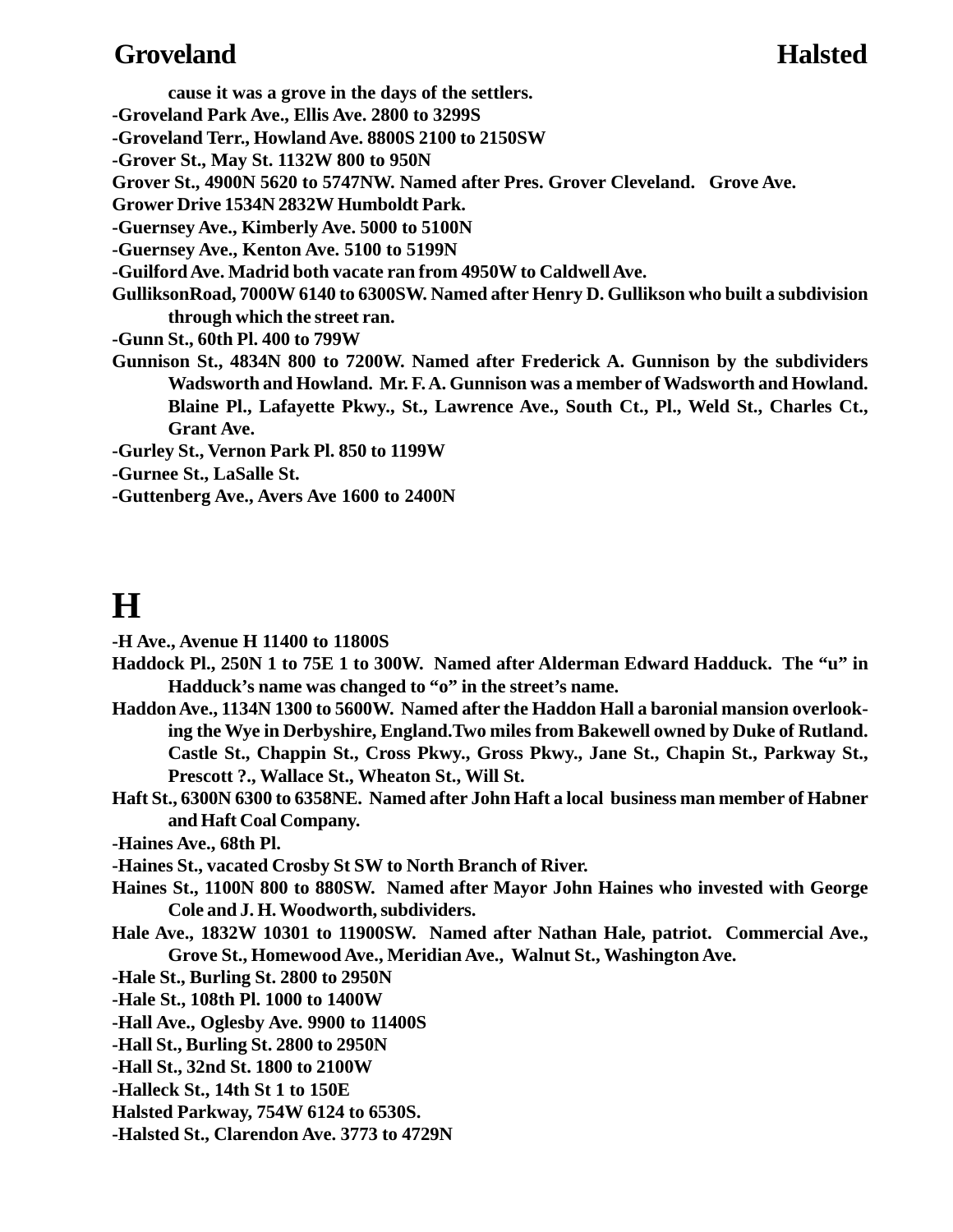**-Halsted St., Summit Ave. 800W 8450 to 8626SW**

- **Halsted St., 800W 1 to 3764N 1 to 13000S. Named after two New York brothers William and Caleb who helped to develop the west end of the Loop. The street was named by William Ogden. Dyer St., Egyptian Rd., 1st St., 1st Ave.**
- **-Hamburg St., Fullerton Ave. 2200 to 2400W**
- **-Hamburg St., Shakespeare Ave. 2000 to 2399W**
- **-Hamilton Ave., Harrison St. 1600 to 2399W**
- **-Hamilton Ave., Karlov Ave. 2000 to 2400N**
- **-Hamilton Ave., Marion Ct. 1838W 1200 to 1276N**
- **Hamilton Ave., 2133W 2200 to 7040N 100 to 10700S. Named after Richard J. Hamilton lawyer and real estate promoter in 1831. Allport St., Champlain St., College St., Cooper Ave., St., Forest View Ave., Garrard ?., Mara Ave., Wilbur Ave., Morton St., Myrtle Ave., St., Olive St., St. Anthony's Ct., St. Hedwig's St., Wright Ave., St., Walleck Ct., Forest Ridge Ave., Rudolph Ave.**
- **-Hamilton Ct., Geneva Terr. 600W 2200 to 2550N**
- **-Hamilton Ct., Larrabee St., 2200 to 2400N**
- **-Hamilton St., Albion Ave. 6950 to 7150W**
- **-Hamilton St., 1600W 2400S vacated**
- **-Hamilton St., Hermitage Ave. 5600 to 6000N**
- **Hamlet Ave., 1525W 11000 to 11500S. Named by subdivider after main character in Shakespear's play. Illinois Ave., 2nd St.**
- **Hamlin Ave. and Blvd., 3800W 1 to 6400N 1 to 11500S. Named by Edward J. Lewis in honor of L.M. Hamlin landowner of that section who sold it to Lewis. Falcon St., Kerney St., Macloy Ave., Morey Ave., Mowry Ave., St., Rothchild Ave.**
- **-Hammond Ave., Troy St. 2600 to 3600N**
- **-Hammond St., Orleans St., 310W 1700 to 1899N**
- **Hampden Court, 435W 2600 to 2778N. Named by John S. Wright who was born in Massachu-setts after Hampden County, MA. Hampden St.**
- **-Hampden St., Hampden Ct. 435W 2600 to 2778N**
- **-Hancock St., Drake Ave., 3524W 1600 to 2399N**
- **-Hanover St., Belden Ave. 2200 to 2400W**
- **-Hanover St., Canal St. 2300 to 5300S**
- **-Hanover St., Eggleston Ave. 5900 to 6000S**
- **-Hanscom Rd., 7000W 6020 to 6232SW. Named after P.L. Hanscom, a member of the firm of P.L. Hanscom and Company.**
- **-Hankins St., LeClaire Ave. 400 to 800N**
- **-Hansen Ave., Carmen Ave. 2400W to 2500W.**
- **-Hanson Ave., Carmen Ave. 2400 to 2500W.**
- **-Hanson Ave., Mason Ave. 2150 to 2400N**
- **-Harbine St., 19th St at 1600W 1200 to 2400W**
- **Harbor Ave., 3428E 9100 to 9400SW. Named after Calumet Harbor.**
- **Harbor Drive, 400E 151 to 170N. Street named because it is close to the Monroe Street Harbor. -Hardin Pl., 29th St.**
- **Harding Ave., 3935W 240 to 6300N 1200 to 11100S. Named after William Harding real estate investor in the Northwest section of the city. Or Capt Frederick Harding who organized the first Union company of soldiers in Chicago. Chase St., May St., Miltmore Ave., Mittman Ave., Moore Pl., Reece Ave., Summers Ave., Syracuse Ave., Winthrop Ave.**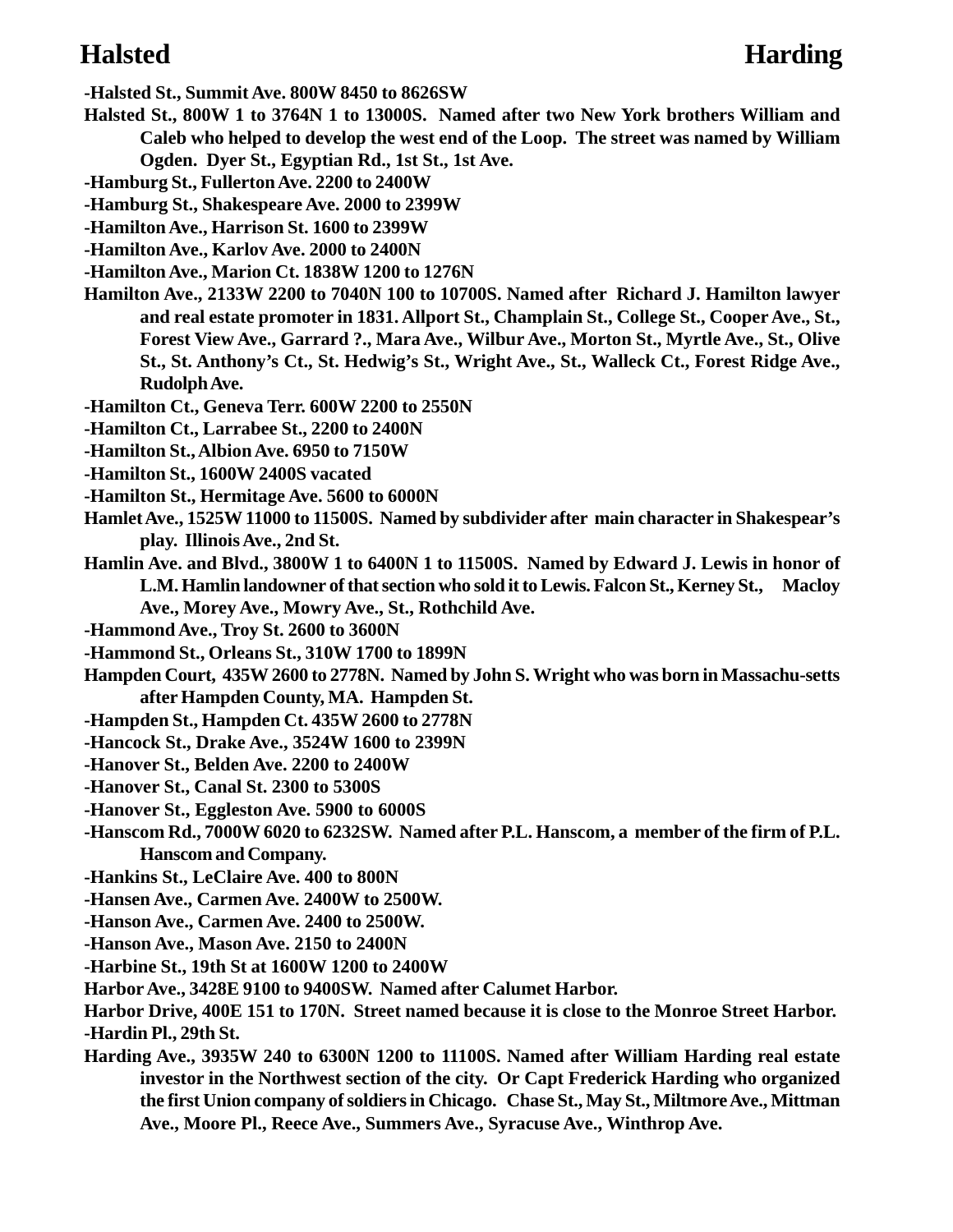# **Harding Hawley**

**-Harding Ave., Avers Ave. 4800 to 5200N**

**-Harding Blvd., Harding Ave., 3600 to 3899N**

- **Harlem Ave., 7200W 1600 to 7600N 5200 to 6500S. Named by Henry Austin after a railroad station in Oak Ridge was a favorite spot of the Indians and was called Indian Village now known as Oak Park. 72nd Ave., Washington Ave., St., Western Ave.**
- **-Harling St., Springfield Ave. 4400 to 4500N**
- **-Harmon Ct., 11th St. 1 to 99E**
- **-Harmon Pl., 11th St. 1 to 99E**
- **-Harper Ave., Howland Ave. 8800S 2100 to 2150SW**
- **Harper Ave., 1500E 5000 to 9450S. Named after William Rainey Harper the first president of the University of Chicago from 1891 to 1906. Edgerton Ave., Grace Ave., Jefferson Ave., Rosalie Ave., Rosalie Ct., Washington Ave.**
- **-Harriet St., Rockwell St. 2600 to 3100S**
- **-Harris St., Lawndale Ave. 1400 to 1600S**
- **-Harrison Ave., Dobson Ave. 9000 to 9299S**
- **-Harrison Ct.,**
- **Harrison St., 600S 1 to 100E 1 to 6000W. Named after William Harrison the 9th president of the United States. Hamilton Ave., Sebor St., 7th St.**
- **-Harry St., Washtenaw Ave. 2900 to 3050S**
- **-Hart Ave., Campbell Ave. 3300 to 5550S**
- **-Hart St., Campbell Ave. 3300 to 5550S**
- **Hart St., 1921W 400 to 429N. Named after C. Hart landowner and subdivider in 1888.**
- **Hartland Court, 1735W 500 to 545N. Named by C. Hart for his property. Broom St.**
- **-Harper St., vacated 1600 to 1650W ran 1/2 block between Taylor and Roosevelt**
- **Hartwell Ave., 126E 6554 to 6658S. Named after E.A. Hartwell subdivider in 1873 active member of Ilett and Hartwell, subdividers.**
- **Harvard Ave., 319W 6300 to 12700S. Named after education center. St., Drew St., Dunham Ave., Durham Ave., Gano ?., or Gato ?., Gilbert Ave., Grant Pl., Lormon Ave., Shields ?., Tracy Ave.,**
- **-Harvard St., Arthington St. 2400 to 3199W and 3600 to 4799W**
- **-Harvard St., Harvard Ave. 6300 to 12300S**
- **-Harvey St., 1700W 2600S vacated**
- **-Harvey St., 63rd Pl. 650 to 800W**
- **-Harvey St., Dickens Ave. 2100N 1800 to 1999W**
- **Haskins Ave., 1700W 7760NW. Named by S.T. Gunderson after his married daughter Gladys Haskins.**
- **Hastings St., 1334S 1150 to 2158W. Named after Hiram Hastings an early settler. 13th Pl., 12th Pl.**
- **-Hathaway St., School St. 4600 to 4800W**
- **-Haugan Ave., Wayne Ave. 3600 to 3900N**
- **HaussenCourt, 3900W 3000 to 3128NE. Named after Fred Haussen owner of property street was built through. Crawford Ave.**
- **-Haven St., 30th Pl. 330 to 399W**
- **-Hawk St., Cambridge Ave. 2300 to 2350N**
- **-Hawhe Ave., Oglesby Ave. 13400 to 13800S**
- **-Hawkins St., LeClaire Ave. 400 to 799N**
- **-Hawley Ave., Kirkland Ave. 4340W 2200 to 8100S**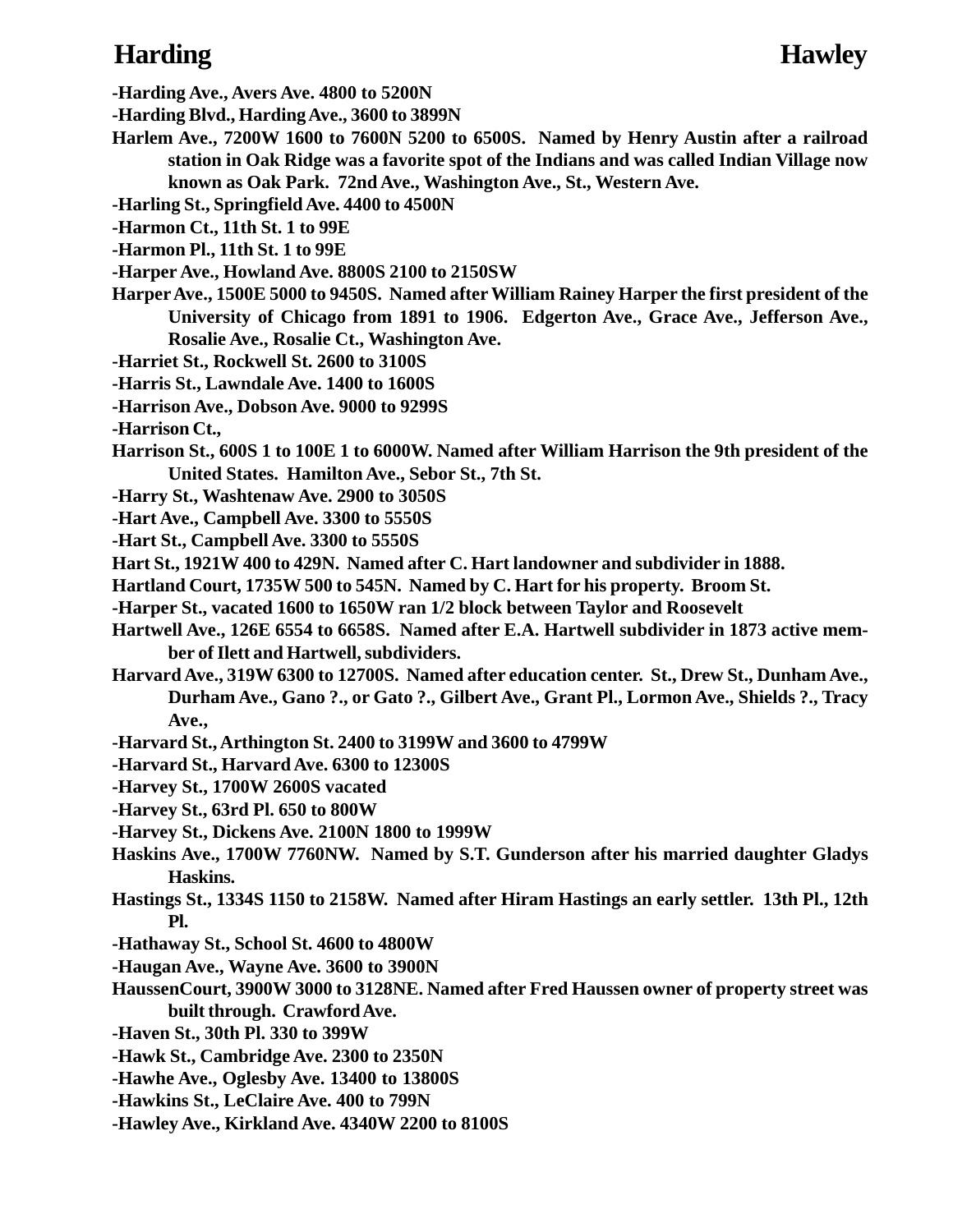**-Hawthorn Ave., Winneconna Pkwy. 7801S 400 to 1893W -Hawthorne Ave., Kingsbury St. 850N and 600W to 2100N and 1400W Hawthorne Pl., 3418N 500 to 598W. Named after Nathaniel Hawthorne of literature fame. -Hayes Ave., Arthur Ave. 1400 to 1510W -Hayes Ave., Loyola Ave. 1000 to 1399W -Hayes Ave., 106th Pl. 3100 to 3050E Hayes Ave., 6535N 6601 to 7056W. Named after Samuel Hayes city comptroller in 1862. From 1848 to 1849 he acted as chairman of the committee on education. In 1867 he was selected as a member of the Board of Trustees for the city. Blaine St., Fulton Ave., Irena St. -Hayes Blvd., Wrightwood Ave. 4400 to 4799W -Hayes St., Drummond Pl. 3400 to 5599W Hayes Drive, 6300S. Sgt.Hayes fought in the battle of Ft. Dearborn. Hayford St., 7535S 3600 to 3940W. Named after John Fillmore Hayford American Civil Engineer and director of the College of Engineering at Northwestern University. He was chief of Geodetic Division of the U.S. Coast. During WWI he was a member of the National Advisory Board on Aeronautics in Washington, D.C. He died in March, 1925. Walnut St. -Haynes Ave., Dakin St. 2400 to 2500W Haynes Court, 1400W 2800 to 3048SE. Named by William Haynes, subdivider. St. -Haynes St., Haynes Ct. -Hazel Ave., Bell Ave. 2234W -Hazel Pl., Hazel St. 4200 to 4400N -Hazel St., 101st Pl. 2000 to 2050W -Hazel St., 106th St. 800 to 1420W Hazel St., 900W 4200 to 4658N. Named after the Hazel nut. Freemont St., Hazel Pl. -Hazelhurst Ave., Madrid Ave. both vacate 6352NE to 6340NE -Hazelton Ave., Lawler Ave. 5500N and 5050W to 5600N and 4900W -Heald Ave. Campbell St., Camp ?., all vacate 3000S and 1700W SW to 3100S and 1800W. -Heald St., Parnell Ave. 5900 to 6000S. -Hearst Square 350W 1 to 10N vacated Heath Ave., 2324W 1300 to 1359S. Named after Mayor Monroe Heath, 1876-77. Willis Ct. -Herbert Ave., Springfield Ave. 4800 to 5050N -Hecker Ave., Highland Ave. 1400 to 1800W -Hedding Ave., 67th Pl. -Hedges St., Cuyler Ave. 800 to 900W -Heffron Ave., 106th Pl. 1700 to 1799W -Hegewisch Ave., Brandon Ave. 3200E 7900 to 13558S -Hegewisch Ave., South Shore Dr. -Hein Pl., Goethe St. 1300N 400 to 499W. -Hein St., Goethe St., 1300N 99 to 799W -Heine St., Francisco Ave. 1600 to 4400N -Heldmaier Ave., Eleanor St. 1200W 2500 to 2870SW -Heldmaier Ave., 25th St. 1000 to 1200W -Helen Ct., 2330W 2600 to 2699N vacated -Helena Ave., Green Bay Ave. -Henderson St., Hermitage Ave. 2600 to 2799N vacated -Henderson St., Dakin St. 4800 to 5800W Henderson St., 3336N 1250 to 7033W. Named after A.H. Henderson a subdivider in 1886. Homer**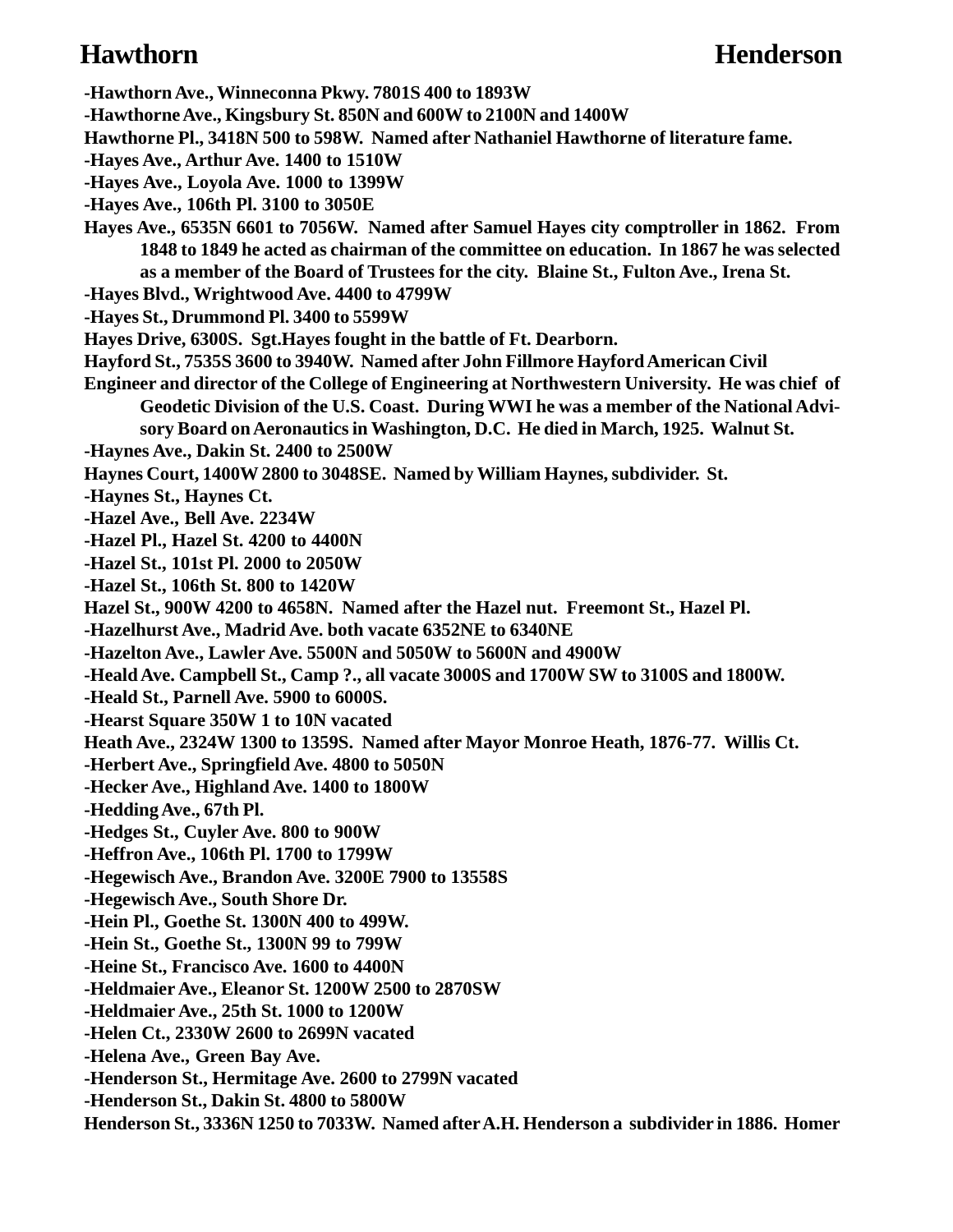### **Hendrick Higgins**

**Ave., Otto St., School St., Marson Ave., Madsen Ave., Gross Pk.**

- **-Hendrick St., Newland Ave. 3200 to 3400N**
- **-Hennepin St., 6000N 5400 to 5580W. Named after Fr. Louis Hennepin a companion of LaSalle and author of the book, FAMOUS NEW DISCOVERIES. Crescent Rd.**
- **Henry Court, 2100N 2769 to 2786W. Named after Louis Henry a landowner and subdivider of the area of Summerdale.**
- **-Henry Pl., 33rd St. 600 to 700E**
- **-Henry St., Walton St. 5800 to 5999W**
- **-Henry St., 14th Pl., 400 to 2000W**
- **-Henshaw Ave., Leavitt St. 1800 to 2400N**
- **Hermione Ave., 6225N 6300 to 6358NW. Named after the daughter of Helen and Menelaus and wife of Neoptolamus and Orestes.**
- **-Herman ?., Jeffery Ave. 2000E**
- **Hermitage Ave., 1734W 34 to 7800N 300 to 9100S. Name of the home of Andrew Jackson in Nashville. Bloom St., Commercial St., Dale Ct., Evarts Ave., 1st St., Florence Ct., Fosler St., Fowler St., Grant Ct., Hamilton St., Henderson St., Lull Pl., Meadow Lane., Page St., Ridgeville Rd., Samuel St., Welken St., Wood St., Malvern Ave., Osborn St.,**
- **Hermosa Ave., 1700W 10835 to 11453SW. Word means "beautiful". Name comes from the Hermosa Beach of San Bernardino, Calif. Fairfield Ave.**
- **-Hernart St., Bernard St. 3350 to 3400N**
- **-Herndon Ave., Lakewood Ave 1300W 3200 to 3899N.**
- **-Herndon St., Lakewood Ave. 1300W 2000 to 3899N**
- **-Herndorn St., Lakewood Ave. 1300W 2000 to 3899N**
- **-Herring St., Ada St. 6000 to 6100S**
- **-Hervey St., Dickens Ave., 2100N 1800 to 1999W.**
- **-Hesing Ave., School St. 2950 to 3200W**
- **-Hewes St., Greenview Ave. 1600 to 1700N**
- **-Hewitt Ave., Merrill Ave., 2125E**
- **-Hews Ave., Crandon Ave. 9900 to 11399S and 11600 to 11900S**
- **-Heyclon St., California Ave. 2800W**
- **-Heyden St., Thorndale Ave., 5900N 6400 to 6899N.**
- **Hiawatha Ave., 4520W 6000 to 7100NW. Name of character in Longfellow's poem. Glenlake Ave., Dr.**
- **-Hiawatha Dr., Hiawatha Ave.**
- **-Hibbard Ave., Kenwood Ave. 5100 to 5299S**
- **-Hickling Ave., 53rd Pl. 800 to 999W**
- **-Hickory Ave., 101st St. 1600 to 1800W**
- **Hickory Ave., 832W 947 to 1357NW. Meeting place of settlers was called Hickory Creek. Named after food made from nuts of this tree.**
- **-Hickory St., Hillock Ave., 1100-1599W., 2500S to 2999S.**
- **-Hickory St., Oak St. 1 to 160E**
- **-Hickory St., Rockwell St. 3100 to 5100S**
- **Higgins Ave., 4900N 5401 to 7900NW. Named after Van H. Higgins Superior Court judge, real estate operator and subdivider. One of the founders of the Chicago Historical Society. Rd., Maynard St.**
- **-Higgins Rd., Higgins Ave.**
- **Higgins Rd., 5800N 8401W 6100N at 9200W.**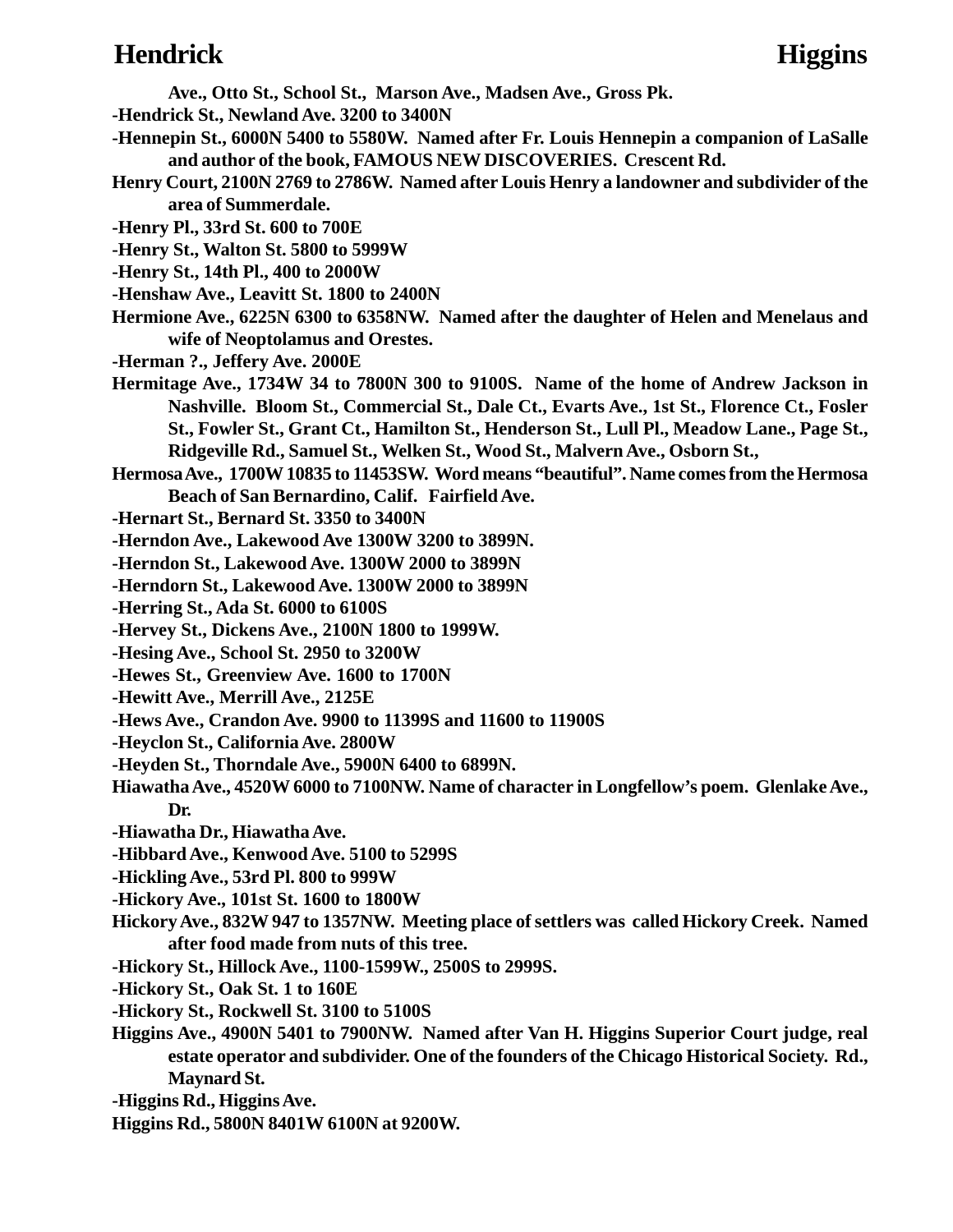### **High Holbrook**

- **-High Ave., Green Bay Ave., High St., Aberdeen St. 10300 to 11400S.**
- **-High St., Aberdeen St. 10500 to 10699S.**
- **-High St., Green Bay Ave.**
- **-High St., Janssen Ave., 1420W fr. 2200 to 2799N.**
- **-High St., Knox Ave. 3200 to 3600N**
- **-High St., Mozart St. 2834W.**
- **-High St., Nashville Ave. 1600 to 2000N.**
- **-High St., 105th Pl. 1425 to 1500W.**
- **-High St., Burton Pl. 150 to 200W.**
- **-Highland Ave., Karlov Ave., 1200 to 1300N.**
- **-Highland Ave., Leavitt St. 9100 to 10699S.**
- **-Highland Ave., Ozanam Ave., 6400 to 6800N.**
- **Highland Ave., 6330N 1400 to 7400W. Named after the Town of Highland Park also named because of the high location. Devon Ave., Edgewater Pl., Ficher Ave., Fisher Ave., Hecker Ave., Isidor St., Locust St., Logan St., Newell Ave., Wells Pl., St.**
- **Hill St., 1100N 153 to 370W. Named after D. Hobart Hills. Cedar St., Hills St.**
- **-Hilldale Ave., Wolcott Ave., 1900W 6700 to 7599N.**
- **-Hilliard Ave., Thorndale Ave. 5900N.**
- **-Hilliard St., Hunt Ave., 8817S 2000 to 2048SW.**
- **-Hilliard St., Throop St., 10300 to 10699S**
- **Hillock Ave., 1100W 2501 to 2900SW. Named after Charles Hillock alderman in 1884 and interested in real estate. Hickory St., 1100 to 1599W. 2500 to 2999S.**
- **-Hills Ct., Giddings St. 1500 to 1600W.**
- **-Hills St., Hill St. 1100N 153 to 370W.**
- **-Hill St., Natoma Ave., 1600 to 2000N.**
- **-Hillside Ave., Morgan St. 8700 to 9099S.**
- **-Hinkley Ave., Drake Ave., 3350 to 3600N.**
- **-Hinkley AVe., Lowell Ave. 1600 to 2600N.**
- **-Hinman St., 21st Pl., 1300 to 3100W.**
- **-Hinman St., 115th St.**
- **-Hinsche St., Ogden Ave., 1500N 600 to 699W**
- **-Hinsdale St., Chestnut St. 1 to 200E and 150 to 385W.**
- **-Hirsch Blvd., Hirsch St. 1400N 2200 to 2799W.**
- **-Hirsch St., Schiller St. 1900 to 2200W.**
- **Hirsch St., 1400N 2200 to 6000W. Named after Clemens Hirsch alderman of the 14th Ward in 1881. Blvd., Frederick St., Nelson Ave., Weage Ave.**
- **-Hoard St., 50th Pl.**
- **-Hobart Ave., Neva Ave. 5900 to 6290N.**
- **Hobart Ave., 5636N 6800 to 7100W. Named after Dr. H. M. Hobart, landowner and subdivider in Wrightwood in 1874. Elm St., Ericsson St., Neva Ave.**
- **Hobbie St., 1031N 400 to 666W. Named after Albert G. Hobbie landowner and subdivider in 1842. Hobson Ave., 1700W 2060 to 2088NE. Named after Gen. E. H. Hobson Civil War cavalry officer.**
	- **He captured the Confederate Gen. John Morgan in Ohio. Paulina Pl.**
- **-Hodge St., Hyacinth St., 6100N 6135 to 6358SW.**
- **Hoey St., 1000W 2700 to 2708SW. Named after Thomas Hoey, subdivider.**
- **-Hoffman Ave., Rockwell St. 2120 to 3200N.**
- **Holbrook St., 6100N 6200 to 6360W. Named after Captain William Holbrooks. Carter St.**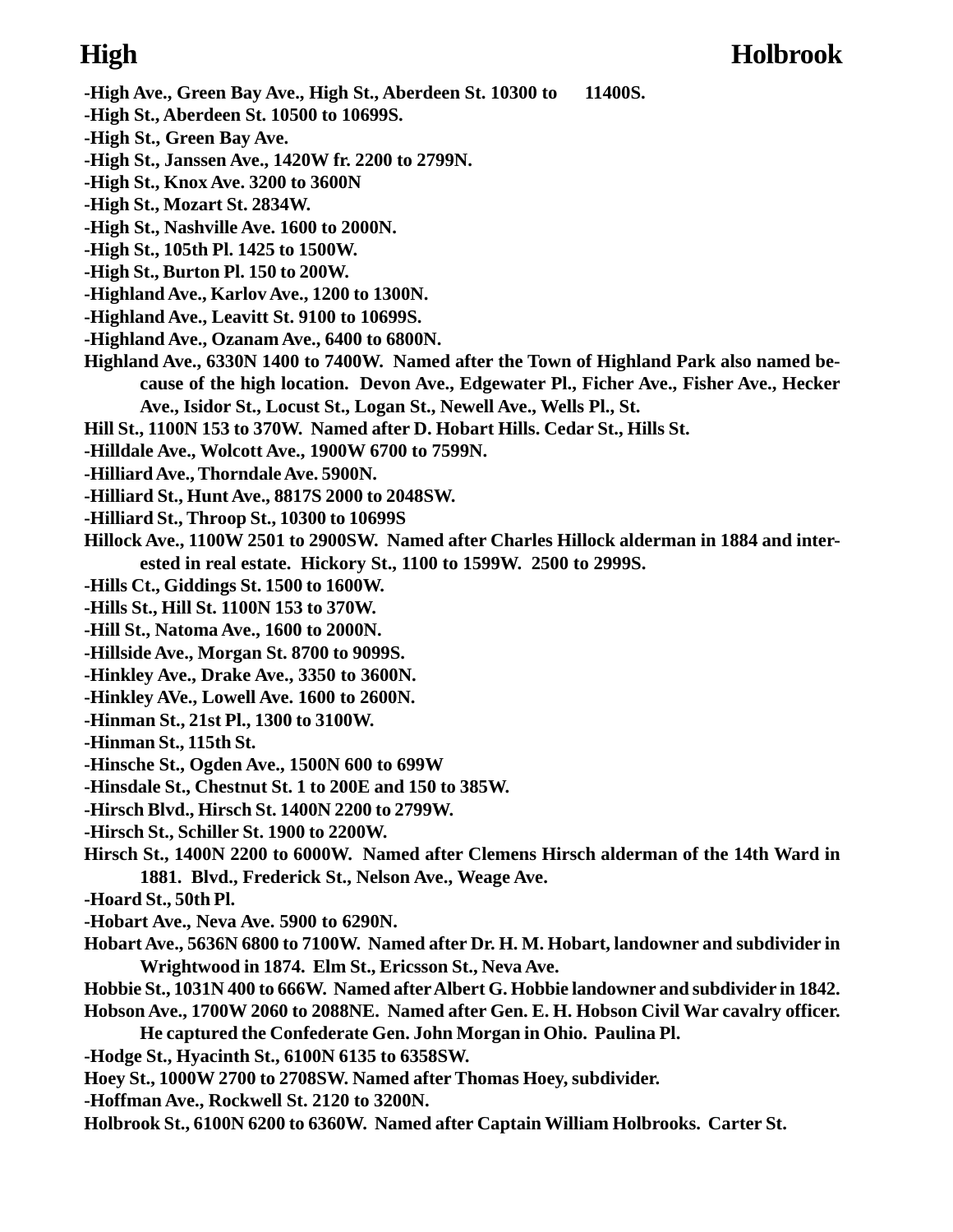# **Holbrook Hooker**

- **-Holbrook ?., Taylor St. 1000S.**
- **-Holcomb Ave., Avondale Ave. 3200N to 4000W.**
- **-Holden Pl., Holden Ct.**
- **-Holden St. 327W vacated 1200 to 1399S.**
- **Holden Court, 25E 1 to 150N 500 to 2100S. Named after Charles C.P. Holden a member of the city council 1861-72. He promoted the city water intake tunnel system out to the cribs. Victoria Alley, Holden Pl.**
- **Holland Rd., 500W 8500 to 9100SE. Named by subdivider firm of Birhoff, Ruccock, and Altgelt as the Holland Settlement Road due to Dutch influence. Possible Irish inventor of the submarine. Holland Settlement Rd., Thornton Rd.**
- **-Holland Settlement Rd., Holland Rd., Thornton Rd. 8300 to 8500SE.**
- **-Hollowell St., Lockwood Ave. 4950 to 5200N.**
- **Hollett Drive 6800S in Marquette Park. R.P. Hollett was the attorney for the South Park District from 1899 to 1908.**
- **Holly Ave., 1620W 2004 to 2695NW. Named after the Christmas flower. Evergreen Ct., North Pl.**
- **Hollywood Ave., 5700N 950 to 4500W. Named after the film capital of the world. Named by subdivider John Lewis Cochran. Olive St., Cook St.**
- **-Holmes St., Carpenter St., 5600 to 5700S and 5900 to 6050S.**
- **-Holstein Park 2300W 2100 to 2199N.**
- **-Holstein Ave., Oakley Ave. 1850 to 2500N.**
- **-Holt St., Greenview Ave., 1500W 800 to 1699N.**
- **-Homan Ave., Devon Ave. 950 to 1600W.**
- **-Homan Ave., Kimball Ave. 3000 to 3375N and 4000 to 4400N.**
- **Homan Ave., 3400W 1 to 200N 1 to 11700S. Named by Homan Land Assn. which laid out the subdivision in the district. Joseph Homan was the contractor for Homan and Brown & Co. Maple Ave., Oakley St., St. Charles St., Homan Blvd.,**
- **Homan Blvd., 3400W 1 to 199N., Homan Ave.**
- **-Homan St., 33rd Pl. 1600 to 1875W.**
- **-Home Ave., Fargo Ave. 7400N 1800 to 3199W.**
- **-Home Ave., Sayre Ave. 5100 to 5899S.**
- **-Homer Ave., Henderson St. 1800 to 2000W.**
- **Homer St., 1933N 1532 to 5200W. Named after Homer author of Illiad and Odyessey. Armitage Ct., Ashford Ave., Church St., Crossing St., Bond St.**
- **Homewood Ave., 1820W 10901 to 11700S. Named after the town of Homewood, Illinois. One of the first towns outside of Chicago. Crescent Ave., Walker Ave., Park Crescent, Fairfield Ave., Medora St.**

**-Homewood Ave., Hale Ave. 11100 to 11500S.**

- **-Honore St., Parnell Ave. 6300 to 7099S.**
- **Honore St., 1827W 900 to 7355N 1 to 11900S. Named after Henry Honore who promoted Chicago parks. He is often considered responsible for the city's park system. He was also a landowner and subdivider. Augusta St., Clayton Ct., Dudley ?., Fontenoy Pl., Girard St., Gloy Pl., Goodspeed Ave., Honore ?., Hoyne St., Macedonia St., Newton St., Park Ct., Horan Ave., Miller Ct., Short St., Smart St., Sarak Ave., First St., Ravenswood Ave., Ravenswood Park.**
- **Hood Ave., 6141N 1200 to 7800W. Named after David Hood a subdivider. Grant St., Grant Pl., Granville Ave., Logan St.**
- **Hooker St., 800W 932 to 1255NW. Named after General Joseph Hooker of the Civil War era.**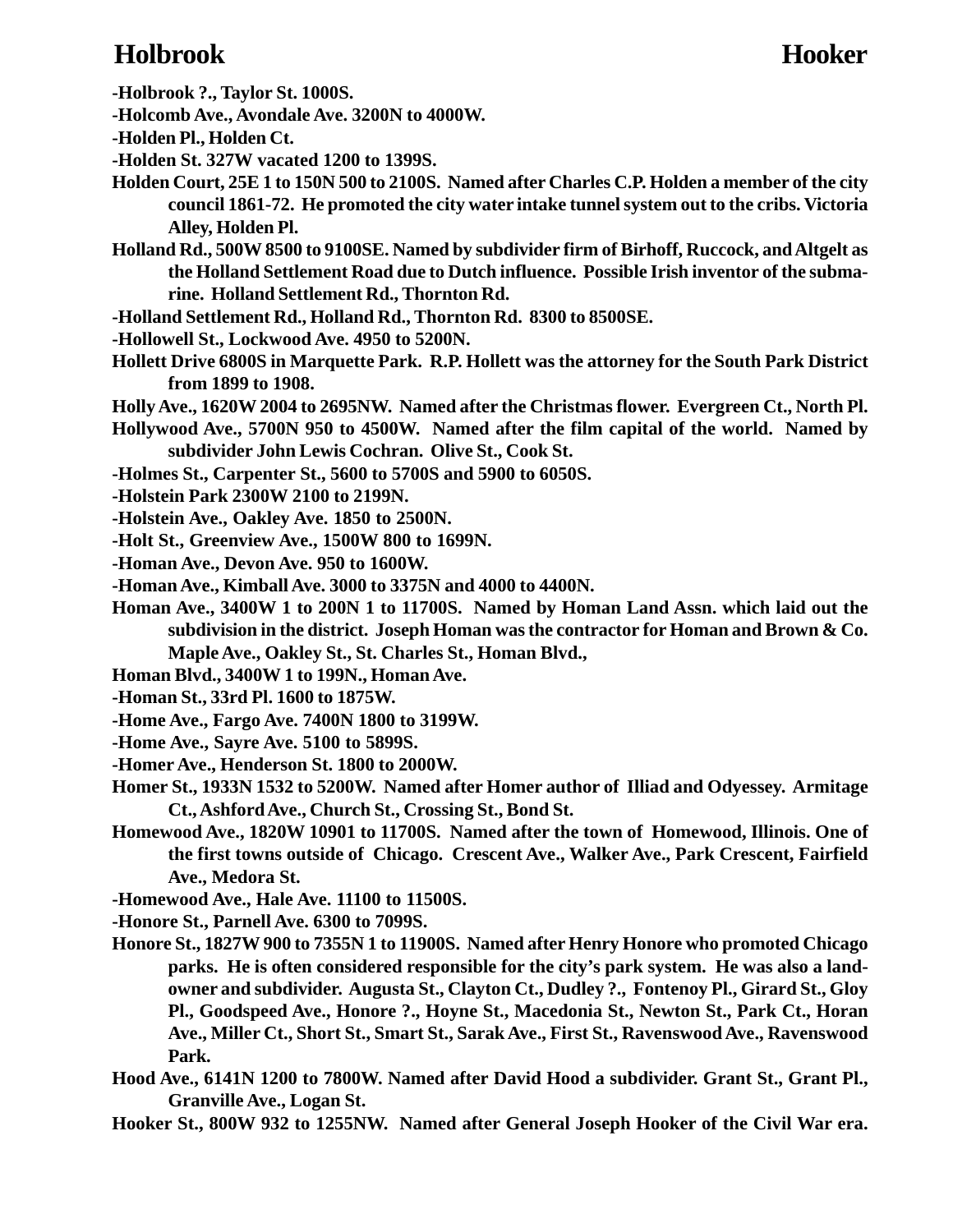### **Hoosier Hoyne**

- **North Canal St.**
- **-Hoosier Ave., Blue Island Ave.**
- **-Hope Ave., Blackstone Ave. 6200 to 6700S.**
- **-Hope St., 724S 900 to 999W Lexington St.**
- **-Hopkins Ave., Princeton Ave. 3900 to 4100S**
- **-Hopkins St., Princeton Ave. Also spelt Hopking. 3900 to 4100S.**
- **HopkinsPlace, 8825S 1942 to 2137SW. Named after J.W. Hopkins member of the subdivider firm of Pryor and Hopkins. Hopkinson Pl.**
- **-Hopkinson Pl., Hopkins Pl. 2025W and 8950S to 1950W and 8825S.**
- **-Horan Ave., 1900W 5200-5299N. Honore St.**
- **-Horicon Ave., Seeley Ave. 10100 to 10300S.**
- **-Hosmer Ave., 1600 to 1999N at 5100W, LeClaire Ave.**
- **Hortense Ave., 6263N 7412 to 7800W. Named after Hortense De Baauharnais member of the Bonaparte family.**
- **-Horton Ct., 93rd Pl., 1600-1999W.**
- **-Hotchkiss St. 1500 to 1548N 850W vacated.**
- **-Hough Ave., Green St. 9100 to 10300S.**
- **-Hough Pl., and Ct., Salt St., Corbett St. 950W 2500 to 2600SE.**
- **-Hough St., 100th Pl., 1200 to 1999W.**
- **-Houseen Ct., same as Haussen Ct.**
- **-Houston Ave., Carondolet Ave. 13000 to 13450S.**
- **Houston Ave., 3026E 8000 to 13600S. Named after Gen Sam Houston Texas president before territory entered Union. Graham St., Parnell Ave., Reade Ave., Reade St., Cedar St., Stephens St.**
- **-Houston St., Paulina St. 1200 to 1300N.**
- **-Howard St., Brainard Ave. 13400 to 13699S.**
- **-Howard Ave., Howard St. 1300 to 1999W.**
- **-Howard Ave., Kildare Ave. 1600 to 2700N.**
- **-Howard Ave., Mason Ave. 1 to 1199N and 1 to 199S.**
- **-Howard Ave., Paxton Ave. 13400 to 13800S.**
- **-Howard Ave., Throop St. 1300W.**
- **-Howard Ct., Vanderpoel Ave. 9300 to 9899SE.**
- **-Howard St., 63rd Pl., 650 to 800W.**
- **-Howard St., Prairie Ave. 11500 to 11799S.**
- **-Howard St., Walton St. 3000 to 3199W.**
- **-Howard St., 17th St., 2200 to 2399W.**
- **Howard St., 7600N 1308 to 7700W. Named after Howard Uhr, son of John Uhr. He donated the right of way on Howard Street to the city. Roger Touhy and John Uhr went to the same school. Ave., Woodbine Ave.**
- **Howe St., 625W 1100 to 2050N. Named after Edward G. Howe member of Hambleton and Howe subdivider of Pine Grove district in 1888. Chatham Ct., Otis St., Selah St., Seelye St.**
- **-Howe St., 95th Pl. 1750 to 1800W.**
- **Howland Ave., 8800S 2100 to 2150SW. Named after George Howland superintendent of schools. He was a early high school principal. Groveland Terr., Harper Ave.**
- **Hoxie Ave., 2600E 9500 to 13800S. Named after John R. Hoxie who built the first cable car line in Chicago. Ashkum Ave., Colfax Ave., Kingston Ave., Merrill Ave., Spencer Ave.**
- **-Hoyne Ave., Seeley Ave. 2034W.**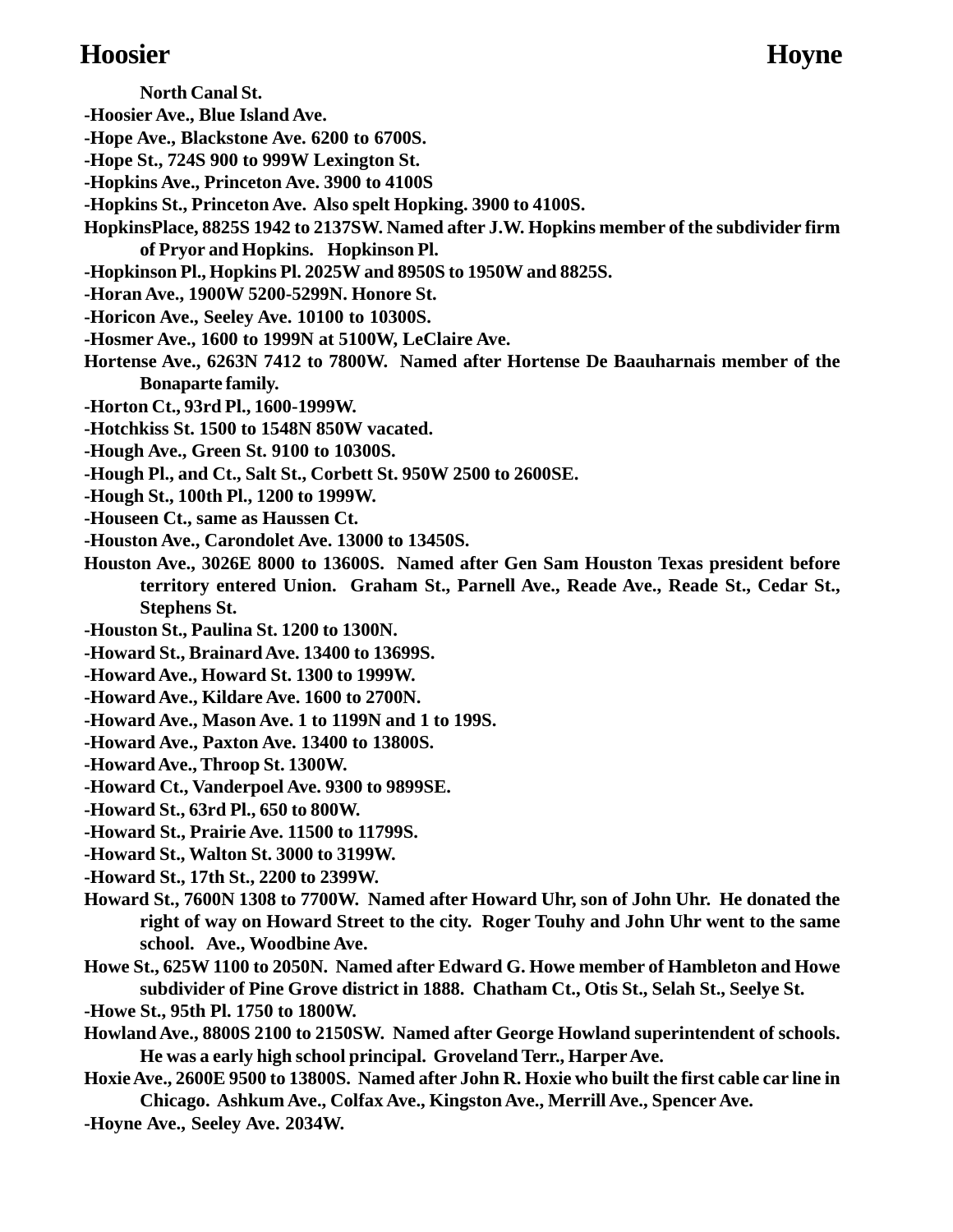# **Hoyne Hunt**

- **Hoyne Ave., 2100W 1 to 7600N 1 to 11200S. Named after Thomas Hoyne one of the founders of the Chicago Historical Society and the Chicago College of Law. He was killed in a railroad accident on 27 July 1883 at the age of 63. St., Armida St., Bradwell Ave., Campbell St., Cypress St., Ellery Ave., Huck Ave., Hoyne Ct., Lothair Ave.**
- **-Hoyne St., Honore St. 1827W.**
- **-Hoyne Ct., Hoyne Ave. 2110W 1600 to 1630N.**
- **Hoyt Ave., 2250W 3200 to 3300S. Named after Henry Hoyt landowner and subdivider. Bross Ct.**
- **-Hoyt Ave., 60th Pl. 6500 to 6599W.**
- **-Hoyt St., Union Ave. 6300 to 6700S.**
- **-Hubbard Pl., Balbo Ave. 1 to 99E.**
- **-Hubbard St., Cleveland Ave., 1500 to 2399N.**
- **-Hubbard St., Long Ave. 5400 to 5550N.**
- **Hubbard St., 440N 1 to 164E 1 to 5600W. Named after Gurdon S. Hubbard who came to Chicago in 1818. The first merchant, meat packer, and fur trader in Chicago. Austin Ave., Linden St., Michigan St.**
- **-Hubbard's Trail, Archer Ave., 1S to 2500S 800W SW.**
- **-Hubbs St., Parnell Ave 3300 to 3499S.**
- **-Hubbs St., Wallace St., 3300 to 3499S.**
- **-Huber Pl., and St., Medill Ave., 2332N 1200 to 1299W.**
- **-Huck Ave., Hoyne Ave. 4800 to 5000N.**
- **-Huck Ct., Drummond Pl., 2634N.**
- **-Hudson Ave., 49th St.**
- **Hudson Ave., 435W 658 to 3200N. Named after Henry Hudson an English explorer who discovered the Hudson River in April, 1610. Church St., East Ct., Lincoln Pl., Michael St., Townsend St.**
- **-Hudson Ave., Sacramento Ave. 2600 to 3000N.**
- **-Hudson St., 34th Pl. 2400 to 2599W.**
- **-Huguelet Ct., Geary St., vacated 120E 800 to 999N.**
- **-Huguelet Place, 124E 900 to 930N.**
- **-Hull Ave., Mozart St. 1100 to 1200S**
- **-Hull St., St. Michael Ct. 1700 to 1775N.**
- **-Humboldt Ave., Cortez St. 2400 to 4800W.**
- **-Humboldt Ave., Kedzie Ave. 2200 to 2600N.**
- **-Humboldt Ave., Palmer St. 3200 to 7199W.**
- **-Humboldt Ave., Richmond St. 4000 to 4400N.**
- **-Humboldt Ave., Wrightwood Ave. 3200 to 3299W.**
- **-Humboldt Ave., Whipple St. 2600 to 3400N.**
- **-Humboldt Blvd., Logan Blvd.**
- **Humboldt Blvd., 3000W 1600 to 2169N. Named after Baron Von Humboldt, a German travelor and naturalist. Named by Hess & Hansbrough. Along with H. Greenbaum subdivided land and is known as the Father of Humboldt Park.**
- **Humboldt Drive, 3000W in Humboldt Park.**
- **-Humboldt Park Blvd., Kedzie Blvd.**
- **-Humboldt St., Richmond St. 815 to 4600N and 300 to 8300S.**
- **-Humboldt St., North Park Ave. 1350 to 1600N.**
- **-Humphrey Ave., McVicker Ave. 5100 to 5900S.**
- **Hunt Ave., 8817S 2000 to 2048SW. Named after Leander Hunt a Chicago Police Captain in 1854**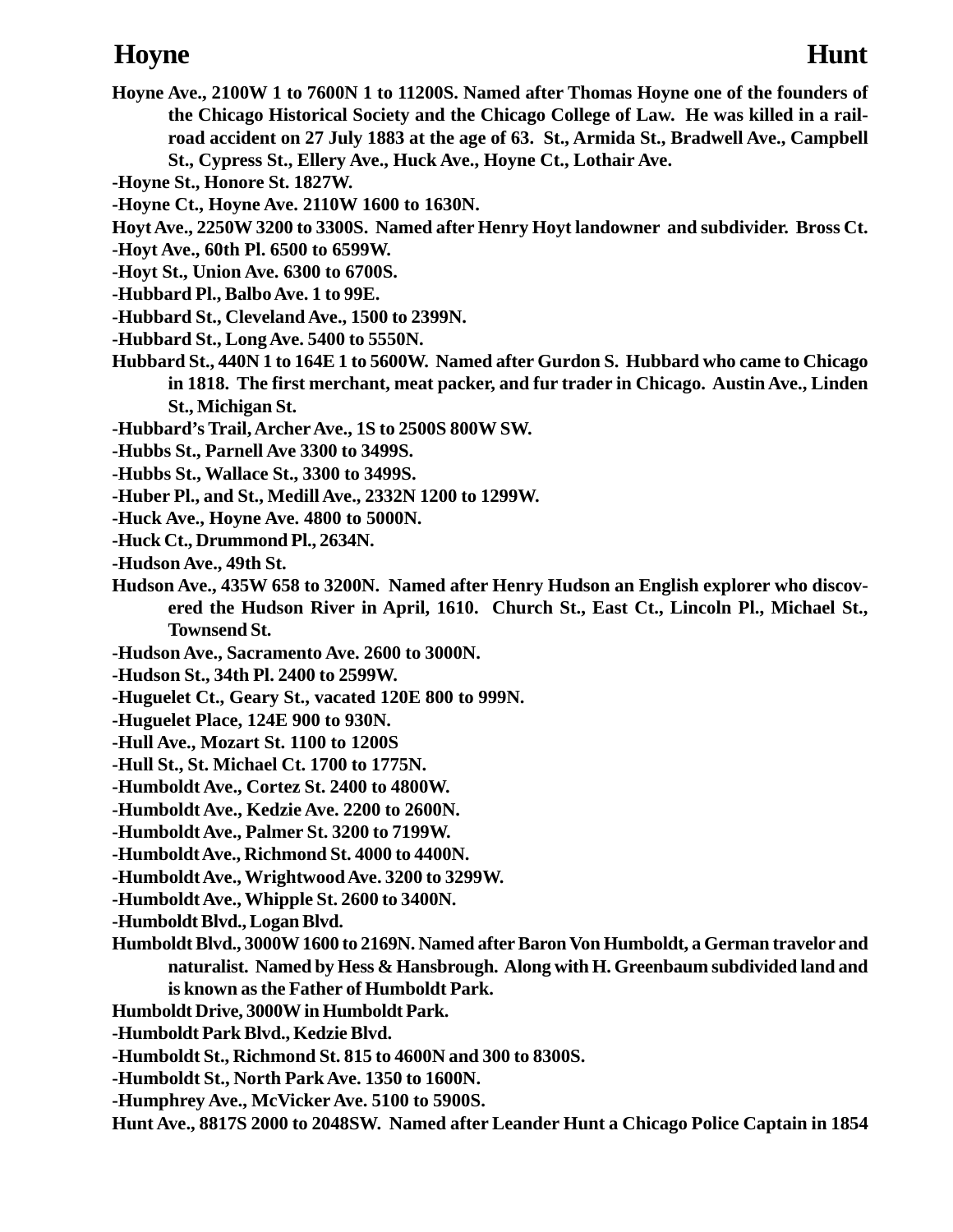**and awarded the bravery medal for action in the beer riots. Somerset Terr., Hilliard St.**

- **-Hunt St., Race Ave. 1200 to 1250W.**
- **-Hunter Ave., Addison St. 1800W to 4800W.**
- **-Hunter Ave., Menard Ave. 2000 to 5800N.**
- **-Hunting Ave., Kostner Ave. 4000 to 4699N.**
- **-Huntington St., Argyle St. 4800 to 5400W.**
- **Huntington St., 6134N 6100 to 6356SW. Named after A.V. Huntington the States Attorney in 1837. He led the conviction of the first murderer in Chicago (John Stone). Another possi-bility is after Samuel Huntington a signer of the Declaration of Independence.**
- **-Hurlbut St., Cleveland Ave. 1250 to 2400N.**
- **Hurlbut St., 5800N 6500 to 6944W. Named after Henry Hurlbut author and subdivider. Walnut Ave.**
- **-Huron St., Bernard St., 3800 to 4000N**
- **Huron St., 700N 1 to 447E 1 to 6000W. Named after the Lake word means rough haired from the Huron Indians. Grove Ave., St., Pratt St., 2nd St., Superior St., Phillips St.**
- **-Hussum St., Dickens Ave. 2800 to 3000W.**
- **-Hutchinson Ave., Windsor Ave. 3720 to 3799W.**
- **-Hutchinson Ave., Hutchinson St. 4650 to 4800W.**
- **Hutchinson St., 4231N 700 to 5600W. Named after Charles Hutchinson banker and art patron. He commissioned John Root to build the building to hold the Institutes' works until 1892. Aubert Ave., 49th Pl., Kenesaw Terr., Melville Pl., Asbury Terr., Van Buren St.**
- **Hyacinth St., 6100N 6135 to 6358SW. Named after the flower. Plain St., Washburne St., Hodge St.**
- **-Hyde Park Ave., Lake Park Ave. 3900 to 5700S.**
- **-Hyde Park Ave., Stony Island Ave. 5600 to 8100S.**
- **Hyde Park Blvd., 5100S 900 to 1631E then South to 5600. Named by Paul Cornell after Hyde Park London and New York. East End Ave., 51st St., Laurel St., Park Ave.**
- **Hyde Park Drive 1700E in Jackson Park.**
- **-Hyde Park Terr., Berkeley Ave. 5200 to 5299S.**
- **-Hydraulic Pl., 184S 1 to 199W (alley)**
- **-Hyman Ave., Cicero Ave. 3900 to 8699S and 1 to 1599N.**
- **-Hyndman St., Balmoral Ave.**

# **I**

- **-I Ave., Avenue J 11400 to 11700S.**
- **Ibsen St., 6900N 7200 to 7700W. Named after Henrik Ibsen dramatist. Vernon Ave.**
- **-Ida St., Flournoy St. 4600 to 4799W.**
- **-Ida St., Tremont St. 400 to 600W.**
- **-Idaho St., Claremont Ave. 800 to 1025S and 400 to 600S.**
- **-Iglehart Ct., Iglehart Pl., 500E 2600 to 2799S.**
- **-IglehartCourt, 500E 2612 to 2742SE. Named after N.P.Iglehart, subdivider in 1881. Iglehart Pl., Broadway Ave.**
- **-Iglehart St., Oakley Ave. 1200 to 2599S.**
- **-Ignatious St., 6464N 7100 to 7199W Arthur Ave.**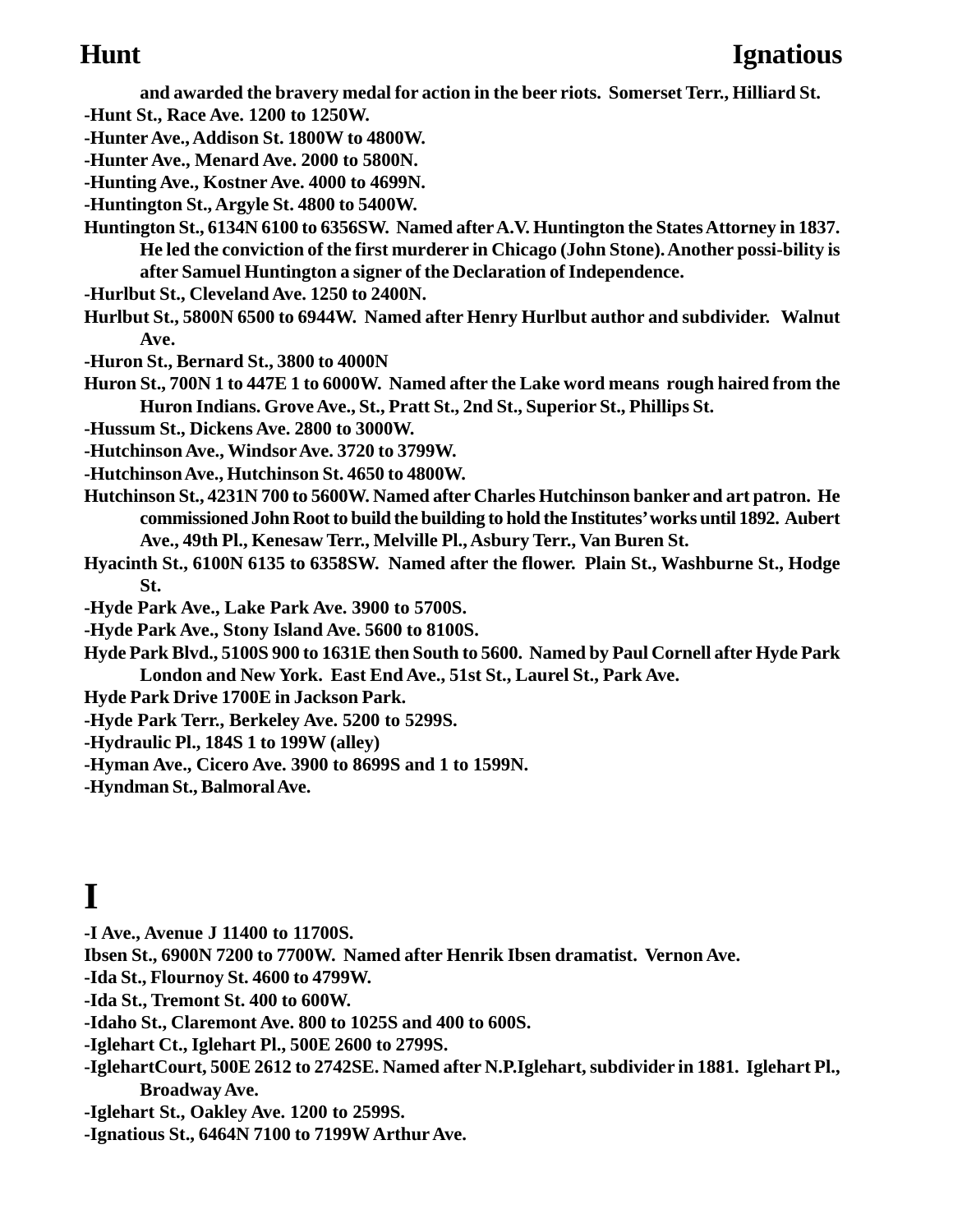# **Illinois Ionia**

- **-Illinois Ave., 11200 to 11400S State Line Rd.**
- **-Illinois Ave., Baker Ave. 3015E.**
- **-Illinois Ave., Hamlet Ave. 11100 to 11900S**
- **-Illinois Central Pier, 150N to 350N at 175E, vacated.**
- **-Illinois Ct., 3200 to 3299S Green St.**
- **Illinois St., 500N 1 to 460E 1 to 400W. Named after the State.**
- **Imlay St., 6500N 6500 to 7054SW. Named after Gilbert Imlay author of Topgraphical Descrip-tion of Western Territory of North America. Warren Ave.**
- **-Imperial Ct., 260S 50 to 130W. (priv)**
- **-Imperial St., 6700N 7600 to 7799W North Shore Ave.**
- **-Inanda Ave., Denvir Ave. 500 to 600S.**
- **Independence Blvd., 3800W 503 to 1400S. Named after the Declaration of Indepedence. Garfield Blvd., Douglas Blvd.**
- **-Independence Pl., 4600 to 4799W Wayman St.**
- **Independence Sq., 3800W 1400 to 1418S. Same as above.**
- **-India St., Kelso Ave. 4200W.**
- **-Indian Ave., Rogers Ave. 5300W.**
- **-Indian Ridge, Ewing Ave. 3600E.**
- **-Indian Boundary Line Rd., 3000E at 9500S to 1300W at 13800SW.**
- **-Indian Boundary Line Rd., Rogers Ave.**
- **-Indian Boundary Line Rd., Forest Preserve Ave. or Rd., 3350N and 8350W NE to 4000N to 7300W.**
- **Indian Road, 5300W 5700 to 6400N. Street runs along southern boundary of the Billy Caldwell Indian reservation. Elston Ave.**
- **-Indiana Ave., Nassau Ave. 6400W.**
- **-Indiana Ave., Osceola Ave. 6800 to 7199N.**
- **Indiana Ave., 200E 1200 to 13800S. Named after State and Indian tribe. Kankakee ?.,**
- **-Indiana Blvd., Indianapolis Ave. 10050S and 3650E to 10599S and 4100E.**
- **-Indiana St., 53rd St.**
- **-Indiana St., Ferdinand St. 3600 to 5499W.**
- **-Indiana St., Franklin Blvd. 500N.**
- **-Indiana St., Grand Ave. 500E to 2400W.**
- **Indianapolis Ave., 3600E at 10000S to 4044E at 10576S Named for the city of Indianapolis,**
- **Indiana. Indiana Blvd.**
- **Indianapolis Blvd. 3635E 10051 to 10576SE. Named after the capital of Indiana.**
- **-Indianapolis St., Keeler Ave. 4200W.**
- **-Indian Boundary Line Rd., Rogers Ave., 5200N and 5350 W to 7699N and 1350W.**
- **-Infula St., 6424N 6600 to 6799W, Schreiber Ave.**
- **-Ingamar Ave., Nassau Ave. (also spelt Ingomar). 6400W.**
- **Ingleside Ave., 922E 4700 to 13500S. Named after summer resort town of Ingleside, Illinois. Ellis Ave., Schell Ave., Shell Ave., Wharton Ave.**
- **-Ingraham St., 1330N 1300 to 1399W Evergreen Ave.**
- **-Inkerman St., Princeton Ave., Portland Ave. 4501W 4621S.**
- **Institute Place, 830N 152 to 340W. Named given for the street on account of the Bible Institute founded by Dwight Moody. Pearson St.**
- **-Ione Pl., 48th Pl., 400 to 499E.**
- **Ionia Ave., 4400W 630 to 7200NW. Named after town in Greece. Granville Ave.**
- **-Ionia Ave., Rosemont Ave., 4800 to 4834W.**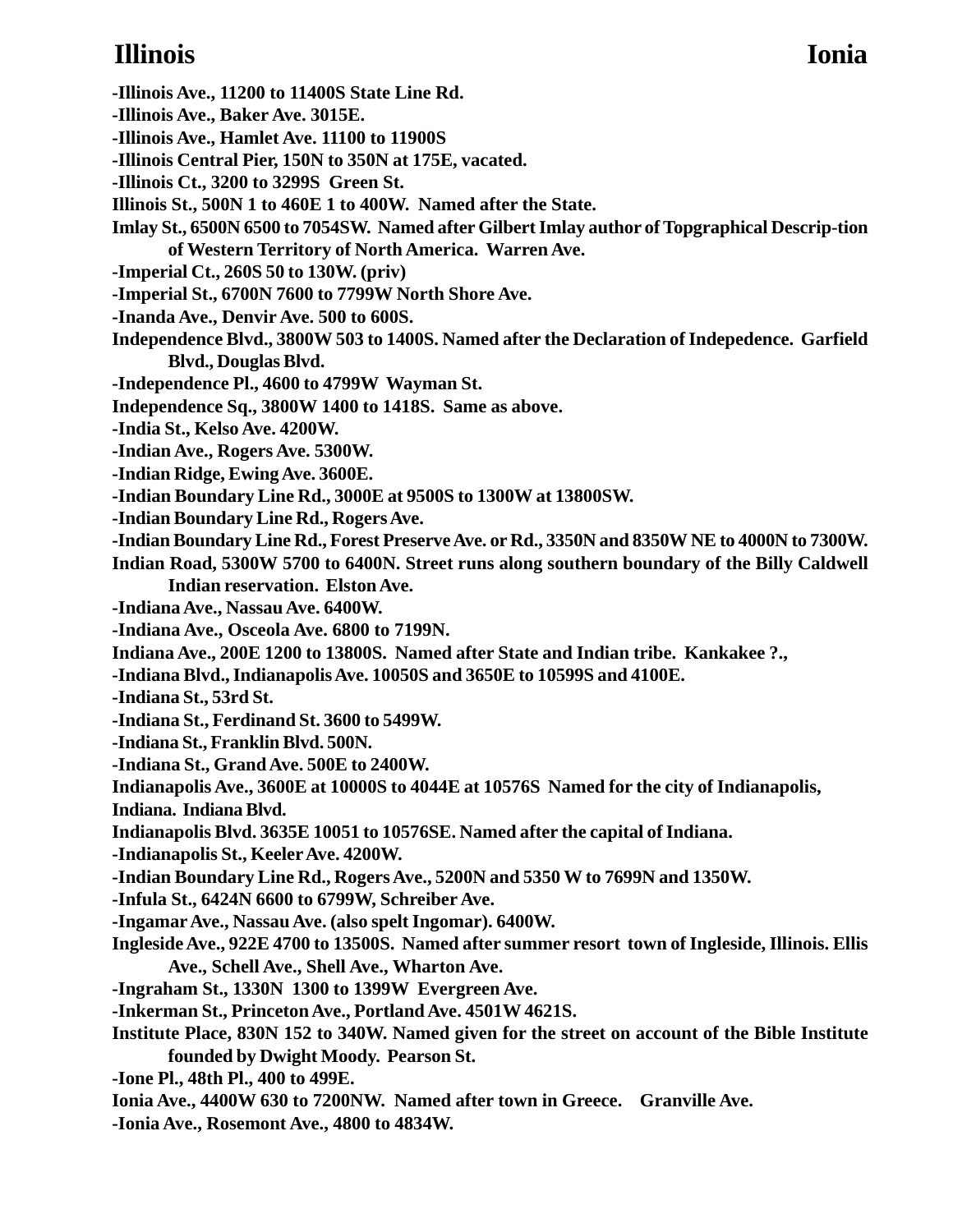**-Iowa St., Flournoy St. 621S.**

- **Iowa St., 900N 1800 to 6000W. Named after Hawkeye State and helps keep alive the memory of the Sioux tribe which was their home state. Catharina St., Cornell St., George St., Glenview Ave., Grove St.**
- **-Irena St., Hayes Ave. 6524N 6650 to 6750W.**
- **Irene Ave., 3136W 3215 to 3245N. Named after Irene Gross whose grandfather Charles E. Gross was a landowner in 1860. Linden Ave., Avondale Ave.**
- **-Iron St., 118th Pl 1 to 200E.**
- **Iron St., 1400W 3400 to 3900S. Iron city of Pittsburgh celebrated for its iron industries.**
- **-Iroquois Ave., 6735N 7699 to 7799W Columbia Ave.**
- **-Irvine Ave., Lawndale Ave. 1800 to 2400N.**
- **Irving Ave., (Pvt) 2221W from 3900 to 3950S.**
- **-Irving Ave., Bell Ave. 300 to 6515N.**
- **-Irving Ave., Claremont Ave. 5700 to 6300S.**
- **-Irving Ave., Kedvale Ave. 4550 to 4650N and 4800 to 5000N.**
- **-Irving Ave., Keeler Ave. 3470 to 4550N.**
- **-Irving Ave., Kelso Ave. 4200W 4600 to 4756NW.**
- **-Irving Ave., Tripp Ave. 4234W.**
- **-Irving St., Roscoe St. 6800 to 7000W.**
- **-Irving Place., Bell Ave., 300 to 399N.**
- **-Irving Park Ave., Irving Park Rd. 4000N.**
- **-Irving Park Blvd., Irving Park Rd. 4000N.**
- **Irving Park Drive, 4000N in Lincoln Park.**
- **Irving Park Road, 4000W 643 to 8900W. Named by Major Noble who owned all the land in the section known as Major Noble Farms after Washington Irving. Ave., Blvd., Albert St., Graceland Ave., Rd.**
- **-Irvingwood Ave., Pacific Ave. 8000W, 3700 to 3999N.**
- **-Irwin Ave., 2547W 3800 to 3899S Maplewood Ave.**
- **-Irwin Ave., Lawndale Ave., 1800 to 2400N.**
- **-Irwin St., 17th St. 400 to 500W.**
- **-Isabella Ave., Eastwood Ave. 2300 to 2400W.**
- **-Isbella Ave., 113th St. 2225 to 2300W.**
- **-Isabel Ct., 18th Pl., 1850S 3100 to 3200W.**
- **-Isbella St., Walton St. 3350 to 3999W.**
- **-Isham Ave., 6400N 7000 to 7199W Devon Ave.**
- **Isham Ave., 6400N 7400 to 7700W. Named after Dr. Ralph Nelson Isham one of the founders of the Chicago Medical College North Western Medical School. He was prominent in the Sanitary Commission. Eunice Ave.**
- **-Isidor St., Highland Ave. 6775 to 6850W from 6334N to 6335N.**
- **-Ivy St., 7124N 7200 to 7999W Fitch Ave.**

# **J**

- **-J Ave., Avenue J: 11400 to 11699S.**
- **-Jackson Ave., Palmer St., 4000 to 4400W.**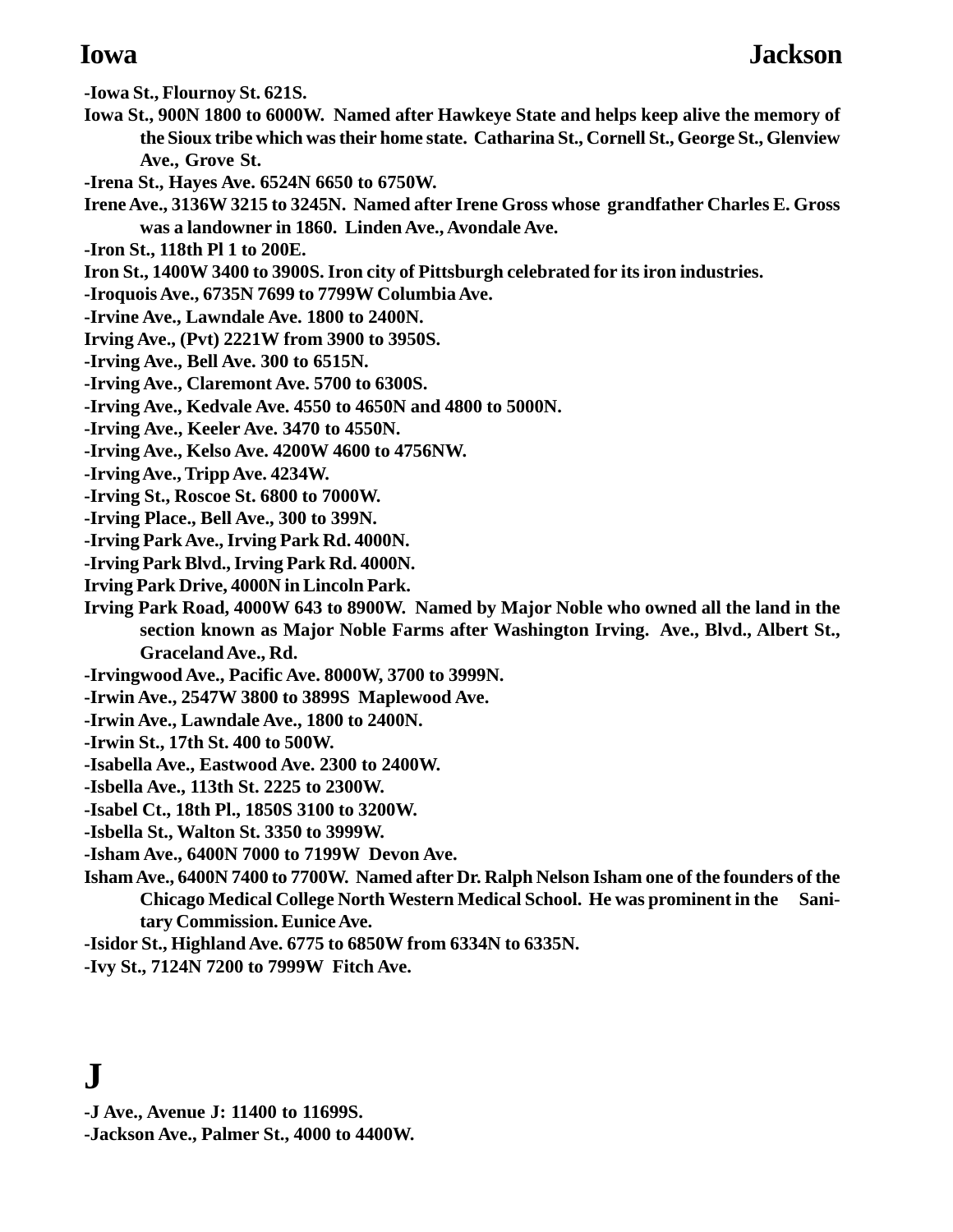### **Jackson Jefferson**

**-Jackson Ave., Estes Ave. 1200 to 2100W -Jackson Ave., Maryland Ave. 5300 to 8699S. Jackson Blvd., 300S 1 to 100E 1 to 5600W. Named after President Andrew Jackson. Jackson St. Jackson Drive 300S in Grant Park. -Jackson Pl., Gladys Ave. -Jackson St., Gladys Ave. 2100 to 2175W. -Jackson St., Argyle St. 3850 to 3999W. -Jackson St., Jackson Blvd. 3800 to 5599W. -Jackson St., Kimbark Ave. 1300E -Jackson St., Tilden St. 416S 2000 to 2099W. -Jackson St., Winona St. 5020 to 5399W. -Jackson St., 54th St. 125 to 200W. -Jackson Park Ave., Stony Island Ave. 5600 to 10299S. -Jackson Park Terr., 65th St. 1400 to 1599E. -James Ave., 31st Pl. 900 to 1400W. -James St., Olive Ave., 5635N. 1600 to 1799W -James St., Race Ave. 535N. -James ?., Eggleston Ave. 421W. -James St., Ada St., 11200 to 11499S. -James St., Lawler Ave., 4700 to 4800N. James St., 5143S 2000 to 2111W. Named after William James subdivider, landowner and member of the Board of Trade. -Jamot St., Eastwood Ave. 2000 to 2200W. -Jamot St., LaSalle St. 150W. Jane Court, 1619W 10000S. -Jane St., Haddon Ave. 1500 to 2800W. -Jane St., Thomas St. 1100N. -Janet St., Augusta Blvd. 1000N. -Jan Huss Ave., Springfield Ave. 3800W. Janssen Ave., 1433W 2200 to 4923N. Named after Bernard Jansses alderman of the 17th Ward in 1877. City council named street in 1895. High St., Sheldon St., Olive Ave. and Ct., Pearl St. -Janssen St., Janssen Ave. 1433W. Jarlath St., 7235N 2700 to 7800W. Named after St. Jarlath. Jarvis Ave., 7400N 1212 to 7700W. Named after R.J. Jarvis friend of the Roger and Touhy families and founders of Rogers Park. St., Bryan Ave., Juniata St. -Jarvis St., Jarvis Ave. 7400N. Jasper Place, 1431W 3600 to 3658S. Named after Jasper County, Illinois because of its coal fields. Jasper St. -Jasper St., Crystal St. 4200 to 4399W, 5000 to 5250W and 5450 to 5600W.**

- **-Jasper St., Jasper Pl., 1450W 3300 to 3499S.**
- **-Jay St., Clifton Ave. 2000 to 2400N.**
- **Jean Ave., 6025W 6700 to 7000N. Named after Jean Baptiste Point du Sable.**
- **-Jean Pl., 116th Pl, 2150 to 2400W.**
- **-Jefferson St., Mango Ave 1600 to 2000N**
- **-Jefferson Ave., Blackstone Ave. 7100 to 9300S.**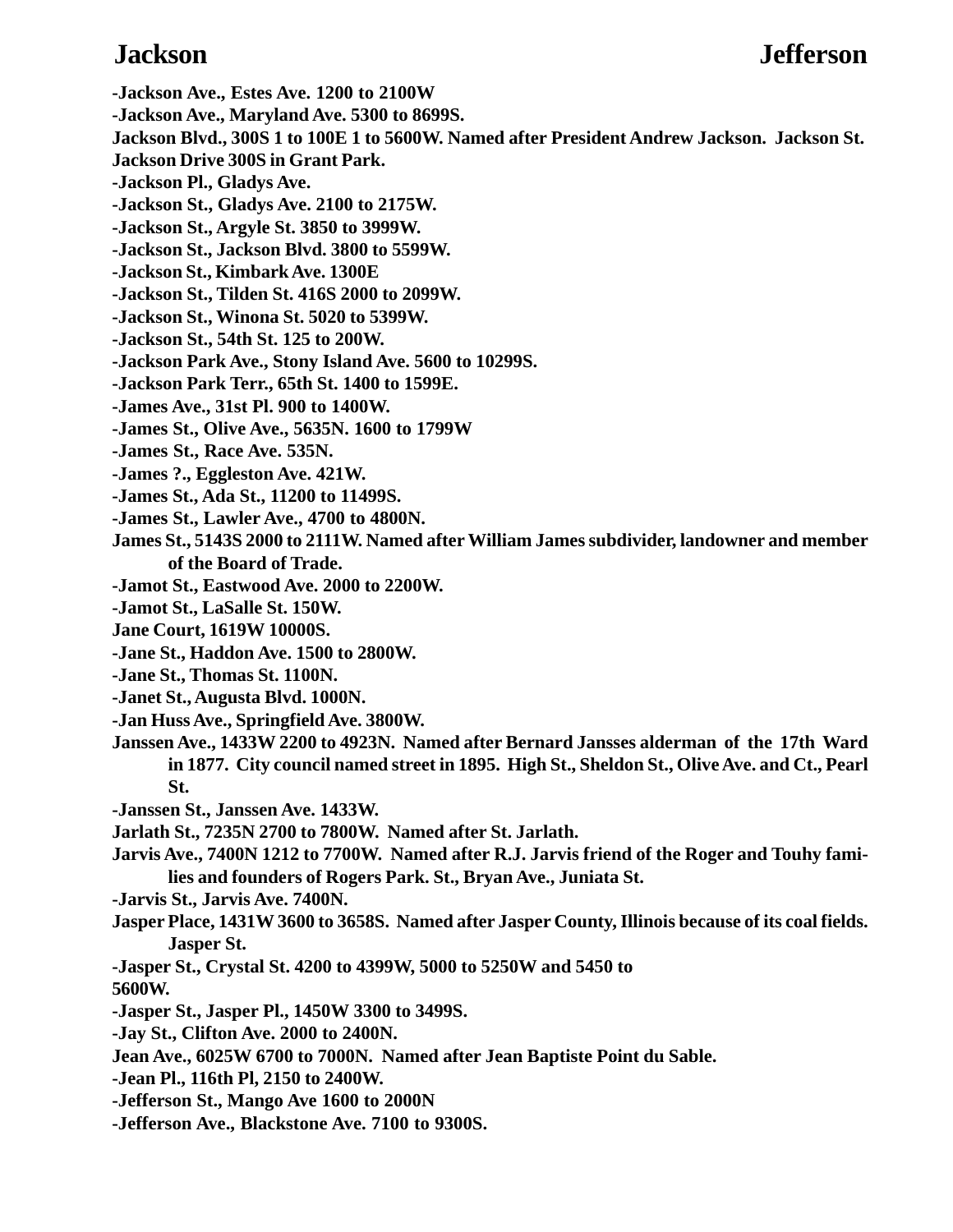## **Jefferson Jones**

- **-Jefferson Ave., Cicero Ave. 1600 to 5600N.**
- **-Jefferson Ave., Harper Ave. 5000 to 9450S.**
- **-Jefferson Ave., LeClaire Ave. 5100W.**
- **-Jefferson Ave., Richmond St. 6900 to 7100S.**
- **-Jefferson Blvd., Cicero Ave. 4400 to 5600N.**
- **-Jefferson Ct., Charleston St. 2400 to 2550W.**
- **-Jefferson Ct., Kennison Ave. 4500W 5007 to 5047N.**
- **-Jefferson Pl., Kruger Ave. 4800W 4801 to 4942NE.**
- **-Jefferson Rd., Lawrence Ave. 800 to 2400W.**
- **-Jefferson Rd., Montrose Ave. 2400 to 4800W.**
- **-Jefferson St., Wallace St. 8700 to 11100S and 11500 to 12700S.**
- **Jefferson St., 600W 1 to 470N 1 to 2148S. Named after President Thomas Jefferson.**
- **Jeffery Ave. and Blvd. 2000E 9200 to 13800S. Named after I.C.R.R. executive John B. Jeffery. Bush Ave., Eldred Ave., Herman ?., Sherman Ave., St.,**
- **Jeffery Drive 2200E in Jackson Park.**
- **Jensen Boulevard, 5600W in Columbus Park. Named after Jens Jensen a who worked for the West Park Commission.**
- **Jerome St., 7530N 2600 to 7800W. Named after Benjamin M. Jerome cashier of the U. S. Express Company during the early days of Chicago. Friend of William Fargo. Street named by the subdivider of Rogers Park.**
- **Jersey Ave., 3300W 6000 to 6125N. Named after Jersey City.**
- **Jessie Court, 2049W 400 to 421N. Named after the daughter of Isaac Fletcher the subdivider. Or named after Jesse Whitehead land sold to Cochran and Baker subdivider in 1858. Street named with spelling error. Pl.**
- **-Jessie Pl., Jessie Ct., 2049W.**
- **-Joan Ave., 116th Pl., 3400 to 3650W.**
- **-Joan Pl., 116th Pl., 2150 to 2399W.**
- **Pope John Paul II Dr., 4300S from 2400 to 3158W.**
- **-John Pl., 22nd Pl. 800 899W.**
- **-John St., Peoria St. 1600 to 2200S.**
- **-John St., Race Ave. 535N.**
- **-John St., 22nd Pl. 800 to 899W.**
- **-John St., Elizabeth St., 11250 to 11499S.**
- **-John St., 33rd Pl.**
- **-John's Slip, 934W 2200-2340S.**
- **-Johnson Ave., Brewery Ave. vacated**
- **-Johnson Ave., Kedzie Ave. 3100 to 8700S and 10300 to 11499S.**
- **-Johnson Pl., Elmwood Ave.**
- **-Johnson St., Peoria St. 1000 to 2200S.**
- **-Johnson ?., Pulaski Rd.**
- **-Johnston Ave., Lyndale St. 2800 to 3199W.**
- **-Johnston St., Marshfield Ave. 800 to 1200N.**
- **-Johnstone Ave., Kedzie Ave. 10300 to 11100S.**
- **-Joliet St., vacated 3650S and 2400W SE to 3700S and 2375W.**
- **-Jones Ave., Kingsbury St., 1200W and 1900N to 1400W and 2100N.**
- **-Jones St., Lotus Ave. 5100 to 5200N.**
- **-Jones St., Paulina St. 3200 to 3900S**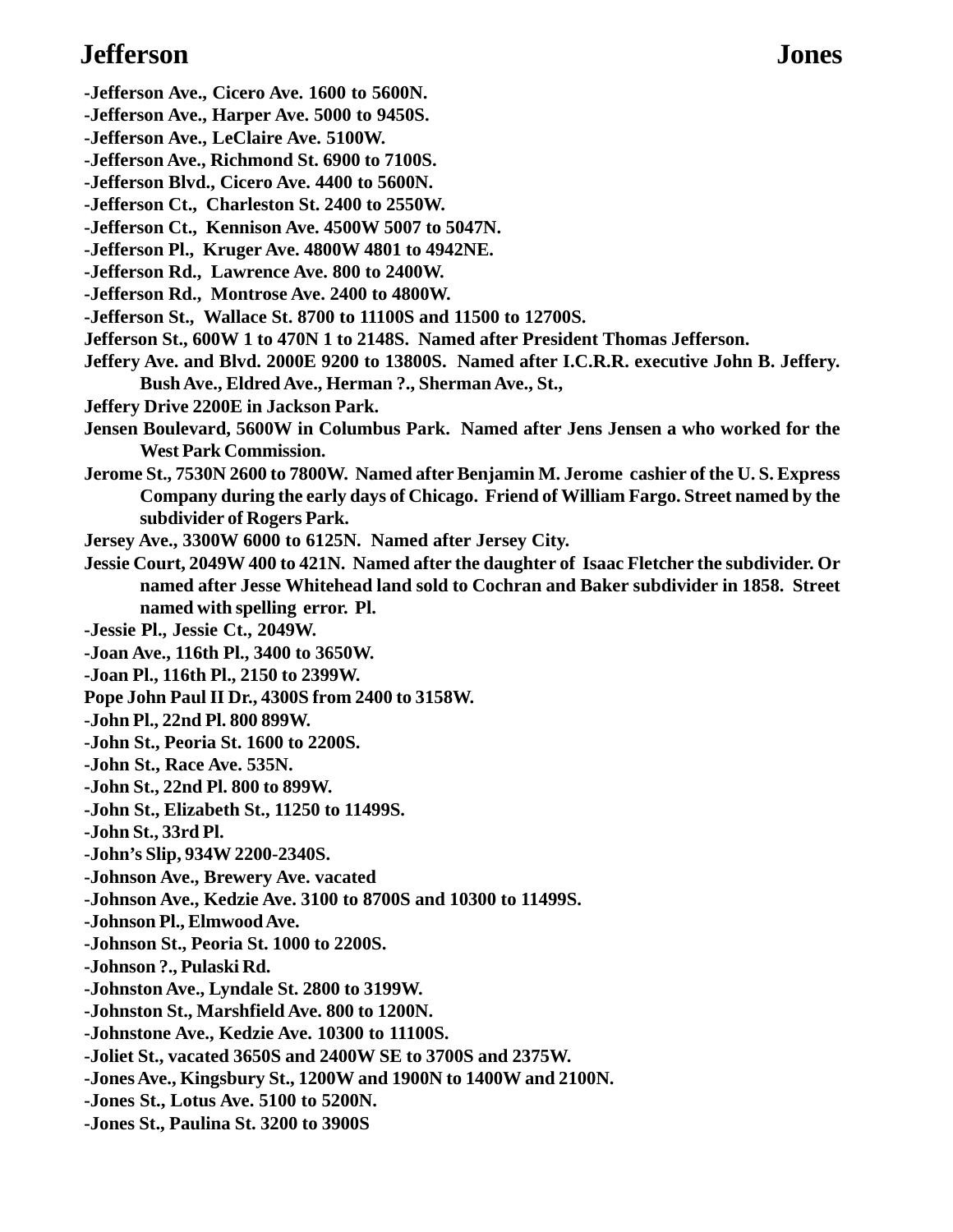- **Jones St., 2300W 2601 to 2631NW. Named after J.W.M. Jones landowner and subdivider.**
- **Jonquil Terr. 7700N 1420 to 1785W. Named after the flower. Joymore St., Sheridan Terr., Germania Ave.**
- **-Jordan Ave., Normal Pkwy.**
- **-Jordan Ct., 1435S 2600 to 2632W. 14th Pl.**
- **-Joseph Ave., Ridgeway Ave. 3300 to 3500N.**
- **-Joseph St., Stark St. 1132W 2500 to 2636SE.**
- **-Joseph St., 38th Pl. 2600 to 3800W.**
- **-Josephine Ave., Normandy Ave. 6200 to 6599N.**
- **Jourdon Court, 825W 1900 to 2000S.**
- **-Josephine Ave., 112th Pl. 2300 to 2399W.**
- **-Josphine St., Seeley Ave., 300 to 399S.**
- **-Joymore St., Jonquil Terr. 7700N 1420 to 1785W.**
- **-Joy's Slip 934W 2200 to 2340S.**
- **-Judd St., 12th Pl., 400 to 599W.**
- **-Judd St., Marquette Rd., 400 to 800W.**
- **-Judd St., 11075S 2950 to 3000E vacated.**
- **-Judson St., 1400 to 1499N Fremont St.**
- **Julia Court, 2142N 2701 to 2719NE. Named after the wife of Gordon S. Hubbard.**
- **Julian St., 1449N 1323 to 1759W. Named after Mayor Julian Rumsey. He helped organize Board of Trade. Fox St., and Pl.**
- **-Julius St., Aberdeen St. 1065W 1100 to 1150S.**
- **-Julius St., Carpenter St. 1065W 1100 to 1150S.**
- **-Junction Ave., Yates Ave. 2400E.**
- **-Junction Ave., 63rd Pl. 3200 to 3600W.**
- **-Junction Ave., 63rd St. 1 to 400E., 1 to 800W, 3200 to 3600W, 6000 to 7200W.**
- **-Junction Ave., 103rd Pl. 1000 to 1200W.**
- **-Junction Ave., 59th St. 1 to 400E**
- **Juneway Terr. 7800N 1440 to 1840W. Named by S.T. Gunderson subdivider because subdivision was laid out in June and it is on the wayside of Calvery Cemetery. Birchwood Terr.**
- **-Juniata Ave., Pensacola Ave. 3300 to 3400W.**
- **-Juniata Ave., South Shore Dr., 6700 to 7100S.**
- **-Juniata Ave., Yates Ave. 7100 to 13800S.**
- **-Juniata St., Jarvis Ave. 1200 to 1800W and 2200 to 2300W.**
- **-Junietta Ave., Yates Ave. 8300 to 8700S.**
- **Junior Terr.4300N 700 to 858W. Was named after the first junior high school now known as Stockton Junior High School of Chicago. The first school was located on this street. Street was named by the city council in 1914. Marquette Terr., Pensacola Ave.**
- **-Junita Ave., Yates Ave.**
- **Justine St., 1534W 200 to 356N 3400 to 12300S. Named after Justine Butterfield attorney and who once defeated Lincoln in a race for post of Land Commissioner in Illinois. He was the grandfather of Mrs. Ada Sawyer Garreth. Armour St., Brookfield Ave., Charlton St., Graham Ave., Laflin St., Gresham Ave., St., John's Pl., St. Johns Ct., Sheridan St., Union Park Pl.**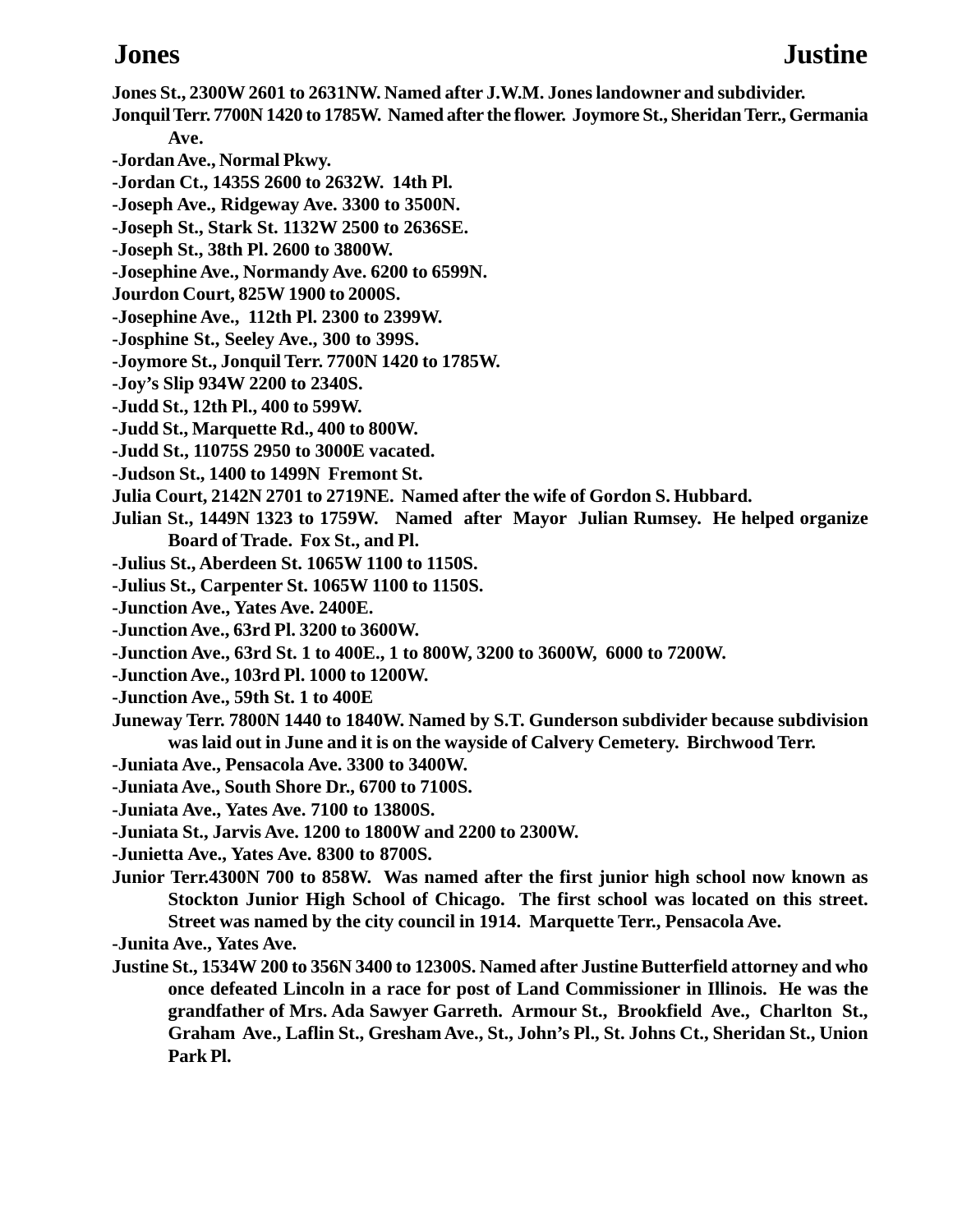# **K**

- **-K Ave., Ewing Ave. 11400 to 11650S.**
- **Kamerling Ave., 1334N 4000 to 5540W. Named after A.H. Kamerling alderman and real estate investor. Emerald St., Evergreen Ave.**
	-
- **-Kane Ct., Bishop St. 1438W.**
- **-Kane St., Cornelia Ave. 4150 to 4200W.**
- **-Kane St., 1600W 2600 to 3099S vacated**
- **-Kankakee Ave., South Park Ave., King Dr., 6000 to 8700S.**
- **-Kankakee Blvd., South Parkway, King Dr.**
- **-Kankakee Pl., South Park Ave., King Dr.**
- **-Kankakee ?., Indiana Ave. 2200 to 3899S.**
- **-Kansas St., Grenshaw St. 1300 to 1599W.**
- **-Kansas ?., Lake Park Ave. 409E.**
- **Kanst Drive in Marquette Park. Named for Frederick Kanst. He was the superintendent of the floral and nursery departments for the South Park District from 1873 to 1884.**
- **-Karl Marx Ct., Concord Pl., 3700 to 3800W.**
- **-Karlov Ave., Keystone Ave. 3800 to 4400N.**
- **Karlov Ave., 4100W 1 to 6400N 1 to 8700S. Named after town in Hungary. Charles Ave., 41st Ave., Ct., St., Grant Ave., Kathleen ?., Miller St., West Minster Ave., Woodburn Ave., Highland Ave., Hamilton Ave.**
- **-Karnatz Ave., Leader Ave. 5850N and 5150W to 6075N and 5050W. NE**
- **-Karnatz Ave., Lansing Ave. 4900W 5700 to 5890N.**
- **-Kaskaskia Ave., Keystone Ave. 125 to 5025N.**
- **-Kaskaskia Ave., Komensky Ave. 1200 to 6700S.**
- **Kasson Ave., 4030W 4432 to 4800NW. Named after sister-in-law of William Ogden, Mary Kasson. Choctaw Ave., Columbus Ave.**
- **-Kathleen Ave., Karlov Ave. 5000N to 6300S.**
- **-Kaylor St., 19th St. 700 to 800W.**
- **-Kearney St., 66th St. 400 to 800W.**
- **-Kearney St., 23rd Pl., 1600W.**
- **Kearsarge Ave., 4170W 2901 to 3017N. Named after Union warship that sunk Confederate cruiser "Alabama". Ship named after Mount Kearsarge, a New Hampshire Indian word mean-ing Highest Place.**
- **Keating Ave., 4734W 1400 to 6400N 4200 to 8700S. Named after W. H. Keating geologist and historiographer of Stephan H. Long's 2nd expedition. Cossitt Ave., 47th Ct., Pl., Lombard Ave., Mayo St., O'Brien Ave., Kedder Ct., 75th Pl.**
- **-Kedder Ct., 75th l., 1050 to 1100E.**
- **Kedvale Ave., 4132W 600 to 8700S 800 to 6400N. Indian word meaning moccasin print Vale valley. Kedvale meaning imprint of moccasin in damp ground. U.S. Rubber Company has a trade mark KEDS. Mrs. Katherine DuVal named street. Avon Ave., 41st Ct., Pl., 42nd Ave., Irving Ave., McAuley Ave., Bateman Ave., St., St. Charles Ave., Fairmount Ave., Kenoma Ave., Central Ave., Munson St.**
- **Kedzie Ave. and Blvd., 3200W 1 to 7600N 1 to 11500S. Named after John Hume Kedzie, real estate, landowner, pioneer Chicago attorney. Berkshire Ave., Humboldt Ave., Johnson Ave., Johnstone Ave., Morrison Ave., Simons Ave., Whiteside St.**
- **Kedzie Blvd., Humboldt Park Blvd. 2200 to 2600N.**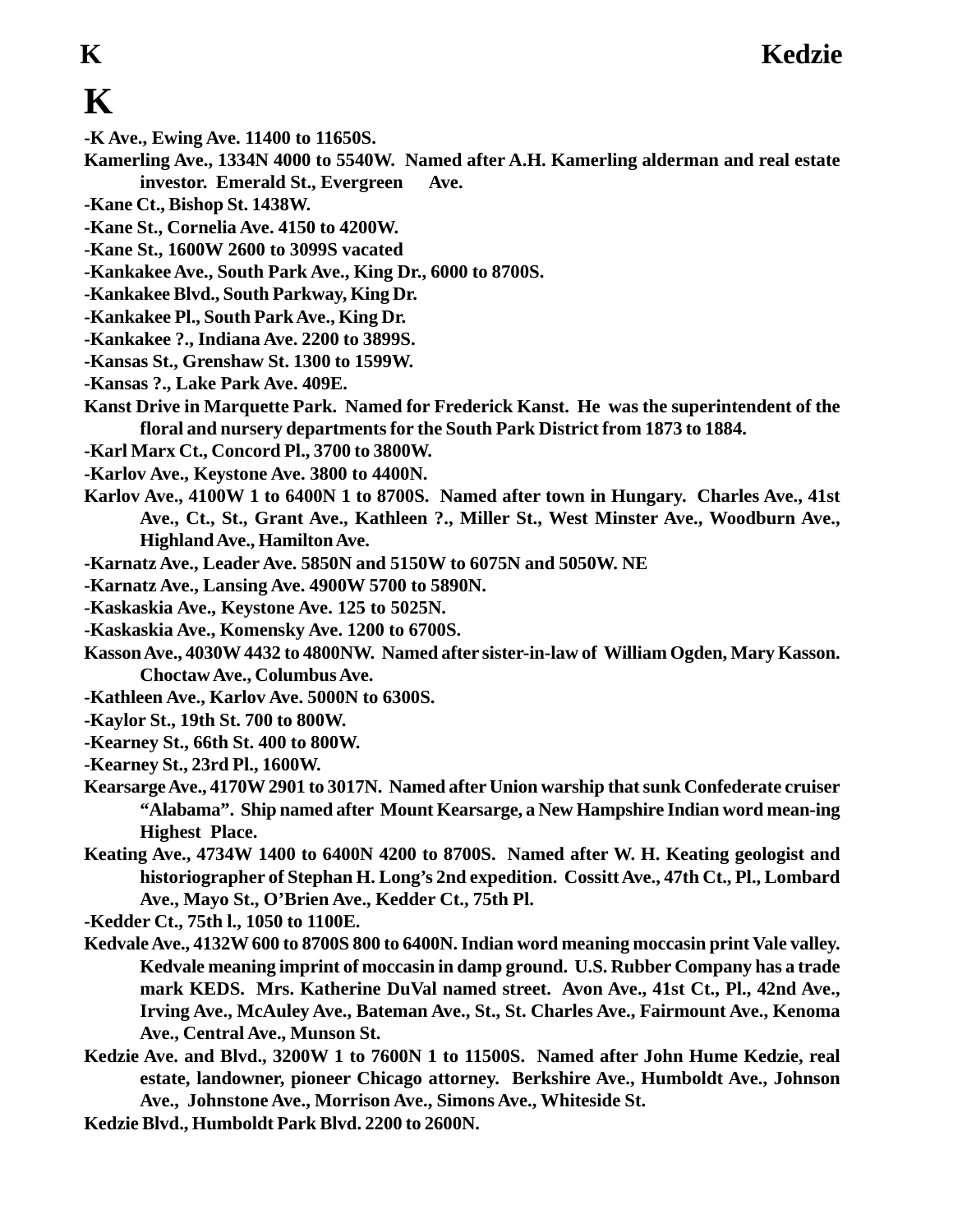### **Kedzie Kenosha**

- **-Kedzie Ct., Troy St. 3131W.**
- **-Kedzie St., Wolcott Ave. 600 to 2199S.**
- **-Kedzie St., 22nd Pl. at 16600W.**
- **Keefe Ave., 535E 6808 to 6900S. Named for Thomas Keefe by another subdivider.**
- **Keeler Ave., 4200W 1 to 6400N 1 to 8700S. Named after Cyrus Keeler early police officer. Received medal for bravery during the Beer Riots. Butler St., 42nd Ave., St., Irving Ave., Kincaide Ave., Phillips Ave., Portland St., Public St., Ella St., St. Charles St., Saphire St., Indianapolis St., Keeney Ave.**
- **Keeley St., 1200W 2800 to 3060SE. Named after Michael Keeley Alderman in 1869. In 1881 Mr. Keeley was president of the Irish American Club.**
- **-Keen Pl., 117th Pl. 2150 to 2270W.**
- **-Keeney Ave., Keeler Ave. 1200 to 2700N. 4200W.**
- **Keene Ave., 4700W 6200 to 6300NE. Named after M. J. Keene recording secretary for the Irish American Club in 1884.**
- **-Keller Drive Private 4800W 7700S.**
- **-Keenon Ct., Pierce Ave. 1400 to 1500W.**
- **-Keenon St., Pierce Ave., 1400 to 1799W.**
- **-Keith St., Elizabeth St. 1300W 700 to 799N**
- **-Kellogg Ave., Kolin Ave., 2200 to 2599S.**
- **Kelso Ave., 4200W 4600 to 4756NW. Named after John Kelso soldier at Ft. Dearborn. India St., Irving Ave.**

**Kemper Place, 2334N 600 to 700W. Named after William Kemper subdivider in 1873. Canton St. -Kemper St., Glenlake Ave. 1600 to 1750W.**

- **Kendall St., 800S 2013 to 2142W. Named after Lt. Oliver J. Kendall founder of Kendall County, Illinois. He was shot as a spy at Cantigny because he would not betry plans of the Union. Pine St.**
- **-Kenesaw Terr., Hutchinson St. 4232N 650 to 850W.**
- **-Kenilworth Ave., New England Ave. 5100 to 5899S.**
- **-Kenilworth Ave., Touhy Ave. 7200N 1200 to 7250W.**
- **Kenmore Ave., 1039W 1840 to 6358N. Named for the home of Col. Fielding Lewis brother of George Washington. Named in honor because Col. Lewis married George Washington's sister. His home was in Fredericksburg and was a stately colonial home, built by one of the finest patriots who ever fought to make us a free nation. Baxter St., Clarence Ave., Clyde St., Edson Ave., Alexander Ave., Goodwin St., Osgood St.**

**Kennedy Expressway. Named after the slain President.**

- **Kenneth Ave., 4430W 200 to 6000N 200 to 8700S. Named after two Scotish kings Kenneth 1st and 2nd. Ashland Ave., Erina St., 44th Ct., Komensky Ave., Stock Ave., Vanatta Ave., Vernon Ave., Will St., Keystone Ave.**
- **Kennicott Ave., 4235W 4500 to 4730NE. Named after Robert Kennicott naturalist, traveler, director of the Chicago Academy of Science in 1866. Dayson Ave., 42nd Ct., Division**
- **Ave., St., Selwyn Ave.**
- **Kennison Ave., 4500W 5007 to 5047N. Named after David Kennison who is buried in Lincoln Park. Jefferson Ct.**
- **-Kenoma Ave., Kedvale AVe., 4250 W and 5825N to 4150W and 5950N.**
- **-Kenosha Ave., Tripp Ave., 3400 to 3500N.**
- **-Kenosha Ave., 112th St.., 3200 to 3600W.**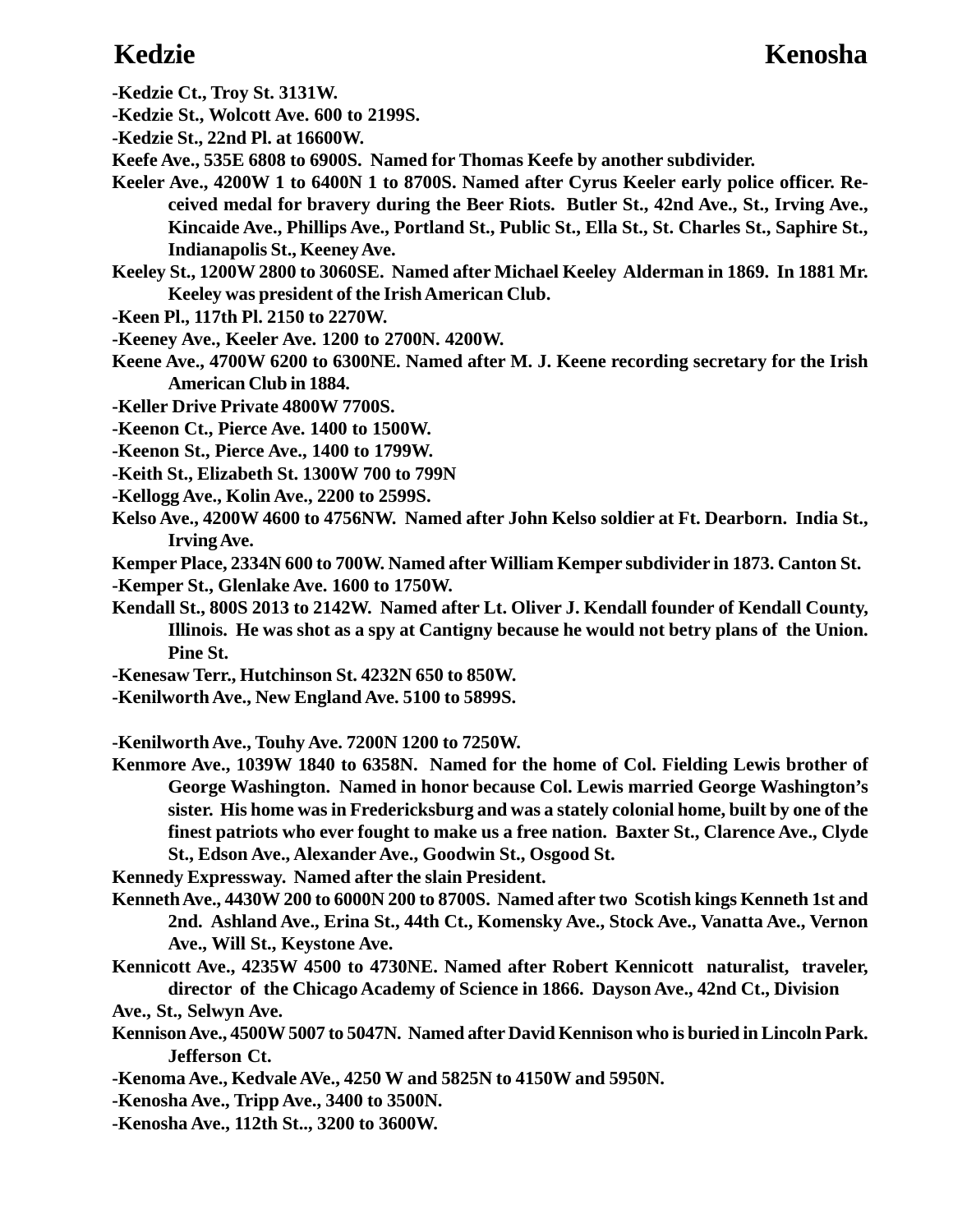- **Kenosha Ave., 4234W 2900 to 3200N. Named after Wisconsin town, first one from Illinois state line. Indian word meaning fish, Pickeral and Pike. 42nd Ct., Chamberlain St.**
- **Kensington Ave., 11552S 100 to 632E. Named by subdividers Young and Clarkson for community. 115th Pl.**
- **Kenton Ave., 4600W 1 to 6900N 1 to 8700S. Named after Gen. Simon Kenton hunter and explorer and member of George Rogers expedition 1755 to 1836. He was a friend of Daniel Boone. Belt Line Ave., Centre Ave., 46th Ave., St., Kongee Ct., Kongee Ave., Calland Ct., Guernsey Ave., Washington Ave.**
- **Kentucky Ave., 4634W 4800 to 4976NE. Named after the State and Indian word meaning Prairie of Bareness. McGrane Ct.**
- **-Kenwood Ave., Eddy St. 3600 to 3999W.**
- **Kenwood Ave., 1342E 4700 to 9431S. Named by John Kennicott who was the first settler in Kenwood. Dr. Kennicott named the street in honor of his home in Scotland. Paul Cornell subdivider named it after community of Kenwood. Brookes Ave., Brooks Ave., Frederick Ave., George Pl., Hibbard Ave., Linden Ave., Monroe Ave., Oglesby Ave., Vaughan Ave.**
- **-Kenwood Pl., 45th Pl. 400 to 499E.**
- **-Kenwood Park Pl., 47th Pl., 1350 to 1400E.**
- **-Kenwood Terr., 7225S 1934-2125E 72nd Pl.**
- **Keokuk Ave., 4132W 4400 to 4530NW. Named after an Indian. Linden Ave.**
- **Keota Ave., 5800W 6600 to 6824NE. Indian word for "Fire has gone out" from Algonquin word Keahta.**
- **Kerbs Ave., 4620W 5710 to 5748NE. Kinzie and Hubbard subdividers named street after Mr. J. Kerbs.**
- **Kercheval Ave., 4600W 5700 to 5858NW. Named after Gholson Kercheval assistant to Thomas J. V. Owen Indian Agent in 1831. Brentwood Ave.**
- **-Kerchival St. 30th Pl. at 1600W.**
- **-Kerfoot Ave., Sheridan Rd., 600 to 1000W.**
- **Kerfoot Ave., 700W 8300 to 8444SE. Named after William Kerfoot realtor who helped rebuild after the Chicago Fire.**
- **-Kerney St., Hamlin Ave. 7500 to 7900S.**
- **-Keswick Ave., Sauganash Ave. 5975N and 4100W to 6300N and 4650W.**
- **Kewanee Ave., 4134W 4700 to 4795NE. Indian word meaning "prairie hen" because of the**
- **numerous prairie chickens or pinate grouse in area. Faraday Ave., Forest Ave.**
- **-Keystone Ave., Kenneth Ave., 2200 to 3100S.**
- **Keystone Ave., 4034W 120 to 6400N. Named after the Keystone State which is Pennsylvania. 40th Ct., 41st Ave., Greenwood Ave., Karlov Ave., Kaskaskia Ave., Pennsylvania Ave., Tilton Ave., 40th Pl.**
- **-Kies Pl., Fillmore St. 1026S 2250 to 2299W.**
- **-Kidder Ct., 75th Pl., 1050 to 1100E.**
- **Kilbourn Ave., 4500W 1 to 6200N. 1 to 8700S. Named after town in Wis. Dells are located here and street named after Byron Kilbourn a Wisconsin pioneer. Belmont Ave., Depot Ave.,**
- **45th Ave., Ct., Pl., St., Geraldine Ave., Kral Ave., Modena St., Fulton Ave., Tilton Ave.**
- **Kildare Ave., 4300W 1 to 6400N 1 to 8700S. Named after County Kildare, Ireland. Baker Ave., Delaware Ave., Detroit Ave., 43rd Ave., St., Bella St., Belwyn Ave., Finch St., Howard**
	- **Ave., Maryland Ave., Park Ave., Selwyn Ave., Belwyn Ave.**
- **Kildare Blvd., 4300W 4000 to 4658S.**
- **Kilpatrick Ave., 4700W 1 to 6400N 1 to 8700S. Named after Hugh J. Kilpatrick who led a division**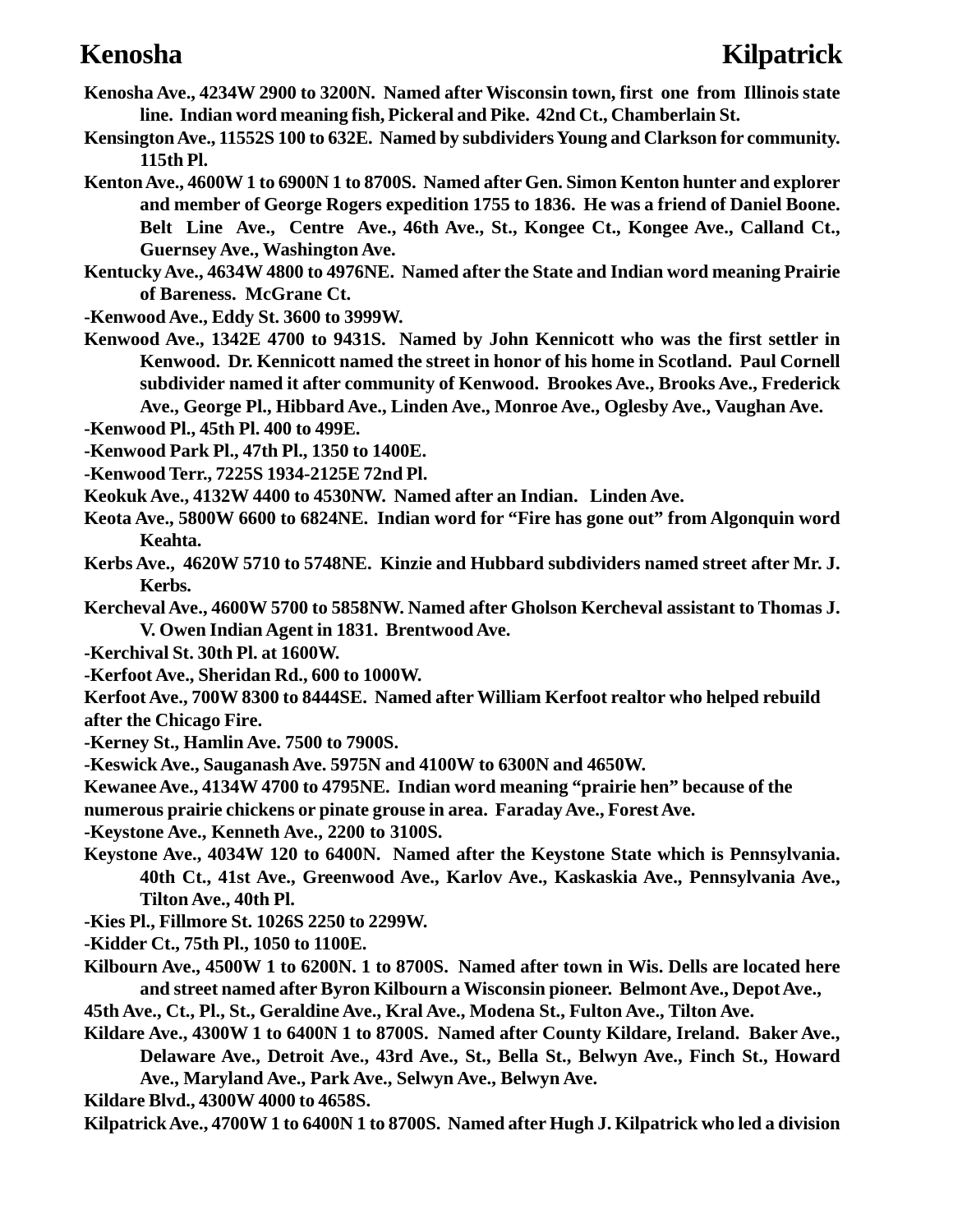### **Kimball Kirby**

**in the Battle of Gettysburg. Boston Ave., Durnham Ave., 47th Ave., St., Kroberg ?., Lombard Ave., Maplewood Ave., Moore St., St. James Ave., St. Johns Ave., Tilton Ave.**

- **-Kimball Ave., Lavergne Ave. 5000W**
- **-Kimball Ave., Wisner Ave. 3500W 2900 to 2999NE.**
- **-Kimball Ave., Woodard St. 3400W 2800 to 2942NE.**
- **Kimball Ave., 3400W 1600 to 6300N. Named after Walter Kimbell subdivider who donated ground for street. City council named street with change of spelling. Brand Ave., Homan Ave., Kimbell Ave., Michigan St.**
- **-Kimball St., 63rd St. 1 to 1000W.**
- **-Kimball St., 102nd St.**
- **Kimbark Ave., 1300E 4700 to 9400S. Named after Seneca Kimbark member of the first Board of South Park Commissioners, landowner and subdivider. Addison Ave., Jackson St., Nutt Ave., Oglesby Ave., Sheridan Ave., Chancey Ave.**
- **-Kimbell Ave., Kimball Ave., 1600 to2800N**
- **Kimberly Ave., 4700W 5000 to 5080N. Named after Edmund S. Kimberly landowner and subdivider. Guernsey Ave.**
- **-Kincaid Ave., California Ave., 3500 to 4700S.**
- **-Kincaide Ave., Keeler Ave. 4200W.**
- **-King Ave., Austin Ave. 6000W.**
- **Dr. Martin Luther King Drive, 400E 2300 to 13450S. Named after the slain civil rights leader. South Parkway.**
- **-King Pl., Nelson St. 3034N 850 to 950W.**
- **Kingery Expressway. Named after Robert Kingery who was manager of the Chicago Regional Planning Association of the Illinois State Planning Commission and director of the Illinois Department of Public Works under Governor Horner.**
- **Kingsbury St., 374W 340 to 2083NW. Named after E.S. Kingsbury landowner and subdivider. Hawthorne Ave., Ferry St., Ferry St., Petyon St., Jones Ave., Nevins St.**
- **Kingsdale Ave., 4700W 5710 to 5748NE. Named by Richard J. Hamilton subdivider after his home town in Penn.**
- **-Kingston Ave., Hoxie Ave., 13400 to 13800S.**
- **-Kingston Ave., Marquette Ave. 11800 to 1200S and 12600 to 12800S.**
- **-Kingston Ave., St., Natoma Ave. 6200 to 6599N.**
- **-Kingston Ave., Neola Ave. 6000N and 6700W to 6200N and 6567W.**
- **Kingston Ave., 2500E 7300 to 9400S. Named by Paul Cornell for Kingston, New York. Mattison Ave.**
- **-Kingston St., Marquette Ave.**
- **-Kingston St., Neola Ave. 6700W 6000 to 6158NE.**
- **-Kinkade St., California Ave. 2800W 3500 to 4699S.**
- **-Kinney Ave., Cornell Ave. 1624E 8750 to 9350S.**
- **-Kinzie St., Lake St., 5350 to 6000W.**
- **Kinzie St., 400N 1 to 86E 1 to 5500W. Named after John Kinzie.**
- **Kinzua Ave., 5450W 6400 to 6725NW. Named after the well known creek in central Penn.**
- **meaning the Gobble, referring to the wild turkey that grouped around its banks.**
- **Kiona Ave., 4300W 4600 to 4670N. Name comes from an Indian tribe contraction of Kionahaa for the Kiona Indians unknown meaning. Maple Ave.**
- **-Kirby Ave., Lowell Ave. 1600 to 5200N.**
- **Kirby Ave., 4630W 5710 to 5748NE. Named after Abner Kirby active member of the Kirby and**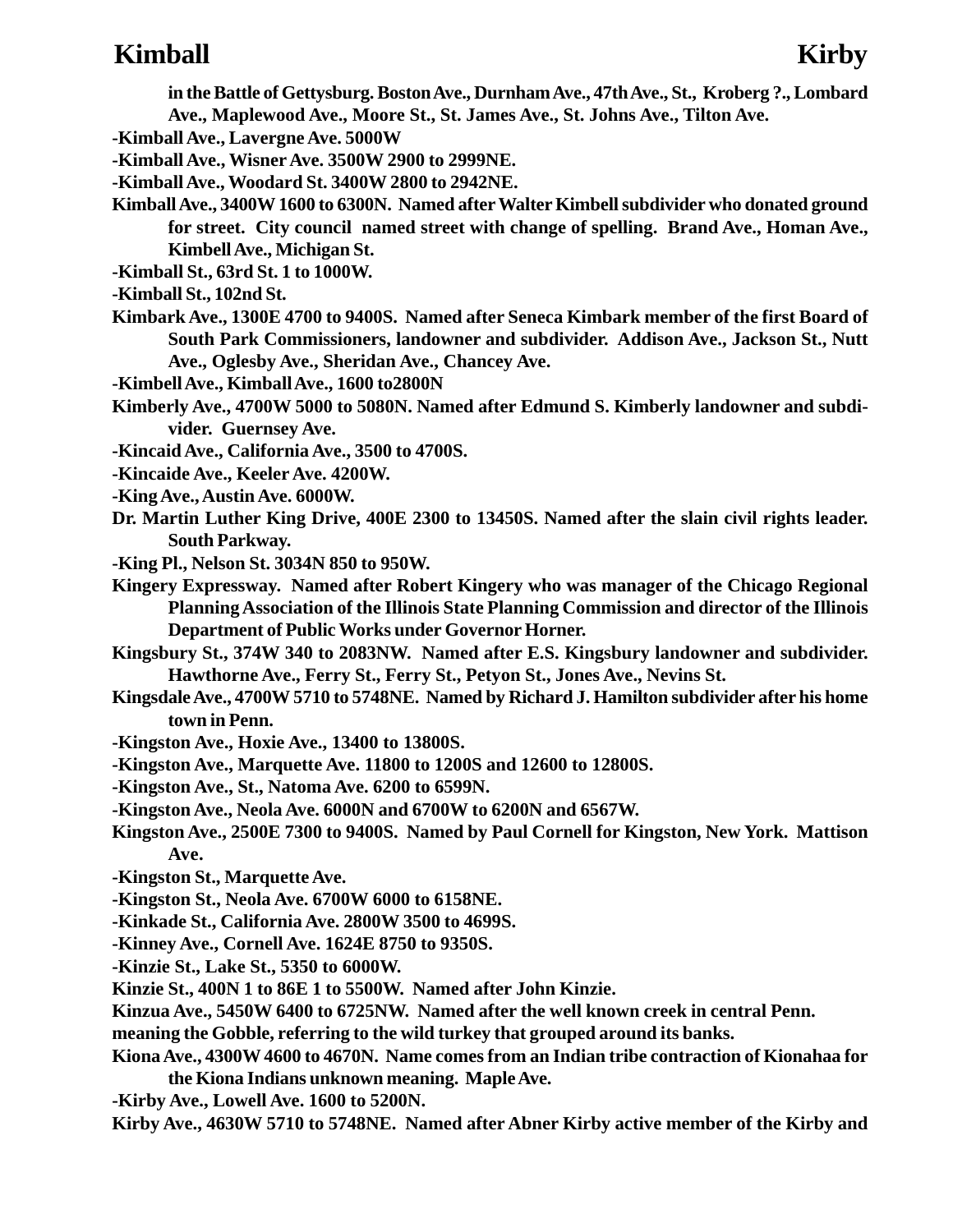### **Kirland** Kroll

**Carpenter Lumber Company. One of the first lumber companies in Chicago.**

- **Kirland Ave., 4340W 2200 to 8100S. Named after Alexander Kirkland subdivider in 1887. He was Supt. of Buildings and Chicago Public Works in 1880. Hawley Ave.**
- **Kirkwood Ave., 4600W 6050 to 6400NE. Named after A.J. Kirkwood a Chicago merchant.**
- **-Kissam St., Flournoy St. 1200 to 1400W.**
- **-Klare Ave., Parnell Ave. 525W.**
- **-Kleinman Ave., Saginaw Ave. 11200 to 11399S.**
- **-Klode Ave., Paris Ave. 8134W 3700 to 3999N.**
- **-Knauer St., Roscoe St. 410 to 1200W.**
- **-Knerr St., Concord Pl. 900 to 1000W.**
- **-Knott Ct., Seeley 2050 W.**
- **Knox Ave., 4634W 2200 to 6400N 4200 to 8700S. Named after Henry Knox a Revolutionary War soldier later became General Henry Knox. 46th Ct., High St., Stewart Ave., Malcom Ave., George Ave.**
- **-Koenig St., Richmond St. 3100 to 3150N and 3200 to 3300N.**
- **-Koerner St., 42nd St.**
- **-Kohlsaat Ct., vacated from Grace to 1/2 block east of Pine Grove.**
- **-Kolin Ave., Lowell Ave. 1600 to 5200N.**
- **Kolin Ave., 4334W 200 to 1600N 1200 to 8700S. Named after a town in Bohemia on the Elbe River. Cleveland Ave., 43rd Ct., Pl., Park Ave., Marvin Pl., Kellogg Ave.**
- **Kolmar Ave., 4534W 200 to 6400N 300 to 8700S. Named after Kolmar, Germany. Dover Ave., 45th Ct., Ross St., Wisconsin Ave., 45th Pl.**
- **-Komensky Ave., Kenneth Ave. 600 to 6300S.**
- **Komensky Ave., 4034W 1200 to 8700S. Named after the Moravian educational reformer J.A. Komensky. In 1632 he was elected Bishop of the Mariavian and Bohemian Bretheren in**
	- **Lissa. 40th Ct., Pl., Kaskaskia Ave.**
- **Komensky Ave., (Pvt) 4032W 11301 to 11459S.**
- **-Kongee Ct., Kenton Ave. 4555W 1600 to 1699N.**
- **-Kongee Ave., Kenton Ave. 4555W 1600 to 1699N.**
- **-Kosciusko St., Lyndale St., at 2000 to 2199W.**
- **-Kosciusko Ave., Medina Ave. 6200W**
- **-Kossuth St., Shields Ave. 324W.**
- **-Kossuth St., 17th St.**
- **-Kossuth St., 25th Pl. 200 to 800W.**
- **-Kossuth St., vacated 1650N 5600 to 5999W.**
- **Kostner Ave., 4400W 1 to 6400N 1 to 8700S. Named after alderman James Otto Kostner. St., Columbia Ave., Emmet St., 44th Ave., Hunting Ave., Richmond Ave., Richmond St., Sheldon Ave., Diamond St., Diamond Ave., Washington Park Ave.**
- **-Kostner St., Kostner Ave. 4400W.**
- **-Koszta ?., Grenshaw St. 1100S.**
- **-Kral Ave., Kilbourn Ave. 5200N to 6300S.**
- **-Kramer St., 13th St., at 700-799W.**
- **Kreiter Ave., 3527E 9324 to 9500SE. Named after J. H. Kreiter Commissioner of Public Highways. 6th Ave.**
- **-Kroberg Ave., Kilpatrick Ave. 1 to 4925N and 1 to 950S.**
- **-Kroger St., Maud Ave. 1000W**
- **-Kroll St., Seeley Ave. 2035W. 2300 to 2350S.**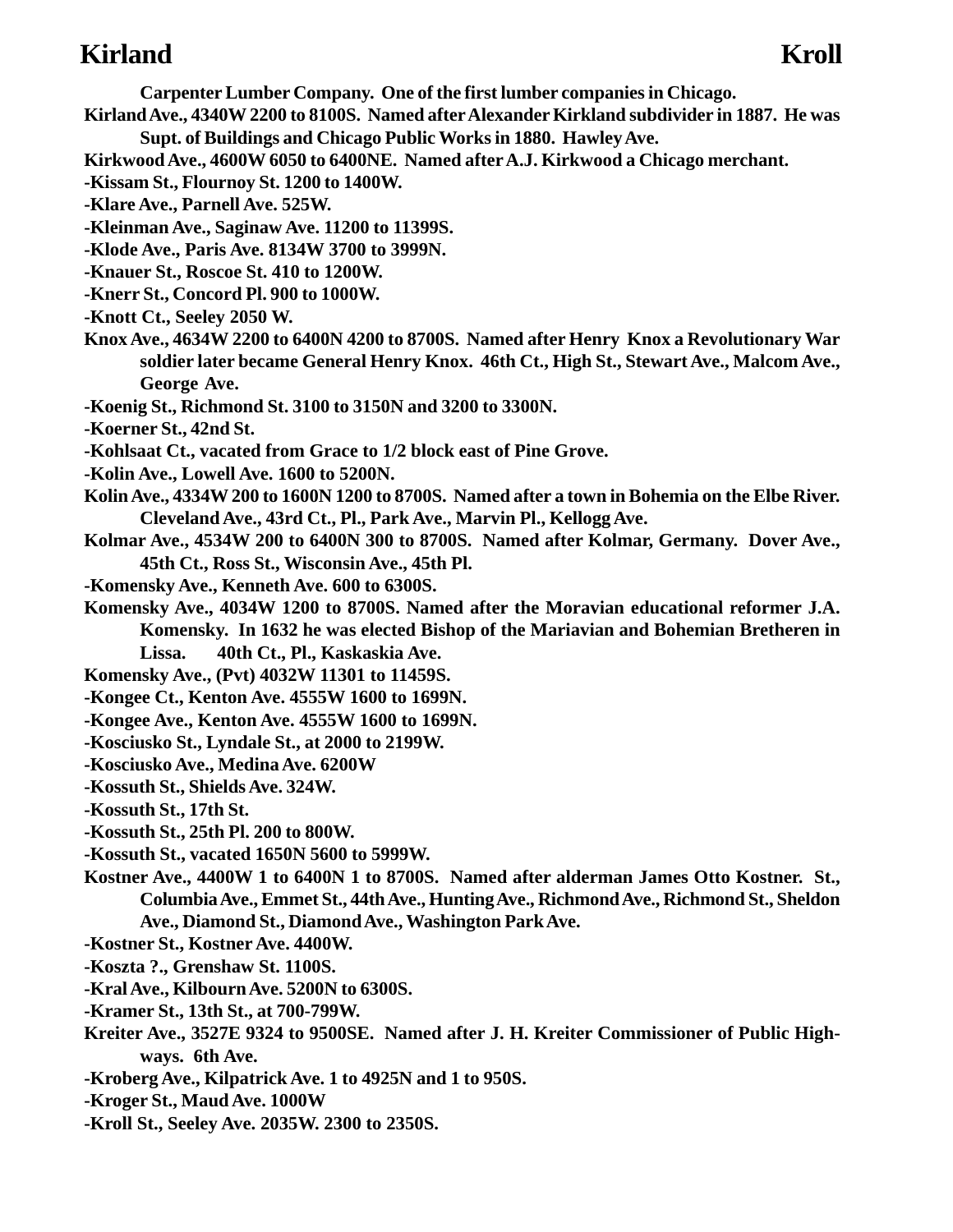## **Kruger Lake**

- **-Kruse Ave., Maplewood Ave. 4920 to 5100S.**
- **-Kuehl Pl., Winchester Ave. 1938W 2300 to 2350N.**
- **-Kuhn Ct., Artesian Ave. 2430W 2050 to 2100N.**
- **-Kuyper St., 104th St., 1 to 200W.**

# $\mathbf{L}$

- **-L Ave., Avenue L, 11400 to 11700S.**
- **-Labar St., Scott St. 500W to 600W**
- **Lacey Ave., 4700W 5700 to 5900NW. Named after Brig. Gen. John Lacey 1755-1814 who became a judge and a member of the legislature. Candis Ave.**
- **LaCrosse Ave., 4834W 148 to 6400N 4400 to 6458S. Named after the Indian game from the French. 48th Ct., Sherman Ave., Ryan St., Wilmot Ave.**
- **-Lafayette Ave., vacate 325E 5600 to 5700S.**
- **LaFayette Ave., 29W 5500 to 12400S. Named after Marquis De LaFayette French explorer and soldier who served in the American Army. St., Burnside St., Dearborn St.**
- **-Lafayette Parkway, Gunnison St. 4834N 800 to 1000W.**
- **-Lafayette Pl., 36th St.**
- **-Lafayette Pl., or Ct., Seneca St. 835 to 950N.**
- **-Lafayette Pl., Walton St. 50 to 99W.**
- **-Lafayette St., Gunnison St. 4834N 800 to 1000W. and 1200 to 1250W.**
- **-Lafayette St., Lafayette Ave. 29W.**
- **Laflin Pl., (Pvt) 1500W 3612 to 3656S.**
- **-Laflin St., Justine St. 8300 to 8500S.**
- **Laflin St., 1500W 200 to 400N 1 to 12300S. Named after Matthew Laflin a pioneer real estate promoter who established Chicago's first stockyard and also established the first bus line.**
- **Brooks ?., Lynch Pl., Northumberland Ave., Peck St., 3rd St., Union Park Pl., Union Pk. Ct.**
- **-Lagoon Ave., Winneconna Pkwy., 400W 7700 to 7899S at 550W.**
- **-Laimbeer St., Washtenaw Ave. 200 to 400N.**
- **-Lake Ave., Albion Ave. 1400 to 1500W.**
- **-Lake Ave., Drexel Ave.., 13000 to 13500S.**
- **-Lake Ave., Lake Park Ave. 2300 to 5700S and 7100 to 7800SE.**
- **-Lake St., Albany Ave. 3100W.**
- **-Lake St., Pratt Ave. 6800N.**
- **Lake St., 200N 1 to 150E 1 to 600W. Street led to the Lake. It was the first street developed in the village of Chicago. Pennsylvania Ave., South Blvd., Morgan Blvd., Kinzie St.**
- **Lake Park Ave., 409E 2400 to 7750SE. Named by Stephen Douglas who subdivided the land including Groveland Park and Woodland Park. Street adjoins the two parks near Lake Michigan. Calumet Ave., Dakota ?., Hyde Park Ave., Kansas ?., Lake Ave., Lake Shore Ave., Lake View Ave., Washington St.**
- **-Lake Park Pl., 11th Pl. 100 to 199E at 1150 S.**
- **-Lake Shore Blvd., Lake Shore Drive 550N at 550E to 1600N and 100E.**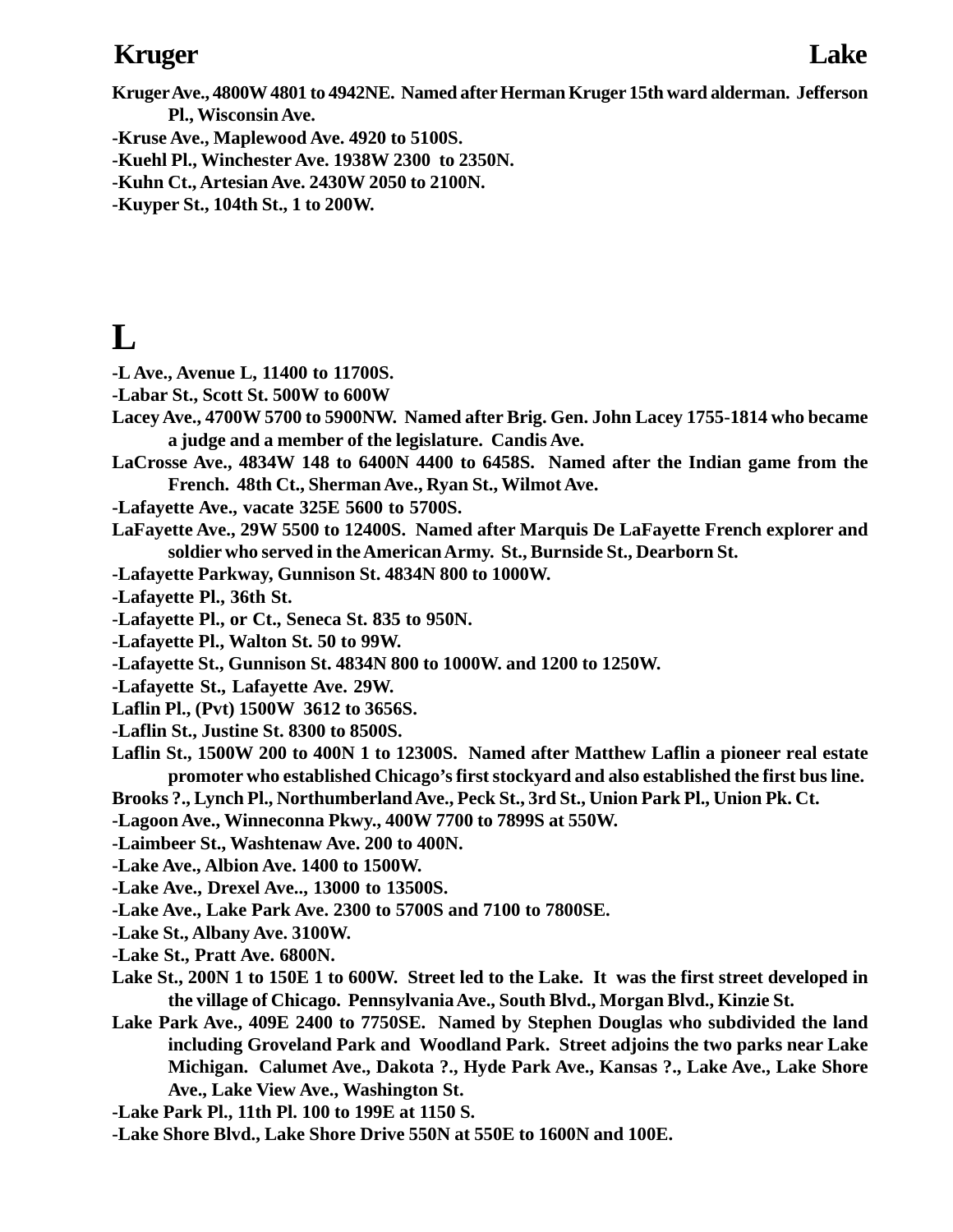- **Lake Shore Dr. 1000N 1 to 4400NW 100 to 250E 500E 1 to 6700SE. Name given to the street in 1946. Potter Palmer named the street after his subdivision. Lake Shore Blvd., North Shore Dr., Oak St., Sheridan Rd., The Lake Shore Dr., Field Dr., Lief Erickson Dr., Ohio Blvd., Breakwater Carriage Drive.**
- **-Lake Shore Ave., Lake Park Ave., 3200 to 3300S.**
- **-Lake Shore Plank Rd., Broadway**
- **-Lake Shore & Summit Rd., Garfield Blvd., 5500S.**
- **-Lakeside Ave., Chippewa Ave. 11600 to 12199S.**
- **-Lakeside Ave., Lakeside Pl. 4734N 800 to 956W.**
- **Lakeside Place 4734N 800 to 956W. Named by John Young street ran to the Lake. Lakeside Ave. -Lakeside Terr., Eastlake Terr. 7550 to 7699N. at 1350W.**
- **-Lake View Ave., Sheridan Rd. 2800 to 3200N.**
- **Lakeview Ave., 400W 2400 to 2750N. Name comes from community.**
- **Lakewood Ave., 1300W 2020 to 6900N. Named after Lakewood, N. J. Resort in Ocean County on the Central Railroad of N. J. Named by subdivider John Lewis Cochran. Fischer Ave., Herndon St., Herndon Ave., St., Herndon St., Webber Ave., Gormont Ave., Lincoln Pl., Lincoln Park Pl.,**
- **-Lakewood Park, 43rd st and Greenwood Ave in Hyde Park.**
- **-Lambeer Ave., Washtenaw Ave. 200 to 400N.**
- **Lambert Ave., 4820W 5700 to 5856NW. Named after John Lambert an English traveler and author. Marguerite Ave.**
- **-Lamon Ave., Dickinson Ave., 4930W 4100 to 4200NW.**
- **Lamon Ave., 4900W 1 to 5600N 900 to 6500S. Named after Ward Hill Lamon a law partner and biographer of Abraham Lincoln. Forest Ave., 49th Ave., St., Landis Ave., Linden Ave., Logan Ave., Murray Ave.**
- **-Lancaster Ave., 32nd St. 1200 to 1400W.**
- **Landers Ave., 5000W 5900 to 6399N. Named in honor of Paul Landers, landowner in 1857.**
- **-Landis Ave., Lamon Ave. 4900W.**
- **-Lane Ct., Orleans St. 336W 2000-2099N**
- **-Lane Pl., Orleans St. 336W 2000-2099N**
- **-Langdon St., 1460N 700-799W Siebens Pl., vacated**
- **-Langlade Ave., Laporte Ave. 5200 to 5500N.**
- **-Langley Ave., Champlain Ave. 4500 to 4600S 5000 to 5100S 8000 to 8300S and 8700 to 9100S.**
- **Langley Ave., 700E 3900 to 13400S. Named after Ester Langley, nee Gunderson, the daughter of S.T. Gunderson, subdivider. St., Champlaine Ave., Fulton Ave., Park End Ave., Peck Ave.,**
	- **5th Ave., Blocks A. B. C. D. E. F. G. H. S. and T.**
- **-Langley Pl., at 750E 8300 to 8410S.**
- **-Langley Pl., 37th Pl. 700 to 740E.**
- **-Langley St., Langley Ave. 3700 to 3900S.**
- **-Langley Terr., 42nd St., 600 to 700E**
- **Lansing Ave., 4900W 5700 to 5890N. Named after capital of Michigan. Karnatz Ave., Steiner Rd. -Lansing St.and Ave., 61st St., 6400 to 6700W.**
- **LaPorte Ave., 4932W 4300 to 6459S 148 to 5440N. Named after LaPorte Ind. 49th Ct., Longlade Ave., Silverman Ave., 49th Pl.,**
- **Laramie Ave., 5200W 1 to 5360N 1 to 6400S. Named after Peter Laramie a French Canadian trader. Everett St. & Ave., 52nd Ave., St., LeRoy Ave., Robinson Ave.**
- **Larchmont Ave., 3931N 1800 to 1944W. Named after suburb of Larchmont in New York, a village**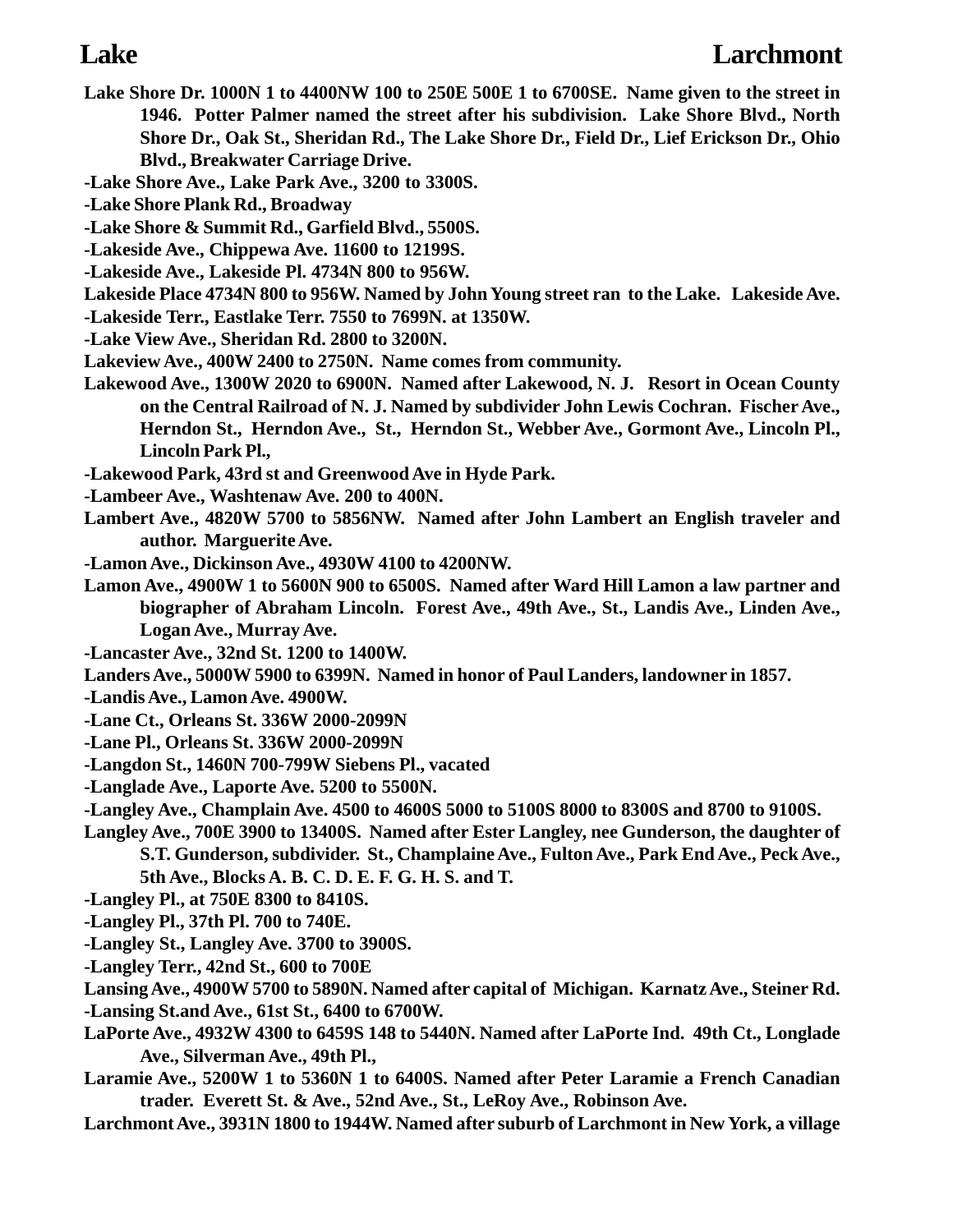**of Westchester 6 miles on Long Island Sound. Dakin Ave., Faye St.**

- **-Larcom Ave., Ormonde Ave.**
- **-Larmon Ave., Wells St. 200W.**
- **Larned Ave., 5230W 5200 to 5358N. Named after Edwin Channing Larned a lawyer and friend of Lincoln. He was one of the founders of the Chicago Public Library. Anderson St.**
- **-Larrabee St., Geneva Terr. 600W 2200 to 2550N.**
- **Larrabee St., 600W 650 to 2200N. Named after a pioneer family. Charles was a city attorney in 1846, William secretary of Galena and Chicago Union Railroad, C.R. Larrabee secretary of St. James Hospital in 1854. North Grove, Roberts St., Grove St., Hamilton Ct., North St.**
- **-Larretta Ct., Carpenter St., 400 to 499S at 1027W.**
- **-LaSalle Ave., LaSalle St. 316 to 1750N.**
- **-LaSalle Ave., Ottawa Ave. 6600 to 6900NE.**
- **-LaSalle St., Glenroy Ave. 10700 to 10899S.**
- **-LaSalle St., Wentworth Ave., 1600 to 3100S.**
- **LaSalle Drive 150W to 60E in Lincoln Park and 140W 316 to 1724N.**
- **LaSalle St., 150W 1 to 1724N 1 to 12520S. Named after the explorer. Ave., Arnold St., Griswald St., Jamot St., Oswell St., Pacific Ave., Rawson St., Reade St., Washington St., Gurnee St., Warren St.**
- **Las Casas Ave., 4940W 5701 to 5799SW. Spanish Dominican "protector of the Indians". Named after Bartolomew de las Casas born in Seville, Spain in 1474. He was a great apostle of slavery and friend of men. He crossed the ocean twelve times. Fairview Ave.**
- **Latham Ave., 500W 5430 to 5498NW. Named after A. J. Latham an active member of the Board of Trade in 1870. He was an investor in real estate firm of Corey and Latham.**
- **Latrobe Ave., 5235W 1 to 5400N 5100 to 6500S. Named after Charles Joseph Latrobe an Englishman who wrote "Rambler in North America". He was a companion of Washington**
- **Irving. He was present and became the historian of the Chicago Treaty 1832. Alma Ave., Clark Ave., 52nd Ct., Pl., Linville Ave.**
- **-Laughton St., 24th St., 2000 to 2799W.**
- **-Laurel Ave., Washtenaw Ave. 2400 to 3250N.**
- **-Laurel St., Damen Ave. 9000 to 9500S.**
- **-Laurel St., Hyde Park Blvd. 5100S 900 to 1631E.**
- **-Laurel St., Morgan St. 3100 to 3899S.**
- **-Laurel St., 101st Pl. 1600 to 1800W.**
- **-Laurel Ave., Lorel Ave., 600 to 1200N.**
- **Laurel St., 1000W 3900 to 4132S. Named after Laurel thickets in area. In the Stockyards area the street was Sherman Ave.**
- **-Lauron St., St. James Pl.**
- **Lavergne Ave., 5000W 1 to 5200N 1 to 6500S. Named after Lavergne, Ill. East St., 50th Ave., St., Kimball Ave., Sampson Ave.**
- **-Lavina St., Englewood Ave., 200 to 300W.**
- **-Law Ave., Division St., Foster St., 640W 500-799S.**
- **Lawler Ave., 5034W 400 to 5500N 4300 to 6500S. Named after Gen. Michael Lawler Civil War hero. He was born in Kildare, Ireland on 16 Nov 1814 and he served 2 and a half years during the Mexican War. He died 26 July 1882. 50th Ct., Hazelton Ave., Simms Ave., James St., 50th Pl.**
- **Lawndale Ave., 3700W 400 to 6400N 500 to 11400S. Named by the subdivider after the commu-**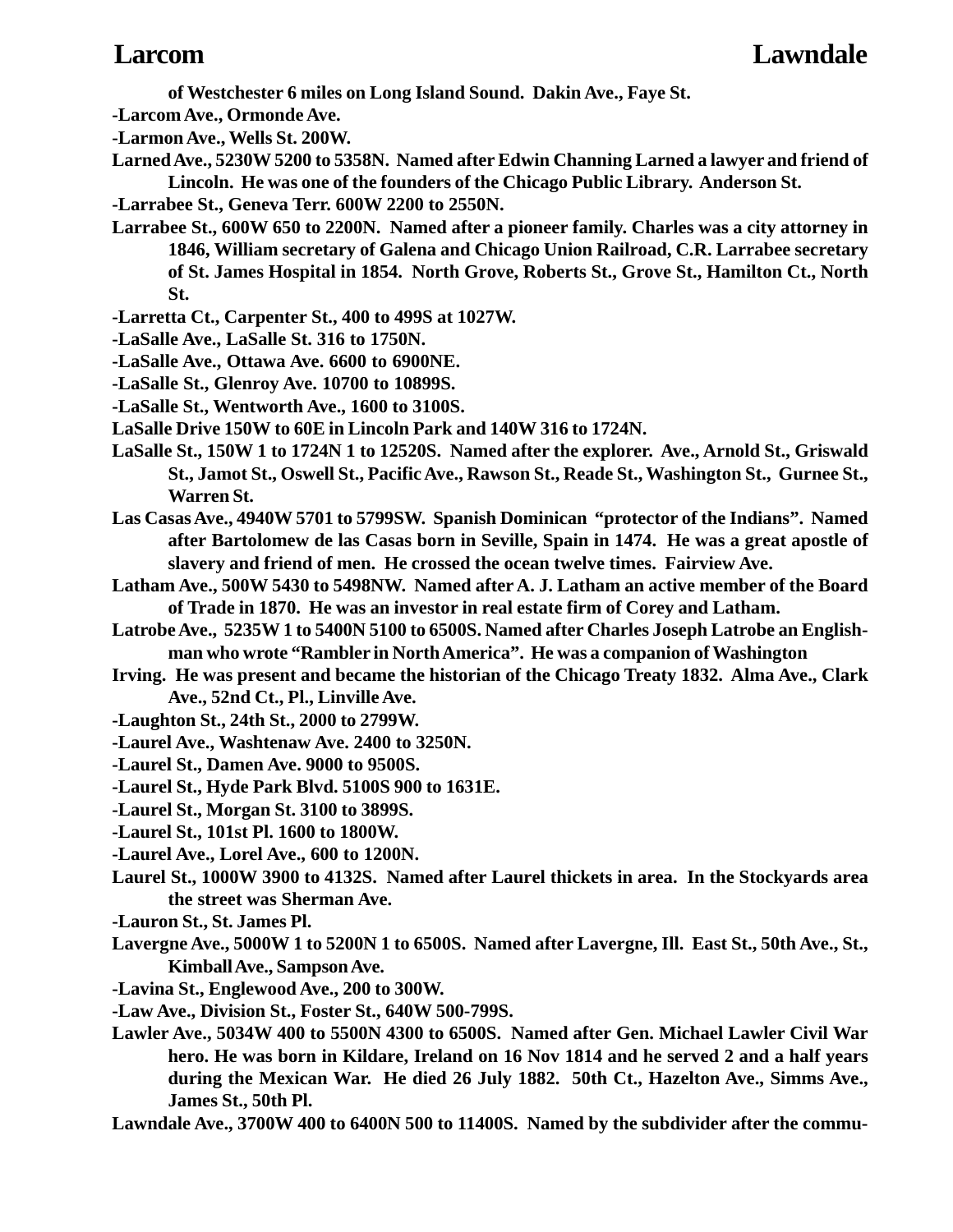### **Lawrence Lehmann**

**nity. Bonney Ave., Cleveland Ave., Cook St., Gennesee Ave., Antoinette St. or Ave., Harris St., Irvine Ave., Pittsfield Ave., Randolph Ave., William St., Downey Ave., Irwin Ave., Antoinette St., O'Reilly Ave.**

- **-Lawrence Ave., Gunnison St. 4834N.**
- **Lawrence Ave., 4800N 800 to 9100W. Named after Bradford Lawrence a friend of Mr. Silverman landowner and subdivider. St., Bliss St., 55th St., Jefferson Rd.**
- **-Lawrence Lane, Located between State and Dearborn running from Cermak to 25th Street a firelane through CHA Housing. Named after the nation's first Black astronaut killed in a plane crash on 8 Dec 1967.**
- **-Lawrence St., Armitage Ave. 1400 to 1475W.**
- **-Lawrence St., Lawrence Ave. 4800N.**
- **-Lawson Ave., St. Charles Ct., vacated.**
- **-Lay's Ave., Grant Pl. 400 to 600W.**
- **-Lay St., on a line with 31st St. 2400 to 2800W.**
- **-Layton St., 44th Pl. 200 to 799W.**
- **-Layton ?., 105th Pl.**
- **Leader Ave., 5135W 5800 to 6350NE. Named in honor of William Caldwell who was the leader to secure peace with the Indians in 1835. Steiner Rd., Karnatz Ave.**
- **Leamington Ave., 5132W 100 to 5400N 1 to 6300S. Named after Leamington, England. 51st Ave., Ct., Pl., 52nd Ct., Lemon Ave., Leydiard St., Lydiard St., Ledyard Ave., Myrtle Ave.**
- **Leavenworth Ave., 5300W 5500 to 5542NW. Named after Col. Leavenworth who was stationed at Ft. Dearborn. He was Supt. of Harbor improvement in 1842.**
- **-Leavenworth St., Bosworth Ave. 1600 to 1800N.**
- **-Leavitt St., Trumbull Ave. 350 to 600S.**
- **Leavitt St., 2200W 1 to 7400N 1 to 10658S. Named after David Leavitt Commissioner of the Illinois-Michiagn Canal. Barnett St., Courtland ?., Cross St., Henshaw Ave., Highland Ave., Saratoga ?., Sharp St., Sherman Ave., Sherman St., Snow St., Suffern St., Warner Ave.**
- **LeClaire Ave., 5100W 1 to 5400N 4300 to 6500S. Named after Anton LeClaire Indian interpreter and founder of Davenport, Iowa. 51st Ave., St., Forest Glen Ave., Hawkins St., or Hankins St., Hosmer Ave., North Jefferson Ave., Williams St., Woodbine Ave.**
- **-Leddy St., Albany Ave., 2350 to 2400N.**
- **-Lee Ave., Aberdeen St. 1100W.**
- **-Lee Ave., Fletcher St. 2800 to 3099W.**
- **Lee Place, 738N 2000 to 2058W. Named after Charles Lee an early settler farmer and killed at Ft. Dearborn. Park Pl.**
- **-Lee St., Morgan St. 600 to 1599S.**
- **-Lee St., Ellen St., vacated 1925 to 2200W.**
- **-Lee St., Seminary Ave. 3200 to 3400N.**
- **-Ledyard Ave., Leamington Ave., 1 to 900S.**
- **Legett Ave., 5125W 6024 to 6400NE. Named after William Legett, American poet.**
- **-Legg St., vacated after 1871 Fire ran from Michigan Ave (Pine) to St. Clair (Sand) between Chicago Ave.**
- **-Leggate St., Francisco Ave. 3600 to 3900S.**
- **Lehigh Ave., 5400W 6200 to 7200NW. Named after Lehigh, Illinois. Word comes from Delaware Indians and means "fork of the river." Emerson Rd.**
- **Lehmann Court, 529W 2626 to 2738N. Named after E.J.Lehmann subdivider who helped build Wrightwood subdivision. Lehmann's Court went through his land.**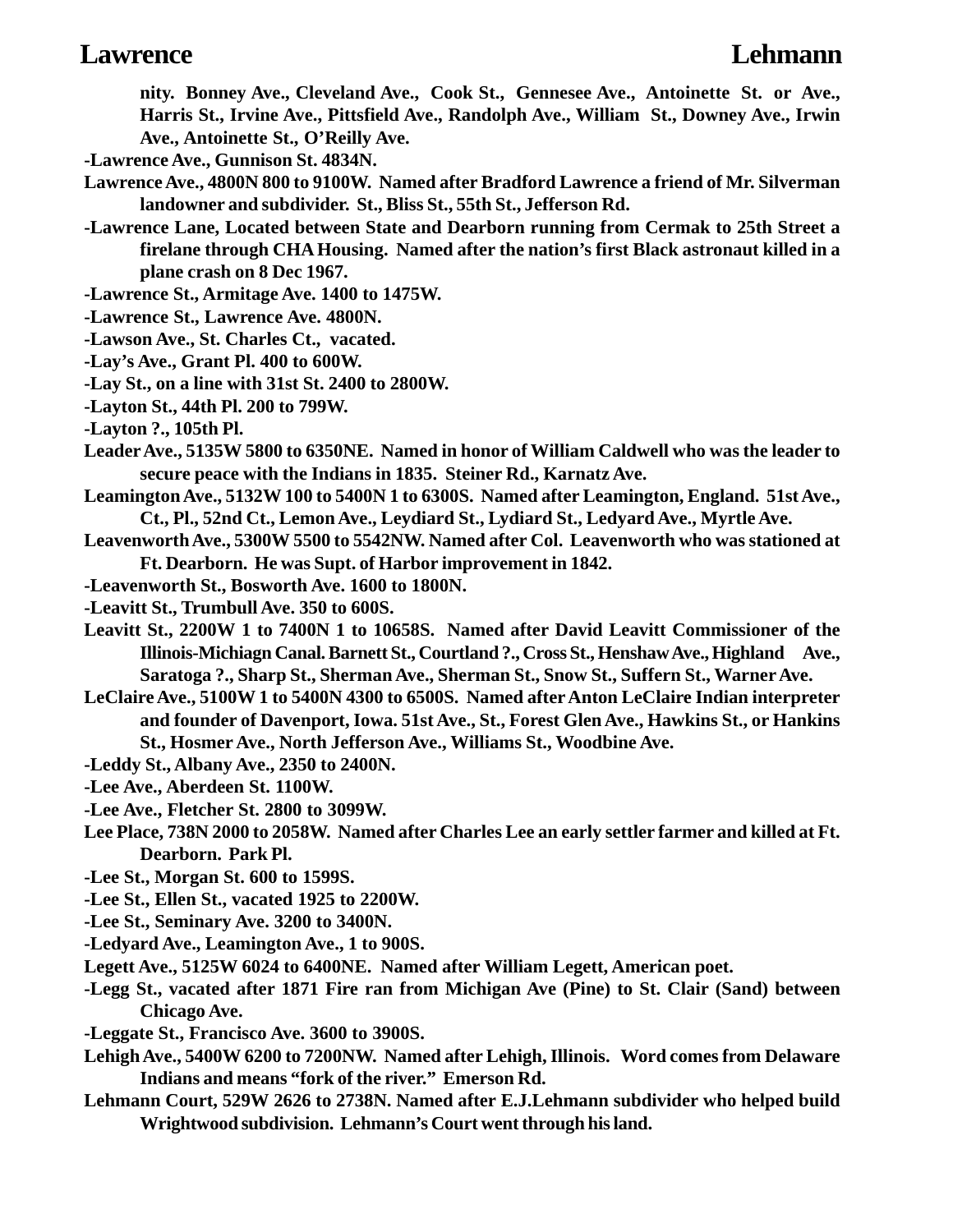- **-Leif Eriksen Dr., South Shore Dr., 400E and 150N to 5600S at 1800E.**
- **-Leila Ave., vacated 6535N from 7525 to 7700W.**
- **-Leipzig St., Bell Ave. 2150 to 2250N.**
- **-Leland Ave., Eastwood Ave. 6000 to 6400W.**
- **-Leland Ave., Schreiber Ave. 7100 to 7200W.**
- **Leland Ave., 4700N 800 to 6000W. Named after Cyrus P. LeLand subdivider and member of Ravenswood Land Company. Madison St., Theodosia Ave., Windett ?.,**
- **-Leland St., Schreiber Ave. 7100 to 7199W.**
- **LeMai Ave., 5234W 6234 to 6450NE. Named after French trader whom DuSable sold his cabin. Brock Ave.**
- **-Lemon St., 53rd St.**
- **LeMont Ave., 5100W 5677 to 6400NE. Named after LeMont, Illinois.**
- **-Lemont Ave., Mercer Ave.**
- **-LeMoyne Ave., Mercer Ave., vacated**
- **LeMoyne Drive 1500N in Humboldt Park.**
- **-LeMoyne Ave., LeMoyne St. 1500N.**
- **LeMoyne St., 1500N 1200 to 6000W. Named after John LeMoyne subdivider and builder of homes in the vicinity. Blackhawk ?., Blanche St., Dickey Ave., St., McReynolds St., Prince St., Thompson St., Ave.**
- **-Lennon Ave., Leamington Ave. 100 to 4770N and 1 to 900S.**
- **Lenox Ave., 5125W 6100 to 6400NE. Named after John Powell Lenox a Chicago art collector.**
- **-Leo Pl., Ainslie St. 2300 to 2450W.**
- **-Leo St., Peoria St. 2500 to 2699S.**
- **-Leopold St., Thomas St. 1100N.**
- **Leona Ave., 5150W 6200 to 6400NE. Named after Leona, Penn.**
- **Leonard Ave., 5248W 5500 to 6000NW. Named for Rev. J. H. Leonard who ministered to the sailors who lived or passed through Chicago in the 1850s.**
- **Leoti Ave., 4920W 6200 to 7100NW. Named after white girl captured by Withita Indians. Name means Prairie Flower.**
- **-LeRoy Ave., Laramie Ave.**
- **LeRoy Ave., 5200W 6200 to 6420NE. Named after LeRoy, New York.**
- **Lessing St., 924W 800 to 866N. Named after Gotthold E. Lessing**
- **a German dramatist 1729-81. 4th St.**
- **Lester Ave., 5500W 4900 to 4948N. Named after Thomas Lester a Chicago manufacturer born in Howden, Yorkshire, England. He enlisted in the 31st Illinois Chicago Legion and was killed on 14 May 1864. Gross St.**
- **-Levant Ave., Bennett Ave. 7500 to 8699S.**
- **Levee St., 2733S 1536 to 1569SW. Named after embankment at the end of a street.**
- **-Levee St., now vacate Turning Basin 1520W 2625S to 2700S 1600W.**
- **-Levy Ave., Luna Ave., 2400 to 2600N.**
- **-Lewis Ave., Mango Ave. 2000 to 2400N.**
- **-Lewis Pl., Magnolia Ave. 1950 to 2299NE.**
- **-Lewis St., Emerald Ave. 6700 to 7900S.**
- **-Lewis St., Long Ave. 5000 to 5250N.**
- **-Lewis St., Magnolia Ave. 1950 to 2399N., 2600 to 2800N, 3600 to 3800N.**
- **-Lewis St., Massasoit Ave. 800 to 1500N.**
- **-Lexington Ave., Greenwood Ave. 1100E.**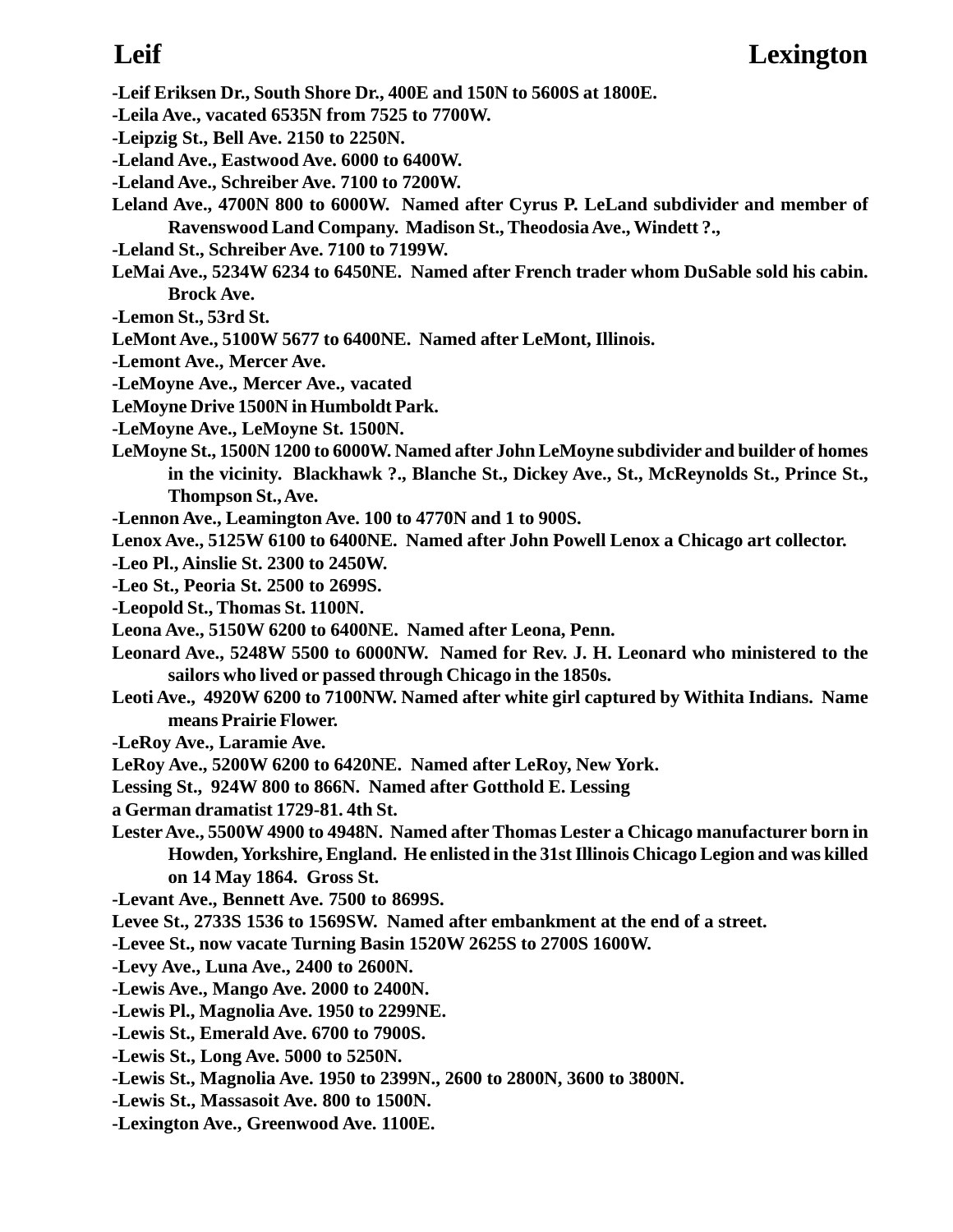# **Lexington** Lincoln

**-Lexington Ave., Rhodes Ave.**

- **-Lexington Ave., University Ave. 5100 to 9399S.**
- **Lexington St., 733S 500 to 5600W. Named after the Revolutionary battle. Hope St., Macalester Pl., Mailler St., Mather St., Polk ?., Spruce St.**
- **-Lexington St., Schubert Ave., 6850 to 7200W**
- **-Leyden Ave., Parkside Ave. 2000 to 2400N.**
- **Leyden Ave., 200E 13700 to 13798SE. Named after Leyden, Netherlands. Chicago & Michigan City Rd., Lincoln Ave.**
- **-Leydiard St., Leamington Ave. 400 to 1000N**
- **Liano Ave., 5240W 5200 to 5277NW. Named after Liano an Indian maid of the Sioux tribe. Word means little. Adeptus Ct.**
- **-Libby Ave., 5200W 4800 to 4864NW. Named after Libby prison. East Wharf. Avondale Ave.**
- **-Liberty St., Springfield Ave. 7500 to 7899S.**
- **-Library Ct., vacated Garland Ct. 100 to 150N.**
- **Liberty St., 1342S 540 to 1200W. Named after the Liberty Bell that passed through Chicago on 6 July 1915 on its way to the San Francisco Fair. Frank St., Pearce St.**
- **-Liberty St., North Union St. 600 to 799N 640W.**
- **-Liberty St., 14th St 1 to 100W and 1 to 150E.**
- **Lieb Ave., 5444W 5200 to 5464NE. Named after Gen Hermann Lieb a Civil War officer and later subdivider. Bates Ave.**
- **Lightfoot Ave., 5900W 6600 to 6659NE. Chief of the Virginia Indians.**
- **Lill Ave., 2525N 800 to 1456W. Named after William Lill a subdivider and the first brewer in the city.**
- **-Lill St., Montana St. 2225 to 2400W.**
- **-Lilla St., Arthington St. 900S.**
- **-Lillard Ave., Lovejoy Ave. 5100N NW to 5200 from 5450 to 5550W.**
- **-Lillard Ave., Central Ave. 5816 to 6399W.**
- **-Lillian Ave., vacate 6500N 7500 to 7700W.**
- **-Lillie St., 91st St.**
- **-Lilly Ave., 39th Pl. 2500 to 2599W.**
- **-Lily Ave., Naples Ave. 6400W.**
- **-Lime St., Green St 2400 to 3299S at 822W.**
- **-Lincoln Ave., Leyden Ave., 200E.**
- **-Lincoln Ave., Merrill Ave. 2125E.**
- **-Lincoln Ave., Newgard Ave. 1433W.**
- **-Lincoln Ave., Springfield Ave. 2800 to 2900N 1200 to 1800N.**
- **-Lincoln Ave., University Ave. 1116E.**
- **-Lincoln Ave., Yale Ave. 240W.**
- **Lincoln Ave., 200W 1800 to 6400NW. After the 16th President. Little Fort Rd., Ogden Front, Park Front.**
- **-Lincoln Park Blvd., Michigan Ave. 600 to 999N.**
- **Lincoln Park West, 300W from 1800 to 2358N.**
- **-Lincoln Ct., 129th Pl.**
- **-Lincoln Pkwy., Michigan Ave. 600 to 999N.**
- **-Lincoln Pl., Hudson Ave. 2100 to 2199N.**
- **-Lincoln Pl., Niagara Ave. 7000W.**
- **-Lincoln Pl., Lakewood Ave., 3925 to 3999N.**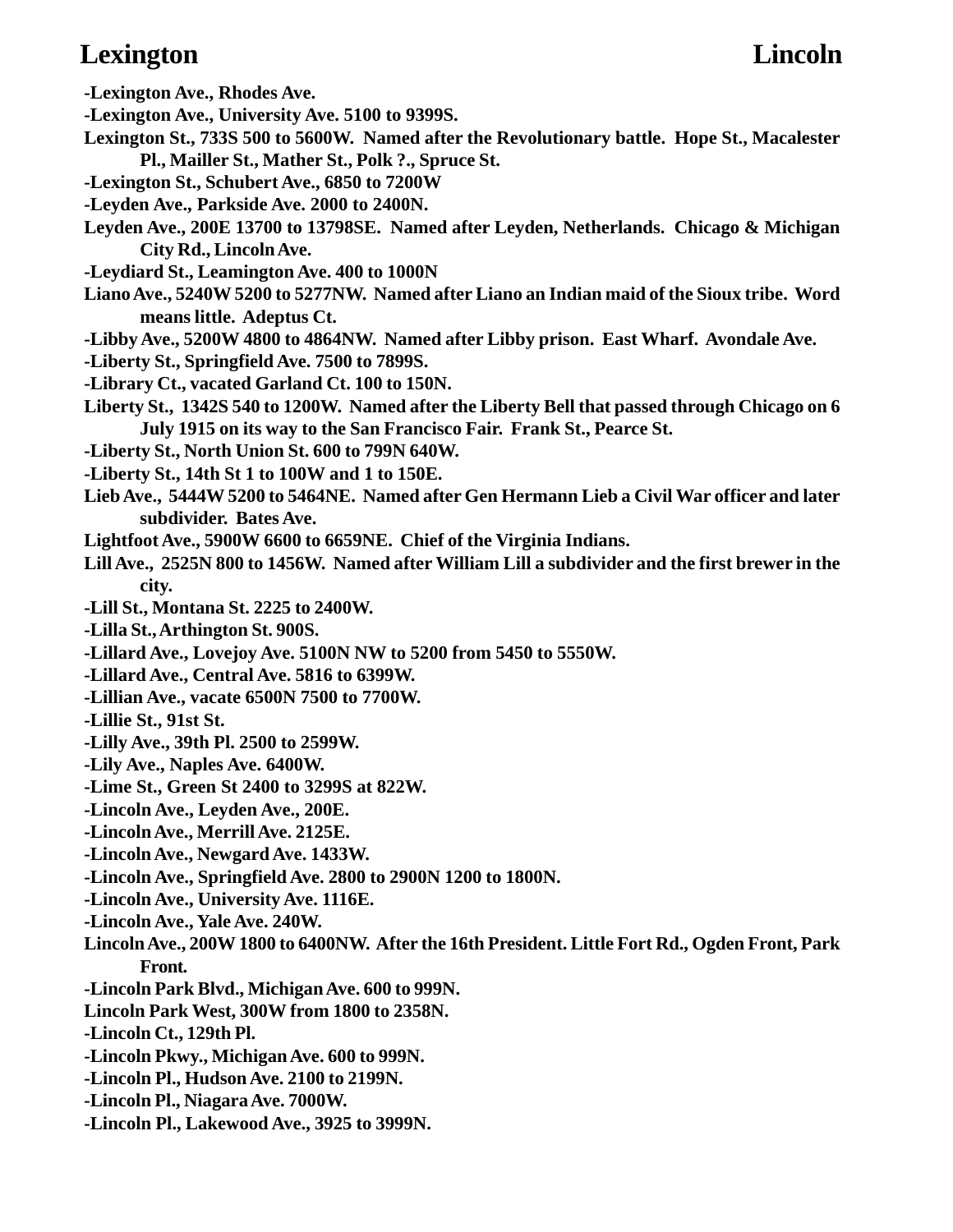## **Lincoln Lituanica**

- **-Lincoln St., Goethe St. 1300N.**
- **-Lincoln St., Longwood Dr. 2100W.**
- **-Lincoln St., Wolcott Ave. 1900W.**
- **-Lincoln St., Wood St. 1400 to 2200N**
- **Lincoln Park West, Franklin St., North Park Ave.**
- **-Lind Ave., Lotus Ave. 3600 to 4000N**
- **Lind Ave., 5300W 5202 to 5335NW. Named after Sylvester Lind mayor of Lake Forest. 54th Ct., Gibbs St.**
- **-Linden Ave., Fairfield Ave. 2400 to 2800N.**
- **-Linden Ave., Ferdinand St. 5200 to 5500W.**
- **-Linden Ave., Irene Ave., 3136W.**
- **-Linden Ave., Kenwood Ave. 6800 to 7099S.**
- **-Linden Ave., Keokuk Ave. 4132W.**
- **-Linden Ave., Lamon Ave. 1600 to 1890N and 1900 to 2000N.**
- **-Linden Ave., Naples Ave. 6400W.**
- **-Linden Ave., Onarga Ave. 6690N to 6800N 7200W.**
- **-Linden Ct., Cambridge Ave. 2800 to 2900N.**
- **-Linden Grove Ave., Ferdinand St., 5200 to 5500W.**
- **-Linden Pl., Church St. vacate 10150 to 10250S.**
- **-Linden Pl., Charles St., 9500 to 10500S.**
- **Linden Place, 3000W 2400 to 2564NW. Named after the Linden Boxwood Tree. 1st Ave., Schuyler St.**
- **-Linden St., Belden Ave. 6800 to 7200W.**
- **-Linden St., Eugenie St. 130 to 600W.**
- **-Linden St., Magnolia Ave. 4800 to 5000N.**
- **-Linden St., Hubbard St. 4600 to 5000W.**
- **Linder Ave., 5500W 1400 to 5900N 5200 to 6459S. Named after Usher F. Linder principal speaker for Douglas in the campaign in Illinois. 55th Ave., St., Steele St., 54th Ct., Edwards St., Walnut Ave.**
- **-Linn Ave., Bensley Ave., 12200 to 12400S.**
- **-Linne Ave., Nixon Ave. 7032W.**
- **Linn White Dr., Northerly Island 800E 1200S to 1800S.**
- **-Linville Ave., Latrobe Ave. 1 to 2400N.**
- **-Linwood Pl., Walton St. 2800 to 3000W.**
- **-Lipps Ave., Libby Ave. 5200W.**
- **Lipps Ave., 5234W 4800 to 4859NW. Named after Fred Lipps, alderman of the old 26th Ward. Our St.**
- **-Lisla Ave., Wabansia Ave. 5600 to 5999W at 1700N.**
- **-Lisle St., 21st Pl. 700 to 800W.**
- **-Lisle St., Ashland Ave. 1 to 600S.**
- **Lister Ave., 1844W 2200 to 2365N. Named after Walter Lister a Chicago real estate dealer. He was the father-in-law of the well known subdivider George Bickerdike.**
- **-Little Ave., 39th Pl., 2500 to 2599W.**
- **-Little Fort Rd., Lincoln Ave. 200W 1825N to 2400N and 800W.**
- **Lithuaian Plaza Ct., 6900S 2400 to 2758W. Named in honor of many Lithuanians who live in area.**
- **Lituanica Ave., 900W 3100 to 3839S. Named after the plane lost attempting to cross the Atlantic non-stop U.S. to Lithuania. The two pilots were Capt. Stephen Darius and Lt. Stanley**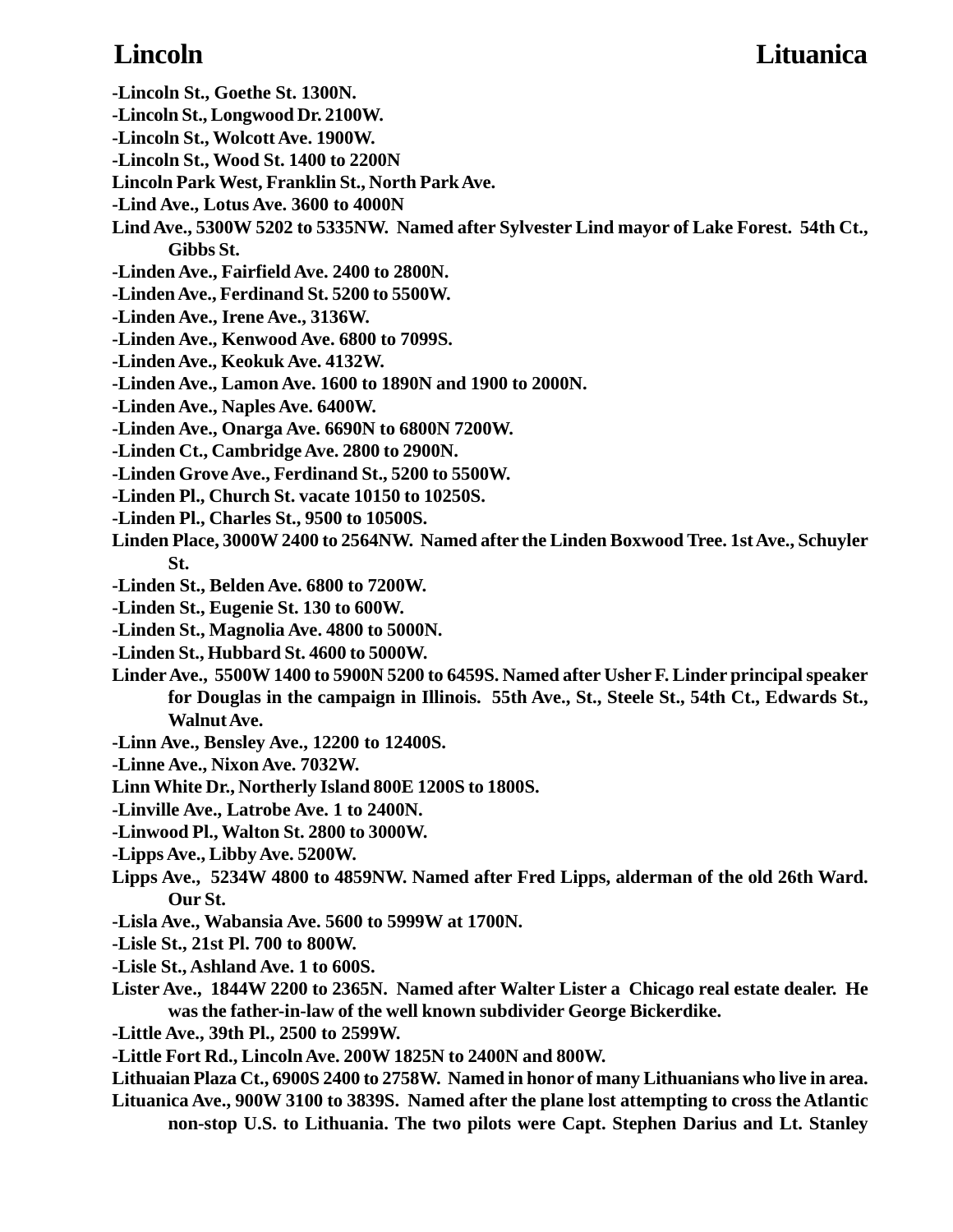### **Livermore Long**

**Girenas lost at sea in 1933. Auburn St., Park Tucker St. Livermore Ave., 5535W 6200 to 6359N. Named after Mary Livermore American reformer and the organizer of the Sanitary Fair. Dixon Ave.**

- **-Livingston Ave., Luella Ave. 13400 to 13800S.**
- **-Livingston Ave., 67th Pl. 3400 to 3600W now vacate.**
- **Lloyd Ave., 1300W 3000 to 3039S. Named after Henry Lloyd editorial writer on the Tribune. He was schooled on the NW side and subdivider of the area. Fake St., Greeley Ave.**
- **-Lochiel Ave., vacated in Caldwell's Reserve 5800W and 6250N to 6000W and 6350N.**
- **Lock St., 1449W 2800 to 3084SE. Named after the Bridgeport Lock on the Canal.**
- **-Lockport St., Claremont Ave. 3630 to 3650S.**
- **Lockwood Ave., 5300W 1 to 5400N 1 to 6500S. Named after Samuel Drake Lockwood. He was Secretary of State of Illinois in 1822, a lawyer, jurist, and judge of the Supreme Court in 1824. He was also state trustee of the I.C.R.R. 53rd Ave., St., Hollowell St., West St.**
- **-Lockwood Ave., St. Lawrence Ave., 13000 to 13500S.**
- **-Locust Ave., Sawyer Ave. 6700 to 7100S.**
- **-Locust Pl., Locust St., 100 to 150W.**
- **-Locust St., Highland Ave. 6850 to 6950W at 6330N.**
- **-Locust St., Sayre Ave. 6225 to 6330NE.**
- **-Locust St., 77th Pl. 3600 to 4000W.**
- **-Locust St., 102nd Pl. 1400 to 1599W.**
- **Locust St., 900N 100 to 444W. Named after type of tree often used to build log cabins. McCagg Pl., White St.**
- **-Locust ?., 116th St.**
- **-Loeffler Ct., Miller St. 1028W 1600 to 1999S.**
- **-Loewe St., Willow St. 200 to 400W.**
- **-Logan Ave., Genoa Ave. 807W.**
- **-Logan Ave., Wrightwood Ave., 3200 to 3300W.**
- **-Logan Ave., Granville Ave. 950 to 2399W.**
- **-Logan Ave., Lamon Ave. 4900W.**
- **Logan Blvd., 2600N 2211 to 3117W. Named after Gen. John Alexander Logan famous in Atlanta Campaign. He played major role in founding of Memorial Day. He died while in the U.S. Senate. Humboldt Blvd.**
- **Logan Square, 2600N 3132 to 3200W. Same as above.**
- **-Logan St., Crowell St. 1300W.**
- **-Logan St., Highland Ave., 6850 to 6950W at 6330N.**
- **-Logan St., Sayre Ave. 6225 to 6330NE.**
- **-Logan St., 48th Pl. 400 to 999W.**
- **-Logan St., Hood Ave., 1200 to 1400W.**
- **Loleta Ave., 5810W 6600 to 6835NE. Named after Loleta, Penn.**
- **-Lomax Place,528S 200 to 300W. Named after John A. Lomax who served a term in the State Legislature in 1873. He was the founder of Lomax Ginger Ale Company in 1851. Charles**
	- **Pl. Today the Congress Expressway Interchange.**
- **-Lombard Ave., Keating Ave. 3200 to 3600N and 4500 to 4800N**
- **-Lombard Ave., Kilpatrick Ave. 4000 to 4400N.**
- **London Ave., 5335W 4730 to 4769N. Named after London, England. Roberts Ave.**
- **-Lonergan St., Ogden Ave vacated 324W 1900N to 1926N.**
- **Long Ave., 5400W 1 to 5800N 5200 to 6500S. Named after Major Stephen H. Long a member of**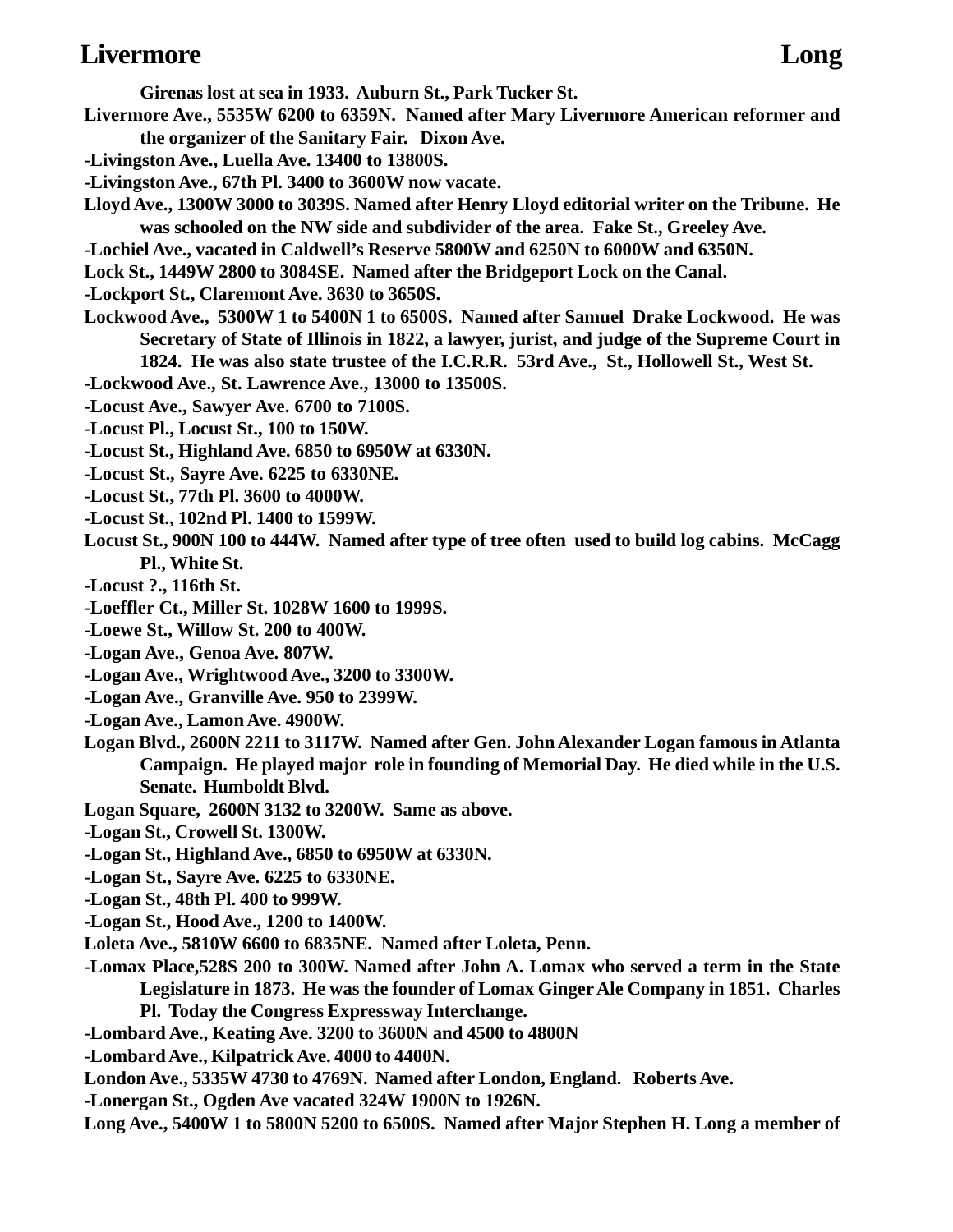### **Long Lowe**

**the government survey team and canal supporter. 54th Ave., St., Hubbard St., Lewis St., Willow St., Centre Ave.**

- **-Long John St., Damen Ave. 3100 to 3900S.**
- **-Longmeadow Ave., 4931W 6385NE. Once shortest street 31 feet.**
- **-Longwood Ave., Longwood Dr. 8700 to 10699S.**
- **Longwood Drive, 2100W 8700 to 11900SE. Named after the community of Longwood in Beverly Hills. Ave., Commonweath Ave., Forest Ave., Lincoln St., Prospect Ave., Walnut St., Washington Ave., Longwood Terr.**
- **-Longwood Terr., Longwood Dr. 9500 to 9899S.**
- **-Loomis Pl., Gladys Ave. 1300 to 1399W.**
- **-Loomis Pl., vacated**
- **-Loomis St., Ada St. 11200 to 11499S**
- **-Loomis St., Benson St., 3100 to 3200S.**
- **Loomis St. and Blvd. 1400W 1 to 354N 1 to 12300S. Named after Horation Loomis a pioneer settler and one of the founders of the Board of Trade. Deering St., Depot St., 5th St., Green St., Sheldon St., Webster St., Charles Ct., Maple St.**
- **Loomis Blvd., Centre St., Front St., Green ?., Snowdendale Ave.**
- **Loop Drive, 500E in Washington Park. Street forms a loop.**
- **Lorel Ave., 5334W 1 to 2500N 5200 to 6500S. Named after the tree. Baird Ave., 53rd Ct., Pl., also spelt Laurel Ave.**
- **-Lorey Ave., vacated 5720N and 4700W to 5750N and 4750W.**
- **-Loring Ave., Elizabeth St. 1238W.**
- **-Loring Ave., Ridgeland Ave. 1735E.**
- **Loring Ave., 5425W 5236 to 5300N. Named after Melek Loring subdivider. He served in the Navy during the Civil War. Alda Ave.**
- **-Lormon Ave., Harvard Ave., 7500 to 7699S.**
- **Loron Ave., 5900W 6600 to 6765NE. Named after Loron Graves an early settler and owner of a cottage at 31st and Cottage Grove.**
- **-Lorraine Pl., Mandell Ave., 5600W.**
- **-Lothair Ave., Bell Ave., 11500 to 11800S then west 2300 to 2399W.**
- **-Lothair Ave., Hoyne Ave., 10700 to 11100S.**
- **Lothair Ave., 2000W 11143 to 11470SW. Named after Lothair I, II, and III Roman Emperors.**
- **Lotus Ave., 5441W 1 to 5600N 1 to 5459S. Named of the sacred flower of Japan. It is the American cousin of the Lotus of the Nile. 54th Ct., Gibbs St., Jones St., Walnut St.,**
- **Popular Ave., Pepper Ave., Pine Ave., Lind Ave.**
- **-Louis St., Fremont St. 3600 to 4000N.**
- **-Louis St., Geneva Terr. 600W.**
- **Louise Ave., 4950W 5850 to 6384NW. Named after Lake Louise in the Canadian Rockies. Ellerton Ave., Loyd Ave.**
- **-Louisville Ct., 2500E 11000 to 11199S vacated.**
- **-Louisa St., Marshfield Ave., 3400 to 3699S.**
- **Lovejoy Ave., 5434W 5104 to 5468NW. Named after Elijah Parish Lovejoy martyr to the cause of free speech. He was killed by a mob in Alton, Illinois on 11 Nov 1837. Carpenter Ct., Dyer St., Lillard Ave.**
- **-Low Rd., Elston Ave.**
- **-Lowe Ave., Desplaines St. 640W.**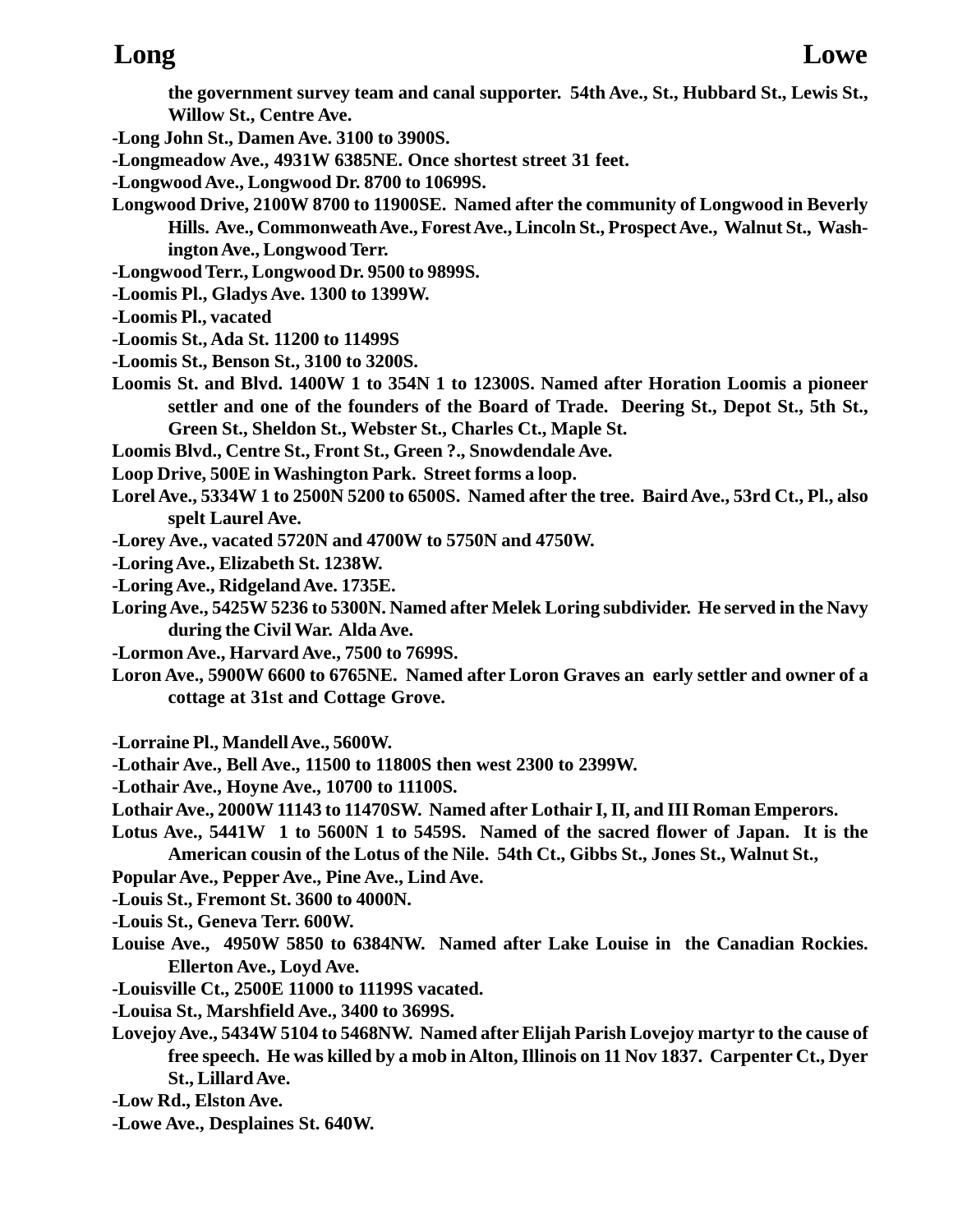- **-Lowe Ave., Parnell Ave., 525W.**
- **Lowe Ave., 632W 2400 to 13000S. Named after Samuel Lowe, constable 1839. St., Charles St., Des Plaines St., Groveland Ct., Sanger St., Sherman St., Summer St., Boulevard St.,**
- **Boulevard St., Desplaines St.**
- **-Lowe St., Lowe Ave. 632W.**
- **Lowell Ave., 4334W 1568 to 6400N. Named after F.W. Lowell the first teacher at Andersonville school located at Foster and Ashland in 1861 before this territory was annexed to Chicago. 43rd Ct., Hinkley Ave., Kirby Ave., Kolin Ave., Parker Ave., Washington Ave., Sherman Ave., 43rd Pl.**
- **-Lowell Pl. & St., Garibaldi Pl., 800 to 1000S.**
- **-Loyola Ave., Arthur Ave. 1625 to 1775W.**
- **Loyola Ave., 6551N 1100 to 1998W. Named after the University. Hayes Ave.**
- **-Loyd Ave., Louise Ave., 6200N and 5450W to 6400N and 5700W.**
- **-Loyde Terr., may have been Loyd Ave.**
- **-Lubeck St., Dickens Ave. 2000 to 2399W.**
- **-Luce St., Ada St. 1334W 1400 to 1440N**
- **Lucerno Ave., 5100W 6100 to 6125NW. Named after Lake Lucerne, Switzerland. City of Lucerne and towns of Kussnecht and Brunnen are on the lake associated with the traditions of William Tell.**
- **-Lucian Ave., Euclid Ave., 1934E.**
- **Ludlam Ave., 5471W 5200 to 5464NE. Named after Dr. Ruben Ludlam Pres. of the Holmemann Medical College. Cheney Ave., St.**
- **-Luella Ave., Bensley Ave. 2500E.**
- **Luella Ave., 2224E 7100 to 13800S. Named after George A. Springer's boat used in the rescue from the flood of 1844. He was in the real estate business. Bensley Ave., Central Ave., Livingston Ave., Scovel Ave.**
- **-Luke St., 19th St., 700 to 1199W.**
- **-Lull Pl., Crystal St. 1725 to 1799W.**
- **-Lull Pl., Hermitage Ave. 1725W 1250 to 1325N.**
- **Lumber St., 335W 1600 to 2730SW. Street ran through a lumber company. S from 335W to 2799SW 1200 to 3099SW.**
- **Luna Ave., 5534W 1400 to 5850N 5200 to 5458S. Latin for Moon. 55th Ct., West St., Levy Ave.**
- **Lundy Ave., 5565W 6201 to 6362N. Named after Benjamin Lundy an anti-slavery crusader. Enfield Ave., Lyle Ave.**
- **-Lundy St., Seeley Ave., 3500 to 3699S.**
- **-Lunn Ct., Washburne Ave., 2400 to 2500W.**
- **-Lundy's Lane., Seeley Ave., 3200 to 3700S.**
- **Lunt Ave., 7000N 1200 to 7760W. Named after Orrington Lunt, a landowner and subdivider of Evanston and Rogers Park. He was founder of NW University and the Chicago Board of Trade. St., Orchard Ave.**
- **Lunt Avenue Circle Drive, 7000N in Loyola Park.**
- **-Lunt St., Lunt Ave. 7000N.**
- **Luther St., 2436S 2600 to 2658W. Named after Martin Luther.**
- **-Lutz Ave., Pensacola Ave., 2400 to 2500W.**
- **Lutz Place, 1548N 620 to 642W. Named after Louis Lutz a landowner.**
- **-Luzon Ave. vacated 600N and 6500W to 6025N and 5550W.**
- **-Lydia Ct., Foster Ave., 6000 to 6200W and 5500 to 5550W.**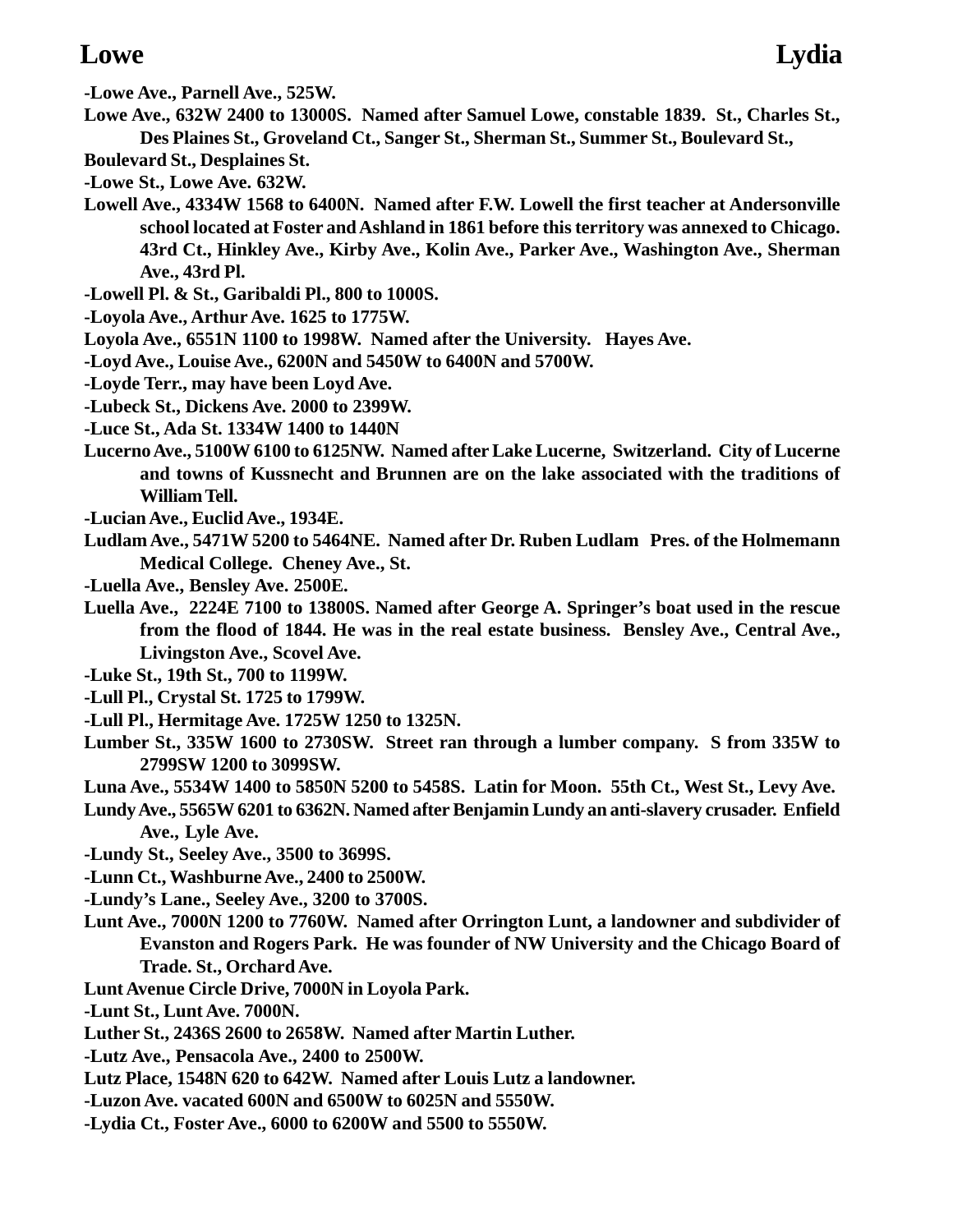## **Lydia Madison**

**-Lydia St., & Pl., Gettysburg St. 5450 to 5599W.**

**-Lydia St., Walnut St. 650 to 799W at 212N.**

**-Lydiard St., Leamington Ave., 400 to 1000N**

**-Lyford St., Moffat St. 5100 to 5200W.**

**-Lyle Ave., Lundy Ave., 6200 to 6300N.**

**-Lyman Ave., Hoyne Ave., 2100W.**

**-Lyman Ave., Meade Ave., 5550 to 5600N.**

**-Lyman Ave., Seeley Ave., 4400 to 4799N.**

**Lyman St., 1000W 2900 to 3100SW. Named after D.B. Lyman a landowner and subdivider in the firm of Lyman and Jackson.**

**Lynch Ave., 5500W 5259 to 5590NE. Named after Thomas Lynch a signer of the Dec. of**

**Independence. Bowen Ave., St.**

**-Lynch St., Robinson St., 3100S 1750W to 3200S and 1600W.**

**-Lynch Pl., Laflin St. 3200 to 3300S.**

**-Lyndale Ave., Lyndale St., 3400 to 4599W.**

**Lyndale St., 2300N 2000W to 4560W. Named after the community of Lyndale now Logan Square. (1867). Bremen St., Bremen Pl., Johnston Ave., Kosciusko St., Pleasant Pl., Belden Ave., Bremen Pl.**

**-Lyon Ave., 33rd St.**

**-Lyon Ave., 119th St., 1600 to 2600W.**

**-Lyon St., Parnell Ave., 7900 to 8700S.**

**Lyon Ave., 625E 9300 to 9434SE. Named after John B. Lyon a subdivider and landowner. He was a member of the Blue Island and Land Association in 1869.**

**Lytle St., 1235W 600 to 1147S. Named after Gen. William H. Lytle who wrote Anthony and Cleopatra.**

# **M**

**-M Ave., Avenue M., 11400 to 11750S**

**-Macalester Pl., Lexington St., 728S 1200 to 1399W.**

**MacChesney Ct., 72E 300 to 340N.**

**-Macedonia St., Honore St.,, 1822W 1200 to 1325N.**

**-MacFarlane Ave., Ridgeland Ave., 1750E, 8200 to 8300S.**

**-MacFarlane Ave., Cregier Ave., 8300 to 9350S.**

**-Mack St., Perry Ave., 6400 to 6500S.**

**MacKinaw Ave., 3326E 8235 to 13600S. Named after Ojibua Indian chief meaning turtle. Also a town in Michigan. Douglas Ave., St., Avenue Q.**

**-Macloy Ave., Hamlin Ave., 4700 to 4900S and 5100 to 5500S.**

**-Madella Ave., McCormick Ave., Selby Terr. 6000N and 5600W to 6075N and 5700W.**

**-Madison Ave., Dorchester Ave. 4700 to 8999S.**

**-Madison Ave., Maryland Ave. 5400 to 5900S.**

**Madison Avenue Park, 5046S 1200 to 1380E.**

**-Madison Ct., Dorchester Ave. 6600 to 6699SW.**

**-Madison St., Leland Ave., 3800 to 5000W.**

**-Madison St., Monroe St. 800 to 1200W.**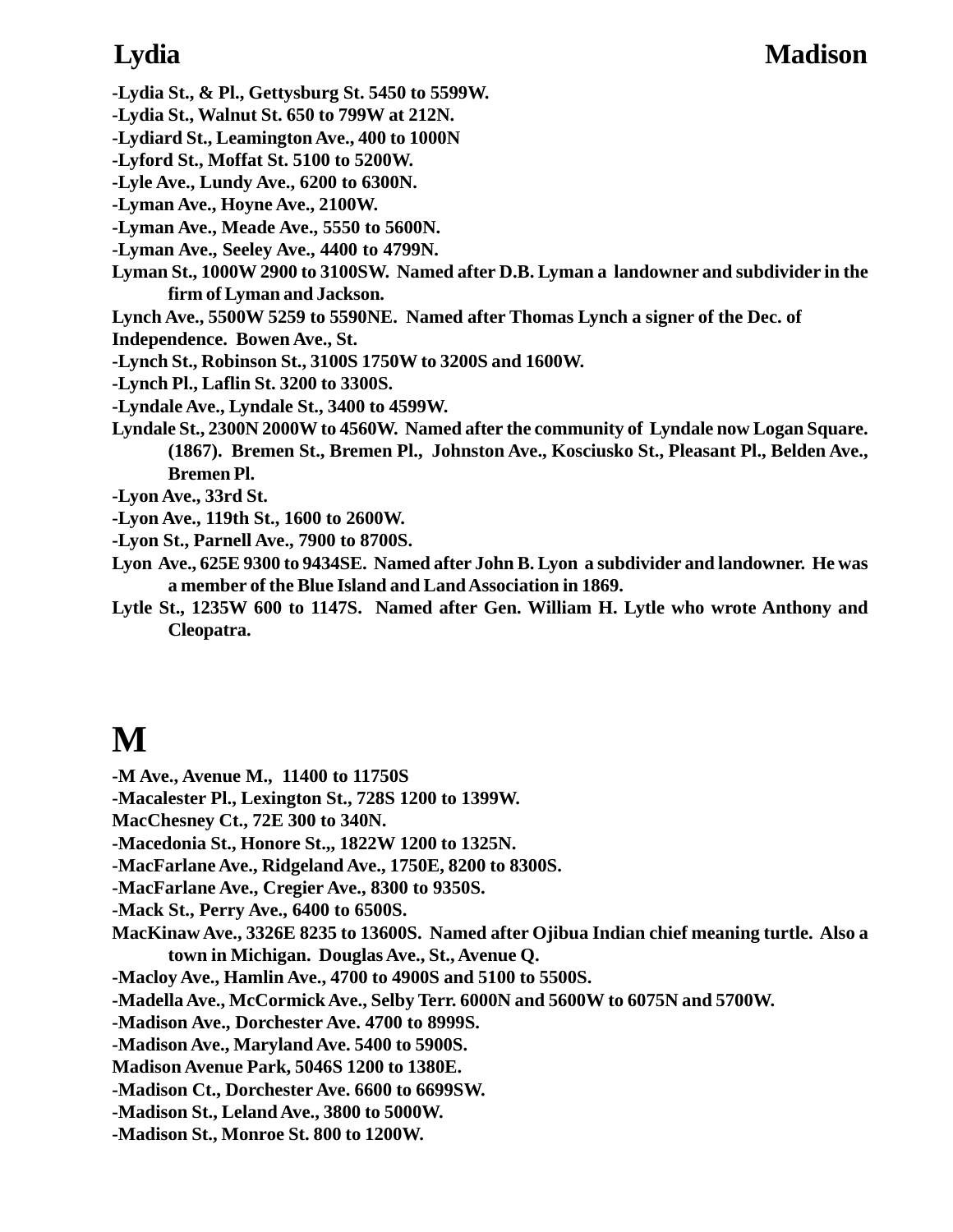### **Madison** Maple

- **Madison St., 1N 1S 1 to 100E 1 to 6000W. Named after the fourth Pres. James Madison. It was the first south boundary street of the town from the Thompson plat in 1830. Adams St.**
- **-Madison ?., Avalon Ave.**
- **-Madison St., Dorchester Ave., 4700 to 5900S.**
- **-Madrid Ave., Hazelhurst Ave., 6352 6340 NE.**
- **-Magazin St., vacated 5600 to 5999W 1850N.**
- **Magnet Ave., 5635W 5300 to 5449N. Named after metal that looks like silver. Batavia Ave.**
- **Magnolia Ave., 1235W 1400 to 6500N. Named after Capt. Gilson's tugboat that saved many lives during the 1871 Fire. Arlington St., Charlton St., Diversey Ct., Fleetwood St., Lewis Pl., St., Linden St., Maple Square Ave.**
- **-Mago St., Keating Ave., 5100 to 5200N.**
- **-Mailler St., Lexington St. 4300 to 4799W.**
- **-Main St., Throop St., 2430 to 3099S.**
- **-Main St., Cortland St., 5600 to 5999W, at 1900N.**
- **Mairmount Ave., Claremont Ave., 4300 to 4400N**
- **Major Ave., 5700W 1600 to 5900N 5200 to 6458S. Named after D. Luban Major a member of Board of Trustees of Bennett Medical College. He was one of the organizers of the Christian Church in 1850. 57th Ave., St., Waller Ave., Graham St.**
- **-Major St., Narragansett Ave., 5900 to 6300S.**
- **-Malcom Ave., Knox Ave. 4650W 4200 to 4350N**
- **Malden St., 1300W 4400 to 4740N. Named after Ft. Malden which was at the mouth of the Detroit River in 1813 which was from the Borough of Malden, England.**
- **-Malcott Ave., Green St. 834W.**
- **Malta St., 1500W 9900 to 10300SE. Named after the island in the Mediterranean Sea. Maple St.**
- **-Malvern Ave., Hermitage Ave., 1736W 7450 to 7599N.**
- **-Mamie St., Central Park Ave. 3600W.**
- **-Manassas Ave., Waldemar Ave. vacated NE 6250N 6050W to 6400N and 5900W.**
- **-Manchester Ave., 70th Pl.**
- **Mandell Ave., 5600W 6200 to 6255NW. Named after E.B. Mandell. Lorraine Pl.**
- **Mango Ave., 5734W 1600 to 5768N. Named after the fruit. 57th Ct., Lewis Ave., Jefferson St.**
- **Manila Ave., 5800W 5301 to 5360NE. Named after the capital of the Philippine Islands. Griffin St.**
- **Manistee Ave., 2726E 7900 to 13200S. Named after the Indian word meaning "island in River"from Manistee, Michigan. Colfax Ct., St., Day Ave., Sherman Ave., Wendell Ave.**
- **-Manitou Pl., Deming Pl., 2529N 2325 to 2399W.**
- **Mankato Ave., 6300W 7025 to 7100NE. Named after Chief of the Sioux tribe meaning Blue earth.**
- **Mann Drive, 6800S in Marquette Park. Named after James Mann congressman and attorney for South Park District.**
- **Manor Drive 2734W at 4400N to 2949W at 4772N. Named for Manor, Pennsylvania. Fairfield Ave.**
- **-Mansfield Ave., Monitor Ave. 5834W.**
- **Manton Ave., 5600W 5600 to 6000NW. Named after Manton, Michigan which was first named after George Manton. Elmer Ave.**
- **-Maple Ave., Christiana Ave. 6700 to 7100S vacated**
- **-Maple Ave., Erie St. 5700 to 6000W.**
- **-Maple Ave., Grrenview Ave. 6400 to 7600N.**
- **-Maple Ave., Homan Ave. 3400W.**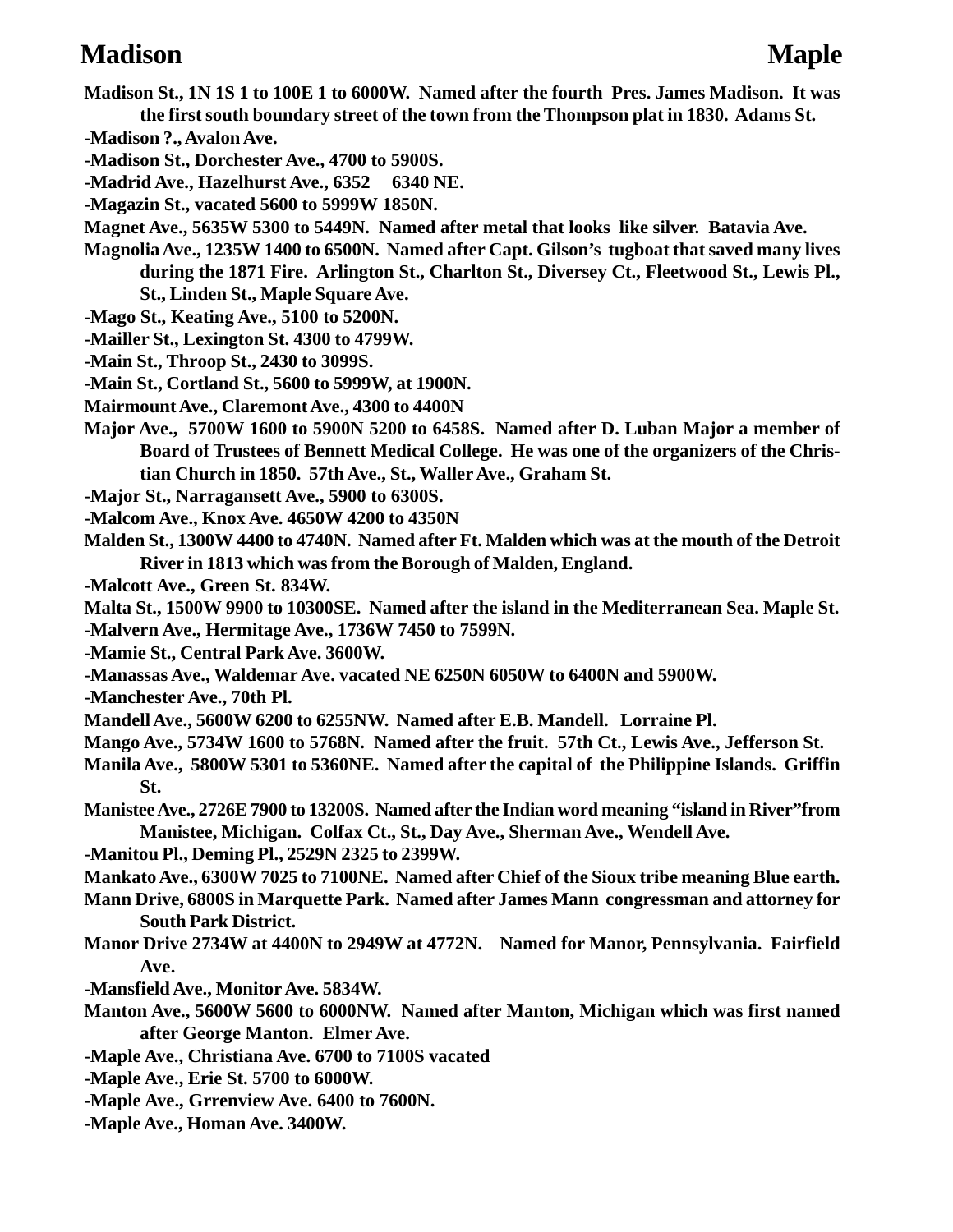- **-Maple Ave., Kiona Ave. 4300W.**
- **-Maple Ave., Nordica Ave., 2000 to 2800N.**
- **-Maple Ave., Neva Ave. 7138W.**
- **-Maple Ave., Normal Ave. 500W.**
- **-Maple Ave., Olympia Ave. 7700W.**
- **-Maple Ave., 41st St. 800 to 1100E.**
- **-Maple Ave., 59th Pl. 3400 to 3600W and 3800 to 4000W.**
- **-Maple Pl., Greenview Ave., 7600 to 7700N.**
- **-Maple Pl., Charleston St., 2400 to 2500W.**
- **-Maple Square Ave., Magnolia Ave. 3600 to 3799N at 1234W.**
- **-Maple St., Berwyn Ave. 4950 to 5100W.**
- **-Maple St., Myrick St., 78th Pl. 7834S.**
- **-Maple St., 60th Pl. 200 to 400W.**
- **-Maple St., Loomis St., 10300 to 10399S.**
- **-Maple St., Malta St., 1500W.**
- **Maple St., 1038N 1 to 150W. Named after the tree and because there were a number of trees in this district. Cedar St.**
- **-Maple ?., 108th St.**
- **-Maplewood Ave., Kilpatrick Ave. 1 to 150N.**
- **Maplewood Ave., 2525W 300 to 7458N 500 to 11900S. Named by Justin Butterfield after one of the four villages he organized: Village of Maplewood, Penock, Hamlet, and Avondale. Named for the tree. Cicero Ct., Dail St., Florence Ave., Irwin Ave., Kruse Ave., Nora Ave., Oakland Ave., Perry Ave., Read Ct., Valentine St., Walnut ?., S. Park Ct., Grace Ave., Pope Ct., Euclid Ave.**
- **-Mara Ave., Hamilton Ave. 3300 to 3700N.**
- **Marble Pl., 120S 1 to 778W. A building in 1877 on this street was faced with marble. Hydraulic Pl. (1 to 200W).**
- **Marcey St., 1000W 1634 to 1943NW. Named after Pierre Marcey French historian of the NW region. Marcy St.**
- **-March St., Perry Ave., 6400 to 6499S.**
- **-Marcy St., Marcey St. 1000W**
- **-Margaret Pl., Birchwood Ave., 1700 to 1800W.**
- **-Margaret Pl., Springfield Ave. 1600 to 1900S.**
- **-Margaret St., Aberdeen St. 1400 to 1500S.**
- **-Margaret St., Willard Ct. 100 to 150N.**
- **-Marguerite Ave., 113th Pl., 2250 to 2399W.**
- **-Marguerite Ave., Lambert Ave. 4820W.**
- **Margate Terr., 4935N 830 to 958W. Named after Margate, England.**
- **Maria Court, 8500W 4520 to 4738N. Maria was the mother of Albert Schorsch, a real estate developer.**
- **-Marianna St., Schubert Ave. 834 to 1400W 1700 to 1750W 2300 to 7200W.**
- **-Marietta Ave., Division Ave., 6300W 6200 to 6499N.**
- **Marin Drive in Humboldt Park, Luis Marin governor of Puerto Rico for sixteen years.**
- **Marine Drive, 600W 3900 to 5600NW. Named because close to water.**
- **Marion Court, 1838W 1200 to 1276N. Named after Ellen Marion Kinzie first white child born at Ft. Dearborn who later became wife of Dr. Alex Wolcott. Pl., Hamilton Ave.**
- **-Marion Pl., Marion Ct. 1838W.**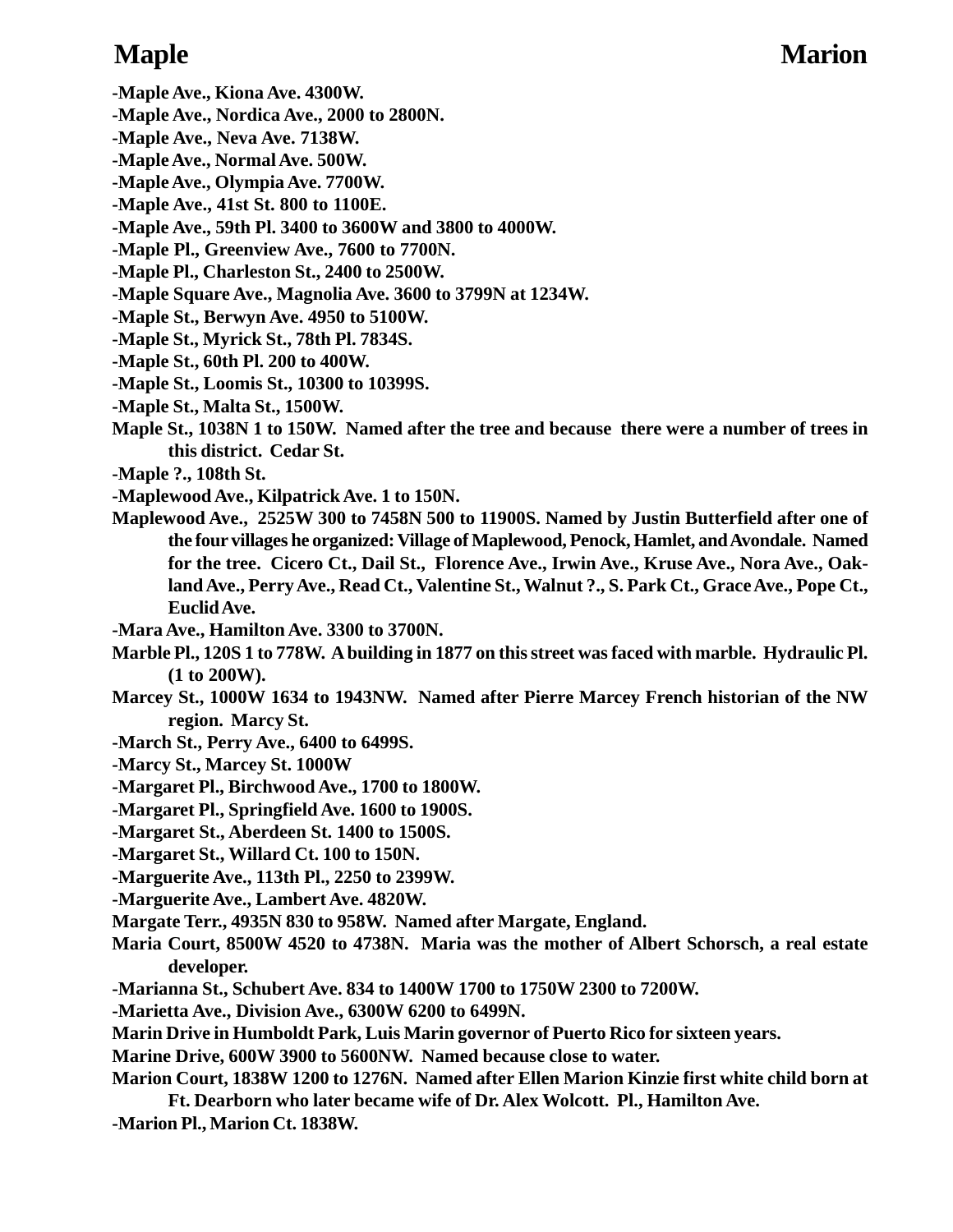## **Mark Marvine**

- **-Mark St., Roscoe St. 4600 to 4800W.**
- **-Mark St., Willard Ct. 700 to 800N**
- **-Mark St., 19th Pl. 700 to 799W.**
- **-Market Bldg. 630E 11200 to 11250S.**
- **-Market Circle 630E 11200 to 11250S.**
- **-Market Sq., Robinson St., 3150S 1600 to 1775W.**
- **-Market St., Orleans St. 300 to 1600N**
- **-Market St., Ravenswood Ave. 6800 to 7100N**
- **-Market St., Wacker Dr. 1 to 200N.**
- **-Market St., 134th Pl. 100 to 350E.**
- **-Market St., 27th Pl both vacated 2775S 512 to 600E.**
- **Markham Ave., 5835W 5700 to 5970NE. Named after Charles Henry Markham, President of the Illinois Central R.R. 1909 to 1911. Clare Ave., Sheenan St.**
- **-Marlborough Ave., 68th Pl., 2000 to 2175W.**
- **-Marlin Pl., Beach Ave., 4600 to 4700W vacated.**
- **-Marling St., Springfield Ave. 4400 to 4500N.**
- **Marmora Ave., 5900W 2100 to 6058N. Named after island of Marmora in the Black Sea which is famous for marble. Name comes from the Latin meaning marble. 59th Ave., Franklin St., Poland Ave., Arlington Ave.**
- **Marquette Ave., 2732E 7530 to 13100S. Named after Fr. Pere Marquette. Carlin Ave., Kingston Ave., St., Sheridan Ave.**
- **Marquette Drive, 6600S in Jackson Park.**
- **-Marquette Rd., 66th St. 500 to 1600E.**
- **-Marquette Rd., 67th St. 1 to 500E 1 to 4800W.**
- **Marquette Rd., 6700S 1 to 1600E 1 to 4800W. Named after Fr. Marquette. Moonahway Ave., Vincennes Ave. 66th St., 67th St., Judd St.**
- **Marquette Rd., 500E 6600 to 6658S.**
- **-Marquette Terr., Junior Terr. 700 to 800W.**
- **-Marsdon Ave., Henderson St., 4150 to 4250W.**
- **-Marshall Blvd., California Blvd. 2400 to 3099S 2800W.**
- **-Marshall Blvd., 24th Blvd., 2800 to 2950W.**
- **-Marshall Blvd., 31st St. Blvd. 3100S 2400 to 2799W.**
- **Marshall Blvd. 2900W 1900 to 2420S. Named after James A. Marshall real estate man of the firm Knight and Marshall. He was secretary of the Chicago Real Estate Board in 1883.**
- **-Marshall St., Marshfield Ave., 4600 to 4699S.**

**-Marshall St., Wallace St., 4300 to 4400S.**

- **Marshfield Ave., 1633W 400 to 7800N 300 to 9300S. Named by Henry Gilpin subdivider in 1869. Land was a marsh or swamp and named after Marshfield, Mass. St., Ashland Ave., Dreyer Burroughs St., Cutler St., Marshall St., St., Edgar St., Burroughs St., Johnston St., Louise St., Paulina St., Railroad Pl., Rumsey St., Trustee St., Woodside Ave.**
- **-Marshfield St., Ave. 1633W.**
- **-Marston Ave., 82nd Pl. 3600 to 3800W.**
- **-Martin St., 1325W 10600S vacated.**
- **-Martin St., 24th Pl. 2600 to 2699W.**
- **-Marvin Ave., 105th Pl. 1600 to 1800W.**
- **-Marvin Pl., Kolin Ave., 200 to 250N.**
- **-Marvine St., 24th Pl. 2300 to 2800W.**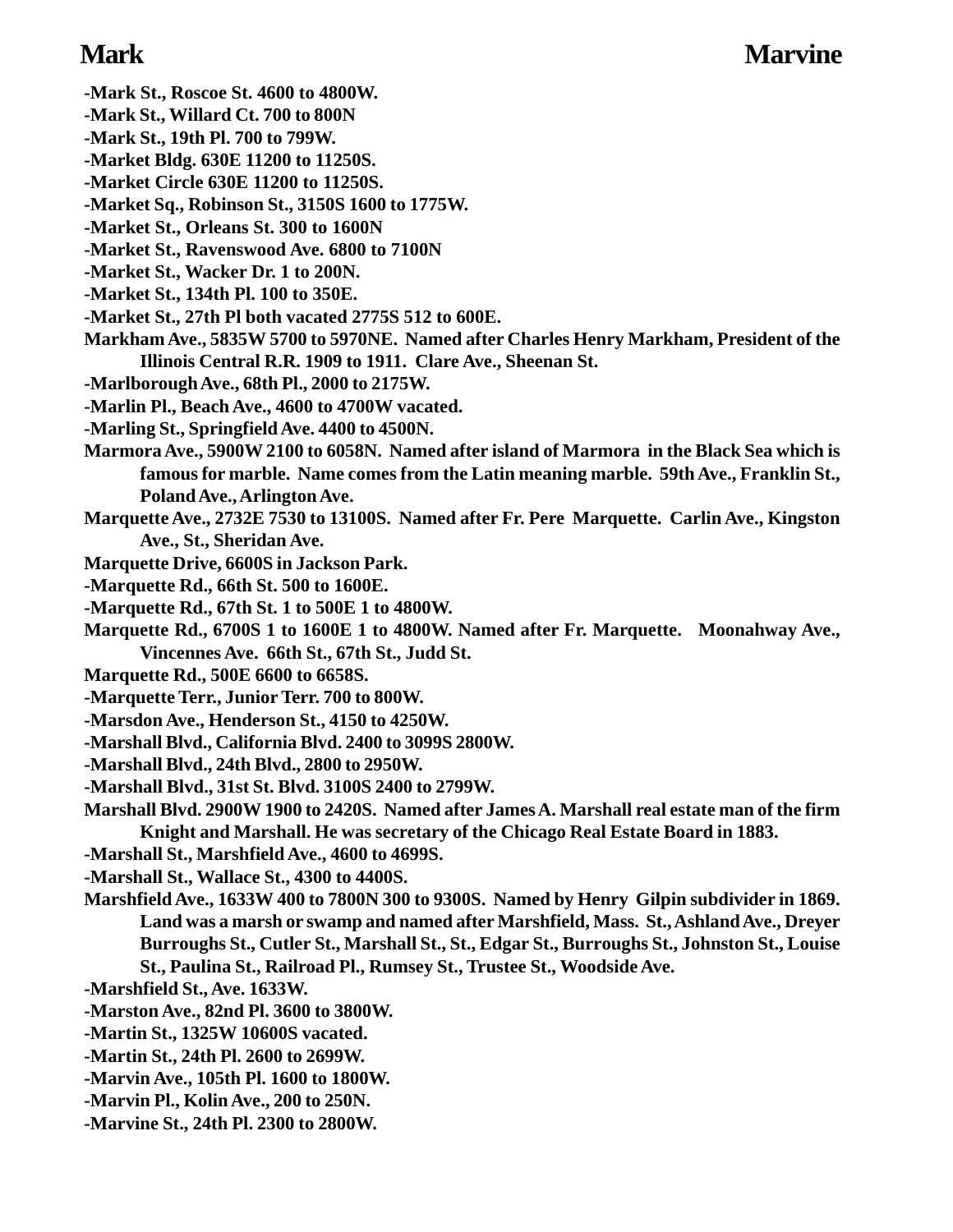- **-Mary St., Hoyne Ave. 2100W.**
- **-Mary St., Wood St. 1200 to 2199S.**
- **-Mary St., 93rd St.**
- **Mary St., 1100W 2500 to 2708S. Named by Mary J. Dennis subdivider and landowner.**
- **-Maryben Ave., 114th St. 2300 to 2400W.**
- **-Maryland Ave., Kildare Ave. 1 to 300N.**
- **Maryland Ave., 825E 4900 to 13500S. Named after the State. It was a border state during the American Civil War. Drexel Ct., Jackson Ave., Madison Ave., Storms Ave., Erickson Ave., 8th Ave., Dutton Ave.**
- **-Mascouten Ave., Monitor Ave. 1000 to 5550N.**
- **-Mason Ave., Schubert Ave. 4000 to 4400W.**
- **Mason Ave., 5936W 100 to 7000N 5933W 1 to 6259S. Named after Roswell B. Mason I.C.R.R. builder and mayor of the city during the 1871 Chicago fire. 59th Ct., Hanson Ave., Howard Ave., Paxton St., or Ave., West St.**
- **-Mason's Slip, 1100W 2230S.**
- **-Mason St., 47th St. 400 to 3600W.**
- **-Massac Ave., Grassmere Rd. semi-circle street 5700W 6200N both vacated.**
- **Massasoit Ave., 5734W 800 to 1558N 5100 to 6258S. Named after Chief of Algonquin tribe. 57th Ct., Lewis St., Massasoit Ct.**
- **-Massasoit Ct., Massasoit Ave., 5734W.**
- **-Mather St., Lexington St., 326 to 799W at 722S.**
- **-Mather St., 11th St.**
- **Matson Ave., 6200N 5936 to 6150W. Named after Gen. W. Matson owner of 840 acres of land in Cole County, Illinois. Winchester Ave.**
- **-Mattison Ave., Kingston Ave. 7400 to 7500S.**
- **-Matteson St., 47th Pl. 400 to 999W.**
- **-Matthew St., Quincy St. 214S 1750 to 1799W.**
- **Maud Ave., 1000W 1830 to 1981NW. Named after Maud Long, daughter of Daniel Long,**
- **alderman of Chicago. City council named street. Kroger St.**
- **-Maude Ave., 81st Pl. 3610 to 3800W.**
- **Mautene Court, 1620W 1218 to 1256N. Named after Indian Mautene.**
- **-Mautene St., Elmwood Ave., both vacated.**
- **-Maxon St., 109th Pl. 1200 to 1699W**
- **Maxwell St., 1320S 540 to 1125W. Named after Dr. Philip Maxwell the city's first surgeon. He was at Ft. Dearborn. 13th Pl.**
- **-Maxwell St., 13th Pl., 3400 to 3600W.**
- **-May St., vacated Bridgeport.**
- **-May St., Chase Ave. 2000 to 2400W.**
- **-May St., Harding Ave. 4400 to 4500N 4800 to 5000N.**
- **-May St., Mildred Ave. 2600 to 3000N.**
- **May St., 1132W 1 to 922N 600 to 12300S. Named after the daughter of Mayor James Curtis. Cortland St., Farmer St., Genevieve St., Grove St., Grover St., Mount Ave., Victor St., Wahl St., Wall St.**
- **-Mayfair St., Cuyler Ave., 1400 to 1500W.**
- **Mayfield Ave., 5900W 1 to 1620N 1 to 6500S. Named after Mayfield, England the home of the Archbishop of Canterbury. Arlington Ave., 59th Ave., 4th Ave., Franklin Ave., St.**
- **-Mayflower St., 29th Pl. at 1600W.**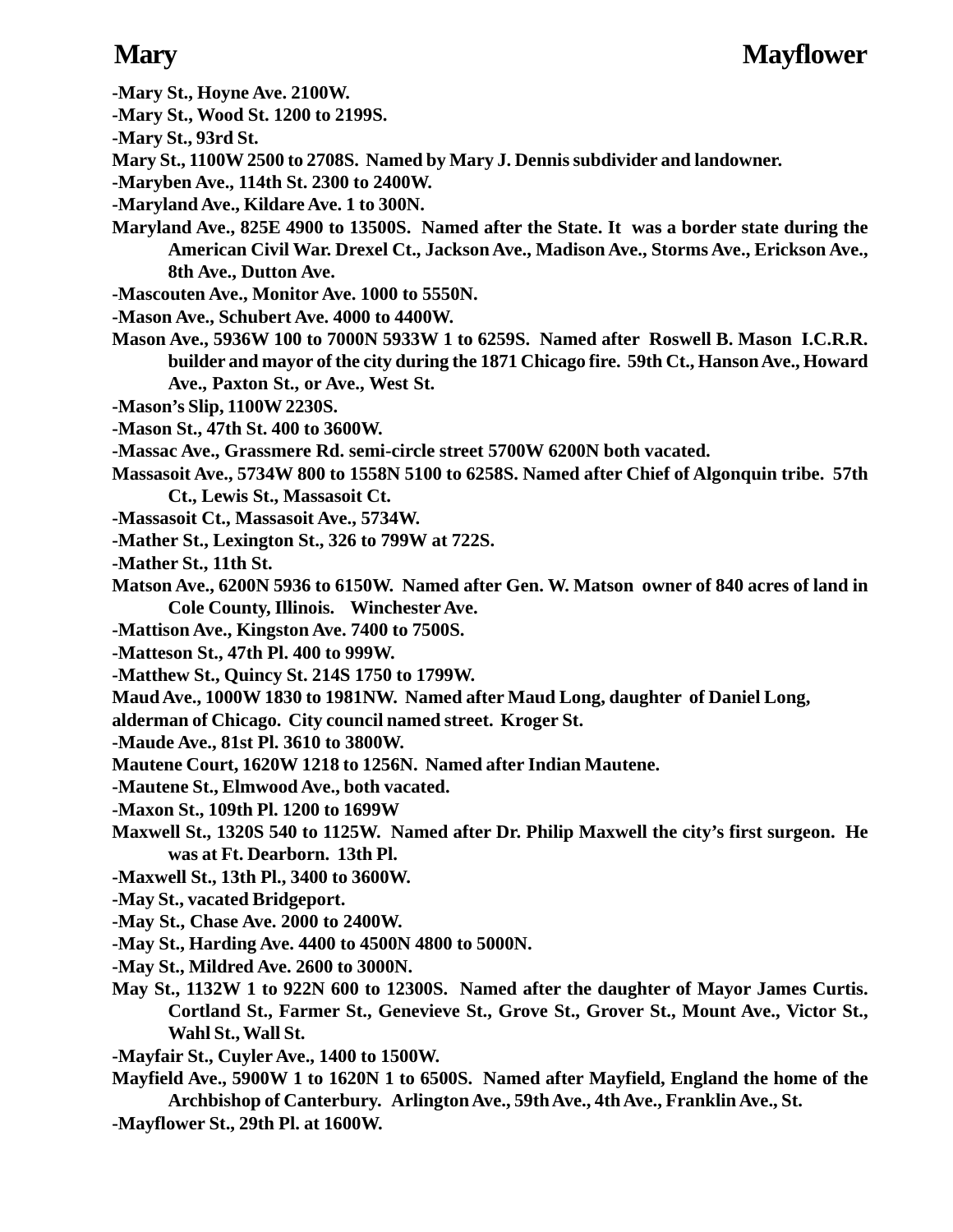- **-Maynard Ave., Austin Ave. 1600 to 6000N 5100 to 6499S.**
- **-Maynard Ave., Higgins Ave. 4850N 5400W to 5050N and 6000W.**
- **-Mayo St., Keating Ave. 5100 to 5200N.**
- **Maypole Ave., 126N 1600 to 5200W. Named after Alderman William Maypole. Park Ave., Randolph St., Union Park Ave.**
- **McAlpin Ave., 6300W and 5900W 7000 to 7200NE. Named after William McAlpin chiefengineer in Chicago.**
- **-McAlpine St., Claremont Ave.**
- **-McArthur St., Wieland St.218W.**
- **-McAuley Ave., Kedvale Ave. 1400 to 2400N**
- **-McAuley St., 41st Ct., Kedvale Ave. 1400 to 2400N.**
- **-McBride Ave., Sacramento Ave. 3000W.**
- **-McCagg Pl., Locust St. 100 to 150W.**
- **-McChesney Ave., Champlain Ave. 625E.**
- **-McChesney Ave., Rhodes Ave. 6300 to 6700S.**
- **McClellan Ave., 5600W 6200 to 6398NW. Named after George McClellan land owner and**
- **subdivider on the south side. He was an active member of Ben J. Johnson subdividers. Cresent Rd.**
- **McClurg Court, 400E 530 to 759N. Named after Alexander C. McClurg soldier and business- man.**
	- **He was the first Colonel of the 1st Reg. of the Illinois National Guard.**
- **-McCollum St., Cortez St. 5400 to 5600W.**
- **McCook Ave., 6025W 5920 to 5958N. Named after Maj. Gen. Alexander McDonald McCook who commanded regiment at the 1st battle of Bull Run of 1861. He also commanded the 20th Army Corps during the campaign of Parryville. Willard Ave.**
- **-McCormick Ave., Madella Ave.**
- **McCormick Road, 3400W 6230 to 6400NE. Named after Robert McCormick editor of the Chicago Tribune.**
- **McCrea Drive, 3356W in Garfield Park. Samuel McCrea was a West Park District Commissioner.**
- **McCutheon Terr., 944W 4900 to 4924N. Named after John McCutheon, poet and columnist. He joined the Tribune in 1903.**
- **McDermott Ave., 1400W 2900 to 2940S. Named after Michael McDermott civil engineer and contractor of the "L" stations in the city.**
- **-McDermott St., Greeley St.**
- **McDonough St., 12000W 4000N. Within the boundaries of Chicago O'Hare. Named by the city council on 29 July 1969.**
- **McDowell Ave., 1410W 4500 to 4677SW. Named after Mary McDowell, 1854-1936. She was born in Cincin. Ohio, and was the first president of Hull House Women's Club. Gross Ave.**

**-McDowell St., 25th Pl., 2700 to 2750W.**

**-McFarlane Ave., 8300 to 9350S, Cregier Ave.**

- **McFetridge Drive, 1326S in Burnham Park. William McFetridge was a powerful labor union leader and former president of the Chicago Park District.**
- **-McGaffery St., 38th St. 2500 to 3699W.**
- **-McGlashen St., Stewart Ave. 422W 2200 to 2275S.**
- **-McGovern St., Belden Ave. 2850 to 3200W.**
- **-McGrane Ct., Kentucky Ave. 4800N and 4650W to 4900N and 4600W.**
- **-McGrath St., Tilden St. 2000 to 2150W.**
- **-McGregor St., 24th Pl. 200 to 700W.**
- **-McHenry St., Throop St. 1500 to 1750N.**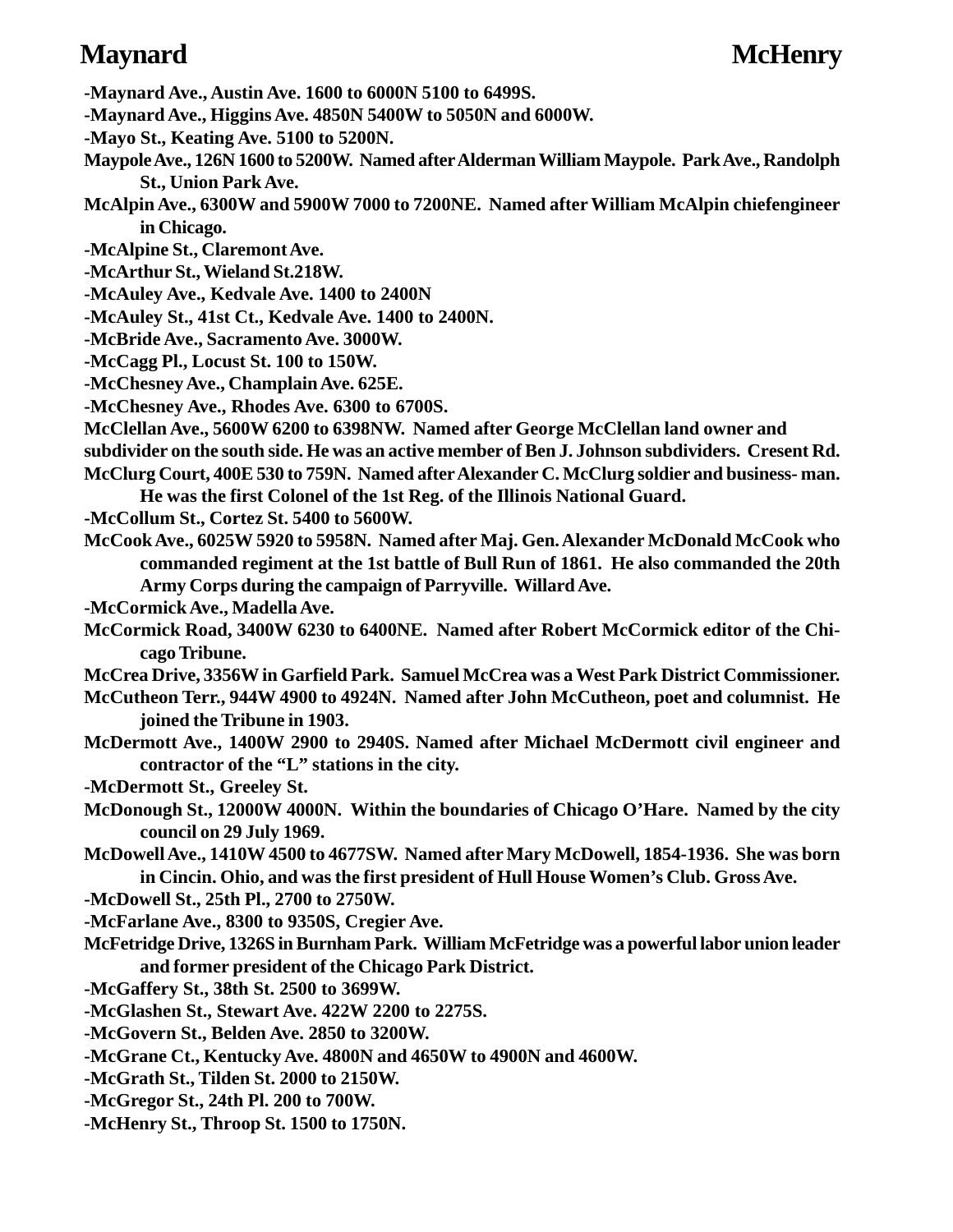- **-McIlroy St., Cortez St. 3200 to 3300W.**
- **-McKibben Ave., Richmond St. 4400 to 4600S.**
- **McLean Ave., 2046N 1400 to 6500W. Named after John McLean first Illinois representative in Congress. St., Byron Ave., Canal Pl., Carver St., Coblentz St., Powell Park, Tondern St., C St., Ovitt Pl.**
- **-McLean St., McLean Ave. 2046N.**
- **-Mclean St., 1800W 2600 to 3099S Bridgeport Vacated.**
- **-McLennan St., 46th Pl. 3600 to 3700W.**
- **-McLeod Ave., Washtenaw Ave. 6300 to 6700S.**
- **McLeod Ave., 6300W 6034 to 6358N. Named after James D. McLeod a landowner and subdivider. Waite Ave., Muriel Ave.,**
- **-McMaster St., Eddy St., 3550 to 3600W.**
- **-McMullen Ct., 19th Pl. 1050 to 1200W.**
- **-McReynolds St., Lemoyne St. 1600 to 1799W at 1512N.**
- **McVicker Ave., 6034W 1600 to 7400N 5200 to 6258S. Named after James Hubert McVickerChicago actor and producer 1822 to 1896. He built 1st Chicago Theatre on 3 Nov 1867. Cicero Ave., Humphrey Ave., 60th Ct., Myrtle St.**
- **-Mead St., Sawyer Ave. 400 to 2700N.**
- **MeadeAve., 6100W 1500 to 7400N 5200 to 6258S. Named after Gen George Meade Civil War officer at Gettysburg. Graham Ave., Lyman Ave., 61st Ave., Mead Ave., Ferry St., Fern St. -Meade St., Sawyer Ave. 3234W.**
- **-Meadow Lane, Hermitage Ave. 1727W 6020 to 6400N and 6700 to 6800N.**
- **-Meadow St., Montvale Ave. 11334S.**
- **-Meadow St., 113th Pl. 1000 to 1650W.**
- **-Meadow Brook Terr., Neenah Ave. 5100 to 5899S.**
- **-Meaghan St., 32nd Pl. 1550 to 1600W.**
- **-Meagher St., 15th Pl. 400 to 800W.**
- **-Meaham St., 32nd Pl. 1550 to 1600W.**
- **-Mechanic St., Stewart Ave. 426W 1600 to 1899S.**
- **-Mecklenburg Rd., Touhy Ave. 2400 to 3200W.**
- **Medford Ave., 6300W 6900 to 7000N. Named after Medford, Mass.**
- **Medill Ave., 2331N 1200 to 7190W. Named after Joseph Medill who purchased the Chicago Tribune. He ran for Mayor after the Chicago Fire and won. Berlin St., Canton St., Charlotte Ave., Chester St., Clara Pl., Darwin Terr., Follansbee St., Pearl St., Pulaski St., Huber Pl., Wood St.**
- **Medina Ave., 6200W 5800 to 5948NE. Named after the Medina Club the home of the Masons in Illinois. Kosciusko Ave.**
- **-Medora Ave., 115th St. 2100 to 2399W.**
- **-Medora Ave., 117th St., 1800 to 1990W.**
- **-Medora St., Tripp Ave., 600 to 899S.**
- **-Medora St., Homewood Ave., 11500 to 11700S.**
- **-Meeker St., Central Park Ave. 3600W 1600 to 3200N.**
- **Melrose St., 3228N 400 to 7034W. Named after Melrose Abbey a co-educational religious center in Scotland. Renowed for celibacy and seclusion from the world. Adeleid Ave.**
- **-Melville Pl., Hutchinson St. 4236N 1410 to 1499W.**
- **Melvina Ave., 6200W 1600 to 7200N 5200 to 6458S. Named after the Wis. summer resort. Orchard St., 62nd Ave.**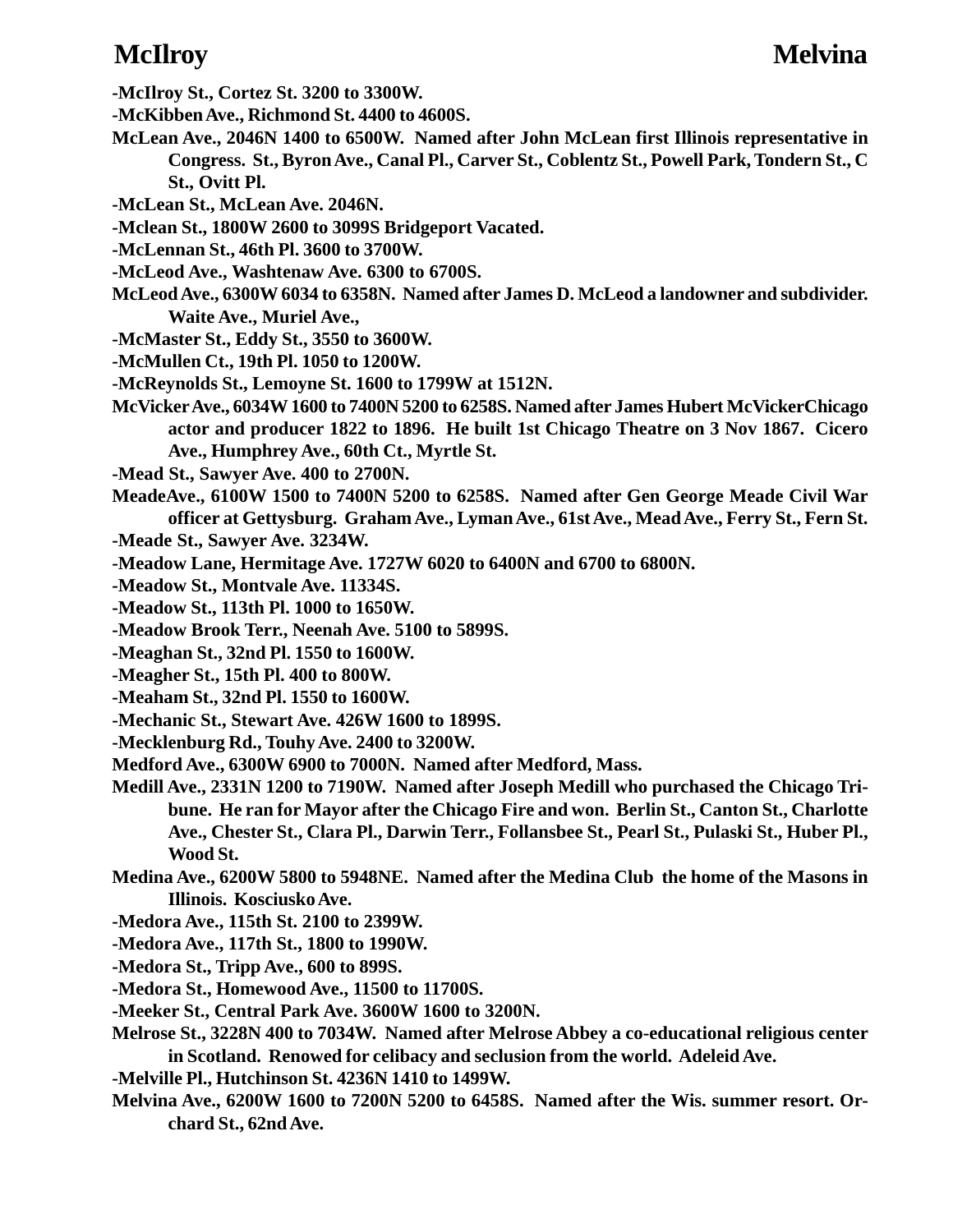**Memory Lane, 5160N 8000 to 8200W. From the saying "a stroll down Memory Lane".**

- **Menard Ave., 5800W 1 to 6035N 1 to 6500S. Named after Pierre Menard the first Lt. Gov. of Illinois. 58th Ave., Hunter Ave., Prairie Ave., Free St., Denver Ave.**
- **Menard Drive, 5800W in Columbus Park.**
- **Mendell St., & Ct., 1500W 1900 to 2056NW. Named after Edward Mendell early settler in Chicago. He established a lithographic house on Lake street in 1853. Breemen St.**
- **Mendota Ave., 6250W 6800 to 7040NE. Named after the boat made by George S. Springer for an Indian friend. He was a real estate promoter. Word came from the Dakota language meaning "mouth of a river."**
- **Menomonee St., 1800N 158 to 558W. Named after the chief of the Mochicans. He was known as the last of the Mochicans. Word refers to wild rice which grew in the region.**
- **-Mentmore Ave., Belden Ave. 3200 to 4400W.**
- **Mercer Ave., 6400N 6100 to 6200W. LeMoyne Ave., Lemont Ave.**
- **Merchandise Mart Plaza, 326N 200 to 300W. Named because street is in front of the**
- **Merchandise Mart. North Bank Dr., New St.**
- **Meredith Ave., 5600W 6200 to 6361N. Named after Capt. George Meredith who owned a home on Pine Avenue. He established Kilpatrick Post of the G.A.R. the first Lodge in Austin. Fountain Ave.**
- **-Merian Ave., Troy St. 1650 to 2200S.**
- **-Meridian Ave., Hale Ave. 10300 to 10699S.**
- **-Meridian St., Walden Pkwy. 10100 to 10699S.**
- **-Meridian St., Warren Ave., 650 to 799W at 50N.**
- **-Merrill Ave., Hoxie Ave. 2600E.**
- **-Merrill Ave., Oglesby Ave. 11600 to 12600S.**
- **Merrill Ave., 2125E 6700 to 13800S. Named after George W. Merrill a subdivider. St., Cloud Ave., Ellington Ave., Hewitt Ave., Lincoln Ave., Binford Ave.**
- **-Merrill St., Merrill Ave. 2125E.**
- **Merrimac Ave., 6234W 1600 to 7200N 5250 to 6258S. Named for the ship that battled the Union Monitor. Word from Indian language for Sturgon on swift water. Also name of Ojibway Chief who signed treaty in 1805. Name meant Catfish. Garden St., 62nd Ct.**
- **Merrion Ave., 2215E 9500 to 9900S. Named after John Merrion grandfather of Joseph Merrion landowner and subdivider. He was Supt. of Short Line R.R. in South Chicago.**
- **Metron Drive (Pvt) 1550E and 12800S at Lake Calumet Harbor. The Metron Steel Corp. is located on this street.**
- **-Metropole St., Nelson St. 3034N 4800 to 5399W and 6000 to 6399W and 6950 to 7000W.**
- **-Metropolitan Pl., Ontario St. 622N 3930 to 3999W.**
- **Meyer Ave., or Ct., 512W 1600 to 1658N. Named after Ald. Adam Meyer of the old 15th Ward. Block St.**
- **-Meyer St. or Ct., Meyer Ave., 512W.**
- **Miami Ave., 6125N 5815 to 6200W. Named after Algonquin Tribe. The name means "People live on the Peninsula." Caldwell Ave.**
- **-Michael Ct., Seeley Ave., 2040W 6800 to 6850N.**
- **-Michael St., Hudson Ave. 1600 to 2000N.**
- **-Michael ?., Beverly Ave. 2000W.**
- **-Michigan Ave., Fitch Ave. 7200 to 7250W.**
- **-Michigan Ave., Navarre Ave. 6425W.**
- **-Michigan AVe., vacated 2300E and 6500S to 2400E and 6700S.**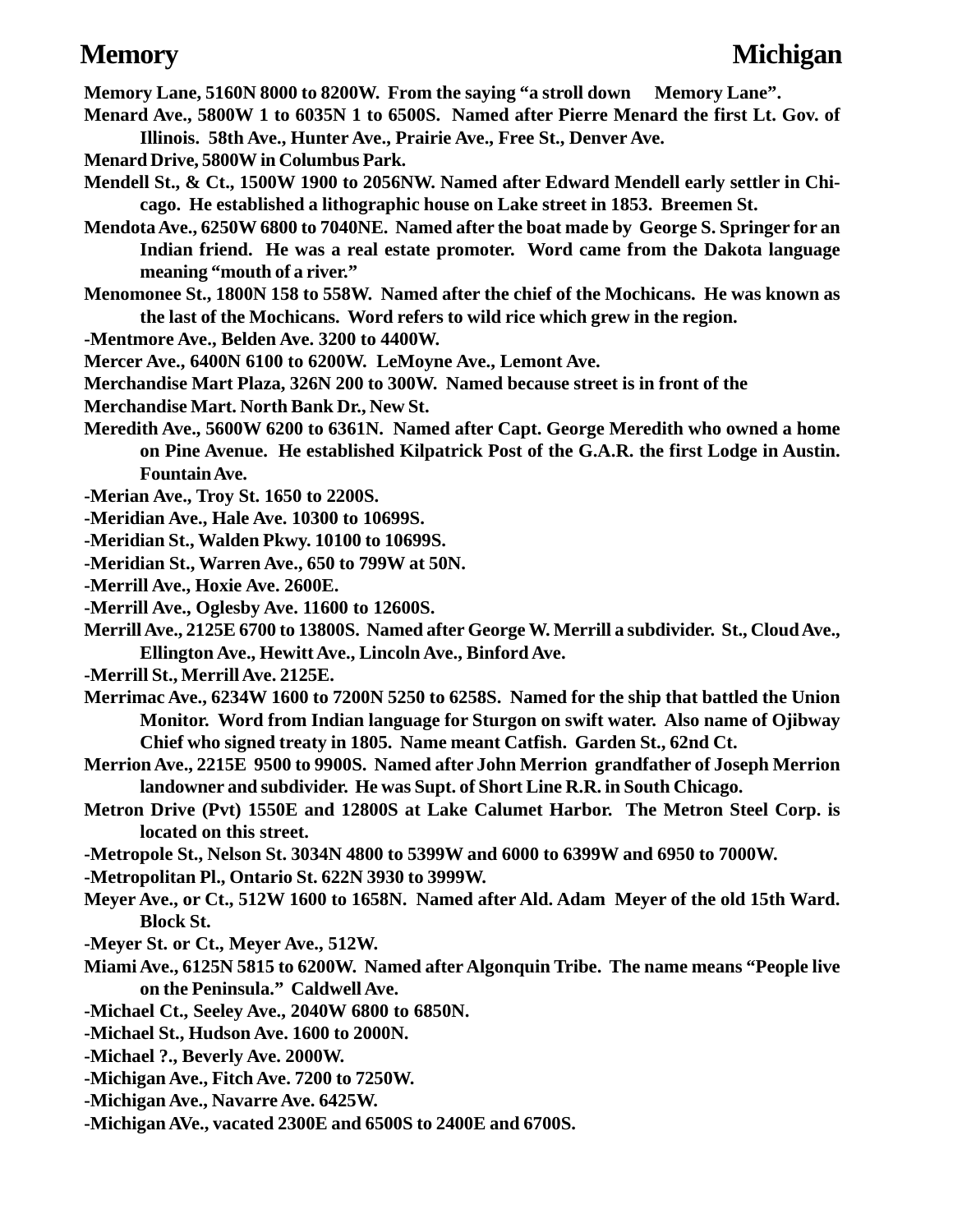**-Michigan Ave., Ozark Ave. 6800 to 7100N.**

**-Michigan Ave., Torrence Ave. 12500 to 13799S..**

**Michigan Ave., 100E 1 to 950N 1 to 12700S. Named after the Lake. Word means "Great Water". (Michigan Ave., North) Lincoln Park Blvd., Pkwy., Park Blvd., Pine St., Tower Ct., and Pl., (Michigan Avenue South) Chicago Rd., Chicago & Michigan Rd., Chicago & Thornton Rd., City Rd., Thornton Ave., Rd., South ?.,**

**Michigan Ave., 125E 13330 to 13362S.**

**-Michigan Pl., Edbrooke Ave. 12000 to 13099S.**

- **-Michigan St., Austin Ave.**
- **-Michigan St., Hubbard St., 1 to 299E at 440N.**
- **-Michigan St., Kimball Ave. 3400W 3800 to 4400N.**
- **-Michigan Terr., Oakenwald Ave. 4000 to 4099SE.**
- **-Midas Ave., Simpson Ave., 6200N 5700 to 6199W. both vacated.**
- **-Middle St., Washtenaw Ave. 1200 to 1600S.**
- **Midway Dr., 5900S in Washington Park.**
- **Midway Park, 500N 5700 to 6000W. H. Austin subdivider named after the grass plot located between traffic lanes of street. Chapel St.**
- **-Midway Plaisance, 59th St.**

**Midway Plaisance, 6000S 800 to 1558E. Derived name from the Worlds Fair of 1893.**

- **Mies Van der Rohe Pl., 235E 500 to 800N Named for the architect who use to live on this street. Seneca St.**
- **-Mike Walsh St., Surf St.**
- **Helen Mikols Dr, 4700W at 5536S to 4800W at 5636S. Helen Mikols, a Southwestside community leader who supported the crosstown expressway.**
- **Mildred Ave., 900W 2600 to 3000N. Named by William Best a subdivider for his mother. He was a member of the brewery Best and Russell Company. Freemont St., May St., Paus St., Oakland Pl.**
- **-Mill St., 32nd Pl. 1600 to 1699W.**
- **Millard Ave., 3640W 500 to 11430S. Named after Alden C. Millard, a subdivider. He was a member of the firm of Millard and Deckers. Bradley ?., Genesee Ave., Oriental Ave., Woodland St. or Ave.**
- **-Miller St., or Ave., Wilson Ave. 4000 to 4200W.**
- **-Miller's Ct., Honore St., 1830W 5200 to 5224N.**
- **Miller St., 1030W 600 to 2000S. Named after Samuel Miller a subdivider and landowner. He was one of the 1st County Commissioners in 1831. Loeffler Ct., Nutt Ct., St., Waller St., Welch St., Welsh St.**
- **-Miller St., Karlov Ave. 700 to 1199S.**
- **-Millie Ct., Waterloo Ct. 646W.**
- **Miltmore Ave., 5835W 5601 to 5958NE. Named after Ira Miltimore who helped plan the first Chicago public school. He was an alderman. Blaine Ave.**
- **-Miltmore Ave., Harding Ave. 2400 to 2899N.**
- **-Milton Ave., Cleveland Ave. 460W 800 to 1200N.**
- **-Milton Pl., Patterson Ave. 4000 to 4100W 4500 to 4799W.**
- **-Milton St., Neva Ave. 6300 to 6599N.**
- **Milwaukee Ave., 200N at 500W 7600N at 7271W 500W to 6570NW. Named after city in Wisconsin. Name comes from the Indian word meaning "good earth". Chicago Ave., Northwestern Plank Rd.**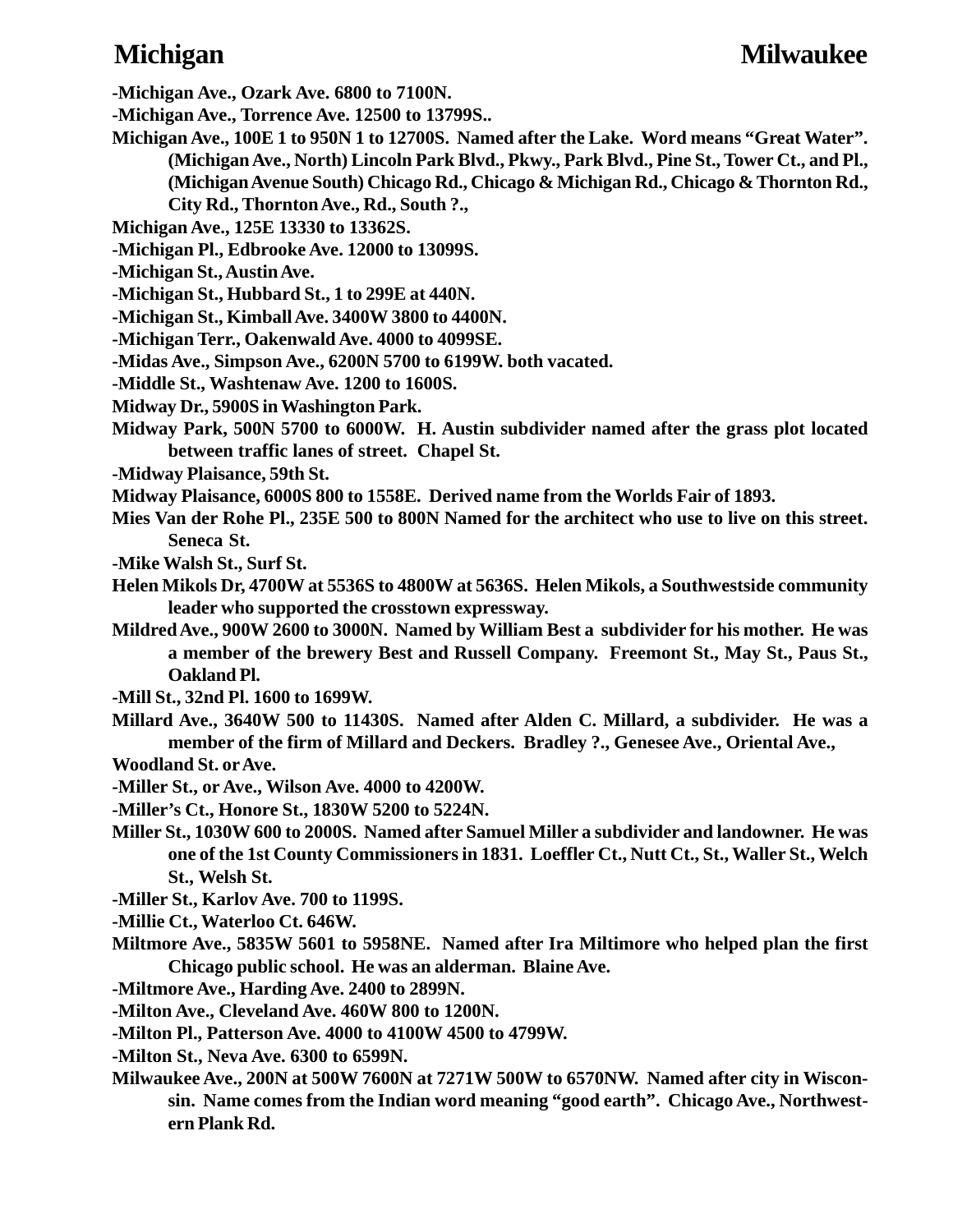- **Minerva Ave., 1134E 6400 to 6658S. Named after the town in New York and the goddess of Wisdom. Myrtle Ave.**
- **-Minnehaha Ave., Oglesby Ave. 9100 to 9400S.**
- **Minnehaha Ave., 5400W 6300 to 6600NE. Named after the heroine of Longfellow's poem Hiawatha. Word means "laughing waters."**
- **-Minnemang Ave., Vincennes Ave. 600E.**
- **-Minneola Pl., 96th Pl. 425 to 500W.**
- **Minnetonka Ave., 5700W 6500 to 6558NE. Sioux Word meaning "big water."**
- **-Minnick Pl., or Ct., 2600E 7520S, now 75th Pl.**
- **-Minon Ave., 104th St. 1600 to 1800W.**
- **-Mitchell Ave., Albany Ave. 1600 to 1800N.**
- **-Mitchell St., Eastwood Ave. 4000 to 4100W**
- **-Mitchell St., 14th St. at 1600W.**
- **-Mittman Ave., Harding Ave. 2400 to 2900N.**
- **-Mobile Ave., Barry Ave. 3100N.**
- **Mobile Ave., 6300W 1600 to 7200N 5200 to 6458S. Named after Mobile, Ala. An Indian tribe by the same name lived near Mobile. Blvd., Brown Ave., Ridgeland Ave., 63rd Ave., St., 64th Ave.**
- **-Mobile Blvd., Mobile Ave. 6300W.**
- **-Modena St., Kilbourn Ave. 4500W.**
- **Moffat St., 1834N 2000 to 5174W. Named after T. S. Moffat real estate promoter and landowner in 1872. Cortland Ct., Greenwich St., Lyford St., Upton St.**
- **-Mohawk St., 50th St. 400 to 599W.**
- **Mohawk St., 536W 830 to 2058N. Named after Indian tribe formerly living near Albany, New York. Name means City of live meat referring to a bear. For the Indians because of their ferociousness.**
- **-Mohican Ave., 6000W 5800 to 5999N Norwood Ave.**
- **-Moltke Ave., Avenue L. 13300 to 13399S.**
- **-Moltke St., Potomac Ave. 2600 to 2800W.**
- **-Monitor Ave., Navarre Ave. 6425W.**
- **Monitor Ave., 5834W 1000 to 6115N. Named after the Union vessel. Addison St., Danube Ave., 58th Ct., Mansfield Ave., Mascouton Ave., N. 3rd Ave., Gold St.**
- **Monona Ave., 6000W 6100 to 7100NE. Named after town on Monona, Indiana.**
- **-Monroe Ave., Kenwood Ave. 5300 to 8899S.**
- **-Monroe St., Parkside Ave., 1600 to 2000N**
- **-Monroe St., Pensacola Ave., 4650 to 5000W.**
- **-Monroe St., Adams St. 800 to 1200W.**
- **Monroe Drive, 100S in Grant Pk.**
- **Monroe St., 100S 1 to 100E 1 to 5600W. Named after 5th President of United States, James Monroe. Madison St.**
- **Monsignor McElligott Dr., 10200S from 2630 to 2758W., Msgr. McElligott was former director of the Catholic Cemeteries and former pastor of St. John Fisher Church.**
- **-Montana Ave., Altgeld St. 4400 to 5000W.**
- **-Montana St., Deming Pl. 2325 to 2400W.**
- **Montana St., 2434N 900 to 5259W. Named after the State. Arizona Ave., Berg Pl., 1st St., Lill St., Weston St.**
- **-Montclare Ave., Newcastle Ave. 3200 to 3600N.**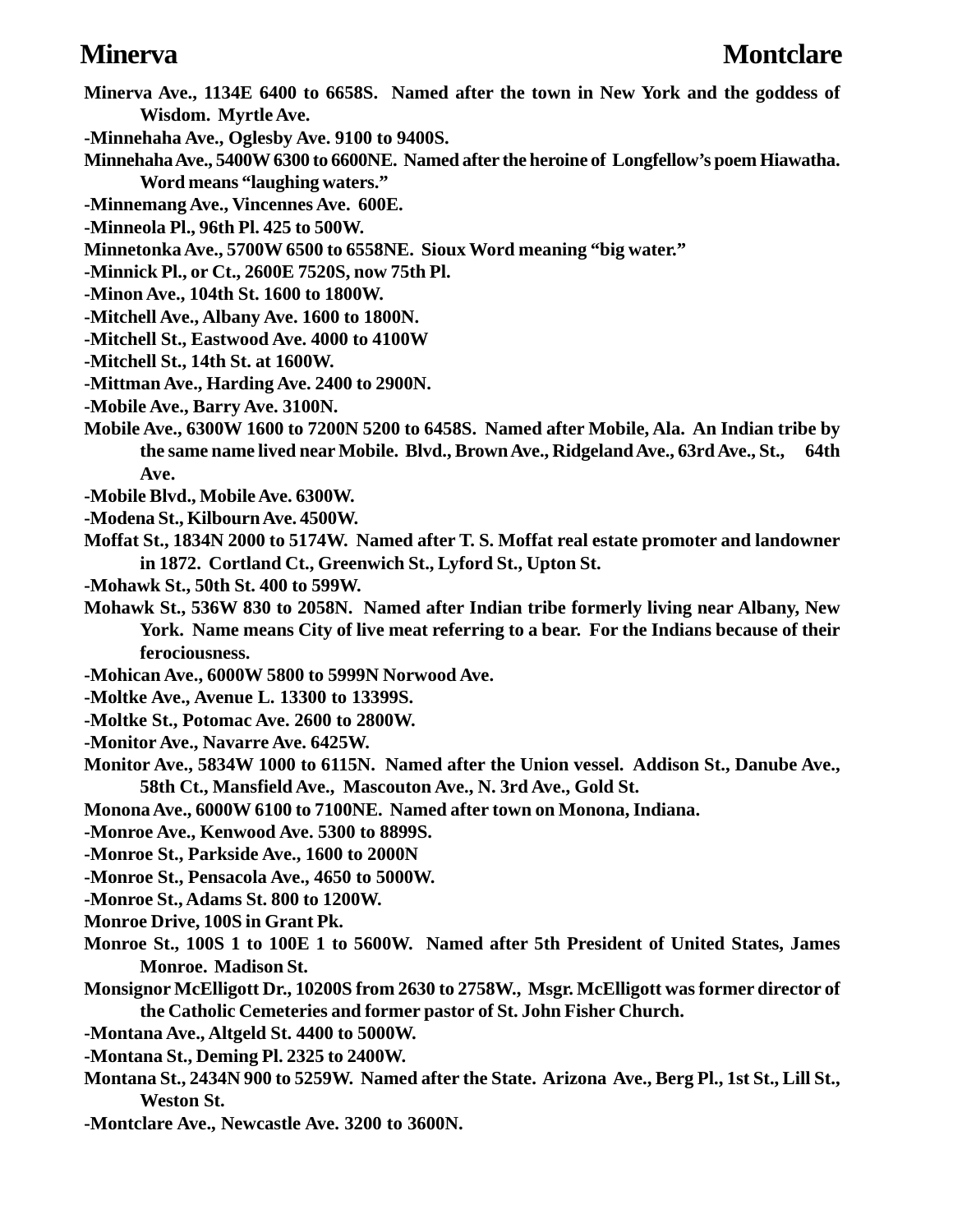### **Montclare Morgan**

- **Montclare Ave., 7134W 2500 to 5600N. Named after the community of Mont Clare. Neva Ave., 71st Ave., Wisconsin St., Nottingham Ave.**
- **Monterey Ave., 11234S 1600 to 1952W. Named after Monterey, Mexico. The Spanish word means "Mountain of the Kings." Morgan Ave.**
- **-Monterey Pl., 24th St.**
- **Montgomery Ave., 2700W 4000S to 4170SE. Named after J. Montgomery a subdivider. St.**
- **Montgomery Ave., 4128S from 2600 to 2638W.**
- **-Montgomery Pl., 102nd Pl., 425 to 500W.**
- **-Montgomery St., 37th St. 1600 to 2000W.**
- **-Montgomery St., Montgomery Ave. 4128S.**
- **-Montgomery St., Natchez Ave., 5900 to 6300S.**
- **-Monticello Ave., 108th Pl. 2100 to 2399W.**
- **Monticello Ave., 3630W 400 to 6400N. Named after Thomas Jefferson's Virginia estate. It comes from the Italian meaning "Little Mountain." Delamater Pl., St. John Ave., Tinkham Ave.**
- **Montrose Ave., 4400N 650 to 8600W. Named after James G. Montrose the Marquis of Hamilton. He was a Scot noble and Royalist leader in the reign of Charles I. Armandale Ave., St., Jefferson Rd., Sulzer St., Blvd.**
- **-Montrose Blvd., Ave. 650 to 5600W.**
- **Montrose Drive, 4400N in Lincoln Park.**
- **Montrose Harbor Drive, 4400N. Same as above.**
- **-Montrose St., 73rd St.**
- **Montvale Ave., 11334S 1638 to 1906NW. Named after Village of Montvale, Tenn. Meadow St.**

**Moody Ave., 6134W 1600 to 7200N 5200 to 6258S. Named after Dwight L. Moody formed YMCA and Moody Bible Institute. 61st Ave., Ct., Ferry St., Fern St.**

- **-Moonahway Pl., Marquette Rd. 6600 to 6700S.**
- **-Moonahway Pl., Rhodes Ave. 3500 to 3900S.**
- **-Moo-Nah-Way Pl., Eberhart Ave. 3960 to 4000S and 6500 to 6800S.**
- **-Moore Pl., Harding Ave. 1600 to 2200S.**
- **-Moore St., Kilpatrick Ave. 3200 to 3600N.**
- **-Moore St., 23rd St., 1800 to 2900W.**
- **-Moore St., 319W 1128 to 1158N. Named after Henry Moore a Chicago lawyer who invested money in firm Hamilton and Moore real estate.**
- **Moorman St., 1700W 1301 to 1331NW. Named after John J. Moorman, subdivider.**
- **-Morax Pl., Federal St. 65W.**
- **-Moreland Ave., Davis Ave., 6300W 6200 to 6399N. both vacated.**
- **-Morey Ave., Hamlin Ave. 3800W.**
- **-Morgan Ave., Monterey Ave. 1600W and 1125S to 2000W and 11100S.**
- **-Morgan Ave., 111th St. 1000 to 1200W 2000 to 2800W and 3000 to 4000W.**
- **-Morgan Ave., 112th Pl. 1000 to 1600W.**
- **-Morgan Blvd., Lake St. 5350 to 6000W.**
- **Morgan Drive, 5500S in Washington Park. Named after Thomas Morgan who purchased 3000 acres of land on the south side of Chicago and built a homestead.**
- **-Morgan Pl., Quincy St. 1000 to 1099W.**
- **-Moragn Pl., 44th St. 1100 to 1200E.**
- **-Morgan Park Ave., 111th St. 4000 to 4200W.**
- **Morgan St., 1000W 752N to 12928S. Dexter Park Ave., Hillside Ave., Laurel St., Lee St., Poucher Ave., Stetson St., Trumbull Ave., Greeley Pl. and Ct.**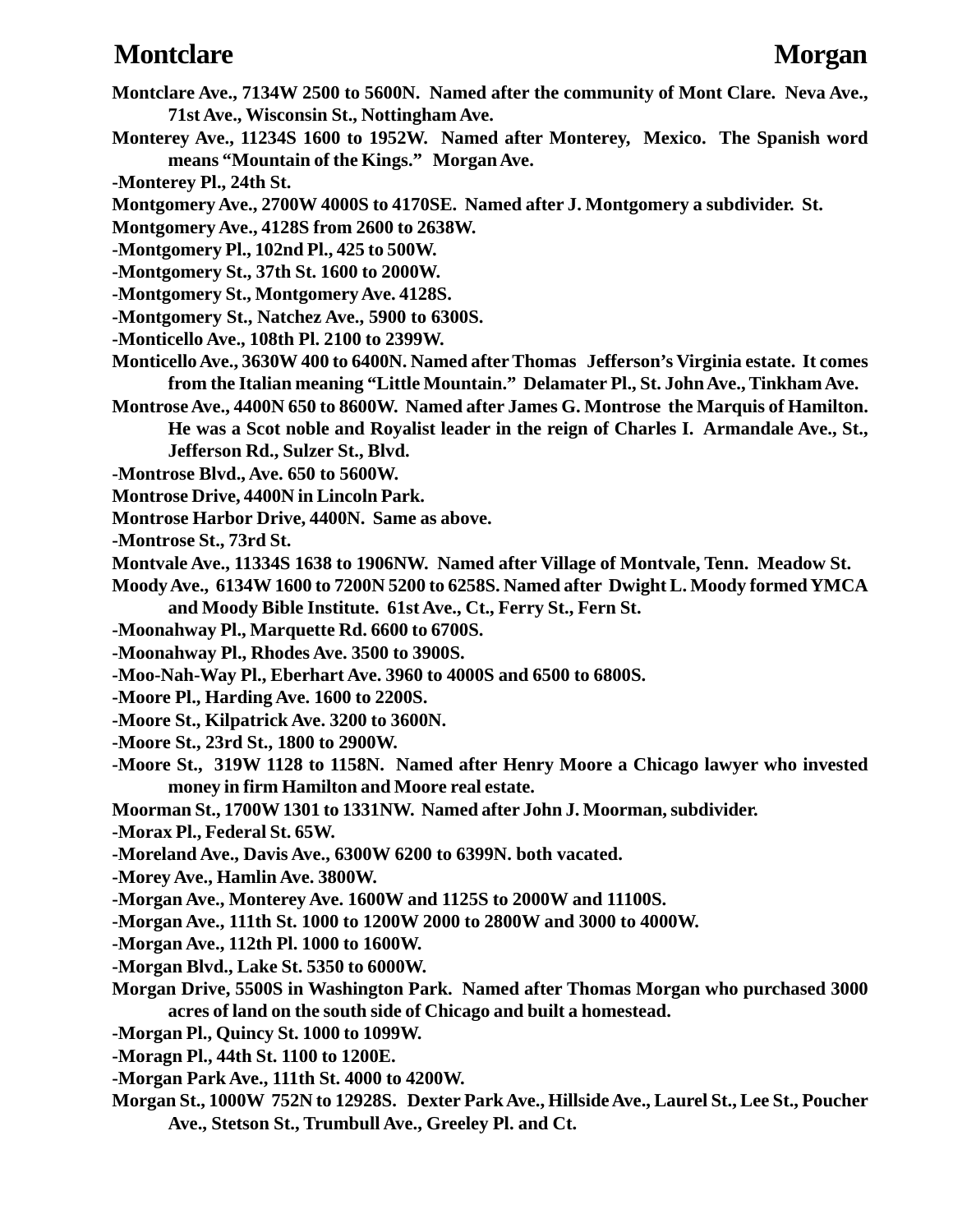**-Morgan St., Dexter Park Ave., (Priv.) in Union Stock Yards. -Morgan St., Dickens Ave. 1200 to 1300W and 1400 to 1450W. -Morris Ave., 4125S 925 to 1200W in Stockyards vacated. -Morris Ave., 1st, Morse Ave. 1200 to 2050W. -Morris St., Chase Ave. 2000 to 2400W. -Morris St., 54th Pl. 400 to 599W. -Morrison Ave., Kedzie Ave. 2600 to 6000N. -Morse Ave., Forrestville Ave. 11100 to 11500S. Morse Ave., 6900N 1200 to 2759W. Named by Roger Park Land and Loan Association. Charles H. Morse who was a member and helped Pat Touhey carry out the will of Phillips Rogers. St., Morris Ave. Morse Avenue Circle Dr., 6944 N in Loyola Park. -Morse St., Morse Ave. 2050 to 2400W. -Morton Ave., Central Park Ave. 500 to 1200N -Morton Ave., Central Park Blvd., 200 to 500N. -Morton St., Hamilton Ave. 2110W 6800 to 7350N. -Morton St., N. Parkside Ave. 5210 to 5300N. -Morton St. or Ct., Eddy St., 3100 to 3150W. -Morton Pl., Dearborn St. 3300 to 3899S. Moselle Ave., 6300W 6850 to 7100NE. Named after the French town. Known for its famous wines. -Mosspratt St., Aberdeen St. 3100 to 3500S. -Moultrie Ave., Robinson Ave., 6250W 6100 to 6299N. -Mound Ave., May St.10500 to 10699S. -Mound Ave., 51st Pl. 300 to 399W. -Mountain Ave., Oakley Ave. 9100 to 9499S. -Mountain St., Normal Ave. 500W. -Mt. Auburn Ave., North Shore Ave. 7700 to 7800W. -Mowry Ave., Hamlin Ave also spelt Mowby. 1400 to 1600S, 2150 to 3100S, 7900 to 8700S. -Mowry St., Hamlin Ave. 3800W 1400 to 1600S 2150 to 3100S. Mozart Dr., 2832W in Humboldt Park. Mozart St., 2834W 100 to 6759N 300 to 8259S. Named after the German composer Johann Wolfgand Mozart Master of the opera. Clarkson Ct., Clifton Ave., High St., Hull Ave., Phare Ave., Pearl Ave., Rendsburg St., Richmond St., Sioux Ave., Spears Ave., Stevens St. -Mulberry Ave., Nicolet Ave. 5725N to 5900N at 7050W. Mulligan Ave., 6334W 1800 to 5958N. Named after James Mulligan leader of an Irish Brigade in the Civil War. He was wounded at the battle of Winchester. Oak St., 63rd Ct. -Mulligan St., 32nd St., at 1450W to 1600W vacated. -Munich St., Burling St. 2000 to 2100N. -Munson St., Tripp Ave., 800 to 900S -Muriel Ave., Waite Ave., now McLeod Ave., 6300W 6100 to 6299N. -Murphy Ave., Wolcott Ave. 1900W 7300 to 7599N. -Murray Ave., Lamon Ave., 4800 to 5000N. -Murray St., Emerald Ave. 2475 to 2600S. -Musprat St., Aberdeen St. 3100 to 3420S.**

**Museum Drive 5700S. Named for location to Science and Industry.**

**Music Court Drive 112 S in Garfield Park. For many years music concerts were held in the park. Muskegon Ave., 2234E 7735 to 13211S. Named after town in Michigan. Word comes from Ojibwa**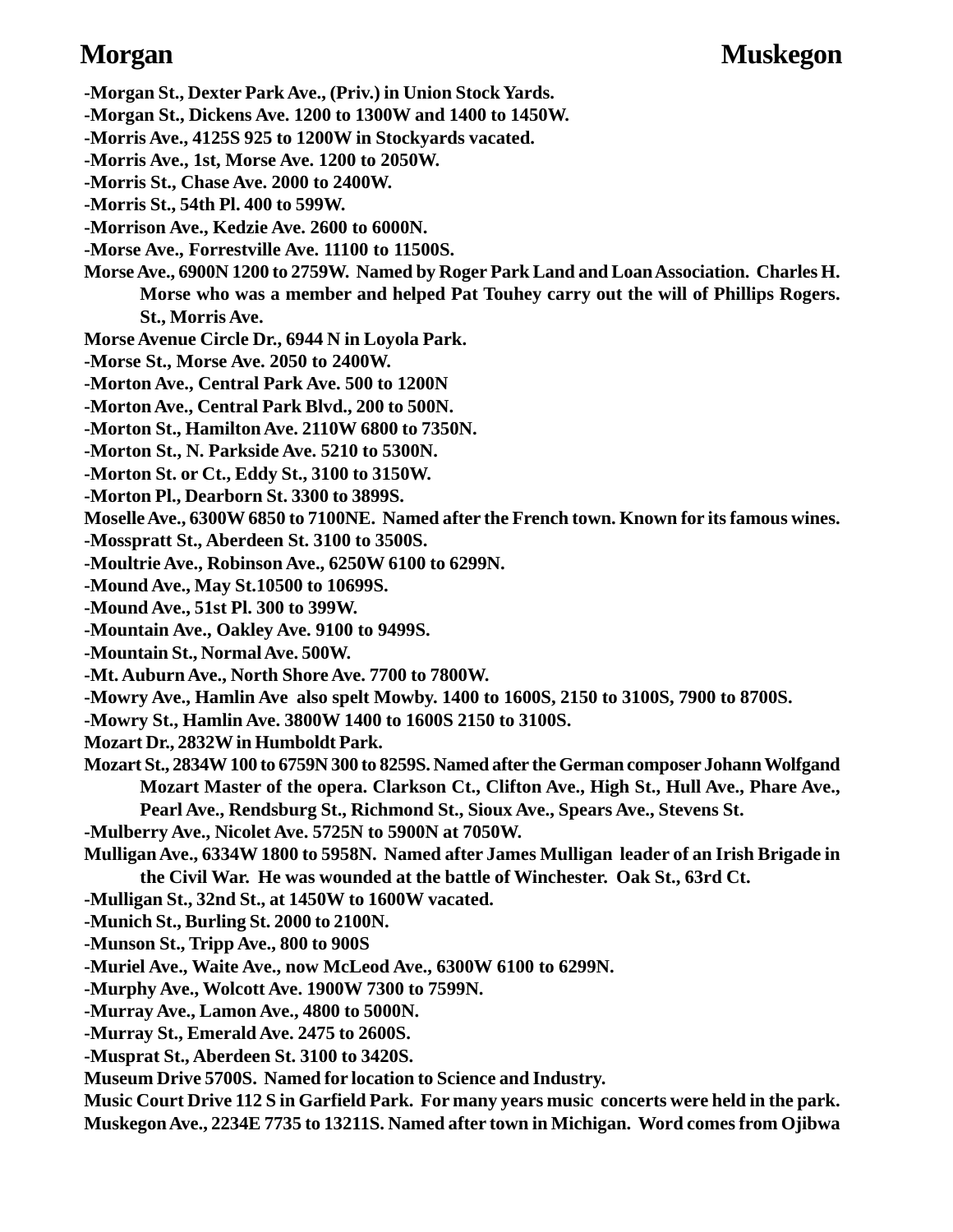- **tribe meaning swamp. Reynolds Ave., Sheridan Ave., St.**
- **Myrick St., 7834S 3600 to 3940W. Named after William Franklin Myrick who came to Chicago in 1836. Maple St.**
- **-Myrick Ave., 450E 2900 to 3099S now Vernon Ave.**
- **-Myrtle Ave., Hamilton Ave. 7200 to 7350N.**
- **-Myrtle Ave., Minerva Ave. 1134E.**
- **-Myrtle Ave., Northcott Ave. 6010N and 6950W to 6200N and 7150W.**
- **-Myrtle Ave., 42nd St. 1050 to 1150E.**
- **Myrtle Ave., 6204N 7200 to 7800W. Named after flower on a shrub. Wingert St.**
- **-Myrtle Ave., Ogallah Ave., 6601 to 6700N.**
- **-Myrtly Ave., Leamington Ave., 1400 to 1599N.**
- **-Myrtle Ct., 100th St. 1600 to 1800W.**
- **-Myrtle St., Hamilton Ave. 6950 to 7050N and 7200 to 7350N.**
- **-Myrtle St., Seeley Ave. 900 to 1099S.**
- **-Myrtle St., Talman Ave. 2200 to 3000N.**
- **-Myrtle St., Greenview Ave., 5600 to 5650N**
- **-Myrtle St., McVicker Ave., 6050W 1600 to 1999N.**

# **N**

- **-N Ave., Avenue N 11400 to 11800S**
- **Nagle Ave., 6434W 1600 to 7200N 5200 to 6258S. Named after Albrecht Nagle a German medical author. He identified the retina. Eastern Ave., Grand View Terr., Ridgeland Ave., 64th Ave., Ct., Grove St.**
- **-Nansen Ave., Natchez Ave., 3950 to 4000N.**
- **Naper Ave., 6600W 5900 to 6234N. Named after Capt. Joseph Naper commander of the Chicago troops in the Blackhawk War of 1831. He founded Naperville. Clinton Ave., College Ave.**

**Naples Ave., 6400W 6000 to 6181NW. Named after the Italian seaport. Lily Ave., Linden Ave.**

**Napoleon Ave., 6425W 5800 to 5874N. Named after Napoleon Bonaparte. Frank Ct.**

**-Napoleon Pl., 28th Pl. 200 to 599W.**

**Narragansett Ave., 6400W 1600 to 4830N 5200 to 6458S. Named after the Indian tribe in Rhode Island. Name means People of the Point. Central Ave., St., Major St., Ridgeland Ave., 64th Ave.**

**Nashotah Ave., 6535W 5850 to 6034NE. Named after chief of Algonquin Indian Tribe in Wisconsin. Name means "Kick of Smoke." Central Ave., Washburne St., Washington Ave., and St. -Nashville Ave., Natoma Ave. 5050 to 5600N.**

- **Nashville Ave., 6600W 1600 to 6500N 5200 to 6500S. Named after city in Tenn. which was named after General Frank Nash. High St., Neenah Ave., 65th Ct., 66th Ave., Craig St., Oak St. -Naslund Pl., Pensacola Ave. 2000 to 2175W.**
- **Nassau Ave., 6400W 6000 to 6198NW. Named after the capital of the Bahama Islands. Indiana Ave., Ingaman Ave.**
- **-Nassau St., Richmond St., 300 to 400S.**
- **-Natchez Ave., Neenah Ave. 5400 to 5600N.**
- **Natchez Ave., 6500W 1600 to 6558N 5100 to 6258S. Named after an Indian chief. Word means "in the middle." St., Cherry Ave., or Sherry Ave., Elmwood Ave., Forest Ave., 64th Ct.,**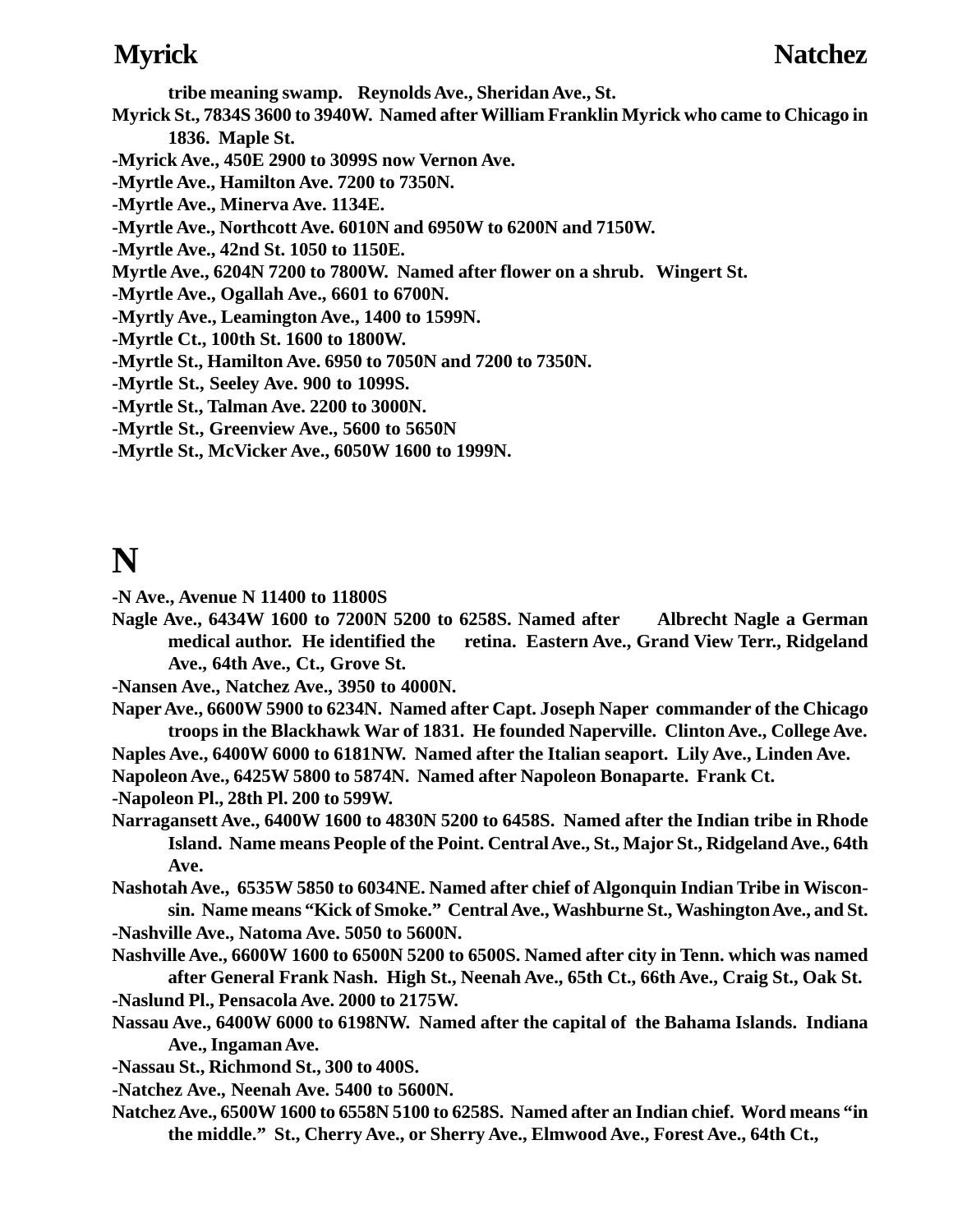**65th Ave., Montgomery St., Nansen Ave.**

- **-Natchez St., Natchez Ave. 6500W.**
- **-National Ave., Nordica Ave., 6500 to 6650N.**
- **-Natoma Ave., Normandy Ave. 5350 to 5550N.**
- **Natoma Ave., 6630W 1600 to 6558N 5100 to 6258S. Named after an Indian maiden who was a friend of the early settler in the area. Word means "daughter." Clarence Ave., Hill St., Kingston Ave., Nashville Ave., 66th Ave., Ct., Willow St.**
- **Navajo Ave., 5300W 6300 to 6500NE. Named after Indian tribe who belonged to the group of Athapascan family of Ariz. and New Mexico.**
- **-Naval Armory Drive 425E. Named after the Armory. vacated.**
- **Navarre Ave., 6425W 5800 to 6141NW. Named after the Duke of Navarre of Spain. Michigan Ave., Monitor Ave.**
- **-Nebraska Ave., Whipple St. 3042W 1800 to 2199N.**
- **-Nebraska Pl., Ellis Ave. 500E.**
- **-Nebraska St., Fillmore St., 1600 to 1599W.**
- **-Neenah Ave., Nashville Ave. 5400 to 5600N.**
- **Neenah Ave., 6534W 2800 to 6400N 5200 to 6258S. Named after the Winnebago Indian chief's daughter. Also town in Wisconsin. St., Meadow Brook Terr., Natchez Ave., 65th Ave., Ct., Ash St.**
- **-Neenah St., Neenah Ave. 6534W.**
- **-Nellie Ave., Waveland Ave. 600 to 2200W.**
- **-Nellie St., Waveland Ave. 3000 to 3200W.**
- **-Nelson Ave., Hirsch St. 5100 to 5200W.**
- **-Nelson Ave., Nelson St. 1700 to 1790W.**
- **Nelson St., 3024W 830 to 7200W. Named after Andrew Nelson who was one of the first Lincoln Park Commissioners. He was a subdivider and suffered heavy losses in 1871 fire. Ave., Metropole St., 37th Pl., Warsaw Ave., King Pl.**
- **-Nelson St., 106th Pl., 3400 to 3600W.**
- **-Nennewa Ave., Northcott Ave., 6010N and 6950W to 6200N and 7150W. NW.**
- **Neola Ave., 6700W 6000 to 6158NE. Named after Indian word meaning "maiden". Kingston Ave., St.**
- **-Nestledown Ave., Cornell Ave. 1600E.**
- **Nettleton Ave., 6800W 6026 to 6200N. Named after Alfred Bayard Nettleton a Brig GeneralVolunteer who was said by Gen. Custer to be without superior as a cavalary commander. He died in 1911. Sheridan Ave.**
- **-Neva Ave., Montclare Ave. 5200 to 5600N.**
- **-Neva Ave., Hobart Ave. 5636N.**
- **Neva Ave., 7138W 1600 to 6549N 5200 to 5858S. Named after the Russian river. Chestnut St., Elm St., Ericsson St., 1st St., Hobart Ave., Maple Ave., Milton St., Nora Ave., 71st Ct., Scott Ave., Scott Ct., Floral Ave.**
- **-Nevada St., Deming Pl. 2526N 4400 to 5400N.**
- **-Nevada St., Roscoe St. 410 to 600W.**
- **-Nevada St., Wrightwood Ave. 4800 to 5000W.**
- **-Nevins St., Kinsbury St., 550W 650 to 799N**
- **-New St., 17th St. 1 to 235W.**
- **New St., 275 E. 400 to 500N. A new street in a new development.**
- **Newark Ave., 6700W 5600 to 6535N. Named after the New Jersey metropolis that was settled in**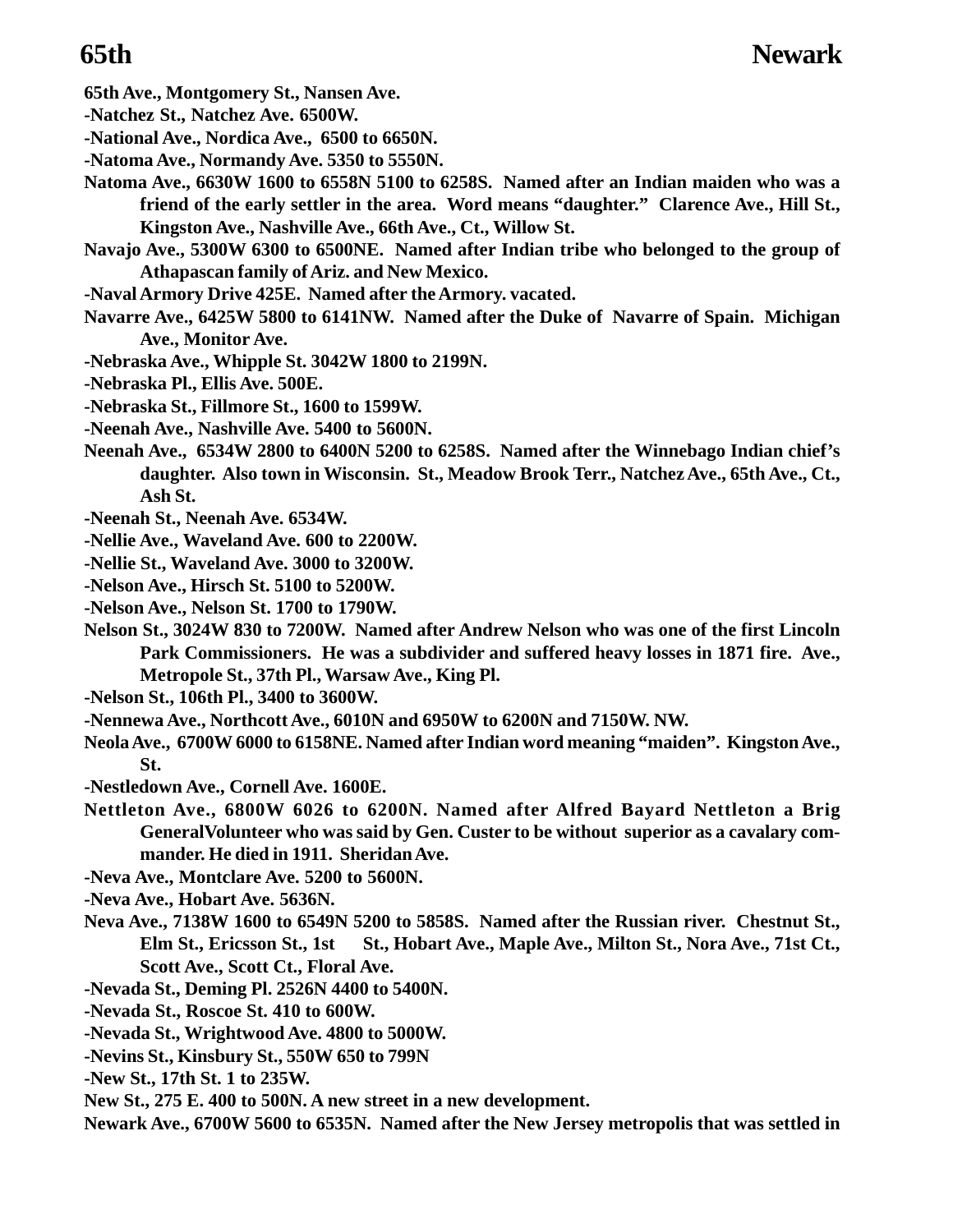### **Newberry** Nina

**1666 by 30 Puritans and named in honor of Rev. Abraham Pierson who came from Newark and Trent. Evergreen Ave., St.**

- **Newberry Ave., 822W 1 to 2300S. Named after Walter L. Newberry, founder of the library. Green St.**
- **-Newberry St., Newberry Ave. 822W 1 to 2300S.**
- **Newburg Ave., 6400W 5900 to 6158N. Named after Newburg on the Hudson. It was the headquarters of Washington in 1783. In honor of the Newburg address of Washington. Wabash St., Warwick Ave.**
- **Newcastle Ave., 6834W 1600 to 6558N 5200 to 5858S. Named after New Castle, England a Parliamentary and Municipal Borough for Straffordshire, England. Cedar St., Clarendon St., Euclid Ave., St., Grove Ave., Montclare Ave., Oak Park Ave., Pease Ave., 68th Ct., Oak St.**
- **-Newell Ave., Highland Ave. 6800 to 6950W at 6330N.**
- **-Newell Ave., Sayre Ave. 6225N**
- **New England Ave., 6900W 1600 to 6550N. Named after the New England states. Kenilworth Ave., Read Ave., 68th Ct., Washington Ave., New Field Ave., 69th Ave.**
- **-New Field Ave., New England Ave.,, 2400 to 4000N.**
- **Newgard Ave., 1433W 6400 to 6753N. Named after Henry Newgard and family. They were landowners and farm was called Newgard Farm. He was the first park commissioner of the North Shore District. Lincoln Ave.**
- **New Hampshire Ave., 700W 5628 to 5744NE. Named after the state. Cheney Ave., Chestnut St., LaVergne Ct.**
- **Newland Ave., 6935W 1600 to 6500N 5200 to 5858S. Named after Newland, Virginia. Clinton Ave., Forest Ave., Hendrick St., Nordica Ave., 69th Ave., Ct., Vine Ave., Sayre Ave.**
- **-Newport Ave., Stratford Pl. 3450N.**
- **Newport Ave., 3424N 800 to 7034W. Settlers from Portsmouth called town New Port, Rhode Island. Cleveland Ave., St., Elmo St.**
- **-Newton St., Honore St. 1834W 900 to 1199N.**
- **-New W. North Water St., Carroll Ave. 1-399W.**
- **Niagara Ave., 7000W 6050 to 6290NE. Named after the Falls. From the Iroquois Indians meaning "bisected bottom land or neck." Lincoln Pl., Panama St., Park Ct.**
- **-Niagara St., Rice St. 4800 to 5000W.**
- **-Niagara St., 50th Pl. 400 to 799W.**
- **-Nicholas Ave., Princeton Ave. 300W.**
- **-Nicholls St., Whipple St. 400 to 500N**
- **-Nickerson Ave., Ardmore Ave., 6600 to 6900W.**
- **Nickerson Ave., 6900W 5800 to 6150NW. Named after Samuel Mayo Nickerson President of the 1st National Bank in 1871. He was head of Chicago City Horse Railroad Company. Crescent Ave., Vine St.**
- **-Nicolet Ave., Nordica Ave. 5600 to 5650N.**
- **Nicolet Ave., 7044W 5730 to 5836NE. Named after Jean Nicolet who discovered Lake Michigan in 1634. First explorer of the NW. Mulberry Ave.**
- **-Nicollet Ave., Walnut St. 2800 to 3600W.**
- **-Nieman Ave., Devon Ave. 6500 to 6850W.**
- **-Nina Ave., Northcott Ave. 5650N and 6425W to 5775N and 6550W.**
- **Nina Ave., 7200W 5747 to 6027NW. Named after one of Columbus' boats. Central Ave., Ceylon Ave.**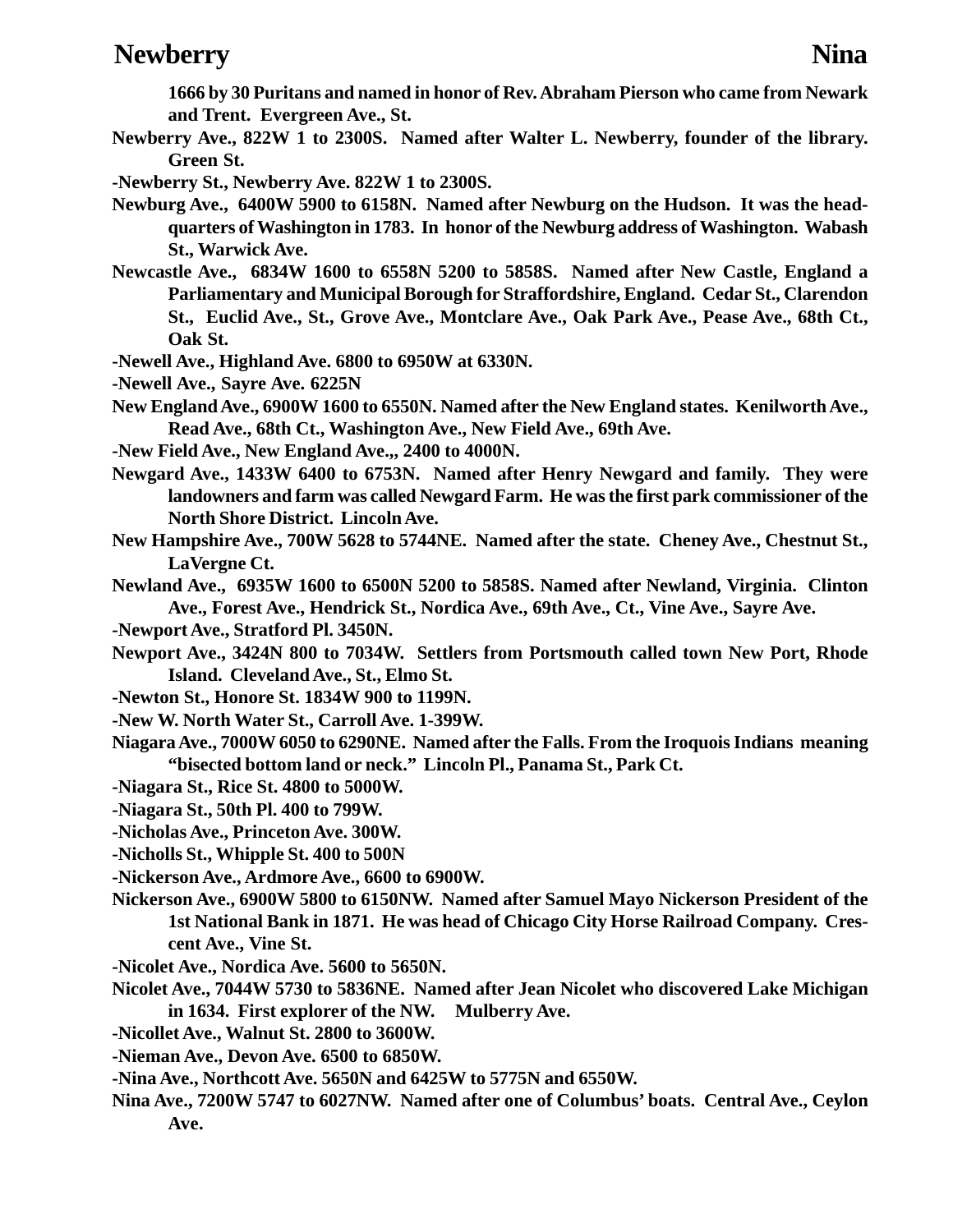# **19th Nordica**

**19th Pl., Concrad St., Mark St., McMullen Ct. 19th St., Cross St., Harbine St., Kaylor St., Luke St., 90th Pl., Dewey Pl. 90th St. -91st Ct., 91st Pl. 91st Pl., Ct., Formosa Terr., Sennott Pl. 91st St., Lillie St. -92nd Ct., 92nd Pl. 92nd Pl., Ct., Addison Terr., Ashton St., Ball Pl. 92nd St., Virginia St. 93rd Pl., Horton Ct. 93rd St., Mary St. -93rd Ct., 93rd Pl. 3500E 9350S and 3550E and 9300S. -93rd Pl., 93rd Ct. -93rd St., 93rd Ct. 94th Pl., Doyle Ct., Doyles Pl. 94th St., Charlotte St. 95th Pl., Temple St., Howe St., Rosalina Pl. 95th St., Spring St. 96th Pl., Minneola Pl., Paxton Ave. 96th St., Faxon St. 97th Pl., Clark Pl., Euclid Pl., -97th St., 97th Pl. 1200 to 1400W. 97th St., Pearl St. 98th Pl., O'Dell Pl. 98th St., 99th Pl. 99th St. Wilcox St. -9th Ave., Roadway Dr. vacated 900E and 10600S NE to 9500S and 1400E. -9th Ave., Avenue F 9800 to 10200S. vacated. -9th Ave., Berhart Ave. 3960 to 4000S. -9th St., 8th St. 9th St., Eldredge Ct., Pl., 10th St. Nixon Ave., 7032W 6500 to 6548N. Named after Wilson Nixon subdivider. Linne Ave. -Nixon Pl., Garibaldi Pl. 800 to 1000S. -Nixon St., Garibaldi Pl. 800 to 1000S. -Noble Ave., Barry Ave. 800 to 7200W. -Noble Ct., 1223E 7400 to 7500S, Kimbark Ave. Noble St., 1400W 400 to 1558N. Named after John and Mark Noble civic leaders. They were employed by Archibald Clybourn. Sheldon St. Nokomis Ave., 5300W 6301 to 6510N. Named after Illinois town. Named after mother of Wenonsh in Longfellow's Hiawatha. Ojibwa meaning "grandmother." -Nora Ave., Maplewood Ave. -Nora Ave., Nordica Ave. 5200 to 5600. -Nora Ave., Neva Ave. 5350 to 5700N. Nora Ave., 7032W 2900 to 4000N. Named after a Sweden mining town. 70th Ct. -Nordica Ave., Newland Ave. 5050 to 5560N.**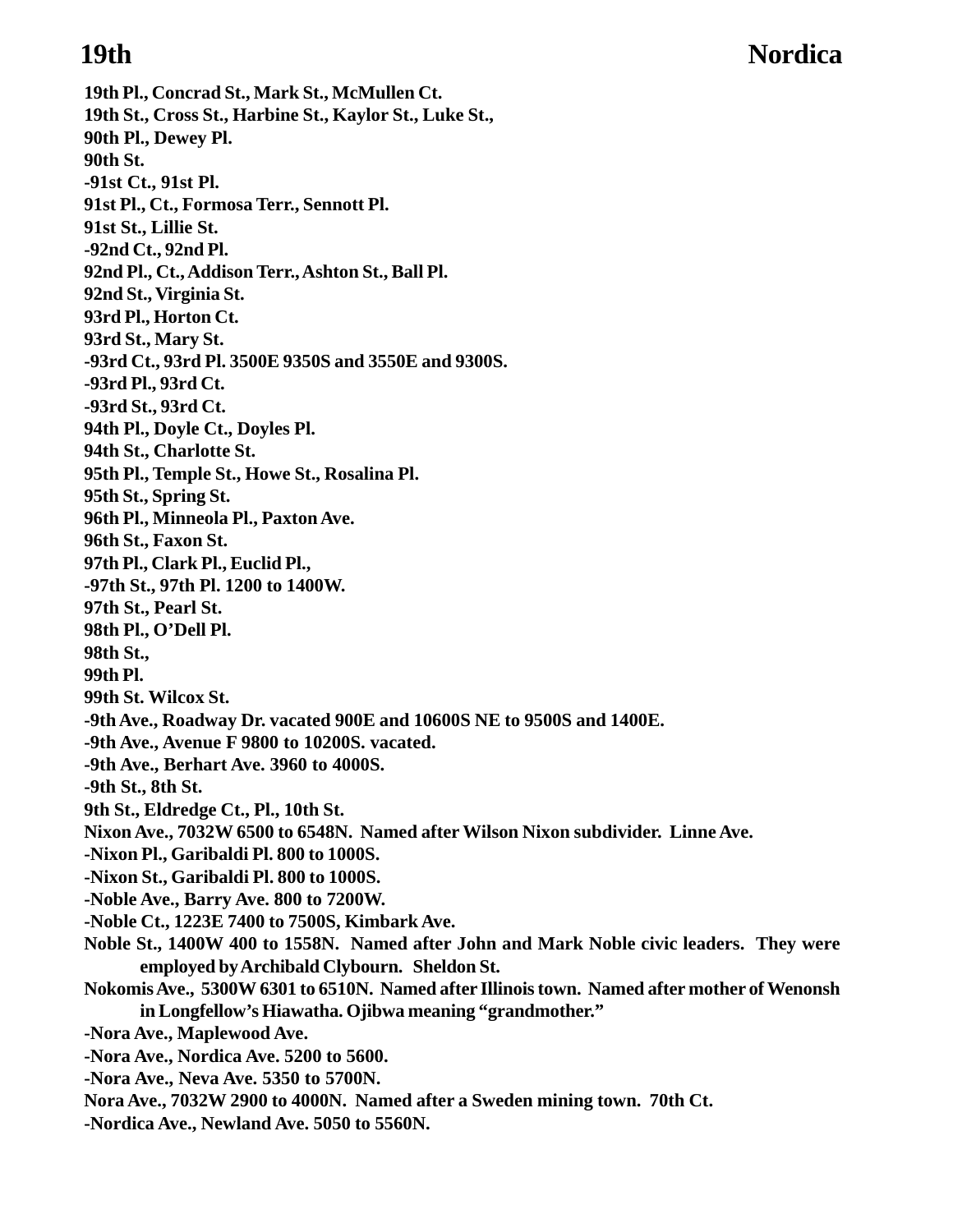### **Nordica** North

**-Nordica Ave., Nottingham Ave. 5350 to 5750N.**

- **Nordica Ave., 7050W 1600 to 6540N 5135 to 5858S. Named after town in Italy the birthplace of St. Benedict. Alton Ave., Nicolet Ave., Nottingham Ave., 70th Ave., 3rd St., Wenonah Ave., Maple Ave., 70th Ct., 71st Ave., Nora Ave., National Ave.**
- **Normal Avenue and Blvd. 500W 1800 to 13000S. Named after Chicago Normal College. Pwky.,** Bissell Ave., St., Butler St., Canal St., Chester ?., Dickey St., Euclid St., Goldsmith Ave., **Maple Ave., Mountain St., National Ave., Sewart St., William St., Wright St., Seward St., Clinton St.**
- **-Normal Parkway, Normal Ave. 6700 to 6900S.**
- **Normal Parkway 6745S 234 to 500W. Same as above.**
- **-Norman Ave., Troy St. 1600 to 1800N.**
- **Normandy Ave., 6700W 1600 to 6558N 5200 to 6456S. Named after city in France subdivider John Nicolet was born there. St., Josephine Ave., Natoma Ave., 66th Ct., 67th Ave., Wesley Ave., Wood St., Walnut St.**
- **-Normandy St., Normandy Ave. 6700W.**
- **-North Ave., Thorndale Ave. 1600 to 2000W.**
- **-North Ave., ran E and W at 6100S fr 1700E to Lake.**
- **-North Ave., North Blvd.**
- **-North Ave., Devon Ave. 7200 to 7600W.**
- **-North Ave., North Shore Ave. 1400 to 1500W.**
- **North Ave., 1600N 1 to 61E 1 to 7158W. Name given in 1837 as the north boundary of city until 1862 when territory went as far north as Fullerton and the southern boundary of Lake View was annexed. Blvd. Fairview St.**
- **North Avenue Circle Drive, 1600N in Lincoln Park.**
- **North Boulevard 1600N 60E to 68W.**
- **-North Blvd., Ave., North Parkway**
- **-North Bank Dr., 350N 200-299W. Merchandise Mart Plaza.**
- **-North Branch Canal, North Branch St.**
- **North Branch St., 800W 900 to 1388NW. Named after the North Branch of the Chicago River. North Branch Water St., Water St., North Branch Canal St., Branch St., Water ?.,**
- **-North Branch Water St., North Branch St.**
- **-North Canal St., Hooker St.**
- **-North Ct., Ainslie St. 1200 to 1250W.**
- **Northcott Ave., 6900W 5614 to 6198NW. Named after John Northcott, landowner and subdivider. Named after Northcott, Australia. Myrtle Ave., Nennewa Ave., Nina Ave.**
- **-Northern Ave., 27th St.**
- **-North Grove St., Shakespeare Ave. 600 to 700W.**
- **-North Normal Parkway, Normal Pwky., 6734S 250 to 500W.**
- **-North Park, Parkside Ave.**
- **-North Park Ave., Lincoln Park West 1800 to 2400N.**
- **-North Park Ave., Whipple St. 3032W.**
- **North Park Ave., 300W 1336 to 1800N. Named after North Park, Colo. It is oval in shape and covers an area of about 2,000 square miles with an elevation of 8,000 feet. Franklin St., Humboldt St.**
- **North Park Drive 260E 400 to 500N.**
- **-North Park St., Palmer St. 2200 to 2400W.**
- **-North Pier, 400N 100 to 600E**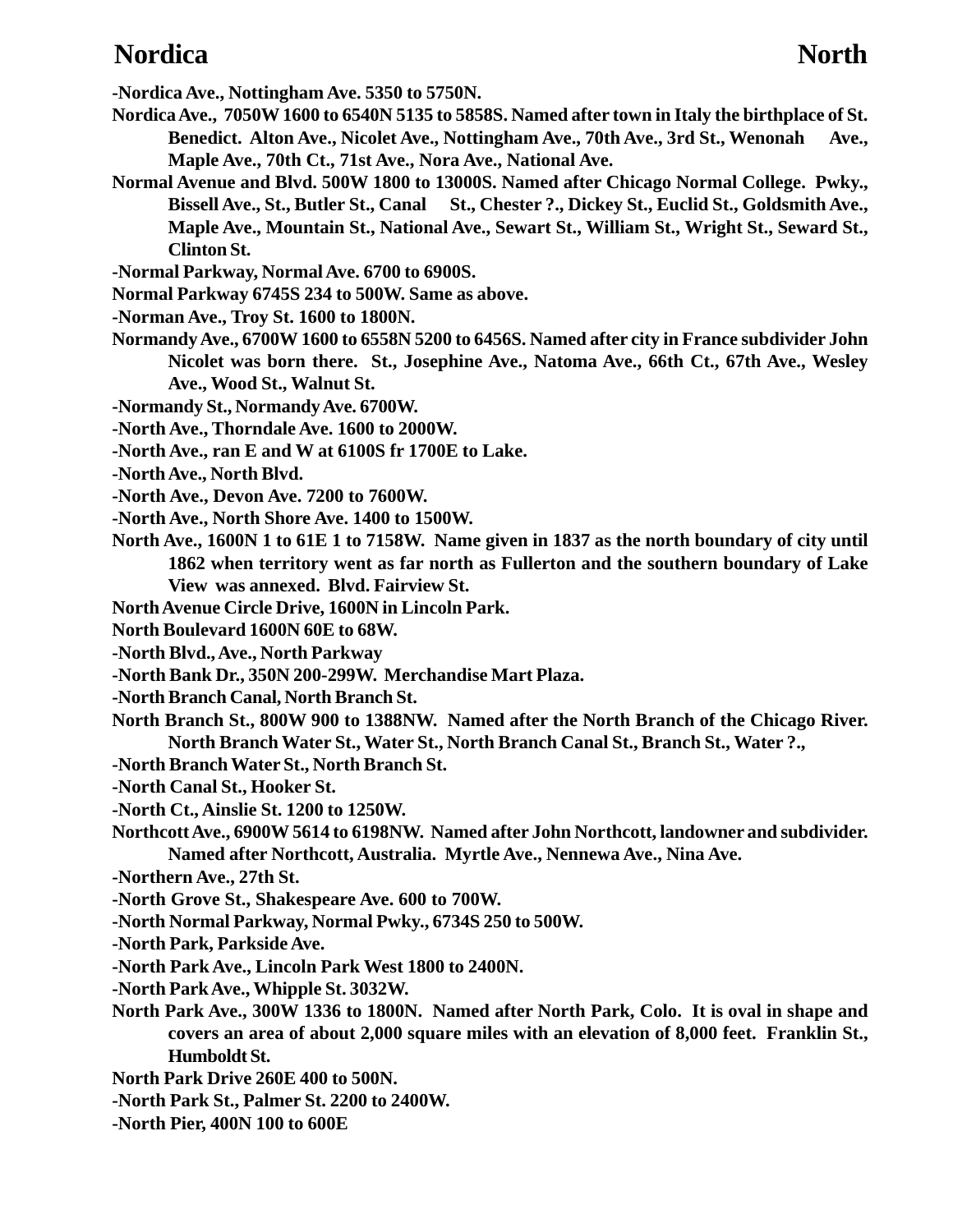- **-North Pl., Holly Ave. 2000N and 1600W to 2050NW and 1700W.**
- **-North St., Winona St. 1525 to 19800W.**
- **-North St., 16th St., at 2600W.**
- **-North St., 136th St.**
- **-North St., Larrabee St. 600W.**
- **-North St., North Branch St.**
- **North Shore Ave., 6700N 1050 to 7760W. From the district by the same name. North shore of Lake Michigan. Centre St., Euclid Ave., Imperial St., Mt. Auburn Ave., North Ave.**
- **-North Shore Dr., Lake Shore Drive 3200 to 3900N.**
- **-North Shore Dr., Sheridan Rd. 3200 to 3900N.**
- **-Northumberland Ave., Laflin St. 4900 to 6300S.**
- **-Northumberland St., 57th St.**
- **North Water St., 317N 1 to 435E. First street north of the river. Street runs under street level. Would have been Kinzie on street level.**
- **-Northwest Expressway, John F. Kennedy Expressway.**
- **Northwest Highway, 5200W 4800-6895NW. Indian trail in a NW direction that was heavily traveled. Danforth St., Edison Park Ave., Norwood Ave., Ashland Ave., Norwood Park Ave., Pratt St., Rand Rd., Norwood Park Plank Rd.**
- **-Northwest Plank Rd., Milwaukee Ave.**
- **-Northwestern Ave., 4050 to 4350S, in the Stock Yards.**
- **-Norton Ave., Waveland Ave. 4500 to 4700W.**
- **-Norton St., 1140W 612 to 924S.**
- **-Norwood Ave., Mohican Ave. both vacated.**
- **-Norwood Ave., Northwest Highway, 5800N and 6450W to 6600N and 7400W.**
- **-Norwood Ave., Potomac Ave. 3200 to 3400W.**
- **-Norwood Ct., & Pl., Thorndale Ave. 6700 to 6870W.**
- **-Norwood Park Ave., Bryn Mawr Ave., 6400 to 7200W.**
- **-Norwood Park Plank Rd., Northwest Highway, 5100N and 5500W to 5800N and 6450W.**
- **Norwood St., 6034N 1200 to 7700W. Named by Mark Noble who was first settler in Township in 1833 after the novel "Norwood" by Henry Ward Beecher. Fulton Ave.**
- **-Norwood St., Surf St., 300 to 600W.**
- **-Norwood Terr., Sayre Ave. 6950W 5400 to 5599N.**
- **-Norwood Park Ave., Northwest Highway, 4850N and 5200W to 6600N and 7400W.**
- **-Norwood Park St., Albion Ave. 6550 to 6800W.**
- **-Notre Dame Ave., Commercial Ave. 10000S to 10400S.**
- **-Nottingham Ave., Montclare Ave., 5200 to 5600N.**
- **-Nottingham Ave., Nordica Ave. 5050 to 5650N.**
- **Nottingham Ave., 7100W 3000 to 5800N 5200 to 6458S. Named after English town. Town was prominent in the political history of the latter middle ages. Fox Ct., Nordica Ave., 2nd St., 70th Ct., 71st Ave., 71st Ct., Wisconsin Ave.**
- **Nursery St., 1235W 2000 to 2136N. Named after Sheffield Nursery that was located in this district.**
- **-Nutt Ave., Kimbark Ave. 7100 to 8300S and 8700 to 9400S.**
- **-Nutt Ct., Miller St. 1900 to 2000S.**
- **-Nutt St., Miller St. 1600 to 1799S.**
- **-Nutwood Ave., Albion Ave., 6550 to 6800W.**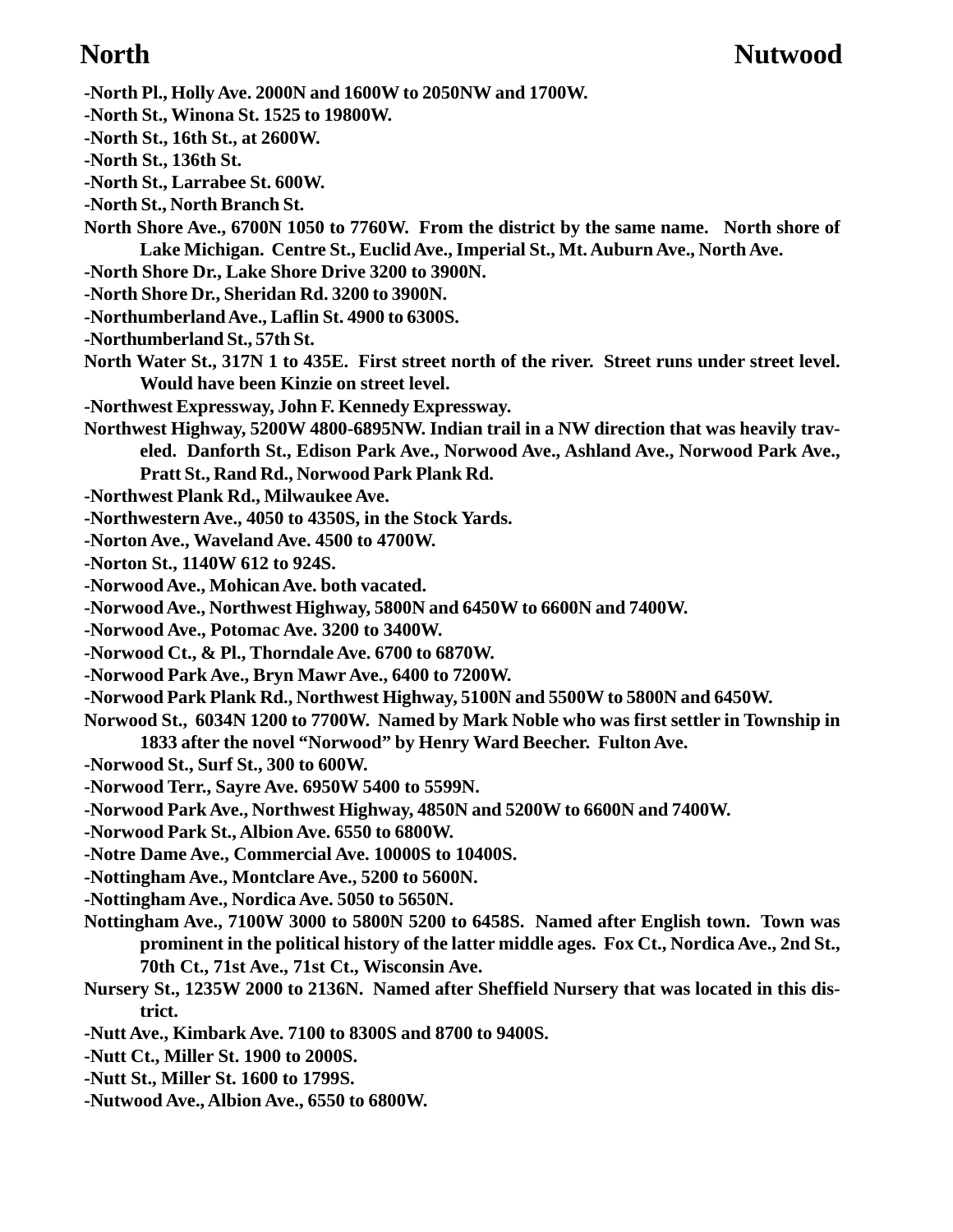### **O Oak**

# **O**

- **-O Ave., Avenue O. 11000 to 11800S and 11400 to 11600S.**
- **-Oak Ave., Beverly Ave. 9500 to 10299S.**
- **-Oak Ave., Claremont Ave. 7200 to 7350N.**
- **-Oak Ave., Ogallah Ave. 6570N and 7500W to 6700N and 7400W.**
- **-Oak Ave., Yates Ave. 11400 to 11799S.**
- **-Oak Ave., 36th St. 500 to 700E.**
- **-Oak Pl., Wilton Ave. 3200 to 3300.**
- **-Oak St., Argyle St. 3850 to 4399W.**
- **-Oak St., Bellevue Pl. 1 to 150E and 1 to 15W.**
- **-Oak St., Campbell Ave. 2500W.**
- **-Oak St., Church St. 11500 to 11800S.**
- **-Oak St., Cortez St. 4800 to 5000W.**
- **-Oak St., Lake Shore Drive, 150 to 350E.**
- **-Oak St., Mulligan Ave. 1800 to 2000N.**
- **-Oak St., on line with Nashville Ave 3200 to 4000N vacated.**
- **-Oak St., Newcastle Ave. 2200 to 2400N**
- **-Oak St., Winchester Ave. 9500 to 10100S.**
- **-Oak St., 52nd Pl. 300 to 399W.**
- **-Oak St., 53rd St., 900 to 1750E.**
- **-Oak St., 75th Pl. 3600 to 3999W.**
- **-Oak St., 75th St.**
- **-Oak St., 37th St.**
- **Oak St., 1000N 1 to 134E 1 to 646W. Named after oak tree. Hickory St., Short St., Ave.**
- **Oakdale Ave., 2934N 300 to 6950W. Named after Oakdale Railroad station in New York by Joseph Sheffield. Anchor St., & Ave.**
- **Oakenwald Ave., 1000E 4000 to 4599SE. Named after Stephen Douglas' home by himself. Michigan Terr., Wolcott Ave.**
- **-Oak Grove Ave., Patterson Ave. 3644N 1150 to 1199SW.**
- **-Oakland Ave., Maplewood Ave. 6700 to 6800N.**
- **-Oakland Ct., 41st St., 800 to 900E.**
- **Oakland Crescent, 1000E 4080 to 4100SE. Named after home of Thomas Cleaver subdivider. He built 1st home in this neighborhood near the foot of 38th street which was called Oakland House.**
- **-Oakland Pl., Mildred Ave., 2800 to 3000N.**
- **-Oakley Ave., Oakley Blvd.**
- **Oakley Avenue and Blvd., 2300W 1600 to 7600N 1200 to 11859S. Named after Charles Oakley who helped build west portion. He was commissioner of the Illinois and Michigan Canal. St., Boardman St., Ellwood St., Elm Ave., Grand ?., Holstein Ave., Iglehart St. Orchard Ave., Tosaola St., West Crescent Ave., Mountain Ave., Genevra Ave., University Ave.**
- **-Oakley St., Homan Ave. 1 to 2600S and 1 to 800N.**
- **-Oakley St., Oakley Ave.**
- **-Oakley St., Oakley Blvd.**
- **-Oak Park ?, Ozark Ave. 6800 to 7150N.**
- **-Oak Park Ave., Newcastle Ave. 5000 to 5400N.**

**Oak Park Ave., 6800W 1600 to 6500N 5200 to 6458S. Named after Oak Park Village by H. Austin.**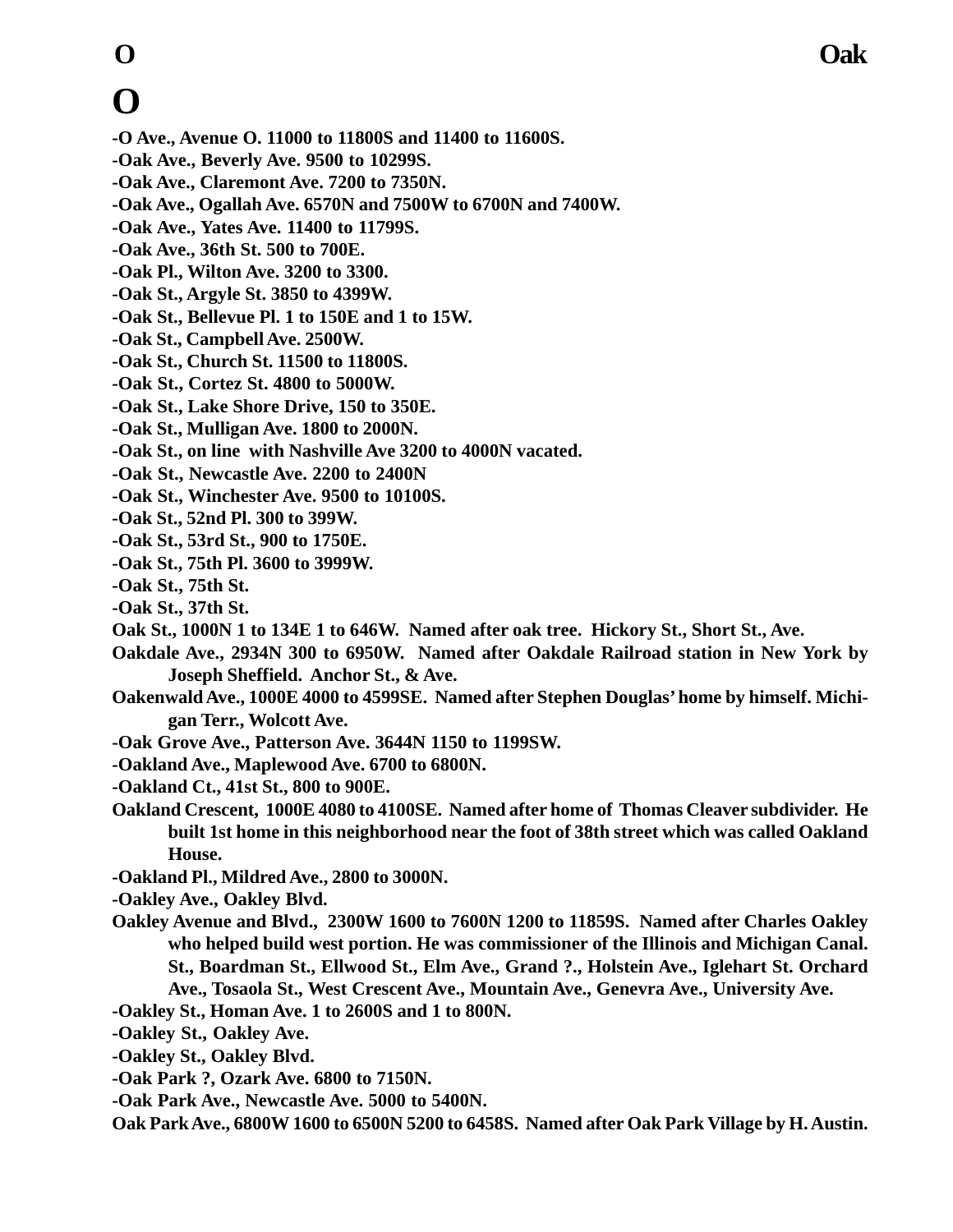### **Oakview Olcott**

- **Park Ave., Rutherford Ave., Sheridan Ave., 67th Ct., 68th Ave.**
- **-Oakview ?., 8634W 4500 to 4600N.**
- **Oakview Ave., 8700W 4500 to 5556N. Named for its view of oak trees.**
- **-Oakwood ave., Oakwood Blvd. 3940S 800 to 950E.**
- **-Oakwood Ave., 39th Pl. 2500 to 3000W.**
- **Oakwood Blvd., 3940S 400 to 924E. Named after Charles Cleavis a subdivider after his home Oakwood Hall.**
- **Oakwood Dr., 3946S in Burnham Park.**
- **-Oakwood St., Bellevue Pl. 1021N.**
- **-O'Brien Ave., Keating Ave. 1600 to 2400N.**
- **-O'Brien St., Washburne Ave. 1050 to 1100W.**
- **O'Brien St., 1236S 600 to 740W. Named after Alderman J. S. O'Brien coal commissioner and landowner alderman of the old 9th Ward.**
- **Oconto Ave., 7224W 3000 to 7558N. Named after a Menominee Indian means "Place of the Pickeral." Burhams Ave., Pacific Ave., St., 72nd Ct.**
- **Octavia Ave., 7300W 3000 to 7558N. Named after a village in Nebraska and daughter of Emperor Claudius wife of Nero. At the age of 16 she married Nero, when she was 20 she was put to death. 73rd Ave.**
- **-Odell Ave., Wilson Ave. 4600N.**
- **Odell Ave., 7325W 3000 to 7558N. Named after J. P. Odell member of the Board of directors of the World Fair of 1893. He was an investor in real estate. 73rd Ct., Wilson Ave.**
- **-O'Dell Pl., 98th Pl. 425 to 500W.**
- **Ogallah Ave., 7543W 3000 to 7558N. Named after the Sioux tribe word means "scattering". Oak Ave., Myrtle Ave., 74th Ct.**
- **-Ogden Ave., California Ave. 5100 to 8300S. and 9900 to 11500S.**
- **-Ogden Ave., 67th St.**
- **-Ogden Ave., Ogden Blvd.**
- **Ogden Ave., 1528W 1 to 2000NE 1S to 4562SW. Named after first Mayor Chicago Mayor William B. Ogden. Hinsche St., Union Ave., Western Ave., Eich St.**
- **Ogden Ave. West, South Wester Plank Rd., Ogden Blvd.**
- **-Ogden Blvd., Ogden Ave., 1200S 2300 to 3100SW.**
- **-Ogden Front, Lincoln Ave. 1825 to 1850N.**
- **-Ogden Pl., Arcade Pl. 1600 to 1800W.**
- **-Ogden Pl., 33rd St. 3700 to 3800W.**
- **Oglesby Ave., 2332 E 6700 to 13800S. Named after Richard J. Oglesby a governor of Illinois.**
- **-Oglesby Ave., Kenwood Ave. 6100 to 6699S.**
- **-Oglesby Ave., Kimbark Ave., 6900 to 7099S.**
- **-Oglesby Ave., Carpenter St., 9600 to 9900S.**
- **-Oglesby St., Drake Ave., 1600 to 2000N.**
- **-Oglesby St., Francisco Ave. 1 to 400N.**
- **-Ohio Blvd., North LAke Shore Drive, 550N and 550E to 1000N and 100E.**
- **-Ohio St., Race Ave. 4600 to 6000W.**
- **Ohio St., 600N 1 to 458E 1 to 5968W. Named from Iroquois Indian word meaning "beautiful river." Named after the State. Elm St., 4th St., Ontario St., Bickerdike Sq.**
- **Oketo Ave., 7400W 3000 to 7558N. Named after the Indian chief of the Iroquois and word means "sure." Atlantic Ave., 74th Ave., Forest Ave.,**
- **Olcott Ave., 7500W 3000 to 7558N. Named after George C. Olcott a real estate appraiser and**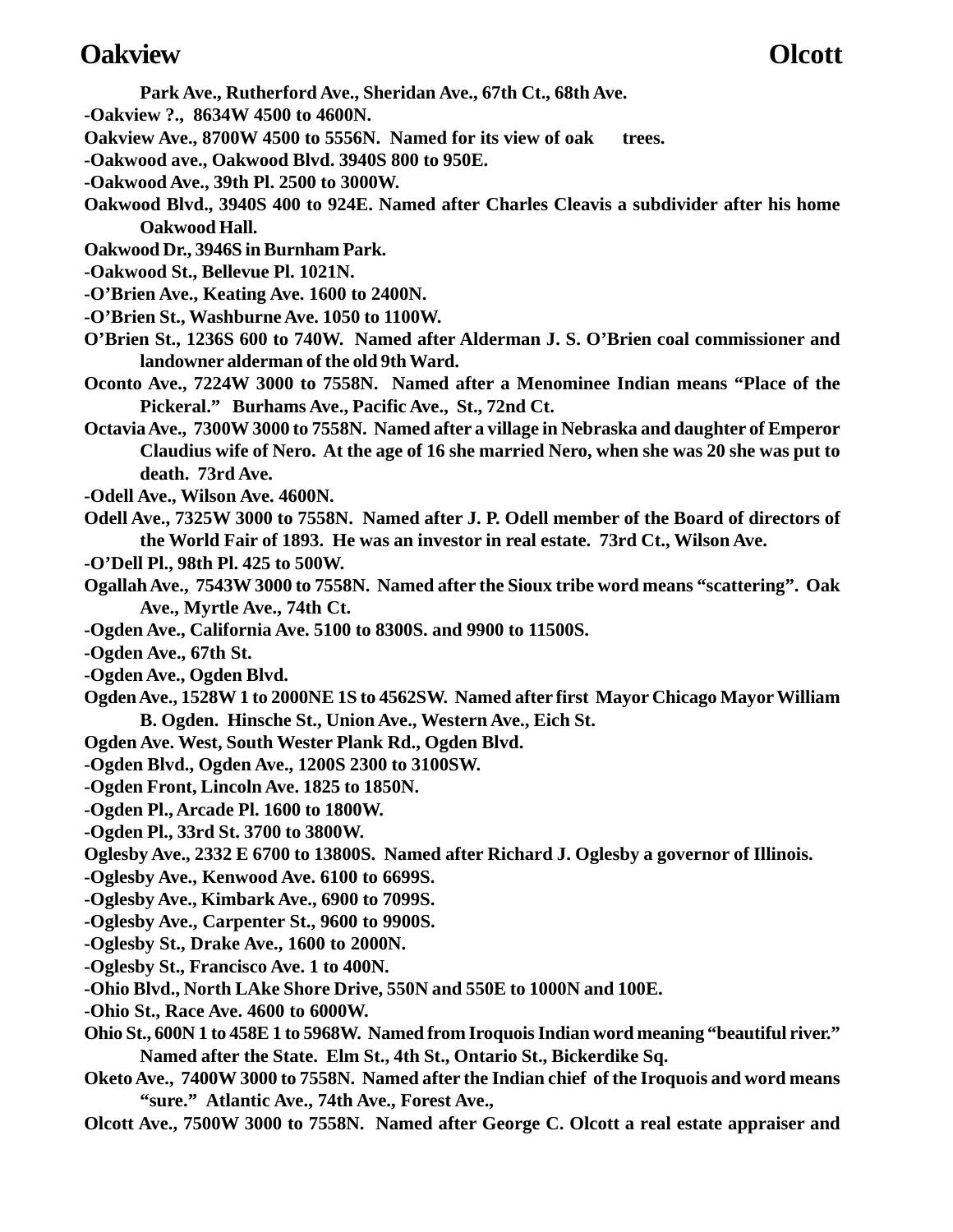**publisher of the Blue Book of real estate in 1900. He was born in Chicago on 29 Jan 1858. Chestnut St., Edison Blvd., St., Fisk Ave., 75th Ave.,**

- **-Old St., 18th St.**
- **Oleander Ave., 7535W 3000 to 7558N. Named after the shrub. Pkwy., Finch Ave., Onondage Ave., Prairie Ave., 75th Ct.**
- **-Oleander Pkwy., Oleander Ave. 6800 to 7200N.**
- **-Olga St., Clifton Ave. 3700 to 3800N.**
- **Oliphant Ave., 7800W 6425 to 6763NE. Named after E. P. Oliphant soldier in the Blackhawk War. Calumet Ave., Ridgelawn Ave.**
- **-Olive Ave., or Ct., Janssen Ave. 4900 to 4950N.**
- **-Olive Ave., Hollywood Ave., James St., Olive St.**
- **-Olive St., Hollywood Ave., 1325 to 1400W.**
- **-Olive St., Olive Ave., 1400 to 1800W.**
- **-Olive St., Hamilton Ave. 1000 to 1199S.**
- **Olive St., 5635N 1400 to 7900W. Named after the tree. Hollywood Ave.**
- **-Olive St., Oriole Ave. 6800 to 7050N.**
- **-Oliver Pl., 17th Pl. 1310 to 1350W.**
- **Olmsted Ave., 7400W 6521 to 6863N. Named after Frederick Olmsted. Drexel Blvd.**
- **-Olympia Ave., Overhill Ave. 6150 to 6400N.**
- **Olympia Ave., 7700W 6400 to 6800NE. Named after the state capital of Washington. Maple Ave., Eastman Ave.**
- **-Omar Ave., Avers Ave. 4400 to 4500N.**
- **Onarga Ave., 7200W 6500 to 6758NW. Named after Indian tribe of the Iroquois meaning "Place of the Rocky Hills." Linden Ave., Ashland Ave.**
- **100th Pl., Hough St., Park Pl.**
- **100th St., Myrtle Ct., Scudder St.**
- **101st Pl., Hazel St., Laurel St., Rowley St., Schultz St., Raymond St.**
- **101st St., Hickory Ave., Rogers St.**
- **102nd Pl., Schuler St., Montgomery Pl., Locust St.**
- **102nd St., Kimball St., Walnut St.**
- **103rd Pl., Junction Ave., Cornelius St.**
- **103rd St., Tracy Ave., Shields Ave.**
- **-103rd St., 106th St.**
- **104th Pl., Florence Ave.**
- **104th St., Grove St., Minon Ave., Kuyper St., Foreman's Row.**
- **-104th St., 107th St.**
- **-105th Ct., 105th Pl.**
- **105th Pl., Ct., High St., Layton ?., Marvin Ave.**
- **105th St., Elm St., Columbia Ave.**
- **-105th ?., 108th St.**
- **-106th Ct., 106th Pl.**
- **106th Pl., Ct., Hayes Ave., Heffron Ave., Nelson St.**
- **106th St., 103rd ?., Hazel St., Ridge St., Andrews St., Watson St.**
- **-106th ?., 109th St.**
- **-107th Ct., 107th Pl.**
- **107th Pl., Ct., Clyde Ave., Remington Ave., Willard St.**
- **107th St., 104th ?., Avonshire Ave., South St., South Park Ave.**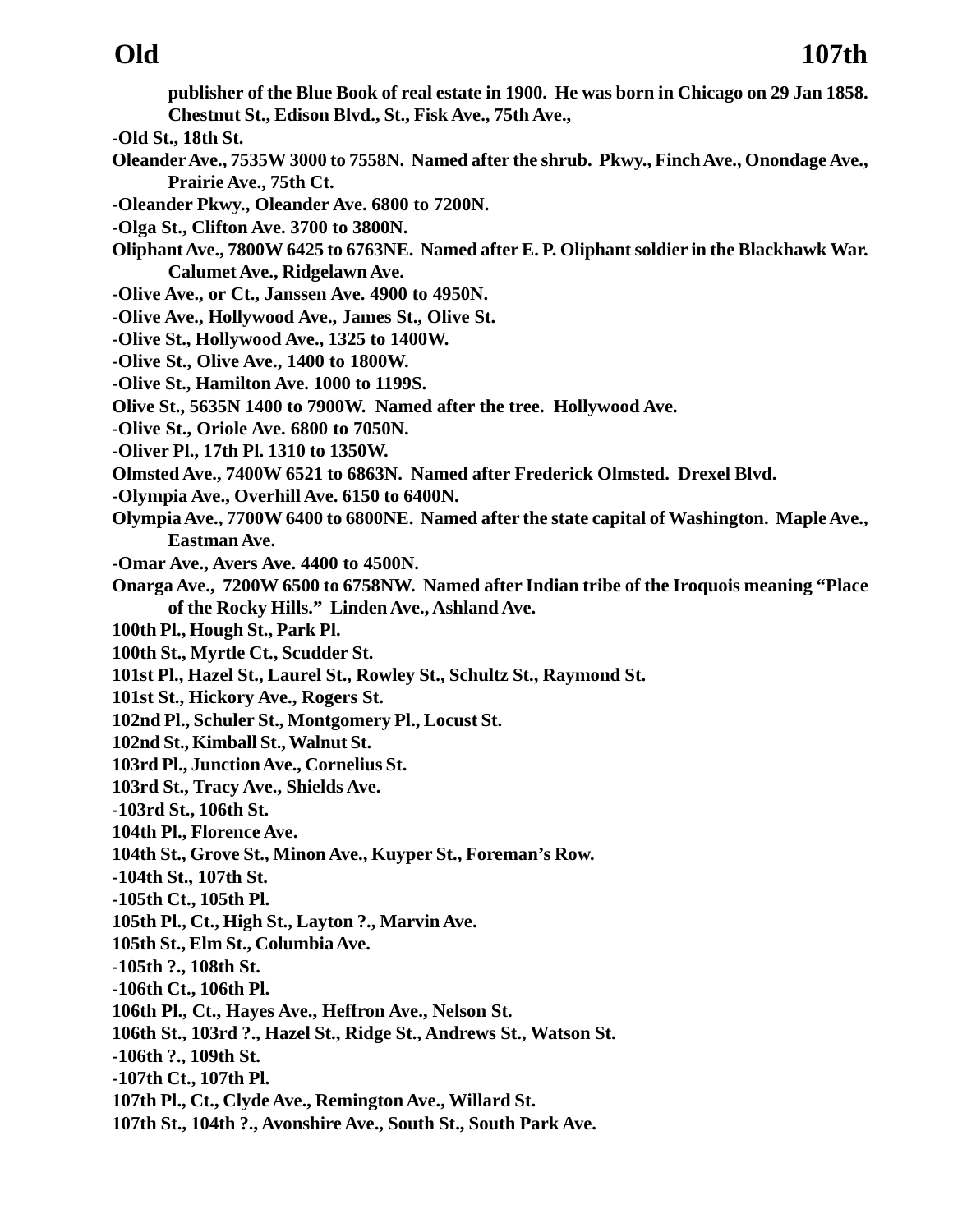### **107th 121st**

**-107th ?., 110th St. -108th Ct., 108th Pl. 108th Pl., Ct., Court St., Ebuda Ave., ., Hale St., Monticello Ave., Slater Ave., Tasso Pl. 108th St., 105th ?., Emerald Ave., Maple ?., Prairie St. -108th ?., 111th St. -109th Ct., 109th Pl. 109th Pl., Ct., Cedar ?., Maxon St., Stone St., Stoner St. 109th St., 106th ?., Ebuda Ave., Prospect St., Vale St., Yale St., Centre St. -109th ?., 112th St. 110th Pl., Arlington Ave., Patrick Ct., Sanborn St., Stephen St., Union St., Spencer Pl. -110th St., 113th St. 110th St., 107th ?., Ash ?., Borso Pl., Chestnut St., Fairfax Ave., Randall St., Spencer St. 111th Pl., Berkley Ave., Stanley St. 111th St., 108th ?., Florence Blvd., Morgan Ave., Morgan Park Ave. -111th ?., 114th St. -112th Pl., 112th St. 112th Pl., Josephine Ave., Morgan Ave. 112th St., Pl., 109th ?., Centre St., Park St., Rinalds Ave., Arcade Row, Kenosha Ave. 113th Pl., Marguerite Ave., Meadow St., Sada Ave., -113th Pl., Wood St 2900 to 2950E both vacated. 113th St., 110th St., Isabella Ave. -113th ?., 114th St. 114th Pl., Stanwood Ave., Weston St., Raymond St. -114th Pl., 115th St. -114th St., Edmaire St., 2000 to 2023W. 114th St., 111th ?., 113th ?., Allan ?., Maryben Ave. -115th Pl., Kensington Ave. -115th Pl., Wood St., 3000 to 3050E both vacated. 115th Pl. 115th St., 114th Pl., Bassett ?., Elizabeth Ave., Hinman St., Medora Ave., Raymond St. -115th ?., 116th St. 116th Pl., Diana Ave., Churchill Ave., Joan Pl., Pine St., Joan Ave. 116th St., 115th ?., Duane St., Locust ?., Ridge Ave., Brickyard Cottages. -116th ?., 117th St.117th Pl., Keen Pl., Sawyer Ave., Tell St., Willow St. 117th St., 116th ?., Cedar ?., Winfield Ave., Medora Ave. -117th ?., 118th St. 118th Pl., Iron St., Cherry St. 118th St., 117th ?., Pedro Ave., Pl., Pine ?., Unaldilla St., Clare Ave. -118th ?., 119th St. 119th Pl., Young St. 119th St., 118th ?., Lyon Ave., Section Ave. -119th ?., 120th St. 120th Pl. 120th St., 119th ?., -120th ?., 121st Pl. 121st Pl., 120th ?.,**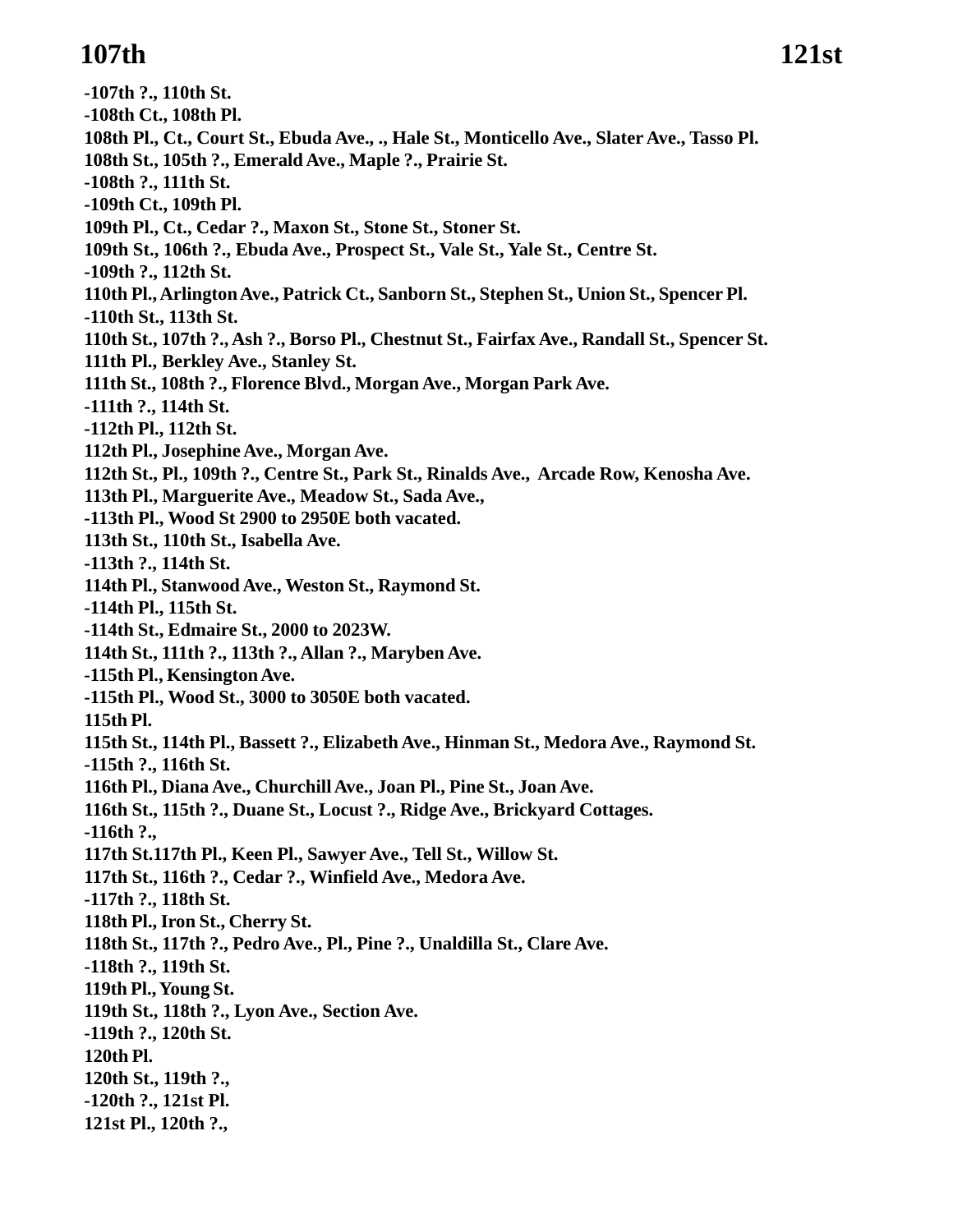**121st St.**

**121st O'Neil**

**-121st ?., 122nd St. 122nd Pl., Carlson St., Clarkson St. -122nd St., 123rd St. 122nd St., 121st St. 123rd St., 122nd St. -123rd ?., 124th St. 124th Pl. 124th St., 123rd ?., -124th ?., 125th St. 125th Pl. 125th St., 124th ?., Andrews Ave. -125th ?., 126th St. 126th Pl. 126th St., 125th ?., Upland ?., 127th Pl. 127th St., Blue Island Rd. 128th Pl. 128th St. 129th Pl., Lincoln Ct. 129th St. -129th ?., 130th St. 130th St., 129th ?., -130th ?., 131st St. 131st St., 130th ?., -131st ?., 132nd St. 132nd St., 131st ?., -132nd ?., 133rd St 133rd St., 132nd ?., -133rd ?., 134th St. 134th Pl., Market St., River St., 135th St. 134th St., 133rd ?., -134th ?., 135th St. 135th Pl. 135th St., 134th ?., -135th St., 134th Pl. 300 to 555E. -135th ?.,136th St. 136th Pl., 136th ?., Thompson St., Centre St., Cutler St. 136th St., 135th ?., North St. -136th ?., 136th Pl. 137th St. -137th ?., 138th St. 138th St., 137th ?., Oneida Ave., 7700W 6414 to 6476NW. Named after Indian tribe of Iroquois Confederacy meaning "People of Stone." Superior Ave., St. -Oneida St., 33rd Pl. -O'Neil St., 23rd St., 800 to 899W**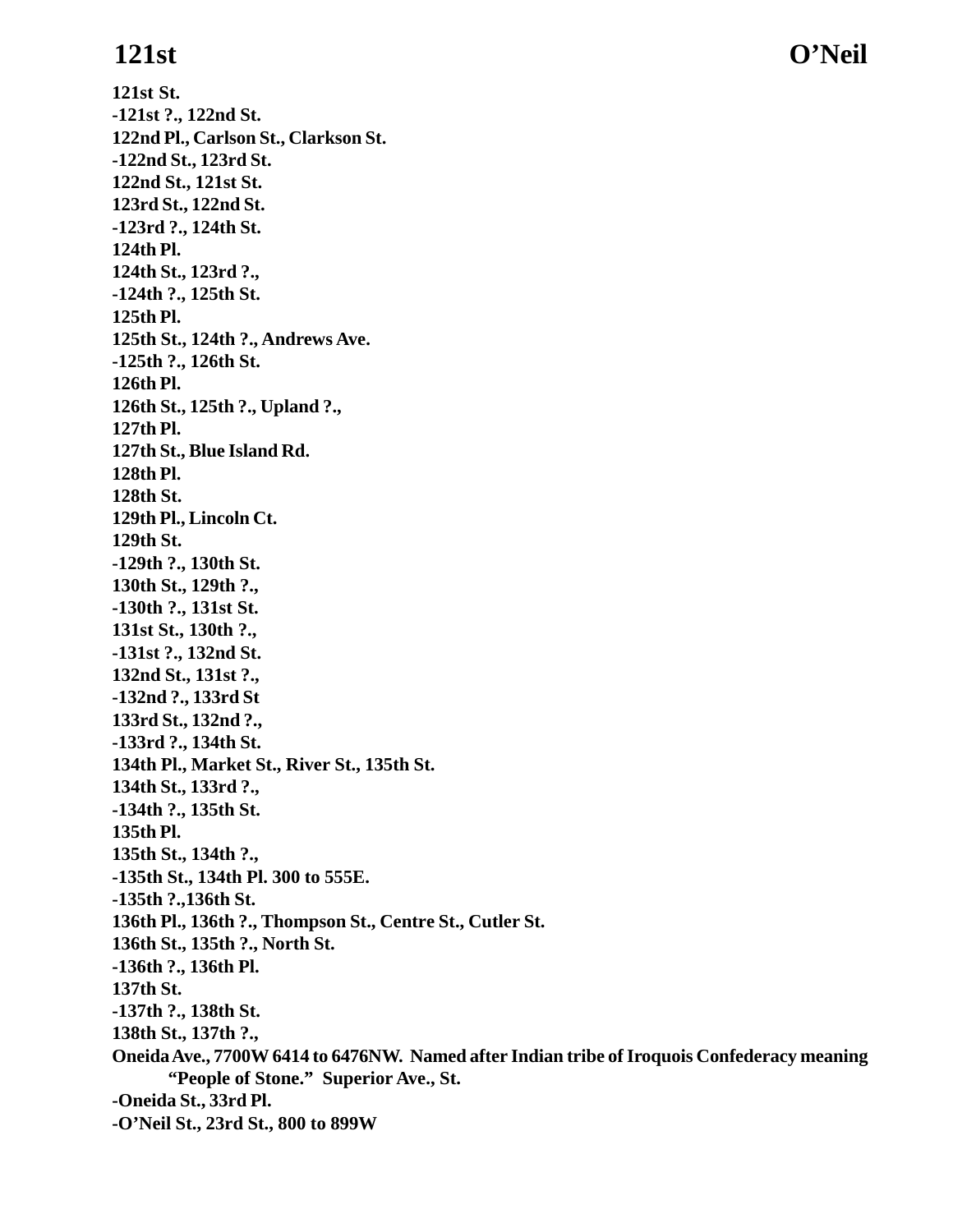### **Onondaga Otto**

- **-Onondaga Ave., Oleander Ave. 6800 to 7200N.**
- **-Onondaga St., 34th St.**
- **-Onondaga ?., 33rd Pl.**
- **-Ontario Ave., Brandon Ave. 3200E.**
- **-Ontario St., Christiana Ave. 3800 to 4000N.**
- **-Ontario St., W. Ohio St. 4600 to 6000W.**
- **Ontario St., 620N 1 to 468E 1 to 4000W. Named after the Lake. Indians of the Wisconsin nation word means "beautiful." Centennial Pl., W. Cork St., Metropolitan Pl.**
- **Opal Ave., 7825W 3200 to 3600N. Name of precious stone. 76th Ct.**
- **Orange Ave., 7900W 3200 to 3600N. Named after the fruit. 79th Ave.**
- **-Orchard Ave., Lunt Ave. 7400 to 7800W.**
- **-Orchard Ave., Oakley Ave. 9500 to 9699S.**
- **-Orchard Ave., Orchard St.**
- **-Orchard St., Elaine Pl. 700W.**
- **-Orchard St., Melvina Ave. 1600 to 2000N.**
- **-Orchard St., 44th Pl. 1200 to 1250E.**
- **Orchard St., 705W 1200 to 3200N. Street laid through an orchard. John Wright was subdivider. Ave., Abbott Ct., Penn St., State Ct., St., Stanton Ct.**
- **-Oregon Ave., Flournoy St. 1200 to 1399W.**
- **-O'Reilly Ave., Lawndale Ave. 3100 to 3500S.**
- **-Oriental Ave., Millard Ave.**
- **Oriole Ave., 7600W 3000 to 7558N. Named after the bird. Latin word Orrolus which means golden. Beach Ave., Olive St., 76th Ave., Winter St.**
- **Orleans St., 326W 300 to 2058N. Named after city in southern France. In 1426 the city sustained a seize by the English and was relieved by Joan of Arc. Lane Pl., Market St., Shaughnessy St., Hammond St., Lane Ct., Lonergan St.**
- **-Ormonde Ave., Larcom Ave. both changed.**
- **-Osage Ave., Oxford Ave. 7735W.**
- **Osage Ave., 7925W 3200 to 3500N. Named after tribe of Oklahoma Indians of Sioux nation. Name comes from thorney hedge tree first found in Arkansas in the county of the Osage Indians. 79th Ct.**
- **-Osborn St., Hermitage Ave. 1722W 500 to 599N.**
- **Osceola Ave., 7435W 3000 to 7558N. Named after Seminole Indian chief "Blackdrink." His father was Willis Powell an English trader meaning "rising sun." Indiana Ave., 74th Ct.**
- **-Osgood St., Kenmore Ave. 1050W. 1900 to 3900N.**
- **Oshkosh Ave., 7759W 6501 to 6763NE. Named after Menominee Indian chief meaning "Nail Claw." He fought with the British in the 1812 War. Grand Ave.**
- **Oswego St., 1643W 400 to 422N. Indian word from the Ontiahan tribe means "where the valley widens." Named after city in N.Y.**
- **-Oswell St., LaSalle St. 5100 to 5300S.**
- **-Otis St., Howe St. 628W 1200 to 1250N.**
- **Otsego Ave., 7600W 6501 to 6637NW. Indian word means "welcome waters." Named after city in New York. Prospect Ave.**
- **Ottawa Ave., 7635W 3200 to 7558N. Named after Indian tribe. Prominent in Illinois andadjoining regions. The great chief was Pontiac. LaSalle Ave., 76th Ct.**
- **-Otto St., Buckingham Pl. 600 to 950W.**
- **-Otto St., Henderson St. 1210 to 2950W.**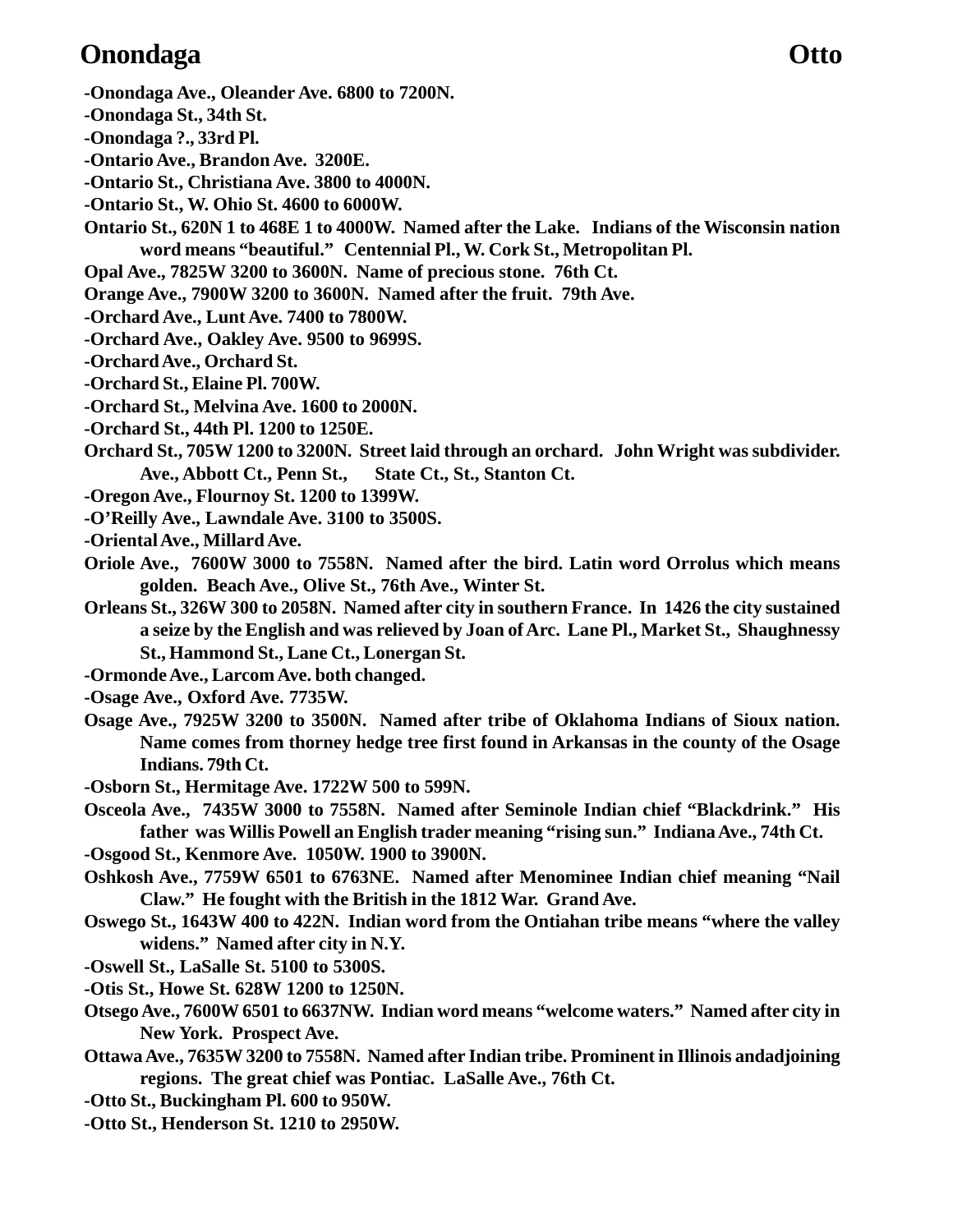**-Otto St., School St. 3300N.**

**Otto 9620W 5200N.**

**-Our St., Lipps Ave. 5234W.**

**-Ovitt Pl., McLean Ave., 3200 to 3275W.**

**Overhill Ave., 7700W 3200 to 7559N. Named after post hamlet in Upshur County West Virginia. -Owasco St., Gladys Ave. 2400 to 5600W.**

**Owen Ave., 7700W 6900 to 6987N. Named after Thomas Owen Indian agent of Chicago and member of Board of Town trustees. Government commissioner of Treaties with the Pottawattomies at Chicago in 1833. He died in Chicago in 1835. Vernon Ave.**

**-Owen St., 24th St. at 1600W vacated**

**-Owen St., Grand Ave. 600 to 7399W.**

**Oxford Ave., 7735W 6400 to 6793NE. Named after education center. Osage Ave., Pennsylvania Ave., Fairmont Ave.**

**-Oxford Ct., 38th Pl. 425 to 500E.**

- **Ozanam Ave., 7800W 3200 to 7600N. Named after Frederick Ozanam founder of the society of St. Vincent de Paul. He was born in France in 1813. 78th Ave., Highland Ave.**
- **Ozark Ave., 7735W 3200 to 7600N. Named after the Ozark Mountains. A group of hills in Arkansas and Mississippi. The word is derived from the French "aux Arcs" meaning "with bows". French called the Quapaw Indians of this region by that name. Michigan Ave., 77th Ct., Oak Park ?.**

# **P**

- **-Pacific Ave., LaSalle St. 300 to 999S. Called Biler St. in Lords of the Levee and Gem of the Prairie.**
- **-Pacific Ave., Oconto Ave. 5800 to 6100N.**

**-Pacific Ave., 64th Pl.**

- **Pacific Ave., 8000W 3200 to 5320N. Named after the Ocean. Irvingwood Ave., 80th Ave.**
- **-Pacific St., Oconto Ave. 5800 to 6100N.**
- **-Pacific St., 50th St. 200 to 399W.**
- **Packers Ave., 1300W 4000 to 4600S. Named for location in the stockyard district and was named by the meatpackers who had their main offices in the region.**
- **Page Ave., 8025W 3200 to 4000N. Named after Peter Page official of the library association under President W. L. Newberry. Fenerborn Ave., 80th Ct.**
- **-Page St., Hermitage Ave. 1 to 199N, 400 to 475N and 300 to 8999S.**
- **-Page St., Paulina St. 1700W.**
- **Palatine Ave., 6300N 6450 to 7800W. Named after Illinois Village of Cook County. Claremont Ave., Blvd., Prairie Ave.**
- **-Palatine St., 13th Pl. 3400 to 3600W.**
- **-Palifax Ct., Bell Ave. 5300 to 5399N.**
- **-Palisade Ave., 61st Pl.**
- **-Palm Ave., 66th Pl.**
- **-Palmer Ave., Crandon Ave. 6700 to 13800S.**
- **-Palmer Ave., Palmer St. 2800 to 3000W.**
- **-Palmer Pl., Palmer Sq. 2200N.**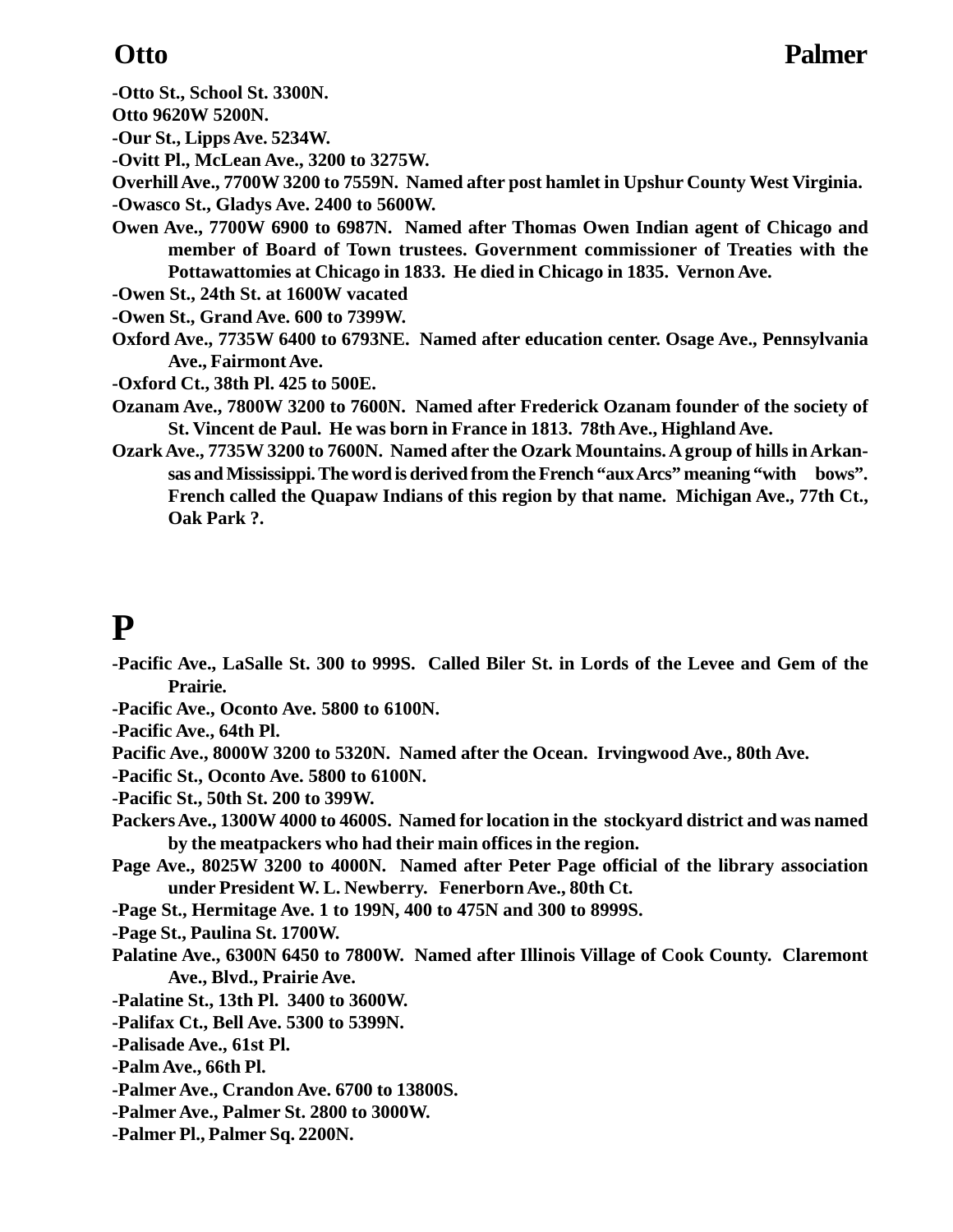### **Palmer Park**

- **Palmer Sq. and Blvd. 2200N 2200 to 7190W. Named after Potter Palmer.**
- **-Palmer St., Winchester Ave.**
- **Palmer St., 2200N Colvin St., Edbrook Pl., Ems St., Humboldt Ave., North Park St., Prospect Ave., Jackson Ave.**
- **-Palmerston Pl., 34th St. 3700 to 3800W.**
- **-Palo Alto Pl., 23rd St.**
- **Panama Ave., 8100W 3200 to 4000N. Named after the Pan American Isthmus and the canal. Coolidge Ave., 81st Ave.**
- **-Panama St., Niagara Ave. 6100N and 7000W to 6150N and 6950W.**
- **-Panorama Pl., Balbo Ave. 700S 1 to 99E.**
- **-Parent Ave., 80th St. 1800 to 2399W.**
- **Paris Ave., 8125W 3200 to 4000N. Named after the city in France. 81st Ct., Klode Ave.**
- **-Park Ave., 2200E 6300 to 6700S vacated.**
- **-Park Ave., Artsian Ave. 6700 to 6800N.**
- **-Park Ave., California Ave. 2800W.**
- **-Park Ave., Central Park Ave. 3600W.**
- **-Park Ave., Christiana Ave. 2800 to 3200N.**
- **-Park Ave., Eggleston Ave. 9500 to 10400S.**
- **-Park Ave., 59th St. 6400 to 6700W.**
- **-Park Ave., Hyde Park Blvd. 5100 to 5600S.**
- **-Park Ave., Kildare Ave. 3700 to 4620N.**
- **-Park Ave., Kolin Ave. 5100 to 5900S.**
- **-Park Ave., Maypole Ave. 126N.**
- **-Park Ave., Oak Park Ave. 2200 to 2400N.**
- **-Park Ave., N. Parkside Ave. 800S to 1500N.**
- **-Park Ave., Pine Grove Ave. 2800 to 2900N.**
- **-Park Ave., Waller Ave., 400 to 800N.**
- **-Park Ave., West End Ave., 5350 to 6000W.**
- **-Park Ave., Winchester Ave. 7300 to 7600N.**
- **-Park Ave., 60th Pl. 3300 to 4000W.**
- **-Park Blvd., Michigan Ave. 600 to 1000N.**
- **-Park Cresent, Homewood Ave., 10920 to 11050S SW 1820 to 1850W.**
- **-Park Ct., & Pl., Blackstone Ave. 6000 to 6150S.**
- **-Park Ct., Honore St. 1827W.**
- **-Park Ct., Maplewood Ave. 3800 to 3850SW**
- **-Park Ct., Niagara Ave. 6100N and 7000W to 6150N and 6950W.**
- **-Park Ct., 47th Pl. 1350 to 1400E.**
- **-Park ?., Douglas Blvd.**
- **-Park Front, Lincoln Ave. 1825 to 1850N 175 to 200W.**
- **-Park Pl., Lee Pl. 738N**
- **-Park Pl., 100th Pl. 1200 to 1800W.**
- **-Park Pl., 11th Pl. 100 to 200E.**
- **Park Place 5521S 1344 1508E pvt.**
- **-Park Row, 11th Pl. at 100 to 150E 1150S.**
- **-Park St., Pryor Ave. 11200S.**
- **-Park St., Randolph St. 3100 to 3150W.**
- **-Park St., Wicker Park Ave. 1400N and 1900W to 1550N and 2000W.**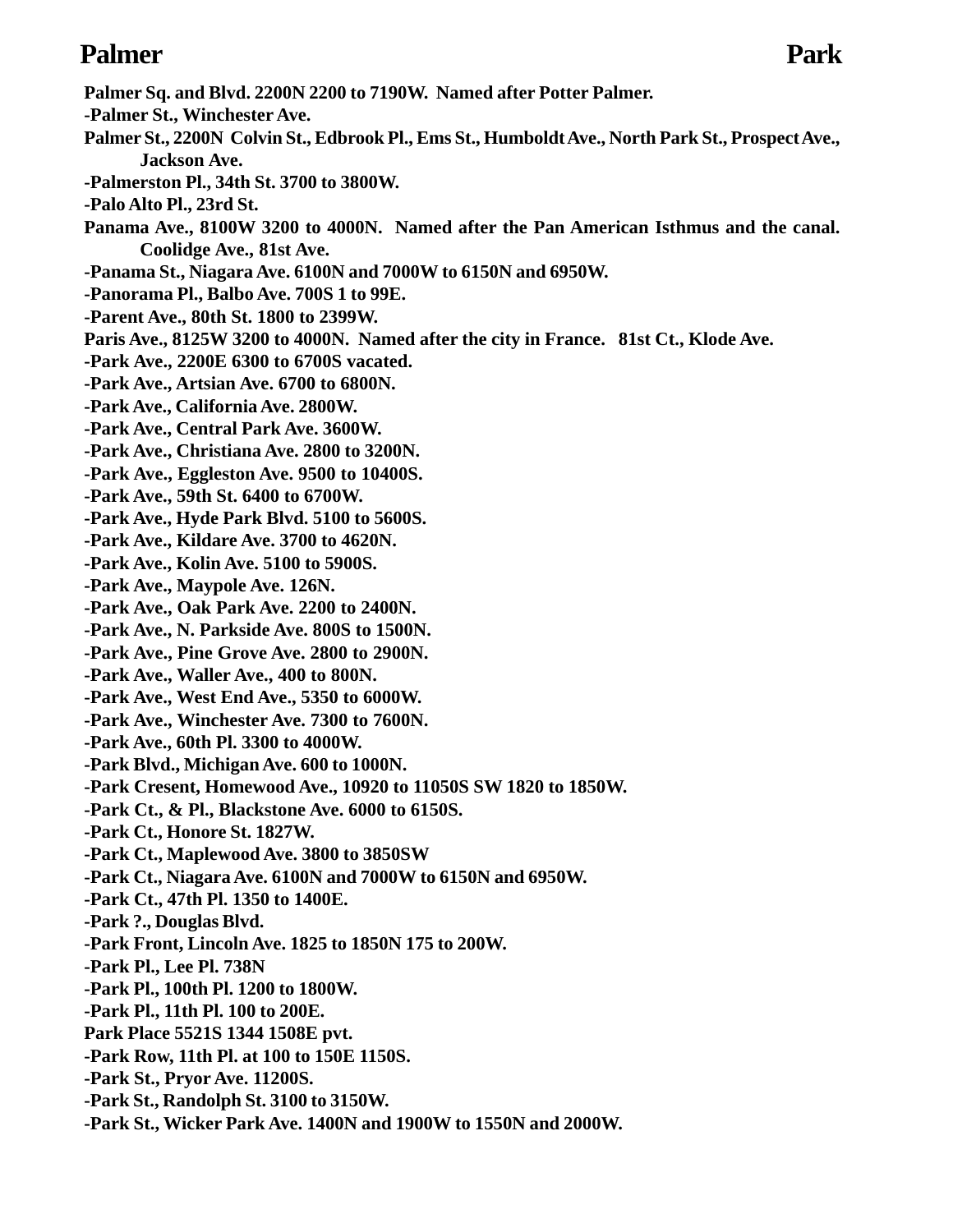- **-Park St., 112th St. 1000 to 1600W.**
- **Park Shore East Court 1536E from 6200 to 6274S. Street runs close by Jackson Park and Lake Michigan shoreline.**
- **Park Terrace, 60W 800 to 1200S. Street is in the middle of the Dearborn Park redevelopment.**
- **-Parkway, Drexel Blvd. 900E.**
- **-Parkway, Eggleston Ave. 9500 to 10300S.**
- **-Park End Ave., Langley Ave. 6000 to 6100S.**
- **Parker Ave., 2725N 3400 to 5558W. Named after John D. Parker subdivider and landowner. He was builder of the Parker subdivision. Griffin St., Groveland Ave., 34th Pl.**
- **-Parker Pl., St. Louis Ave. 200 to 400N.**
- **-Parker Ave., Lowell Ave. 4900 to 5000N.**
- **-Parkhurst Ave., Winchester Ave. 1940W 7300 to 7599N.**
- **-Park Ridge Blvd., Touhy Ave. 7200 to 7800W.**
- **-Park Ridge Rd., Touhy Ave. 7400 to 7799W. 2400 to 3200W.**
- **Parkside Ave., 5634W 1 to 5800N 1 to 6258S. Short section of parkway divides the street. It was named by Henry Austin. Street was laid out in 1872 and runs alongside the Austin Town Hall and park. 56th Ct., Layden Ave., Morton St., North Park, Park Ave., Monroe St., Railroad Ave.**
- **-Park Tucker St., Lituanica Ave. 3500 to 3850S.**
- **Parkview Terr., 3632W 3601 to 3861NW. Named after the Parkview mountains in Colo. A peak of the Rocky Mountains at Lat 40' and 19' Long 106'. It is on the North Border of the middle peak and has an altitude of 12,433 feet. Avondale Ave.**
- **-Parkway St., Haddon Ave. 1134N.**
- **-Parmlee St., 23rd Pl. 2100 to 2900W.**
- **-Parnell Ave., Houston Ave. 13000 to 13450S.**
- **Parnell Ave., 525W 2900 to 13000S. Named after Thomas Parnell Irish Statesman. He was a poet in Dublin. In 1706 he was appointed archdeacon of Clogher and 1813 prebendary at St. Patrick Cathedral. Subdividers were Irish and they used many Irish names. Bates Ave., Butler St., Clinton St., Heald St., Honore St., Hubbs St., Klare Ave., Lyon St., Wallace Ave., William St., Lowe Ave.**
- **-Patrick Ct., 110th Pl. 3000 to 3050W.**
- **Patterson Ave., 3632N 600 to 7800W. Named after Thomas W. Patterson subdivider and an**
- **active member of the Patterson and Payson Real estate firm in 1883. Delman St., Gary Pl., Milton Pl., Oak Grove Ave.**
- **Patterson Dr., 1624 E in Jackson Park. L. B. Patterson was a commissioner of the South Park District from 1916 to 1924.**
- **Patton Ave., 8414W 4536 to 4624N. Named after Army Gen. George S. Patton Jr.**
- **-Patzack Pl., 76th Pl. 1100 to 1150E.**
- **-Paulina Ave., Paulina St., 7600 to 7800.**
- **-Paulina Pl., Hobson Ave. 1700W.**
- **-Paulina Pl., Deming Pl. 2325 to 2400W.**
- **-Paulina St., Marshfield Ave. 2410 to 2600.**
- **Paulina St., 1700W 1 to 7759N 1 to 9200S. Named after Paulina Taylor the wife of the subdivider Ruben Taylor. Ashland Ave., Commercial St., Forest Ave., Houston St., Jones St., Page St., Ridgeville Rd., 2nd St., Stinson St., Van Buren St., Wright St., Eulette Ave., Schiller Ave.**
- **-Paus St., Mildred Ave. 2600 to 3000N.**
- **-Pavillion Blvd., Garfield Blvd. 1 to 400E 1 to 2400W.**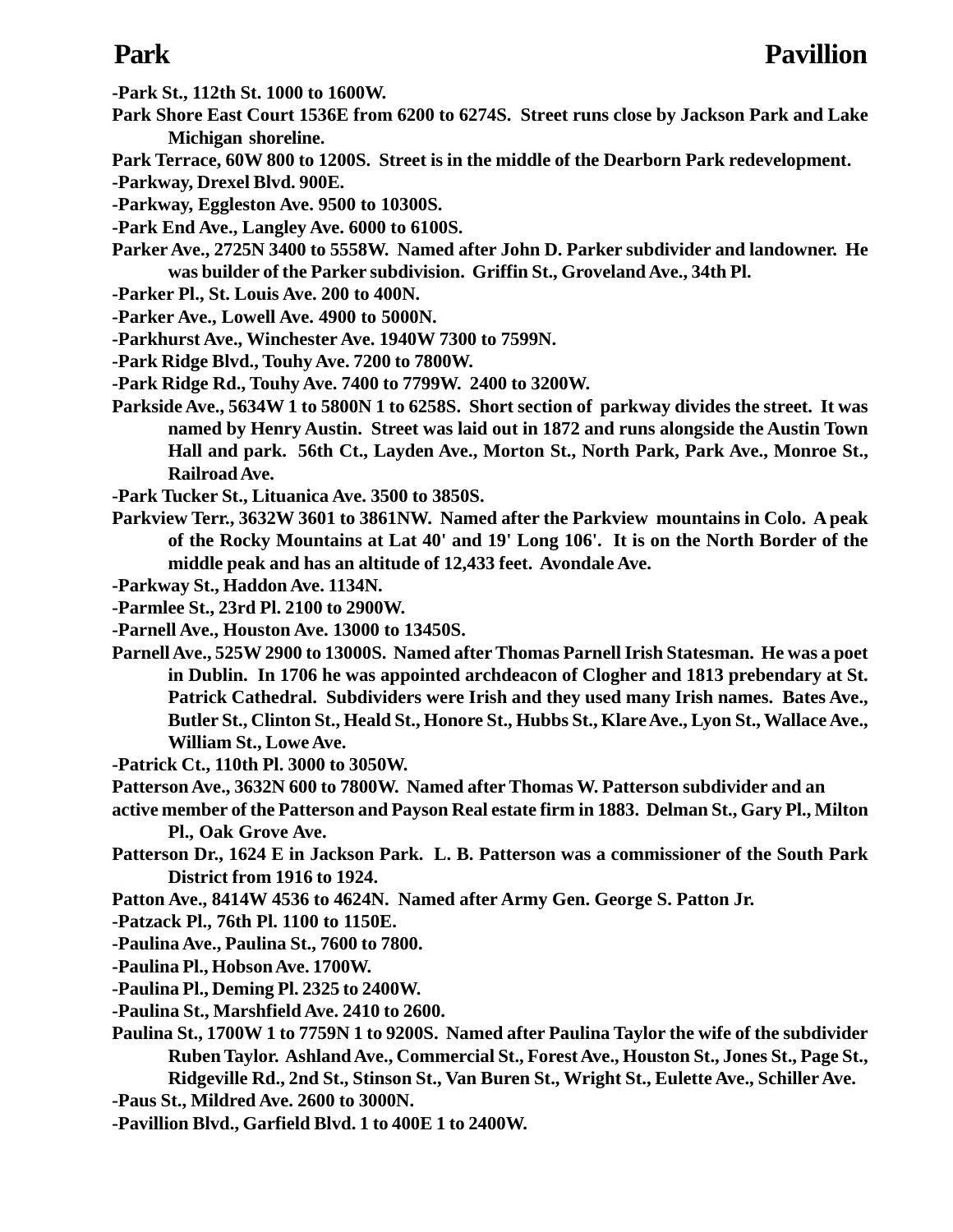- **-Paxton Ave., Torrence Ave. 2628E.**
- **-Paxton Ave., Yates Ave. 2400E.**
- **Paxton Ave., 2200E 6700 to 13800S. Named after Andrew Paxton member of the National Law and Order League in 1885. Beveridge Ave., Carse Ave., Cross Ave., or Gross Ave., Eldred Ave., Howard Ave., Willett Ave.**
- **-Paxton Ave., Mason Ave. 5425 to 5725N.**
- **-Paxton Ave., 96th Pl. 425 to 500W.**
- **-Pay St., Escanaba Ave. 2900E.**
- **Payne Drive, 800E in Washington Park, John Payne was president of the South Park District in 1922.**
- **-Pear St., Talman Ave. 1200 to 1500S**
- **-Pear St., 1600 2200W Pearsons St., 25th Pl.**
- **-Pearce St., Liberty St. 1050 to 1150W.**
- **-Pearce St., Tilden St. 650 to 799W.**
- **-Pearl Ave., Mozart St. 4150 to 4350S.**
- **Pearl Court, 712W 2100 to 2158N. Named after C.J. Williams' wife he was the subdivider and landowner of the property. Pearl St.**
- **-Pearl St., Pearl Ct., 712W**
- **-Pearl St., Medill Ave. 6800 to 7200W.**
- **-Pearl St., Talman Ave. 1200 to 1500S.**
- **-Pearl St., Ridgeway Ave. 7500 to 7900S.**
- **-Pearl St., 25th Pl. 4000 to 4399W.**
- **-Pearl St., 97th St. 1200 to 1799W.**
- **-Pearl St., Janssen Ave. 5600 to 5650N.**
- **-Pearl St., Peoria St. 665N to 700N.**
- **-Pearson St., Institute Pl. 1 to 399W.**
- **Pearson St., 813N 1 to 400E 1 to 1800W. Named after Herman Pearson landowner and subdivider. Named after Judge John Pearson. Named after first milkman in Chicago, Benjamin Pearson. Clarinda St., Portland Pl.**
- **-Pearson's St., Quincy St. 1 to 800W.**
- **-Pearsons St., vacated was Pear St., 25th Pl.**
- **-Pease Ave., Newcastle Ave. 2400 to 3200N.**
- **-Peason St.**
- **-Peck Ave., Langley Ave. 4200 to 4400S.**
- **-Peck Ct., 8th St., 1 to 99E**
- **-Peck Ct., Thorndale Ave. 7150 to 7199W.**
- **-Peck Pl., 8th St., 1 to 99E.**
- **-Peck St., Laflin St. 200 to 375N.**
- **-Pedro Ave., 118th St. 2030 to 2400W.**
- **-Pedro Ave., Bell Ave. 11800 to 11900S.**
- **-Pedro Pl., 118th St. 2195 to 2250W.**
- **-Peek St., Laflin St. 1500W.**
- **-Peirce St., 81st Pl. 2200 to 2399W.**
- **-Pemberton Ave., or St., Racine Ave. at 4500 to 4799N.**
- **-Penn Pl., Walnut St. 4610 to 4799W.**
- **-Penn St., Orchard St. 700W. 1200 to 1275N.**
- **-Pennock Blvd., Wrightwood Ave. at 3800 to 4399W.**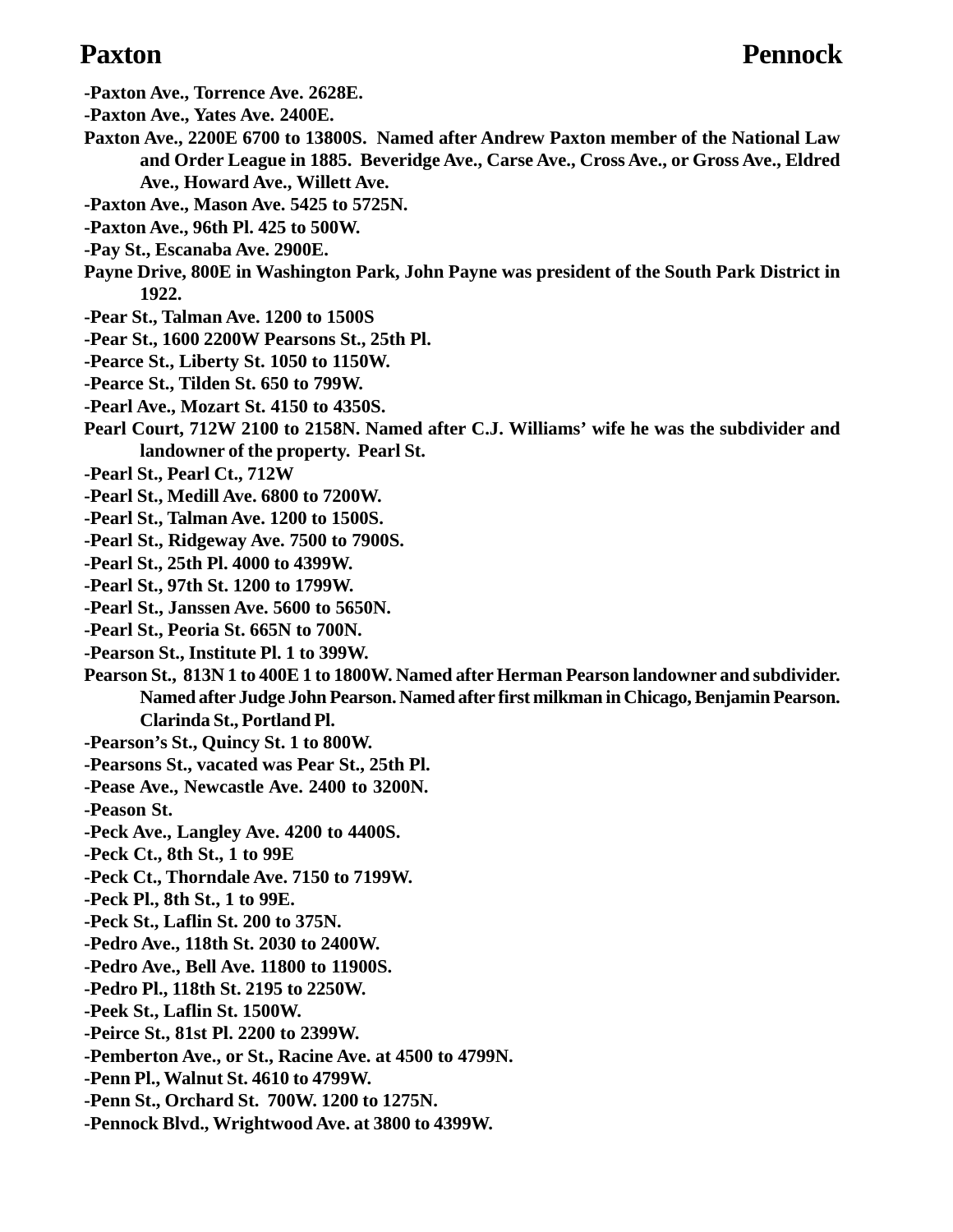### **Pennsylvania Phinney**

- **-Pennsylvania Ave., Crandon Ave. 13400 to 13800S.**
- **-Pennsylvania Ave., Keystone Ave. 1600 to 3325N.**
- **-Pennsylvania Ave., Lake St. 1600 to 2400W.**
- **-Pennsylvania Ave., Oxford Ave. 7735W.**
- **-Pensacola Ave., Junior Terr. 700 to 800W.**
- **Pensacola Ave., 4335N 900 to 5758W. Named after Florida city. Fair Oaks St., 50th Pl., Juniata Ave., Lutz Ave., Naslund Pl., Reed Pl., Monroe St.**
- **Peoria Dr., 800W 6200 to 6442S.**
- **Peoria St., 900W 1 to 910N 1 to 12900S. Named after Peoria Indians meaning "man among men." Bowen Ave., Clifford Ave., Dix St., John St., Johnson St., Leo St., Silver St., Spencer Ave., St., 3rd St., Warren Ave. Water St., Fay St., Green St., Pearl St.**
- **-Peoria St., Green St. 11600 to 11699S.**
- **-Pepper Ave., Lotus Ave. 600 to 800N.**
- **-Perch St., Bell Ave. 300 to 400N and 100 to 400S.**
- **-Perry Ave., Ainslie St. 5600 to 5850W.**
- **-Perry Ave., Greenview Ave. 2250 to 7700N.**
- **-Perry Ave., Maplewood Ave. 2100 to 2400N.**
- **Perry Ave., 100W 5500 to 12458S. Named after Commander O. H. Perry hero of the battle of Lake Erie. Butterfield Ave., or St., Clark St., Mack St., Grove Ave., & Ct., Armour Ave., March St., Federal St.**
- **-Perry St., Greenview Ave. 2250 to 7600N.**
- **Pershing Road, 3900S 1 to 920E 1 to 3556W. Named after Gen. John Pershing. Eagan Ave., 39th St., Walker St.**
- **Pershing Place, 3950S 1600 to 2399W. Same as above.**
- **-Pershore Ave., Ridgeland Ave. 9300 to 9350S.**
- **PeshtigoCourt, 460E 500 to 522N. Named after Wisconsin lumber town. Word means "wild goose."**
- **-Peterson Ave., Elmdale Ave. 1200 to 1600W.**
- **-Peterson Ave., Kercheval Ave. 4600W.**
- **-Peterson Ave., Rogers Ave.4600W and 5900N to 4050W and 6000N.**
- **Peterson Ave., 6000N 1600 to 7700W. Named after Peter S. Peterson a horticulturist from Sweden who came to Chicago in 1856. He was the largest single landowner in Chicago of almost 500 acres. He was founder of Peterson's Nursery. Colfax Pl., Segur St.**
- **-Peterson St., Willow St. 2000 to 2099W.**
- **-Peyton St., Kingsbury St. 400N and 400W to 650N and 550W.**
- **-Phare Ave., Mozart St. 5100 to 5800S.**
- **-Philadelphia Pl., Carroll Ave., 358N 4600 to 4799W.**
- **-Phillip Ave., Chase Ave. 2000 to 2400W.**
- **-Phillips St., Ancona St. 830 to 950W.**
- **-Phillips St., Huron St. 650 to 800W.**
- **-Phillips Ave., Bensley Ave. 13400 to 13800S.**
- **-Phillips Ave., Buffalo Ave. 10700 to 13200S.**
- **-Phillips Ave., Cuyler Ave. 3300 to 3400W.**
- **-Phillips Ave., Keeler Ave. 1 to 300N.**
- **-Phillips Ave., Torrence Ave. 2628E.**
- **Phillips Ave., 2413E 7200 to 9358S. Named after subdivider Louis H. Phillips. Bissell Ave.**
- **Phillips Avenue Circle Dr., 2426E in Eckersall Park 8100S.**
- **-Phinney Ave., Christiana Ave. 300 to 400S 600 to 799N and 5100 to 5599N.**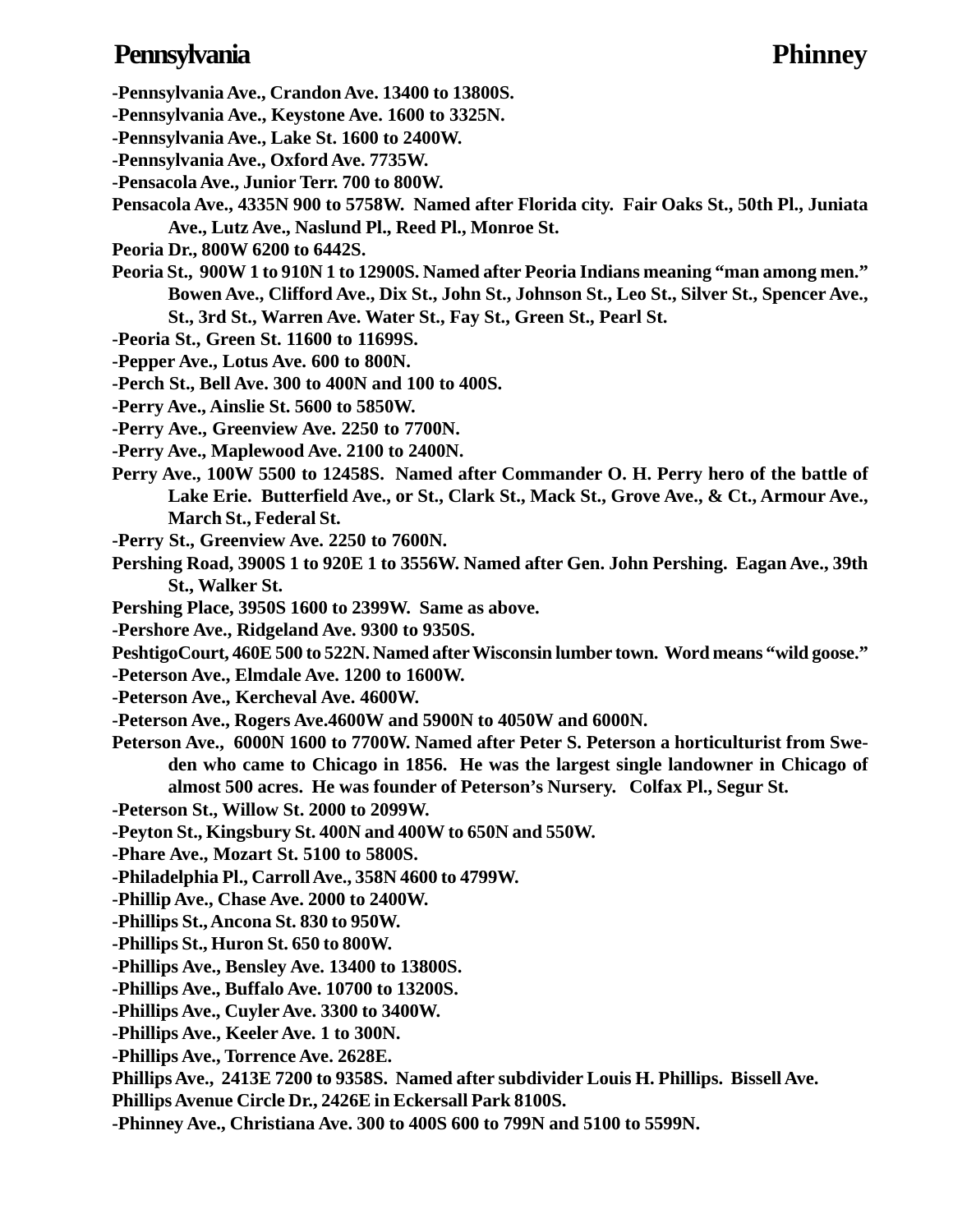### **Photo Plain**

- **-Photo Pl., and St., Arcade Pl. 1300 to 1399W at 14S.**
- **-Piano Terr., Cambridge Ave. 539W 2800 to 2900N.**
- **-Pickwick Pl., 22E 275 to 300S.**
- **-Pier St., 38th St. 900 to 950E.**

**Pierce Ave., 1532N 1600 to 4956W. Named by Pierce brothers, Asahel and M.J. subdividers and landowners who owned 80 acres in 1869 which ran through Pierce Avenue. Court ?., Ewing Pl., Keenon St., and Ct., Daniel Pl.,**

- **-Pierce Ave., 4600 to 4700W vacated.**
- **-Pierce Pl., 21st Pl. 255 to 500W.**
- **-Pierce St., Liberty St. 1050 to 1150W.**
- **-Pierce St., Wilmot Ave. 2100W.**
- **-Pierce St., 42nd Pl. 400 to 600E.**
- **-Pierce St., 56th Pl. 400 to 600W.**
- **-Pierce St., 81st Pl. 2200 to 2400W.**
- **-Piersen Ave., Albany Ave. 3600 to 3899S.**
- **-Pine Ave., 1700E 5900 to 6300S vacated.**
- **-Pine Ave., Bell Ave. 6950 to 7050N and 7200 to 7350N.**
- **-Pine Ave., Berwyn Ave. 5300N.**
- **-Pine Ave., Lotus Ave. 2400 to 2600N.**
- **-Pine Ave., 65th Pl. 3200 to 3600W.**
- **Pine Ave., 5500W 1 to 1358N. Named because of the scattered pine trees along the extensive forests of red and white pine.**
- **-Pine St., Byron St. 6500 to 6800W.**
- **-Pine St., Drummond Pl. 3400 to 3500W.**
- **-Pine St., Farragut Ave. 1600 to 2000W.**
- **-Pine St., Hoyne Ave. 9000 to 9500S.**
- **-Pine St., Kendall St. 800S.**
- **-Pine St., Michigan Ave., 400 to 999N**
- **-Pine St., 76th Pl. 3600 to 4000W.**
- **-Pine St., 116th Pl. 1600 to 1700W.**
- **-Pine ?., 118th St.**
- **Pine Grove Ave., 500W 2700 to 3954NW. Named after the inn (Lakeview) built by James H. Rees and E.E. Hundley whose land was a forest of Pine trees located in the midst of pine trees. Park Ave., Sydney Ct., Waubon Ave., Wauburn Ave.**
- **-Pingree St., Bell Ave. 6800 to 7599N.**
- **Pioneer Ave., 8200W 3200 to 5320N. Named after Pioneer Association and the first train engine in Chicago. 82nd Ave., Thatcher Ave.**
- **Pippin St., 7651S 3700 to 3940W. Named after Pippin post town in Jones County Virginia and also the Pippin Apple. Poplar St., 76th Pl.**
- **PitneyCourt, 1500W 2900 to 3058SE. Named after Franklin and Pitney, Pioneer southside landowners and subdividers. One of the founders of the Plymouth Congregational Church of Chicago and member of the Board of Trade. Pitney subdivided the Bridgeport area. Pitney Ave.**
- **-Pitney Ave., Pitney Ct. 1500W.**
- **Pittsburgh Ave., 8225W 3200 to 5320N. Named after the Steel City. Brophy Ave., 82nd Ct.**
- **-Pittsfield Ave., Lawndale Ave. 5900 to 6300S and 6700 to 6900S.**
- **-Plain St., Hyacinth St. 6100N.**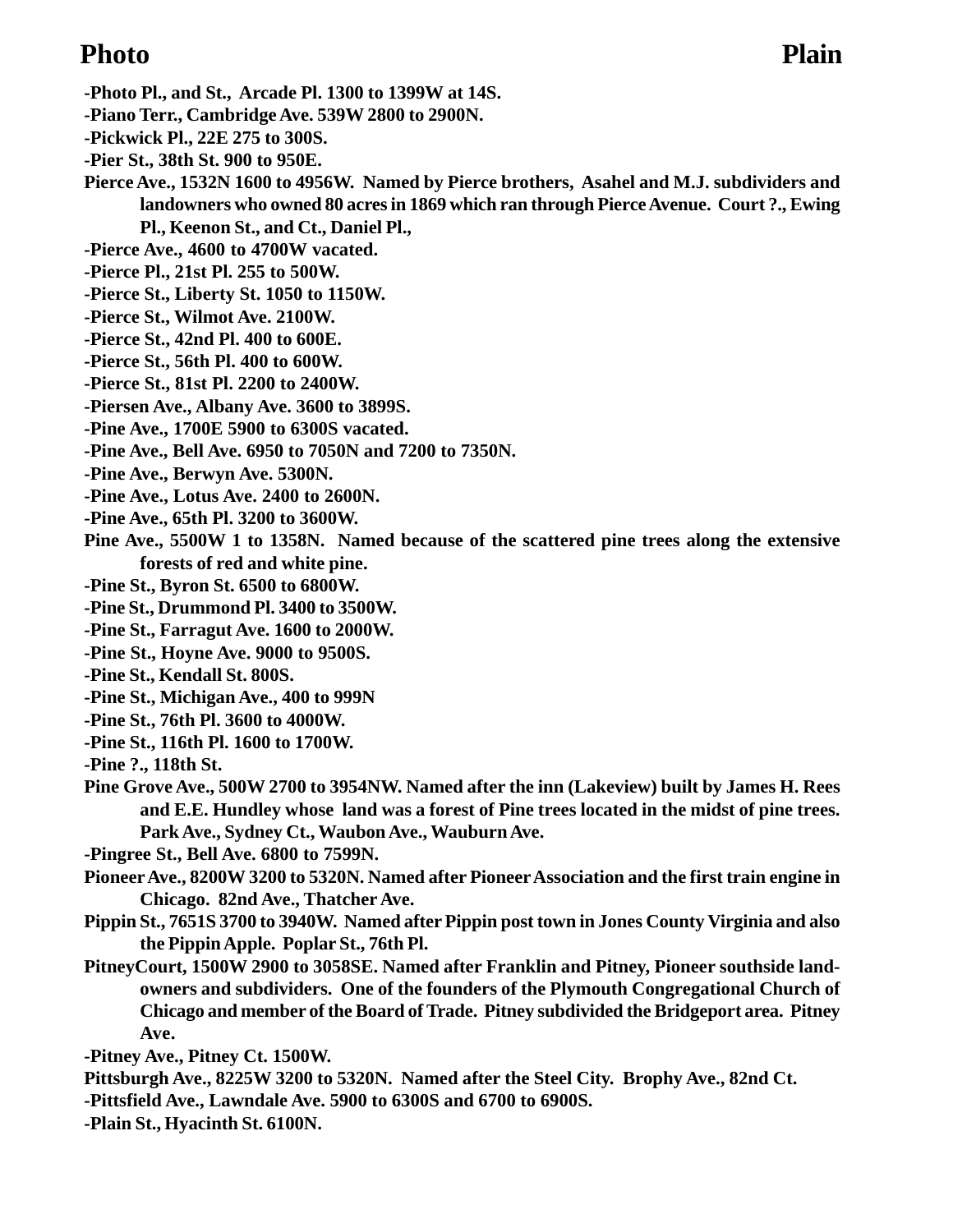### **Plainfield Potomac**

- **Plainfield Ave., 8300W 3200 to 4200N. Named after New Jersey town that is pleasently situated at the base of a steep ridge located on a beautiful plain. 83rd Ave., Prospect Ave.**
- **-Plaisance Ct., 60th Pl. 1450 to 1475E at 6034S.**
- **-Pleasant Ave., Dickens Ave. 6900 to 7100W.**
- **-Pleasant Ave., Wolcott Ave. 5900 to 6350N.**
- **Pleasant Ave., 2135W 8801 to 9458SE. Named after Pleasant Amich dealer in real estate connected with the city assessor's office.**
- **-Pleasant Pl., Leamington Ave. 100 to 150N.**
- **-Pleasant Pl., Lyndale St. 2200 to 2700W.**
- **-Pleasant St., Frontier Ave., 1200 to 1250 N.**
- **-Pleasant St., Fulton St. 5600 to 5999W.**
- **-Pleasant St., Sawyer Ave. 4200 to 4400N.**
- **-Plum St., Flournoy St. 622S 1400 to 1499W.**
- **Plymouth Court, 32W 300 to 1357S. Named after Plymouth Rock. Edina Pl., 3rd Ave., Pl.**
- **-Plymouth Pl., Plymouth Ct. 300 to 1400S.**
- **Poe St., 1000W 1854 to 1890NW. Named after poet Edgar Allan Poe. Pope St.,**
- **Point St., 2648W 2000 to 2161NW. Named because street tapers to one lane at both ends.**
- **-Poland Ave., Marmora Ave., 2200 to 2399N.**
- **Polk St., 752S 1 to 5452W. Named after President James Polk. Della St., Ewing St., Towner St.**
- **-Polk St., Lexington St. 2100 to 2200W and 2500 to 3000W.**
- **-Polk St., Arthington St. 4250 to 4300W**
- **Pollock St., 2608W 1 to 40N.**
- **Ponchartrain Blvd. 5700W 6500 to 6658NE. Named after Count Ponchartrain explorer of the Mississippi Valley.**
- **Pontiac Ave., 8325W 3200 to 4200N. Named after Chief of Ottawa Indians. Fairview Ave., Thatcher Ave., 83rd Ct.**
- **Pool Dr., 5512 S in Washington Park, Street provides access to the swimming pool in Washington Park.**
- **Pope John Paul II Drive, 43rd Street Western to Kedzie. Named after the Pope. 43rd St.**
- **-Pope Ct., 1200 to 1299S 2542W vacated**
- **-Pope St., Poe St. 1875W.**
- **Poplar Ave., 1000W 2700 to 3066SE. Named after the tree. Emerald Ave.**
- **-Popular Ave., Lotus Ave. 640N to 799N.**
- **-Poplar St., Pippin St., now 76th Pl 7628S 3600 to 3999W.**
- **-Portland Ave., Princeton Ave. 300W.**
- **-Portland Ave., Rice St. 4400 to 4800W.**
- **Portland Ave., 4501W 4621S. Named after Island of Portland in the English Channel famous for its cements. Iukerman St.**
- **-Portland Pl., Pearson St. 1 to 25W 1 to 200E.**
- **-Portland St., Keeler Ave. 800 to 900N.**
- **-Post St., 26th Pl., at 1600W. vacated now turning basin.**
- **Post Place, 250W 200 to 300N. Named after Col. Justus Post, Chief Engineer of the Illinois and Michigan Canal. Fork St.**
- **Potawatomie Ave., 8700W 4424 to 4800NE. Named after the Indian Nation.**
- **Potomac Ave., 1300N 1300 to 5958W. Named after the river and Union army. Blucher St., Bradley St., Bryson St., Bayson St., Dorr Pl., Moltke St., Norwood Ave., Thorndike Ave., William St.**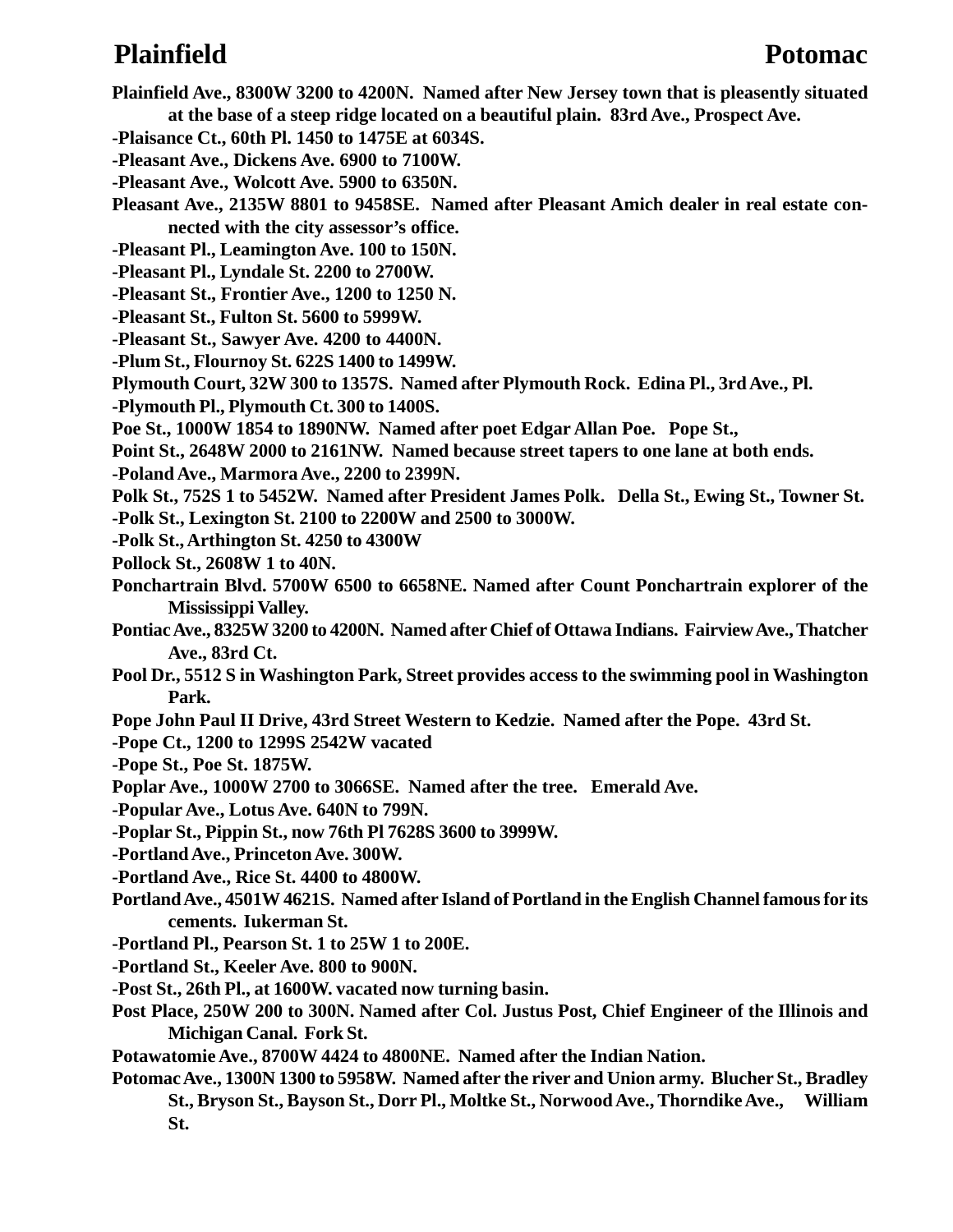### Potomac Prospect

**-Potomac St., Potamac Ave., 4000 to 5900W. -Potwyne Pl., Agatite Ave. 4432N 2150 to 2200W and 2600 to 2750W. -Poucher Ave., Morgan St. 6000 to 6299S. -Powell Ave., Campbell Ave. 2448W 2020 to 2399N. -Powell Ave., Oglesby Ave. 9900 to 11400S. -Powell Park, McLean Ave. 2400 to 2500W. -Prairie Ave., Carroll Ave. 800 to 1599W. -Prairie Ave., Forest Ave. 318E. -Prairie Ave., Menard Ave. 1 to 1199S and 5310 to 5530N. -Prairie Ave., Oleander Ave. 6800 to 7200N. -Prairie Ave., Palatine Ave. 6600 to 6850W. -Prairie Ave., Thorndale Ave. 5900N. -Prairie Ave., Throop St. 9500 to 10050S. -Prairie Ave., Woodlawn Ave. 1200E. Prairie Ave., 300E 1601 to 13358S. Named because area surrounded by a prairie. It was an old Indian trail from Ft. Dearborn to Ft. Wayne. Settlers left fort on this road. Howard St. -Prairie St., 108th St. 1000 to 1450W. -Prairie Lane, Continuation of Vernon Ave. 2850S 450E 2710 400E. -Prairie ?., Giles Ave. 318E. -Pratt Ave., Pratt Blvd. 6800N. Pratt Avenue, 6800N 2000 to 7569W Blvd 1048 to 1954W. Named after W. A. Pratt subdivider and landowner. Grand Ave., Lake St. Pratt Blvd., 6800N 1048 to 3200W. Pratt Ave. -Pratt Pl., Gladys Ave. 2100 to 2175W. -Pratt St., Huron St. 800 to 999W. -Pratt St., Northwest Highway 5000N 5400W 5100N and 5500W. -Prentiss St., vacated 3675S 1 to 200E. Prescott Ave., 5500W 6159 to 6359NW. Named after John Prescott, subdivider. -Prescott St., Bell Plaine Ave. 2800 to 4800W. -Prescott St., Haddon Ave. 2600 to 2800W. -Price Pl., Gladys Ave. 650 to 800W. -Pridmore Ave., Bennett Ave. 1900E. -Primrose Ave., Winchester Ave. 5900 to 6350N. -Prince St., LeMoyne St. 3600 to 6400W. Princeton Ave., 300W 2200 to 12800S. Named after education center. Baltic St., Benton Ave., Buddan St., Duncan Ave., Forrester Ave., Hopkins Ave., St., Nicholas Ave., Portland Ave., Pryor St., School St., Webster Ave., Brooks Ave., Dodge St., Rust St., Shields Ave.,**

**-Princeton St., Altgeld St. 6850 to 7200W Rast St., Sultan St., Brooks Ave., Purple St., Smelds St.**

**-Private #1,2,3., Transit Ave. In Union Stock Yards 4100S 1350 to 1599W #1 4150S 1350 to 1599 #2 4200S 1200 to 1599 #3.**

**Prindiville St., 2246N 2700 to 2738SW. Named after Capt Redmond Prindiville an early settler.**

**Promontory Circle Dr., 2124 E in Jackson Park.**

**Promontory Drive 2200E in Jackson park. Street travels a finger of land that juts into Lake Michigan.**

- **-Prospect Ave., Longwood Dr. 11100 to 11900S and 8700 to 9100S.**
- **-Prospect Ave., Otsego Ave. 6575N 7700W to 6650N 7800W**
- **-Prospect Ave., Palmer St. 6800 to 7199W.**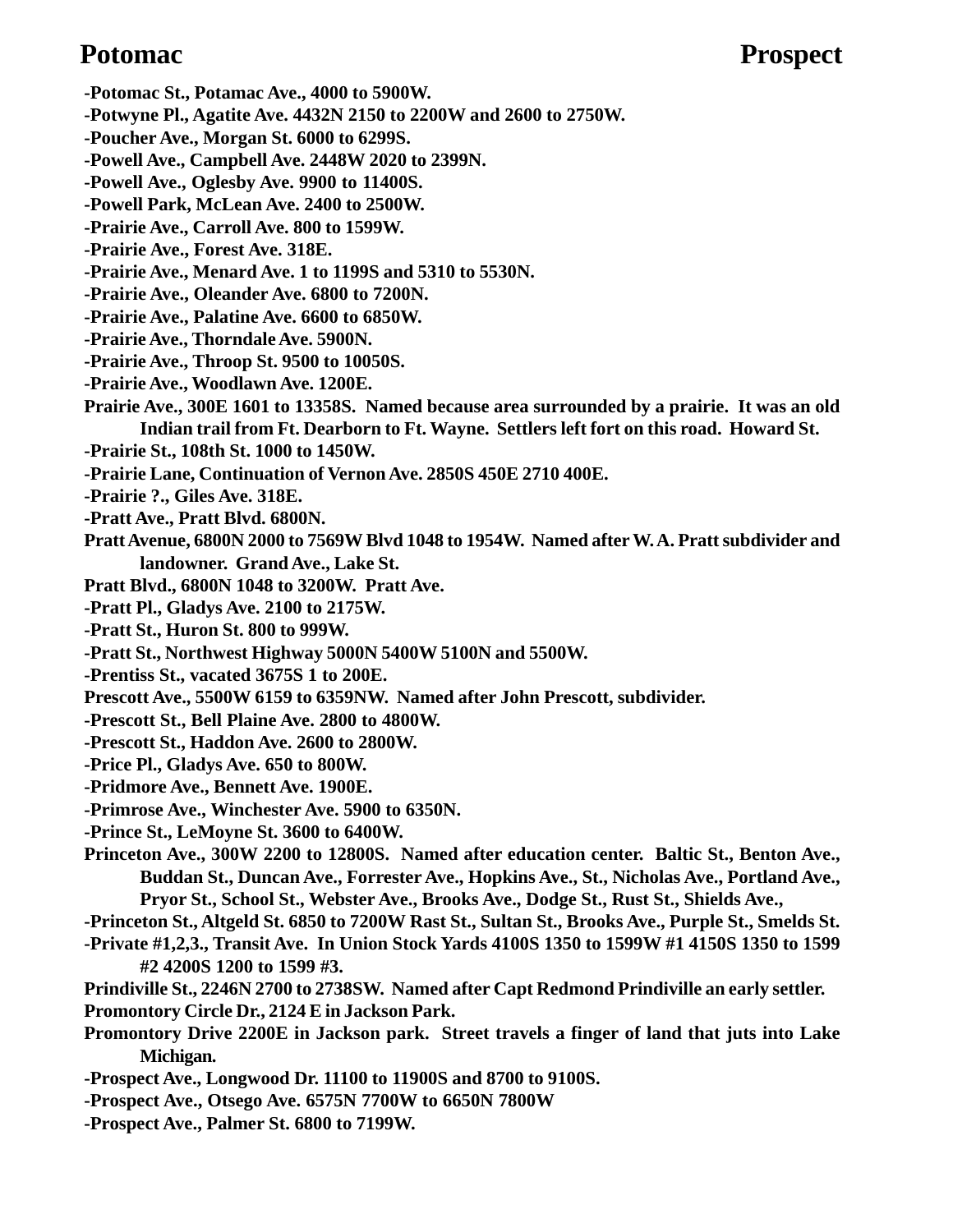### **Prospect Racine**

**-Prospect Ave., Plainfield Ave. 4000 to 4200N. 8300W.**

**-Prospect Ave., Vanderpoel Ave. 9300 to 9500S.**

**Prospect Ave., 2024W 9500 to 10758SE. Named after the New York city by the Blue Island Land and Building Company, the home of one of its members.**

**-Prospect Pl., 36th St. 600 to 700E.**

- **Prospect Square, 1800W 9100 to 9132S. Same as above.**
- **-Prospect St., 109th St.**
- **-Providence Pl., Wayman St. 4600 to 4800W.**
- **Pryor Ave., 11200S 1600 to 1933NW. Named after Roger Pryor, subdivider. Park St.**
- **-Pryor St., Princeton Ave. 300W.**
- **-Public St., Keeler Ave. 4400W.**
- **-Pueblo Ave., 8400W 3200 to 5900N. Named after Indian tribe. The Spanish word means "village." Cumberland Ave., 84th Ave.**
- **-Pulaski Ave., Wolcott Ave. 1 to 8700S 1 to 6220N.**
- **Pulaski Rd., 4000W 1 to 6400N 1 to 11500S. Named after Casimir Pulaski American Revolution hero. The street was originally named after William Crawford a pioneer farmer changed in 1933 by Mayor Edward Kelly. Clybourn Ave., Crawford Ave., 40th Ave., St., Johnson ?., Reese St., Rutledge Ave.**

**-Pulaski St., Medill Ave., 2100 to 2200W.**

- **-Pullman Ave., Albany Ave., 4300 to 4700S.**
- **-Pullman Ave., 10300 to 11500SW Cottage Grove Ave.**
- **-Pullman Dr., vacated private was Bessemer Ave., 1425E 9500S to 10399S.**
- **-Purple St., vacated 225W 1900 to 2199S.**
- **-Push Ave., Cottage Grove Ave. 10300 to 11500S.**
- **-Putman St., Union Ave 650 to 800N 642W.**

# **Q**

- **-Quarles St., Vernon Ave. 3500 to 3699S.**
- **-Quarry St., Senour Ave., 2500S 1025W to 2700S 950W.**

**-Queer Pl., 36th St. 1 to 150W.**

- **Quincy St., 230S 1 to 5574W. Named after President John Quincy Adams. Street was named by Mrs. Joseph T. Ward who owned all the land on Quincy street. Adams St., Blaine Ct., Pl., Matthew St., Morgan Pl., Pearson's St., Ayer St.,**
- **Quinn St., 1100W 2700 to 3100SE. Named after T. Quinn, subdivider.**

# **R**

**Race Ave., 535N 1200 to 5968W. Named after Alderman William B. Race subdivider and member of Race and Pearson Firm. Ashland Pl., Ashley St., Chestnut St., Emerson Ave., Forest St., Hunt St., James St., John St., Ohio St., Sinnott Pl.**

**Racine Ave., 1200W 2 to 4750N 1 to 12300S. Named after Jean Racine a French poet and**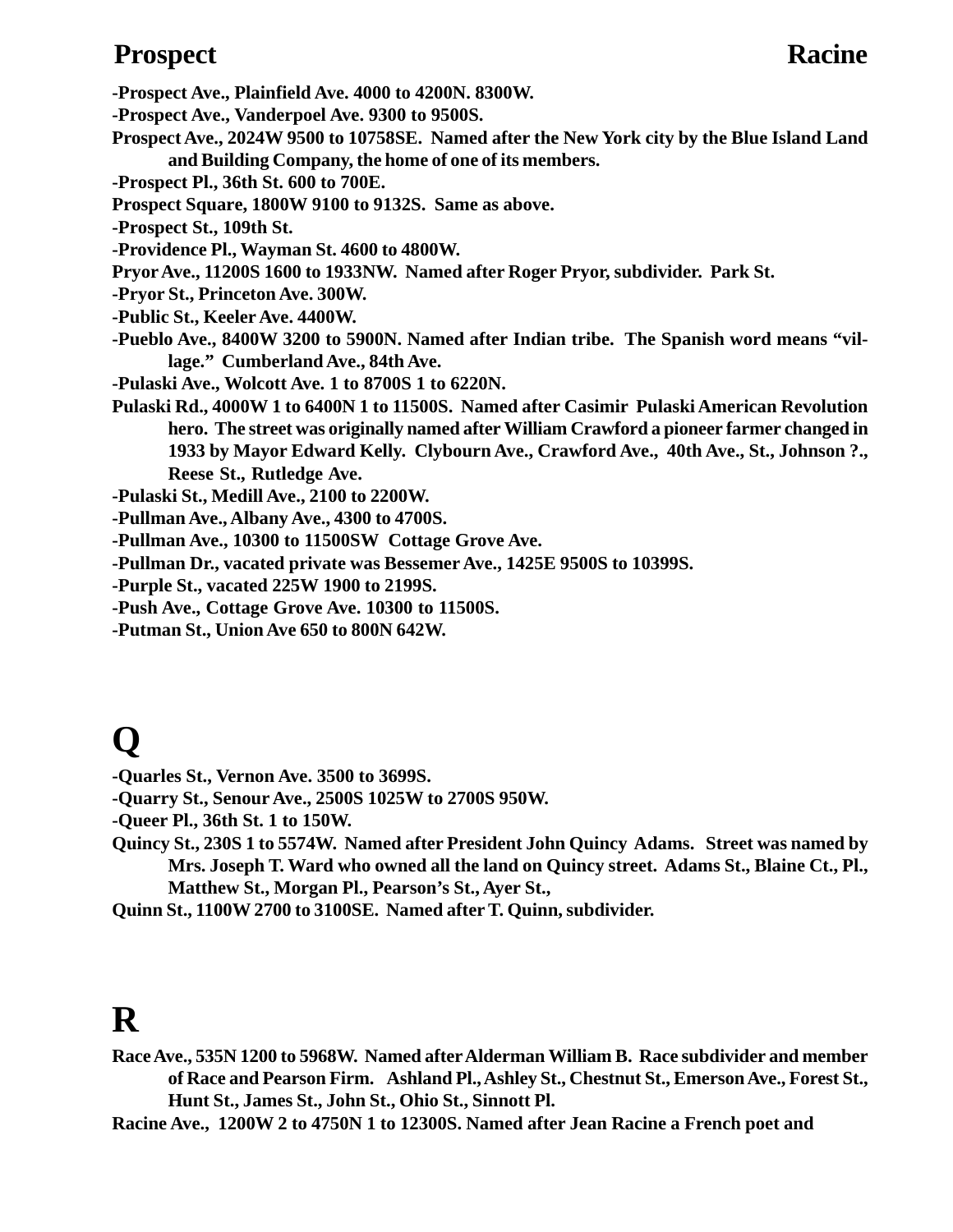### **Dramatist Raymond**

- **Dramatist in 1639 and after Racine, Wisconsin. Rd., Ann St., Central Ave., Centre Ave., St., Gifford St., Ullman St., Rucker St., Scammon Ave., Silva St., Pemberton Ave., Pemberton St.**
- **-Racine Ct., Draper St. 2540N.**
- **-Racine Rd., Racine Ave. 1930 to 2399N 3600 to 4000N**
- **-Railroad Ave., Commercial Ave. 7900 to 8300S.**
- **-Railroad Ave., Parkside Ave. 400 to 800N.**
- **-Railroad Ave., Exchange Ave. 7100 to 7900S.**
- **-Railroad Ae., Avondale Ave. 4400W 4200N to 5150W and 4800N.**
- **-Railroad Ave., 46th St. 110 to 199W.**
- **Railroad Ave., 900S 5600 to 6000NW. Named because I.C.R.R. adjoined tracks.**
- **-Railroad Ave., 3000E 8300 to 8499S.**
- **-Railroad Ct., Stewart Ave. 343W 1200 to 1399S vacated.**
- **-Railroad Pl., or Ct., Marshfield Ave 1600 to 1899S.**
- **Railroad Place, 1800S 2400 to 2422W. The street fronts the Chicago, Burlington & Quincy Railroad right-of-way.**
- **-Railroad St., Campbell Ave. 1600 to 1850S.**
- **-Railroad St., 58th Pl. 1000 to 1099W.**
- **-Railway St., Ravenswood Ave. 6800 to 7200N**
- **Rainey Drive, 5520 S in Washington Park. Named after Edward Rainey a commissioner of the South Park District from 1905 to 1909.**
- **-Raleigh Ct., Claremont Ave. 1300 to 1350S at 2345W.**
- **-Rand Ave., Talcott Ave. 5400N.**
- **-Rand Rd., Northwest Highway 5525N 6000 to 5585N 6100W.**
- **-Randall St., 110th St. 1000 to 1600W.**
- **-Randolph Ave., Lawndale Ave. 3300 to 3600N.**
- **-Randolph Market**
- **-Randolph St., Maypole Ave. 3100 to 3199W.**
- **-Randolph St., West End Ave. 3800 to 5199W and 5350 to 6000W.**
- **Randolph St., 150N 1 to 110E 1 to 3150W. Named after John Randolph signer of Dec. of Independence. Altgelt St., Bryan Pl., Park St., Washington St.,**
- **-Ransom Ave., 150W 3100 to 3435S.**
- **-Ransom St., Ct., Grenshaw St., 1118 S 2200 to 2299W vacated.**
- **Rascher Ave., 5433N 1400 to 7900W. Named after Charles Rascher, real estate promoter. He published 5 atlases of the city. Feinberg Ave.**
- **Raven St., 6300N 6300 to 6836SW. Named because birds of this type were in the area. River St. Ravenswood Ave., 1758W 3000 to 7079N. Ravens nesting in woods located nearby. Park, East**
	- **Gross Ave., Front St., Gross Park Ave., Market St., Railway St., Ridge Ave., Western Ave., Ravenswood Park, Wood St.**
- **-Ravenswood Park, Honore St.**
- **-Ravenswood Park, Ravenswood Ave.**
- **-Rawson St., Concord Pl., 1645N at 1300 to 1399W.**
- **-Ray St., Cortez St. 3200 to 3300W.**
- **-Ray St., 29th Pl., 300 to 400E.**
- **-Raymond St., Concord Pl., 1638N 2000 to 2099W.**
- **-Raymond St., 101st Pl. 425 to 500W.**
- **-Raymond St., 114th Pl., 2050 to 2150W.**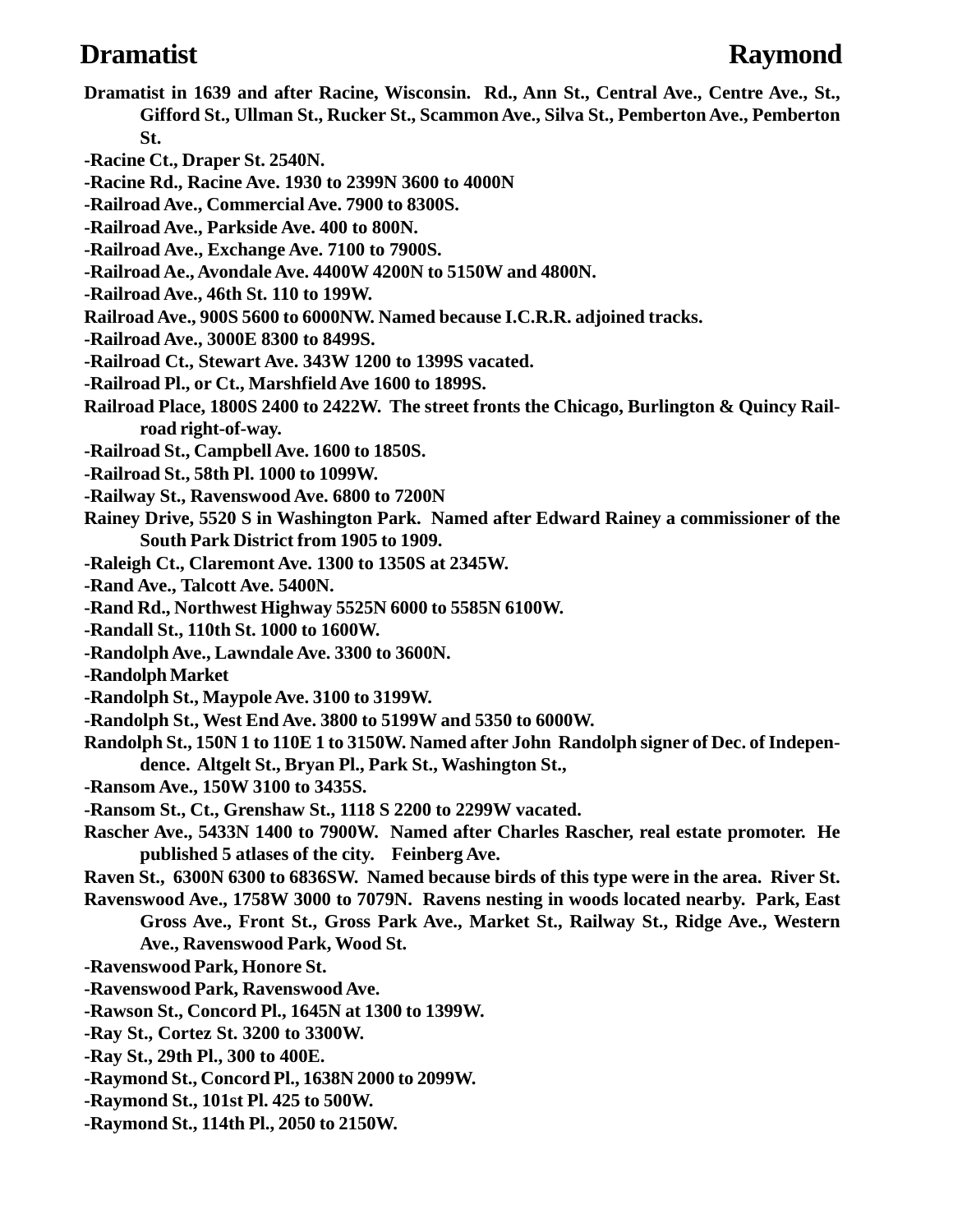### **Raymond Rice**

- **-Raymond St., 115th St., 950W to 2050W and 2400 to 2800W.**
- **-Rays Court 835W. Named after Charles H. Rays estate trustee of Illinois and Michigan Canal.**
- **-Read Ave., Houston Ave. 11000 to 11800S vacated.**
- **-Read Ct., Maplewood Ave., at 800 to 899N at 2532W.**
- **-Reade St., LaSalle St. 150W.**
- **-Reaper St., Wolcott Ave. 2700 to 2800N.**
- **-Rebecca St., Giddings St. 5050 to 5100W.**
- **-Rebecca St., 15th Pl., at 1600 to 2399W.**
- **Redfield Dr., 3530W in Marquette Park. Named after Robert Redfield an attorney for the South Park District.**
- **-Redfield St., Willow St., 1400 to 1499W.**
- **-Redgewood Ave., Greenview Ave. 1500W.**
- **-Redsburg St., Mozart St. 2000 to 2200N**
- **Redwood Ave., 8025W 5448 to 5452N. Named after the tree.**
- **-Reece Ave., Harding Ave. 3300 to 3400N.**
- **-Reed Ave., New England Ave. 2400 to 2800N.**
- **-Reed Pl., Pensacola Ave. 1425 to 1500W.**
- **-Reese St., Evergreen Ave., 600 to 1099W.**
- **-Reese St., Pulaski Rd. 3900 to 8699S.**
- **Refectory Drive, 1400N in Humboldt Park. A refectory overlooks the Lagoon in the park.**
- **-Regina St., Emerald Ave. 6500 to 6600S.**
- **-Reid St., Berteau Ave. 4700 to 4800W.**
- **-Reid St., Vernon Ave. 7700 to 7900S.**
- **Reilly Ave., 3716W 7725 to 7830S. Named after Fr. Joseph Reilly founder and pastor of St. Denis Church.**
- **-Remington Ave., 107th Pl. 2100 to 2400W.**
- **-Rendsburg St., Mozart St. 2000 to 2200N.**
- **-Republic Ave., Sayre Ave. 6300 to 6600N.**
- **Reserve Ave., 8600W 4500 to 4800NW. Street runs through what was once the reservation of Alexander Robinson.**
- **Reta Ave., 825W 3500 to 3558N. Named after William H. Benton's wife. He was the subdivider of the property. Dayton St., Florence Ave., Beta St.**
- **-Reuben St., Ashland Ave. 200N to 8700S.**
- **-Reynolds St., vacated 1600 to 1799W 2700 to 3199S.**
- **-Reynolds Ave., East End Ave. 8900 to 9300S.**
- **-Reynolds Ave., Muskegon Ave. 7750 to 8200S.**
- **-Rhine St., Belden Ave. 2200 to 2550W and 2650 to 2800W**
- **-Rhodes Ave., Cortland St. 4600 to 4700W.**
- **-Rhodes Ave., Eberhart Ave. 3960 to 4000S.**
- **-Rhodes Ave., University Ave. 7100 to 7399S and 7900 to 8099S.**
- **Rhodes Ave., 532E 3100 to 10898S. Named after J.H. Rhodes, subdivider who built Commercial Bank of Chicago. Crawford Ave., Farwell Ave., Grafton ?., Lexington Ave., McChesney Ave., Moonahway Pl., Stanton Ave.**
- **-Rice Pl., Bell Ave. 2200 to 2299S.**
- **Rice St., 824N 1800 to 5968W. Named after John Blake Rice of Maryland actor and who also built first theater on Dearborn Street in 1847. He was the 29th mayor of the city. Edith St., Fry St., Niagara St., Portland Ave., Sophia St.**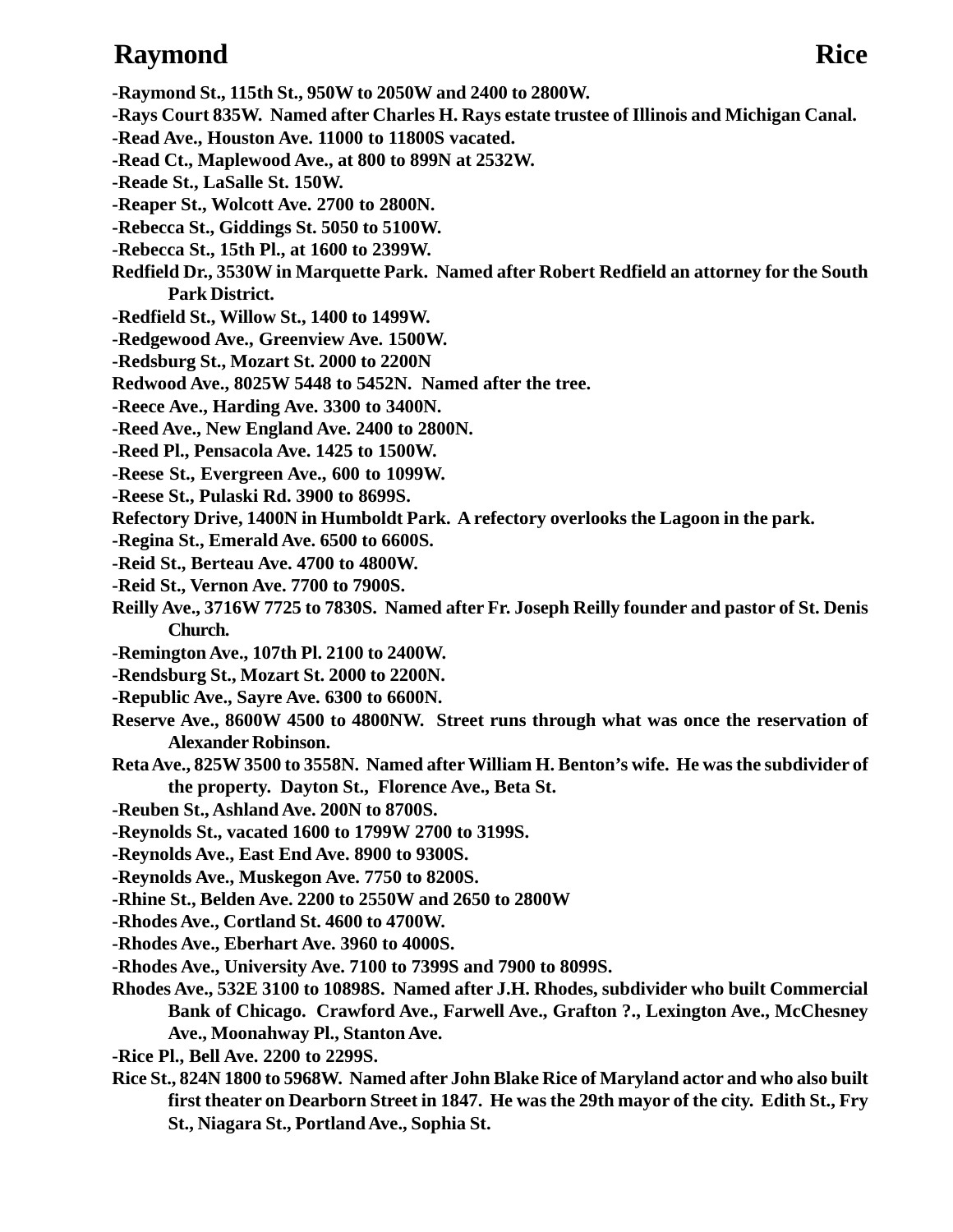### **Richard Rigdon**

- **-Richard Ave., Elizabeth St., 10699S at 1235W.**
- **-Richard St., 24th Pl., 1600 to 2399W at 3099S vacated.**
- **-Richard St., Canal St. 500W.**
- **Richards Drive 1900E located in Jackson Park. In 1926 Harry Richards was general superintendent of maintenance for the South Park District.**
- **-Richardson Ave., Emerald Ave. 6400 to 6475S.**
- **-Richmond Ave., Richmond St. 2425 to 2800.**
- **-Richmond Ave., Kostner Ave. 1 to 6300S and 1 to 1199N.**
- **-Richmond Ave., Saginaw Ave., 11200 to 11400S. now vacated.**
- **-Richmond St., Kostner Ave. 1 to 6300S and 1 to 1199N.**
- **-Richmond St., Mozart St. 800 to 1200N.**
- **-Richmond St., 58th St.**
- **-Richmond St., Whipple St. 3032W.**
- **Richmond St., 2935W 812 to 6759N 300 to 8257S. Named after the city. Barclay St., Clinton Ave., Custer Ave., Flensburg St., Gardiner Ave., Humboldt Ave., St., Jefferson Ave., Koenig St., McKibben Ave., Nassau St., Sheridan Ave., Spencer Ave., Saganaw Ave.**
- **-Richwood Ave., Birchwood Ave. 1350 to 1600W.**
- **-Ridge Ave., Avondale Ave. 2400W 2600N to 3200W 3200N.**
- **-Ridge Ave., Dante Ave. 6450 to 6500S.**
- **-Ridge Ave., Ravenswood Ave. 6050 to 6250N.**
- **-Ridge Ave., 116th St. 1800 to 1930W.**
- **Ridge Ave. and Blvd., 1200 W 5600 to 7561NW. Named because street bounded a ridge. Rosehill Spit refers to street. Patrick Touhy named the street. Rd.**
- **-Ridge Rd., Ridge Blvd. 1200W.**
- **-Ridge St., Ridge Ave. 1600W 5900N to 1875W 6400N.**
- **-Ridge St., 106th St. 1600 to 1800W.**
- **Ridge Drive 50W. Same as above Ridge Connecting Drive 2000N.**
- **-Ridgeland Ave., East End Ave. 8150 to 8300S and 8500 to 8600S.**
- **-Ridgeland Ave., Mobile Ave. 1600 to 2000N.**
- **-Ridgeland Ave., Narragansett Ave. 1600 to 4000N.**
- **-Ridgeland Ave., Nagle Ave. 5600 to 6400N.**
- **Ridgeland Ave., 1735E 6700 to 9328S. Named by George Earl, subdivider and landowner in 1876 because it was a continuous range of sand hills. Everett Ave., Loring Ave., MacFarland Ave., Pershore Ave.**
- **-Ridgelawn Ave., Canfield Ave. 7900W 6200 to 6399N.**
- **-Ridgelawn Ave., Oliphant Ave. 6676 to 6800N.**
- **-Ridgely Pl., 31st St. 700E to 2000W.**
- **-Ridgely St., Ellen St. 1282N.**
- **-Ridgely St., Superior St. 800 to 1000W.**
- **-Ridgeville Rd., Hermitage Ave. 1734W.**
- **-Ridgeville Rd., Paulina St. 1300 to 2000N.**
- **Ridgeway Ave., 3735W 400 to 6400N 1400 to 11400S. Named after Thomas S. Ridgeway a**
- **Republican candidate for the State Treasure 1874. Bond St., Booney Ave., Joseph Ave., Pearl St., Thompson Ave.**
- **Ridgewood Court, 1354E 5400 to 5458S. Named after the community. Named by the subdi-vider of the section after the community of Ridgeland by Paul Cornell. Tompkins Ave.**
- **-Rigdon St., Sunnyside Ave. 4000 to 4100W**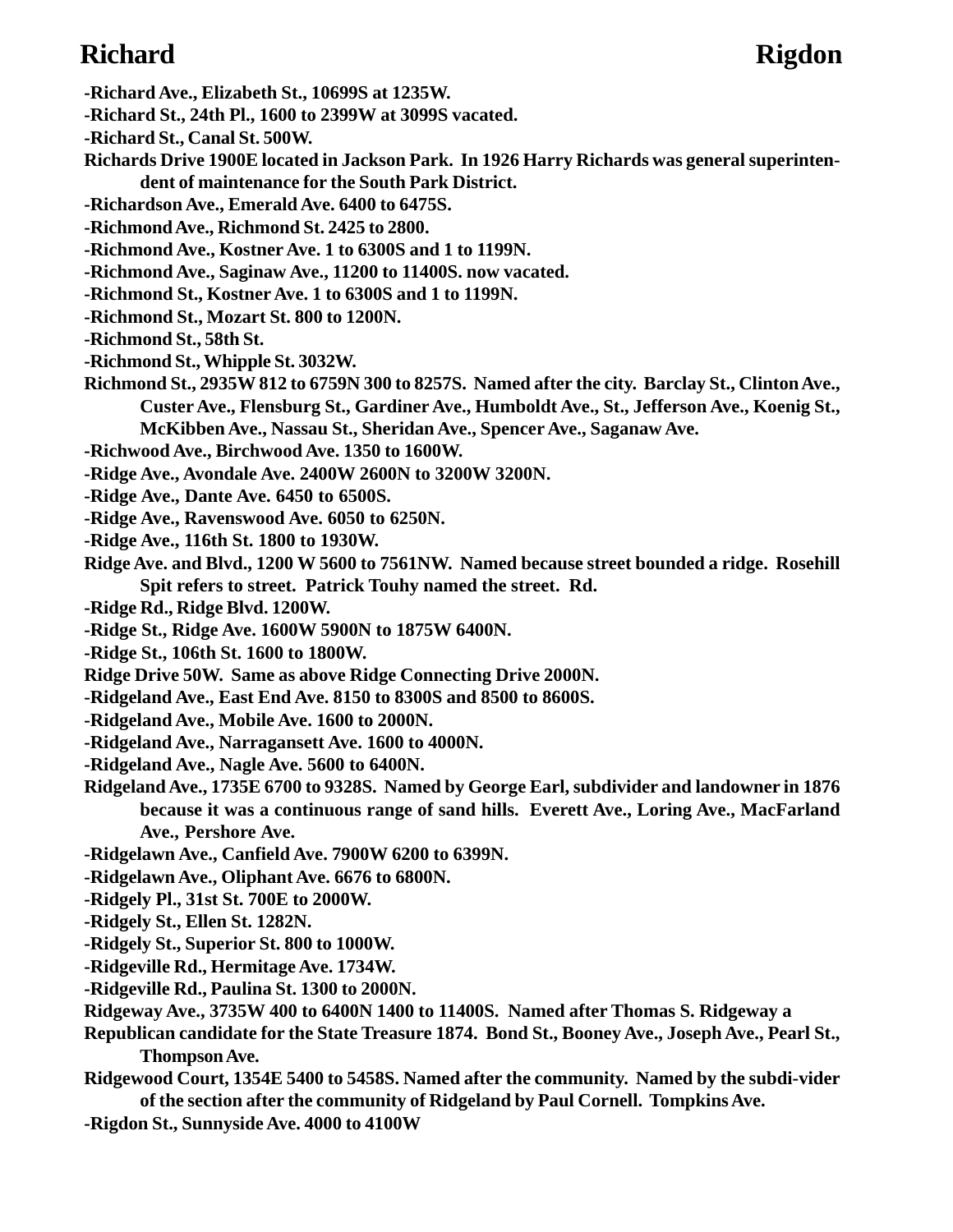### **Rinaldo Rodney**

- **-Ringold Pl., Cermak Rd. 2200S.**
- **-Rio Grande Pl., 26th St.**
- **Ritchie Ct., 52E 1300 to 1326N. Named after Rev. Arthur Ritchie leader of the church on this street. Pl.**
- **-Ritchie Pl., Ritchie Ct. 52E 1300 to 1326N.**
- **River Drive 375N 300 to 460E Parellels the Chicago River.**
- **-River St., Wacker Drive East. 50 to 99E 1300 to 350N**
- **-River St., Raven St. 6275N 6300W to 6200N 6400W SW.**
- **-River St., Wacker Drive North. 350N,**
- **-River St., Brant St. 11450 to 11600S both vacated.**
- **-River St., 134th Pl., Waldon St. 350 to 550E.**
- **-River St., vacated 3000E 11050 to 11199S.**
- **-Riverdale Ave., Vernon Ave. 13400 to 13500S.**
- **Riverdale Ave., 420E 13200 to 13400SE. Street runs through the neighborhood of Riverdale.**
- **-Riverside Ave., vacated 6300W 6200 to 6399N.**
- **-Riverside Blvd., Cermak Rd. 4000 to 4600W.**
- **-Riverside Pkwy., Cermak Rd. 4000 to 4600W.**
- **-Riverside Plaza 400W.**
- **-Road to Widow Brown,**
- **-Roadway, Pullman Dr., Drive St., Bessemer Ave., Private all vacated.**
- **-Robbins Rd., Western Ave. 2200S to 1600N.**
- **RobbinsTerr., 4300N 644 to 786W. Named after Henry S.Robbins active in the firm of Trumbill, Washburne, and Robbins.**
- **-Roberts Ave., Avondale Ave. 5000N and 5500W to 5150N and 5700W NW.**
- **-Roberts Ave., London Ave. 5335W.**
- **-Roberts Ave., or Ct., Giddings St at 5350 to 5500W.**
- **-Roberts Ct., Giddings St. 5300 to 5350W.**
- **-Roberts St., Larrabee St., at 650 to 799N.**
- **-Robertson Ave., 63rd Pl. 1400 to 1500E.**
- **-Robey St., James Robey a real estate developer. Damen Ave. 2000W 1 to 7600N 1 to 10100S.**
- **-Robinson Ave., Moultrie Ave. vacated.**
- **-Robinson Ave., Laramie Ave. 350N to 2399N 1 to 1200S.**
- **Robinson St., 1700W 2710 to 3169SE. Named in honor of Chief Alexander Robinson's reservation near Norwood Park. Market Sq., Lynch St.**
- **-Robinson St., Canalport 2000W 2500S to 1775W and 2975SE vacated.**
- **Rochdale Place, 5577S 1400 to 1450 private. Street ran alongside a community of thirty-four homes founded on Rochdale cooperative principles.**
- **-Rock St., Cook St., 2200 to 3099S 1830W.**
- **-Rock Island St., 57th St.**
- **-Rochester Ave., 5350W and 6000N to 5250W and 6210N vacated.**
- **-Rockeby St., 900W Fremont St.**
- **-Rockwell Ave., Rockwell St.**
- **Rockwell St., 2600W 611 to 7559N 1 to 11459S. Named after John A. Rockwell real estate promoter. Ave., Blanchard Ave., Deerpath Ave., Florence Ave., Hickory St., Hoffman Ave., Depot St., Harriet St.**
- **-Rodney St., 48th Pl. 400 to 800W.**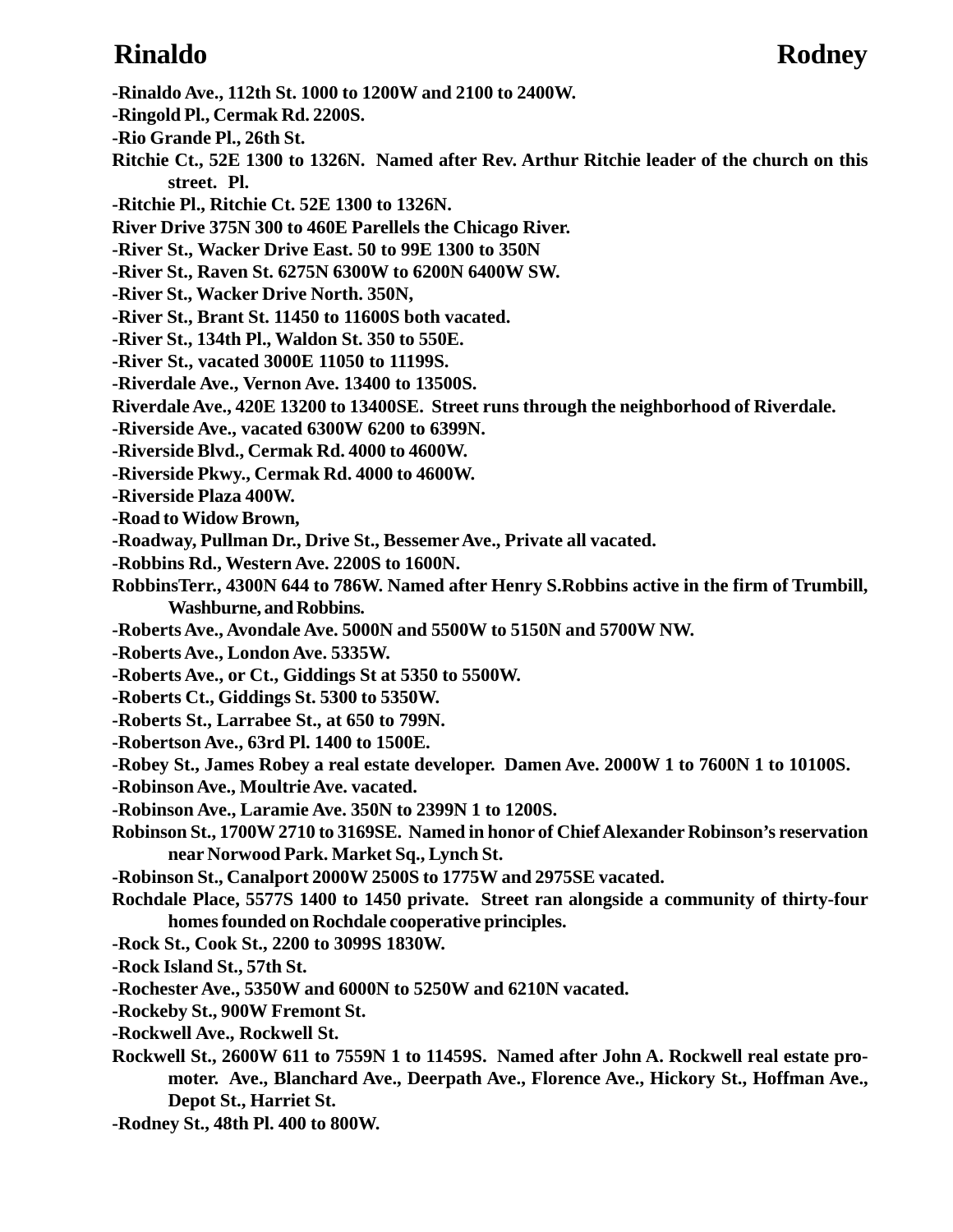- **-Roe St., Grenshaw St., 2150 to 2199W at 1108S.**
- **Rogers Ave., 5300W 5200 to 7679NE. Named after Philip Rogers a pioneer settler. Indian Ave., Indian Boundary Line Rd., Peterson Ave.**
- **-Rogers Rd., Touhy Ave. 2400 to 3200W.**
- **-Rogers St., 101st St.**
- **-Rokeby St., Fremont St., 3500 to 3999N at 900W.**
- **-Rokery St., Belle Plaine Ave., 2000 to 2400W.**
- **-Rolker St., Throop St. 1 to 1599S.**
- **-Rome Ave., Ainslie St. 1425 to 1500W.**
- **-Ronan Ave., Rutherford Ave. 2400 to 3200N.**
- **-Rookery Ct., 134 W 200 to 260S vacated.**
- **-Roosevelt Blvd., Rd.**
- **Roosevelt Drive, 1200S in Grant Park.**
- **Roosevelt Road, 1200S 1 to 127E 1 to 6000W. Named after President Theodore Roosevelt. Blvd., 12th St., 12th Blvd.**
- **Root St., 4149S 1 to 800W. Named after James P. Root member of the Board of Equalization in 1800. He also had a large investment in real estate after the 1871 Fire.**
- **-Rosalie Ave., Harper Ave. 5000 to 9450S.**
- **-Rosalie Ct., Harper Ave. 5700 to 5899S.**
- **-Rosalina Pl., 95th Pl. 425 to 500W.**
- **-Roscoe Blvd., Roscoe St. 2000 to 2400W.**
- **Roscoe St., 3400N 400 to 8200W. Named after town in Washington County, Penn. Blvd., Emery St., 41st St., Irving St., Knauer St., Mark St., Nevada St., Wellington St., Boldenweck Ave., Schuetzen St.**
- **-Rose St., Bishop St., 800 to 899N at 1430W.**
- **Rose St., 9536W 5200N to 5212N. Named for the flower.**
- **-Rosebud Ave., Winnebago Ave. 2162W.**
- **Rosedale Ave., 5900N 1200 to 7850W. So named because located near the site of a mass of wild rose bushes.**
- **Rosehill Dr., 5800N 1600 to 1770W. The entrance to the cemetery. A large hill north of Bowmanville was named after Hiram Roe. The hill was called Roe's Hill. Mr. Roe's name gave rise to the name of Rosehill for the cemetery. Cemetery Drive.**
- **-Roseland Ave., Edbrooke Ave. 9900 to 9999S at 116E.**
- **Rosemont Ave., 6300N 942 to 4900W. Named after the Queen of flowers, the American Beauty Rose. Ernst Ave., Ionia Ave.**
- **-Rosenmerkel St., 57th Pl. 400 to 600W.**
- **RoslynPlace, 2500N 400 to 462W. Named after the town in Nassau County, New York.**
- **-Ross Ave., 55th Pl. 200 to 400E.**
- **Ross Ave., 218W 6510 to 6558S. Name after Dr. James P. Ross, supervisor and chairman of Cook County Hospital in 1866.**
- **-Ross St., Bishop St. 800 to 900N.**
- **-Ross St., Kolmar Ave. 2800 to 3099S.**
- **-Rossano St. & Ct. Dorchester Ave. 6600 to 6699SW.**
- **-Rothchild Ave., Hamlin Ave., 3100 to 3500S.**
- **-Rouland Ave., Edbrooke Ave. 9900 to 10000S.**
- **-Rountree Ave., Talman Ave. 200 to 400N.**
- **-Rowley St., 101st Pl. 1900 to 2050W.**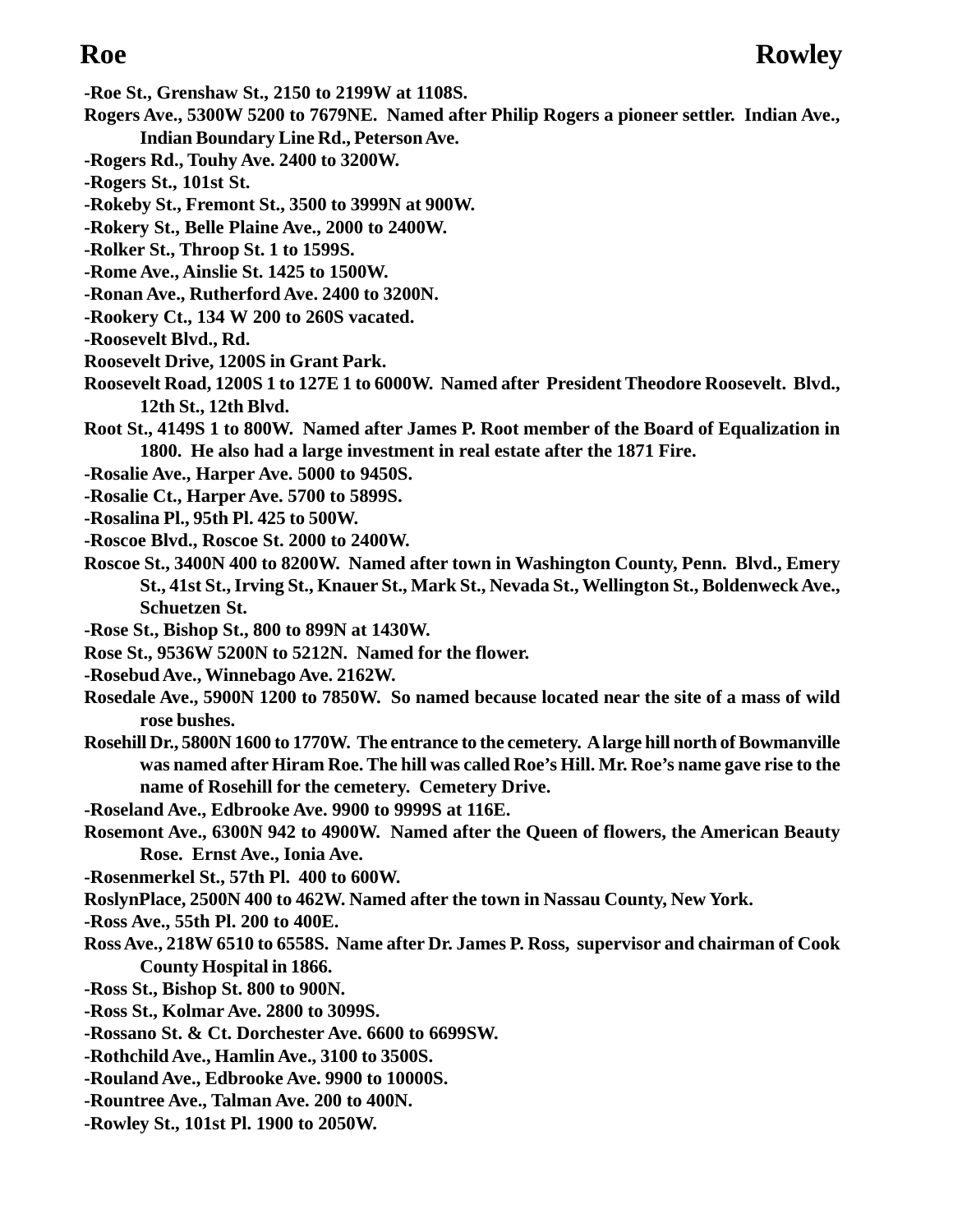**-Roy St., Aberdeen St. 5900 to 6050S.**

- **-Rubens Ave., Greenview Ave. 6200 to 6400N.**
- **Ruble St., 652W 1600 to 2050S. Named by subdivider after Russian coin.**
- **-Rucker St., Racine Ave. 400 to 1000N and 1 to 2400S.**
- **-Rudolph Ave., Hamilton St. 3000 to 3100N.**
- **-Rue St., Honore St. 1827W.**
- **-Rum St., 27th St. 800 to 950W.**
- **Rumsey Ave., 8500S 3800 to 4000SW. Named after Mayor Julian Rumsey. He helped organize the Board of Trade.**
- **-Rumsey St., Marshfield Ave. 500 to 600N and 800 to 1200N.**
- **Rundell Place, 12S 1000 to 1200W. Named Adaline Rundell Swift wife of the subdivider.**
- **-Rupp Ave., Chappel Ave. 8700 to 9400S.**
- **-Rural Lane, 2600S and 500E to 2775S and 550E vacated.**
- **Rush St., 100E 400 to 1139NW. Named after Dr. Benjamin Rush noted medical authority. He was signer of Dec. of Indep. and a surgeon during the Revolutionary War. Rush Medical College is named after him. Green Bay St.**
- **-Russell Ave., Brandon Ave. 3200E.**
- **-Russell Ave., Burley Ave. 3224E.**
- **-Russell Sq., 8300 to 8400S and 3050 to 3200E.**
- **Russell Drive, 536E in Washington Park. Martin Russell was commissioner of the South Park District from 1880 to 1893.**
- **-Russell St., Burley Ave. 3224E.**
- **-Rust St., Princeton Ave. 3900 to 4000S.**
- **-Rutherford Ave., Oak Park Ave. 6800W.**
- **Rutherford Ave., 6735W 1600 to 5400N 5200 to 6258S. Named after T. A. Rutherford a landowner. Euclid Ave., Ronan Ave., 67th Ave., Ct.**
- **-Rutledge Ave., Pulaski Rd. 4000 to 4800N.**
- **-Rutter St., Wells St. 4300 to 4799S.**
- **-Ryan St., Lacrosse Ave. 5100 to 5200N.**
- **-Road to Widow Brown's, Archer Ave. 800W & 2600S to city limits in 1830.**

## **S**

- **-Sacramento Ave., Sacramento Blvd. 3000W.**
- **Sacramento Avenue and Blvd. 3000W 1 to 7600N 3200 to 11300S. Named after California capital.**
	- **Word means "sacrament." Drummond Ave., Hudson Ave., McBride Ave., Sigel Ave., Thomas Ave., Washington Ave.**
- **Sacramento Blvd., Ave., St., Derby St., Franklin Blvd., Central and Humboldt Park Blvd.**
- **-Sacramento Ct., Whipple St. 300 to 350N.**
- **Sacramento Drive, 3000 W in Douglas Park.**
- **Sacramento Square Drive, 440N 3001 to 3050W. Same as above.**
- **-Sacramento St., Sacramento Blvd. 3000W.**
- **-Sackett Ave., Artesian Ave. 3900 to 4999S.**
- **-Sada Ave., 113th Pl. 2250 to 2400W.**
- **-Saganaw Ave., Richmond St. 2935W.**
- **Saginaw Ave., 2635E 7500 to 13031S. Named after Michigan town. In the Algonquin language it**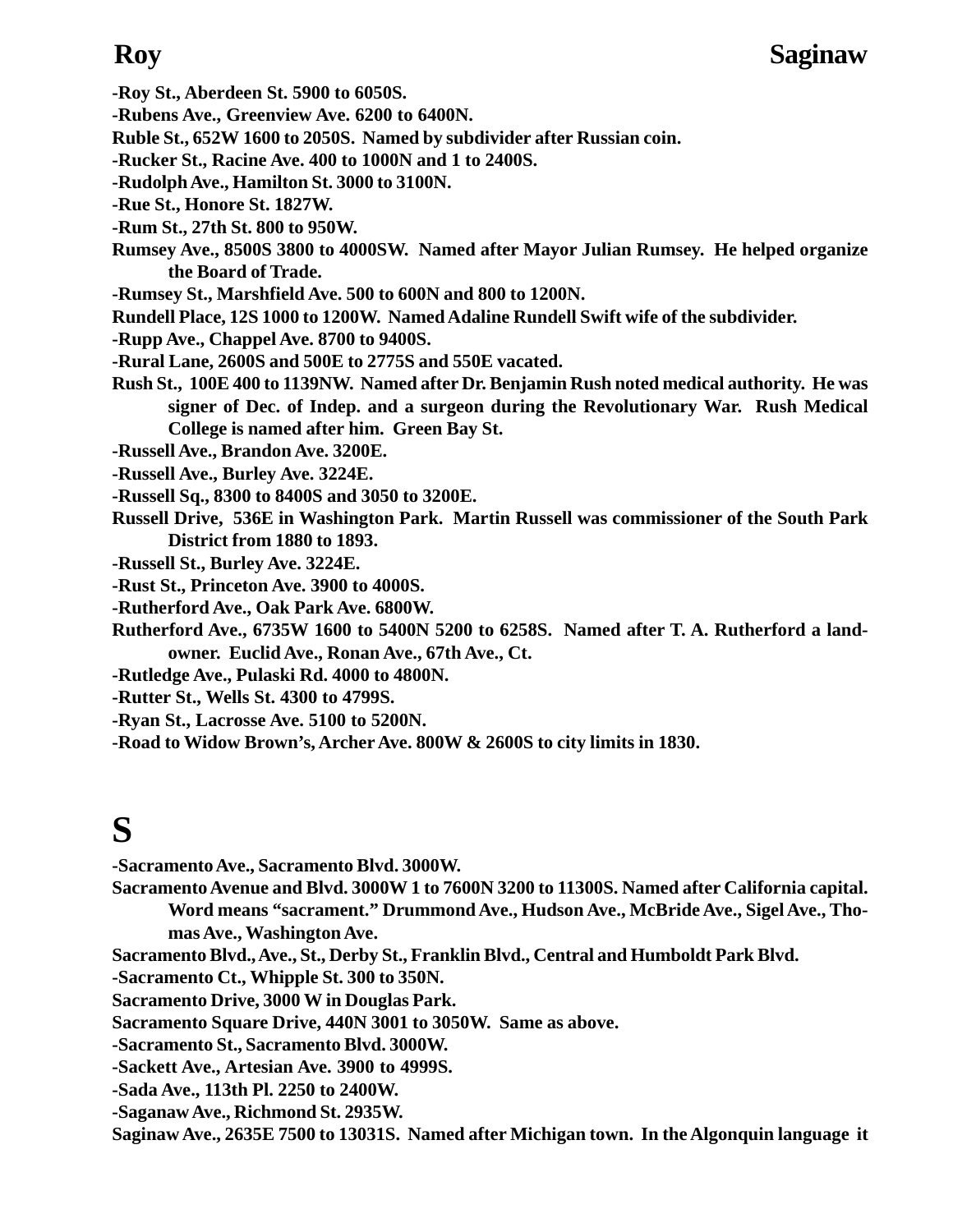**eans "mouth of a river". Name of a village once occupied by Sauk Indians in Michigan. Essex St., Ford Ave., Kleinman Ave., Summer Ave., Carlin Ave., Richmond Ave.,**

- **-St. Anthony's Ct., Hamilton Ave., 4800 to 4999N & 6050 to 6515N.**
- **St. Clair St., 164E 430 to 720N. Named after Gen. Arthur St. Clair 1st governor of the Northwest Territory. Sand St.**
- **-St. Charles Ave., Kedvale Ave. 3600 to 5000N**
- **-St. Charles Ct., Lawson Ave.**
- **-St. Charles St., Armitage Ave. 5600 to 5999W.**
- **-St. Charles St., Homan Ave. 3400W.**
- **-St. Charles St., Keeler Ave. 5080 to 5500S.**
- **-St. Elmo St., Newport Ave. 1725 to 2000W.**
- **-St. Francis St., 5600 to 5999W at 1930N vacated.**
- **St. GeorgesCourt, 2260N 2700 to 2738SW. Named after saint and patron saint of Capt George Weymouth.**
- **-St. Hedwig's St., Hamilton Ave. 2200 to 2350N.**
- **St. Helen St., 2114N 2700 to 2718SW. Named after French saint. Ct.**
- **-St. James Ave., Kilpatrick Ave. 4422 to 4800N.**
- **-St. James Ct., St. James Pl. 2500N.**
- **St. James Place, 2500N 400 to470SW. Named after French saint. Lauron St.**
- **-St. Joe Ave., Berwyn Ave. 2400 to 3200W.**
- **-St. John Ave., Monticello Ave. 3400 to 3500N.**
- **-St. Johns Ave., Kilpatrick Ave. 4422 to 4800N.**
- **-St. Johns Ct., Justine St., 200 to 299N.**
- **-St. John's Pl., Justine St. 200 to 375N.**
- **St. Joseph Ave., 5140N 8500 to 8600W. Named for St. Joseph Ukrainian Catholic Church.**
- **St. Lawrence Ave., 600E 4100 to 13450S. Named after saint. The river was discovered on the feast day of St. Lawrence. Aldine St., Charles Ave., St., Dexter Pl., Eden Ave., Graves Ct., Pl., Watt Ave., 3rd Ave., Lockwood Ave.**
- **St. Louis Ave., 3500W 200 to 6300N 1 to 11700S. Named after city. Ballon St., Cross St., Decatur Ave., Eberhard Ave., Eberly Ave., Parker Pl., Superior St., Chapin St., Bernard Ave., St. Michael's Ct., Weed St.**
- **St. Mary St., or Ct., 2170N 2764 to 2768SW. Named after first Catholic church in Chicago.**
- **St. Michaels Court, 448W 1600 to 1758N. Named by Michael Tumaney, a subdivider for his patron saint. He also donated land for the church on Cleveland Avenue. Pl., Hull St.**
- **-St. Michael's Ct., Weed St. 600 to 650W.**
- **-St. Michaels Pl., St. Michaels Ct. 1600 to 1775N.**
- **St. Paul Ave., 1720N 200 to 5174W. Named after saint and city in Minn. Florimond St., Wilmot Ave., Walnut St.**
- **-St. Phillip's Ave., Keeler Ave. 1 to 300N.**
- **-Salt Ave., Corbett St., Hough Pl. 2450S and 950W to 2550S and 910W.**
- **-Sampson Ave., Lavergne Ave. 4350 to 4800N.**
- **-Sampson St., 13th St., 1100 to 2400W, 3200 to 3800W and 4000 to 4400W.**
- **-Sameul St., Hermitage Ave. 800 to 1199N.**
- **-Sampson's Slip, Pilsen 1334W 2220 to 2330S.**
- **-Sanborn St., 110th Pl. 1000 to 1200W.**
- **-Sand St., vacated 2150W 2500 to 3099S.**
- **-Sand St., St. Clair St. 400 to 799N.**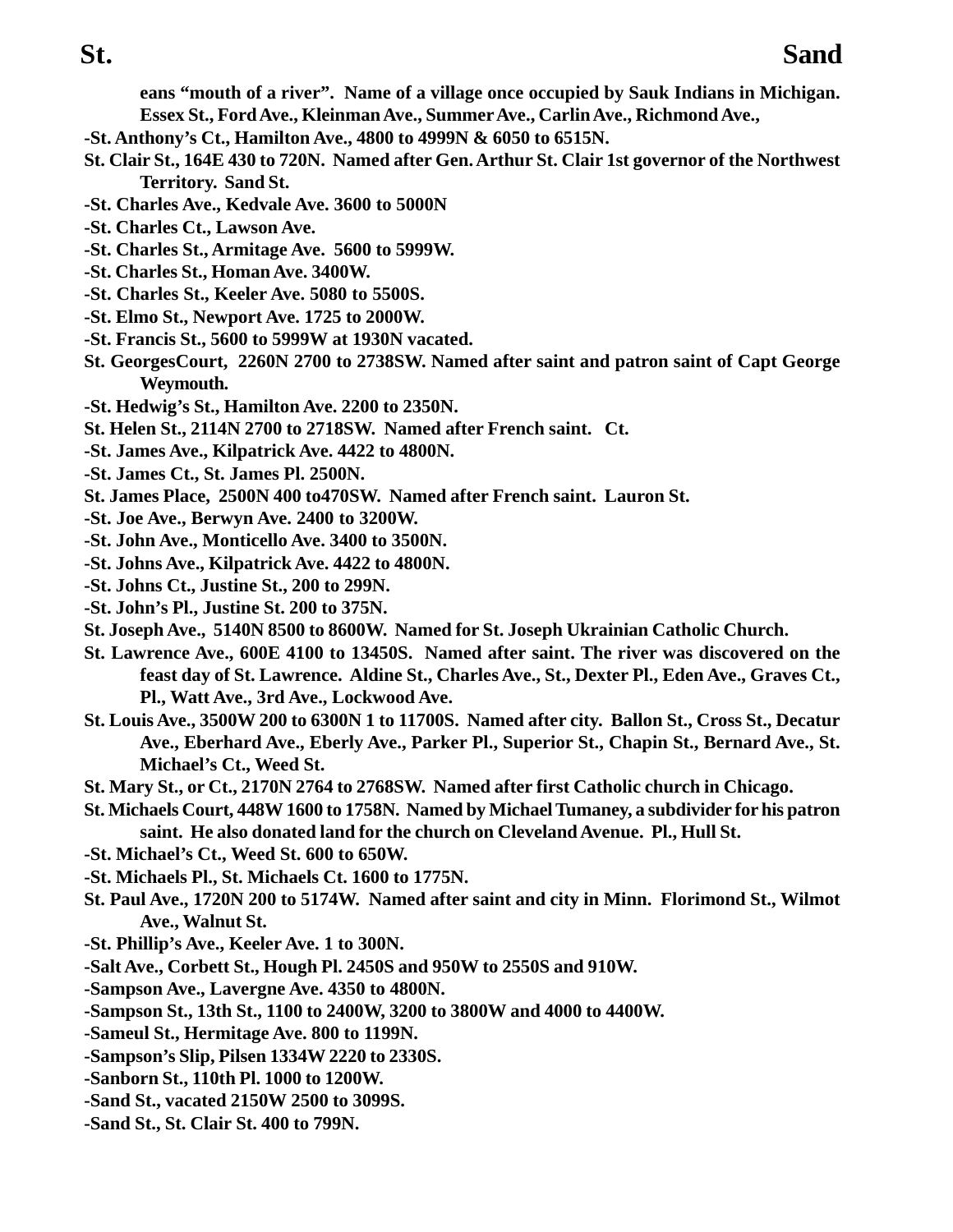### **Sandburg School**

- **Sandburg Terrace, 116W 1226 to 1528N. Named after poet Carl Sandburg.**
- **Sanford Ave., 9700W 5200N 5212N.**
- **-Sanford St., Talcott Ave. 6900W and 5600N to 7350W and 5900N.**
- **-San Francisco Ave., Francisco Ave.**
- **-Sangamon St., Albany Ave. 2100 to 3499S.**
- **Sangamon St., 932W 1 to 931N 1 to 12950S. Named after the river. It is an Indian word meaning "good hunting grounds." Brown St., Crocker Ave., Douglas Ave., Ellen St., 5th St., Gage**
- **St., Gold St., Wheeler Ave., Ashton St., Semple St.**
- **-Sanger St., Lowe Ave. 2450 to 2600S**
- **-San Jose Ave., Carmen Ave., 2250 to 2300W at 5100N.**
- **-Saphire St., Keeler Ave. 1200 to 1400N.**
- **-Sarak Ave., Honore St., 2900 to 3199W.**
- **-Saratoga St., Wrightwood Ave. 6850 to 7200W.**
- **-Saratoga St., Leavitt St. 3150 to 3900S.**
- **Sauganash Ave., 4135W 6000 to 6800NW. Named after Indian name for Billy Caldwell. Keswick Ave.**
- **-Sault St., Dayton St. 3000 to 3100N.**
- **-Saunton St., Campbell Ave. 1 to 200N.**
- **-Sawyer Ave., Trumbull Ave. 3434W.**
- **-Sawyer Ave., 117th Pl. 1 to 200E.**
- **Sawyer Ave., 3234W 400 to 5559N 1200 to 11440S. Named after Dr. Sidney Sawyer landowner whose daughter was Mrs. Ada Garrett. Locust Ave., Mead St., Meade St., Sheridan Ave., Pleasant St.**
- **-Sayers Ave., Sayre Ave. 2000 to 2800N.**
- **Sayre Ave., 7000W 1600 to 6549N 5200 to 6458S. Named after W. E. Sayre subdivider in 1872.** Bellevue Ave., Home Ave., Locust St., Logan St., Newell Ave., Norwood Terr., Republic **Ave., 70th Ave., 69th Ct., Sayers Ave.**
- **-Sayre Ave., Newland Ave. 5200 to 5400N.**
- **-Scammon Ave., Racine Ave., 3900 to 5999S.**
- **-Scanlan Ave., Eggleston Ave. 11500 to 12300S.**
- **-Schell Ave., Ingleside Ave. 7100 to 8700S.**
- **-Schett Ct., 5000N 2400 to 2499W.**
- **Schick Place, 500W 1250 to 1300NE. Named after William Schick, subdivider and landowner. He was also a storekeeper.**
- **-Schiller Ave., on line with Paulina St. 1900W 11700 to 11900S.**
- **-Schiller St., Blackhawk St. 1300 to 1600W.**
- **Schiller St., 1400N 1 to 72E 1 to 2200W. Named after Johann Frederick von Schiller, a German poet. He studied medicine and was a surgeon. Church St., Connors St., Fowler St., Hirsch St., Uhland St., Butterfield Alley**
- **-Schlitz Ave., Front Ave., 11300 to 11499S. 435E.**
- **-Scholl St., Aldine Ave. 500 to 750W.**
- **-School Pl., Arcade Pl. 600 to 900W.**
- **-School St., Elizabeth St. 10050 to 10300S.**
- **-School St., Henderson St. 2800 to 2950W.**
- **-School St., 36th St. 2400 to 2600W.**
- **-School St., Princeton Ave. 4100 to 6300S.**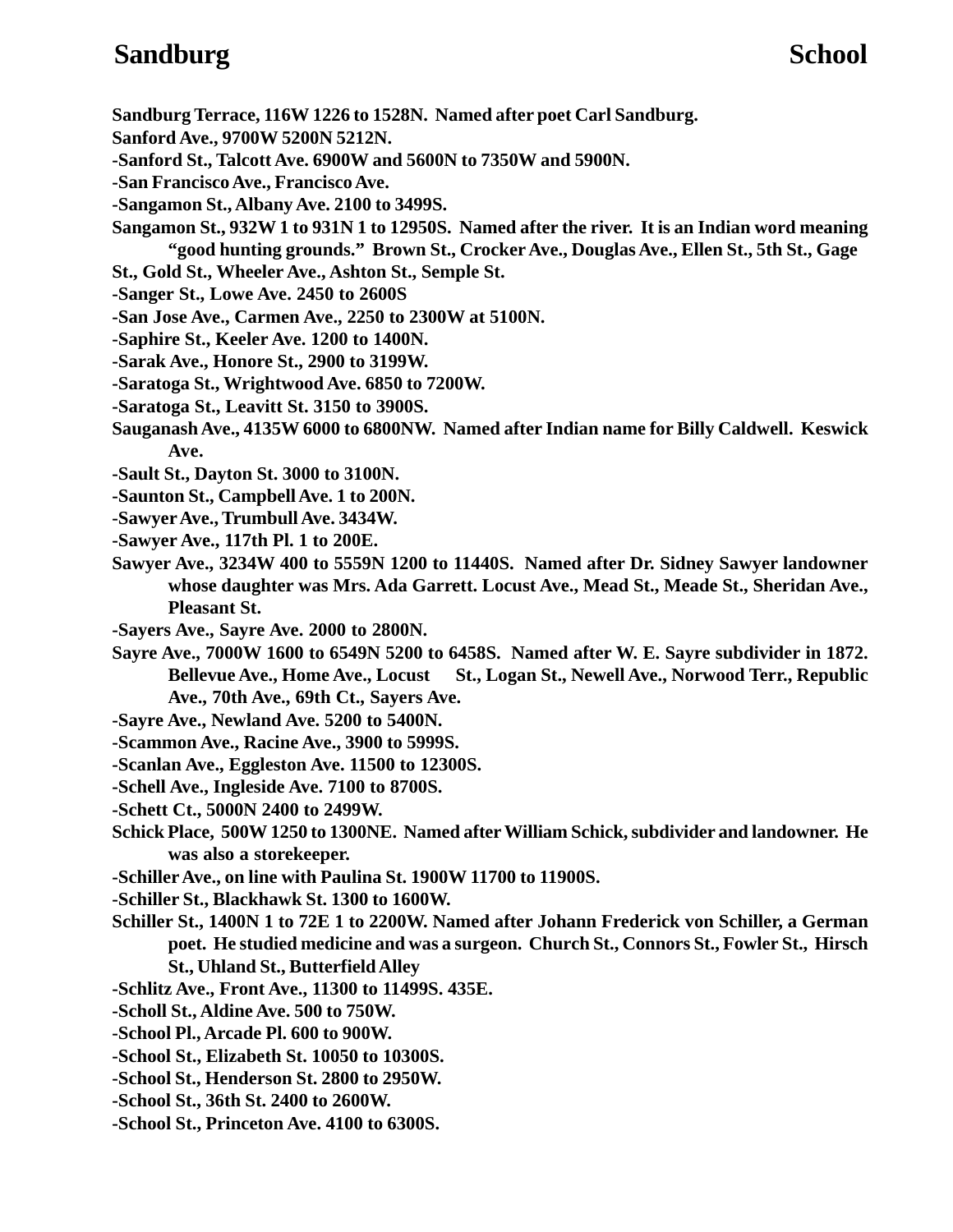**-School St., Wabash Ave. 11530 to 11600S. School St., 3300N 901 to 8400W. District school was located on this street. Austin Ave., Edmond St., Hathaway St., Hesing Ave., Agnes Ave., Otto St., Aldine Ave., 40th St. -School St., Fry St. 1450 to 1600W. -Schorling Ave., 79th Pl. 400 to 500W. Schorsch St., 3315N 6600 to 6699W. Named after Anthony Schorsch, father of four sons who ran a real estate and building company. They constructed nearly 600 buildings. Schraeder Drive, 134N in Garfield Park. Schreiber Ave., 6440N 1500 to 7144W. Named after the Schreiber Brothers, Dominick and Michael. They were early settlers. Their father owned much property along Devon. Infula St., Leland Ave., St. Schubert Ave., 2700N 600 to 7200W. Named after German composer, Franz Schubert 1797 to 1828. Dewey Ct., Pl., Evergreen Ave., Marianna St., Mason Ave., Wyoming St., Conneaut Ave., Lexington St. -Schuettler St., Berenich Ave. 4800 to 5800W. -Schuetzen St., 3375N 2400 to 2450W Roscoe vacated. -Schuler St., 102nd Pl. 1250 to 1325W. -Schultz St., 101st Pl. 1250 to 1325W. -Schurtz Ave., Bosworth Ave. 7600 to 7700N. -Schwuchow Pl., vacated. -Schuyler St., Linden Pl. 2425N 3000 to 3050W. -Scott Ave. or Ct., Dunning P.O. now Neva Ave. 7166W 3800 to 3999N. -Scott St., Flournoy St. 1500 to 1800W. -Scott St., Van Buren St. 3300 to 3400W. -Scott St. & Pl., Gladys Ave., at 3300 to 3399W. Scott St., 1234N 1 to 88E 200 to 748W. Named after Gen W. Scott of the Blackhawk War.** Beethoven Pl., Granger St., Labor St., Twomey St., Vedder St. **-Scott ?., Hoyne Ave. 2100W. Scottsdale Ave., 4700W 8000 to 8400SE. Developer Raymond Lutgent made area after his son, Scott. Street takes its name from the shopping center. The subdivision was part of Ashburn Field. -Scovel Ave., Luella Ave. 9900 to 11400S -Scudder St., 100th St. 400 to 1199W. -Sebor St., Harrison St., 500 to 799W. -Sebor St., Vernon Park Pl., 328 to 800W. -2nd Ave., Avenue N. 9500 to 10200S 11200 to 11250S. -2nd Ave., Forrestville Ave. 11200 to 11499S. -2nd Ave., Avenue C, 13300 to 13399S. -2nd Ave., Albany Ave. 2400 to 2500W. -2nd St., Altgeld St. 3200 3300W.**

- **-2nd St., Ashland Ave. 11250 to 11500S.**
- **-2nd St., Hamlet Ave. 11100 to 11250S.**
- **-2nd St., Huron St. 700N.**
- **-2nd St., Nottingham Ave. 5600 to 5750N.**
- **-2nd St., Paulina St. 1700W.**
- **-2nd St., Green St. 800 to 850N.**
- **-Section Ave., 119th St., 1 to 799W.**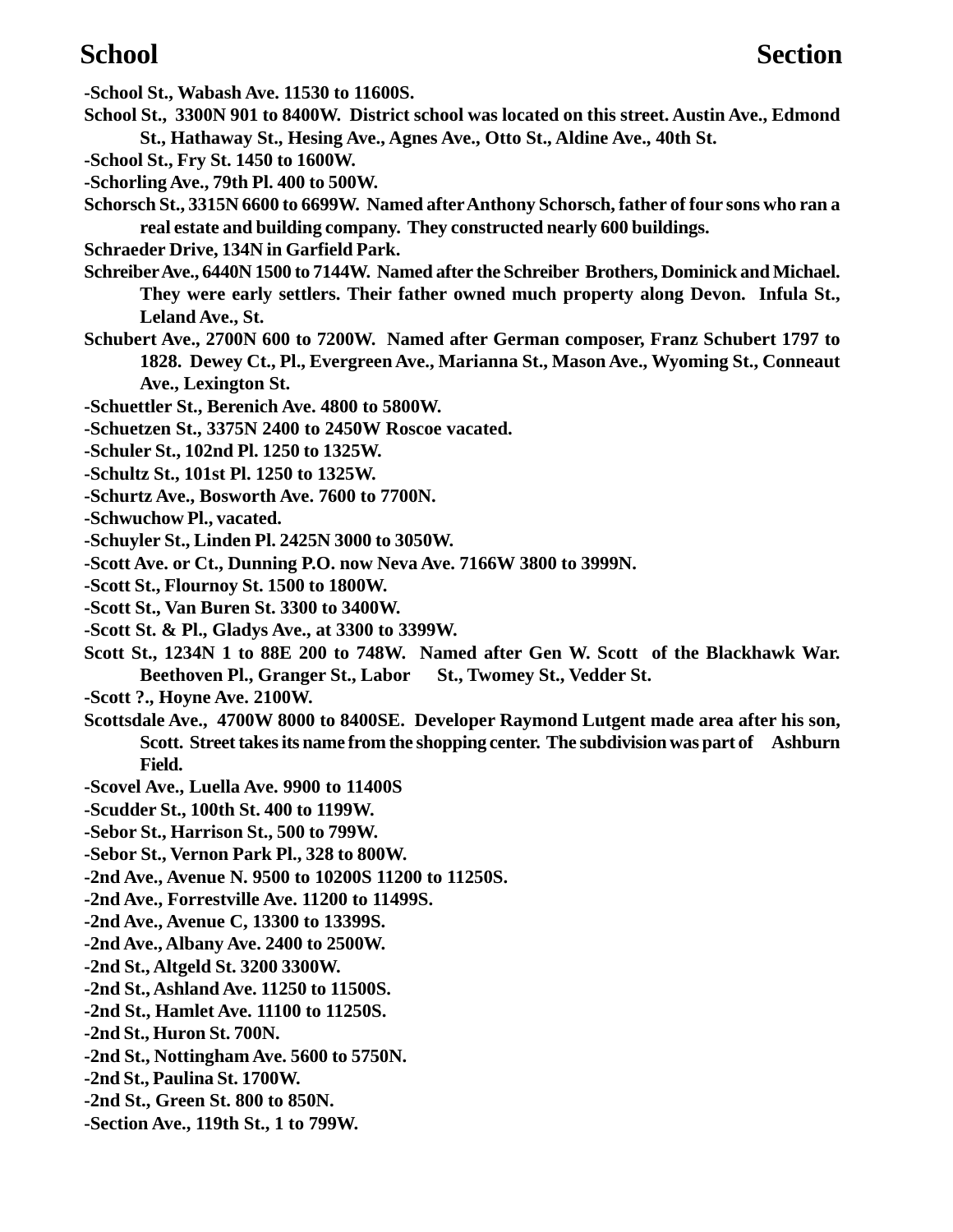### **Sedan 70th**

- **-Sedan St., Crystal St. 1275 to 1400W.**
- **Sedgwick St., 400W 658 to 2259N. Named after Robert Sedwick, a landowner.**
- **-Sedwick Ct., Felton Ct. 1150 to 1200N at 400W.**
- **-Seeley Ave., Belmont Ave. 3200N.**
- **Seeley Ave., 2034W 400 to 7546N 1 to 10745S. Named after Amos S. Seeley a subdivider. Bell Ave., Belmont Ave., Burtis St., Chestnut St., Garfield Ave., George Ct., Pl., Horicon Ave., Hoyne Ave., Lundy St., Lundy's Lane, Lyman Ave., Michael Ct., Myrtle St., Seely St., Sobieski St., Tremont Ave., Tyson Ave., Vine St., Kroll St., Josephine St.**
- **-Seely St., Seeley Ave. 2034W.**
- **-Seelye St., Howe St. 1750 to 2000N.**
- **-Segur St., Peterson Ave. 1600 to 2400W.**
- **-Seipp Ave., East End Ave., 6700 to 9300S at 1700E.**
- **Seipp St., 8550S 2600 to 2900W. Named be Gallagher & Henry Builders for August Seipp a noted Chicago brewer.**
- **-Selah St., Howe St. 1075 to 1250N.**
- **-Selby Terr., Madella Ave. 6000N and 5600W to 6075N and 5700W.**
- **-Selden St., Fillmore St., 1800 to 1899W at 1020S.**
- **-Selma St., Gratten Ave. 1200W.**
- **-Selwyn Ave., Kilbourn Ave. 5100 to 5900S.**
- **-Selwyn Ave., Kennicott Ave. 4235W.**
- **-Selwyn Ave., Tripp Ave. 3600 to 4500N.**
- **Seminary Ave., 1100W 1914 to 3958N. Named after Monticello Seminary in Godfrey, Illinois an early meeting place. Fabius St., Lee St., Stella Pl., St.**
- **-Seminary Pl., Drummond Pl. 1100 to 1450W.**
- **-Seminole Ave., Seminole St. 5700N.**
- **Seminole St., 5700N 5600 to 7900W. Named after the Indian tribe. The word means "separative." 64th St.**
- **-Semple St., Sangamon St. 5900 to 6100S.**
- **-Seneca St., 235E 500 to 920N. Named after tribe belonging to Iroquois Nation, one of the strongest in the Confederacy. LaFayette Pl., Meis Van der Rohr Way.**
- **-Seneshall St., Sheilds Ave., 4100 to 4150S at 348W.**
- **-Sennott Pl., 91st Pl. 1700 to 1815W.**
- **Senour Ave., 1050W 2500 to 2700SE. Road was access to the Martin Senour Paint Company.**
- **-Senour Ave., Quarry St. 2500S and 1025W to 2700S and 950W.**
- **Serbian Rd., 5710N 7846 to 8050W. Street runs alongside the Resurrection Serbian Orthodox Cathedral.**
- **-Seress St., vacated 11050S 2850 to 2950E.**
- **17th Pl., Evans Ct., Oliver Pl.**
- **17th St., Howard St., Irwin St., Kossuth St., New St.,**
- **-70th Ave., Nordica Ave. 5650N.**
- **-70th Ave., Sayre Ave. 2000 to 4000N.**
- **-70th Ct., Nora Ave. 3600 to 4000N.**
- **-70th Ct., Nottingham Ave. 5600 to 5750N.**
- **-70th Ct., 70th Pl. 600 to 650E 300 to 400E.**
- **-70th Ct., Nordica Ave. 3000 to 3200N.**
- **70th Pl., Ct., Court Pl., Manchester Ave.**
- **70th St., Englewood Ave.**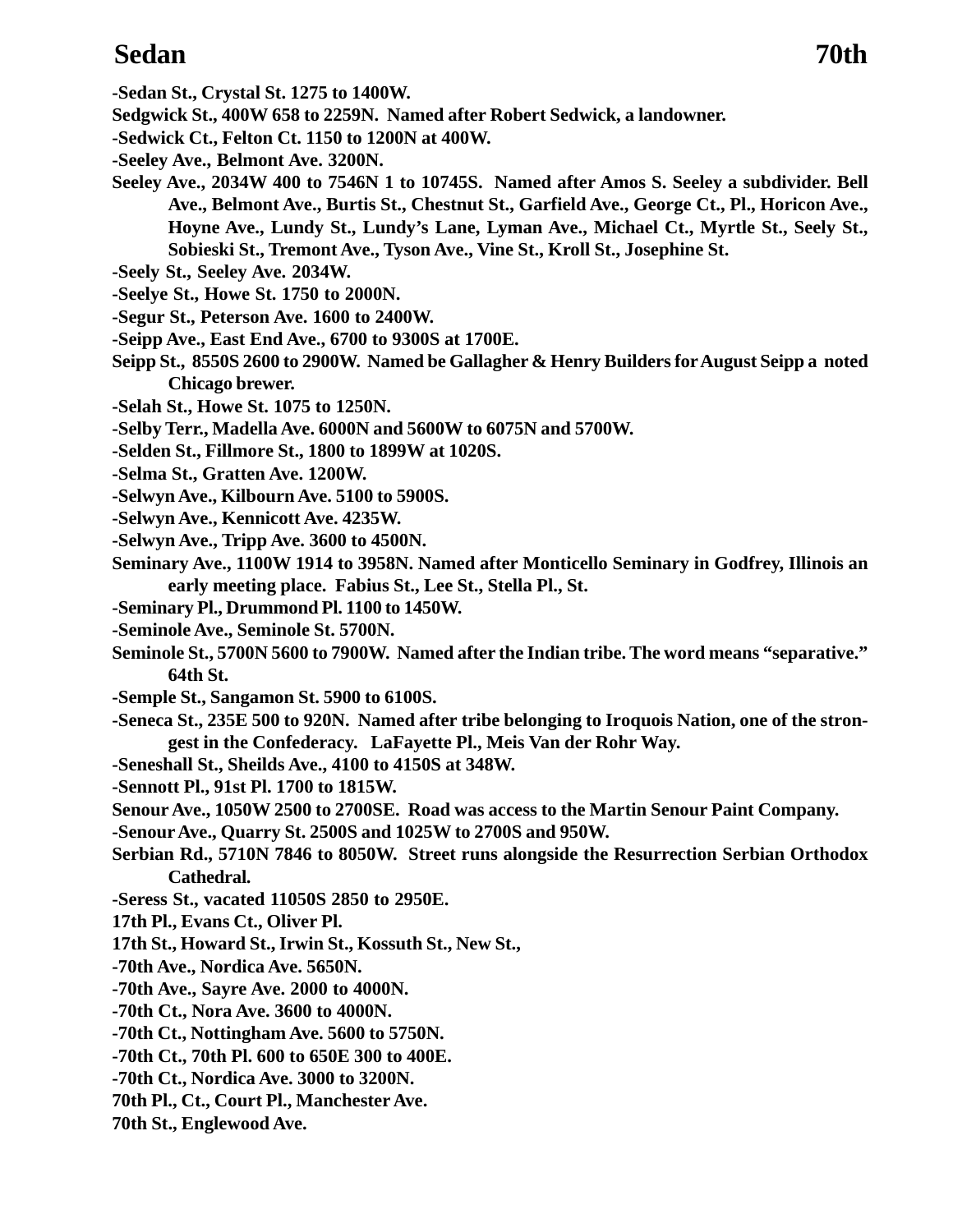**-71st Ave., Montclare Ave. 2500 to 2800N. -71st Ave., Nottingham Ave. 3000 to 3200N. -71st Ave., Nordica Ave. 2000 to 2800N 3600 to 4000N. -71st Ct., Neva Ave. 2000 to 3200N 5600 to 5700N. -71st Ct., Nottingham Ave. 3600 to 4000N. 71st Pl., Baker St. -71st St., Devon Ave. 2400 to 3199W. -71st St., South Shore Dr. 2400 to 2600E. 71st St., Warren Ave. -72nd Ave., Harlem Ave. 1600 to 6600N 5200 to 5900S. -72nd Ct., Oconto Ave. 3200 to 4199N. 72nd Pl., E. Kenwood Terr., Washburn St. 72nd St. -73rd Ave., Octavia Ave. 3200 to 4199N. -73rd Ct., Odell Ave. 3200 to 4199N. 73rd Pl., Spencer Ave., Weddell St. 73rd St., Montrose St. -74th Ave., Oketo Ave. 3200 to 4199N. -74th Ct., Osceola Ave. 3200 to 4199N. -74th Ct., Ogallah Ave. 3200 to 4199N. 74th Pl., Walost St. 74th St., Fleming St. -75th Ave., Olcott Ave. 7500W. -75th Ct., Oleander Ave. 3200 to 4199N. 75th Pl., Keddar Ct., Oak St., E. Minnick Pl., Shergold Ct., W. Hayford St., W. Walnut St., Windsor St., 75th St. 75th St., Dean St., Oak St. -75th St., 75th Pl. 1600 to 1650W. -76th Ave., Oriole Ave. 3200 to 4199N. -76th Ct., Ottawa Ave. 3200 to 4199N. -76th Ct., 76th Pl. 2775 to 2850E. 76th Pl., Grand Terr., Patzack Pl., Pine St., Pippin St., Poplar St., 76th Ct. 76th St., Cedar St. -77th Ave., Overhill Ave. 3200 to 4199N. -77th Ct., Ozark Ave. 3200 to 4199N. -77th Ct., 77th Pl. 2775 to 2850E. 77th Pl., Ct., Locust St. 77th St., Bond St. -78th Ave., Ozanam Ave. 3200 to 4199N. -78th Ct., Opal Ave. 3200 to 4199N. -78th Pl., Winneconna Pkwy. 7801S. 78th Pl., Cherry St. 78th St., Elm St. -79th Ave., Orange Ave. 3200 to 3999N. -79th Ct., Osage Ave. 3200 to 3999N. -79th Ct., 79th Pl. 79th Pl., Ct., Catherwood AVe., Schorling Ave., Sherman St. -79th St., Cheltenham Pl. 7879S.**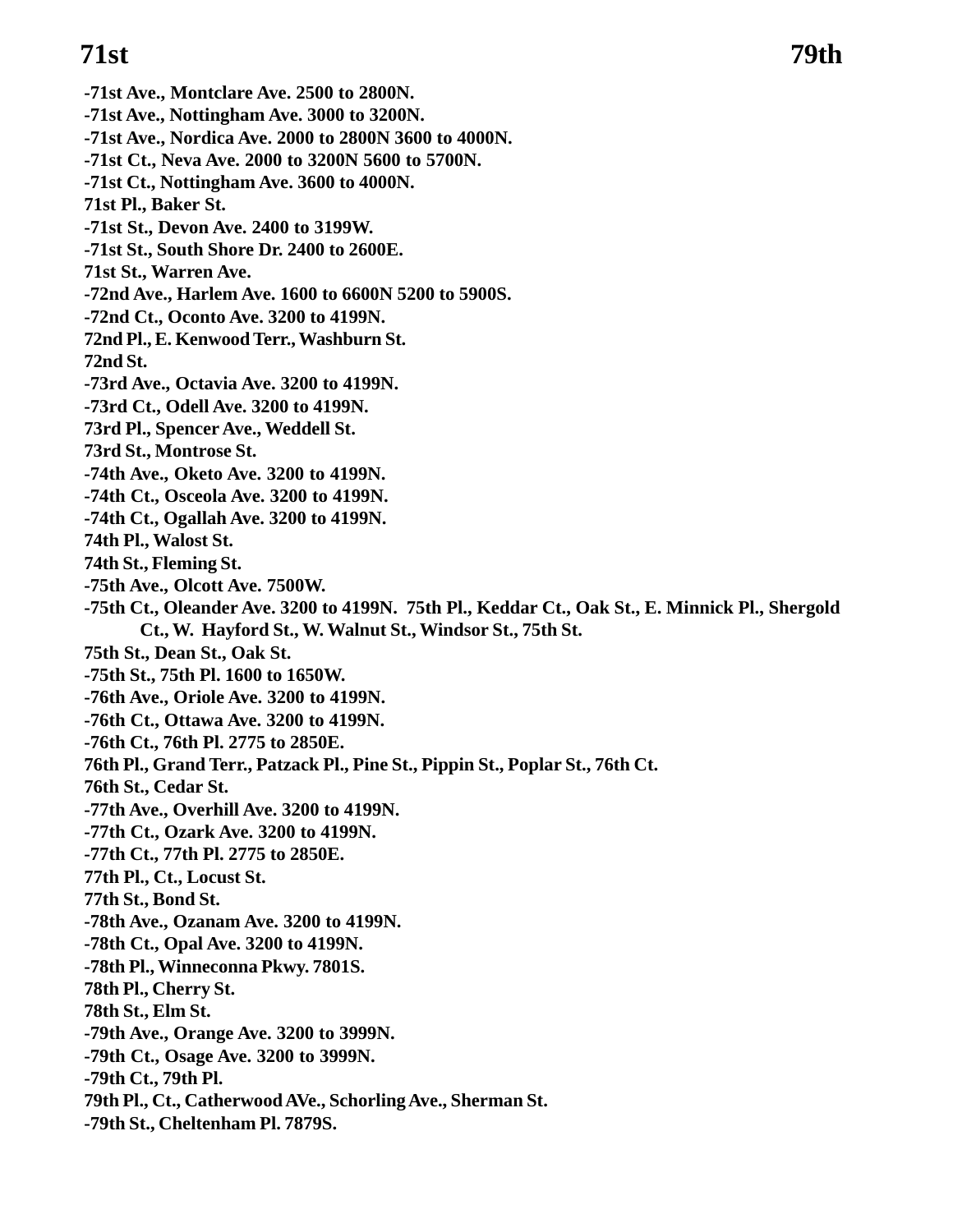- **79th St., Sheridan Ave. -7th Ave., Avenue H 9600 to 10000S 9600 to 9700S. -7th St., Balbo Ave. 1 to 99E.**
- **-7th St., Harrison St. 1 to 100E.**
- **Service Drive, 5200W one south of Washington.**
- **-Seward St., Normal Ave., 1600 to 2000S.**
- **-Sewart St., Normal Ave., 1600 to 2000S.**
- **-Seymour Ave., Campbell Ave. 200 to 800N 1200 to 2000N.**
- **-Seymour Ave., Chappel Ave. 11000 to 11200S and 11600 to 11900S.**
- **-Seymour St., Campbell Ave. 200 to 800N and 1600 to 2000N.**
- **-Shabbonna Ave., 4000E and 10350S to 4100E and 10525S vacated.**
- **-Shades Pl., Concord Pl., 625 to 799W at 1614N.**
- **Shakespeare Ave., 2138N 600 to 7000W. Named after William Shakespeare. Appenrade St., Castell Ave., Cherry Pl., Custer Ct., St., Garfield Ave., Grove Ct., and Pl., Hamburg**
- **St., South Park St., A St., Burchell Ave., North Grove St., Ct., and Pl.**
- **Shapland Ave., 9800W 5200N to 5224N.**
- **-Sharp St., Leavitt St. 1200 to 2599S.**
- **-Shaughnessy St., Oleans St. at 1300 to 1340N at 336W.**
- **-Shearer Ave., 5980N and 5300W to 6190N and 5200W vacated.**
- **-Sheenan St., Markham Ave. 5900N.**
- **-Sheffield Ave., Sheridan Rd. 3900 to 6400N.**
- **Sheffield Ave., 1000W 1549 to 3847N. Named after Joseph Sheffield subdivider. St.**
- **-Sheffiled St., Sheffield Ave.**
- **-Sheffield St., Sheridan Rd. 3900 to 6400N.**
- **Shelby Court, 966W 1900 to 2000S. Named after Shelby County, Ill.**
- **-Sheldon Ave., Kostner Ave. 3700 to 4000N.**
- **-Sheldon Ave., Wolcott Ave. 3200 to 3600N.**
- **-Sheldon Ave., Bishop St. 1438W.**
- **-Sheldon St., Fillmore St. 1025S.**
- **-Sheldon St., Janssen Ave. 3800 to 4000N.**
- **-Sheldon St., Loomis St. 1400W 1 to 360N.**
- **-Sheldon St., Noble St. 1400W.**
- **-Shell Ave., Ingleside Ave. 922E.**
- **-Shepard St., Watkins Ave. 11425 to 11500S.**
- **-Shepard St., Wood St. 11500 to 11900S.**
- **-Shergold Ct., 75th Pl. 1500 to 1599E.**
- **-Sheridan Ave., Kimbark Ave. 6000 to 6700S.**
- **-Sheridan Ave., Marquette Ave. 8300 to 8700S.**
- **-Sheridan Ave., Muskegon Ave. 11400 to 1200S and 12600 to 12800S.**
- **-Sheridan Ave., Nettleton Ave. 6800W.**
- **-Sheridan Ave., Oak Park Ave. 6200 to 6600N.**
- **-Sheridan Ave., Richmond St. 1100 to 1200S.**
- **-Sheridan Ave., Sawyer Ave. 2800 to 4100N.**
- **-Sheridan Ave., Sheridan Rd. 4800 to 6400N.**
- **-Sheridan Ave., Spaulding Ave. 400 to 2400N.**
- **-Sheridan Ave., Whipple St. 4300 to 7800S.**
- **-Sheridan Ave., 79th St.**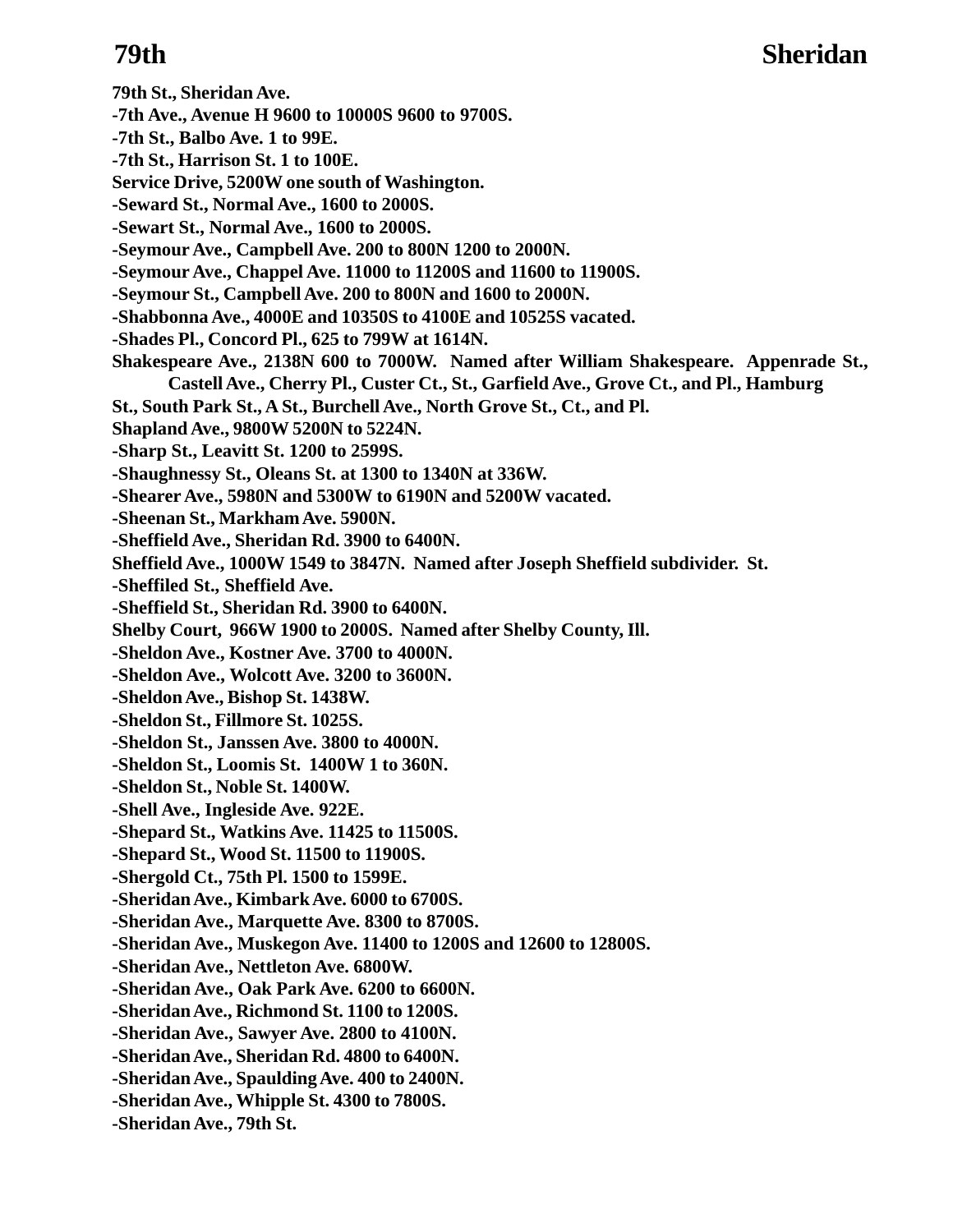### **Sheridan Short**

- **-Sheridan Ave., 114th St.**
- **-Sheridan Pl., 20th Pl. 200 to 350W vacated.**
- **-Sheridan Pl., Sheridan Rd. 7700 to 7800N.**
- **-Sheridan Rd., Lake Shore Drive. 3200 to 3900N**
- **Sheridan Road, 400W 2800 to 3250N. Lt. Gen. P. H. Sheridan hero of the Civil War. He was in charge of marshall law after the fire of 1871. Pl., Byron St., Devon Ave., Evanston Ave., Lake View Ave., North Shore Dr., Sheffield Ave. St., Verona St., West Sheridan Rd., Kerfoot Ave., Sheridan Ave.**
- **Sheridan Road, 1000W 3900N 600 to 957W. Road led to Ft. Dearborn.**
- **Sheridan Road, 6400N 970 to 1158W.**
- **-Sheridan St., Justine St. 3300 to 3500S.**
- **-Sheridan St., Muskegon Ave. 11400 to 12000S 12600 to 12800S.**
- **-Sheridan St., Spaulding Ave. 400 to 2400N.**
- **-Sheridan Terr., Jonquil Terr. 7700N.**
- **-Sherman Ave., in Union Stock Yards 1000W 4050 to 4300S now Laurel St. in part.**
- **-Sherman Ave., Burnham Ave. 2800E.**
- **-Sherman Ave., Jeffery Ave. 11000 to 11150S. and 11600 to 11700S.**
- **-Sherman Ave., LaCrosse Ave. 4400 to 4800N.**
- **-Sherman Ave., Leavitt St. 8700 to 9500S.**
- **-Sherman Ave., Manistee Ave. 11800 to 12000S and 12600 to 12800S.**
- **-Sherman Ave., Lowell Ave., 2900 to 3200N.**
- **-Sherman Pl., Drummond Pl. 575 to 700W.**
- **-Sherman Pl., Armstrong St. 780N.**
- **-Sherman St., Jeffery Ave. 11000 to 11150S and 11600 to 11700S.**
- **-Sherman St., Leavitt St. 8700 to 9500S.**
- **-Sherman St., Lowe Ave. 3900 to 12700S.**
- **-Sherman St., 79th Pl. 2000 to 2399W.**
- **-Sherman St., 157W 300 to 1000S. Named after Gen Alson Sherman, mayor in 1844. He helped subdivide Rogers Park. Financial Place.**
- **Sherwin Ave., 7332N 1204 to 7750W. Named after Ezra R. Sherwin, trustee of the town of Norwood Park in 1881. Pkwy., Terr.,**
- **-Sherwin Pkwy and Terr., Sherwin Ave. 1700 to 1775W at 7342N.**
- **-Sherwood Terr., Cuyler Ave., 1400 to 1499W at 4034N.**
- **-Sherry St., Natchez Ave. 3950 to 4000N.**
- **Shields Ave., 324W 728 to 5900S. Named after Gen James Shields Illinois Senator. He was born in Ireland in 1810. Buddan St., Crimea St., Ellsworth St., Garibaldi St., Boomer St., Kossuth St., Seneshall St., Tracy Ave., St., Holden St.**
- **-Shields Ave., Harvard Ave. 6300 to 12300S.**
- **-Shields Ave., 103rd St. 1600 to 2399W.**
- **-Shields Ave., Princeton Ave. 4100 to 4300S.**
- **-Shober St., Bell Ave. 1200 to 1700N.**
- **-Sholto St., Carpenter St. 600 to 1099S. at 1100W.**
- **Shore Drive, 1800E 5400 to 6300S. In Jackson Park. Street runs parallel to the Lake Michigan Shore.**
- **-Short Pl., Ainslie St. 5250 to 5350W.**
- **-Short St., Christiana Ave. 600 to 700N.**
- **-Short St., Davol St. 1600W.**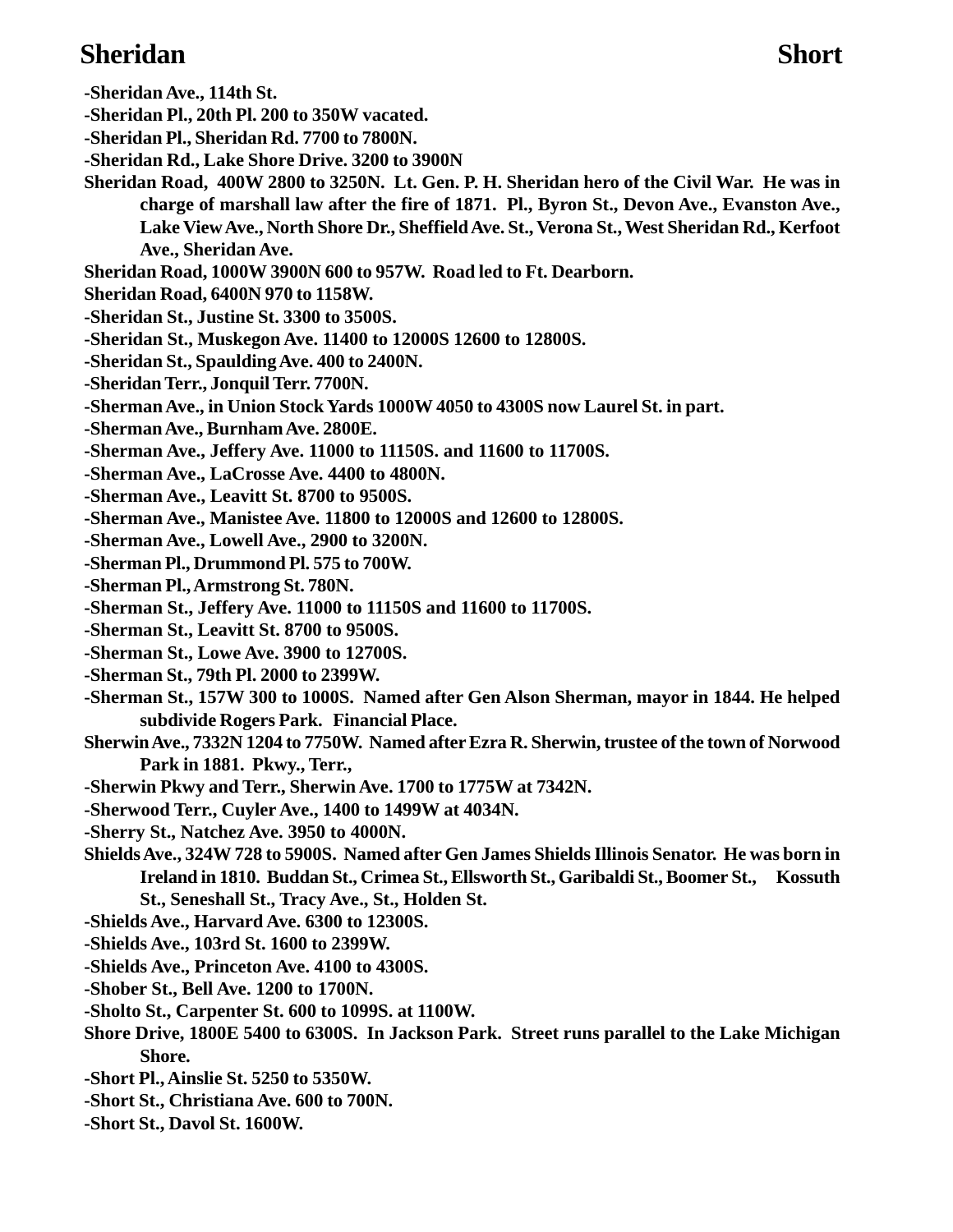### **Short 62nd**

- **-Short St., Honore St. 11800 to 11900S and 7300 to 7360N.**
- **-Short St., Oak St. 600 to 650W.**
- **Short St., 1430W 2700 to 2835SE. One time the shortest street in the city. Named after Lt. John Short of Chicago Guards of Liberty.**
- **-Shurtleff Ave., Wells St. 2600 to 4500S.**
- **-Shurtleff St., Wells St. 2600 to 4500S at one time to 5800S.**
- **-Shurtleff St., Yale Ave. 11500 to 11900S**
- **-Sibley St., Ada St. 600 to 999S.**
- **-Sidney Ave., University Ave., 4400 to 4499S.**
- **-Sidney Ct., Pine Grove Ave. 2700 to 2800N.**
- **SiebensPlace, 1431N 600 to 665NW. Named after Siebens Brothers Brewery. Langdon St.**
- **-Sigel Ave., Sacramento Ave. 3600 to 4000N.**
- **-Siegel St., Green St. 834W.**
- **-Sigel St., Evergreen Ave. 200 to 499W.**
- **-Silva St., Bowen Ave. 4125S.**
- **-Silva St., Racine Ave. 9900 to 10299S.**
- **-Silver St., Peoria St. 600 to 699S.**
- **-Silverman Ave., LaPorte Ave. 4400 to 4800N.**
- **SilvertonWay, 325E 2200 to 2300SE. Named after the manufacturer of the Silverton Cord Tire Building.**
- **-Simons Ave., Kedzie Ave. 1600 to 2150N.**
- **-Simms Ave., Lawler Ave. 400 to 599N.**
- **Simonds Drive 800W in Lincoln Park. Named after Ossian Simonds who settled in Chicago in 1879. In 1883 he became superintendent of Graceland Cemetery and he is responsibl for its landscaping.**
- **-Simpson Ave., Midas Ave. both vacated**
- **-Sinnott Pl., Race Ave., 1200 to 1299W.**
- **-Sioux Ave., Mozart St. 2834W.**
- **Sioux Ave., 5330W 6600 to 6732NW. Named after Indian tribe. Word means "little snake."**
- **16th St., North St., 15th Pl.**
- **-60th Ave., Austin Ave. 1600 to 6000N. 5100 to 6500S.**
- **-60th Ct., McVicker Ave. 1600 to 3000N. 5100 to 5900S.**
- **-60th Ct., 60th Pl. 200 to 600W.**
- **60th Pl., Gunn St., W. Hoyt Ave., Maple St., Park Ave., Plaisance Ct., 60th Ct**
- **60th St., Cleavland St., Gould St.**
- **-61st Ave., Meade Ave. 1600 to 4000N. 5100 to 5900S.**
- **-61st Ave., Moody Ave. 1800 to 2000N.**
- **-61st Ct., 61st Pl. 600 to 800W.**
- **-61st Ct., Moody Ave. 1600 to 3000N and 5100 to 5900S.**
- **61st Pl., Ct., Barney St., Chestnut St., Palisade Ave., Blanche St., or Pl.**
- **61st St., Clough St., Toledo St., Lansing St.**
- **-62nd Ave., Melvina Ave. 1600 to 6400N. 5100 to 5900S.**
- **-62nd Ct., Merrimac Ave. 1600 to 3000N 5100 to 5900S.**
- **-62nd Ct., 62nd Pl. 1400 to 1425E.**
- **-62nd Ct., Englewood Ave. 6224S.**
- **-62nd Pl., Englewood Ave. 6224S.**
- **62nd Pl., Ct., Englewood Ave.**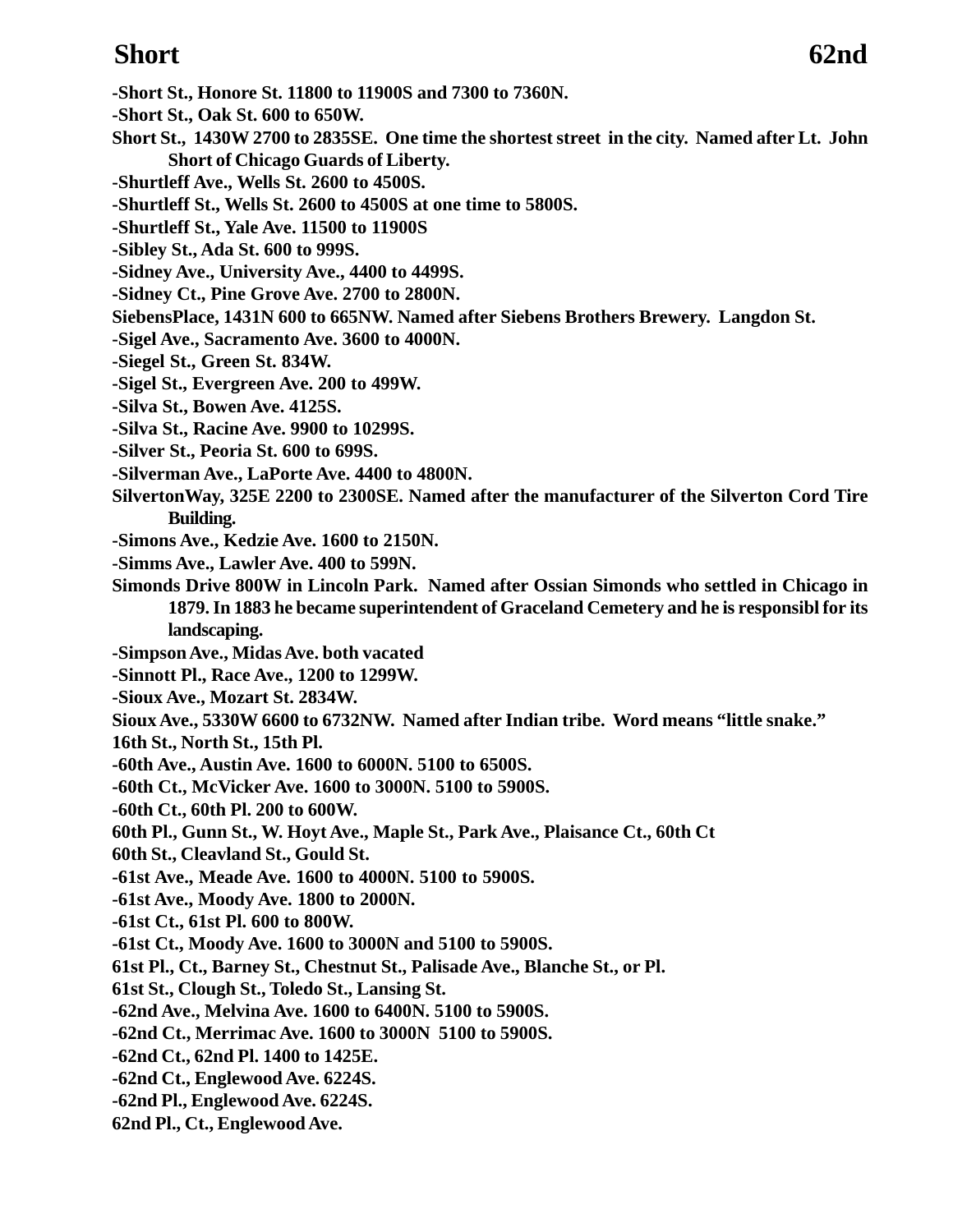### **62nd** 69th

**62nd St., College St., Cairo St., Coburn St. -63rd Ave., Mobile Ave. 1600 to 3900N. 5100 to 5900S. -63rd Ct., Mulligan Ave. 1800 to 3000N and 5100 to 5900S. -63rd Ct., 63rd Pl., 650 to 800W. 63rd Pl., Atlantic Ave., Junction Ave., Robertson Ave., Harvey St., Howard St., 63rd Ct. -63rd St., Mobile Ave. 6300W. 63rd St., Junction Ave., Kimball St. -64th Ave., Mobile Ave. 6300W. -64th Ave., Nagle Ave. 4850 to 6400N. -64th Ave., Narragansett Ave. 1600 to 4000N 5100 to 5900S. -64th Ct., Nagle Ave. 1600 to 3600N 5100 to 5900S. -64th Ct., Natchez Ave. 5050 to 5599N. 64th Pl., Pacific Ave. -64th St., Seminole St. 5600 to 6000W. 64th St., Everett St., Stealey St. -65th Ave., Natchez Ave. 1600 to 4000N 5100 to 5900S. -65th Ave., Neenah Ave. 5050 to 5599N. -65th Ct., Nashville Ave. 5050 to 5599N. -65th Ct., Neenah Ave. 3200 to 3600N 5100 to 5900S. -65th Ct., 65th Pl. 400 to 550W 3600 to 4000W. 65th Pl., Ct., Terr., Pine Ave., Woodlawn Terr. 65th Pl., Jackson Park Terr., Speed St., Gillman St. -65th Terr., 65th Pl. 1400 to 1600E. -65th St., Ardmore Ave. 5350 to 5600W. -66th Ave., Nashville Ave. 1600 to 4000N 5100 to 5900S. -66th Ave., Natoma Ave. 5050 to 5599N. -66th Ct., Natoma Ave. 1600 to 3200N 5100 to 5900S. -66th Ct., Normandy Ave. 5050 to 5550N. -66th Ct., 66th Pl. 1400 to 1600E 400 to 550W 700 to 800W. 66th Pl., Ct., Palm Ave., Brackett St. -66th St., Marquette Rd. 500 to 1600E. 66th St., Marquette Rd., Kearney St. -67th Ave., Normandy Ave. 1600 to 4000N. -67th Ave., Rutherford Ave. 5050 to 5350N. -67th Ct., Oak Park Ave. 5050 to 5450N. -67th Ct., Rutherford Ave. 2400 to 3200N. -67th Ct., 67th Pl. 3600 to 3800W. 67th Pl., Ct., Dakota Ave., Hedding Ave., Livingston Ave., Helm St. -67th St., Marquette Rd. 1 to 500E 1 to 2800W later to 4800W. 67th St., Marquette Rd., Ogden Ave. -68th Ave., Oak Park Ave. 1600 to 4000N. -68th Ct., Newcastle Ave. 2200 to 2400N 3200 to 4000N. -68th Ct., New England Ave. 5050 to 5550N. -68th Ct., 68th Pl. 3600 to 3800W. 68th Pl., Ct., Haines Ave., Marlboro Ave., Eva St. 68th St. -69th Ave., New England Ave. 3200 to 4000N.**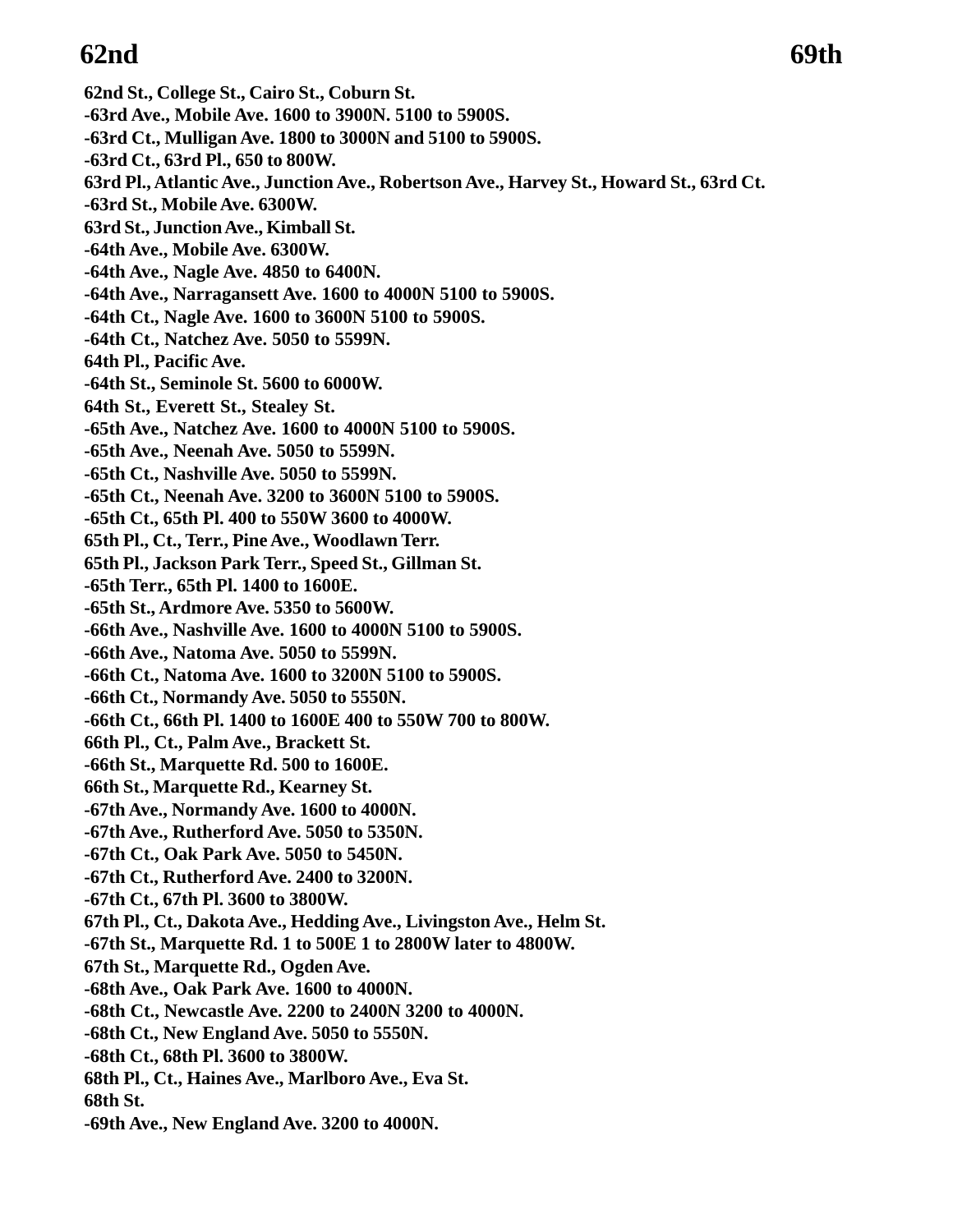**-69th Ave., Newland Ave. 2000 to 3200N. -69th Ct., Newland Ave. 3200 to 4000N. -69th Ct., Sayre Ave. 5050 to 5199N. -69th Ct., 69th Pl. 200 to 350E 700 to 800E 69th Pl., Ct., Berlin Ave. 69th St., University Ave. 2400 to 2525E. -6th Ave., Avenue J 9600 to 10200S. -6th Ave., Evans Ave. 10400 to 10799S -6th Ave., Kreiter Ave. 3527E. -6th St., Congress St. 1 to 100E. -Skinner St., Stewart Ave. 5500 to 6700S. -Slade St., 1742W 3100S vacated. -Slater Ave., 108th Pl. 2950 to 3050E. -Slips A B C D E 1640W, 1733W, 1835W, 1942W, 2034W, 2300S-2699S. -Sloan St., Crystal St., 1275 to 1399W at 1240N. -Slocum St., Cornelia Ave. 4650 to 4800W. -Slocum St., Eastwood Ave., 5600 to 6000W at 4634N. -Small St., 59th Pl. 200 to 400W. -Small St., 59th St. 200E to 800W. -Smalley Ct., Bernard St., 2400 to 2600N at 3434W. -Smart St., 400N 1850W vacated. -Smelds St., Princeton Ave. 10300 to 10350S. -Smith Ave., Fremont St. 1500 to 1600N. -Smith St., 36th Pl. 2600 to 3220W 3600 to 3799W. -Smith St., 34th Pl. -Smith St., Cermak Rd. 2400 to 4000W. -Smith St., DeKalb St. -Smith St., Arcade Pl., 50S 1600 to 1799W. -Snell St., Ada St. 700 to 799N. -Snow St., Leavitt St., 2428 to 2525N. -Snowdondale Ave., Loomis St. Blvd. 5500 to 7100S. -Snider St., 118S 1600W to 1800W. Wilcox St. -Snyder St., Clifton Ave. 3200 to 3400N. -Snyder St., 41st St. 400 to 799W. -Sobieski St., Seeley Ave. 2200 to 2400N. -Soldier Field Dr. 1600S 400 to 600E. Solidarity Drive, 1250S 600E to 850E. Named by Mayor Jane Byrne at the request of the Polish community in honor of the Polish labor union. Achsah Bond Drive. -Solon St., Aberdeen St., 1400 to 1499S at 1100W. Somerset Ave., 5700N 6400 to 6565SW. Named after county in England. South Ct., 5700N 6400 to 6599W. -Somerset Terr., Hunt Ave. 8817S. -Sophia St., Dickens Ave. 300 to 1300W. -Sophia St., Rice St., 5800 to 5999W. -Soult St., Dayton St 3000 to 3100N.**

- **-South Ave., Bryn Marw Ave. 6400 to 7200W.**
- **-South Ave., 5800N 1600 to 1800W vacated.**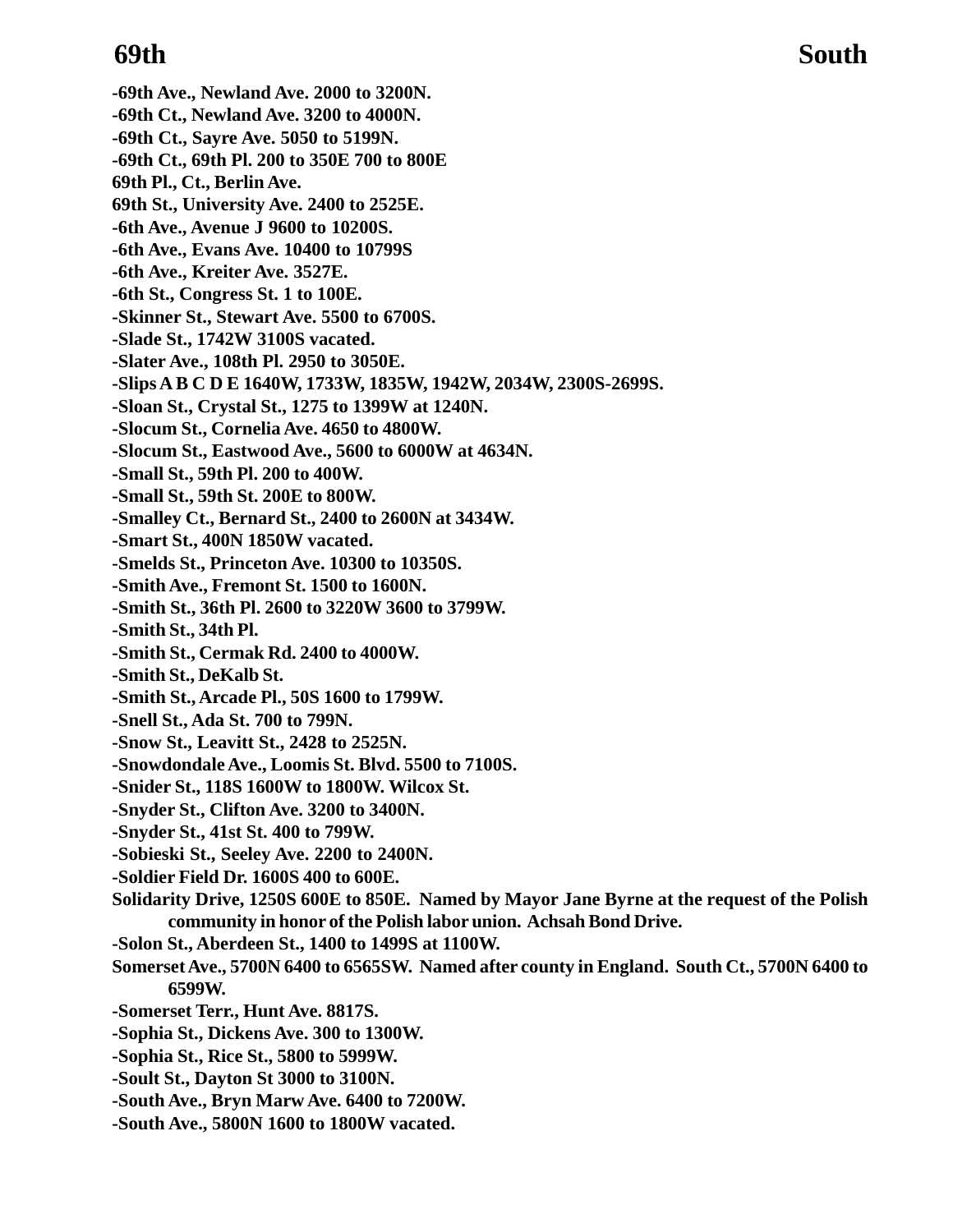**-South Blvd., Lake St., 5600 to 5999W.**

- **-South Ct., & Pl., Gunnison St. 1200 to 1250W**
- **-South Ct., Somerset Ave. 5700N.**
- **-South St., Bryn Mawr Ave. 6400 to 7200W.**
- **-South St., Cermak Rd. 1 to 2400W 1 to 400E.**
- **-South St., Winnemac Ave. 1500 to 1600W.**
- **-South St., 107th St. 1000 to 2400W.**
- **-South ?., Michigan Ave.**
- **-South Chicago Ave., Baltimore Ave. 13000 to 13510S.**
- **South Chicago Ave., 400E 6700 to 9500SE. Named after the community.**
- **-South Normal Pwky., Normal Pwky. 6837S 300 to 500W.**
- **-South Park Ave., South Park Way.**
- **-South Park Ave., Kankakee Ave., Pl., Ct., Spark Ave., Dr. King Dr.**
- **-South Park Ave., 107th 3200 to 3600W.**
- **-South Park Blvd., South Parkway 2300 to 3500S 5100 to 6000S.**
- **-South Park Ct., Blackstone Ave. 1450E 6000 to 6150S.**
- **-South Park St., Shakespeare Ave. 2200 to 2400W.**
- **-South Park Way., Douglas Ave., Pl., Grand Blvd., Kankakee Blvd., South Park Ave., Elmore Ave.**
- **-Southern Plank Rd., State St.**
- **South Lake Shore Drive 1S 300E to 2100E 6300S East Dr., Field Dr., Leif Eriksen Dr., Erikson Dr. -Southport Ave., Glenwood Ave. 1400W.**
- **Southport Ave., 1400W. Once the main road leading to Southport, Kenosha, Wisconsin. Coaches**
- **and other traffic used this road between Illinois and Wisconsin.**
- **-South Shore Ave., Exchange Ave. 7100 to 7900S.**
- **-South Shore Blvd., 1800E 5300 to 5400S.**
- **South Shore Dr., 7150E 5300 to 5400S 2400E 6700 to 8325S. Street follows the south shore of the Lake. Named by the South Park Commissioners. Bond Ave., Hegewisch Ave., 71st St., Yates Ave., Juniata Ave.**
- **-South Water St., Wacker Dr. All.**
- **-South Water St., 300N 1 to 120E. Changed to Wacker Place May, 1987.**
- **South Water Market 1200W 1500S., Designated produce market in early days.**
- **-South West Blvd., 31st St Blvd. 2400 to 2799W.**
- **-South Western Ave., Ogden Ave. 1S and 1575W to 2200S and 4000W.**
- **-Southwestern Plank Rd., Ogden Ave.**
- **-Southwest Expressway, Adlai Stevenson Expressway.**
- **-Spark Ave., South Park Ave. 10500 to 10600S.**
- **-Spars Ave., Same as Spears Ave.**
- **-Spaulding Ave., St. Louis Ave. 3500W.**
- **Spaulding Ave., 3300W 400 to 5959N 1 to 11500S. Named after Jesse Spaulding a real estate man and partner of W. W. Kimbell. Ashland Ave., Byrne Ave., Erie St., Sheridan Ave., St., Webb Ave.**
- **-Spears Ave., Mozart St. 4150 to 4700S.**
- **-Speed St., 65th St. 400 to 800W.**
- **-Spencer Ave., Richmond St. 4200 to 4299S 5100 to 5500S.**
- **-Spencer Ave., Hoxie Ave. 2600E.**
- **-Spencer Ave., Oglesby Ave. 7400 to 8600S 11600 to 12600S.**
- **-Spencer Ave., Peoria St. 5900 to 6299S.**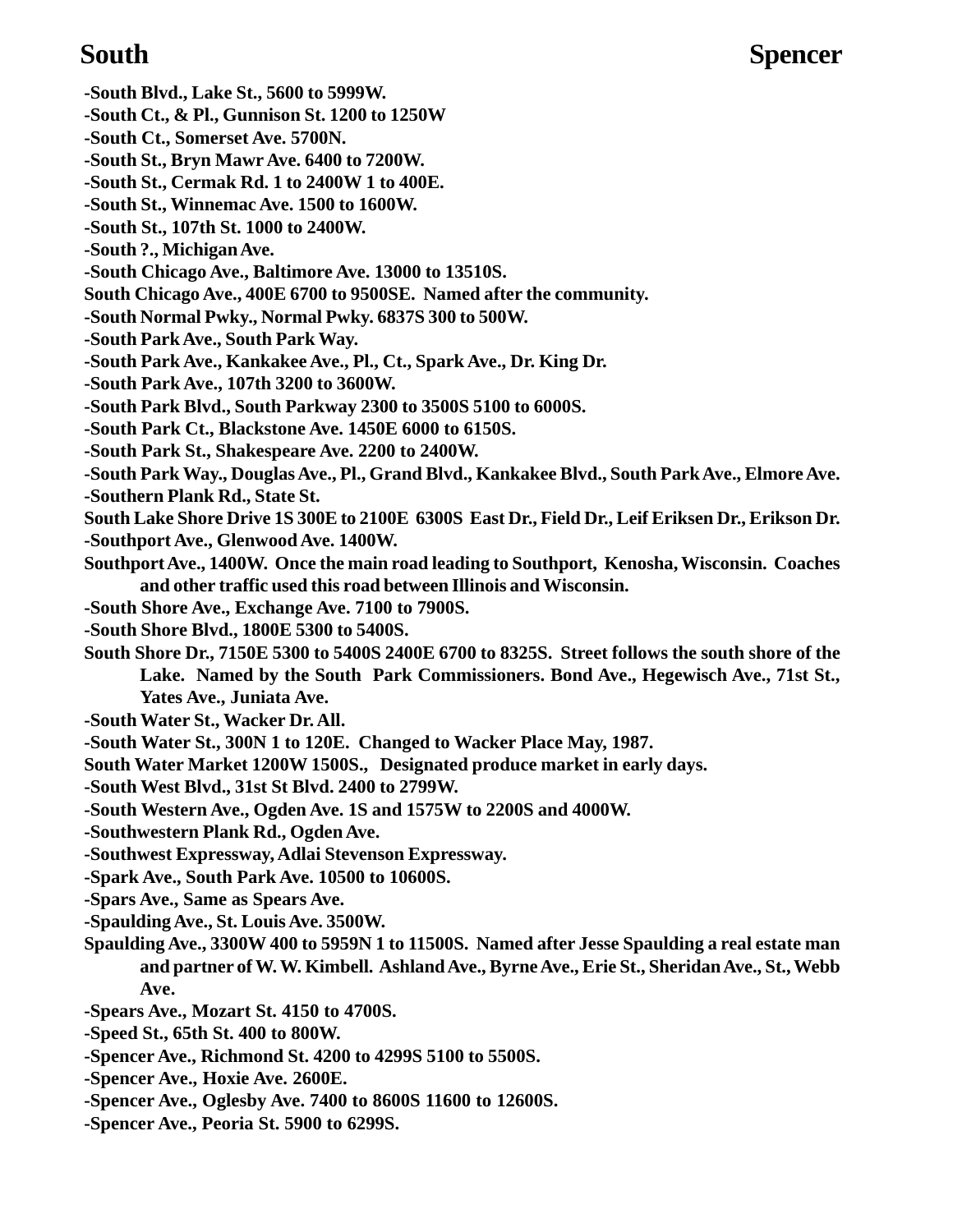- **-Spencer Pl., 110th Pl. 1000 to 1200W.**
- **-Spencer St., 110th St. 1000 to 1200W.**
- **Spokane Ave., 5340W 6300 to 6520N. Named after city in State of Washington and after the Indian tribe which means "children of the sun."**
- **Sprague Ave., 9900W 5200N to 5224N.**
- **-Spring St., 26th Pl. 1 to 200W.**
- **-Spring St., 95th St. 2400 to 2800W.**
- **-Springer Ave., 32nd Pl. 1000 to 1350W.**
- **-Springer St., 15th St. 1 to 500W.**
- **Springfield Ave., 3900W 400 to 6400N 1 to 11500S. Named after Illinois capital. Granville Ave., Hebert Ave., Jan Huss Ave., Liberty St., Lincoln Ave., Margaret Pl., Marling St., Harling St.**
- **-Spruce Ave., Dakin St. 3920N.**
- **-Spruce St., Dakin St. 6400 to 6800W.**
- **-Spruce St., 11500S 1600 to 1675W on line with 115th Pl. vacated.**
- **-Spruce St., Lexington St., 1400 to 1499W.**
- **-Spruce St., Winchester Ave. 9100 to 9500S.**
- **-Stanley St., 111th Pl. 1000 to 1400W.**
- **-Stanley Terr., Artesian Ave., 300 to 399S at 2442W.**
- **-Stanton Ave., Eberhart Ave., 3960 to 3999S at 500E.**
- **-Stanton Ave., Rhodes Ave. 3500 to 3900S.**
- **-Stanton Ct., Orchard St., 1315 to 1350N.**
- **-Stanton St., Campbell Ave. 1 to 200N.**
- **-Stanwood Ave., 114th Pl. 1 to 100W 1 to 200E.**
- **-Star Ave., Dante Ave., 6350 to 6499S.**
- **-Star Ave., Dorcester Ave., 6600 to 6700S.**
- **-Stark St., Broad St. 1400W.**
- **Stark St., 1132W 2500 to 2636SE. Named after J.L. Stark, subdivider and landowner. He helped build the village of Ravenswood. Joseph St.**
- **-Starr St., Concord Pl., 300 to 399W.**
- **-State Blvd., State Pkwy.**
- **-State Blvd., State St.**
- **-State Ct., Orchard St. 3120 to 3199N.**
- **-State Pkwy., State St.**
- **State Parkway, 1W 1400 to 1600N. From Old State Road. Blvd., St.**
- **-State Rd., Archer Ave. 1W at 1900S 6400W at 5500S.**
- **-State St., Chase Ave. 1825 to 2000W.**
- **-State St., Orchard St. 3120 to 3200N.**
- **-State St., State Pkwy.**
- **-State St., Talcott Ave. 6900W and 5600N 7300W and 5900N.**
- **State St., 1W 1E 1 to 1554N 1 to 12658S. First east/west boundary of town. In 1834 it was part of State Road laid out between Chicago and Vincennes, Indiana. Blvd., Pkwy., Southern Plank Rd., Wolcott St.**
- **State Line Road, 4150E 10600 to 11200S. Boundary line between Illinois and Indiana. Avenue A, Illinois Ave., A Avenue.**
- **Station St., 2225W 2400 to 2600NW.**
- **-Staunton St., Campbell Ave. 1 to 200N**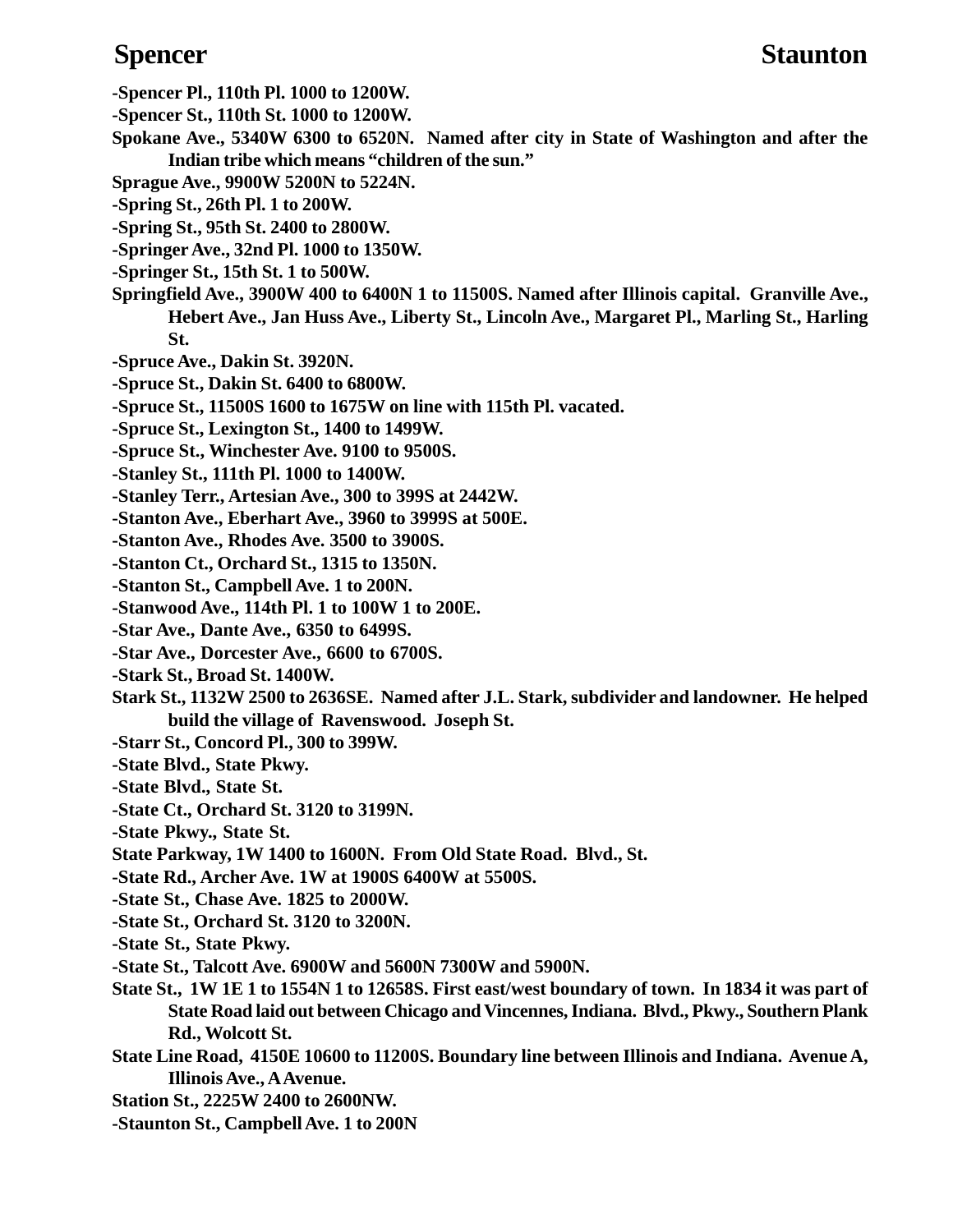- **Stave St., 2528W 2000 to 2192NW. Named after owner of property A. Stave by W. P. Klemm who brought the land for subdividing.**
- **-Stealey St., 64th St. 400 to 800W.**
- **-Stearns St., 29th St. 800 to 1000W.**
- **-Steel St., 26th St., 1800 to 4000W and 1600 to 1675W.**
- **-Steele St., Linder Ave., 5300 to 5499N.**
- **-Stein St., vacated 1410 to 1765W.**
- **-Steiner Ave., Leader Ave. 5750N and 5150W to 5950N and 4825W.**
- **-Steiner St., 109th Pl. 1000 to 1200W.**
- **-Steiner Rd., Leader Ave. 5850N and 5150W to 6075N and 5050W.**
- **-Steiner Rd., Lansing Ave. 4900W.**
- **-Stella Pl., Seminary Ave. 3600 to 4400N.**
- **-Stella St., Seminary Ave. 3600 to 4400N.**
- **-Stephens 3000E vacated 10900 to 11299S., Houston St.**
- **-Stephen St., 110th Pl. 1200 to 1550W.**
- **-Stephen St., 109th Pl., 1000 to 1200W.**
- **-Stephenson Ave., Champlain Ave., 10513 to 11999S.**
- **-Stephenson 235W vacated 1399S fr 1250S.**
- **Stetson Ave., 200E 150 to 200N. Named after Eugene W. Stetson, chairman of the I.C.R.R.**
- **-Stetson's Slip 1450W 2224 to 2499S.**
- **-Stetson St., Morgan St. 1600 to 2400S.**
- **Steuben St., 11400S 1700 to 1771NW. Named after Baron Von Steuben a Revolution War hero.**
- **-Stevens St., Mozart St. 300 to 400S.**
- **Stevenson Expressway, 400E to 2500S 4800W at 4300S. Named after Adlai Stevenson.**
- **-Stewart Ave., Christiana Ave. 3334W.**
- **-Stewart Ave., Knox Ave. 4200 to 4800N**
- **Stewart Ave., 400W 1600 to 12800S. Named after Hart L. Stewart Postmaster in 1846. He invested in real estate on the southside. Arthur St., Beach ST., Grab St., McGlashen St., Mechanic St., Skinner St., Wharf St., Forsyth Ave., Railroad Ct.**
- **-Stewart St., Ave. 400W.**
- **-Stinson St., Paulina St. 1200 to 2199S.**
- **-Stock Ave., Kenneth Ave. 4430W.**
- **Stockton Drive, 100W 400W. Named after Gen. Joseph Stockton was a hero of the 1871 Fire. He was credited with saving invaluable land title records. He was a commissioner of the Lincoln Park District from 1869 to 1892.**
- **Stokes Ave., 9700W 5200 to 5224N.**
- **-Stone St., 44th St., 1 to 400E.**
- **-Stone St., 47th Pl. 1000 to 1199W.**
- **-Stoner St., 109th Pl. 1000 to 1199W.**
- **Stone St., 68E 1200 to 1326N. Named after H. O. Stone landowner and subdivider in 1873. Water St., Eastwater St., 79E, 1200 to 1350N.**
- **Stony Drive, 1632 E in Jackson Park. This street feeds into Stony Island Ave.**
- **Stony Island Ave., 1600E 5600 to 13000S. Named by subdividers due to being near the lake makes it look like an island and it had stoney soil. Hyde Park Ave., Jackson Park Ave.**
- **-Storms Ave., Maryland Ave. 7200 to 8699S.**
- **Stowell St., 1100S 100 to 175W vacated.**
- **-Strahorn St., Chystal St. 4000 to 4199W.**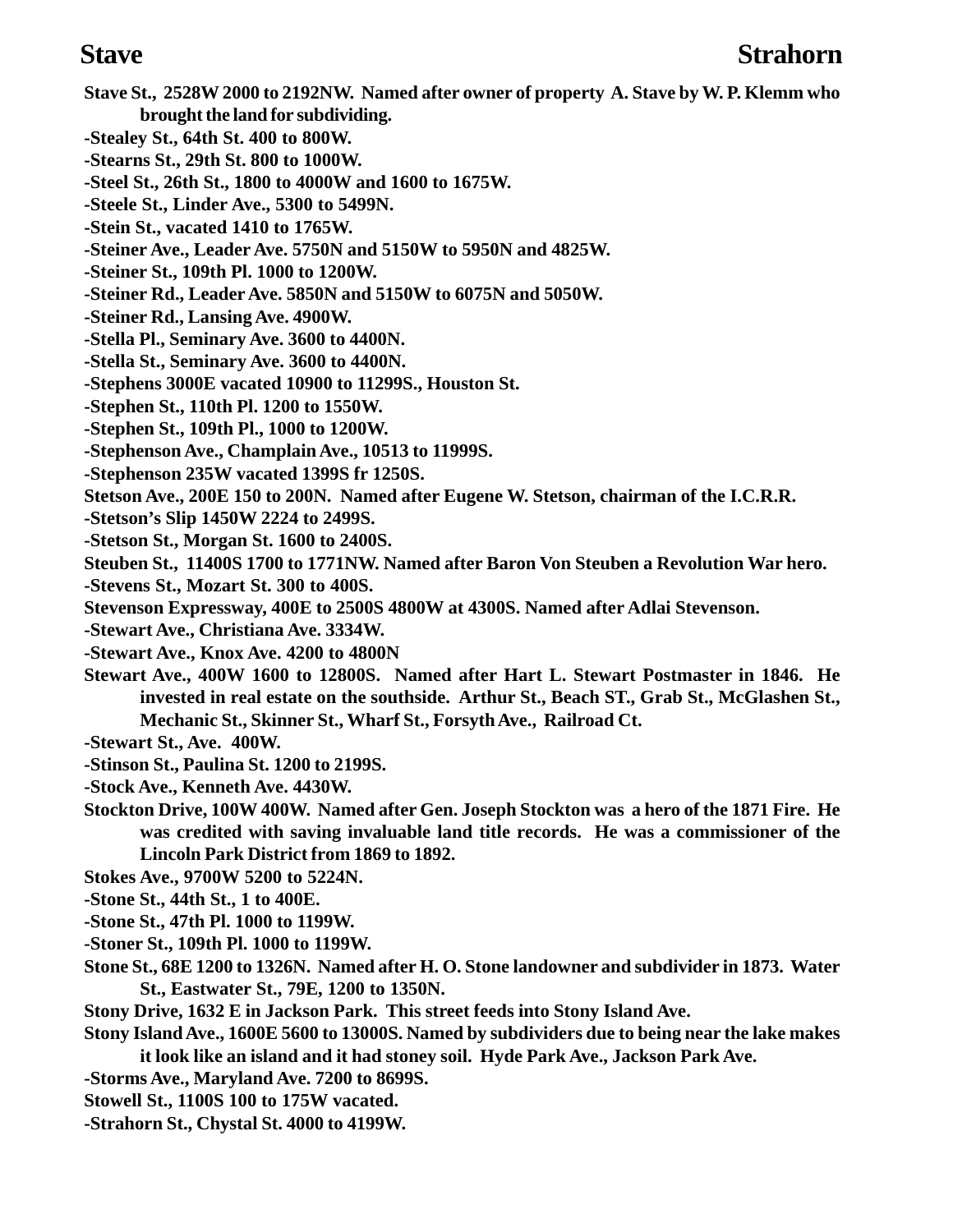### **Strand Surf**

**-Strand, Avenue O at 8500 to 9099S and 13000 to 13599S.**

- **Stratford Pl., 3450N 500 to 630W. Named after the English home of William Shakespeare.**
- **Newport Ave.**
- **-Strauss Alt Ct., 499W 6300 to 6399S.**
- **-Stratford Pl., Newport Ave.**
- **Streeter Drive, 558E. Named after Cap George Streeter who grounded a barge on the lake shore.**
- **-String St., Desplaines St., 1600 to 2200S at 628W.**
- **Strong St., 4900N 3900 to 7200W. Named after D. O. Strong, a real estate investor. Ainslie St.**
- **-Studio Pl., Gladys Ave., 1300 to 1399W.**
- **-Sturtevant Pl., 51st Pl. 7000 to 7050W.**
- **-Suffern St., Leavitt St. 2200W.**
- **-Sullivan Ct., Gratten Ave., 1200W.**
- **Sullivan St., 1310N 400 to 459W. Named after Daniel Sullivan a messenger of Capt. George Rogers Clark. Named after Gen. John Sullivan who braved the fire of the British and hauled down their flag and seized 100lbs. of gunpowder.**
- **-Sultan St., 320W 4500 to 4699S. In Stockyard**
- **-Sulzer St., Montrose Ave. 650 to 5100W.**
- **-Summer Ave., Saginaw Ave. 8300 to 8700S.**
- **-Summer St., Honore St. 1500 to 1575S.**
- **-Summer St., Lowe Ave. 632W.**
- **-Summer St., 3000E 11400 to 11799S vacated.**

**Summerdale Ave., 5334N 1400 to 7900W. Named by Louis E. Henry, a subdivider after the community.**

- **-Summers Ave., Harding Ave. 1800 to 1999N.**
- **-Summit Ave., Claremont Ave. 9100 to 9700S.**
- **Summit Ave., 800W 8450 to 8626SW. Named after the Illinois town meaning "high ground." Halsted St., Vincennes Ave.**
- **-Summit St., Bell Ave. 3575 to 3625S.**
- **-Summit St., Champlain Ave. 625E.**
- **-Summit & Lake Shore Rd., Garfield Blvd. 5500S.**
- **Sunnyside Ave., 4500N 800 to 8700W. Named by Ravenswood Land Company after the Sunnyside Hotel. Annie Stafford was madam. Also he home of Washington Irving in Tarrytown, New York. Darwin St., Franklin St., Rigdon St., Alma Ave.,**
- **-Superior Ave., Burley Ave. 7900 to 8250S.**
- **-Superior Ave., Oneida Ave. 7700W.**
- **-Superior Ct., Superior St. 1150 to 1200W.**
- **-Superior Pl., Superior St. 1150 to 1200W.**
- **-Superior St., Huron St. 5200 to 6000W.**
- **-Superior St., St. Louis Ave. 3825 to 4000N.**
- **-Superior St., Oneida Ave. 7700W.**
- **Superior St., 731N 1 to 433E 1 to 5956W. Named after the Lake. Comes from the French Lac Superior meaning the "Upper Lake." Ct., Pl., Cedar St., 1st St., Norwood St., Ridgely St., Egama Pl.**
- **Surf St., 2852N 300 to 658W. Named because the street leads to the lake. Named because of the swells of the lake that break and forms upon the shores where the street starts. Mike Walsh St., Walsh St., York Pl.**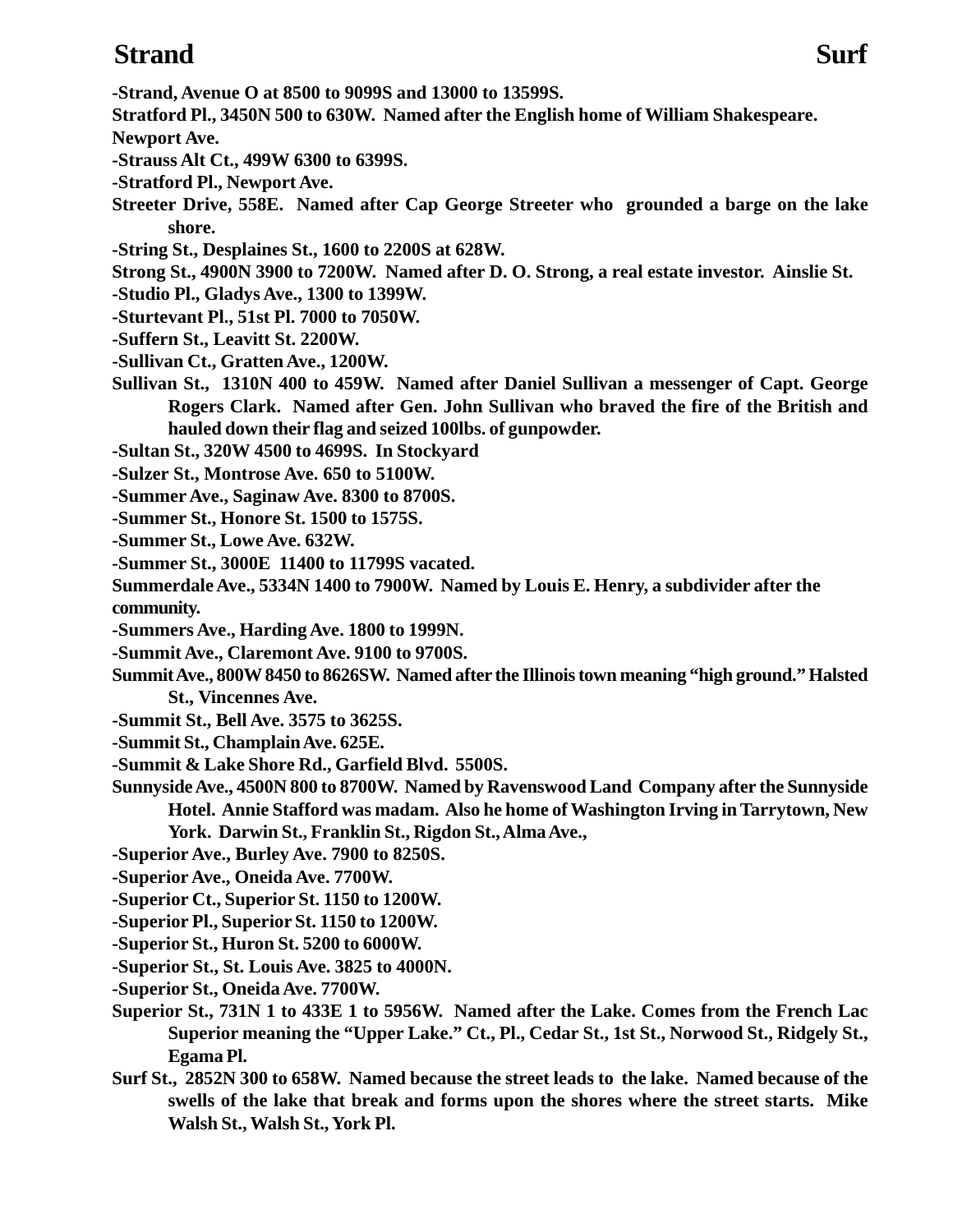### **Surrey 10th**

- **Surrey Court, 1300W 2400 to 2520N. Named after Surrey, England. Named after Lord Surrey an advocate of American Independence**
- **-Sutton St., 38th St.**
- **Sutton Pl., (Pvt), 60W from 1300 to 1348N.**
- **Swann St., 4642S 122 to 363W. Named after M. M. Swan, subdivider and landowner. Named after Sgt. Frank Swan who led Company K of the U.S. Infantry in a daring charge in the Philippine War. Two "n's" in spelling of street name.**
- **-Swift Pl., 29th St. 200 to 399W.**
- **-Swift St., Wayne Ave. 5600 to 5899N.**
- **-Swift St., 28th St., 3150 to 3999W.**
- **-Sycamore Ave., Yates Ave. 2400E.**
- **-Sycamore St., Flournoy St. 621S.**
- **-Sycamore St., 27th St. 1 to 199W.**
- **-Sydney Ct., Pine Grove Ave. 2700 to 2800N.**
- **-Syracuse St. or Ave., Harding Ave., 4000 to 4399N.**

## **T**

**Taft Ave., 11600W 4200 to 4400N. Named William Howard Taft the twenty-seventh President. Tahoma Ave., 5300W 6400 to 7100N. Named after the Indian tribe meaning "crushing mill."**

- **Talcott Ave., 5400N 6700 to 7900NW. Named after Asahel Talcott, a subdivider. Named after Manuel Talcott alderman and member of the Board of Commissioners. He was one of the founders of the First National Bank. Rd., Dundee Rd., State St., Tanners Rd., Rand Ave., Sanford St.**
- **Talman Ave., 2631W 1 to 7450N 1200 to 11459S. Named after Thomas Talman a subdivider and member of the firm of Wismer and Talman. Fall St., Frederick St., Grassie Ave., Gross Ave., Myrtle St., Pear St., Rountree Ave., Tremont Ave., Wright Ct., Congress Park.**

**-Tandern St., McLean Ave. 2800 to 3000W.**

- **-Tanner Rd., Higgins Ave. 6400W and 5225N to 7875W and 5700N.**
- **-Tanners Rd., Talcott Ave. 5400W.**
- **-Tarleton Ave., 5970N and 5300W to 6175N and 5175W vacated.**
- **-Tasso Pl., 108th Pl. 2000 to 2100W.**
- **-Taylor St., Thorndale Ave. 950 to 1200W.**
- **Taylor St., 1000S 2 to 5658W. Named after Zachary Taylor 12th President of the U.S. He was one of the trustees of the town of Chicago. Holbrook ?., Crawford Ave.**
- **-Taylor St., Arthington St. 2400 to 3000W and 4800 to 5000W.**
- **-Telegraph St., Wood St. 1800W.**
- **-Tell Ct., Willow St. 200 to 399W.**
- **-Tell Pl., Thomas St. 1100N 1425 to 1599W.**
- **-Tell St., 117th Pl. 635 to 799W.**
- **-Temple St., Throop St., at 700 to 799N.**
- **-Temple St., 95th St. 1150 to 1400W now vacated.**
- **-10th Ave., Forrestville Ave. 4500 to 4599S.**
- **-10th Ave., Avenue E 10100 to 10200S.**
- **-10th St., 9th St.**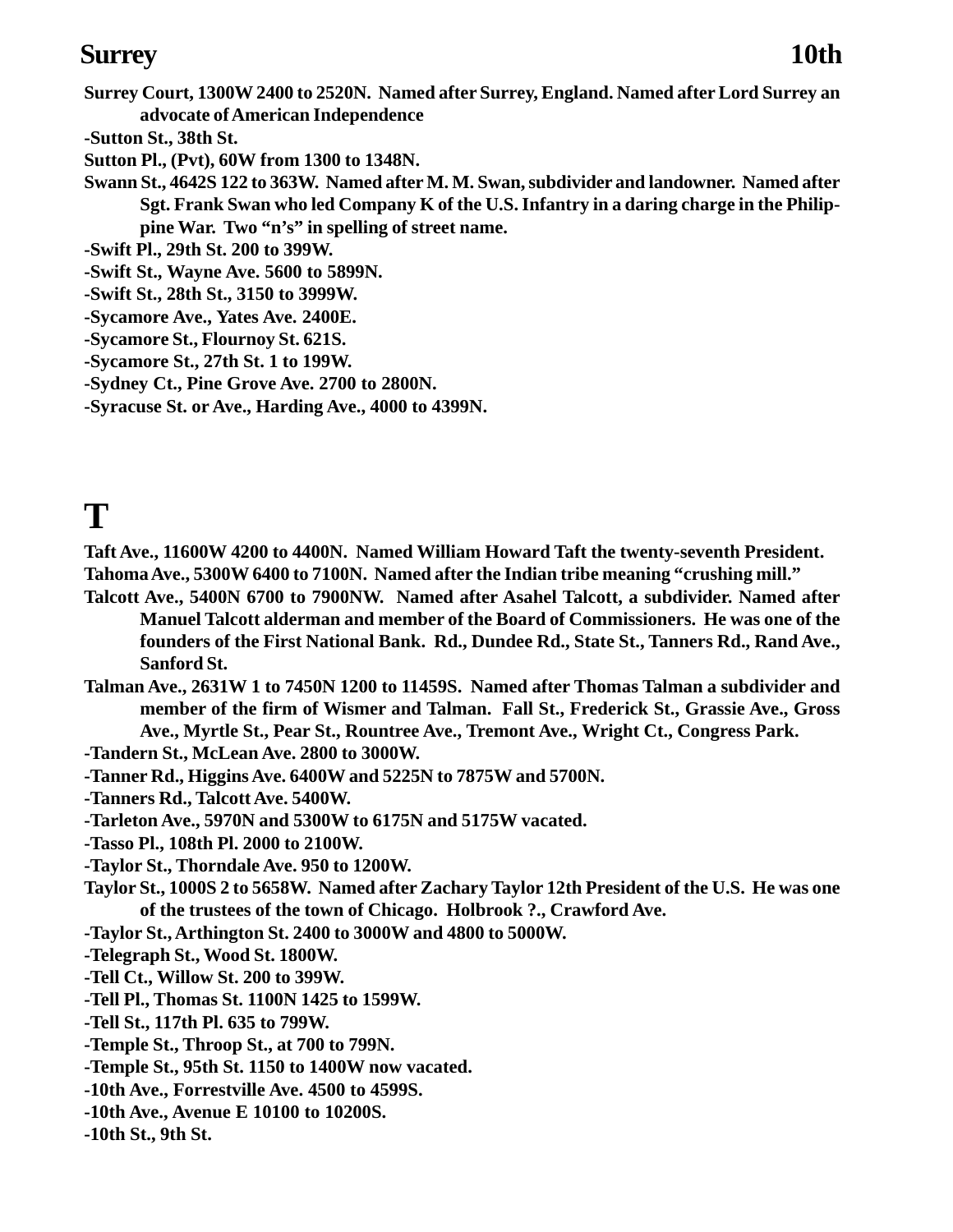**Terra Cotta Place, 2535N 1700 to 1726SW. Named after the building product manufactured by the Northwest Terra Cotta Company located on this street. -Terrace Ct., 3136S 635 to 799W vacated. -Texas Ave., In Stock Yards 1050W 4050 to 4500S. -Thatcher Ave., Pioneer Ave. 3600 to 4200N. -Thatcher Ave., Pontiac Ave. 3200 to 3600N. -Thatcher Ave., Addison St. 8200W to 8350W. -The Bowery, Carpenter St. 400 to 499S. -The Lake Shore Drive., Lake Shore Drive. -Theatre Ct., vacated 1 to 99S alley between State and Dearborn. -Theodosia Ave., Leland Ave. 5250 to 5600W. -The Strand, Avenue O 8500 to 9099S. and 13000 to 13599S. -3rd Ave., Monitor Ave., 1000 to 1399N. -3rd Ave., Avenue M. 9500 to 10200S and 11200 to 11250S. -3rd Ave., Avenue D 13200 to 13399S vacated. -3rd Ave., St. Lawrence Ave 600E 11100 to 11499S. -3rd Ave., Plymouth Ct., 300 to 1400S. -3rd St., Erie St. 660N. -3rd St., Laflin St. 11000 to 11499S. -3rd St., Nordica Ave. 5600 to 5650N. -3rd St., Peoria St. 800 to 900N. 3rd ?., Deming Pl. 2551N. -13th Pl., Hastings St. 1334S. -13th Pl., Maxwell St. 400 to 800W. -13th Pl., 12th Pl. 2600 to 2800W. -13th Pl., Washburne Ave. 1050 to 2300W 2400 to 2500W. 13th Pl., Palatine St., Gilbert Pl., Maxwell St. -13th St., Wasburne Ave. 1050 to 2500W. 13th St., Dobyns St., Fenimore St., Kramer St., Sampson St., Wilson St. Terra 34th**

**30th Pl., Haven St., Fur St., Kerchival St., Lay St.**

**30th St., E. Gano St., Whitehouse Pl. & St., Yates Pl., Dunham Ave.**

**31st Pl., James Ave., Terrace Ct.**

**31st St., Ridgely Pl., Bull's Head Pl.**

**-31st St., Blvd.**

**31st Blvd., Douglas Blvd., Marshall Blvd., South West Blvd., Lay St.**

**-32nd Ct., 32nd St. 525 to 750E.**

**32nd Pl., Attica St., Meagham St., Meaghan St., Meahm St., Mill St., Springer Ave.**

**32nd St., Ct., Attica St., Elmira St., Georgiana Pl., Hall ?., Lancaster Ave., Beach St., Mulligan St.**

**-33rd Ct., 33rd Pl. 800 to 1000W and 1600 to 1900W.**

**-33rd Pl., Drummond Pl. 5400 to 5600W.**

**33rd Pl., Ct., College Pl., Homan St., John St., Oneida St., Onondaga ?.,**

**33rd St., Attica ?., Columbia ?., Cook Pl., Elizabeth St., Henry Pl., Lyon Ave., Ogden Pl.**

**33rd Blvd., 33rd St. 3300S 100 to 400E.**

**-34th Ct., 34th Pl. 800 to 1200W 1800 to 2000W.**

**-34th Pl., Parker Ave. 5400 to 5600W.**

**34th Pl., Ct., Cayuga St., Douglas Ave., Pl., Smith St., University Pl., Curran Pl., Hudson St. 34th St., Avery St., Catherine St., Crittenden Ave., Freeman St., Onondaga St., Palmerston Pl.**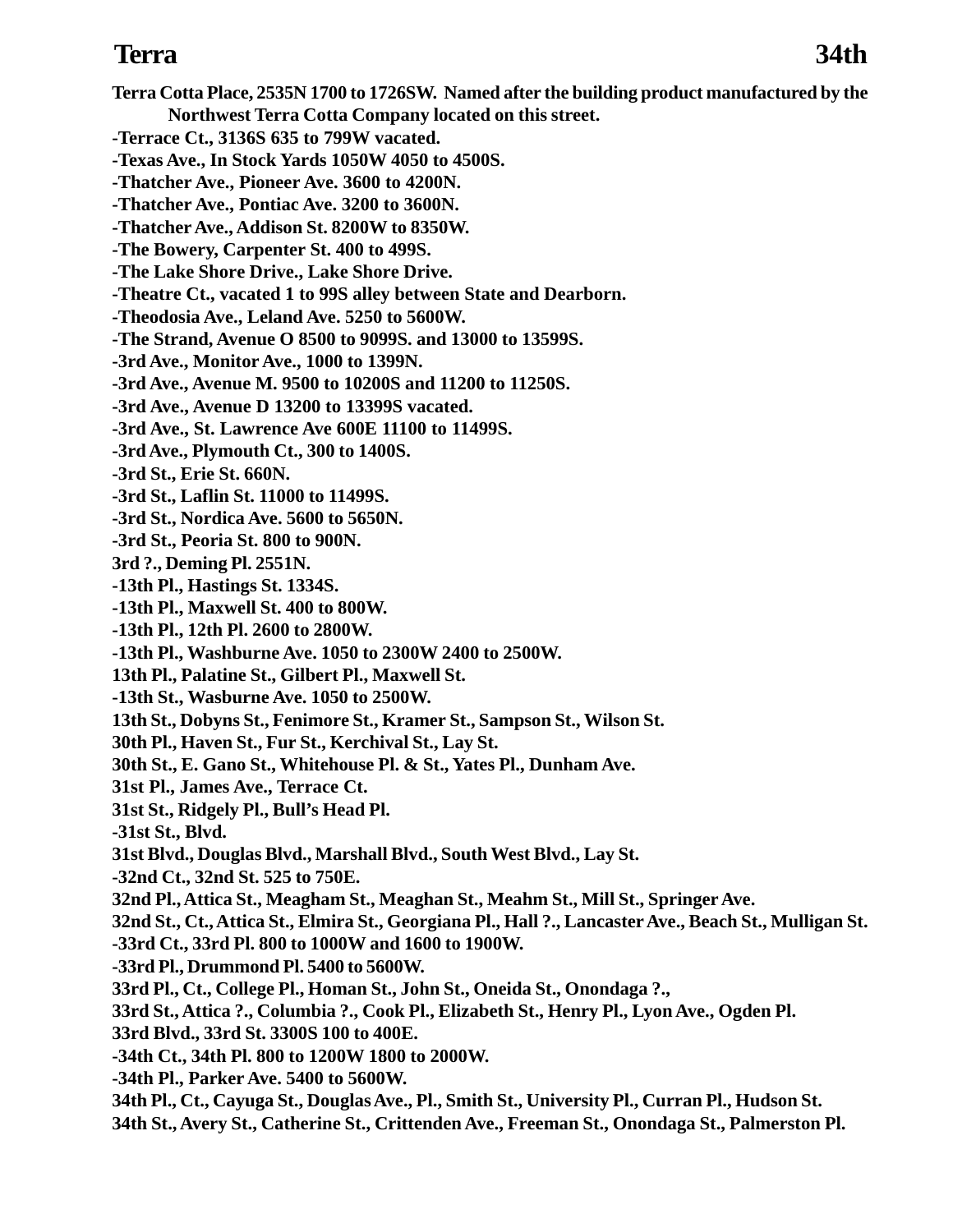- **-34th St., Schubert Ave. 5400 to 5600W.**
- **-35th Ct., 35th Pl. 800 to 999W 2200 to 2399W.**
- **-35th Pl., Browning Ave. 3549S.**
- **35th Pl., Ct., A St., Geneva St.**
- **-35th St., Diversey Ave. 2800N.**
- **35th St., Countis St., Douglas Ave., Pl., Gratten Pl.**
- **36th St., Eda St., Groveland Ct., Smith St.**
- **36th St., B St., Boardman St., Crippen St., Ellis Pl., Esplanade St., Lafayette Pl., Oak Ave.,**
- **Prospect Pl., School St.**
- **-37th Ct., 37th Pl. 1 to 200E 350 to 500W 800 to 1000W 1600 to 1700W.**
- **-37th Pl., Nelson St. 3024W.**
- **37th Pl., Ct., D St., Fontaine St., E Aldine Sq., Langley Pl., Williams St.**
- **-37th St., Wellington Ave. 3000N.**
- **37th St., C St., Gage St., Montgomery St., Wahpansch Ave., Wapanseh Ave., Wright St., Oak St.**
- **-38th Ct., 38th Pl. 300 to 500W 800 to 1000 1600 to 1750W.**
- **-38th Pl., Fletcher St. 3126N.**
- **38th Pl., Ct., Derrick St., Ellis Ct., St., F St., Joseph St., Oxford Ct.**
- **38th St., Ames St., E St., Green St., Greer St., McGaffery St., or McCaffery St., Pier St., Sutton St.**
- **-39th Ct., 39th Pl. 2500 to 3200W.**
- **39th Pl., Ct., Lilly Ave., Oakwood Ave.**
- **-39th St., Pershing Rd. 1 to 3600W All east.**
- **-Thomas Ave., Sacramento Ave. 2200 to 3350N.**
- **-Thomas St., Winchester Ave. 4700 to 5100S.**
- **Thomas St., 1100N 1300 to 5938W. Named after B.W. Thomas a real estate operator. Named after Gen. H. Thomas very loyal to the Union. Named after William Thomas founder of an Academy for Women in 1843. It was known as the Illinois Conference Females Seminary. Emery St., Fig St., Jane St., Leopold St., Tell Pl., Crittenden St.**
- **-Thome Ave., Granville Ave. 3000 to 3200W.**
- **Thome Ave., 6300N 1400 to 4500W. Named after G.H. Thome land owner and subdivider. Webber Ave.**
- **-Thompkins St., Bishop St. 800 to 1000S.**
- **-Thompson Ave., Ridgeway Ave. 4700 to 5100S.**
- **-Thompson Ave., Lemoyne St. 4600 to 4799W 4250 to 4400W 4800 to 5200W.**
- **-Thompson St., LeMoyne St. 2200 to 2799W.**
- **-Thompson St., 136th Pl.**
- **Thompson Drive, 2920W in Douglas Park. Named for Harvey Thompson, a commissioner of the West Park District from 1882 to 1893.**
- **-Thorn St., vacated 2050N 500 to 600W.**
- **-Thorn St., Elm St. 1 to 99E.**
- **Thorndale Ave., 5900N 1000 to 7800W. Named by subdivider after thorny shrubs. The subdivider was John Lewis Cochran. Armin Ave., Carter Pl., Heyden St., Hilliard Ave., California Ave., Norwood Ct., Pl., Peck Ct., Prairie Ave., Taylor St., Elmhursy Ave., Warren Ave., California Ave., North Ave., Cooley St.**
- **-Thorndike Ave., Potomac Ave. 4000 to 4200W.**
- **-Thornton St., 23rd Pl., 1600W vacated.**
- **-Thornton Ave., Michigan Ave. 100E.**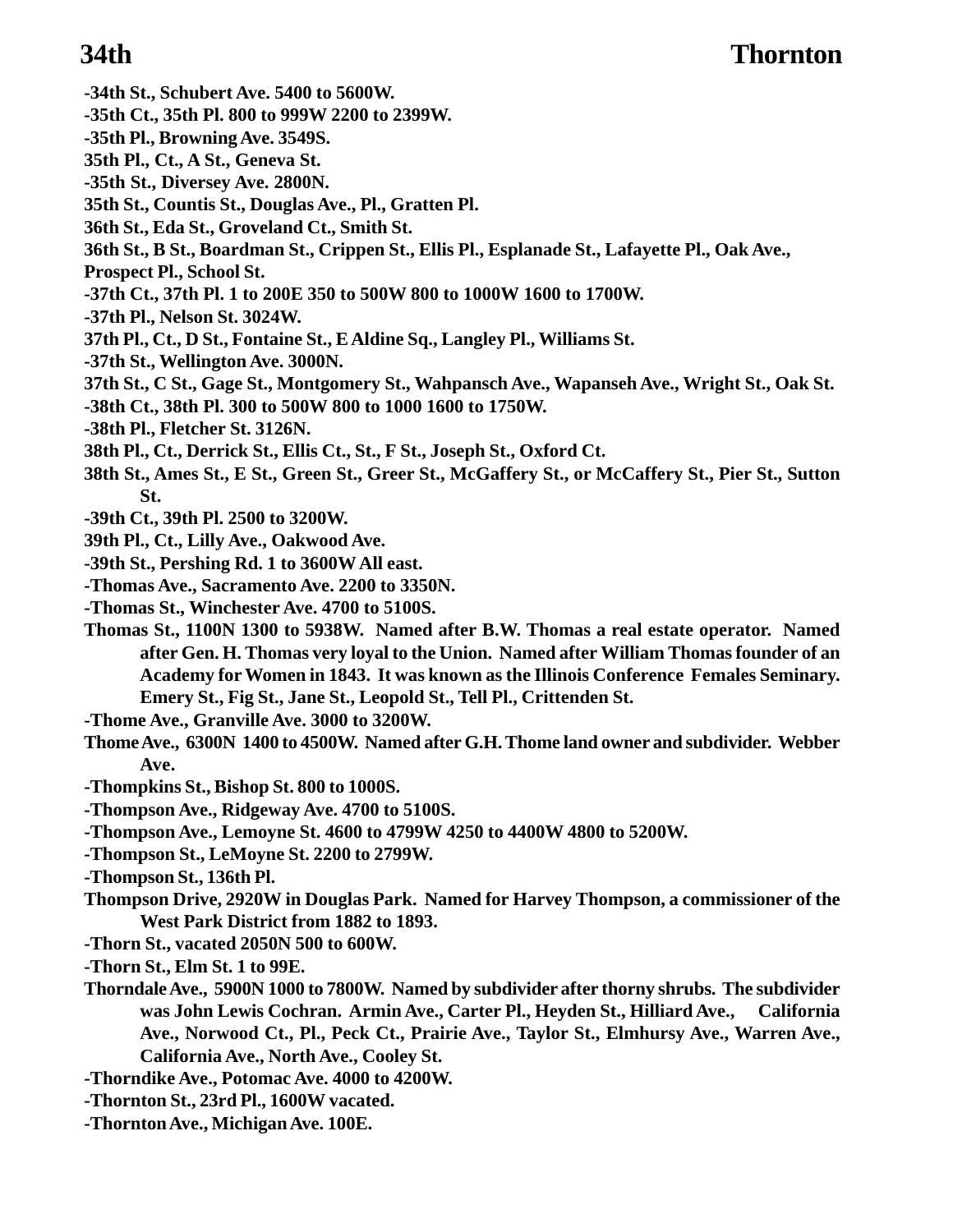### **Thornton Tremont**

- **-Thornton Ave., Ellis Ave. 13000 to 13600S.**
- **-Thornton Rd., Holland Rd. 500W.**
- **-Throop Pl., vacated 1300W 3500 to 3899S.**
- **-Throop St., Elizabeth St. 11250 to 11500S.**
- **Throop St., 1300W 1 to 1800N 1 to 12300S. Named after Amos G. Throop a Chicago lumberman. Ada St., Currier St., Fayett Ct., Fox St., Howard Ave., S. Main St., McHenry St., Rolker St., Temple St., Waverly Ct., Prairie Ave., Hilliard Ave.**
- **-Throop's Slip, 1250W 2210 to 2399S vacated.**
- **Tilden St., 416S 700 to 2147W. Named after Samuel J. Tilden a southside subdivider. Avon Pl., Jackson St., McGrath St., Pearce St., Van Buren Pl., William St.**
- **-Tilton Ave., Keystone Ave. 4034W.**
- **-Tilton Ave., Kilbourn Ave. 1 to 400N.**
- **-Tilton Ave., Kilpatrick Ave. 1 to 300N.**
- **-Tinkham Ave., Monticello Ave. 400 to 800N 1200 to 1600N.**
- **Todd St., 425W 2125 to 2200S. Named after Mary Todd Wife of Lincoln.**
- **-Toledo St., 61st St. 600 to 1000W.**
- **-Tompkins Pl., Ridgewood Ct. 1354E.**
- **-Tompkins St., see Thompkins St.**
- **-Tondern St., McLean Ave. 2800 to 3000W.**
- **-Tonti Ave., vacated 4000E and 10220S to 4100E and 10375S.**
- **Tonty Ave., 6150W 6700 to 7000NE. Named after Henri de Tonty companion of De LaSalle.**
- **Tooker Place, 858N 1 to 40W. Named after Dr. Robert Newton Tooker. He was founder of the Chicago Homeophatic College and a professor of children's diseases.**
- **Torrence Ave., 2628E 9500 to 13800S. Named after Gen Joseph T. Torrence an officer in the Union Army. He was also a blast furnance builder and developer of Calumet Harbor. He commanded the militia during the railroad strike of 1877. Elda Ave., Michigan Ave., Paxton Ave., Phillips Ave.**
- **-Tosaola St., Oakley Ave. 4000 to 4200N.**
- **Touhy Ave., 7200N 1300 to 7800W. Named after Patrick L. Touhy, subdivider and son-in-law of Philip Rogers. Centre St., Kenilworth Ave., Mecklenburg Rd., Park Ridge Blvd., Rogers Road., Rd.**
- **-Tower Court, Pl., Michigan Ave. 123E 800 to 822N.**
- **-Tower Pl., Michigan Ave. 800 to 835N.**
- **-Town St., Frontier Ave. 1500 to 1599N at 642W.**
- **-Town Line Rd., Western Ave 4800 to 5600N.**
- **-Towner St., Polk St. 4550 to 4600W.**
- **-Towns Ct. or St., Burling St., 1525 to 1599N.**
- **-Townsend St., Hudson Ave., 650 to 1199N.**
- **-Tracy also called Trace**
- **-Tracy Ave., Harvard Ave. 6300 to 8700S.**
- **-Tracy Ave., Shields Ave. 4300 to 5900S.**
- **-Tracy Ave., 103rd St. 1 to 2399W and 2400 to 4000W.**
- **-Tracy St., Shields Ave. 4700 to 5100S**
- **-Tracy St., Stave St. 2528W.**
- **-Transit Ave., East End Ave., 8020 to 8100S.**
- **Transit Ave., 4000S 1000W private. Named after the Union Stockyards Transit Company.**
- **-Tremont Ave., Seeley Ave., 10100 to 10299S.**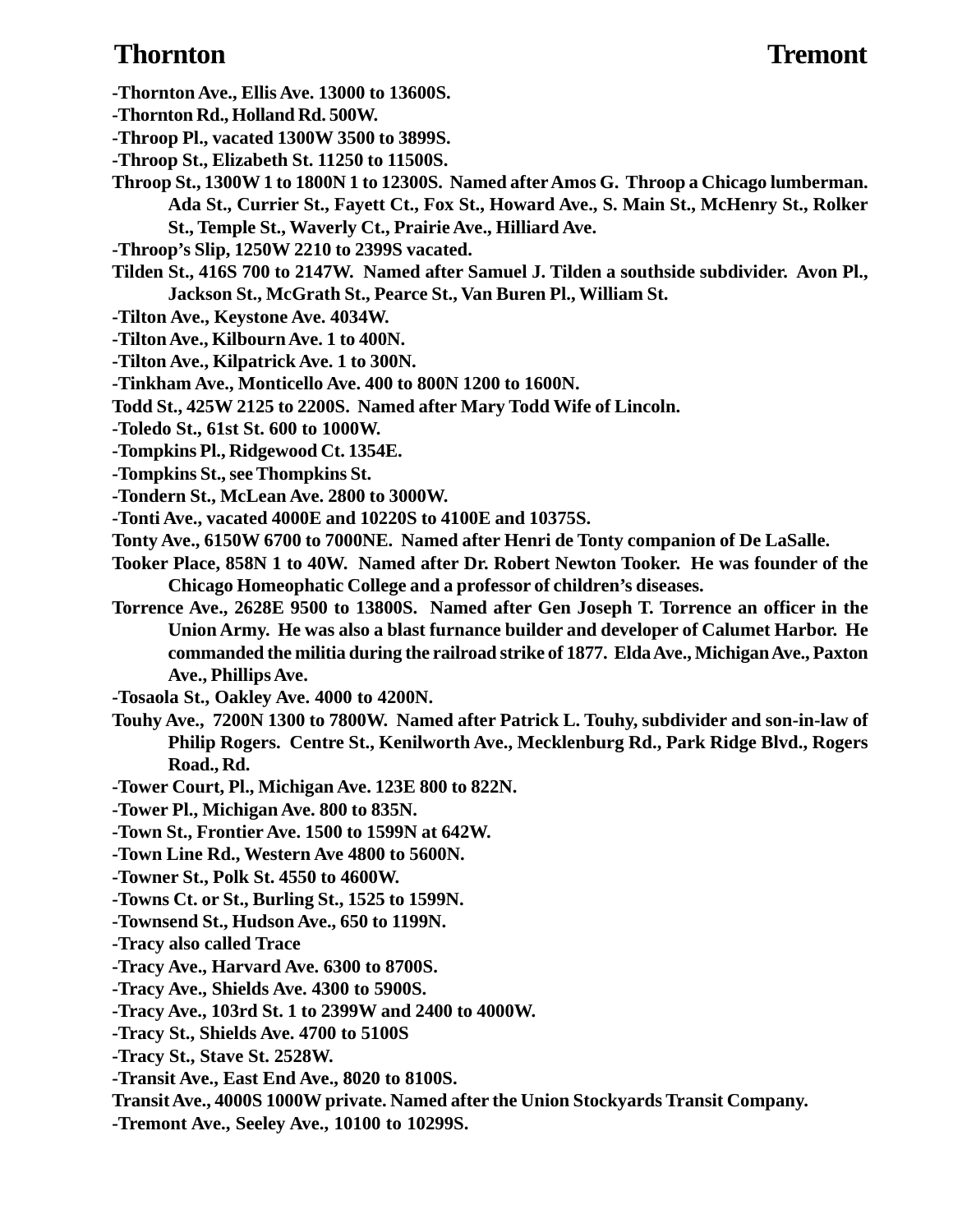### **Tremont 23rd**

- **-Tremont Ave., Talman Ave. 9900 to 11500S and 6300 to 6900S.**
- **-Tremont St., Bryn Mawr Ave. 5850 to 6000W.**
- **-Tremont St., Alley between Van Buren and Congress 430S 2800 to 3200W.**
- **-Tremont St., Van Buren St., 3200 to 3400W 430S.**
- **Tremont St., 5636S 400 to 558W. Named after the Tremont House.**
- **-Trenton St., Hoyne Ave. 3150 to 3500S.**
- **-Tribune Sq. 100E and 500N.**
- **Tripp Ave., 4234W 800 to 6400N 600 to 8700S. Named after Dr. Robinson S. Trowbridge a Chicago surveyor. He laid first sidewalk. Bristol Ave., 42nd Ct., Pl., St., 43rd St., Irving Ave., Kenosha Ave., Medora St., Selwyn Ave.**
- **-Trowbridge Pl., 51st Ct., 51st Pl.**
- **-Troy Ave., Troy St. 3131W.**
- **Troy St., 3131W 400 to 6600N 136 to 11500S. Named after Troy, New York. Ave., Bowman Ave., Hammond Ave., Kedzie Ct., Merian Ave., Norman Ave., Wolcott Ave., Worthan Ave.**
- **-Trumbull Ave., Bernard St. 5200 to 5400N 5500 to 5800N.**
- **-Trumbull Ave., Morgan St. 9200 to 9899S.**
- **Trumbull Ave., 3434W 400 to 1060N 319 to 11200S. Named after Lyman Trumbull senator from Illinois. He voted against the impeachment of Andrew Johnson and he secured the passage of the 14th Amendment. Glendale Ave., Leavitt St., Sawyer Ave.**
- **-Trumbull St., 43rd St. 400 to 800W.**
- **-Truro St., 15th Pl. 3100 to 3200W.**
- **-Trustee St., Marshfield Ave., 400 to 499N.**
- **-Tucker St., Blackhawk St. 1400N.**
- **-Tucker St., Lituanica Ave. 3500 to 3850S.**
- **-Tucker St., Green St. 5900 to 6050S.**
- **-Tullock Ct or Pl., Artesian Ave. 2500 to 2575S.**
- **-Tuomey St., Belden Ave. 300 to 800W.**
- **Turnabout Drive, Calumet Park.**
- **-Turner Ave., Christiana Ave. 300 to 11200S.**
- **-Turner St., Bradley Pl. 2000 to 2100W.**
- **-Tuttle St., Ainslie St. 1500 to 1800W.**
- **-12th Ave., Avenue C 10100 to 10200S.**
- **-12th Blvd., Roosevelt Rd., or Blvd., 1600 to 2300W.**
- **-12th Pl., Hastings St. 1334S.**
- **-12th Pl., Washburne Ave. 2400 to 2500W.**
- **-12th Pl., 14th St. both vacated 200 to 400W.**
- **12th Pl., 13th Pl., Bates St., Douglas Pk. Pl., Dussold St., Ewing ?., Goodwin St., Judd St., Washburn Ave.**
- **-12th St., Roosevelt Rd. 1 to 150E 1 to 6000W.**
- **20th Pl., Clayton St., Sheridan Pl., Walsh Ct., Ward Ct.**
- **-20th St., Cullerton St. 1 to 400E 1 to 4400W.**
- **21st Pl., Elgin St., Hinman St., Lisle St., Pierce Pl.**
- **21st St., Clayton St., Commerce St., English St.**
- **22nd Pl., Ambrose St., Finnell St., John St., Chopin Pl., John Pl., Crawford Pl., Crawford Ct.,**
- **-22nd St., Cermak Rd. 1 to 400E 1 to 4600W.**
- **23rd Pl., Bushnell St., Parmlee St., Thorton St., Kearney St., Bonny St.**
- **23rd St., Bushnell St., Moore St., O'Neil St., Palo Alto Pl., Amelia St., Archer St.**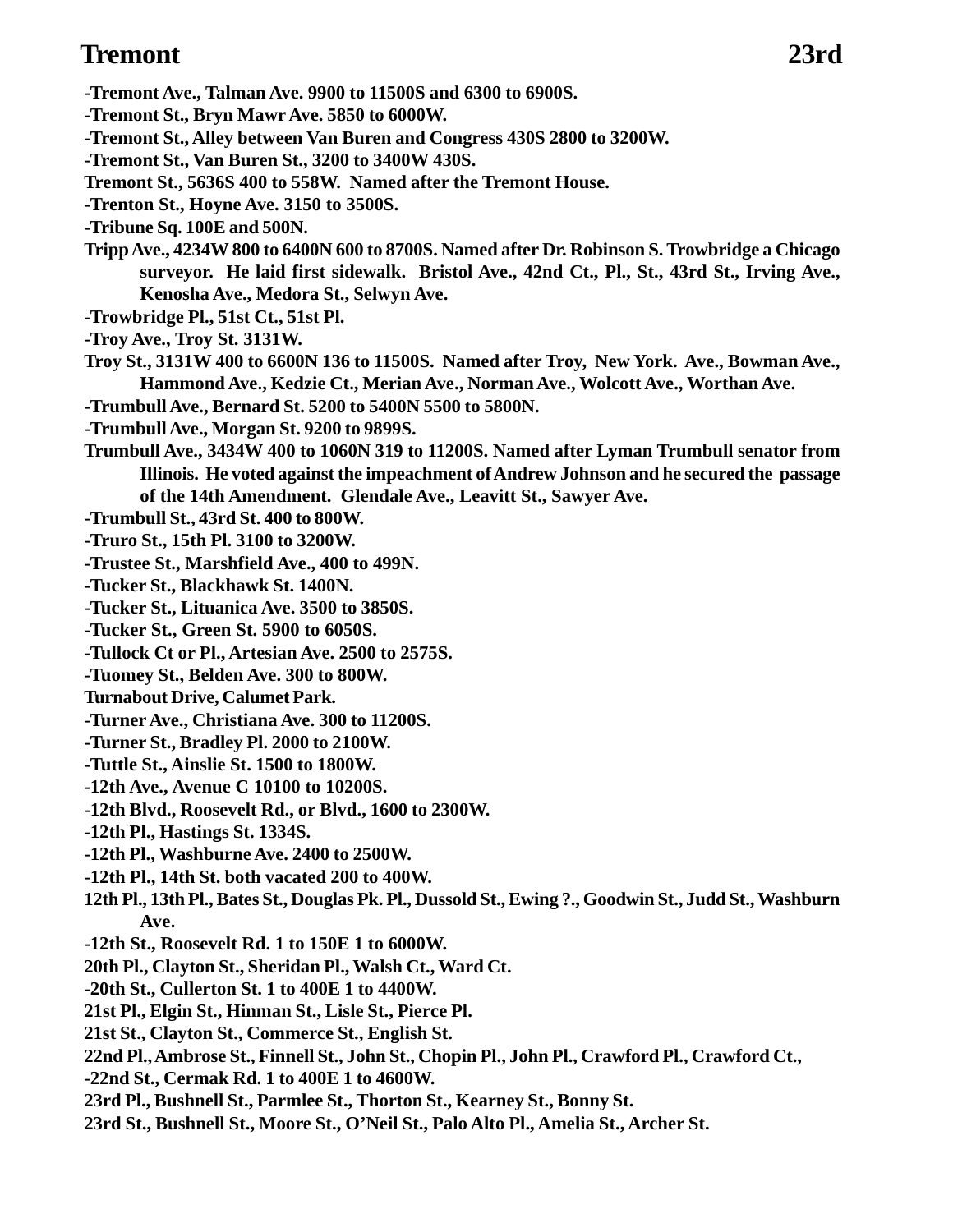**24th Pl., Clifton St., Martin St., Marvine St., McGregor St., Cicero St., Richard St. 24th St., Adelaide Ct., Laughton St., Monterey Pl., Owen St., Hamilton St. 24th St., Blvd. 2800 to 2900W Marshall Blvd., Douglas Pk Blvd., Douglas Blvd., South West Blvd. -25th Ct., 25th Pl. 2800 to 3000W. 25th Pl., 25th Ct., Blaine St., Kossuth St., McDowell St., Pearl St., Pear St., Pearson St. -25th St., Eleanor St. 1200W. -25th St., Coulter St. 2336S. 25th St., Buena Vista Pl., Cologne St., Coulter St., Heldmaier Ave., Dexter St., Water St. 26th Pl., Spring St., Wing St., Ewing St. 26th St., Rio Grande Pl., Steel St. -27th Pl., Market St. both vacated 512 to 600E at 2775S. 27th St., Douglas Pl., Northern Ave., Rum ?., Sycamore St., Canal St., 28th St. 28th Pl., Napoleon Pl., Dole St. -28th St., 27th St. 4000 to 4400W. 28th St., Bond ?., Swift St., 29th St. -29th Pl., 29th St. 200 to 400W. 29th Pl., Earl St., Ray St., Mayflower St., Anna St. -29th St., 28th St. 4000 to 4600W. 29th St., Hardin Pl., Stearns St., Swift Pl., Wrong St., 29th Pl. -Twomey St., Scott St. 400 to 450W. -Tyler St., Congress St. 200 to 2200W 1 to 100E. -Tyson Ave., Seeley Ave. 3300 to 3500N.**

## **U**

- **-Uhland St., Schiller St., 700 to 775W.**
- **-Ullman St., 1160W 3100 to 3899S Racine Ave.**
- **-Unadilla St., 118th St. 1600 to 2175W.**
- **-Underwood Ave., Francisco Ave. 4150 to 4350S.**
- **-Union Ave., Ogden Ave. 1N and 1575W to 150N and 1425W.**
- **-Union Ave., 40th St. 550 to 850E.**
- **Union Ave., 700W 1 to 800N 1200 to 13000S. Named for Union Army. St., Dashiel St., Elon St., Hoyt St., Putman St., Liberty St., Winter St., Beach Ave., Elm St.**
- **-Union Ave., Beach Ave. 3200 to 3400W.**
- **-Union Ct., Denvir Ave. 500 to 600S.**
- **-Union Ct., Ford Ave. 658W.**
- **-Union Pl., Denvir Ave. 500 to 600S.**
- **-Union Pl., Ford Ave. 658W.**
- **-Union St., Union Ave. 1 to 799N 1200 to 2300S.**
- **-Union St., 110th Pl. 1 to 100E.**
- **-Union Park Ave., Maypole Ave. 126N.**
- **-Union Park Ct., Laflin St., 200 to 375N.**
- **-Union Park Pl., Justine St. 200 to 375N.**
- **-University Ave., 69th St.**
- **-University Ave., Oakley Ave. 11500 to 11900S.**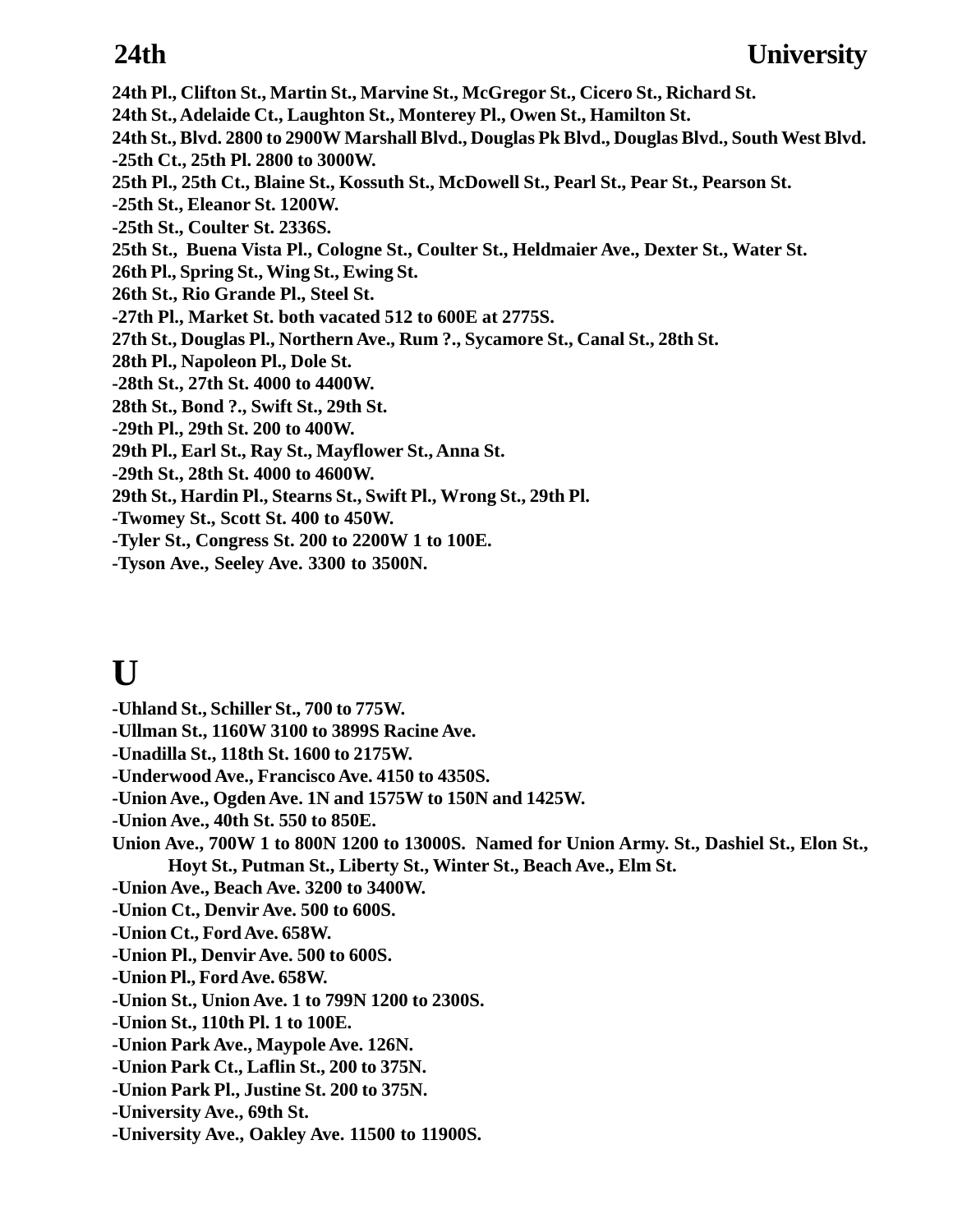### **University Vernon**

**University Ave., 1116E 4400 to 9900S. Named after University of Chicago. Lexington Ave., Lincoln Ave., Rhodes Ave., S. Dever Ave., Sidney Ave., Wellington Ct.**

- **-University Pl., 34th Pl. 500 to 599E.**
- **-University Terr., 46th Pl. 400 to 600E.**
- **-Upland St., 126th St. 1 to 99E.**
- **-Upton St., Moffat St., 2300 to 2399W.**
- **-Utica Ave., Whipple St., 1050 to 1199S 10300 to 11299S.**
- **Urban Ave., 20E 9110 to 9499S.**

## **V**

- **-Vail St., Bell Ave. 5700 to 7900S.**
- **-Vale St., 109th St. 1000 to 1600W.**
- **-Valentine St., Maplewood Ave. 200 to 400N.**
- **-Valliquette St., Calumet Ave. 327E.**
- **Valor Road, 4000N 11800W.**
- **-Vanatta Ave., Kenneth Ave. 2000 to 2199N.**
- **-Van Buren Ave., Woodlawn Ave. 5100 to 5900S.**
- **-Van Buren Pl., Tilden St., 2000 to 2199W. 2000 to 2150W.**
- **-Van Buren St., Gladys Ave. 3300 to 3400W 4800 to 5000W.**
- **-Van Buren St., Paulina St. 5600 to 6000N.**
- **-Van Buren St., Woodlawn Ave. 5100 to 5900S.**
- **Van Buren St., 400S 1 to 100E 1 to 5574W. Named after President Martin Van Buren. 5th St., Scott St., Tremont St.**
- **-Van Buyen St., Hutchinson St. 4650 to 5600W.**
- **Vanderpoel Ave., 1725W 9120 to 9858S. Named after Cornelius Vanderpoel who was in charge of the drug department of County Hospital for forty years. Arboretum The, Howard Ct., Prospect Ave.,**
- **-Van Horn St., 18th Pl 1500 to 2700W.**
- **-Van Osdell St., 49th Pl. 2100 to 2200W.**
- **Van Vlissingen Road, 1800E 9500 to 10200SE. Named after Arend Van Vlissingen a real estate dealer in the Calumet District and he helped in building Calumet Harbor.**
- **-Vaughan Ave., Kenwood Ave., 9300 to 9499S.**
- **-Vedder St., Scott St., 500 to 799W.**
- **-Ventnor Ave., vacated NE 5950N and 5250W to 6150N and 5125W.**
- **-Vermont St., Winchester Ave. 3100 to 3699S.**
- **Vermont St., 12700S 600 to 1050SW. Named after the State. Blue Island Rd.**
- **-Vernon Ave., Ibsen St. 7400 to 7700W.**
- **-Vernon Ave., Kenneth Ave. 3750 to 4200N.**
- **-Vernon Ave., Owen Ave. 7700W.**
- **Vernon Ave., 420E 2740 to 13458S. Named after William Vernon by C. MacAlister and Henry D. Gilpin subdividers. Colfax St., Granger Ave., Quarles St., Reid St., Myrick Ave., Riverdale Ave., Walter St., 8th Ave.**
- **Vernon Park Pl., 700S 540 to 1162W. Named after nearby Vernon Park, but now known as Victor Arrigo Park.**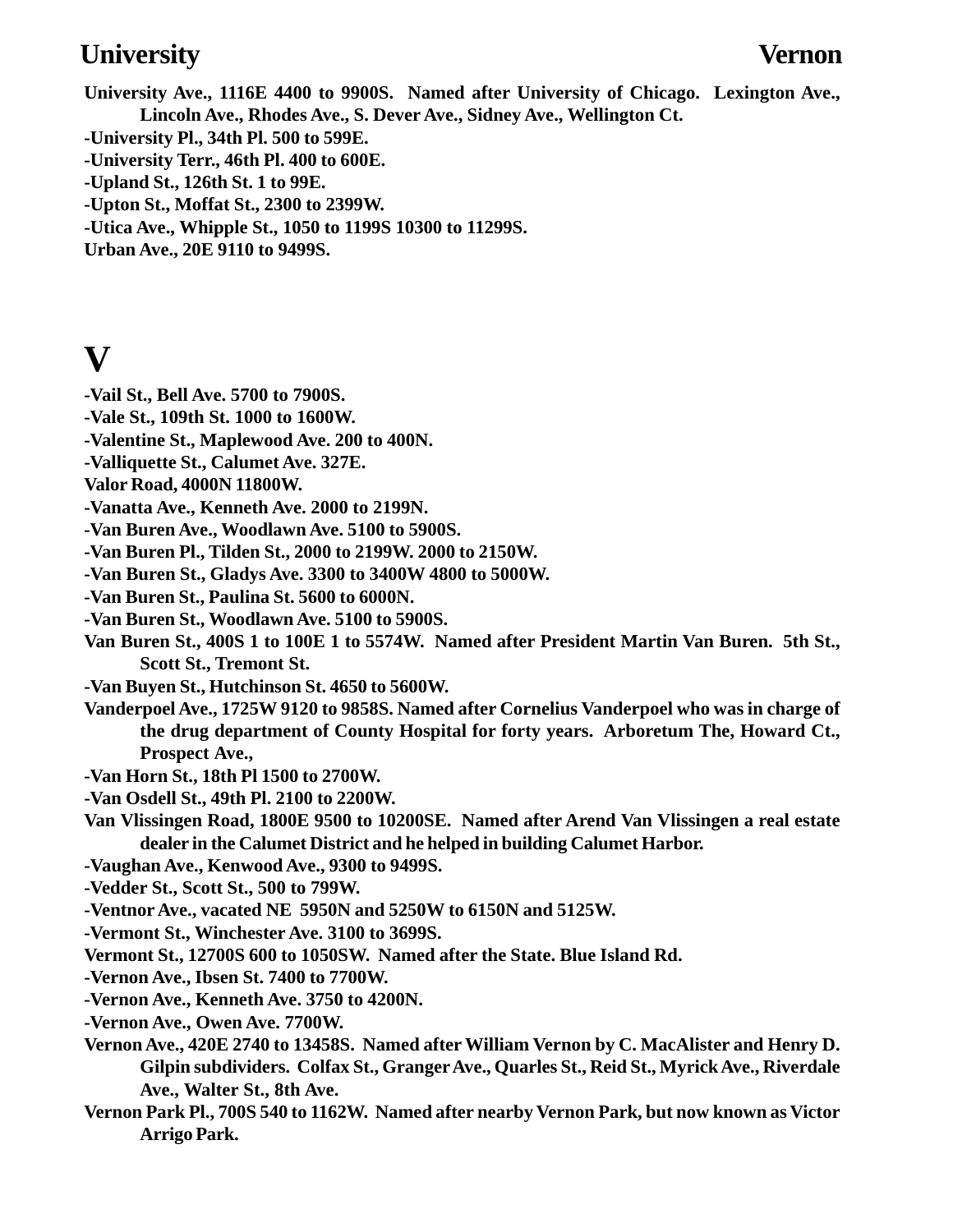### **Vernon Wabash**

- **-Vernon Park Pl., Flournoy St., Gurley St., Sebor St., 640S 1200 to 1400W.**
- **-Verona St., Sheridan Rd. 600 to 1000W.**
- **-Victor St., May St. 4800 to 4999S.**
- **-Victor St., Victoria St., 1200 to 1335W.**
- **-Victoria Alley, Holden Ct. 150N to 2100S.**
- **-Victoria Ave., Euclid Ave. 7100 to 8699S.**
- **Victoria St., 5800N 1200 to 7800W. Named after Queen Victoria. Victor St.**
- **-Vilas Pl., Windsor Ave., 2130 to 2199W.**
- **-Vincennes Ave., Eberhart Ave. 6000 to 11150S.**
- **-Vincennes Ave., E. Marquette Rd. 6600 to 6700S.**
- **-Vincennes Ave., Summit Ave. 800W.**
- **Vincennes Ave., 600E 3500 to 11880SW. Named after an Old Indian Trail that led to Vincennes Indiana. It was in honor of Francois Margane Sieur De Vencennes who built fort in 1731. Rd., Chicago & Vincennes Rd., Eberhart Ave., Minnemang Ave.**
- **-Vincennes Pl., Elmwood Ave. vacated.**
- **-Vincennes Pl., 48th Pl. 400 to 500E.**
- **-Vincennes Rd., Vincennes Ave. 1W 6750S to 2030W 11900S.**
- **-Vine Ave., Newland Ave. 2000 to 2799N**
- **-Vine St., Ardmore Ave. 5800N.**
- **-Vine St., Nickerson Ave. 6900W.**
- **-Vine St., Seeley Ave. 2034W.**
- **Vine St., 616W 1200 to 1732N. Named by subdividers because of vines on the street.**
- **Vintage Ave., 1500W and 2900S private. Street led to a wholesale distributor of wine, Old Rose Distributor Company.**
- **-Violet Ave., vacated 6150S 1600 to 1700E.**
- **-Virgil Ave., Drake Ave. 3535W.**
- **-Virginia St., 1330W 1535 to 1599S.**
- **Virginia Ave., 2634W 4500 to 5979NW. Named after Mary Virginia Denham daughter of an early merchant and landowner.**
- **-Virginia St., 92nd St.**
- **-Vista Terrace, Dayton St., 4310 to 4399N.**

## **W**

- **-Wabansia Ave., Clifton Ave. 1800 to 1900N.**
- **Wabansia Ave., 1700N 1330 to 7159W. Named after Blackhawk Indian chief. The name means "dim daylight." St., Breckenridge Ave., Lisla Ave., Wabansie St.**
- **-Wabansia St., Wabansia Ave.**
- **-Wabansie St., Wabansia Ave.**
- **-Wabash Ave., Estes Ave., 7200 to 7250W.**
- **Wabash Ave., 50E 1 to 950N 1 to 12550S. Named after Chief**
- **Wapashaw of the Sioux nation who fought with the Blackhawk Indians. Name means Red-Leaf. Cass St., Free St., School St.**
- **-Wabash St., 2300E 6500 to 6700S in Jackson Park vacated.**
- **-Wabash ?., Newburg Ave.**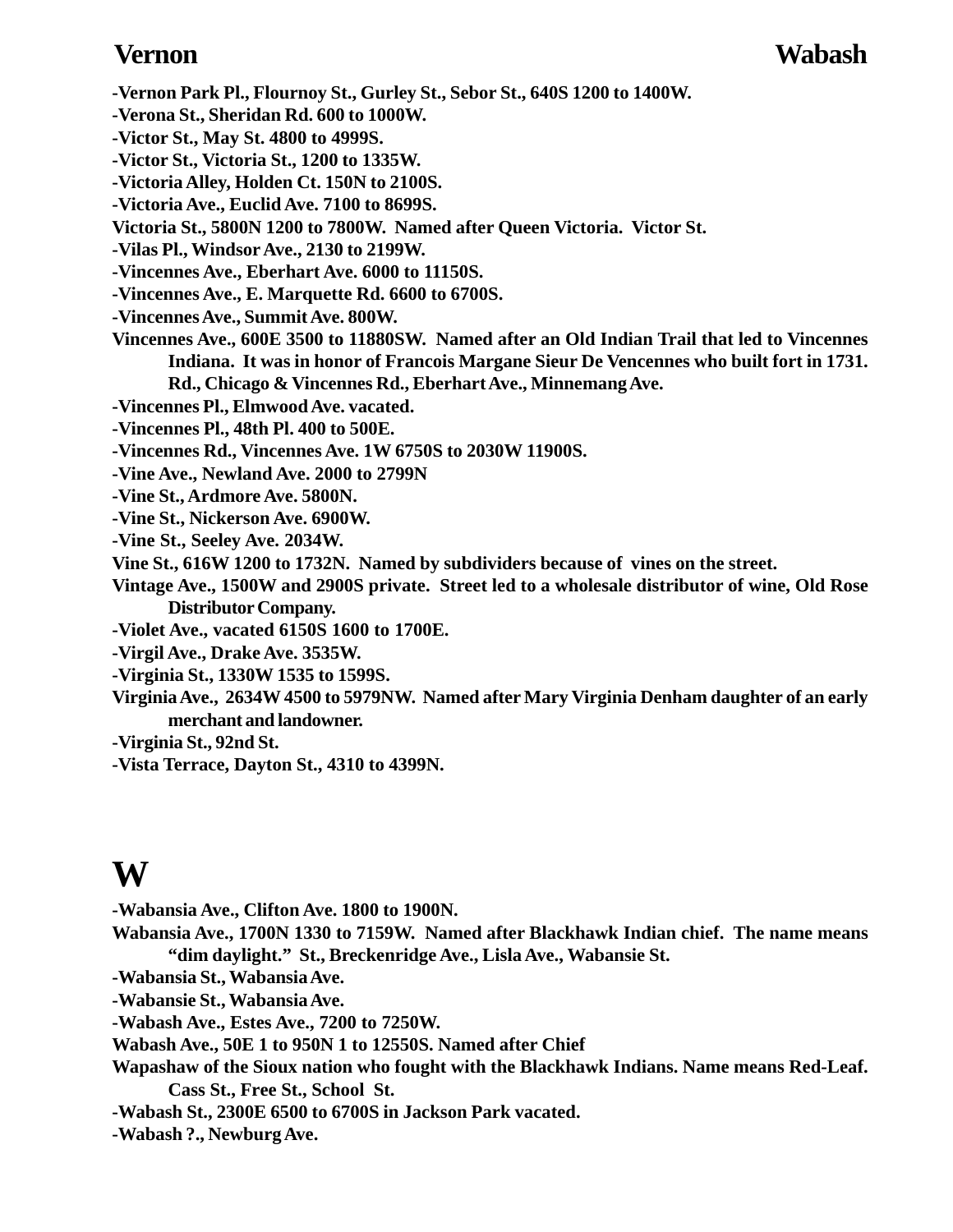### **Wabash Walnut**

**-Wabash Ave., Wacker Dr. from Wabash Ave (50E) to Wacker Dr. (300N) WackerDrive, 300N 1 to 350W 1 to 100E 350W 1 to 200N 1 to 500S. Named after Charles Wacker Board Chairman of 1909 Chicago Plan. He was the youngest director of the 1893 Fair. South Water St. Dock St. Market St., East River St., Wabash ?., East Water Pl. Wacker Place, 300N 1 to 120E. Formerly known as South Water. -Wade St., Cortez St., 1200 to 1350W. -Wadlow Pl., Browning Ave., 3522S 500 to 599E. -Wagner St., 314W 4642S to 4700S vacated. -Wahl St., May St., 3100 to 3234S. -Wahpanseh Ave., 37th St. 800E to 799W. -Waite Ave., Muriel Ave., McLeod Ave., 6300W. -Waldemar Ave., Manassas Ave. both vacated. -Walden Parkway, 1811W 9700 to 10658S. Named after Samuel Walden subdivider. Meridian St. -Waldo Pl., Court Pl. 650 to 799W. -Waldon St., Watson St. 3000E 11400 to 11499S. Waldron Drive, 1600S in Burnham Park. Lt. Comm. John Waldron was killed during WWII. -Walker Ave., Homewood Ave. 11050S to 11500S and slightly SW at 1850W. -Walker Ave., vacated on line with Pear St. -Walker Ct., Ada St., 1730 to 1799S. -Walker Pl., Central Park Ave. 4300 to 4700S. -Walker St., Pershing Rd., 2400 to 3600W. Wall Street, 3600S 1128W private. Named for New York street. -Wall St., May St., 3100 to 3799S. -Wallace Ave., Albany Ave. 2600 to 3600N. -Wallace Ave., Parnell Ave. 8700 to 10300S. -Wallace St., Haddon Ave. 4200 to 4300W. Wallace St., 600W 2401 to 12900S. Named after John Wallace, subdivider. Baker Ave., Canal St., Desplaines St., Hubbs St., Jefferson St., Jefferson Ave., Marshall St. -Walleck Ct., Hamilton Ave., 1730 to 1799S. Wallen Ave., 6624N 1600 to 1775W. Named after William L. Wallen, a subdivider and builder of the Edgewater Golf Club. -Waller Ave., Major Ave. 2000 to 2400N. Waller Ave., 5700W 1 to 5558N 1 to 1200S. Named after Robert A. Waller a subdivider and founder of Buena Park. Park Ave. -Waller St., Miller St., 1200 to 1399S. -Waller St., Armour St. 400 to 800N. -Walnut Ave., Linder Ave. 2400 to 2800N. -Walnut Ave., Hurlbut St. 5800N. -Walnut St., Berwyn Ave. 1500 to 2000W. -Walnut St., St. Paul Ave. 4800 to 5200W. -Walnut St., Concord Pl.**

- **-Walnut St., Hale Ave. 10700 to 10860S.**
- **-Walnut St., Hayford St., 7550S 3600 to 3999W 75th Pl.**
- **-Walnut St., Longwood Dr. 9500 to 9899S.**
- **-Walnut St., Normandy Ave. 3800 to 4000N.**
- **-Walnut St., or Ave., Lotus Ave. 805S to 400N.**
- **-Walnut St., 54th Pl. 900 to 1550E.**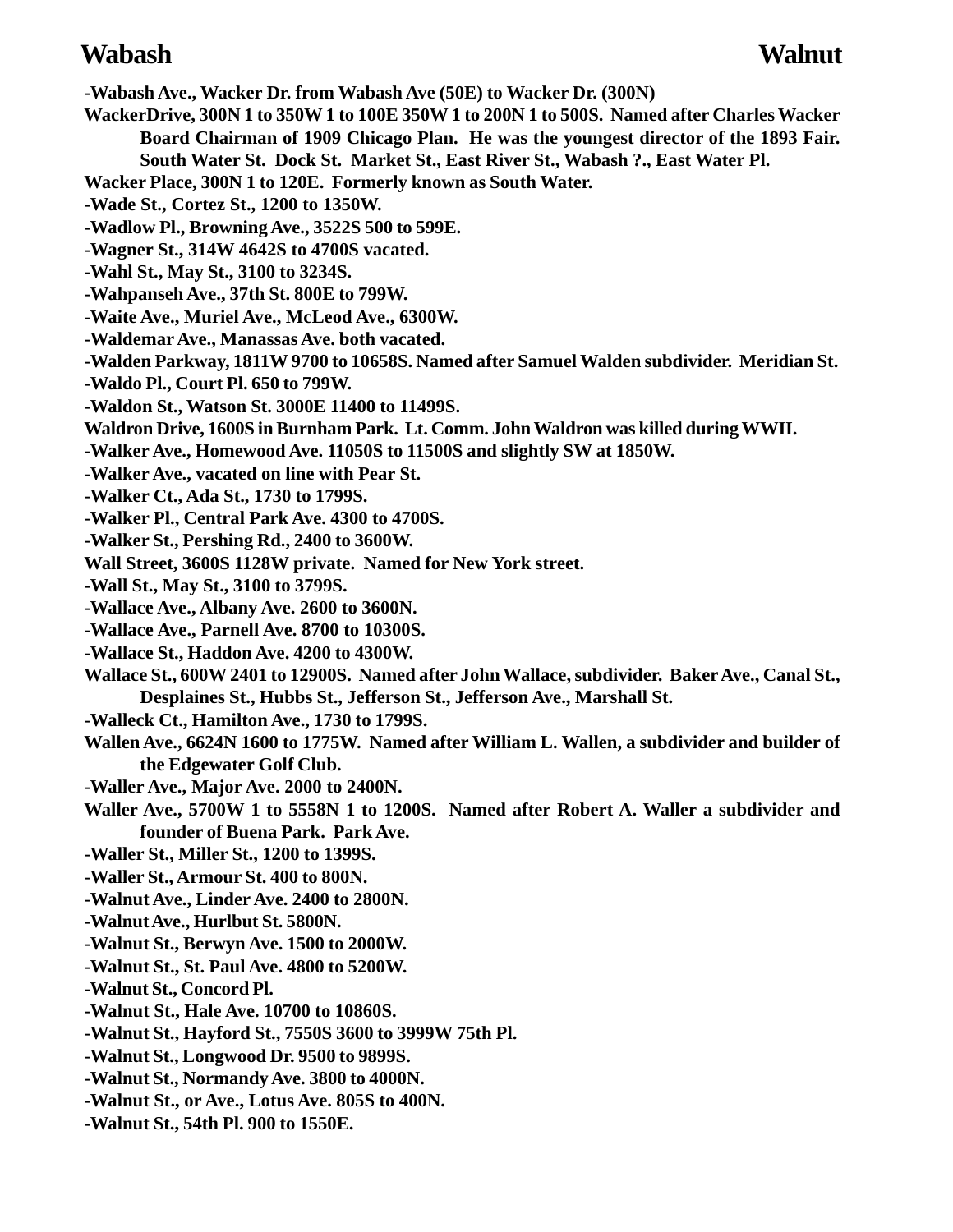- **-Walnut St., 102nd St.**
- **-Walnut St., vacated 11250S 2850 to 2900E.**
- **-Walnut ST., Damen Ave. 600 to 1199S.**
- **Walnut St., 231N 640 to 4753W. Named after the tree. Lydia St., Nicollet Ave., Penn Pl., Euclid Ave.**
- **-Walnut ?., Maplewood Ave. 2525W.**
- **-Walost St., 74th Pl.**
- **-Walsh Ct., 20th Pl., 900 to 950W, 1000 to 1100W, 1150 to 1200W.**
- **-Walsh St., Cullerton St. 800 to 1200W.**
- **-Walsh St., Surf St. 2852N.**
- **-Walter Plank Rd., Central Park Ave. 4300 to 5100S.**
- **-Walter ?., Armour St. 1500W.**
- **-Walter St., Vernon Ave. 3950 to 4000S.**
- **-Walton Pl., Walton St. 1 to 350E 1 to 100W.**
- **Walton Dr., in Calumet Park. Named after Lyman Walton a commissioner of the South Park District from 1903 to 1908.**
- **Walton St., 930N 1 to 267E 154 to 5968W. Named after Isaac Walton English author he wrote "The Complete Angler." Or George Walton signer of the Dec of Independence. Pl., Brown St., Cornelia St., Delevan ?., Greenwood Pl., Henry St., Howard St., Isabella St., LaFayette Pl., Linwood Pl., Whiting St., Whitney St., Boylston St., Delaware St., Glenwood Pl.**
- **-Wapanseh Ave., 37th St. 800E to 799W.**
- **-Ward Ave., Artesian Ave. 3900 to 5000S.**
- **-Ward Ct., 20th Pl. 520 to 599W.**
- **-Ward St., Artesian Ave. 3300 to 3999S.**
- **-Ward St., Wayne Ave., 2100 to 3099N.**
- **-Warden St., vacated 1900W 2500 to 3099S.**
- **-Warel Ave., Artesian Ave. 2428W.**
- **-Warner Ave., Addison St. 2400 to 6600W.**
- **-Warner Ave., Leavitt St. 5150 to 5250S.**
- **Warner Ave., 4133N 1400 to 5358W. Named after L. A. Warner, north side subdivider. Catalpa St., 48th Pl., Andrew Ave.**
- **-Warren Ave., or St., Imlay St. 6500N 6650W to 6350N 7100W.**
- **-Warren Ave., Peoria St. 900W**
- **-Warren Ave., Warren Blvd. 36N 1500 to 3399W.**
- **-Warren Ave., Washington Blvd. 3800 to 3999W.**
- **-Warren Ave., 71st St.**
- **-Warren Ave., Thorndale Ave. 5900N Neva to 5901N Harlem one block.**
- **Warren Avenue and Blvd., 36N 650 to 800W 40N 1530 to 3400W. Named after Lyman D. Warren a real estate developer. Meridian St., Washington St.**
- **Warren Blvd., Ave., St. 50N 1500 to 3399W.**
- **Warren Dr., 34N in Garfield Park.**
- **-Warren St., Waseca Pl., 11300S 1600 to 1799W.**
- **-Warren St., LaSalle St. 3400 to 3499S.**
- **-Warren St., Warren Blvd. 1500 to 3399W.**
- **-Warren St., vacated 50N 5800 to 5899W.**
- **-Warrington Ave., vacated 5925N and 5200W to 6125N and 5100W.**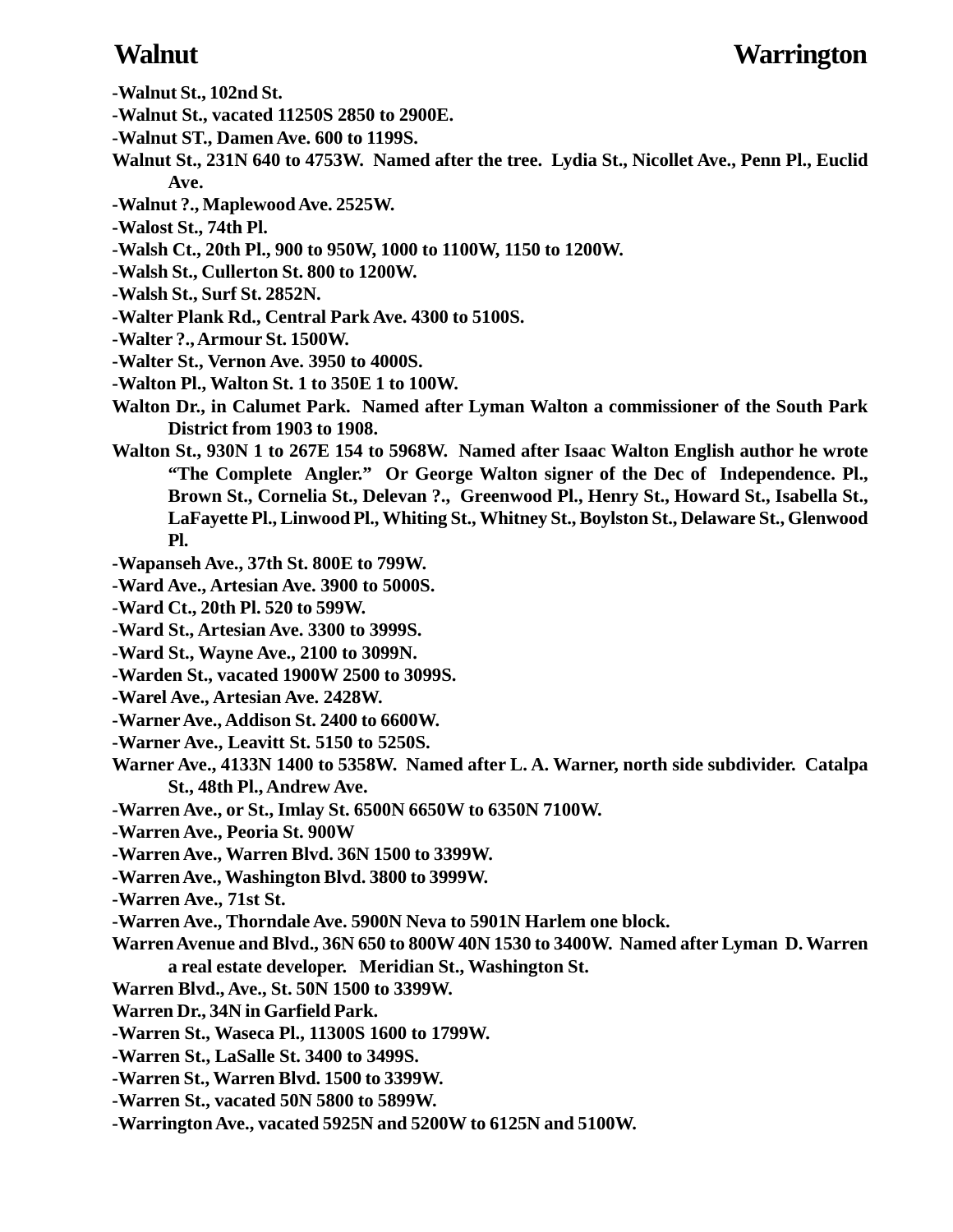- **-Warsaw Ave., Nelson St., 2600 to 2999W.**
- **-Warwick Ave., Bradley Pl., 800 to 2199W**
- **-Warwick Ave., Newburg Ave. 6400W.**
- **Warwick Ave., 3733N 4000 to 6400W. Named after the Earl of Warwick an English Nobleman. Pl., 3732N 4000 to 6399W Bradley Pl.**
- **-Warwick Pl., Warwick Ave. 4000 to 4100W.**
- **Waseca Place, 11300S 1630 to 1725W. Named after Waseca, Minn. meaning "red earth." Warren St.,**
- **-Washburn Ave., 12th Pl. 2600 to 2800W.**
- **-Washburn St., 72nd Pl. 1200 to 1300W.**
- **Washburne Ave., 1224S 1024 to 2500W. Named after Elihu B. Washburne. He was born in Livermore, Maine 23 Sept 1816. He served in Congress 16 years. He was President of the CHS 1884-1887. His son Hempstead Washburne was mayor of the city 1891 to 1893. Cook St., Coolidege St., Lunn Ct., O'Brien St., 12th Pl., 13th Pl., 13th St.**
- **-Washburne St., Hyacinth St. 6100N.**
- **-Washburne St., Nashotah Ave. 6535W.**
- **-Washington Arcade, Private way, was Commerce Ct., 125W 50 to 100N.**
- **-Washington Ave., Blackstone Ave., 1437E 4800 to 9499S.**
- **-Washington Ave., Carroll Ave. 500 to 2200W.**
- **-Washington Ave., Hale Ave. 11100 to 11900S.**
- **-Washington Ave., Harlem Ave. 1600 to 3999N.**
- **-Washington Ave., Harper Ave. 6000 to 6100S and 7700 to 9450S.**
- **-Washington Ave., Longwood Dr. 10100 to 11100S and 11500 to 11900S.**
- **-Washington Ave., Lowell Ave. 3700 to 4650N.**
- **-Washington Ave., vacated on line with Kenton St. 4600W.**
- **-Washington Ave., Nashotah Ave. 6535W.**
- **-Washington Ave., New England Ave. 3200 to 3600N.**
- **-Washington Ave., Sacramento Ave. 6900 to 7100S and 8100 to 8300S.**
- **-Washington Ave., West End Ave. 3800 to 4000W.**
- **-Washington Ave., Winona St. 1800 to 2000W and 2400 to 2800W.**
- **-Washington Ave., 41st St.**
- **-Washington Blvd., Overhill Ave. 6775 to 7200N**
- **Washington Blvd., 100N 1 to 5968W 1 to 158E. Named after first President. St., Warren Ave.**
- **-Washington Pl., Delware Pl., 50 to 99W.**
- **Washington St., 100N 100E to 440W.**
- **-Washington St., Harlem Ave. 1600 to 3999N.**
- **-Washington St., Lake Park Ave. 409E.**
- **-Washington St., LaSalle St. 5300 to 5500S.**
- **-Washington St., Randolph St. 3100 to 3150W.**
- **-Washington St., Warren Ave. 650 to 799W.**
- **-Washington St., Washington Blvd. 500 to 1500W and 3800 to 5999W.**
- **-Washington St., West End Ave. 3800 to 4000W.**
- **-Washington St., Wilson Ave. 3800 to 4900W.**
- **-Washington St., Blvd. 100N.**
- **-Washington St., Nashotah Ave. 6535W.**
- **-Washington Park Ave., Kostner Ave. 4800 to 5199N.**
- **Washington Park Court, 425E 4900 to 5100S. Named after Washington Park. DeSaible Ct.**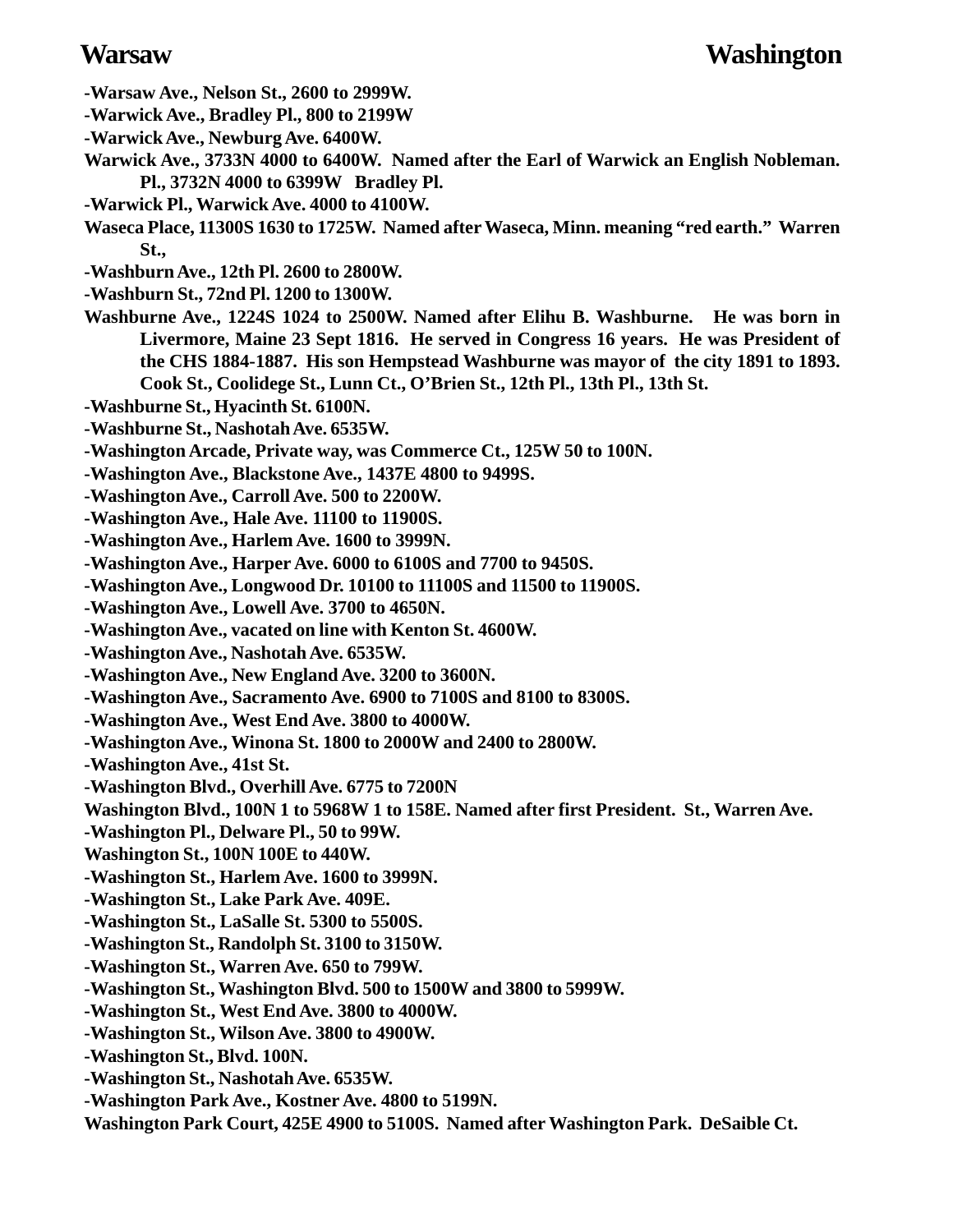### **Washtenaw Webster**

- **Washtenaw Ave., 2700W 1 to 7559N 1 to 11459S. Named after Washtenaw County, Michigan. Algonquin name for Detroit. Word means "river that is not far off." Buchanan St., Cromwell St., Cutler St., Grand Ave., Grant Ave., Lambeer Ave., or Laimbeer St., Laurel Ave., McLeod Ave., Middle St., Waverly St. & Ave., Bremen Ct., Crowell St., Harry St.**
- **-Water St., 79E 1200 to 1350N Stone St.**
- **-Water St., vacated 2650E 12418S to 2500E 12550S.**
- **-Water St., West Water St. both vacated 525W 400N to 600W 600N.**
- **-Water St., Waver St. both vacated 2422S 635 to 725W.**
- **-Water St., Peoria St. 850N 900W to 1000N 1050W.**
- **-Water St., North Branch St. 800W.**
- **-Water St., Eleanor St. 1200W.**
- **-Water St., 25th St. 1000 to 1200W.**
- **-Welken St., Hermitage Ave. 1734W.**
- **-Water St., 26th Pl. 1500 to 1600W now turning basin.**
- **Waterloo Court, 646W 3000 to 3035N. Napoleon defeated in Belgium. Centre St., Millie Ct.**
- **-Waterside Ave., 3825E vacated on Wolf Lake 13147 to 13399S.**
- **Waterway St., 12700S 1400 to 1750E.**
- **-Waterville St., Benson St. 3200S 1400W to 3300S 1300W.**
- **-Watson St., Waldon St. both vacated 3000E 11400 to 11499S.**
- **-Watson St., 106th St. vacated 3400 to 3600W.**
- **Watkins Ave., 1745W 11430 to 11850SW. Named after James Watkins the first black school teacher in the city. Shepard St., Woodlawn Ave.,**
- **-Watt Ave., St. Lawrence Ave., 600E 11100 to 11499S.**
- **-Waubon Ave., Pine Grove Ave. 2900 to 3199N.**
- **-Wauburn Ave., Pine Grove Ave. 2900 to 3199N.**
- **Waukesah Ave., 5700W 6500 to 6758NE. Named after Wisconsin town.**
- **Waveland Ave., 3700N 600 to 8400W. Named by subdivider Joseph Sheffield because of adjoining portions of land would be submerged by water during storms on Lake Michigan. Bond St., Nellie Ave., St., Norton Ave., George St., Waverly Ave., Cook St. Waveland Ct., Clifton Ave. 3700 to 3800N.**
- **-Waver St., 2422S vacated 635 to 725W.**
- **-Waverly Ave., Waveland Ave. 4800 to 5200W.**
- **-Waverly Ct., Throop St., 1 to 99N.**
- **-Waverly St., Washtenaw Ave., 1200 to 1600S.**
- **Wayman St., 322N 600 to 950W and 4600 to 4799W Named after Alderman William Wayman. Independence Pl., Providence Pl.**
- **Wayne Ave., 1334W 2100 to 6934N. Named after Gen Mad Anthony Wayne. Brice Ave., Centre St., Haugan Ave., Swift St., Ward St., Euclid Ave.**
- **-Weage Ave., Hirsch St. 3200 to 3600W.**
- **-Weaver St., same as Waver St.**
- **-Webb Ave., Spaulding Ave. 5900 to 6700S.**
- **-Webber Ave., Lakewood Ave. 6550 to 6950N.**
- **-Webber Ave., Thome Ave. 1600 to 1999W.**
- **-Weber Ave., Granville Ave. 3000 to 3200W.**
- **-Webster Ave., Princeton Ave. 6900 to 8500S.**
- **-Webster Ave., Winnemac Ave. 1200 to 2600W.**
- **Webster Ave., 2200N 300 to 2200W. Named after Daniel Webster. St., Armour ?., Asylum Pl.**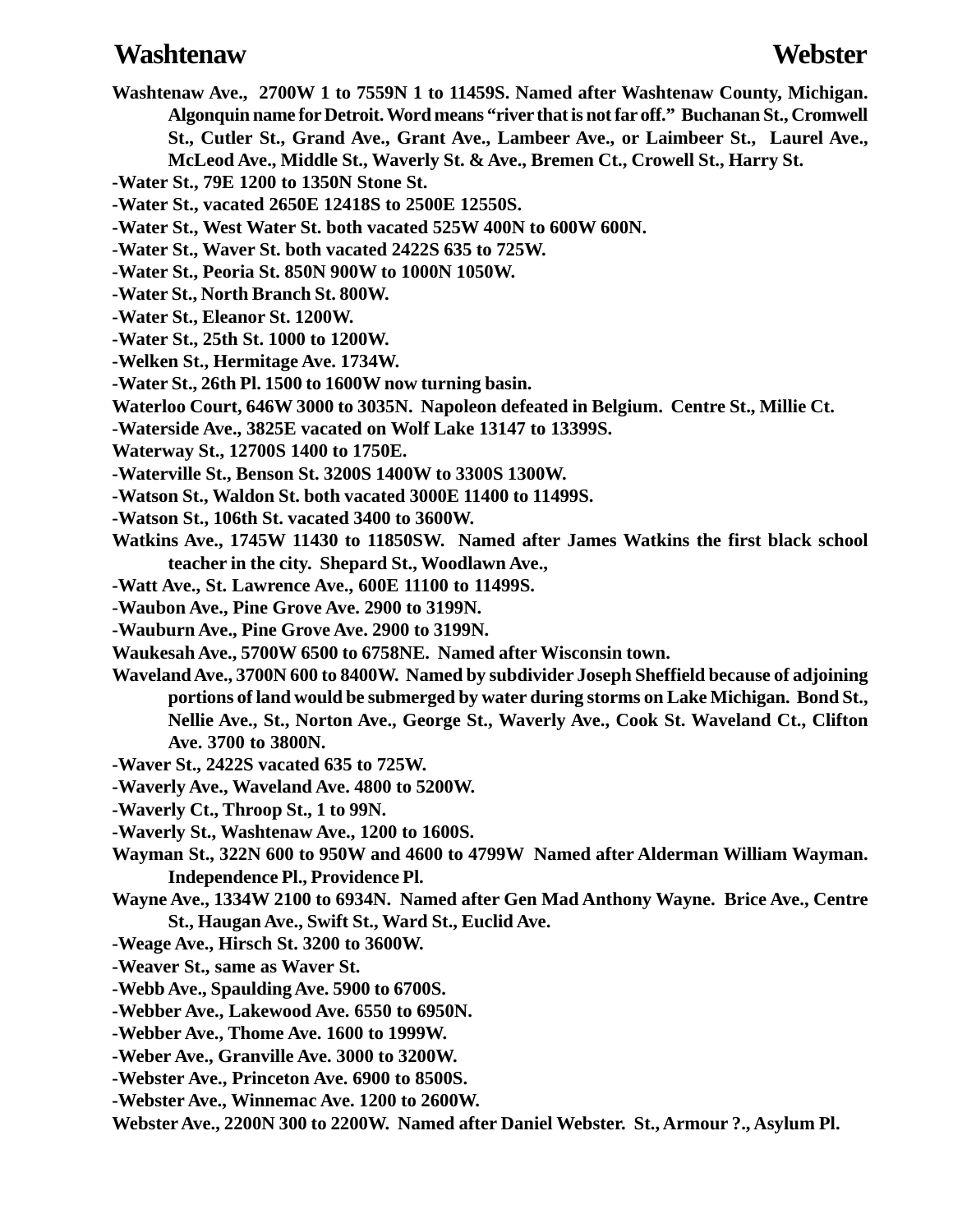### **Webster West**

- **Webster Dr., 2200N in Lincoln Park.**
- **-Webster St., Grace St. 3200 to 3450W.**
- **-Webster St., Princeton Ave. 8750 to 8900S.**
- **-Webster St., Loomis St. 1400W.**
- **-Webster St., Webster Ave. 2200N**
- **-Webster St., Winnemac Ave. 2400 to 2600W**
- **-Weddell St., 73rd Pl.**
- **-Weed Ct., 1548N 725W to 1530N 765W Wedd St.**
- **Weed St., 1530N 600 to 1069W. Named after Thomas Morgan for his daughter Sarah M. Weed. Weed Ct., Alaska St.,**
- **-Welch St., Miller St. 1600 to 1800S.**
- **-Weld St., Gunnison St. 4800 to 5200W.**
- **Wellington Ave., 3000N 300 to 7200W. Named after Duke of Wellington. St., Culver St., Garden St., 37th St.**
- **-Wellington Ct., 4500 to 4599S. University Ave. 4550 to 4599S.**
- **-Welli gton St., Roscoe St. 3600 to 4000W.**
- **-Wellington St., Wellington Ave. 300 to 7200W.**
- **-Wells Pl., Highland Ave. 7100 to 7200W.**
- **-Wells St., Highland Ave. 7100 to 7200W.**
- **Wells St., 200W 1 to 1852N 1 to 5858S. Named after Capt William Wells. Atlantic St., Baltic St., 5th Ave., Larmon Ave., Rutter St., Shurtleff Ave., St., Wisconsin St., Blackwell St., Stephenson St.**
- **-Welsh St., Cullerton St. 800 to 1200W.**
- **-Welsh St., Miller St. different spelling of Welch.**
- **-Wendell Ave., Manistee Ave. 7900 to 8700S.**
- **Wendell St., 1031N 152 to 372W. Named after John Wendell investor in land.**
- **-Wenonah St., Nordica Ave. 5100 to 5900S.**
- **Wentworth Ave., 210W 1600 to 12658S. Named after Mayor John Wentworth. LaSalle St.**
- **-Werder St., Crystal St. 2600 to 2800W.**
- **-Wesley Ave., Normandy Ave. 5100 to 5900S.**
- **-Wesley St., Edmaire St. 11400S.**
- **Wesley Terrace, 9500S 5200 to 5212N. Named after John Wesley.**
- **-Wesson St., Cambridge Ave., 800 to 1200N.**
- **-West Ct., Cambridge Ave. 3150 to 3200N.**
- **-West St., Mason Ave. 1600 to 2000N.**
- **-West St., Lockwood Ave. 1 to 800S.**
- **-West St., Central Ave. 5100 to 5225N.**
- **-West St., Luna Ave. 5275 to 55550N**
- **-West St., 113th Pl 2900 to 2950E vacated.**
- **-West St., Woodlawn Ave. 1200E.**
- **-Westcott Ct., Eggleston Ave. 8000 to 8050S.**
- **-Westcott St., Eggleston Ave. 6900 to 7200S.**
- **West Circle Ave., 7150W 5750 to 6050NE. This street and East Circle Ave. together form a circle in Norwood Park.**
- **-West Crescent Ave., Oakley Ave. 10850 to 11050S.**
- **West End Ave., 200N 3800 to 6000W. Street originated on west side of the city and ended on extreme west side of the city. Bennett St., Park Ave., Randolph St., Washington Ave., St.**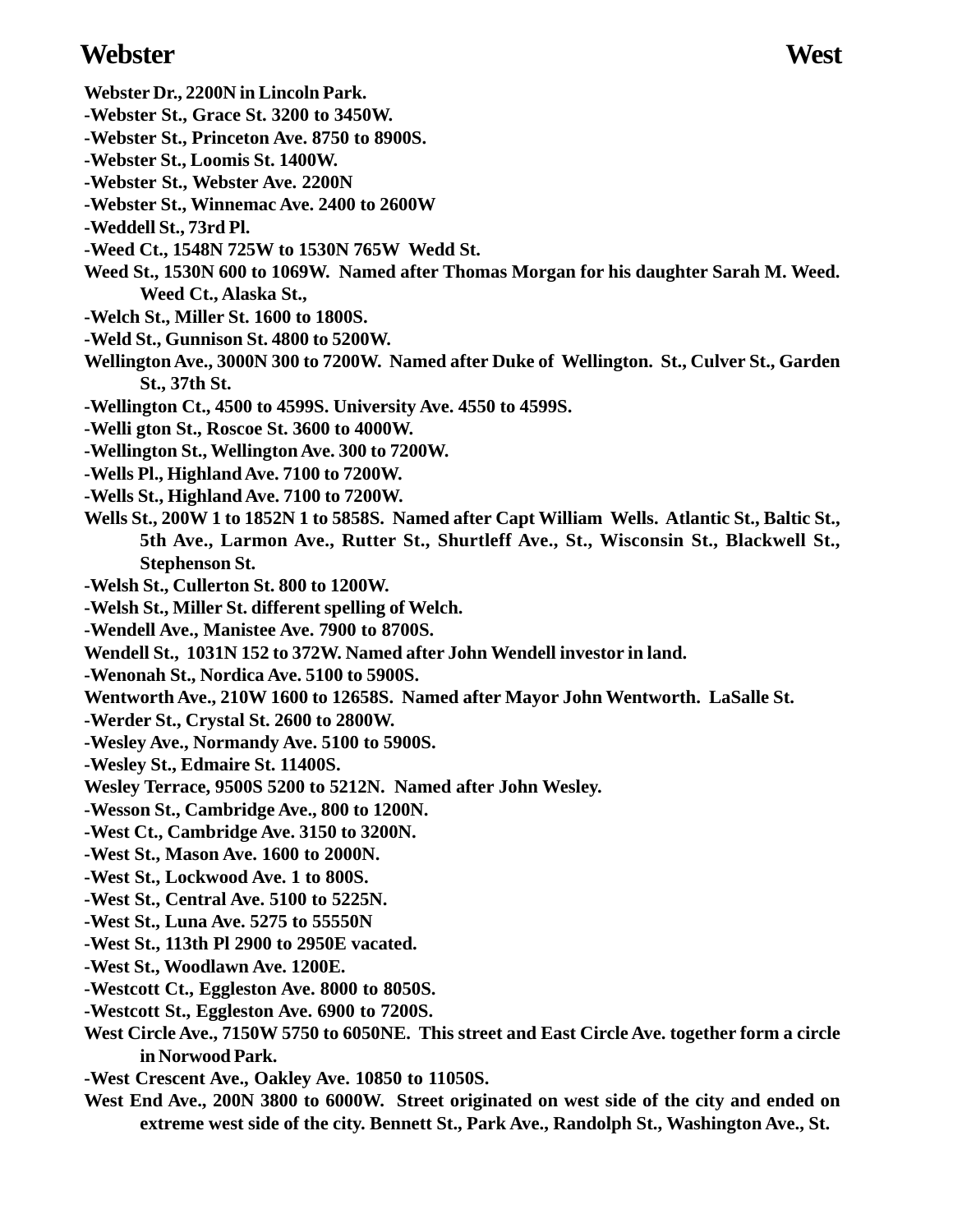**West End Drive, 200N in Garfield Park, Far west side in 1880s.**

- **-West Drive., Columbus Drive. 300E.**
- **-West District Blvd., District Blvd West 4250S 4000 to 4299W.**
- **-Western Ave., Harlem Ave. 5600 to 7050N.**
- **-Western Ave., Ogden Ave. 1N 1575W to 150N 1425W.**
- **-Western Ave., Ravenswood Ave. 5200 to 5300N**
- **-Western Ave., Western Blvd. 2400W.**
- **Western Ave., 2400W 1 to 7579N 1 to 11859S. Once the western boundary of the city in 1853. It is the longest (24.5 miles) continous street within a city limits in the world. Asbury Ave., Robbins Rd., Town Line Rd., Blue Island Avenue Plank Rd., Wood Ave.**
- **Western Blvd., Western Ave. 2400W. Blue Island Avenue Plank Rd.**
- **-Western City Limits, Pulaski Rd. 1 to 1600N 1 to 3900S.**
- **Westgate Terrace, private 614S 1242W. Named for Westgate Terrace development built in 1968.**
- **-Westminster Ave., Karlov Ave. 2375 to 2599S.**
- **WestonPlace, 8800S 2000 to 2171SW. Named after Charles Weston, landowner and subdivider. He was a member of the Blue Island Land and Building Company in 1869.**
- **-Weston St., Edmaire St. 11400S.**
- **-Weston St., Montana St. 900 to 1000W.**
- **-Weston St., 114th Pl. 1000 to 1700W.**
- **-West Park St., Claremont Ave. 2150 to 2250N.**
- **-West River, vacated 11800S 2900E to 11900S 2875E.**
- **-West Water St., vacated 426W 1 to 499N 1 to 1199S.**
- **-West Ravenswood Park, Ravenswood Ave. 3200 to 7000N.**
- **-West Sheridan Rd., Sheridan Rd. 3900N 600 to 999W.**
- **-Wharf St., Stewart Ave., 420W 1940 to 1975SE.**
- **-Wharton Ave., Ellis Ave. 4700 to 5100S.**
- **-Warton Ave., Ingleside Ave. 5100 to 5500S.**
- **-Wheaton St., Haddon Ave. 3200 to 3300W.**
- **-Wheeler Ave., South Shore Dr., 2400E, 6700 to 7100S.**
- **-Wheeler Ave., Sangammon St. 8300 to 8700S.**
- **-Wheeling St., Wood St. 800 to 2399N.**
- **-Wheelock Ave., Yale Ave. 7500 to 7700S.**
- **-Wheeler St., Dayton St. 1350 to 1600N.**
- **-Whipple Ct., Gladys St. 1200 to 1300W.**
- **Whipple St., 3032W 300 to 6759N 1 to 11300S. Named after Henry Whipple landowner. Basil Ave., Gross Terr., Nebraska Ave., Nicholls St., North Park Ave., Sacramento Ct., Sheridan Ave., Richmond St., Humboldt Ave., Utica Ave.**
- **-Whipple Ave., Whipple St. 2450 to 2800S.**
- **-Whiskey Point Rd., Grand Ave. 2400W 550N to 2400N 7200W**
- **-White St., Delaware Pl., 900N 1 to 250E 1 to 100W.**
- **-White St., Locust St., 900N 1 to 499W.**
- **-Whitehouse Pl., 30th St., 200 to 399W and 3150 to 3999W.**
- **-Whiteside St., Kedzie Ave. 1 to 400N**
- **-Whiting St., Walton St., 150 to 375W.**
- **-Whitney Ave., Damen Ave. 2000W.**
- **-Whitney Ave., Evans Ave. 10300 to 10799S at 732E.**
- **-Whitney St., Walton St., 150E to 50W.**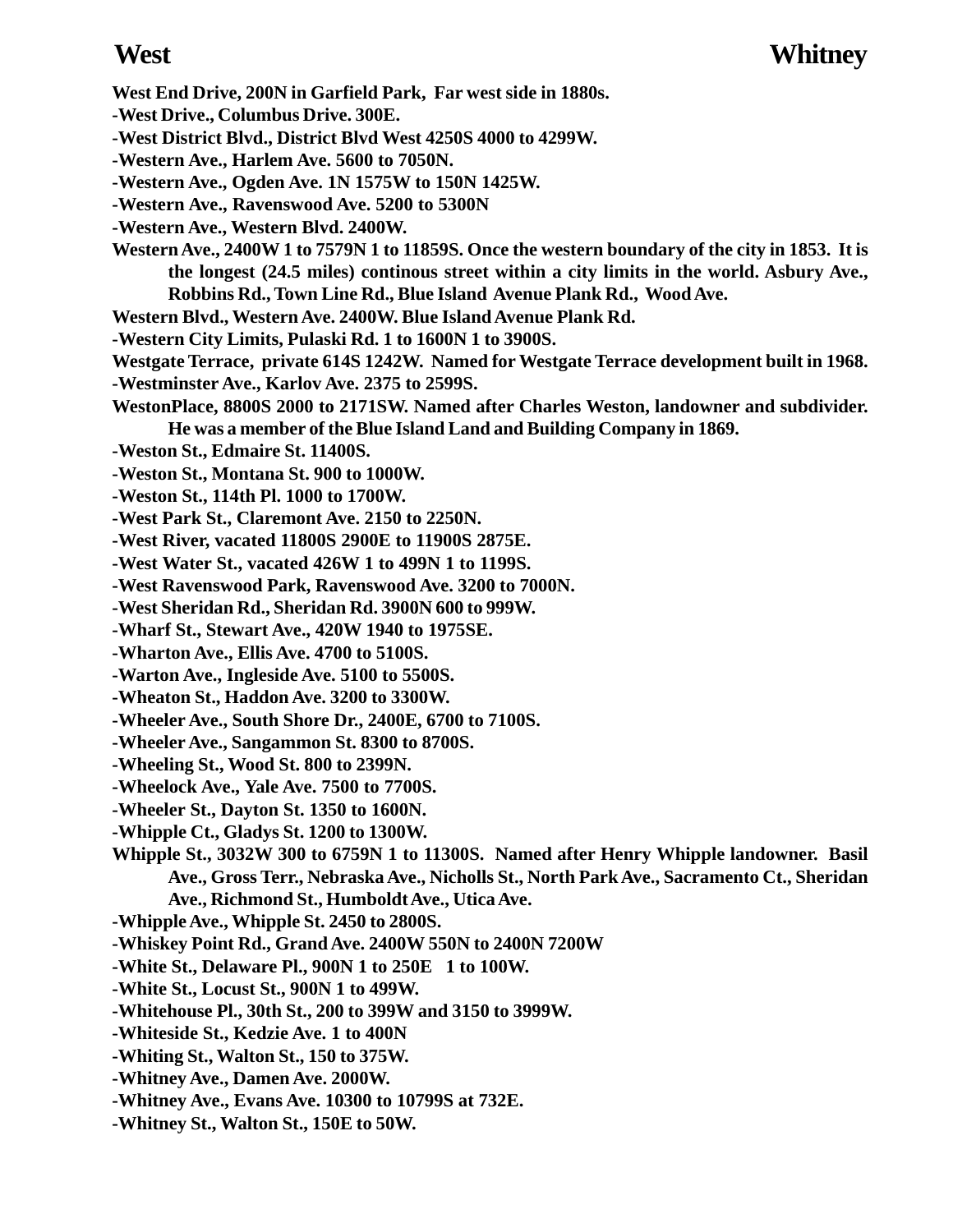### **Whittier Wilmot**

**-Whittier Ave., Bensley Ave. 11800 to 12000S. Wicker Park Ave., 1800W 1300 to 1539NW. Named after alderman Charles G. Wicker who donated land for park bearing his name. Park St., Park Ave., Wicker Ct. -Wicker Ct., Wicker Park Ave. 1800W. Wieland St., 218W 1400 to 1600N. Named after Christop Wieland poet. McArthur St. -Wilbur Ave., Hamilton ave. 10300 to 10400S. -Wilcox Ave., Adams St. 5200 to 5600W. -Wilcox St., 99th St. 1200 to 1800W.**

**Wilcox St., 118S 2300 to 4558W. Named after Henry Wilcox subdivider. Snider St. 150S 1600 to 1699W.**

**Wildwood Ave., 6100W 6700 to 7000NE. Street ran through wild life district, Caldwell Reserve.**

**-Will St., Haddon Ave. 1134W.**

**-Will St., Kenneth Ave. 2800 to 3099S.**

**-Will St., Willard Ct., 900 to 999N at 1240W.**

**-Willard Ave., McCook Ave. 6025W**

**-Willard Ave., Estes Ave. 7100N**

**Willard Court, 1220W 100 to 950N. Named after Frances Willard. Pl., Ayers Ct., Margaret St., Mark St., Miller St., Will St., Wills St., Mark Ave.**

**-Willard Pl., Willard Ct. 100 to 150N**

**-Willard St., 107th Pl. 1000 to 1400W.**

**-Willett Ave., Paxton Ave. 9900 to 11400S**

**Willetts Court, 3000W. 2510 to 2600NW. Named after Martin Willetts a subdivider.**

**Wilmot Ave.**

**-William Ave., vacated in Union Stock Yards 4100S 925 to 1200W.**

**Williams Ave., 210E 9110 to 9200S. Named after Dr. Daniel Williams a black. Performed first successful heart operation.**

**-Williams St., Carpenter St. 11300 to 11499S.**

**-William St., Normal Ave. 500W.**

**-William St., Parnell Ave. 4300 to 440S.**

**-William St., Potomac Ave. 3400 to 3800W.**

**-William St., Tilden St. 1000 to 1200W.**

**-William St., 14th St.**

**-Williams St., Catalpa Ave. 5500N.**

**-Williams St., Lawndale Ave. 7500 to 7900S.**

**-Williams St., LeClaire Ave. 4800 to 5300N.**

**-Williams St., 37th Pl. 2600 to 3500W**

**-Williams St., Bissell St. 924W.**

**-Willis Ct., Heath Ave., 1300 to 1370S.**

**-Willis St., Cullom Ave. 3300 to 3400W and 4000 to 4500W.**

**-Willow St., Natoma Ave. 5600 to 5925N.**

**-Willow St., Long Ave. 1 to 1199N and 2400 to 2800N.**

**Willow St., 1800N 200 to 2058W. Named after tree. Loewe St., Peterson St., Redfield St., Tell Ct. -Willow ?., 57th St.**

**-Willow St., 117th Pl. vacated 1700 to 1750W.**

**-Wills St., Willard Ct. 900 to 1000N.**

**-Wilmot Ave., LaCrosse Ave. 1800 to 1850N.**

**-Wilmot Ave., Willetts Ct. 3000W.**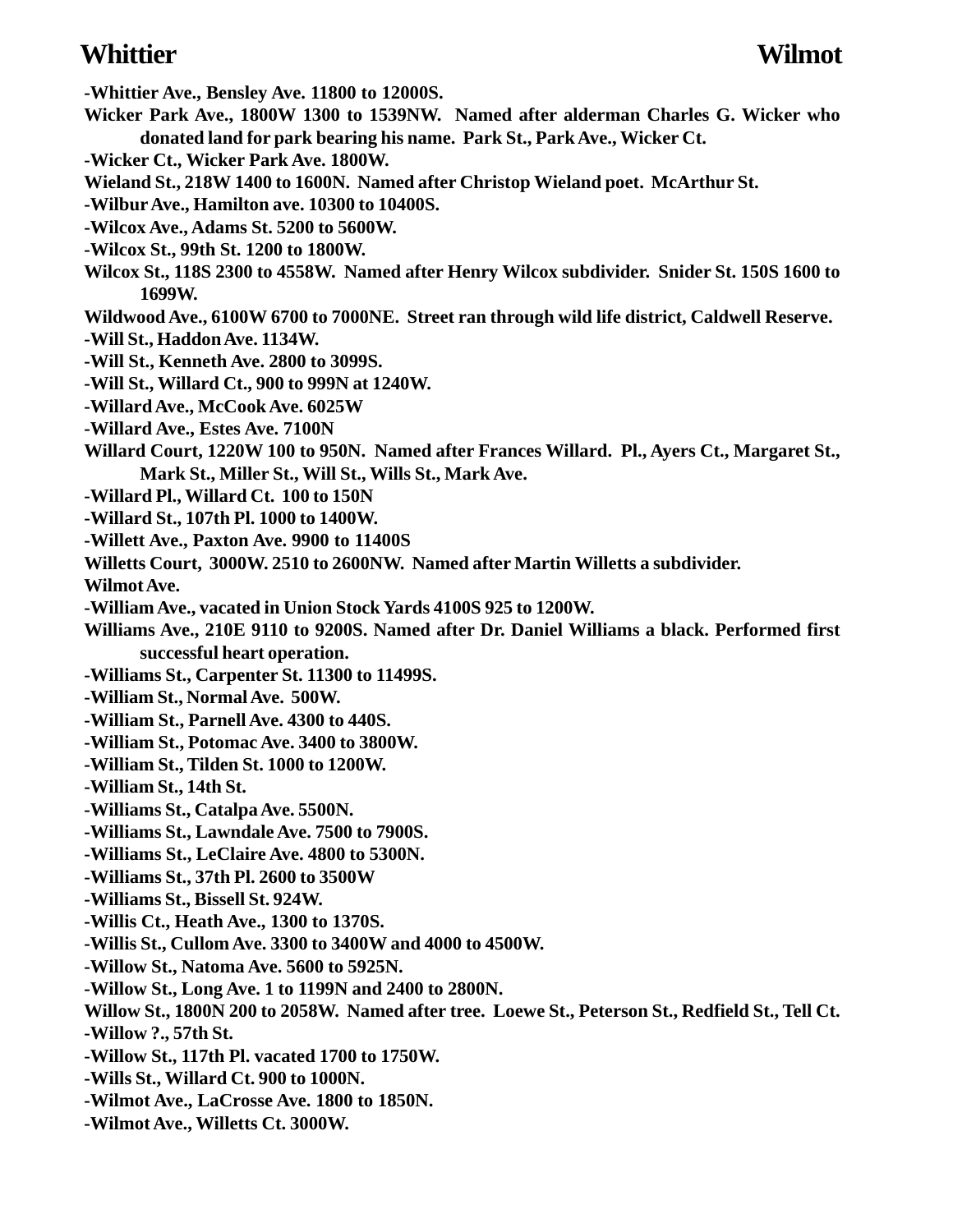**-Wilmot Ave., St. Paul Ave. 2000 to 2100W.**

- **Wilmot Ave., 2100W 1724 to 1978NW. Named after David Wilmot real estate owner and opposed to extension of slavery into Mexican territory. Pierce St.**
- **-Wilson Ave., Odell Ave., 6150N to 6399N at 7350W.**
- **Wilson Ave., 4600N 748 to 8800W. Named after John P. Wilson lawyer who gave money to start Children's Memorial Hospital. Miller St., Odell Ave., Washington St.**
- **Wilson Drive, 4670 N in Lincoln Park.**
- **-Wilson St., (Bridgeport) vacated**
- **-Wilson St., 13th St. 400 to 600W.**
- **-Wilson St., 44th St. 450 to 700W.**
- **Wilton Ave., 934W 2600 to 3858N. Named after England town. Best Ave., Bissell St., Bissell Ave., Blucher St., Oak Pl.**
- **-Winchester Ave., Matson Ave. 6100N to 6200N 5950W 6300N 5825W.**
- **Winchester Ave., 1934W 400 to 7546N 1 to 10058S. Named after town in Virginia 20 miles from Sheridan victory at Cedar Creek. St., Baldwin St., Corvin St., Dudley St., Garrard ?., Gilman Ave., Glenwood Ave., Kuehl Pl., Oak St., Palmer St., Park Ave., Parkhurst Ave., Primrose Ave., Spruce St., Thomas St., Vermont St., Wood St.**

**-Winchester St., Winchester Ave. 1934W.**

- **-Windett Ave, Leland Ave. 800 to 1000W.**
- **Windsor Ave., 4530N 800 to 575W. Named after Windsor Castle, England. Hutchinson Ave., Vilas Pl., Vilas Ave.**
- **-Windsor St., 75th Pl. 2700 to 2750E.**
- **-Winfield Ave., 117th St. 2010 to 2100W.**
- **-Wing St., 26th Pl., at 1600 W. was Ewing St.**
- **-Wingert St., Myrtle Ave. 7200 to 7600W.**
- **Winnebago Ave., 2162W 1700 to 1893NW. Named after Indian tribe. Rosebud Ave.**
- **-Winneconna Ave., Winneconna Pkwy. 7801S.**
- **Winneconna Parkway, 7801S 400 to 1893. Named after Indian word meaning "dirty place." Ave., Hawthorn Ave., Lagoon Ave., Fergus Ave., 78th Pl.**
- **Winnemac Ave., 5035N 1200 to 6750W. Chief of the Piute Tribe. Gray St., South St., Webster Ave., St.**
- **-Winona Ave., Winona St. 5135N.**
- **Winona St., 5135N 848 to 5358W. Sioux for "first daughter" and for daughter of landowner in district. Ave., Aberdeen St., Jackson St., North St., Washington Ave.**
- **-Winslow Pl., vacated.**
- **Winston Ave., 1500W 9500 to 10198SE. Named after F. H. Winston subdivider and member of Blue Island Land Company.**
- **-Winter St., Oriole Ave. 6150 to 6400N.**
- **-Winter St., Union Ave. 2600 to 7900S.**
- **-Winthrop Ave., Harding Ave. 2350 to 3100S.**
- **Winthrop Ave., 1100W 4600 to 6578N. Named after first governor of Mass. St.**
- **-Winthrop Ct., Bishop St. 800 to 1000S.**
- **-Winthrop Pl., Bishop St. 800 to 1000S.**
- **-Winthrop St., Winthrop Ave. 1100W.**
- **-Wisconsin Ave., Kolmar Ave. 4950 to 5200NE**
- **-Wisconsin Ave., Kruger Ave. 4800W.**
- **-Wisconsin Ave., Nottingham Ave. 5200 to 5900S.**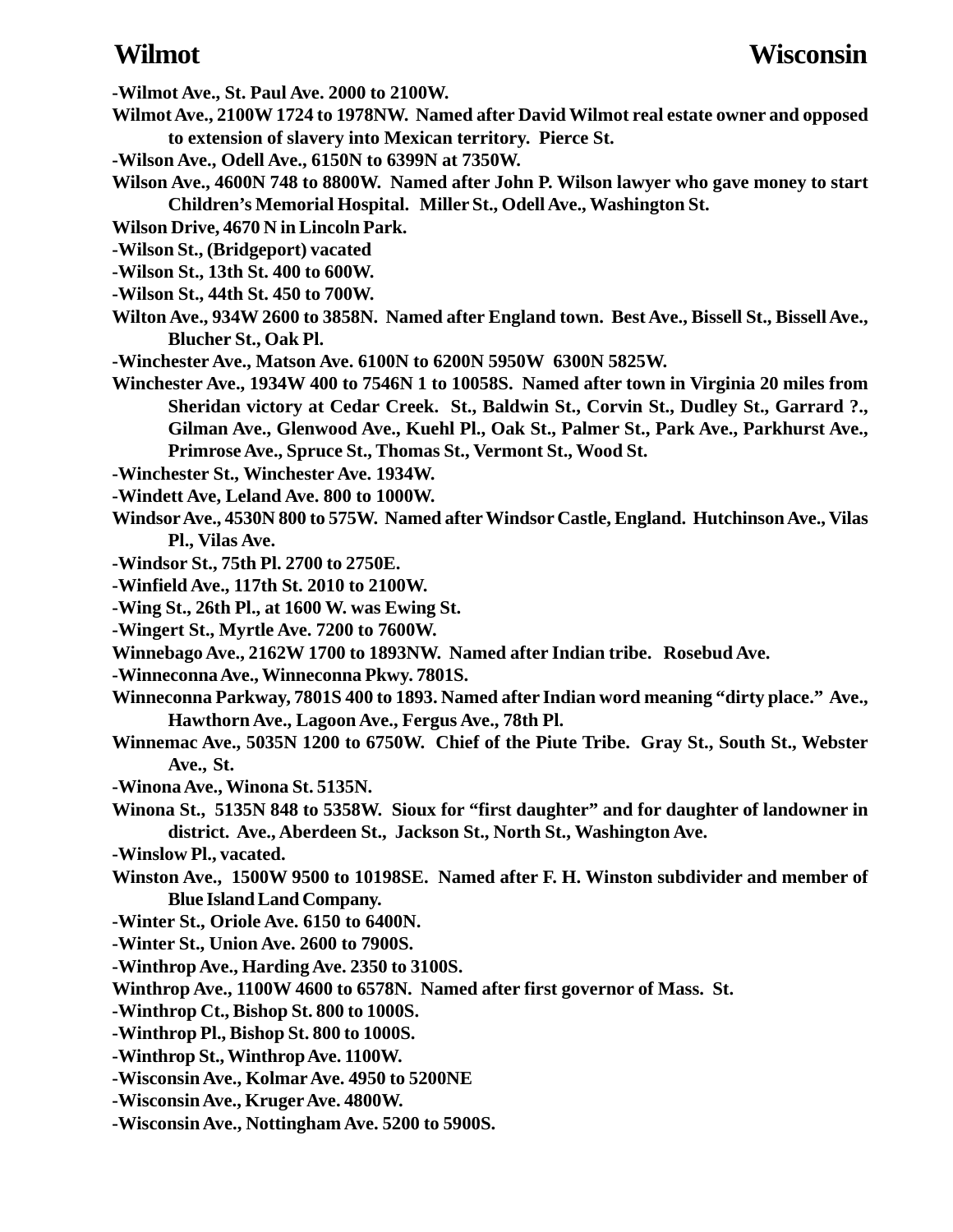- **-Wisconsin St., Mont Clare Ave. 2500 to 2800N.**
- **-Wisconsin St., Wells St. 350N to 1860N**
- **Wisconsin St., 1900N 200 to 1100W. Named after the State. Clay St.**
- **Wisner Ave., 3500W 2900 to 2999NE. Named after landowner Albert Wisner. Kimball Ave.**
- **-Wolcott Ave., Oakenwald Ave. 4250 to 4650S.**
- **-Wolcott Ave., Troy St. 4350 to 8700S.**
- **Wolcott Ave., 1900W 1 to 7600N 1 to 11900S. Named after Indian agent Dr. Alexander Wolcott. St., Anna Pl., Balestier ?., Bingo St., Brand St., Central St., and Ave., Cornelia ?., Elk Grove Ave., St., Hilldale Ave., Kedzie St., Lincoln St., Pleasant Ave., Pulaski Ave., Reaper St., Sheldon Ave., Murphy Ave.**
- **Wolcott St., State St., 400 to 1199N.**
- **-Wolcott St., Wolcott Ave. 2800 to 5600N.**
- **-Winchester Ave., Matson Ave. 6100N to 6200N 5950W 6300N 5825W.**
- **Winchester Ave., 1934W 400 to 7546N 1 to 10058S. Named after town in Virginia 20 miles from Sheridan victory at Cedar Creek. St., Baldwin St., Corvin St., Dudley St., Garrard ?., Gilman Ave., Glenwood Ave., Kuehl Pl., Oak St., Palmer St., Park Ave., Parkhurst Ave., Primrose Ave., Spruce St., Thomas St., Vermont St., Wood St.**
- **-Winchester St., Winchester Ave. 1934W.**
- **-Windett Ave, Leland Ave. 800 to 1000W.**
- **Windsor Ave., 4530N 800 to 575W. Named after Windsor Castle, England. Hutchinson Ave., Vilas Pl., Vilas Ave.**
- **-Windsor St., 75th Pl. 2700 to 2750E.**
- **-Winfield Ave., 117th St. 2010 to 2100W.**
- **-Wing St., 26th Pl., at 1600 W. was Ewing St.**
- **-Wingert St., Myrtle Ave. 7200 to 7600W.**
- **Winnebago Ave., 2162W 1700 to 1893NW. Named after Indian tribe. Rosebud Ave.**
- **-Winneconna Ave., Winneconna Pkwy. 7801S.**
- **Winneconna Parkway, 7801S 400 to 1893. Named after Indian word meaning "dirty place." Ave., Hawthorn Ave., Lagoon Ave., Fergus Ave., 78th Pl.**
- **Winnemac Ave., 5035N 1200 to 6750W. Chief of the Piute Tribe. Gray St., South St., Webster Ave., St.**
- **-Winona Ave., Winona St. 5135N.**
- **Winona St., 5135N 848 to 5358W. Sioux for "first daughter" and for daughter of landowner in district. Ave., Aberdeen St., Jackson St., North St., Washington Ave.**
- **-Winslow Pl., vacated.**
- **Winston Ave., 1500W 9500 to 10198SE. Named after F. H. Winston subdivider and member of Blue Island Land Company.**
- **-Winter St., Oriole Ave. 6150 to 6400N.**
- **-Winter St., Union Ave. 2600 to 7900S.**
- **-Winthrop Ave., Harding Ave. 2350 to 3100S.**
- **Winthrop Ave., 1100W 4600 to 6578N. Named after first governor of Mass. St.**
- **-Winthrop Ct., Bishop St. 800 to 1000S.**
- **-Winthrop Pl., Bishop St. 800 to 1000S.**
- **-Winthrop St., Winthrop Ave. 1100W.**
- **-Wisconsin Ave., Kolmar Ave. 4950 to 5200NE**
- **-Wisconsin Ave., Kruger Ave. 4800W.**
- **-Wisconsin Ave., Nottingham Ave. 5200 to 5900S.**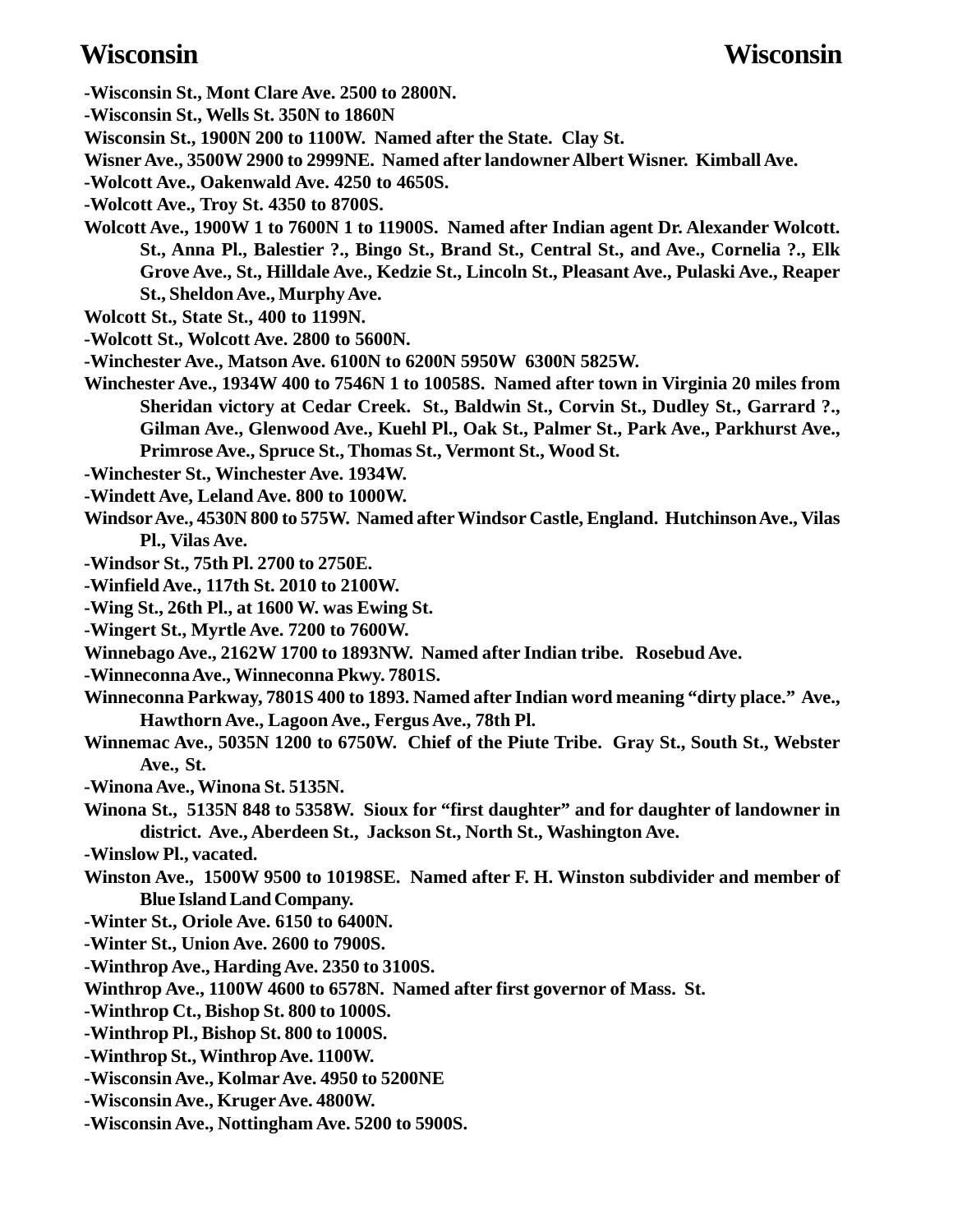### **Wisconsin Work**

- **-Wisconsin St., Mont Clare Ave. 2500 to 2800N.**
- **-Wisconsin St., Wells St. 350N to 1860N**
- **Wisconsin St., 1900N 200 to 1100W. Named after the State. Clay St.**
- **Wisner Ave., 3500W 2900 to 2999NE. Named after landowner Albert Wisner. Kimball Ave.**
- **-Wolcott Ave., Oakenwald Ave. 4250 to 4650S.**
- **-Wolcott Ave., Troy St. 4350 to 8700S.**
- **Wolcott Ave., 1900W 1 to 7600N 1 to 11900S. Named after Indian agent Dr. Alexander Wolcott. St., Anna Pl., Balestier ?., Bingo St., Brand St., Central St., and Ave., Cornelia ?., Elk Grove Ave., St., Hilldale Ave., Kedzie St., Lincoln St., Pleasant Ave., Pulaski Ave., Reaper St., Sheldon Ave., Murphy Ave.**
- **Wolcott St., State St., 400 to 1199N.**
- **-Wolcott St., Wolcott Ave. 2800 to 5600N.**
- **WolfeLake Blvd, 3835E 11820E to 12790SW. Named after Sioux chief.**
- **Wolfram St., 2834N 800 to 7042W. Named after Henry Wolfram's farm located at George, Halsted, Diversey, and Sheffield.**
- **-Wood Ave., Western Ave. 2400W.**
- **-Wood St., Normandy Ave. 1600 to 2000N.**
- **-Wood St., Chelsea Pl. 11040S.**
- **-Wood St., Hermitage Ave. 1734W.**
- **-Wood St., Ravenswood Ave. 3000 to 3599N (east side) 4000 to 4200N. (west side).**
- **-Wood St., Winchester Ave. 1934W.**
- **-Wood St., Medill Ave. 2350 to 2400N.**
- **-Wood St., vacated 11575S 3000 to 3050E.**
- **Wood St., 1800W 1 to 2156N 1 to 11859S. Named after subdivider Alonzo Wood. Beers St., Centre Ave., Centre St., Elwood St., Lincoln St., Mary St., Shepard St., Telegraph St., Wheeling St.**
- **-Wood St., vacated 11375S 2900 to 2950E later 113th Pl. also vacated.**
- **Woodard St., 3400W 2800 to 2942NE. Named after subdivider Tullar Woodard. Kimball Ave.**
- **-Woodbine Ave., Howard St. 7600N.**
- **-Woodbine Ave., LeClaire Ave. 1400 to 1500N.**
- **-Woodbine Pl., Campbell Park 708S.**
- **-Woodburn Ave., Karlov Ave. 1 to 300N.**
- **-Woodland Ave., Grace St. 2400 to 2750W and 2775 to 3000W.**
- **-Woodland Ave., Watkins Ave., 1745W 11425 to 11899S.**
- **Woodland Park, 3437S 700 to 758E. Named after South Side Realty Assoc. & for the community.**
- **-Woodland St., Millard Ave. 1400 to 1600S.**
- **Woodlawn Ave., 1200E 4438 to 10700S. Named after Stephen Douglas' home located on the south side of Woodland Park. Addison Ave., Chauncey Ave., Prairie Ave., Van Buren Ave., St., West St.**
- **-Woodlawn Terr., 65th Pl. 1400 to 1600E.**
- **-Woodside Ave., Marshfield Ave. 3300 to 4000N.**
- **-Woodstock St., Ashland Ave. 1600W.**
- **Woodward Drive, 3632 W in Garfield Park.**
- **-Woollacott Pl., California Terr. (Priv). 3100N.**
- **-Woollacott Pl., Fletcher St. 750 to 800W.**
- **-Work Ave., 53rd Pl. 1 to 99W**
- **-Work St., Kedvale Ave. 733 to 899S.**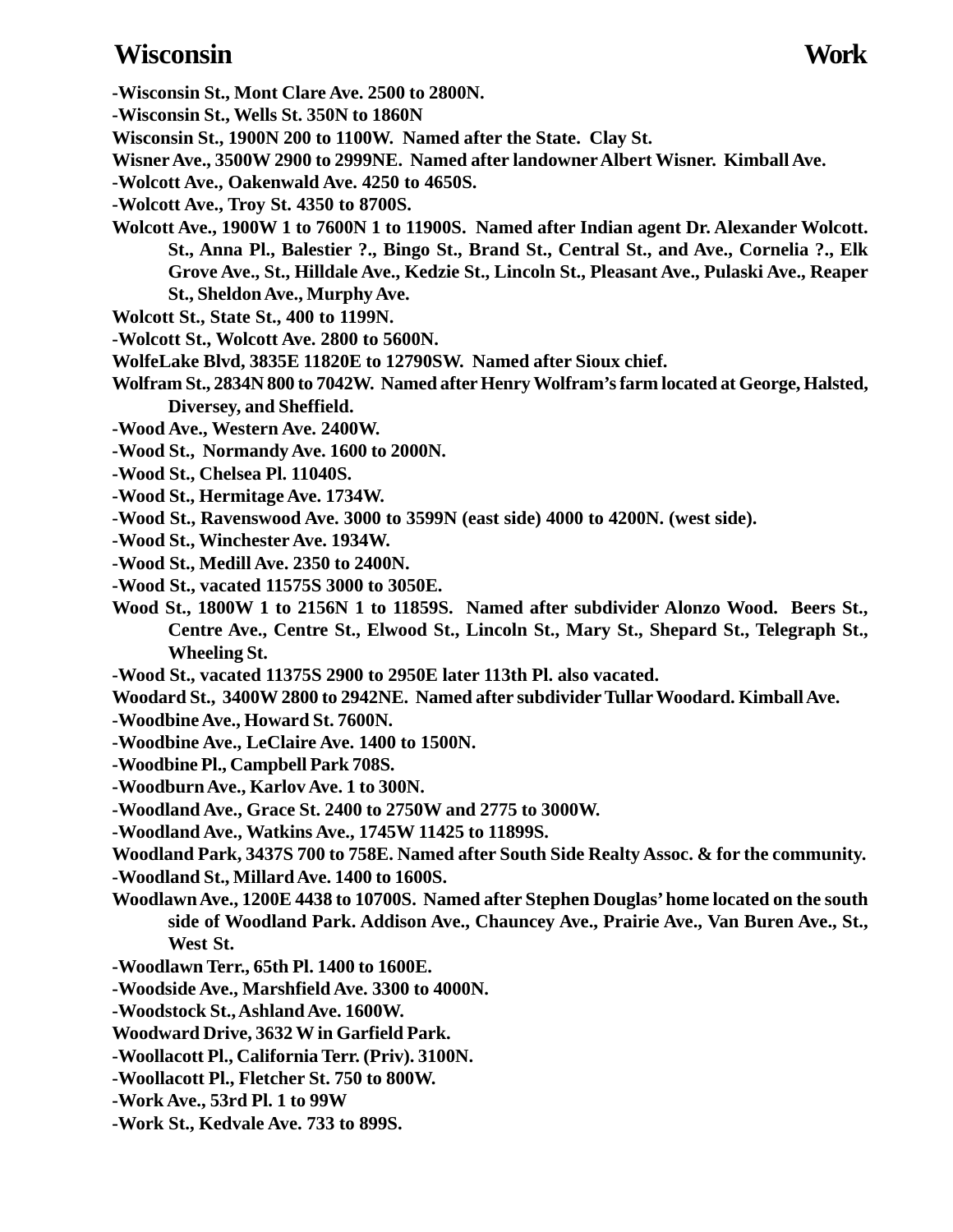### **Worthen Zion**

- **-Worthen Ave., Troy St. 1650 to 2100S.**
- **-Wright Ave., Hamilton Ave. 4400 to 4800N.**
- **-Wright Ct., Talman Ave. 650 to 700N.**
- **-Wright Pl., 118th Pl. 750 to 800W.**
- **-Wright St., Ada St. 1600 to 1750N 1320W.**
- **-Wright St., Hamilton Ave. 4400 to 4800N.**
- **-Wright St., Normal Ave. 3900 to 8699S at 500W.**
- **-Wright St., Paulina St. 5100 to 5500N.**
- **-Wright St., 14th Pl. 400 to 1025W.**
- **-Wright St., 37th St. 2400 to 3500W.**
- **Wrightwood Ave., 2600N 400 to 7190W. Named after Edward Wright a subdivider and an attorney. Hayes Blvd., Humboldt Ave., Logan Ave., Nevada St., Pennock Blvd., Saratoga St.**
- **-Wrightwood Pl., Draper St. 2540N.**
- **Wrigley Plaza, 400N 38E. Upper level of North Water Street.**
- **-Wrong St., 29th St., 800 to 1000W.**
- **-Wyoming St., Schubert Ave. 4400 to 5000W.**

# **Y**

- **-Yager St., Albany Ave. 1 to 500N.**
- **Yale Ave., 240W 6300 to 12700S. Named after the University. St., Atlantic St., Fernwood Ave., 5th Ave., Lincoln Ave., Shurtleff St., Wheelock Ave.**
- **-Yale St., Yale Ave. 6300 to 12400S.**
- **-Yale St., 109th St. 1200 to 1600W.**
- **-Yaney St., 3700 to 3800W 3129S vacated.**
- **-Yates Ave., South Shore Dr. 6700 to 7100S.**
- **Yates Avenue and Blvd., 2400E 9500 to 13758S Blvd 7100 to 9500S. Named after Richard Yates Governor of Illinois. Gillett Ave., Junction Ave., Juniata Ave., Junietta Ave., Junita Ave., Oak Ave., Paxton Ave., Sycamore Ave.**
- **-Yates Pl., 30th St.**
- **-Yeaton St., Grenshaw St., 1800 to 1899W.**
- **-York Ave., 53rd Pl. 1 to 99W.**
- **-York Ave., Bell Ave. 2234W.**
- **York Pl., Surf St., 600 to 699W 2900N.**
- **-York St., Flournoy St., 1500 to 1799W.**
- **-Yorktown St., Bell Ave., 3250 to 3550S.**
- **-Young St., Edbrooke Ave. 10500 to 11099S.**
- **-Young St., 119th Pl. 1 to 100E.**

## **Z**

**-Ziegfield Court, 75E now vacated ran N & S then E 60 ft. to alley west of Michigan Ave. -Zion Pl., 18th Pl. 1300 to 1400W.**